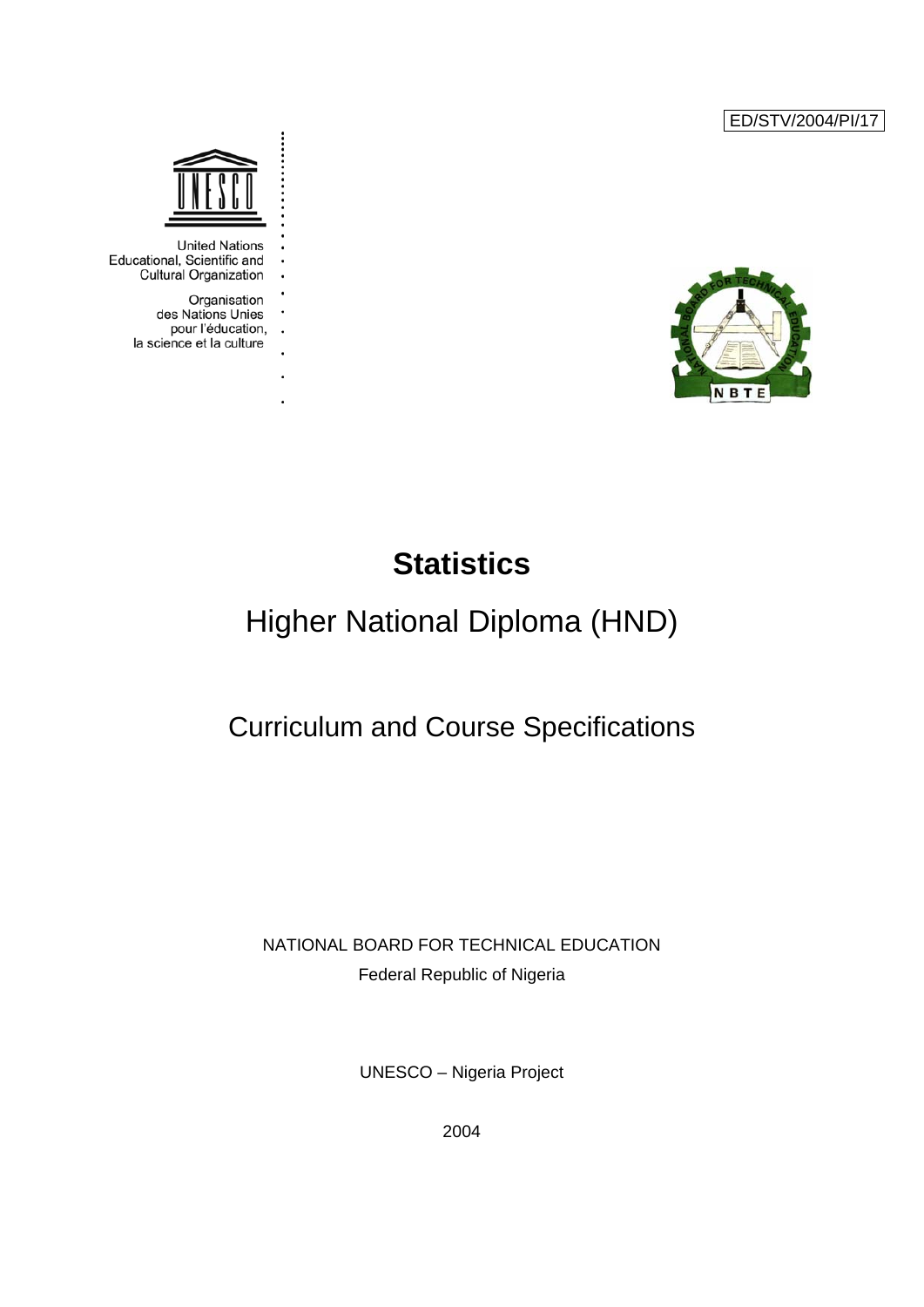# **Statistics - Higher National Diploma (HND)**

**Curriculum and Course Specifications** 

November 2004

**NATIONAL BOARD FOR TECHNICAL EDUCATION**

*Produced by the National Board for Technical Education (NBTE) Plot B, Bida Road, P.M.B. 2239, Kaduna Nigeria.*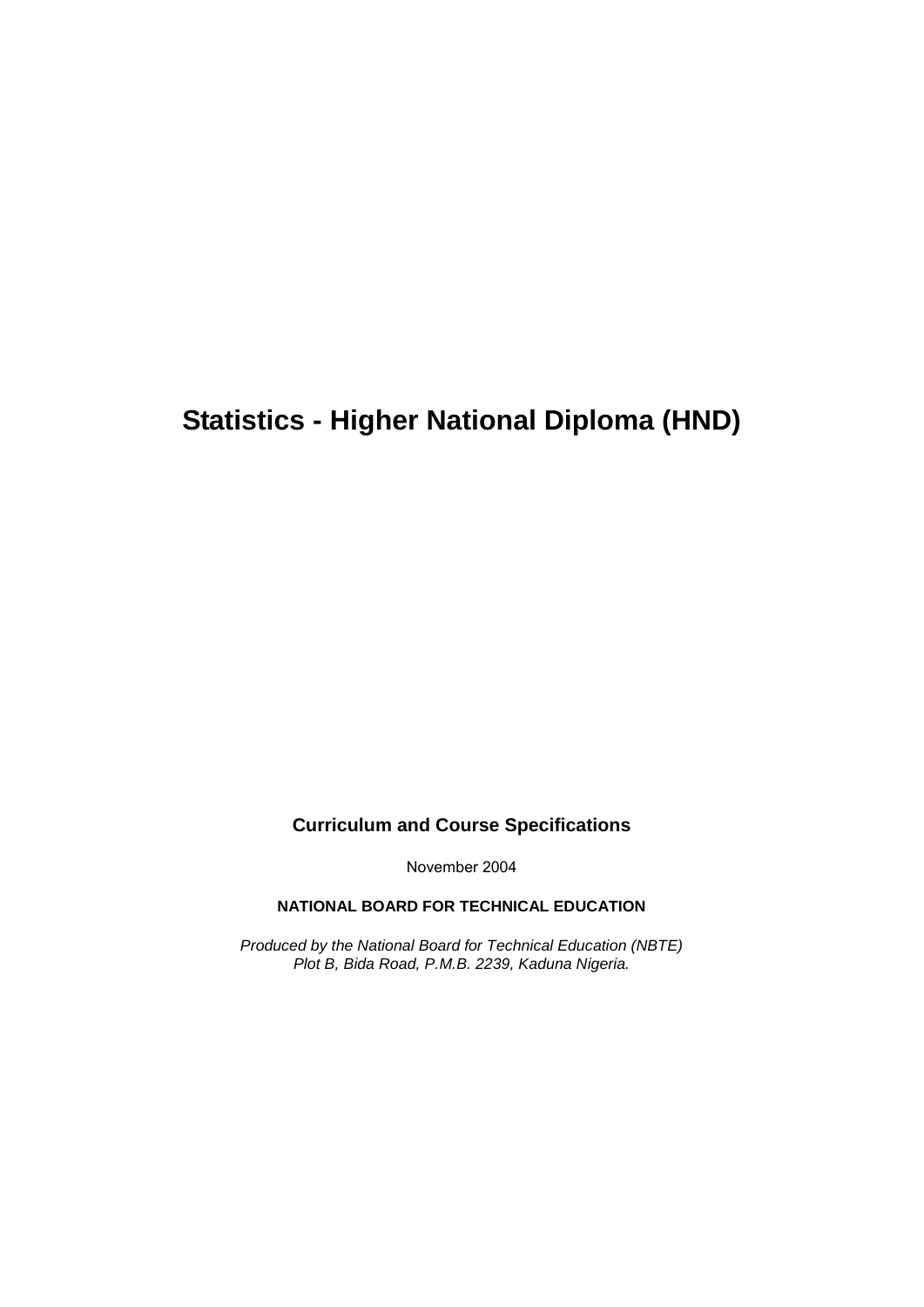# **TABLE OF CONTENTS**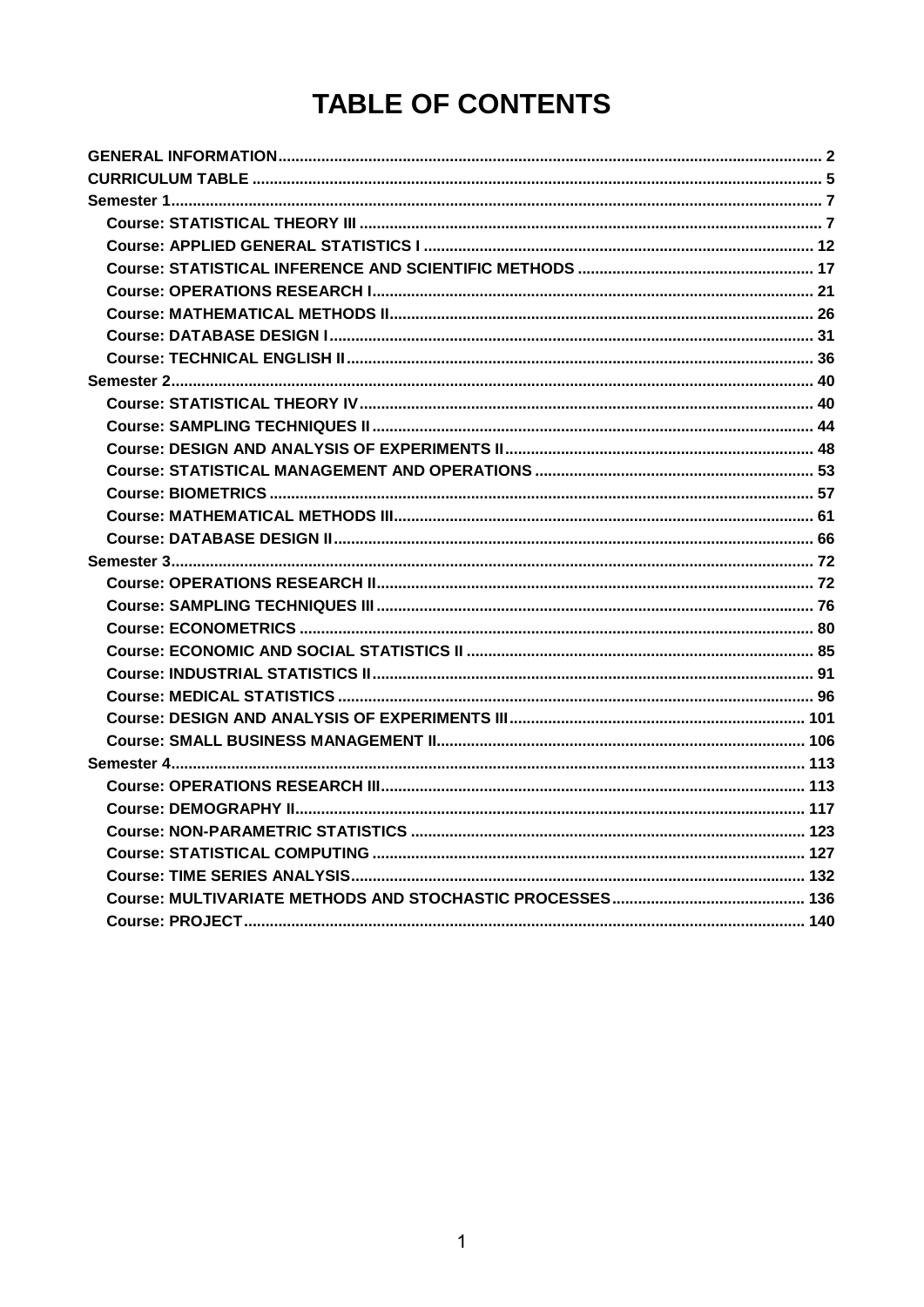# **GENERAL INFORMATION**

## <span id="page-3-0"></span>**1.0 CERTIFICATION AND TITLE OF THE PROGRAMME**

The certificate to be awarded and the programme title shall read:

### **"HIGHER NATIONAL DIPLOMA IN STATISTICS"**

A transcript showing all the courses taken and grades obtained shall be issued on demand.

## **STRUCTURE OF PROGRAMME**

The Higher National Diploma programme is structured to last for two years (four semesters).

#### **EVALUATION OR AWARD**

All terminal Higher National Diploma programmes must be externally moderated after every five years. In grading the awards the Board's unified grading system should be applied.

## **ACCREDITATION**

All programmes leading to the award of Higher National Diploma in statistics must be accredited by the National Board for Technical Education. Details of accreditation of programmes are available from the Executive Secretary Programmes Department, National Board for Technical Education, Plot 'B' Bida Road, P.M.B. 2239, Kaduna,

## **2.0 GOALS AND OBJECTIVES**

#### **2.1 HIGHER NATIONAL DIPLOMA PROGRAMME:**

Retained (after every five years). The Higher National Diploma Programme in Statistics is designed to produce Statisticians capable of collecting data, analyzing and making inference.

The Higher National Diploma Programme in Statistics is a post National Diploma, two-year programme aimed at producing professional statisticians. The programme is designed to give the students:

(i) A thorough knowledge of statistics and statistical method;

(ii) A deep understanding of statistics and its application within the commercial, industrial and scientific environment;

(iii) Practical skills in research methodology, analysis and design of experiments leading to decision making and /or prediction.

(iv) Ability to use a computer when the need arises;

(v) Development of their ability to think logically, organize their thought well, and communicate such thoughts clearly, so that diplomates of the programme will be able to work in research centers; government establishments; industries and commercial houses as statisticians.

(vi) Set up a statistical project without supervision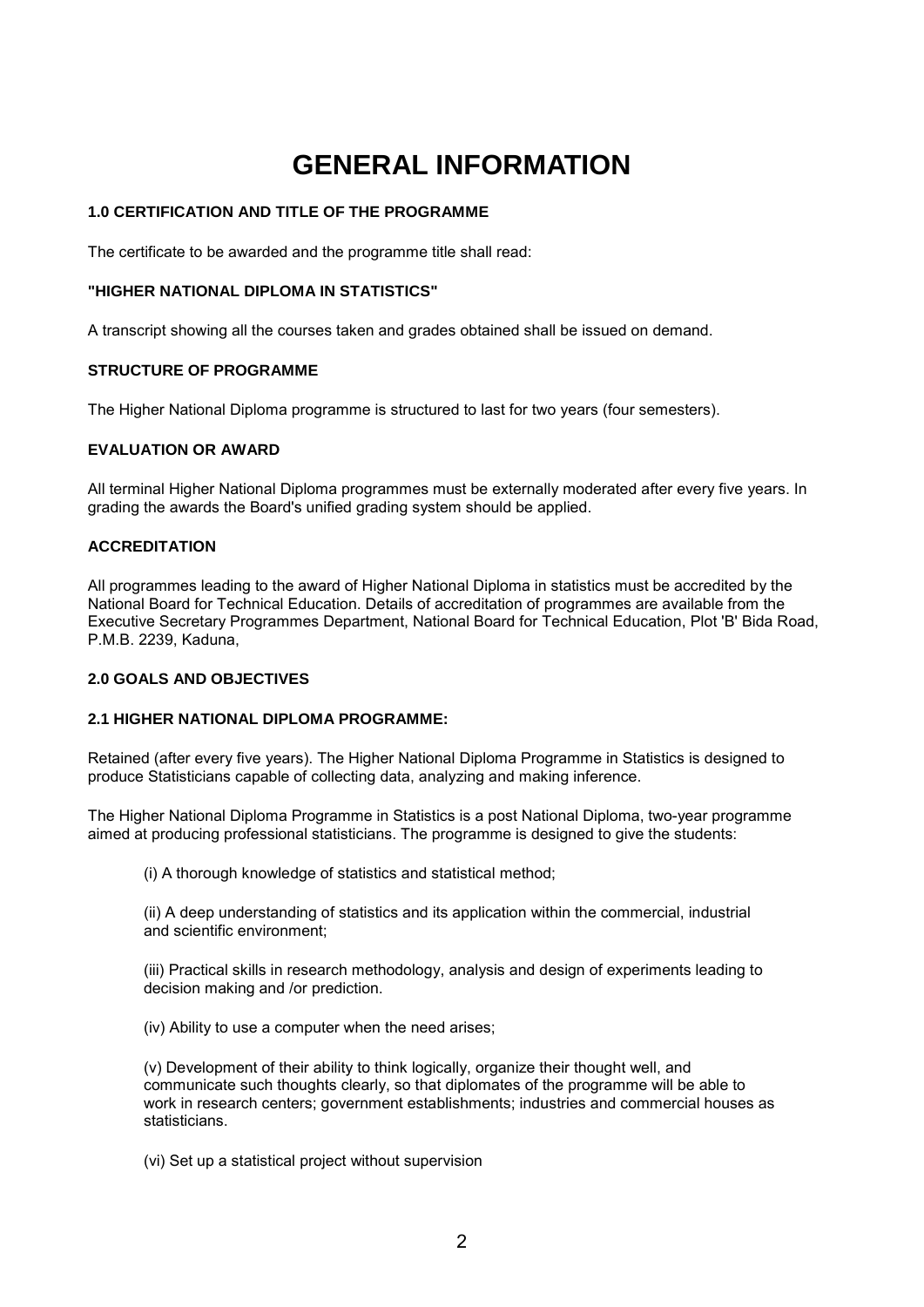#### **3.0 ENTRY REQUIREMENTS**

### **3.1 HIGHER NATIONAL DIPLOMA**

The entry requirement into Higher National Diploma Programme in Statistics is at least a Lower Credit grade in National Diploma in Statistics obtained from an accredited statistics programme with one year supervised Industrial Experience. In exceptional cases, at least two years Industrial Experience for candidates with Pass grade or any other equivalent certificate.

### **4.0 CURRICULUM**

**4.1** The curriculum of the HND programme consists of three main components. These are:

- (a) General studies/education
- (b) Foundation courses
- (c) Professional courses

**4.2 The General Studies/Education** component shall include courses in:

**Language and Communication -** English language and communication. This is compulsory. **and**

**Social Studies-** Citizenship (the Nigeria constitution) is compulsory.

**The General Education** component shall account for not more than 10% of total contact hours for the programme.

**Foundation Courses** - Courses in mathematics and computer studies. The number of hours will vary with the programme and may account for about 10-15% of the total contact hours.

**Professional Courses** - Courses which give the student the theory and practical skills he needs to practice his field of calling at the technician / technologist level. These may account for between 60-70% of the contact hours depending on programme.

## **5.0 CURRICULUM STRUCTURE**

#### **5.1 HND Programme:**

The structure of the HND Programme consists of four semesters of classroom, laboratory and workshop activities in the college. Each semester shall be of 17 weeks duration made up as follows: 15 contact weeks of teaching, i.e. lecture and practical exercises, etc. and 2 weeks for tests, quizzes, examinations and registration.

## **6.0 CONDITONS FOR THE AWARD OF THE ND**

Institutions offer accredited programmes for the award of the Higher National Diploma to candidates who successfully complete the programme after passing prescribed course work, examinations and project. Such candidates should have completed a minimum of between 90% and 100% of credit units depending on the programme. Higher Diplomas shall be awarded based on the following classifications:

Distinction CGPA 3.50-4.0 Upper credit CGPA 3.00-3.49 Lower Credit CGPA 2.50- 2.99 Pass CGPA 2.00-2.49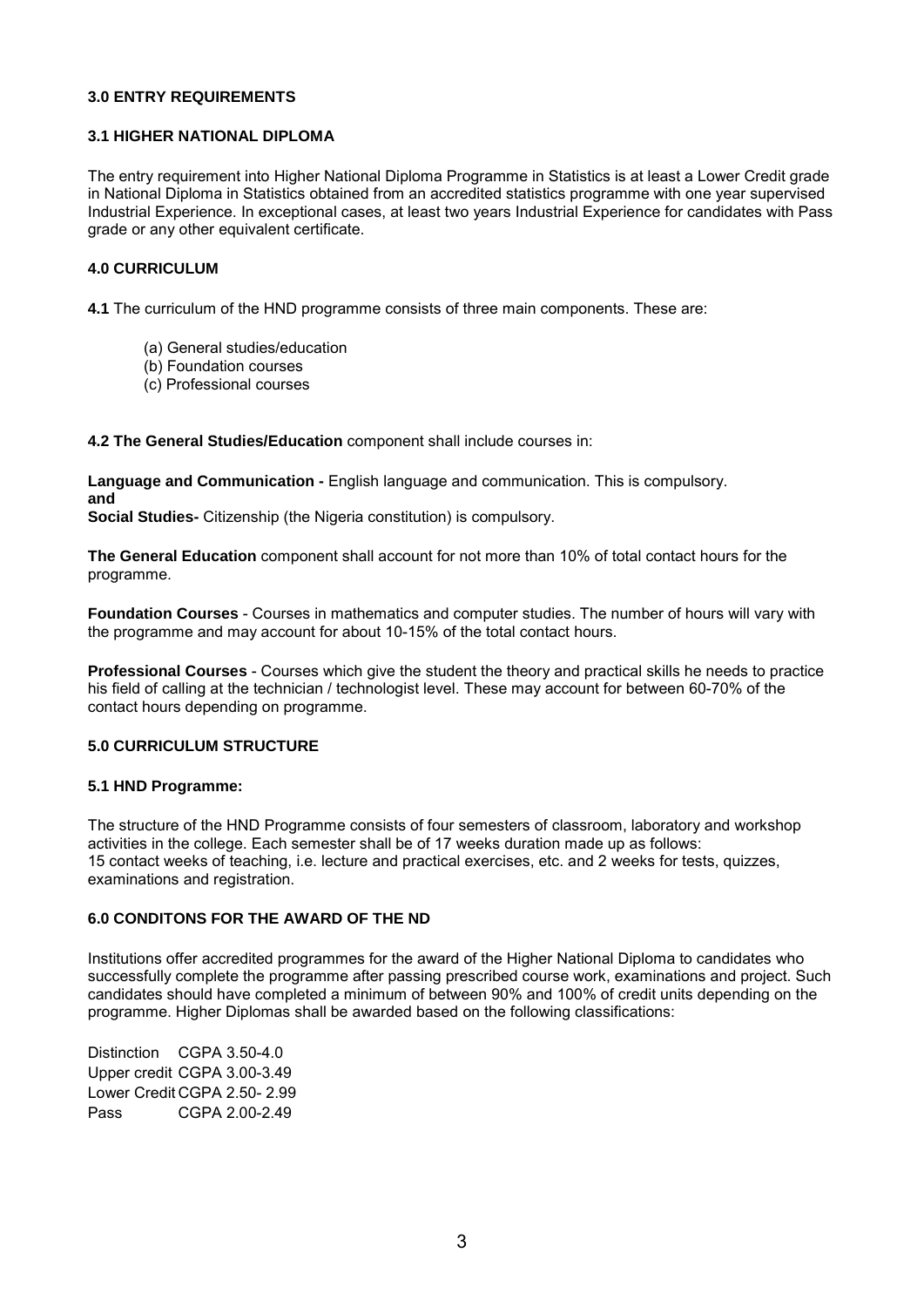## **7.0 GUIDANCE NOTES FOR TEACHERS TEACHING THE PROGRAMME**

**7.1** The new curriculum is drawn in unit courses. This is in keeping with the provisions of the National policy on Education, which stress the need to introduce the semester credit units which will enable a student who so wish to transfer the units already complete in an institution of similar standard from which he is transferring.

**7.2** In designing the units, the principle of the modular system has been adopted; thus making each of the professional modules, when completed self-sufficient and providing the student with technician operative skills, which can be used for employment purposes.

**7.3** As the success of the credit unit system depends on the articulation of programmes between the institutions and industry, the curriculum content has been written in terms of behavioural objectives, so that it is clear to all, the expected performance of the student who successfully completed some of the courses or the diplomates of programme is clearly defined. There is a slight departure in the presentation of the performance based curriculum which required the conditions under which the performance are expected to be carried out and the criteria for the acceptable levels of performance. It is a deliberate attempt to further involve the performance that can take place and to follow that with the criteria for determining an acceptable level of performance. Departmental submission on the final curriculum may be vetted by the academic board of the institution. Our aim is to continue to see to it that a solid internal evaluation system exists in each institution for ensuring minimum standard and quality of education in the programmes offered throughout the polytechnic system.

**7.4** The teaching of the theory and practical work should, always where possible, be integrated. Practical exercise, especially those in professional courses and laboratory work should not be taught in isolation from the theory. For each course, there should be a balance of theory to practice depending on the course objectives and content. Life data, case studies, mini-projects and visits to and from available organizations should be incorporated wherever and whenever possible.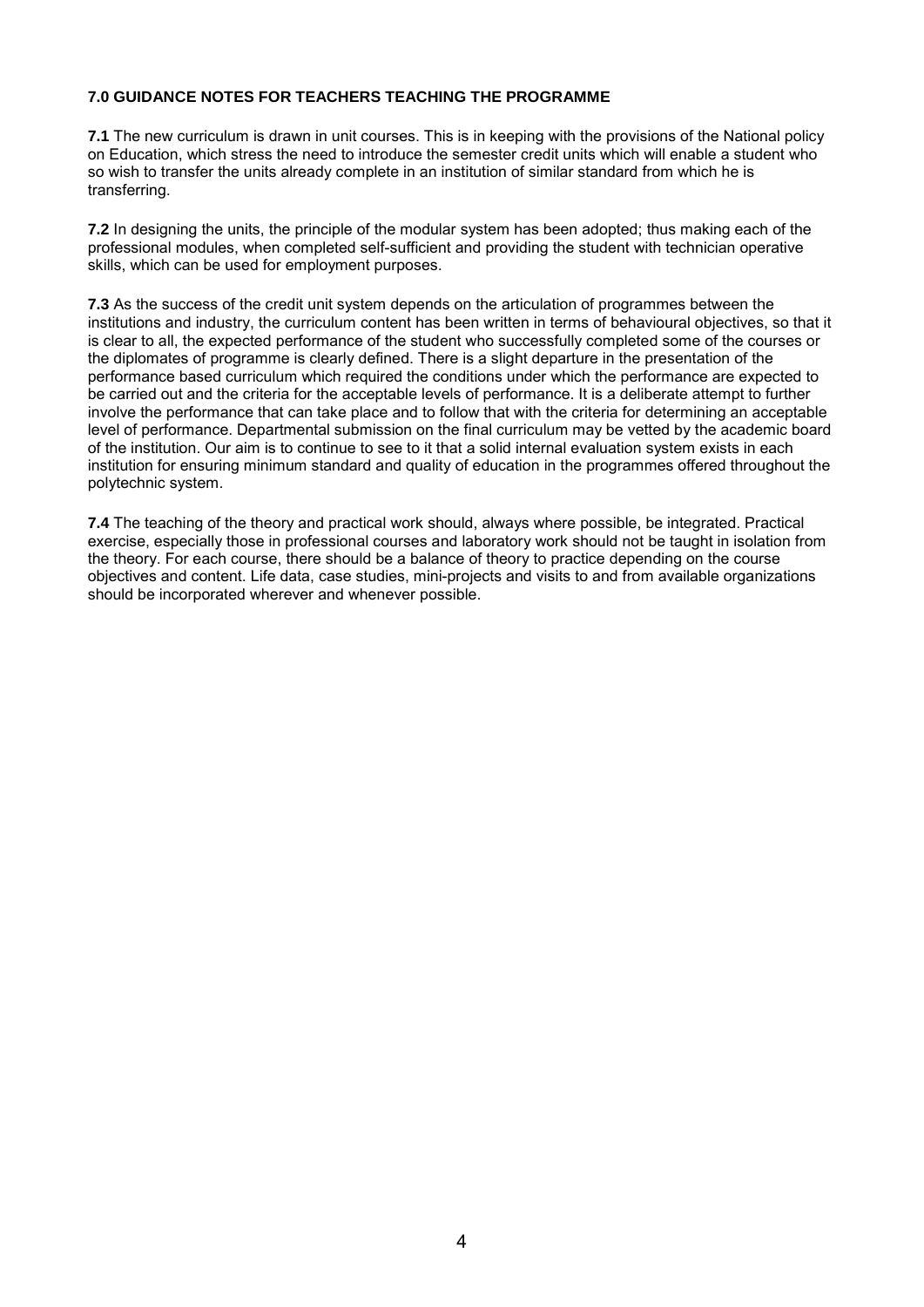# **CURRICULUM TABLE**

#### <span id="page-6-0"></span>**STATISTICS (HIGHER NATIONAL DIPLOMA) Year one Semester one: Curriculum Table**

|                | S/No Course code Course title |                                                | L.             | P |    | Total Prerequisite |
|----------------|-------------------------------|------------------------------------------------|----------------|---|----|--------------------|
|                | <b>STA 311</b>                | <b>Statistical Theory III</b>                  | $\overline{2}$ | 3 | 5  |                    |
| $\overline{2}$ | STA 312                       | <b>Applied General Statistics I</b>            | 2              | 3 | 5  |                    |
| 3              | <b>STA 313</b>                | Statistical Inference and Scientific Methods 2 |                | 3 | 5  |                    |
| 14             | STA 314                       | <b>Operations Research I</b>                   | $\overline{2}$ | 3 | 5  |                    |
| 5              | <b>MTH 314</b>                | Mathematical Methods II                        | $\overline{2}$ | 3 | 5  |                    |
| 6              | <b>COM 312</b>                | Database Design I                              | $\overline{2}$ | 3 | 5  |                    |
| 7              | <b>STA 315</b>                | <b>Technical English II</b>                    | 1              |   | 2  |                    |
| 8              | <b>GNS 111</b>                | Citizenship education III                      | 1              | 1 | 2  |                    |
|                |                               | Total                                          | 14 20          |   | 34 |                    |

**L - Lecture**

**P - Practical**

**TH - Total Hours.**

### **STATISTICS (HIGHER NATIONAL DIPLOMA) Year one Semester two: Curriculum Table**

|                | S/No Course code Course title |                                       |                |   |    | P Total Prerequisite |
|----------------|-------------------------------|---------------------------------------|----------------|---|----|----------------------|
|                | <b>STA 321</b>                | Statistical Theory IV                 | 2 <sup>1</sup> | 3 | 5  | <b>STA 311</b>       |
| $\overline{2}$ | <b>STA 322</b>                | Sampling Techniques II                | 2 <sup>1</sup> | 3 | 5  |                      |
| 3              | <b>STA 323</b>                | Design and Analysis of Experiments II | 2 3            |   | 5  |                      |
| 14             | <b>STA 324</b>                | Statistical Management and Operations | $\overline{2}$ | 3 | 5  |                      |
| 5              | <b>STA 325</b>                | <b>Biometrics</b>                     | 2 <sup>1</sup> | 3 | 5  |                      |
| 6              | <b>MTH 322</b>                | Mathematical Methods III              | 2 <sub>1</sub> | 3 | 5  | <b>MTH 314</b>       |
|                | <b>COM 322</b>                | Database Design II                    | 2 <sup>1</sup> | 3 | 5  | <b>COM 312</b>       |
|                |                               | Total                                 | 14 21          |   | 35 |                      |

#### **STATISTICS (HIGHER NATIONAL DIPLOMA) Year two Semester three: Curriculum Table**

## **S/No Course code Course title L P Total Prerequisite** 1 STA 411 Operations Research II 2 3 5 STA 314 2 STA 412 Sampling Techniques III 2 3 5 STA 322  $\begin{array}{|c|c|c|c|c|}\n 3 & \text{STA 413} & \text{Econometrics} \\
\hline\n 12 & 2 & 4\n \end{array}$ 4 STA 414 Economic and Social Statistics II 2 3 5 5 STA 415 Industrial Statistics II 2 3 5 6 STA 416 Medical Statistics 2 2 4 7 STA 417 Design and Analysis of Experiments III 2 3 5 STA 323 8 STA 418 Small Business Management II 1 1 2 Total 15 20 35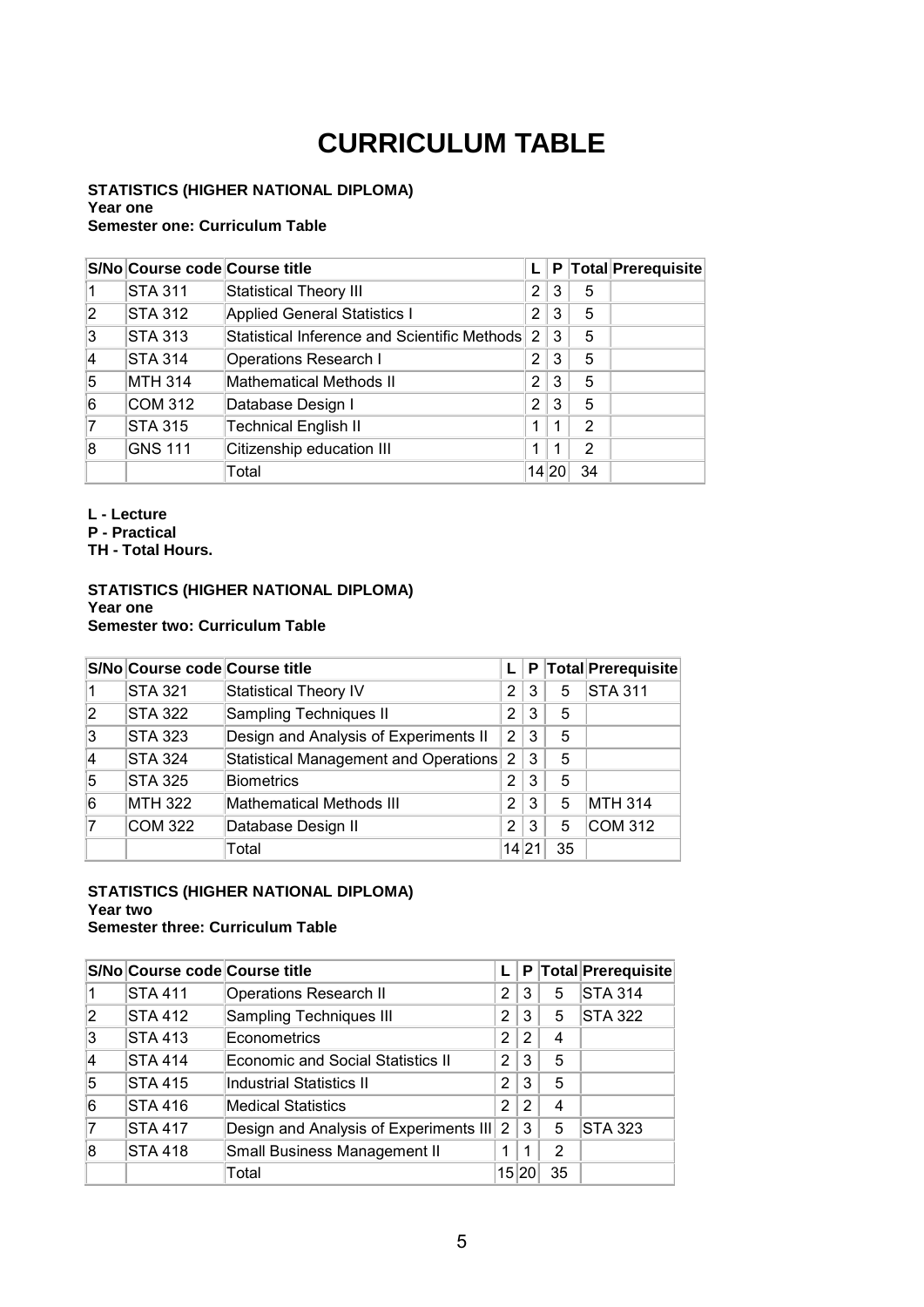## **STATISTICS (HIGHER NATIONAL DIPLOMA) Year two Semester four: Curriculum Table**

|                | S/No Course code Course title |                                               |                |   |    | P Total Prerequisite |
|----------------|-------------------------------|-----------------------------------------------|----------------|---|----|----------------------|
|                | <b>STA 421</b>                | <b>Operations Research III</b>                | 2              | 3 | 5  | <b>STA 411</b>       |
| $\overline{2}$ | <b>STA 422</b>                | Demography II                                 | 2              | 3 | 5  |                      |
| 3              | <b>STA 423</b>                | Non-parametric Statistics                     | $\overline{2}$ | 3 | 5  |                      |
| 4              | <b>STA 424</b>                | <b>Statistical Computing</b>                  | 2              | 3 | 5  |                      |
| 5              | <b>STA 425</b>                | <b>Time Series Analysis</b>                   | 2              | 3 | 5  |                      |
| 6              | <b>STA 426</b>                | Multivariate Methods and Stochastic Processes | 2              | 3 | 5  |                      |
|                | <b>STA 427</b>                | Project                                       |                | 5 | 5  |                      |
|                |                               | Total                                         | 12 23          |   | 35 |                      |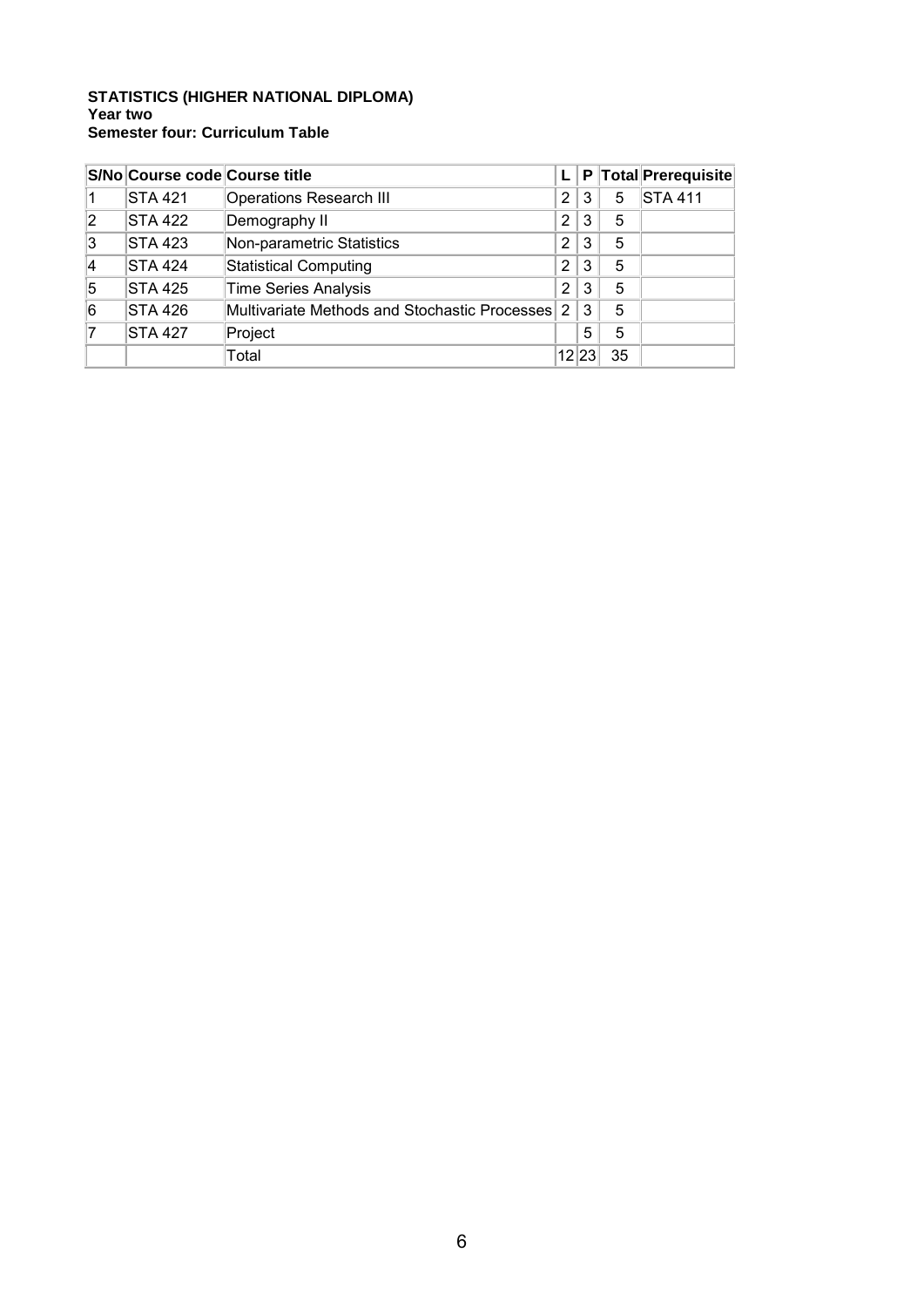# **Semester 1**

# **Course: STATISTICAL THEORY III**

<span id="page-8-0"></span>

| Programme: Statistics (Higher National Diploma)                                                                                                                                                                        |                                                                                                                                                                                                                                                                                                                                                                                                                                           |                            |                                |  |  |  |  |  |
|------------------------------------------------------------------------------------------------------------------------------------------------------------------------------------------------------------------------|-------------------------------------------------------------------------------------------------------------------------------------------------------------------------------------------------------------------------------------------------------------------------------------------------------------------------------------------------------------------------------------------------------------------------------------------|----------------------------|--------------------------------|--|--|--|--|--|
| <b>Course: Statistical Theory III</b>                                                                                                                                                                                  | Course Code: STA 311                                                                                                                                                                                                                                                                                                                                                                                                                      | Total Hours:               | 5                              |  |  |  |  |  |
| Year: 1<br>Semester: 1                                                                                                                                                                                                 | Pre-requisite:                                                                                                                                                                                                                                                                                                                                                                                                                            | Theoretical:<br>Practical: | 2 hours /week<br>3 hours /week |  |  |  |  |  |
| Goal: This course is designed to introduce students to distributing continuous types and to elementary estimation theory<br><b>General Objectives:</b> On completion of this course, the diplomates should be able to: |                                                                                                                                                                                                                                                                                                                                                                                                                                           |                            |                                |  |  |  |  |  |
|                                                                                                                                                                                                                        | 1. Understand distributions of the continuous type.<br>2. Understand the concept of the use of conditional distributions.<br>3. Understand the distribution of functions of random variables<br>4. Understand further uses of the central limit theorem.<br>5. Understand the bivariate normal distribution<br>6. Understand the concept of the Chebyshev inequality and its uses<br>7. Understand the method of least squares estimation |                            |                                |  |  |  |  |  |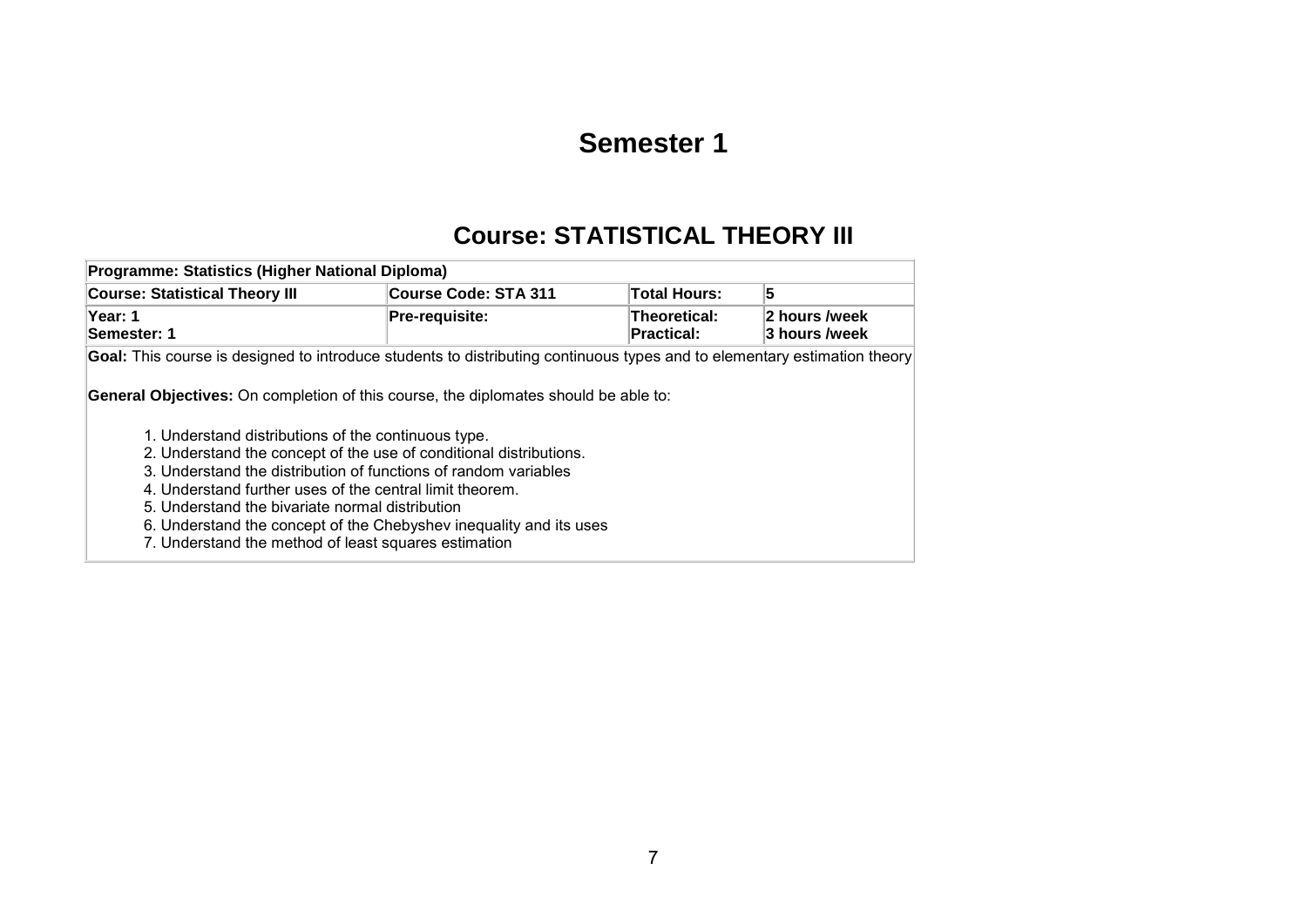| <b>Theoretical Content</b> |                                                                                                                            |                                                |                             | <b>Practical Content</b>                                                    |                                                                       |                             |
|----------------------------|----------------------------------------------------------------------------------------------------------------------------|------------------------------------------------|-----------------------------|-----------------------------------------------------------------------------|-----------------------------------------------------------------------|-----------------------------|
|                            | <b>Week Specific Learning Outcomes</b>                                                                                     | Teacher's<br>activities                        |                             | Resources Specific Learning Outcomes Teacher's activities                   |                                                                       | <b>Resources</b>            |
|                            | General Objective 1 (STA 311): Understand distributions of the continuous type                                             |                                                |                             |                                                                             |                                                                       |                             |
|                            | 1.1 Define continuous random variables.                                                                                    | Explain and<br>discuss the<br>concepts covered | <b>Textbooks</b>            | Demonstrate understanding of<br>the concepts covered by<br>solving examples | Explain and supervise<br>student exercises and<br>assess student work | <b>Textbooks</b>            |
|                            | 1.2 Define the probability distribution function of a<br>continuous variable.                                              |                                                | Lecture<br><b>Notes</b>     |                                                                             |                                                                       | Lecture<br>Notes            |
|                            | 1.3 Evaluate the probability distribution function of a<br>continuous variable.                                            |                                                |                             |                                                                             |                                                                       |                             |
|                            | 1.4 Define the distribution function of a continuous<br>random variable.                                                   |                                                |                             |                                                                             |                                                                       |                             |
|                            | 1.5 Determine the distribution function of a<br>continuous random variable using the probability<br>distribution function. |                                                |                             |                                                                             |                                                                       |                             |
|                            | 1.6 Evaluate the expected value of a continuous<br>random variable.                                                        | Explain and<br>discuss the<br>concepts covered | <b>Textbooks</b><br>Lecture | Demonstrate understanding of<br>the concepts covered by<br>solving examples | Explain and supervise<br>student exercises and<br>assess student work | <b>Textbooks</b><br>Lecture |
| $\overline{2}$             | 1.7 Evaluate the moment generating function of a<br>variable.                                                              |                                                | <b>Notes</b>                |                                                                             |                                                                       | <b>Notes</b>                |
|                            | 1.8 Evaluate the characteristic function of a variable                                                                     |                                                |                             |                                                                             |                                                                       |                             |
|                            | General Objective 2 (STA 311): Understand the concept of the use of conditional distributions                              |                                                |                             |                                                                             |                                                                       |                             |
|                            | 2.1 Define conditional probability density function of                                                                     | Explain and<br>discuss the                     | Textbooks                   | Demonstrate understanding of<br>the concepts covered by                     | Explain and supervise<br>student exercises and                        | <b>Textbooks</b>            |
| 3                          | X given Y.                                                                                                                 | concepts covered                               | Lecture<br>Notes            | solving examples                                                            | assess student work                                                   | Lecture<br>Notes            |
|                            | 2.2 Compute conditional probability such as                                                                                |                                                |                             |                                                                             |                                                                       |                             |
|                            | $P(X/Y)=y$ .                                                                                                               |                                                |                             |                                                                             |                                                                       |                             |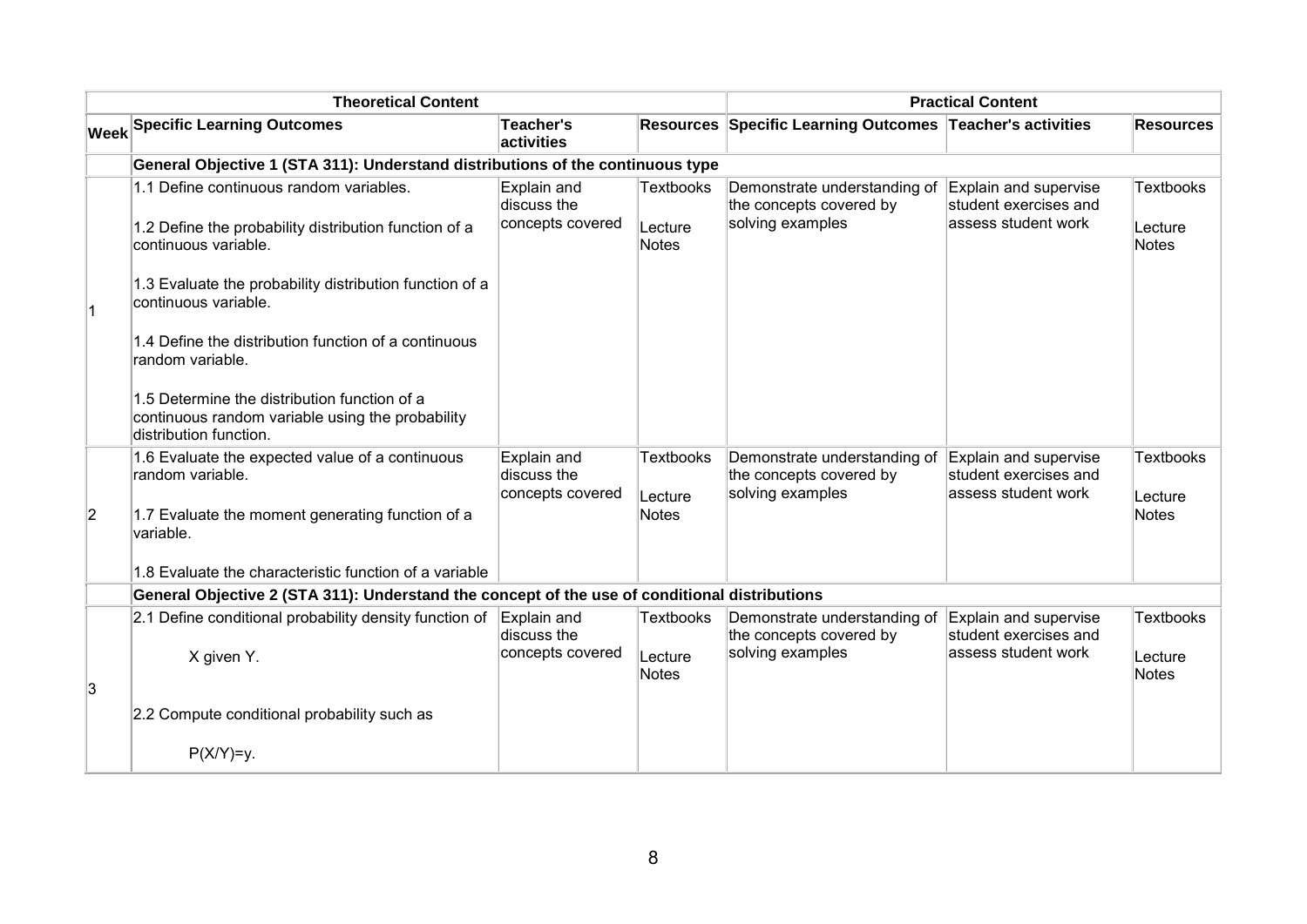|    | <b>Theoretical Content</b>                                                                                                                                                                           | <b>Practical Content</b>                       |                                             |                                                                             |                                                                       |                                      |
|----|------------------------------------------------------------------------------------------------------------------------------------------------------------------------------------------------------|------------------------------------------------|---------------------------------------------|-----------------------------------------------------------------------------|-----------------------------------------------------------------------|--------------------------------------|
|    | <b>Week Specific Learning Outcomes</b>                                                                                                                                                               | <b>Teacher's</b><br>activities                 |                                             | Resources Specific Learning Outcomes Teacher's activities                   |                                                                       | <b>Resources</b>                     |
| 4  | 2.3 Define conditional mean of X and the conditional<br>variance of X given Y.                                                                                                                       | Explain and<br>discuss the<br>concepts covered | <b>Textbooks</b><br>Lecture<br><b>Notes</b> | Demonstrate understanding of<br>the concepts covered by<br>solving examples | Explain and supervise<br>student exercises and<br>assess student work | <b>Textbooks</b><br>Lecture<br>Notes |
|    | General Objective 3 (STA 311): Understand the distributions of functions of random variables                                                                                                         |                                                |                                             |                                                                             |                                                                       |                                      |
| 5  | $3.1$ Define the distribution of functions of random<br>variables.<br>3.2 Determine the mean, the variance and moment<br>generating f Function of a function such as<br>$Y=(X_1, X_2).$              | Explain and<br>discuss the<br>concepts covered | <b>Textbooks</b><br>Lecture<br><b>Notes</b> | Demonstrate understanding of<br>the concepts covered by<br>solving examples | Explain and supervise<br>student exercises and<br>assess student work | <b>Textbooks</b><br>Lecture<br>Notes |
|    | 3.3 Identify functions that are linear combinations of<br>random variables.                                                                                                                          |                                                |                                             |                                                                             |                                                                       |                                      |
| 6  | 3.4 Calculate the expected values and variances of<br>the function in 3.3 above.<br>3.5 Find the moment generating functions and the<br>distributions of the sum of independent random<br>variables. | Explain and<br>discuss the<br>concepts covered | <b>Textbooks</b><br>Lecture<br>Notes        | Demonstrate understanding of<br>the concepts covered by<br>solving examples | Explain and supervise<br>student exercises and<br>assess student work | <b>Textbooks</b><br>Lecture<br>Notes |
|    | General Objective 4 (STA 311): Understand further uses of the central limit theorem.                                                                                                                 |                                                |                                             |                                                                             |                                                                       |                                      |
| 17 | 4.1 Review the central limit theorem.<br>4.2 State the importance of the central limit theorem.                                                                                                      | Explain and<br>discuss the<br>concepts covered | Textbooks<br>Lecture<br><b>Notes</b>        | Demonstrate understanding of<br>the concepts covered by<br>solving examples | Explain and supervise<br>student exercises and<br>assess student work | <b>Textbooks</b><br>Lecture<br>Notes |
| 8  | 4.3 Approximate probabilities when n is "sufficiently<br>large" using the central limit theorem.                                                                                                     | Explain and<br>discuss the<br>concepts covered | <b>Textbooks</b><br>Lecture<br>Notes        | Demonstrate understanding of<br>the concepts covered by<br>solving examples | Explain and supervise<br>student exercises and<br>assess student work | <b>Textbooks</b><br>Lecture<br>Notes |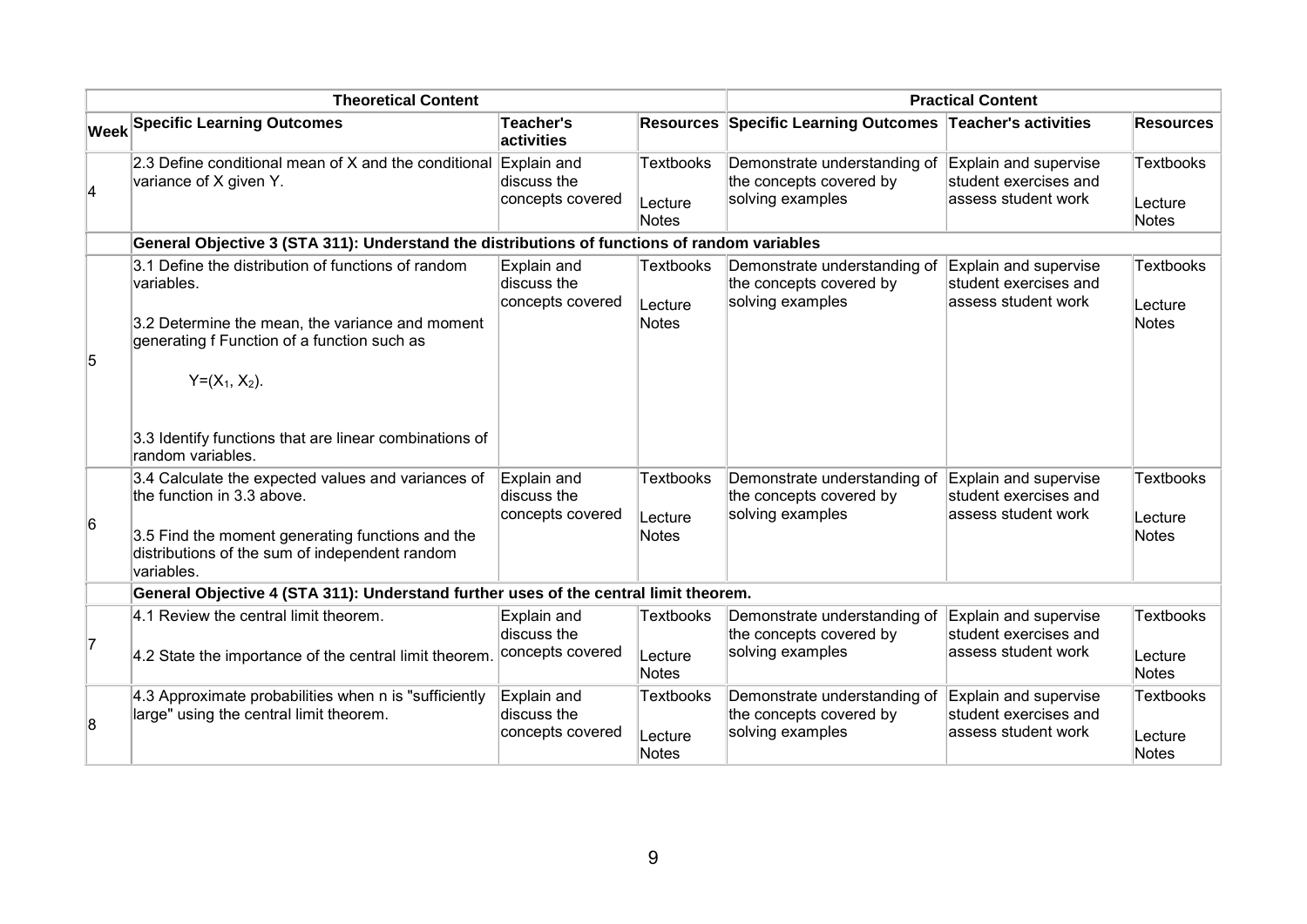|              | <b>Theoretical Content</b>                                                                                                                                                                                                                        |                                                |                                             | <b>Practical Content</b>                                                    |                                                                       |                                             |  |
|--------------|---------------------------------------------------------------------------------------------------------------------------------------------------------------------------------------------------------------------------------------------------|------------------------------------------------|---------------------------------------------|-----------------------------------------------------------------------------|-----------------------------------------------------------------------|---------------------------------------------|--|
|              | <b>Week Specific Learning Outcomes</b>                                                                                                                                                                                                            | Teacher's<br>activities                        |                                             | Resources Specific Learning Outcomes Teacher's activities                   |                                                                       | <b>Resources</b>                            |  |
|              | General Objective 5 (STA 311): Understand the bivariate normal distribution                                                                                                                                                                       |                                                |                                             |                                                                             |                                                                       |                                             |  |
| g,           | 5.1 Define the bivariate normal distribution.<br>5.2 Derive the moment generating function of the<br>bivariate normal distribution.                                                                                                               | Explain and<br>discuss the<br>concepts covered | <b>Textbooks</b><br>Lecture<br>Notes        | Demonstrate understanding of<br>the concepts covered by<br>solving examples | Explain and supervise<br>student exercises and<br>assess student work | <b>Textbooks</b><br>Lecture<br>Notes        |  |
| 10           | 5.3 Obtain the marginal and the conditional densities Explain and<br>of the bivariate normal distribution                                                                                                                                         | discuss the<br>concepts covered                | <b>Textbooks</b><br>Lecture<br>Notes        | Demonstrate understanding of<br>the concepts covered by<br>solving examples | Explain and supervise<br>student exercises and<br>assess student work | <b>Textbooks</b><br>Lecture<br>Notes        |  |
|              | General Objective 6 (STA 311): Understand the concept of the Chebyshev inequality and its uses                                                                                                                                                    |                                                |                                             |                                                                             |                                                                       |                                             |  |
| 11           | 6.1 State the Chebyshev Inequality.                                                                                                                                                                                                               | Explain and<br>discuss the<br>concepts covered | <b>Textbooks</b><br>Lecture<br><b>Notes</b> | Demonstrate understanding of<br>the concepts covered by<br>solving examples | Explain and supervise<br>student exercises and<br>assess student work | <b>Textbooks</b><br>Lecture<br><b>Notes</b> |  |
| $ 12\rangle$ | 6.2 Prove the law of large numbers applying the<br>Chebyshev Inequality.                                                                                                                                                                          | Explain and<br>discuss the<br>concepts covered | <b>Textbooks</b><br>Lecture                 | Demonstrate understanding of<br>the concepts covered by<br>solving examples | Explain and supervise<br>student exercises and<br>assess student work | <b>Textbooks</b><br>Lecture<br>Notes        |  |
|              | 6.3 Solve some problems using the inequality                                                                                                                                                                                                      |                                                | Notes                                       |                                                                             |                                                                       |                                             |  |
|              | General Objective 7 (STA 311): Understand the method of least squares estimation<br>7.1 Distinguish between point and estimate intervals. Explain and                                                                                             |                                                | <b>Textbooks</b>                            | Demonstrate understanding of                                                | Explain and supervise                                                 | <b>Textbooks</b>                            |  |
| 13           | 7.2 Define the least squares estimator.                                                                                                                                                                                                           | discuss the<br>concepts covered                | Lecture<br>Notes                            | the concepts covered by<br>solving examples                                 | student exercises and<br>assess student work                          | Lecture<br>Notes                            |  |
| 14           | 7.3 Define the best linear unbiased estimator<br>(BLUE).                                                                                                                                                                                          | Explain and<br>discuss the<br>concepts covered | <b>Textbooks</b><br>Lecture                 | Demonstrate understanding of<br>the concepts covered by<br>solving examples | Explain and supervise<br>student exercises and<br>assess student work | <b>Textbooks</b><br>Lecture                 |  |
|              | 7.4 State the Gauss-Markov theorem.                                                                                                                                                                                                               |                                                | <b>Notes</b>                                |                                                                             |                                                                       | <b>Notes</b>                                |  |
| 15           | 7.5 Obtain the least squares estimates of $\beta_0$ and $\beta_1$<br>in the model $y = \beta_0 + \beta_1 X + E$<br>7.6 State and explain the desirable properties of a<br>good estimator unbiasedness, efficiency, sufficiency<br>and consistency | Explain and<br>discuss the<br>concepts covered | <b>Textbooks</b><br>Lecture<br>Notes        | Demonstrate understanding of<br>the concepts covered by<br>solving examples | Explain and supervise<br>student exercises and<br>assess student work | <b>Textbooks</b><br>Lecture<br><b>Notes</b> |  |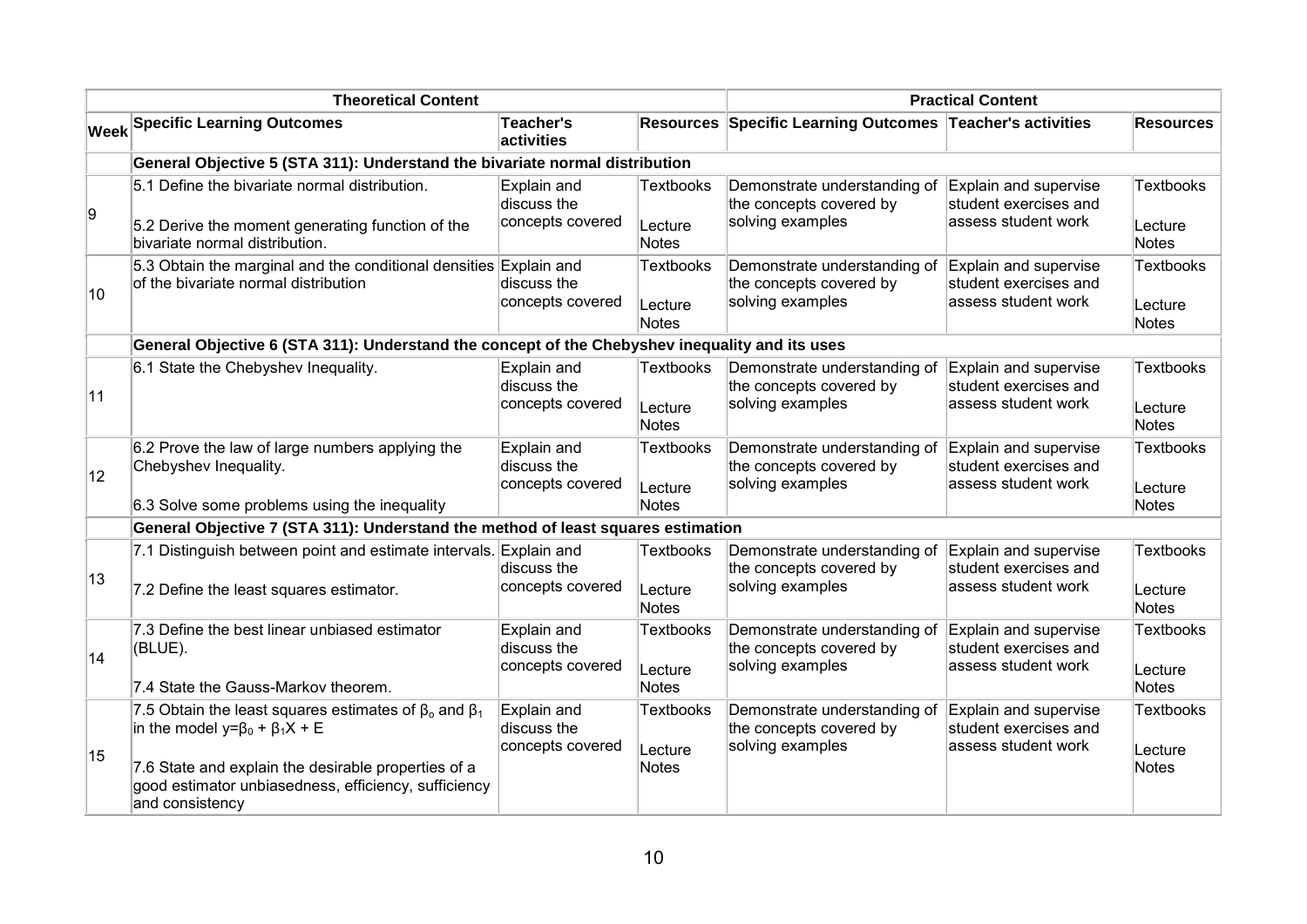Coursework/ Assignments %; Course test %; Practical %; Projects %; Examination %

|             | Type of Assessment Purpose and Nature of Assessment (STA 311)        | Weighting (%) |
|-------------|----------------------------------------------------------------------|---------------|
| Examination | Final Examination (written) to assess knowledge and understanding 60 |               |
| Test        | At least 2 progress tests for feed back.                             | 20            |
| Practical   | At least 5 homeworks to be assessed by the teacher                   | 20            |
| Total       |                                                                      | 100           |

#### **Recommended Textbooks & References:**

Statistical Techniques, R. D. Mason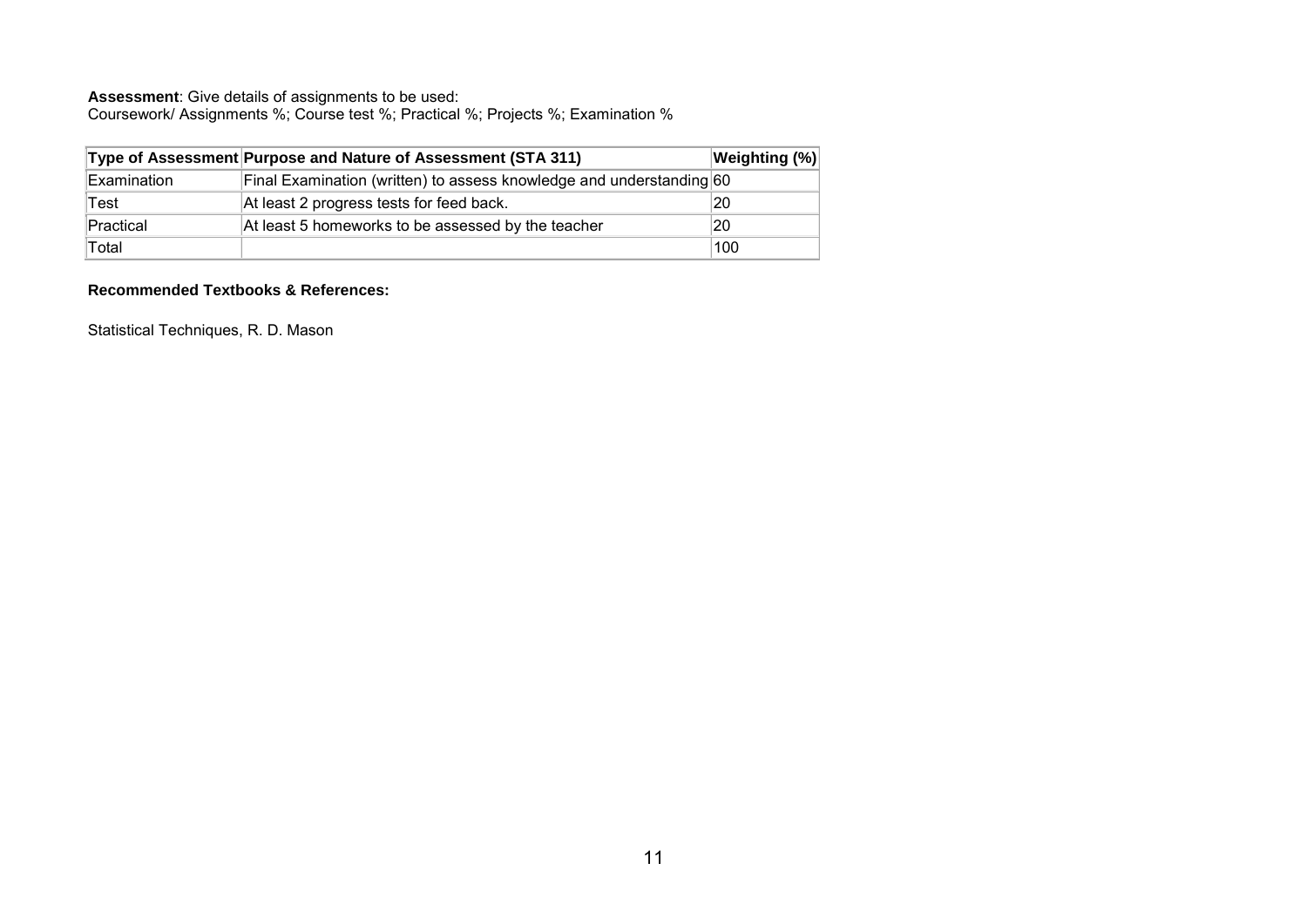## **Course: APPLIED GENERAL STATISTICS I**

| Programme: Statistics (Higher National Diploma)                                                                      |                      |                     |               |  |  |  |  |
|----------------------------------------------------------------------------------------------------------------------|----------------------|---------------------|---------------|--|--|--|--|
| <b>Course: Applied General Statistics I</b>                                                                          | Course Code: STA 312 | <b>Total Hours:</b> | כי            |  |  |  |  |
| Year: 1                                                                                                              | Pre-requisite:       | Theoretical:        | 2 hours /week |  |  |  |  |
| Semester: 1                                                                                                          |                      | <b>Practical:</b>   | 3 hours /week |  |  |  |  |
| Goal: This course is designed to provide the student with a better knowledge of regression and correlation analysis. |                      |                     |               |  |  |  |  |

**General Objectives:** On completion of this course, the diplomate should be able to:

- 1. Understand the linear relationship between two variables.
- 2. Understand the correlation between two variables.
- 3. Understand multiple regression between two independent variables.
- 4. Understand polynomial models of various orders.
- 5. Understand multiple correlation analysis of two independent variable  $X_1$  and  $X_2$ .
- <span id="page-13-0"></span>6. Understand the analysis of contingency tables.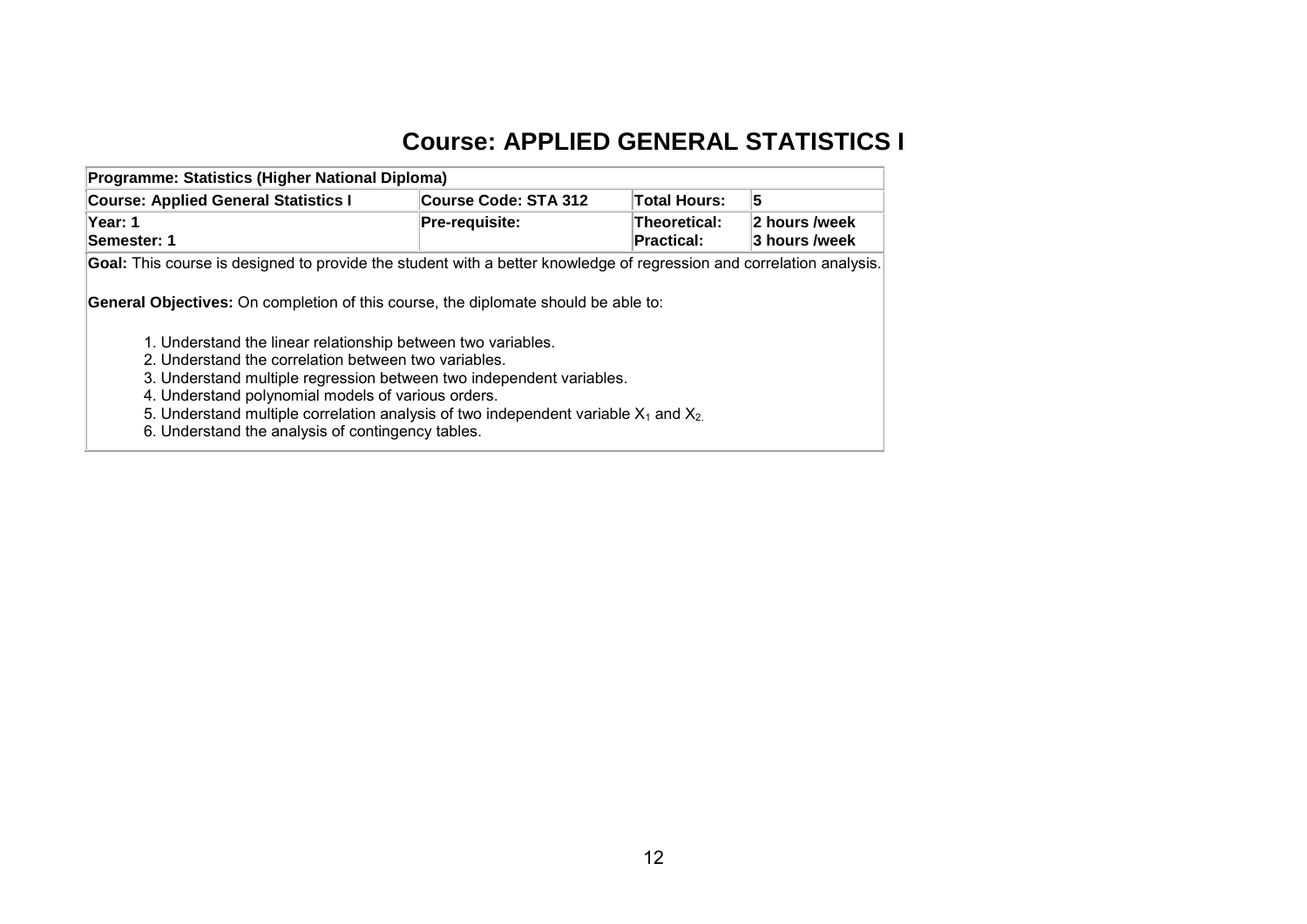| <b>Theoretical Content</b> |                                                                                                                                                                                                                                           |                                             |                                             | <b>Practical Content</b>                                                    |                                                                        |                                      |  |
|----------------------------|-------------------------------------------------------------------------------------------------------------------------------------------------------------------------------------------------------------------------------------------|---------------------------------------------|---------------------------------------------|-----------------------------------------------------------------------------|------------------------------------------------------------------------|--------------------------------------|--|
|                            | <b>Week Specific Learning Outcomes</b>                                                                                                                                                                                                    | <b>Teacher's activities</b>                 |                                             | <b>Resources Specific Learning Outcomes</b>                                 | <b>Teacher's activities</b>                                            | Resources                            |  |
|                            | General Objective 1 (STA 312): Understand the linear relationship between two variables                                                                                                                                                   |                                             |                                             |                                                                             |                                                                        |                                      |  |
| ∣1                         | 1.1 State the simple linear regression<br>lmodel.<br>1.2 Fit a straight line by the least<br>squares methods to a set of bivariate<br>data.<br>1.3 Construct confidence intervals for<br>the regression coefficients.                     | Explain and discuss<br>the concepts covered | <b>Textbooks</b><br>Lecture<br><b>Notes</b> | Demonstrate understanding of the<br>concepts covered by solving<br>examples | Explain and supervise student<br>exercises and assess student<br> work | Textbooks<br>Lecture<br><b>Notes</b> |  |
| $\overline{2}$             | 1.4 Carry out test of hypothesis about<br>the regression coefficients.<br>1.5 Explain and use the F-test in<br>regression analysis for the two variable<br>cases.<br>1.6 Check for deviation from<br>assumptions on the regression model. | Explain and discuss<br>the concepts covered | <b>Textbooks</b><br>Lecture<br>Notes        | Demonstrate understanding of the<br>concepts covered by solving<br>examples | Explain and supervise student<br>exercises and assess student<br> work | Textbooks<br>Lecture<br><b>Notes</b> |  |
|                            | General Objective 2 (STA 312): Understand the correlation between two variables                                                                                                                                                           |                                             |                                             |                                                                             |                                                                        |                                      |  |
| 3                          | 2.1 Define the correlation between two<br>variables.<br>2.2 Calculate and interpret the product-<br>moment coefficient of correlation.                                                                                                    | Explain and discuss<br>the concepts covered | <b>Textbooks</b><br>Lecture<br>Notes        | Demonstrate understanding of the<br>concepts covered by solving<br>examples | Explain and supervise student<br>exercises and assess student<br>work  | Textbooks<br>Lecture<br><b>Notes</b> |  |
| 14                         | 2.3 Construct confidence intervals for<br>correlation coefficients.<br>2.4 Carry out test of hypothesis about<br>the product moment coefficient of<br>correlation.                                                                        | Explain and discuss<br>the concepts covered | <b>Textbooks</b><br>Lecture<br>Notes        | Demonstrate understanding of the<br>concepts covered by solving<br>examples | Explain and supervise student<br>exercises and assess student<br>work  | Textbooks<br>Lecture<br><b>Notes</b> |  |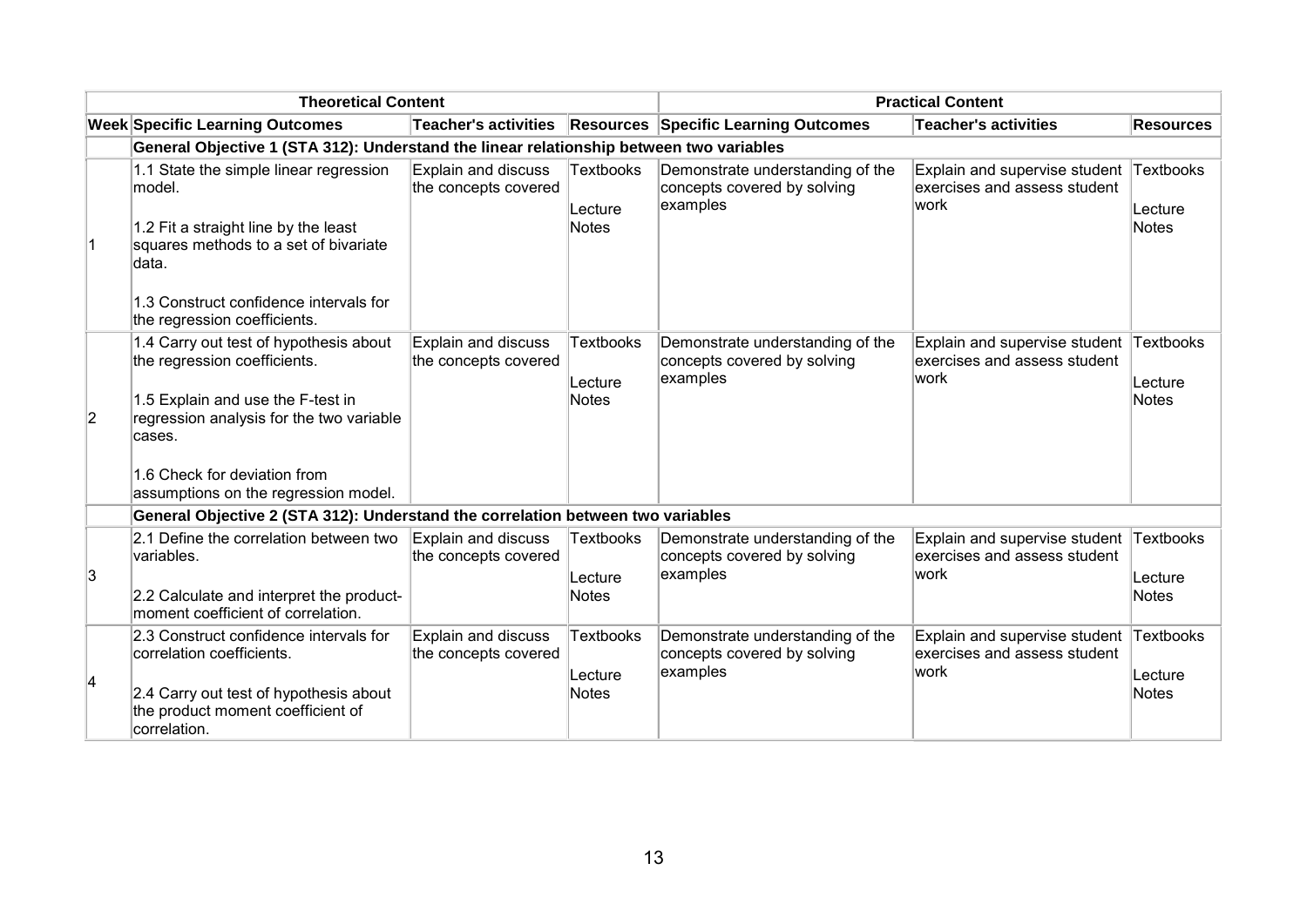| <b>Theoretical Content</b> |                                                                                                                                                               |                                             |                                             | <b>Practical Content</b>                                                    |                                                                        |                                      |  |
|----------------------------|---------------------------------------------------------------------------------------------------------------------------------------------------------------|---------------------------------------------|---------------------------------------------|-----------------------------------------------------------------------------|------------------------------------------------------------------------|--------------------------------------|--|
|                            | <b>Week Specific Learning Outcomes</b>                                                                                                                        | Teacher's activities                        |                                             | <b>Resources Specific Learning Outcomes</b>                                 | <b>Teacher's activities</b>                                            | <b>Resources</b>                     |  |
|                            | General Objective 3 (STA 312): Understand multiple regression between two independent variables                                                               |                                             |                                             |                                                                             |                                                                        |                                      |  |
| 5                          | 3.1 State the multiple linear regression<br>model.<br>3.2 Compute linear regression<br>coefficients.                                                          | Explain and discuss<br>the concepts covered | Textbooks<br>Lecture<br><b>Notes</b>        | Demonstrate understanding of the<br>concepts covered by solving<br>examples | Explain and supervise student<br>exercises and assess student<br>work  | Textbooks<br>Lecture<br><b>Notes</b> |  |
| 6                          | 3.3 Construct confidence intervals for<br>regression coefficients.<br>3.4 Carry out test of hypothesis for the<br>regression coefficients.                    | Explain and discuss<br>the concepts covered | <b>Textbooks</b><br>Lecture<br><b>Notes</b> | Demonstrate understanding of the<br>concepts covered by solving<br>examples | Explain and supervise student<br>exercises and assess student<br>work  | Textbooks<br>Lecture<br><b>Notes</b> |  |
| 17                         | 3.5 Apply analysis of variance (ANOVA) Explain and discuss<br>in multiple linear regression analysis.<br>3.6 Select the best regression equation<br>stepwise. | the concepts covered                        | <b>Textbooks</b><br>Lecture<br>Notes        | Demonstrate understanding of the<br>concepts covered by solving<br>examples | Explain and supervise student<br>exercises and assess student<br> work | Textbooks<br>Lecture<br><b>Notes</b> |  |
|                            | General Objective 4 (STA 312): Understand polynomial models of various orders                                                                                 |                                             |                                             |                                                                             |                                                                        |                                      |  |
| 8                          | 4.1 Obtain the first order, second order<br>and third order polynomial models.<br>4.2 Explain and use of "dummy"<br>variables in multiple regressions.        | Explain and discuss<br>the concepts covered | Textbooks<br>Lecture<br>Notes               | Demonstrate understanding of the<br>concepts covered by solving<br>examples | Explain and supervise student<br>exercises and assess student<br>work  | Textbooks<br>Lecture<br>Notes        |  |
| 9                          | 4.3 Define orthogonal polynomials and<br>orthogonal regression.<br>4.4 Obtain various order fitted<br>regression equations using orthogonal<br>polynomials    | Explain and discuss<br>the concepts covered | Textbooks<br>Lecture<br><b>Notes</b>        | Demonstrate understanding of the<br>concepts covered by solving<br>examples | Explain and supervise student<br>exercises and assess student<br>work  | Textbooks<br>Lecture<br><b>Notes</b> |  |
|                            | General Objective 5 (STA 312): Understand multiple correlation analysis of two independent variable $X_1$ and $X_2$                                           |                                             |                                             |                                                                             |                                                                        |                                      |  |
| 10                         | 5.1 Define and interpret multiple and<br>partial correlation coefficients.<br>5.2 Compute multiple and partial<br>correlation coefficients.                   | Explain and discuss<br>the concepts covered | Textbooks<br>Lecture<br><b>Notes</b>        | Demonstrate understanding of the<br>concepts covered by solving<br>examples | Explain and supervise student<br>exercises and assess student<br>work  | Textbooks<br>Lecture<br><b>Notes</b> |  |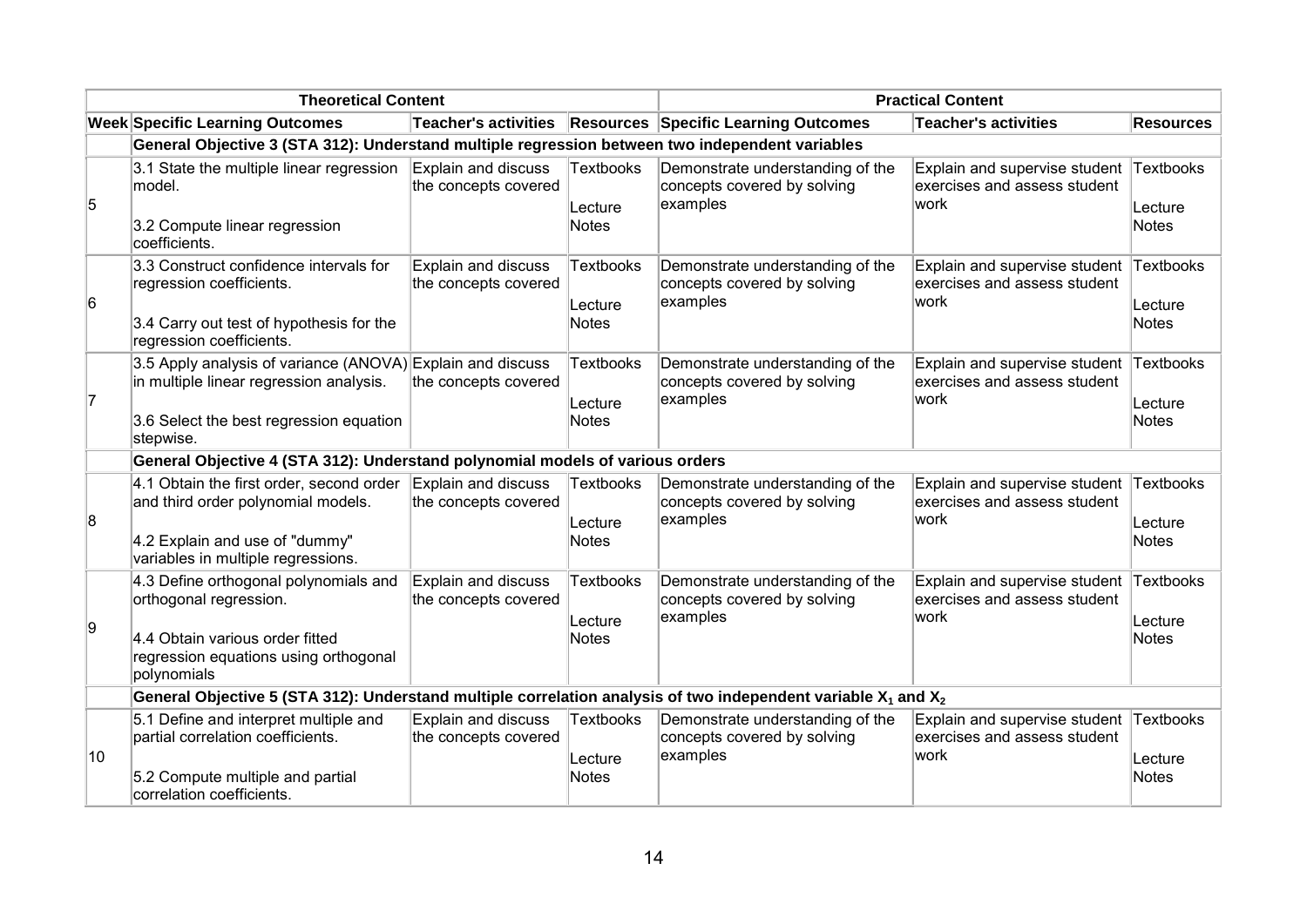| <b>Theoretical Content</b> |                                                                                                                                                                                                               |                                                    |                                             | <b>Practical Content</b>                                                    |                                                                                 |                                      |
|----------------------------|---------------------------------------------------------------------------------------------------------------------------------------------------------------------------------------------------------------|----------------------------------------------------|---------------------------------------------|-----------------------------------------------------------------------------|---------------------------------------------------------------------------------|--------------------------------------|
|                            | <b>Week Specific Learning Outcomes</b>                                                                                                                                                                        | <b>Teacher's activities</b>                        | <b>Resources</b>                            | <b>Specific Learning Outcomes</b>                                           | <b>Teacher's activities</b>                                                     | <b>Resources</b>                     |
| 11                         | 5.3 Test hypotheses about correlation<br>coefficients.                                                                                                                                                        | Explain and discuss<br>the concepts covered        | <b>Textbooks</b><br>Lecture<br><b>Notes</b> | Demonstrate understanding of the<br>concepts covered by solving<br>examples | Explain and supervise student Textbooks<br>exercises and assess student<br>work | Lecture<br><b>Notes</b>              |
|                            | General Objective 6 (STA 312): Understand the analysis of contingency tables                                                                                                                                  |                                                    |                                             |                                                                             |                                                                                 |                                      |
| 12                         | 6.1 Define attributes, factors and factor<br>levels.<br>6.2 Explain the dichotomous<br>classification of attributes.                                                                                          | Explain and discuss<br>the concepts covered        | <b>Textbooks</b><br>Lecture<br><b>Notes</b> | Demonstrate understanding of the<br>concepts covered by solving<br>examples | Explain and supervise student Textbooks<br>exercises and assess student<br>work | Lecture<br><b>Notes</b>              |
|                            | 6.3 Explain the manifold classification<br>lof attributes.                                                                                                                                                    |                                                    |                                             |                                                                             |                                                                                 |                                      |
| 13                         | 6.4 Define contingency tables.<br>6.5 Apply the $\chi^2$ test of independence of<br>dichotomous classification.<br>6.6 Describe Yates contingency<br>correction for a 2*2 contingency table.                  | Explain and discuss<br>the concepts covered        | <b>Textbooks</b><br>Lecture<br><b>Notes</b> | Demonstrate understanding of the<br>concepts covered by solving<br>examples | Explain and supervise student Textbooks<br>exercises and assess student<br>work | Lecture<br><b>Notes</b>              |
| 14                         | 6.7 Assess the validity of Yates<br>continuity correction.<br>6.8 Describe Fisher's exact test.<br>6.9 Derive the formulae for Fisher's<br>exact test.<br>6.10 Assess the validity for Fishers<br>exact test. | <b>Explain and discuss</b><br>the concepts covered | <b>Textbooks</b><br>Lecture<br><b>Notes</b> | Demonstrate understanding of the<br>concepts covered by solving<br>examples | Explain and supervise student<br>exercises and assess student<br>work           | Textbooks<br>Lecture<br><b>Notes</b> |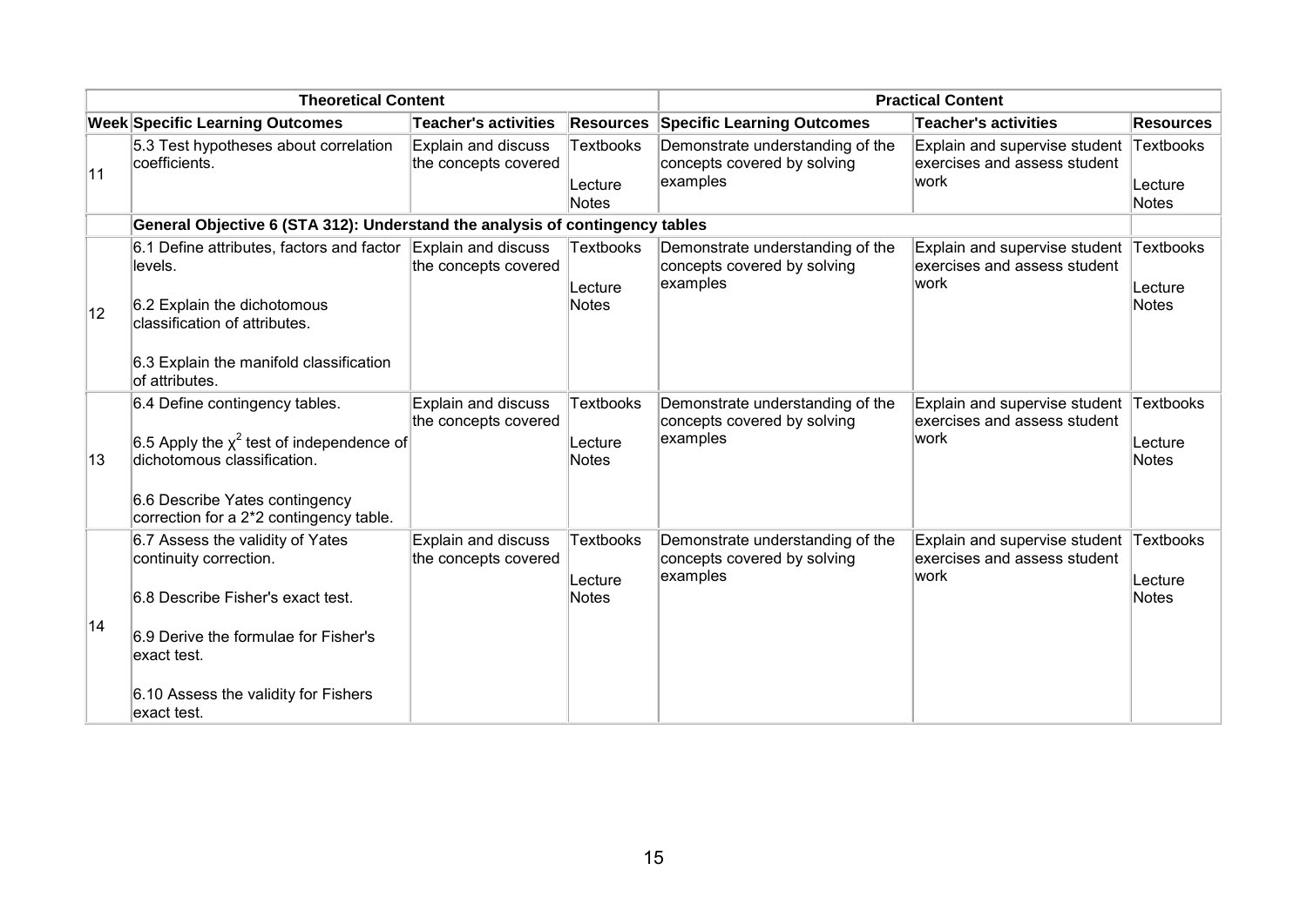| <b>Theoretical Content</b> |                                                                             |                             |                          | <b>Practical Content</b>                                                    |                                                                       |                   |
|----------------------------|-----------------------------------------------------------------------------|-----------------------------|--------------------------|-----------------------------------------------------------------------------|-----------------------------------------------------------------------|-------------------|
|                            | <b>Week Specific Learning Outcomes</b>                                      | <b>Teacher's activities</b> | Resources                | <b>Specific Learning Outcomes</b>                                           | Teacher's activities                                                  | <b>Resources</b>  |
| 15                         | 6.11 Describe Neamos test for matched Explain and discuss<br>samples.       | the concepts covered        | <b>Textbooks</b>         | Demonstrate understanding of the<br>concepts covered by solving<br>examples | Explain and supervise student<br>exercises and assess student<br>work | Textbooks         |
|                            | 6.12 Apply $\chi^2$ test of independence to<br>the manifold classification. |                             | ∣Lecture<br><b>Notes</b> |                                                                             |                                                                       | ∣Lecture<br>Notes |
|                            | 6.13 Compute and interpret Yates<br>coefficient of association.             |                             |                          |                                                                             |                                                                       |                   |
|                            | 6.14 Compute and interpret partial<br>association of attributes.            |                             |                          |                                                                             |                                                                       |                   |

Coursework/ Assignments %; Course test %; Practical %; Projects %; Examination %

|             | Type of Assessment Purpose and Nature of Assessment (STA 312)        | Weighting (%) |
|-------------|----------------------------------------------------------------------|---------------|
| Examination | Final Examination (written) to assess knowledge and understanding 50 |               |
| Test        | At least 2 progress tests for feed back.                             | 20            |
| Practical   | At least 7 homeworks to be assessed by the teacher                   | 30            |
| Total       |                                                                      | 100           |

#### **Recommended Textbooks & References:**

An Introduction to Contemporary Statistics, M. Hurburg

Statistical Analysis for Decision Making, M. Hurburg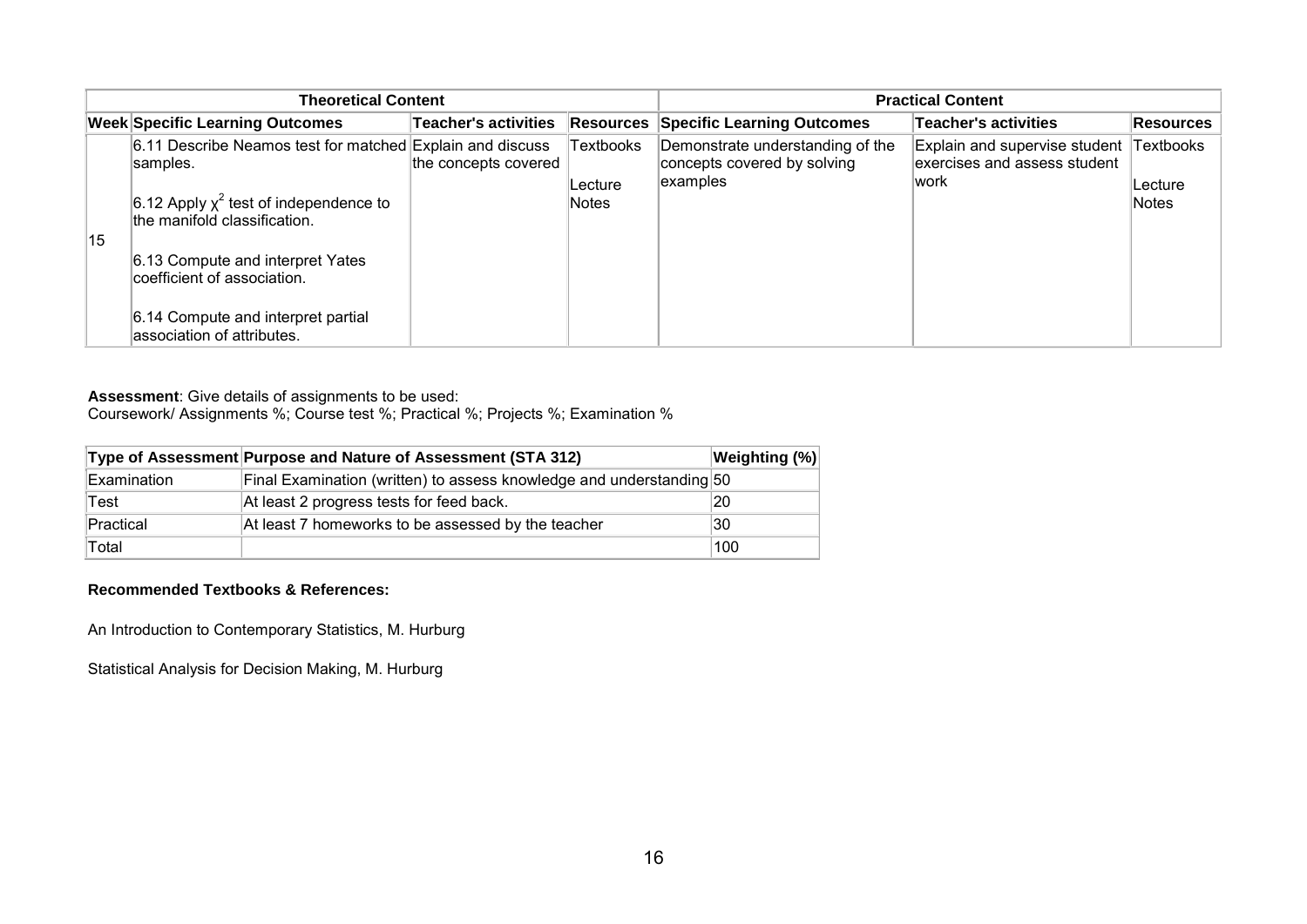# **Course: STATISTICAL INFERENCE AND SCIENTIFIC METHODS**

<span id="page-18-0"></span>

| Course: Statistical Inference and Scientific Methods Course Code: STA 313 Total Hours: 5                  |                |            |                                               |
|-----------------------------------------------------------------------------------------------------------|----------------|------------|-----------------------------------------------|
| <b>Year: 1</b><br>Semester: 1                                                                             | Pre-requisite: | Practical: | Theoretical: 2 hours /week<br>∣3 hours /week∣ |
| <b>Goal:</b> This course is designed to enable students draw inference by statistics.                     |                |            |                                               |
| <b>General Objectives:</b> On completion of this course, the diplomate should be able to:                 |                |            |                                               |
|                                                                                                           |                |            |                                               |
| 1. Understand scientific and natural laws.                                                                |                |            |                                               |
| 2. Understand aims and principles of statistical inference.                                               |                |            |                                               |
| 3. Understand decision theory.<br>4. Understand Bayer's decision theory.                                  |                |            |                                               |
| 5. Understand other decision concepts.                                                                    |                |            |                                               |
| 6. Understand the logic of theories of inference.<br>7. Understand classical standard significance tests. |                |            |                                               |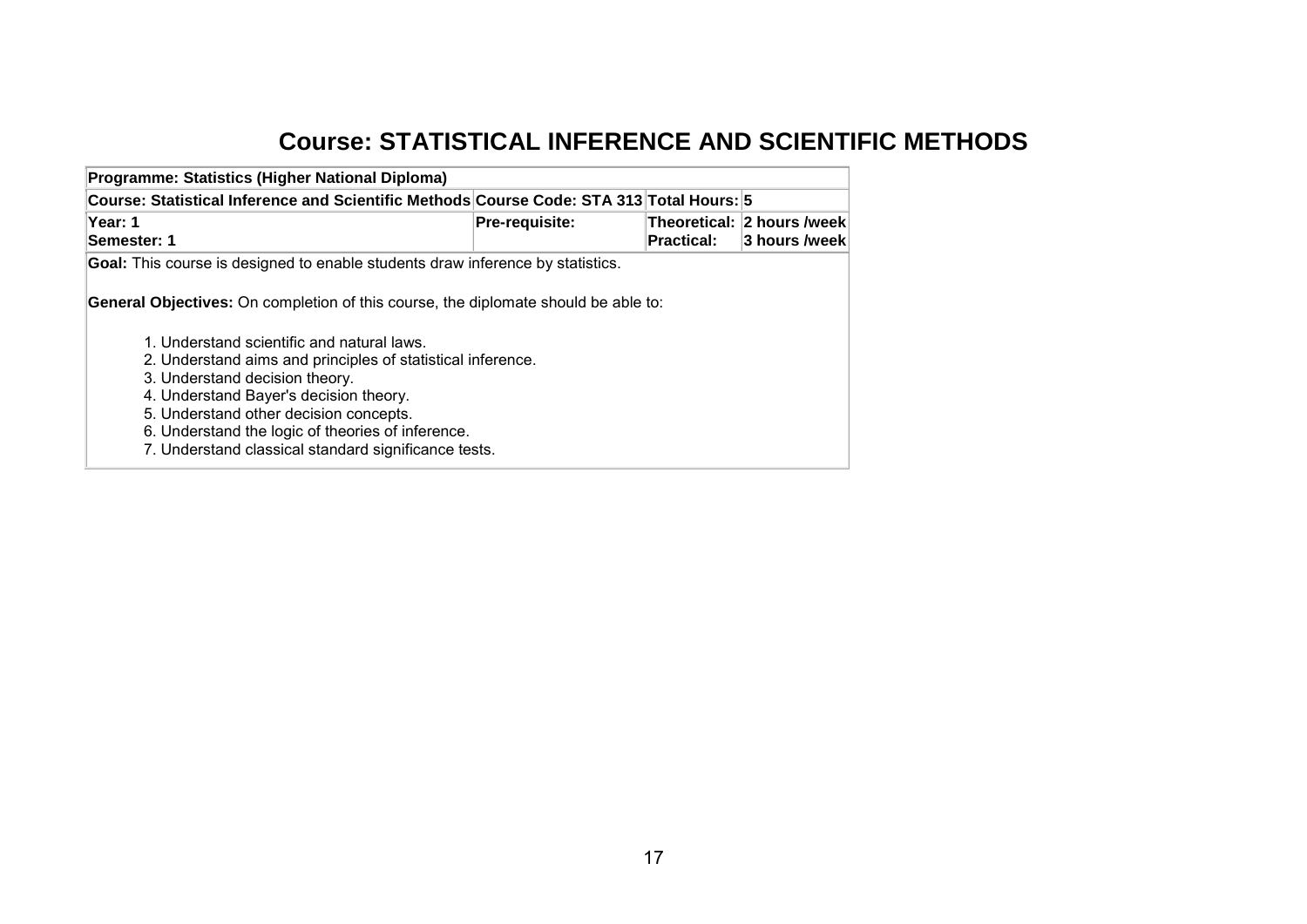| <b>Theoretical Content</b> |                                                                                                         |                                             |                                      | <b>Practical Content</b>                                                    |                                                                                  |                         |
|----------------------------|---------------------------------------------------------------------------------------------------------|---------------------------------------------|--------------------------------------|-----------------------------------------------------------------------------|----------------------------------------------------------------------------------|-------------------------|
|                            | <b>Week Specific Learning Outcomes</b>                                                                  | Teacher's activities Resources              |                                      | <b>Specific Learning Outcomes</b>                                           | Teacher's activities                                                             | <b>Resources</b>        |
|                            | General Objective 1 (STA 313): Understand scientific and natural laws                                   |                                             |                                      |                                                                             |                                                                                  |                         |
|                            | 1.1 Explain scientific laws.<br>1.2 Explain natural laws.                                               | Explain and discuss<br>the concepts covered | <b>Textbooks</b><br>Lecture          | Demonstrate understanding of the<br>concepts covered by solving<br>examples | Explain and supervise student Textbooks<br>exercises and assess student<br> work | Lecture                 |
| $\vert$ 1                  | 1.3 Distinguish between 1.1 and 1.2<br>above                                                            |                                             | Notes                                |                                                                             |                                                                                  | Notes                   |
|                            | General Objective 2 (STA 313): Understand aims and principles of statistical inference                  |                                             |                                      |                                                                             |                                                                                  |                         |
| $\overline{2}$             | 2.1 Explain statistical inference.<br>2.2 State the basic aims of statistical<br>linference.            | Explain and discuss<br>the concepts covered | <b>Textbooks</b><br>Lecture<br>Notes | Demonstrate understanding of the<br>concepts covered by solving<br>examples | Explain and supervise student Textbooks<br>exercises and assess student<br>work  | Lecture<br><b>Notes</b> |
|                            | 2.3 State the principles of statistical<br>inference.                                                   |                                             |                                      |                                                                             |                                                                                  |                         |
|                            | General Objective 3 (STA 313): Understand Decision Theory                                               |                                             |                                      |                                                                             |                                                                                  |                         |
| 3                          | 3.1 Explain decision theory.<br>3.2 State the essential components in<br>decision making.               | Explain and discuss<br>the concepts covered | <b>Textbooks</b><br>Lecture<br>Notes | Demonstrate understanding of the<br>concepts covered by solving<br>examples | Explain and supervise student Textbooks<br>exercises and assess student<br>lwork | Lecture<br>Notes        |
| 4                          | 3.3 Define loss, consequence, space and Explain and discuss<br>utility.<br>3.4 Define utility function. | the concepts covered                        | <b>Textbooks</b><br>Lecture<br>Notes | Demonstrate understanding of the<br>concepts covered by solving<br>examples | Explain and supervise student Textbooks<br>exercises and assess student<br>lwork | Lecture<br><b>Notes</b> |
|                            | 3.5 State different types of utility function.                                                          |                                             |                                      |                                                                             |                                                                                  |                         |
| 5                          | 3.6 Explain the properties of a utility<br>function.                                                    | Explain and discuss<br>the concepts covered | <b>Textbooks</b><br>Lecture          | Demonstrate understanding of the<br>concepts covered by solving<br>examples | Explain and supervise student Textbooks<br>exercises and assess student<br> work | Lecture                 |
|                            | 3.7 Explain the utility of money.                                                                       |                                             | Notes                                |                                                                             |                                                                                  | <b>Notes</b>            |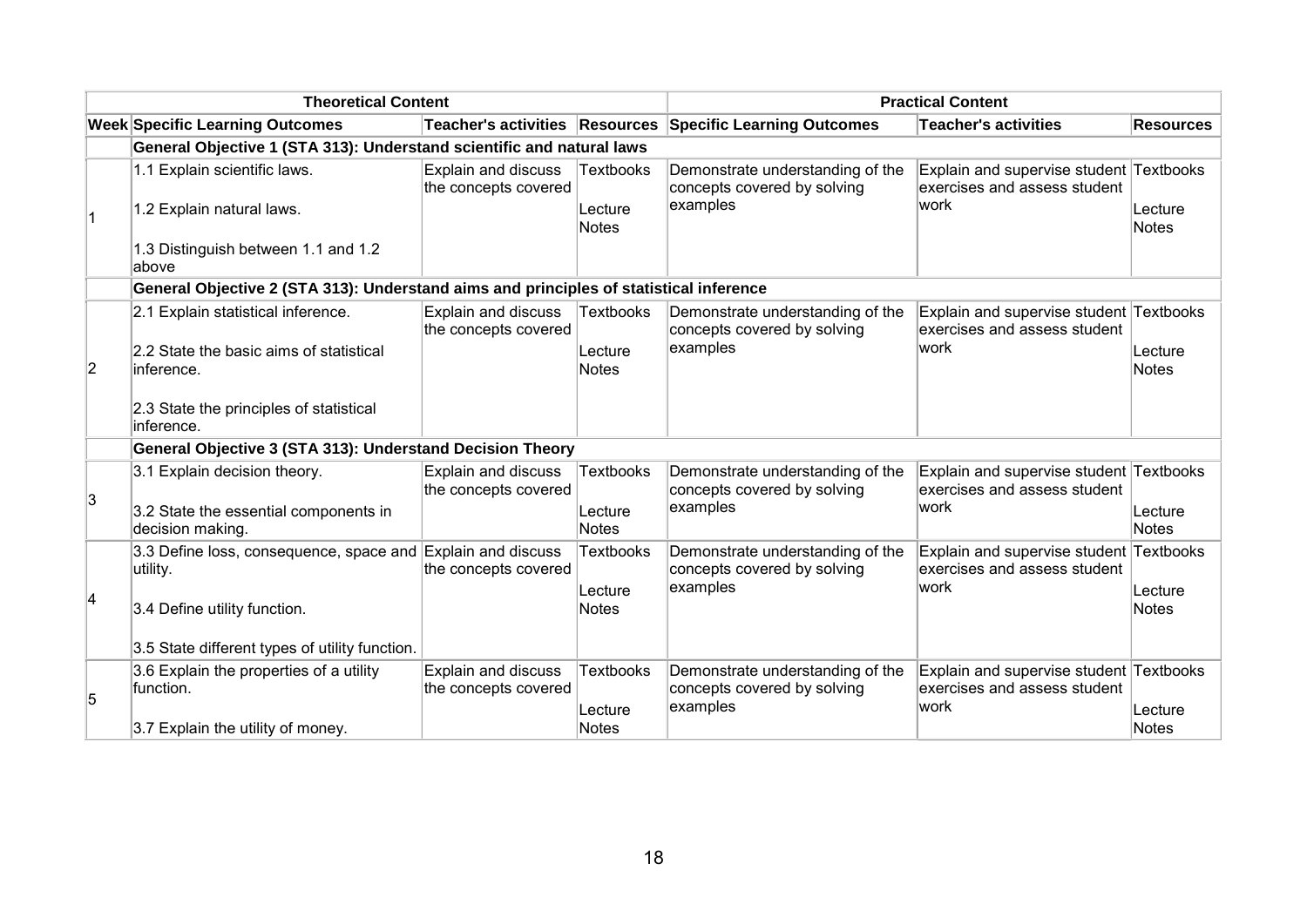| <b>Theoretical Content</b> |                                                                                                                                                  |                                             |                                             | <b>Practical Content</b>                                                    |                                                                                  |                         |
|----------------------------|--------------------------------------------------------------------------------------------------------------------------------------------------|---------------------------------------------|---------------------------------------------|-----------------------------------------------------------------------------|----------------------------------------------------------------------------------|-------------------------|
|                            | <b>Week Specific Learning Outcomes</b>                                                                                                           |                                             |                                             | Teacher's activities Resources Specific Learning Outcomes                   | Teacher's activities                                                             | <b>Resources</b>        |
|                            | General Objective 4 (STA 313): Understand Bayer's decision theory                                                                                |                                             |                                             |                                                                             |                                                                                  |                         |
| 6                          | 4.1 Define loss function, risk function and Explain and discuss<br>decision function.<br>4.2 Explain dominance and admissibility<br>assignments. | the concepts covered                        | <b>Textbooks</b><br>Lecture<br>Notes        | Demonstrate understanding of the<br>concepts covered by solving<br>examples | Explain and supervise student Textbooks<br>exercises and assess student<br>lwork | Lecture<br>Notes        |
| 7                          | 4.3 Apply 4.1 above in solving practical<br>problems.<br>4.4 Compute Bayer's strategies.                                                         | Explain and discuss<br>the concepts covered | <b>Textbooks</b><br>Lecture<br><b>Notes</b> | Demonstrate understanding of the<br>concepts covered by solving<br>examples | Explain and supervise student Textbooks<br>exercises and assess student<br> work | Lecture<br><b>Notes</b> |
| 8                          | 4.5 Define a prior distribution.<br>4.6 Define posterior distribution.<br>4.7 Distinguish between prior and<br>posterior distributions.          | Explain and discuss<br>the concepts covered | <b>Textbooks</b><br>Lecture<br>Notes        | Demonstrate understanding of the<br>concepts covered by solving<br>examples | Explain and supervise student Textbooks<br>exercises and assess student<br>work  | Lecture<br><b>Notes</b> |
|                            | General Objective 5 (STA 313): Understand other decision concepts                                                                                |                                             |                                             |                                                                             |                                                                                  |                         |
| g                          | 5.1 Explain minimum and maximum<br>principles.<br>5.2 Construct decision tree.                                                                   | Explain and discuss<br>the concepts covered | <b>Textbooks</b><br>Lecture<br>Notes        | Demonstrate understanding of the<br>concepts covered by solving<br>examples | Explain and supervise student Textbooks<br>exercises and assess student<br>lwork | Lecture<br><b>Notes</b> |
| 10                         | 5.3 Apply set of above to solve practical<br>problems.                                                                                           | Explain and discuss<br>the concepts covered | <b>Textbooks</b><br>Lecture<br>Notes        | Demonstrate understanding of the<br>concepts covered by solving<br>examples | Explain and supervise student Textbooks<br>exercises and assess student<br>lwork | Lecture<br><b>Notes</b> |
|                            | General Objective 6 (STA 313): Understand the logic of the theories of inference                                                                 |                                             |                                             |                                                                             |                                                                                  |                         |
| 11                         | 5.3 State the principal theories of<br>inference.<br>5.4 Explain the logic of 6.1 above.                                                         | Explain and discuss<br>the concepts covered | <b>Textbooks</b><br>Lecture<br>Notes        | Demonstrate understanding of the<br>concepts covered by solving<br>examples | Explain and supervise student Textbooks<br>exercises and assess student<br> work | Lecture<br><b>Notes</b> |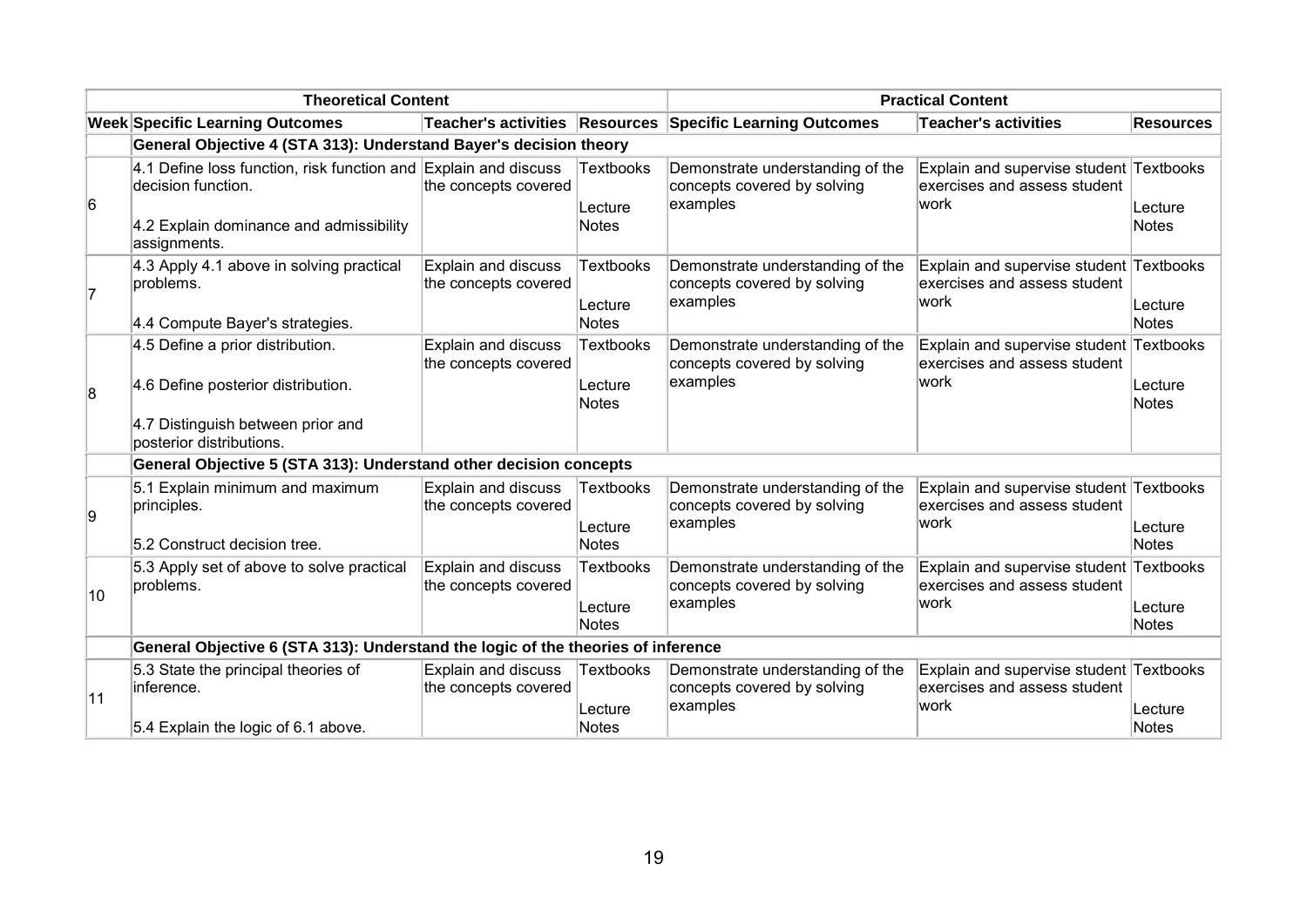| <b>Theoretical Content</b> |                                                                                                                                           |                                             |                                             | <b>Practical Content</b>                                                    |                                                                                  |                  |
|----------------------------|-------------------------------------------------------------------------------------------------------------------------------------------|---------------------------------------------|---------------------------------------------|-----------------------------------------------------------------------------|----------------------------------------------------------------------------------|------------------|
|                            | <b>Week Specific Learning Outcomes</b>                                                                                                    |                                             |                                             | Teacher's activities Resources Specific Learning Outcomes                   | <b>Teacher's activities</b>                                                      | <b>Resources</b> |
|                            | General Objective 7 (STA 313): Understand classical standard significance tests.                                                          |                                             |                                             |                                                                             |                                                                                  |                  |
| 12                         | 7.1 Define significance tests.<br>7.2 Explain the Neyman-Pearsen test                                                                     | Explain and discuss<br>the concepts covered | Textbooks<br>Lecture<br><b>Notes</b>        | Demonstrate understanding of the<br>concepts covered by solving<br>examples | Explain and supervise student Textbooks<br>exercises and assess student<br>lwork | Lecture<br>Notes |
| 13                         | 7.3 Determine the Neyman-Pearson<br>ltests.                                                                                               | Explain and discuss<br>the concepts covered | <b>Textbooks</b><br>Lecture<br><b>Notes</b> | Demonstrate understanding of the<br>concepts covered by solving<br>examples | Explain and supervise student Textbooks<br>exercises and assess student<br>work  | Lecture<br>Notes |
| 14                         | 7.4 Distinguish between simple and<br>composite hypotheses.<br>7.5 Explain Bayesian tests.                                                | Explain and discuss<br>the concepts covered | Textbooks<br>Lecture<br><b>Notes</b>        | Demonstrate understanding of the<br>concepts covered by solving<br>examples | Explain and supervise student Textbooks<br>exercises and assess student<br>work  | Lecture<br>Notes |
| 15                         | 7.6 Compute the maximum likelihood<br>estimate of the means and variances of<br>ldistributions.<br>7.7 Explain the likelihood ratio test. | Explain and discuss<br>the concepts covered | Textbooks<br>Lecture<br><b>Notes</b>        | Demonstrate understanding of the<br>concepts covered by solving<br>examples | Explain and supervise student Textbooks<br>exercises and assess student<br>work  | Lecture<br>Notes |

Coursework/ Assignments %; Course test %; Practical %; Projects %; Examination %

|             | Type of Assessment Purpose and Nature of Assessment (STA 313)        | Weighting (%) |
|-------------|----------------------------------------------------------------------|---------------|
| Examination | Final Examination (written) to assess knowledge and understanding 60 |               |
| Test        | At least 2 progress tests for feed back.                             | 20            |
| Practical   | At least 5 homeworks to be assessed by the teacher                   | 20            |
| Total       |                                                                      | 100           |

**Recommended Textbooks & References:**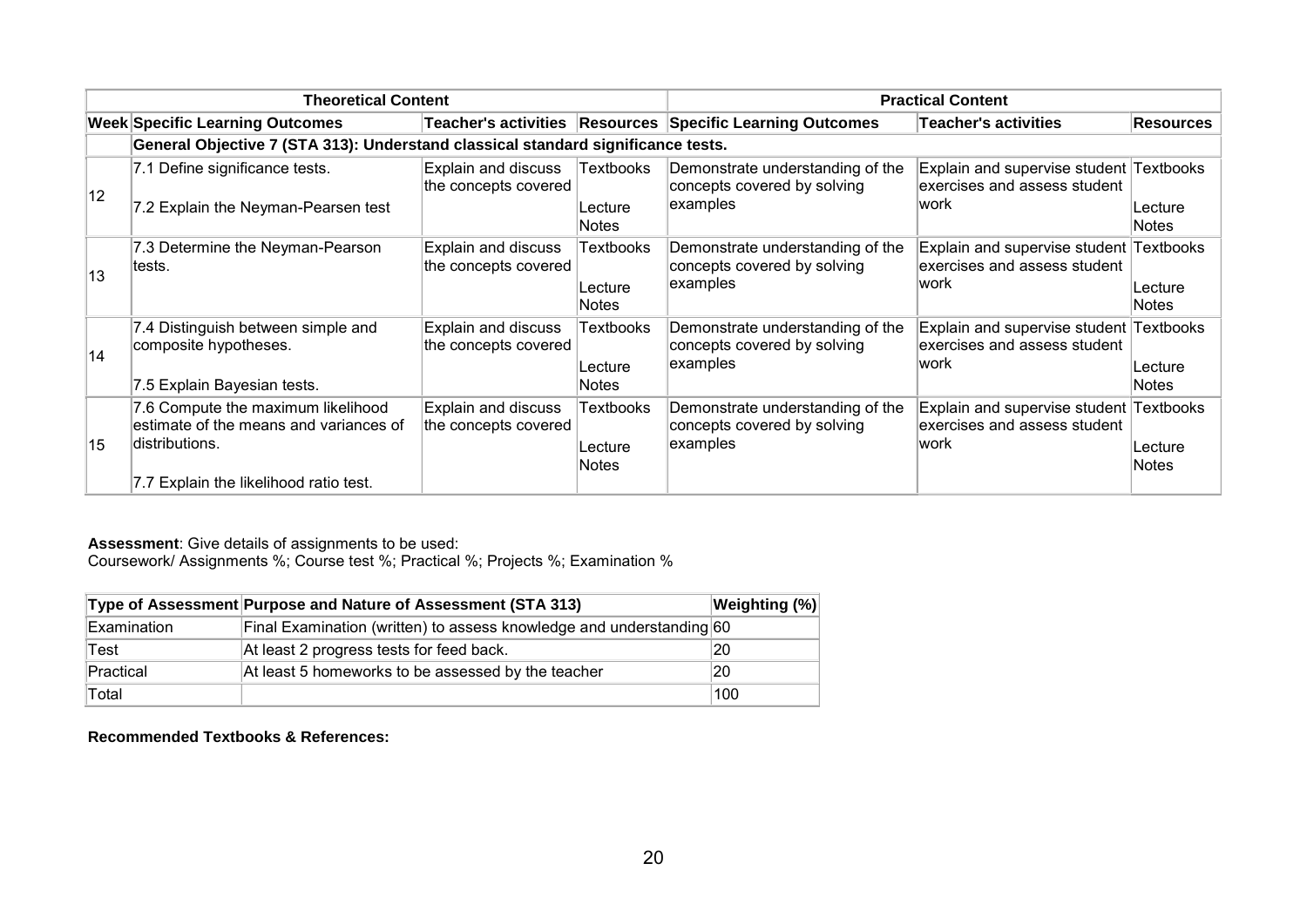# **Course: OPERATIONS RESEARCH I**

<span id="page-22-0"></span>

| Programme: Statistics (Higher National Diploma)                                                                                                                                                                                                                                                                                                                                                                                                                                                                                                                                                          |                             |                                          |                                |  |  |  |  |  |  |
|----------------------------------------------------------------------------------------------------------------------------------------------------------------------------------------------------------------------------------------------------------------------------------------------------------------------------------------------------------------------------------------------------------------------------------------------------------------------------------------------------------------------------------------------------------------------------------------------------------|-----------------------------|------------------------------------------|--------------------------------|--|--|--|--|--|--|
| <b>Course: Operations Research I</b>                                                                                                                                                                                                                                                                                                                                                                                                                                                                                                                                                                     | <b>Course Code: STA 314</b> | <b>Total Hours:</b>                      | 5                              |  |  |  |  |  |  |
| Year: 1<br>Semester: 1                                                                                                                                                                                                                                                                                                                                                                                                                                                                                                                                                                                   | <b>Pre-requisite:</b>       | <b>Theoretical:</b><br><b>Practical:</b> | 2 hours /week<br>3 hours /week |  |  |  |  |  |  |
| Goal: This course is designed to provide the students with the knowledge of the techniques of operations research and their applications.                                                                                                                                                                                                                                                                                                                                                                                                                                                                |                             |                                          |                                |  |  |  |  |  |  |
| <b>General Objectives:</b> On completion of this course, the diplomate should be able to:<br>1. Understand the nature of operations research.<br>2. Understand the definition and scope of linear programming.<br>3. Understand the graphical method of solving linear programming problems (involving only two variables).<br>4. Understand the simplex method of solving linear programming problems.<br>5. Understand sensitivity analysis.<br>6. Understand the principle of duality and its application.<br>7. Understand transportation and assignment problems<br>8. Understand network analysis. |                             |                                          |                                |  |  |  |  |  |  |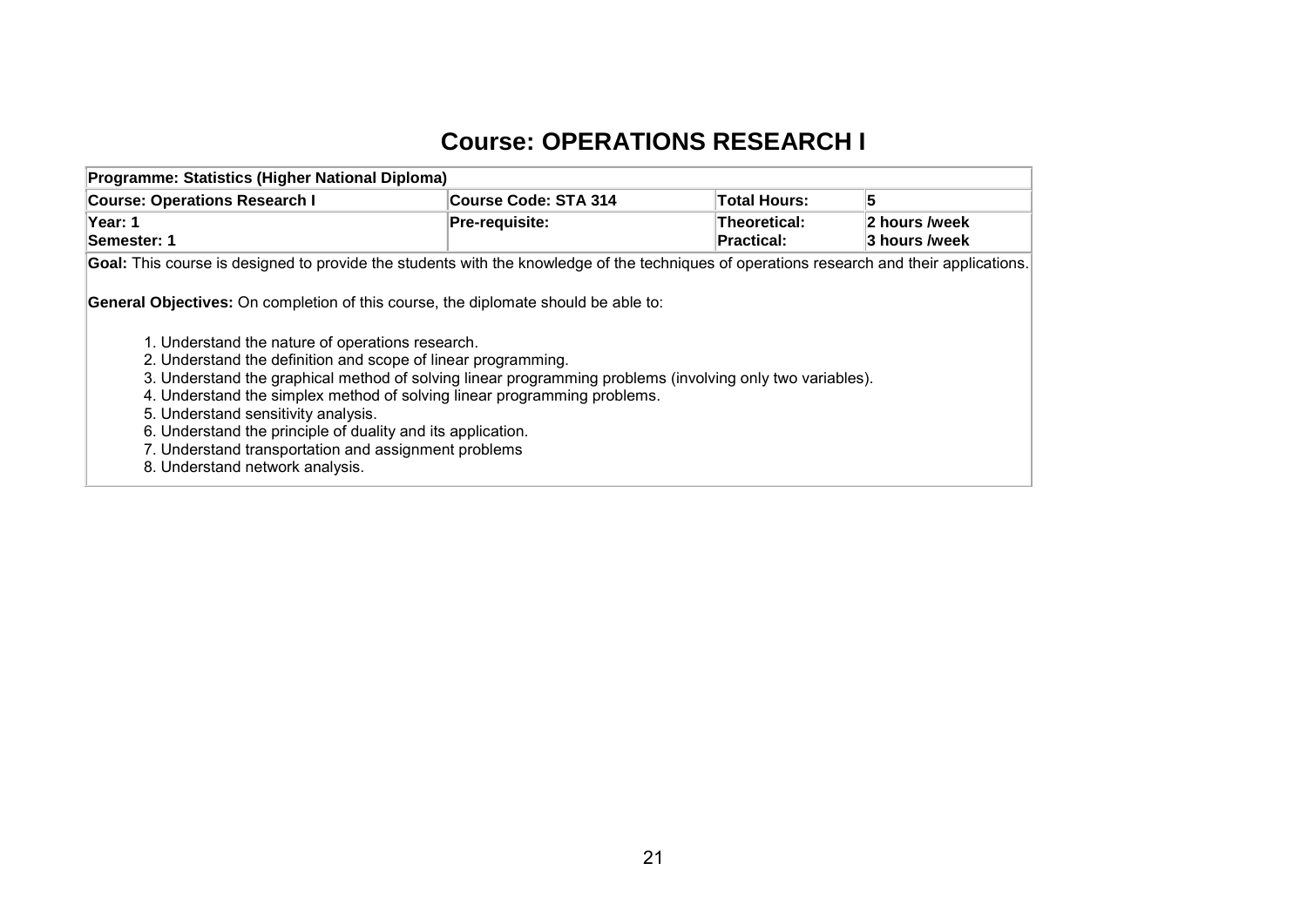|             | <b>Theoretical Content</b>                                                                                                           |                                                       |                                      | <b>Practical Content</b>                                                                          |                                                                       |                                             |
|-------------|--------------------------------------------------------------------------------------------------------------------------------------|-------------------------------------------------------|--------------------------------------|---------------------------------------------------------------------------------------------------|-----------------------------------------------------------------------|---------------------------------------------|
|             | <b>Week Specific Learning Outcomes</b>                                                                                               |                                                       |                                      | Teacher's activities Resources Specific Learning Outcomes                                         | <b>Teacher's activities</b>                                           | <b>Resources</b>                            |
|             | General Objective 1 (STA 314): Understand the nature of operations research                                                          |                                                       |                                      |                                                                                                   |                                                                       |                                             |
|             | 1.1 Define operations research.<br>1.2 Outline the history of operations<br>research.                                                | <b>Explain and discuss</b><br>the concepts<br>covered | Textbooks<br>Lecture<br><b>Notes</b> | Demonstrate understanding of the<br>concepts covered by solving<br>examples                       | Explain and supervise<br>student exercises and<br>assess student work | <b>Textbooks</b><br>Lecture<br><b>Notes</b> |
| $ 1\rangle$ | 1.3 Explain the concept of model building in<br>operations research.                                                                 |                                                       |                                      |                                                                                                   |                                                                       |                                             |
|             | 1.4 State the principles of modelling.                                                                                               |                                                       |                                      |                                                                                                   |                                                                       |                                             |
|             | 1.5 State the advantages and disadvantages<br>of models in operations research.                                                      |                                                       |                                      |                                                                                                   |                                                                       |                                             |
|             | General Objective 2 (STA 314): Understand the definition and scope of linear programming                                             |                                                       |                                      |                                                                                                   |                                                                       |                                             |
|             | 2.1 Define linear programming.                                                                                                       | <b>Explain and discuss</b><br>the concepts<br>covered | <b>Textbooks</b>                     | Demonstrate understanding of the<br>concepts covered by solving<br>examples                       | Explain and supervise<br>student exercises and<br>assess student work | <b>Textbooks</b>                            |
|             | 2.2 Define a linear programme.                                                                                                       |                                                       | Lecture<br><b>Notes</b>              |                                                                                                   |                                                                       | Lecture<br><b>Notes</b>                     |
| 2           | 2.3 State the scope of linear programming.                                                                                           |                                                       |                                      |                                                                                                   |                                                                       |                                             |
|             | 2.4 Explain linear megnalities, their graphs<br>and solutions.                                                                       |                                                       |                                      |                                                                                                   |                                                                       |                                             |
|             | 2.5 State the two methods of solving linear<br>programming problems e.g. graphical and<br>simplex.                                   |                                                       |                                      |                                                                                                   |                                                                       |                                             |
|             | General Objective 3 (STA 314): Understand the graphical method of solving linear programming problems (Involving only two Variables) |                                                       |                                      |                                                                                                   |                                                                       |                                             |
|             | 3.1 Draw graphs for the constraints of a<br>linear programming problem                                                               | <b>Explain and discuss</b><br>the concepts<br>covered | Textbooks<br>Lecture                 | Demonstrate understanding of the Explain and supervise<br>concepts covered by solving<br>examples | student exercises and<br>assess student work                          | <b>Textbooks</b><br>Lecture                 |
| 3           | 3.2 Identify the feasibility region in 3.1<br>above.                                                                                 |                                                       | <b>Notes</b>                         |                                                                                                   |                                                                       | <b>Notes</b>                                |
|             | 3.3 Identify the vertex of the feasibility region<br>in 3.2 above.                                                                   |                                                       |                                      |                                                                                                   |                                                                       |                                             |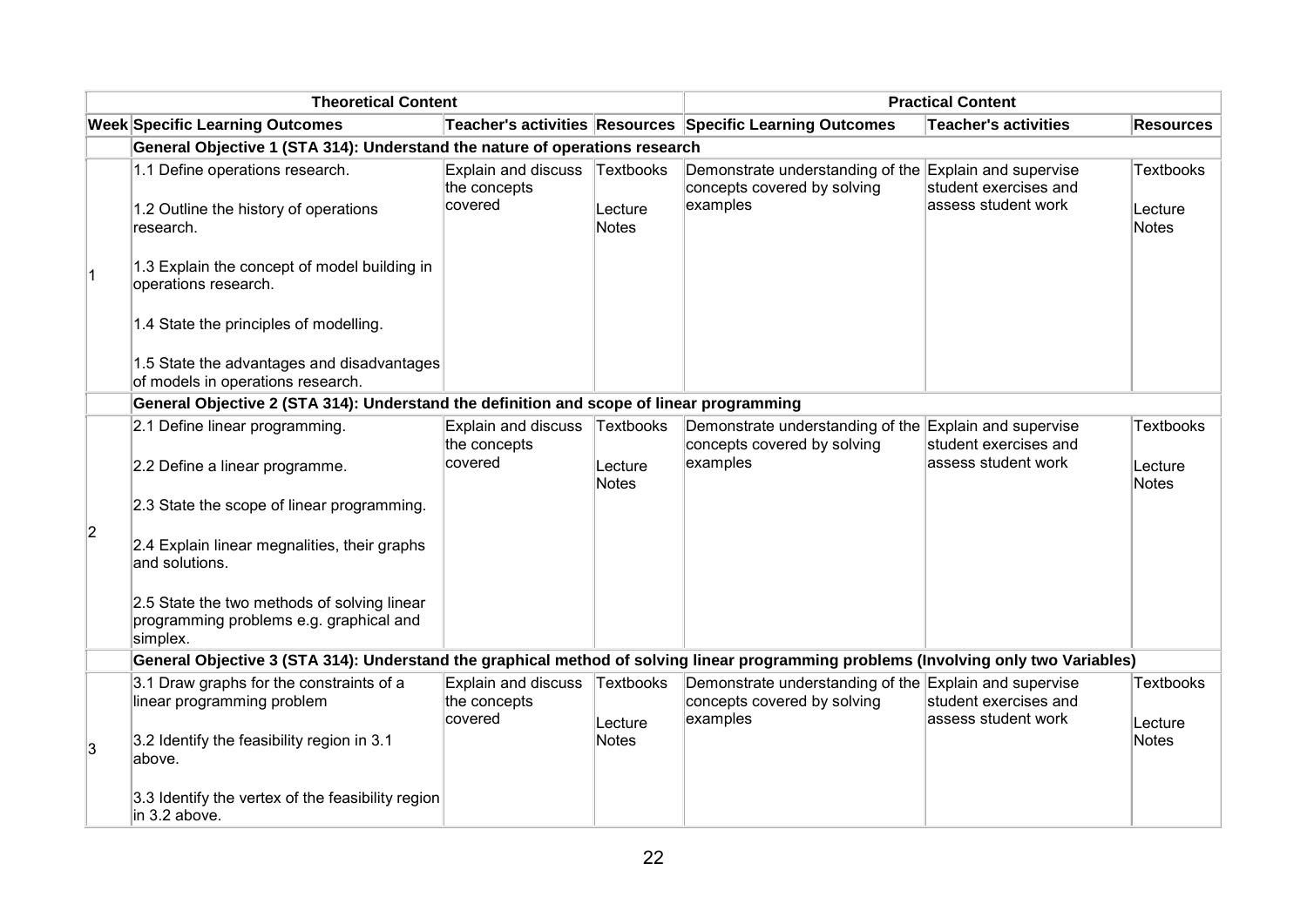| <b>Theoretical Content</b> |                                                                                                                                                                         |                                                       |                                                         | <b>Practical Content</b>                                                                          |                                               |                                                  |
|----------------------------|-------------------------------------------------------------------------------------------------------------------------------------------------------------------------|-------------------------------------------------------|---------------------------------------------------------|---------------------------------------------------------------------------------------------------|-----------------------------------------------|--------------------------------------------------|
|                            | <b>Week Specific Learning Outcomes</b>                                                                                                                                  | <b>Teacher's activities Resources</b>                 |                                                         | <b>Specific Learning Outcomes</b>                                                                 | <b>Teacher's activities</b>                   | <b>Resources</b>                                 |
| $\vert$ 4                  | 3.4 Identify feasibility solution area (convex<br>region).<br>3.5 Locate the vertices for the solution using                                                            | Explain and discuss<br>the concepts<br>covered        | Textbooks<br>Lecture<br><b>Notes</b>                    | Demonstrate understanding of the Explain and supervise<br>concepts covered by solving<br>examples | student exercises and<br>lassess student work | <b>Textbooks</b><br>Lecture<br>Notes             |
|                            | the objective function.<br>3.6 Solve problems in two variables                                                                                                          |                                                       |                                                         |                                                                                                   |                                               |                                                  |
|                            | General Objective 4 (STA 314): Understand the simplex methods of solving linear programming problems                                                                    |                                                       |                                                         |                                                                                                   |                                               |                                                  |
| 5                          | 4.1 Develop the simplex algorithm.                                                                                                                                      | Explain and discuss<br>the concepts<br>covered        | Textbooks<br>Lecture<br><b>Notes</b>                    | Demonstrate understanding of the Explain and supervise<br>concepts covered by solving<br>examples | student exercises and<br>lassess student work | <b>Textbooks</b><br>Lecture<br>Notes             |
| 6                          | 4.2 Identify basic variables, non-basic<br>variables shadow prices (cost, evaluations<br>$ etc$ ).<br>4.3 Develop the simplex method with<br>equalities as constraints. | Explain and discuss<br>the concepts<br>covered        | <b>Textbooks</b><br>Lecture<br><b>Notes</b>             | Demonstrate understanding of the Explain and supervise<br>concepts covered by solving<br>examples | student exercises and<br>assess student work  | Textbooks<br>Lecture<br>Notes                    |
| 17                         | 4.4 Apply the simplex method to problems<br>involving few variables.<br>4.5 Make use of a computer package for the<br>simplex method                                    | Explain and discuss<br>the concepts<br>covered        | <b>Textbooks</b><br>Software<br>Lecture<br><b>Notes</b> | Demonstrate understanding of the Explain and supervise<br>concepts covered by solving<br>examples | student exercises and<br>assess student work  | <b>Textbooks</b><br>Software<br>Lecture<br>Notes |
|                            | General Objective 5 (STA 314): Understand sensitivity analysis                                                                                                          |                                                       |                                                         |                                                                                                   |                                               |                                                  |
| 8                          | 5.1 Explain sensitivity analysis techniques.<br>5.2 Apply the techniques of sensitivity<br>analysis to some practical problems.                                         | <b>Explain and discuss</b><br>the concepts<br>covered | Textbooks<br>Lecture<br><b>Notes</b>                    | Demonstrate understanding of the Explain and supervise<br>concepts covered by solving<br>examples | student exercises and<br>assess student work  | <b>Textbooks</b><br>Lecture<br>Notes             |
|                            | General Objective 6 (STA 314): Understand the principle of duality and its application                                                                                  |                                                       |                                                         |                                                                                                   |                                               |                                                  |
| 9                          | 6.1 Derive dual linear program from primal<br>program.<br>6.2 Solve optimization problems graphically<br>using dual linear program.                                     | Explain and discuss<br>the concepts<br>covered        | Textbooks<br>Lecture<br><b>Notes</b>                    | Demonstrate understanding of the Explain and supervise<br>concepts covered by solving<br>examples | student exercises and<br>assess student work  | <b>Textbooks</b><br>Lecture<br>Notes             |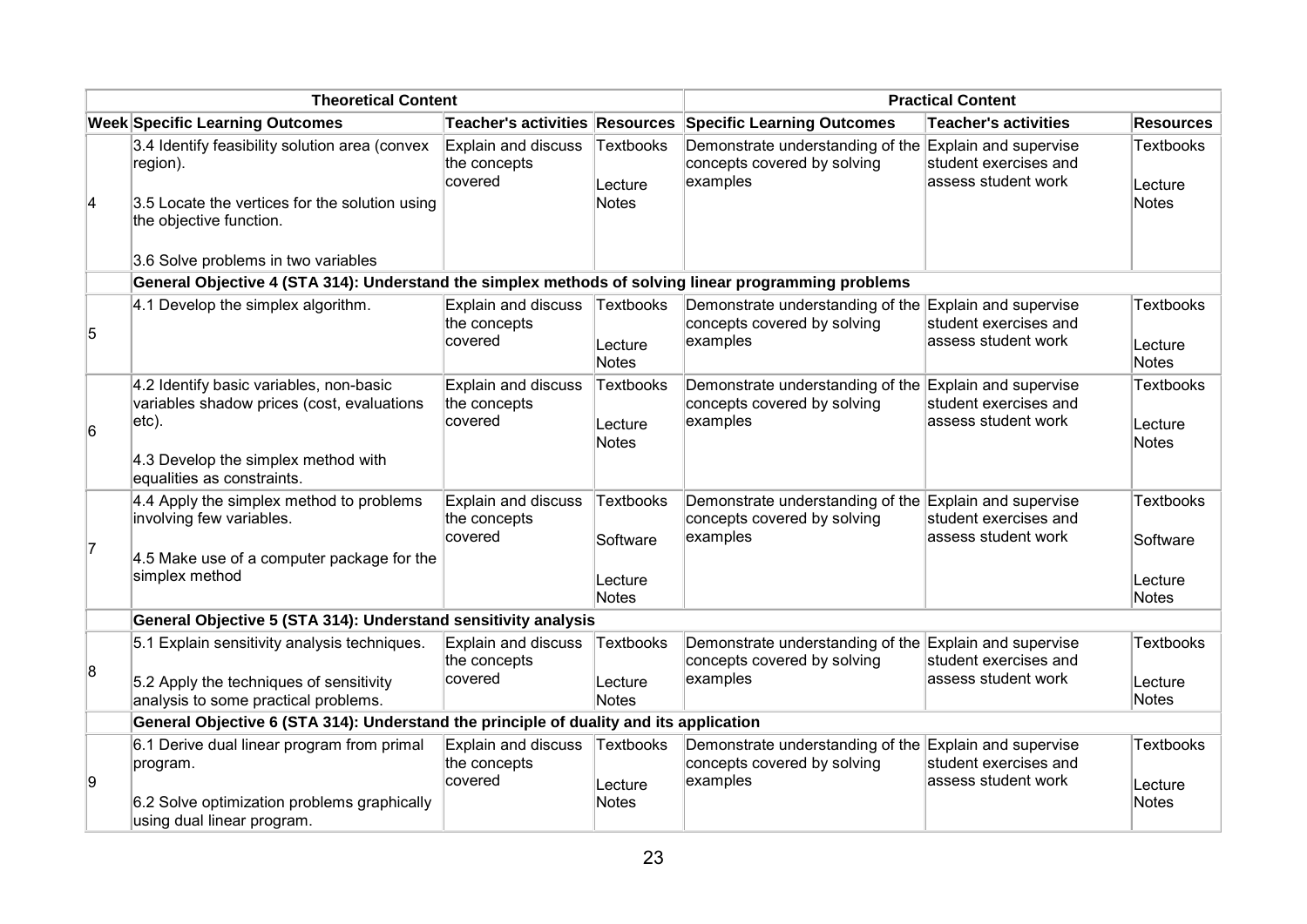| <b>Theoretical Content</b> |                                                                                                                                                                                                                                         |                                                | <b>Practical Content</b>                                |                                                                                                   |                                                                       |                                                         |
|----------------------------|-----------------------------------------------------------------------------------------------------------------------------------------------------------------------------------------------------------------------------------------|------------------------------------------------|---------------------------------------------------------|---------------------------------------------------------------------------------------------------|-----------------------------------------------------------------------|---------------------------------------------------------|
|                            | <b>Week Specific Learning Outcomes</b>                                                                                                                                                                                                  | <b>Teacher's activities Resources</b>          |                                                         | <b>Specific Learning Outcomes</b>                                                                 | <b>Teacher's activities</b>                                           | <b>Resources</b>                                        |
| 10                         | 6.3 Solve optimization problems by the dual<br>simplex method.<br>6.4 Obtain the solution of the dual program<br>from the primal program                                                                                                | Explain and discuss<br>the concepts<br>covered | Textbooks<br>Lecture<br><b>Notes</b>                    | Demonstrate understanding of the Explain and supervise<br>concepts covered by solving<br>examples | student exercises and<br>assess student work                          | <b>Textbooks</b><br>Lecture<br><b>Notes</b>             |
|                            | General Objective 7 (STA 314): Understand transportation and assignment problems                                                                                                                                                        |                                                |                                                         |                                                                                                   |                                                                       |                                                         |
|                            | 7.1 Define transportation problems.<br>7.2 Explain northwest corner methods for<br>starting a transportation problem.                                                                                                                   | Explain and discuss<br>the concepts<br>covered | Textbooks<br>Software<br>Lecture                        | Demonstrate understanding of the<br>concepts covered by solving<br>examples                       | Explain and supervise<br>student exercises and<br>assess student work | <b>Textbooks</b><br>Software<br>Lecture                 |
| 11                         | 7.3 Solve simple transportation problems<br>using the simplex method.<br>7.4 Explain least-last rule as an alternative<br>method of solving transportation problems.<br>7.5 Use a computer package to solve a<br>transportation problem |                                                | <b>Notes</b>                                            |                                                                                                   |                                                                       | <b>Notes</b>                                            |
| 12                         | 7.6 Solve an assignment problem as a<br>special transportation problem.<br>7.7 Explain the row/column methods for<br>solving assignments problems.<br>7.8 Use a computer package to solve an<br>assignment problem                      | Explain and discuss<br>the concepts<br>covered | <b>Textbooks</b><br>Software<br>Lecture<br><b>Notes</b> | Demonstrate understanding of the<br>concepts covered by solving<br>examples                       | Explain and supervise<br>student exercises and<br>assess student work | <b>Textbooks</b><br>Software<br>Lecture<br><b>Notes</b> |
|                            | General Objective 8 (STA 314): Understand network analysis                                                                                                                                                                              |                                                |                                                         |                                                                                                   |                                                                       |                                                         |
| 13                         | 8.1 Define network analysis.<br>8.2 List some examples of network flow<br>problems.<br>8.3 State and explain the origin of PERT and<br>CPM techniques as aids to efficient project<br>management.                                       | Explain and discuss<br>the concepts<br>covered | <b>Textbooks</b><br>Lecture<br><b>Notes</b>             | Demonstrate understanding of the Explain and supervise<br>concepts covered by solving<br>examples | student exercises and<br>assess student work                          | <b>Textbooks</b><br>Lecture<br><b>Notes</b>             |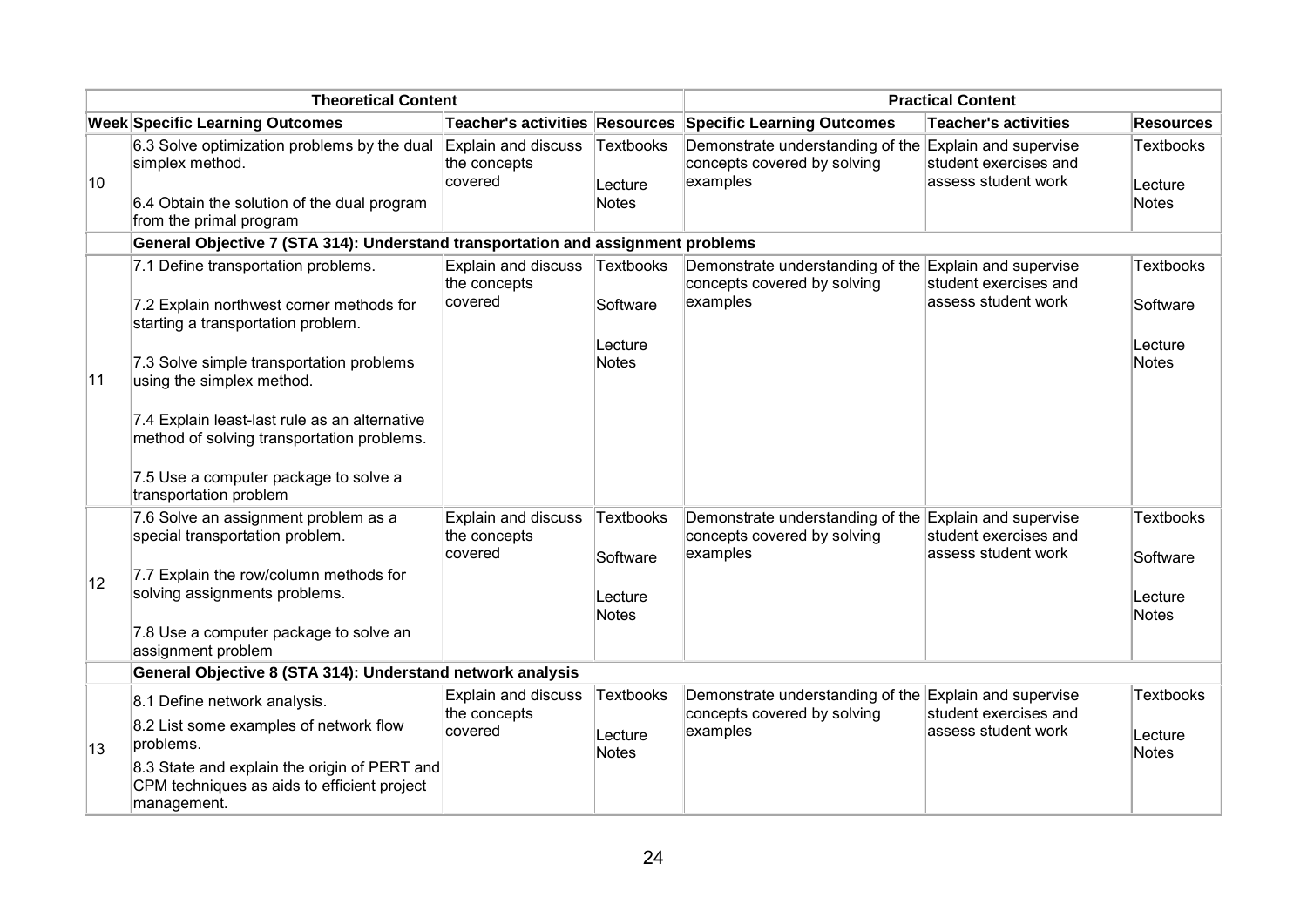|    | <b>Theoretical Content</b>                                                                                   | <b>Practical Content</b>                       |                                     |                                                                                                   |                                                |                              |
|----|--------------------------------------------------------------------------------------------------------------|------------------------------------------------|-------------------------------------|---------------------------------------------------------------------------------------------------|------------------------------------------------|------------------------------|
|    | <b>Week Specific Learning Outcomes</b>                                                                       |                                                |                                     | Teacher's activities Resources Specific Learning Outcomes                                         | <b>Teacher's activities</b>                    | <b>Resources</b>             |
|    | 8.4 List some applications of PERT and<br>CPM in project managements.                                        |                                                |                                     |                                                                                                   |                                                |                              |
|    | 8.5 Explain and evaluate the earliest and<br>latest event times, float times and project<br>completion time. |                                                |                                     |                                                                                                   |                                                |                              |
| 14 | 8.6 Estimate optimistic, pessimistic, most<br>likely times.                                                  | Explain and discuss<br>the concepts<br>covered | Textbooks<br>Lecture                | Demonstrate understanding of the Explain and supervise<br>concepts covered by solving<br>examples | student exercises and<br>lassess student work  | <b>Textbooks</b><br>Lecture  |
|    | 8.7 Construct dependency tables and PERT<br>∣networks                                                        |                                                | <b>Notes</b>                        |                                                                                                   |                                                | Notes                        |
|    | 8.8 Explain a critical path and methods of<br>identifying.                                                   | Explain and discuss<br>the concepts            | Textbooks                           | Demonstrate understanding of the<br>concepts covered by solving                                   | Explain and supervise<br>student exercises and | <b>Textbooks</b>             |
| 15 | 8.9 Evaluate project completion times; least<br>∣cost                                                        | covered                                        | Software<br>Lecture<br><b>Notes</b> | examples                                                                                          | lassess student work                           | Software<br>Lecture<br>Notes |
|    | 8.10 Use a computer package to solve a<br><b>PERT network</b>                                                |                                                |                                     |                                                                                                   |                                                |                              |

Coursework/ Assignments %; Course test %; Practical %; Projects %; Examination %

| Type of Assessment | <b>Purpose and Nature of Assessment (STA 314)</b>                    | Weighting (%) |
|--------------------|----------------------------------------------------------------------|---------------|
| Examination        | Final Examination (written) to assess knowledge and understanding 50 |               |
| Test               | At least 2 progress tests for feed back.                             | 20            |
| Practical          | At least 7 homeworks to be assessed by the teacher                   | 30            |
| Total              |                                                                      | 100           |

#### **Recommended Textbooks & References:**

An Introduction to Management Science, D. R. Anderson, D. J. Sweeney, T. A. Williams Operations Research, H. A. Taha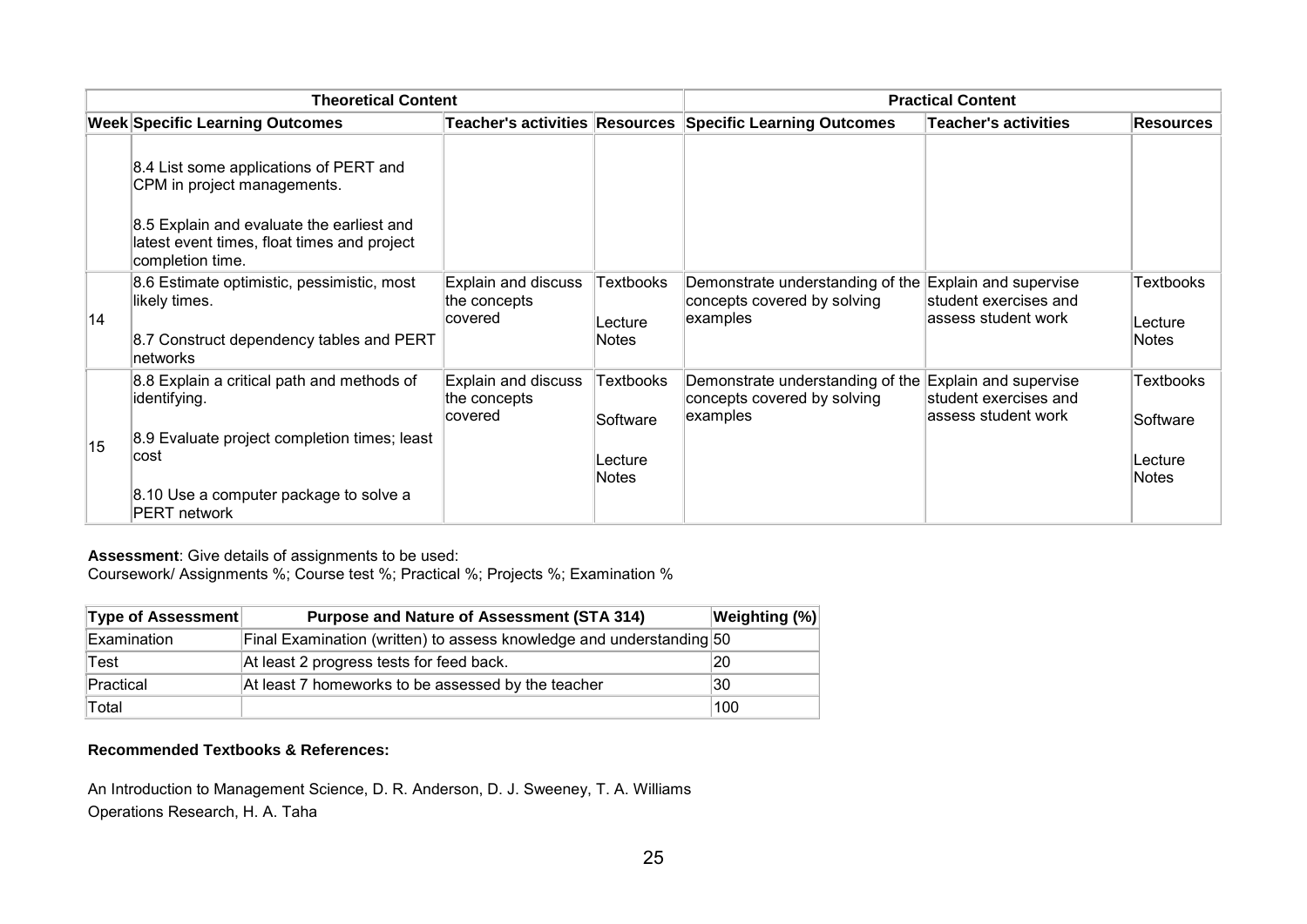## **Course: MATHEMATICAL METHODS II**

<span id="page-27-0"></span>

| Programme: Statistics (Higher National Diploma)                                                                                                                                                                                                                      |                             |                                   |                                |  |  |  |  |
|----------------------------------------------------------------------------------------------------------------------------------------------------------------------------------------------------------------------------------------------------------------------|-----------------------------|-----------------------------------|--------------------------------|--|--|--|--|
| <b>Course Mathematical Methods II</b>                                                                                                                                                                                                                                | <b>Course Code: MTH 314</b> | <b>Total Hours:</b>               | 5                              |  |  |  |  |
| Year: 1<br>Semester: 1                                                                                                                                                                                                                                               | <b>Pre-requisite:</b>       | <b>Theoretical:</b><br>Practical: | 2 hours /week<br>3 hours /week |  |  |  |  |
| Goal: This course is designed to enable student acquire an enhanced understanding of mathematical methods.<br><b>General Objective:</b> On completion of this course, the diplomate should be able to:                                                               |                             |                                   |                                |  |  |  |  |
| 1. Understand basic concepts of series.<br>2. Understand basic partial differentiation and its application.<br>3. Understand basic double integration and its application.<br>4. Understand first and second order differential equations with constant coefficients |                             |                                   |                                |  |  |  |  |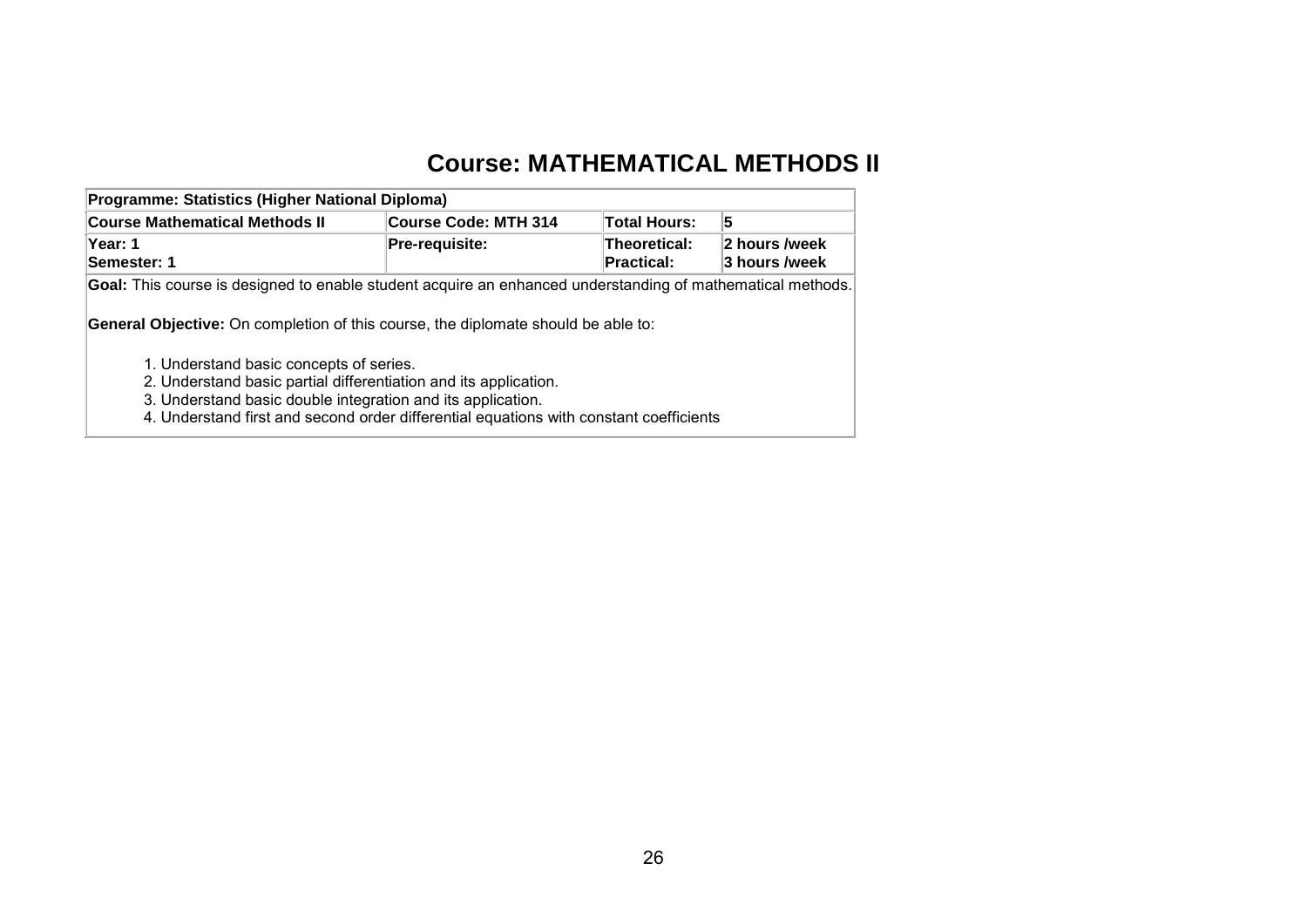|    | <b>Theoretical Content</b>                                                                                                                | <b>Practical Content</b>                       |                                             |                                                                                                   |                                                |                                      |
|----|-------------------------------------------------------------------------------------------------------------------------------------------|------------------------------------------------|---------------------------------------------|---------------------------------------------------------------------------------------------------|------------------------------------------------|--------------------------------------|
|    | <b>Week Specific Learning Outcomes</b>                                                                                                    | Teacher's<br>activities                        |                                             | Resources Specific Learning Outcomes Teacher's activities                                         |                                                | <b>Resources</b>                     |
|    | General Objective 1 (MTH 314): Understand basic concepts of series                                                                        |                                                |                                             |                                                                                                   |                                                |                                      |
|    | 1.1 Define a Sequence of numbers and list examples.<br>1.2 Define a series of numbers e.g. geometric and<br>arithmetic and give examples. | Explain and<br>discuss the<br>concepts covered | <b>Textbooks</b><br>Lecture<br><b>Notes</b> | Demonstrate understanding of Explain and supervise<br>the concepts covered by<br>solving examples | student exercises and<br>assess student work   | <b>Textbooks</b><br>Lecture<br>Notes |
| ∣1 | 1.3 Define the limiting value of a series.                                                                                                |                                                |                                             |                                                                                                   |                                                |                                      |
|    | 1.4 Explain with examples the process of finding<br>limiting values.                                                                      |                                                |                                             |                                                                                                   |                                                |                                      |
|    | 1.5 Define and explain convergent and divergent<br>series.                                                                                |                                                |                                             |                                                                                                   |                                                |                                      |
|    | 1.6 Differentiate between convergence and<br>divergence of series.                                                                        | Explain and<br>discuss the                     | <b>Textbooks</b>                            | Demonstrate understanding of<br>the concepts covered by                                           | Explain and supervise<br>student exercises and | <b>Textbooks</b>                     |
| 2  | 1.7 Illustrate the application of the tests in 1.5 above<br>with examples.                                                                | concepts covered                               | Lecture<br><b>Notes</b>                     | solving examples                                                                                  | assess student work                            | Lecture<br>Notes                     |
|    | 1.8 Define absolute convergence and conditional<br>convergence and give examples.                                                         |                                                |                                             |                                                                                                   |                                                |                                      |
|    | 1.9 Explain tests for absolute convergence,<br>conditional convergence and give examples.                                                 |                                                |                                             |                                                                                                   |                                                |                                      |
|    | General Objective 2 (MTH 314): Understand basic partial differentiation and its applications                                              |                                                |                                             |                                                                                                   |                                                |                                      |
|    | 2.1 Define partial derivative of the function of two<br>variables.                                                                        | Explain and<br>discuss the                     | <b>Textbooks</b>                            | Demonstrate understanding of Explain and supervise<br>the concepts covered by                     | student exercises and                          | <b>Textbooks</b>                     |
| 3  | 2.2 Explain the use of partial derivatives in the<br>evaluation of percentage changes and small errors.                                   | concepts covered                               | Lecture<br><b>Notes</b>                     | solving examples                                                                                  | lassess student work                           | Lecture<br>Notes                     |
| 4  | 2.3 Explain with examples total derivatives of implicit<br>functions.                                                                     | Explain and<br>discuss the<br>concepts covered | <b>Textbooks</b><br>Lecture                 | Demonstrate understanding of Explain and supervise<br>the concepts covered by<br>solving examples | student exercises and<br>assess student work   | <b>Textbooks</b><br>Lecture          |
|    | 2.4 Explain higher derivatives of a function of two<br>variables.                                                                         |                                                | <b>Notes</b>                                |                                                                                                   |                                                | Notes                                |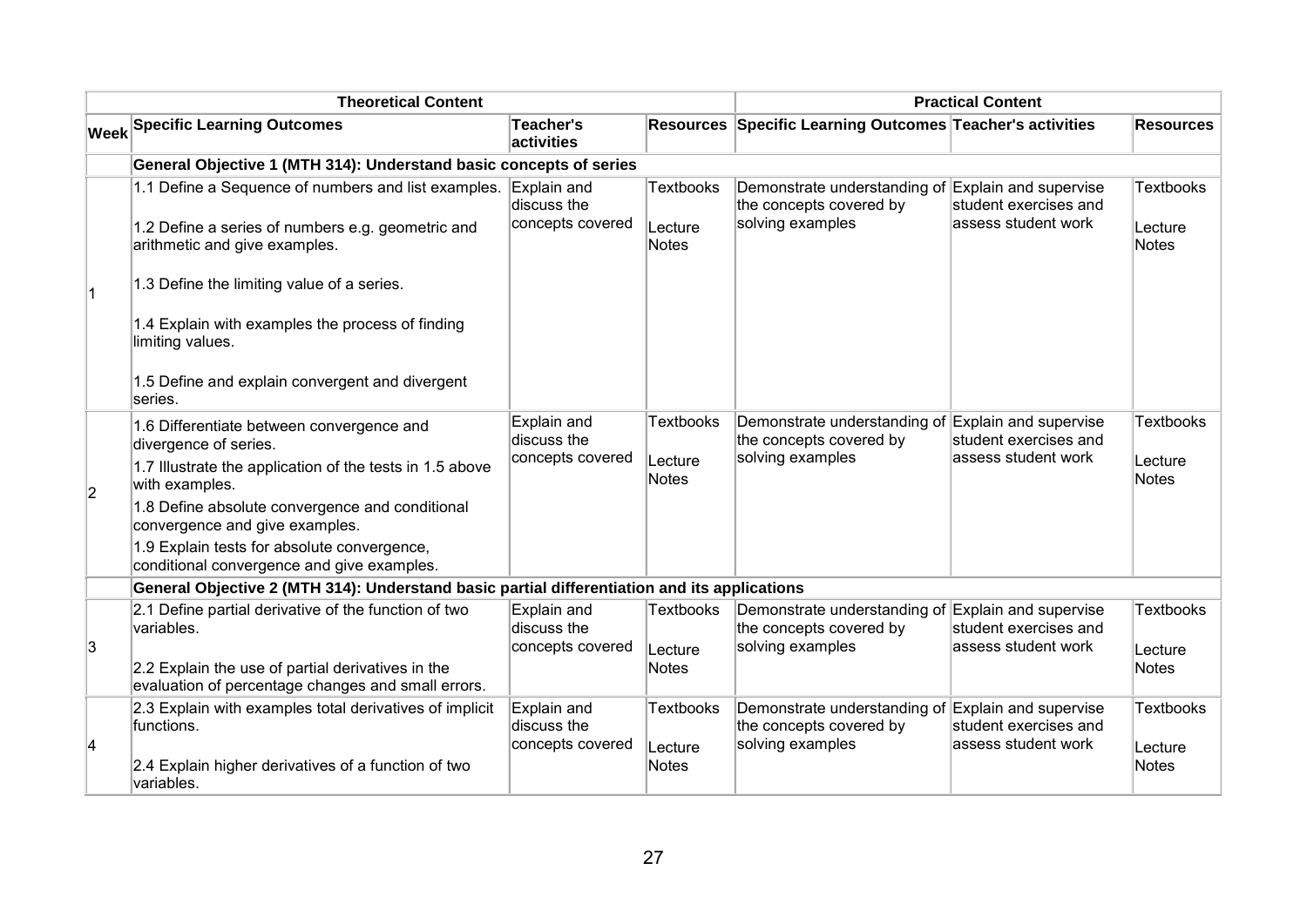|    | <b>Theoretical Content</b>                                                                                                                                                                                           | <b>Practical Content</b>                       |                                      |                                                                                                   |                                                                       |                                      |
|----|----------------------------------------------------------------------------------------------------------------------------------------------------------------------------------------------------------------------|------------------------------------------------|--------------------------------------|---------------------------------------------------------------------------------------------------|-----------------------------------------------------------------------|--------------------------------------|
|    | <b>Week Specific Learning Outcomes</b>                                                                                                                                                                               | <b>Teacher's</b><br>activities                 |                                      | Resources Specific Learning Outcomes Teacher's activities                                         |                                                                       | <b>Resources</b>                     |
| 5  | 2.5 Determine the maximum and minimum of function<br>of two variables, applying higher derivatives.                                                                                                                  | Explain and<br>discuss the<br>concepts covered | <b>Textbooks</b><br>Lecture<br>Notes | Demonstrate understanding of Explain and supervise<br>the concepts covered by<br>solving examples | student exercises and<br>assess student work                          | <b>Textbooks</b><br>Lecture<br>Notes |
|    | General Objective 3 (MTH 314): Understand basic double integration and it application                                                                                                                                |                                                |                                      |                                                                                                   |                                                                       |                                      |
| 6  | 3.1 Explain repeated integration of a function of two<br>variables.                                                                                                                                                  | Explain and<br>discuss the<br>concepts covered | <b>Textbooks</b><br>Lecture<br>Notes | Demonstrate understanding of Explain and supervise<br>the concepts covered by<br>solving examples | student exercises and<br>assess student work                          | <b>Textbooks</b><br>Lecture<br>Notes |
| 7  | 3.2 Define, with examples, double integrals in<br>cartesian and polar coordinates.<br>3.3 Determine and sketch the region of integration of<br>a double integral.                                                    | Explain and<br>discuss the<br>concepts covered | <b>Textbooks</b><br>Lecture<br>Notes | Demonstrate understanding of Explain and supervise<br>the concepts covered by<br>solving examples | student exercises and<br>assess student work                          | <b>Textbooks</b><br>Lecture<br>Notes |
| 8  | 3.4 Explain with examples the change of a variable<br>technique in double integration and the evaluation of<br>the Jacobian of a function of two variables.                                                          | Explain and<br>discuss the<br>concepts covered | <b>Textbooks</b><br>Lecture<br>Notes | Demonstrate understanding of Explain and supervise<br>the concepts covered by<br>solving examples | student exercises and<br>assess student work                          | <b>Textbooks</b><br>Lecture<br>Notes |
| g, | 3.5 Apply double integration to determine volumes,<br>moments and centres of gravity                                                                                                                                 | Explain and<br>discuss the<br>concepts covered | <b>Textbooks</b><br>Lecture<br>Notes | Demonstrate understanding of<br>the concepts covered by<br>solving examples                       | Explain and supervise<br>student exercises and<br>assess student work | <b>Textbooks</b><br>Lecture<br>Notes |
|    | General Objective 4 (MTH 314): Understand first and second order differential equations with constant coefficient                                                                                                    |                                                |                                      |                                                                                                   |                                                                       |                                      |
| 10 | 4.1 Explain with examples the formation of ordinary<br>differential equation.<br>4.2 Define order, degree, general solution, boundary<br>or linear conditional and particular solution of<br>differential equations. | Explain and<br>discuss the<br>concepts covered | <b>Textbooks</b><br>Lecture<br>Notes | Demonstrate understanding of Explain and supervise<br>the concepts covered by<br>solving examples | student exercises and<br>assess student work                          | <b>Textbooks</b><br>Lecture<br>Notes |
|    | 4.3 Define the first and second order ordinary<br>differential equation with constant coefficients.                                                                                                                  |                                                |                                      |                                                                                                   |                                                                       |                                      |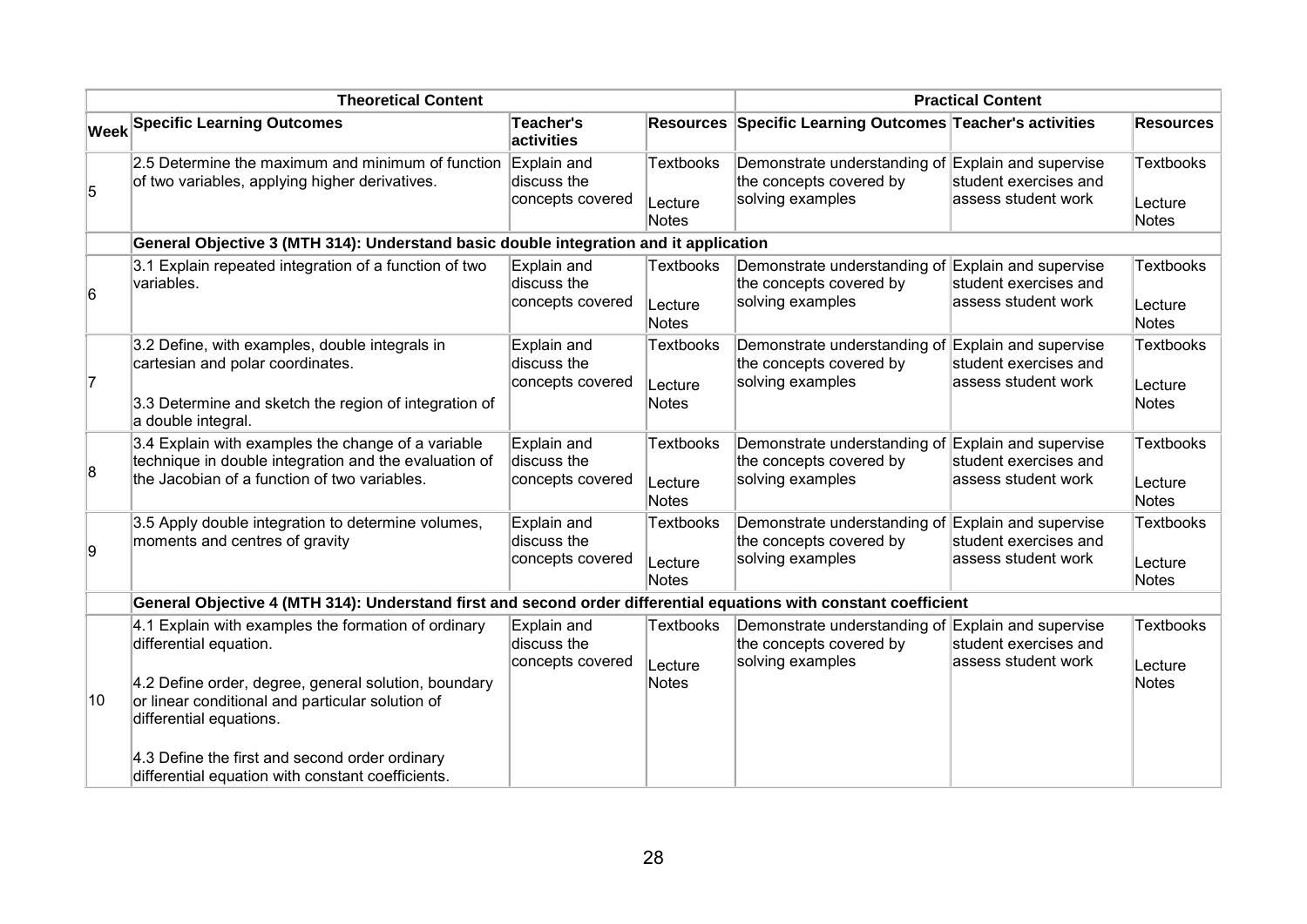|              | <b>Theoretical Content</b>                                                                                                                                                                                                                         | <b>Practical Content</b>                       |                                             |                                                                                                   |                                                                        |                                       |
|--------------|----------------------------------------------------------------------------------------------------------------------------------------------------------------------------------------------------------------------------------------------------|------------------------------------------------|---------------------------------------------|---------------------------------------------------------------------------------------------------|------------------------------------------------------------------------|---------------------------------------|
|              | <b>Week Specific Learning Outcomes</b>                                                                                                                                                                                                             | <b>Teacher's</b><br><b>activities</b>          |                                             | Resources Specific Learning Outcomes Teacher's activities                                         |                                                                        | <b>Resources</b>                      |
| 11           | 4.4 List examples of various types of equation in 4.3<br>labove.<br>4.5 Solve a first order linear differential equation using<br>integrating factors by substitution.                                                                             | Explain and<br>discuss the<br>concepts covered | <b>Textbooks</b><br>Lecture<br>Notes        | Demonstrate understanding of<br>the concepts covered by<br>solving examples                       | Explain and supervise<br>student exercises and<br>lassess student work | <b>Textbooks</b><br>Lecture<br>Notes  |
| $ 12\rangle$ | 4.6 Solve problems such as compound interest<br>problems and problems of growth and decay using<br>linear ordinary differential equations.<br>4.7 Define linear homogenous/non-homogenous<br>equations of second order with constant coefficients. | Explain and<br>discuss the<br>concepts covered | <b>Textbooks</b><br>Lecture<br>Notes        | Demonstrate understanding of<br>the concepts covered by<br>solving examples                       | Explain and supervise<br>student exercises and<br>lassess student work | <b>Textbooks</b><br>∣Lecture<br>Notes |
| 13           | 4.8 Define a homogenous linear ordinary differential<br>equation and its method of solution.<br>4.9 Find the solution of non-homogenous linear<br>ordinary differential equations using the D-operator of<br>order two techniques.                 | Explain and<br>discuss the<br>concepts covered | <b>Textbooks</b><br>Lecture<br><b>Notes</b> | Demonstrate understanding of<br>the concepts covered by<br>solving examples                       | Explain and supervise<br>student exercises and<br>lassess student work | <b>Textbooks</b><br>Lecture<br>Notes  |
| 14           | 4.10 Explain with examples the methods of<br>undetermined coefficients for the solution of non-<br>homogenous equations.                                                                                                                           | Explain and<br>discuss the<br>concepts covered | <b>Textbooks</b><br>Lecture<br>Notes        | Demonstrate understanding of Explain and supervise<br>the concepts covered by<br>solving examples | student exercises and<br>lassess student work                          | <b>Textbooks</b><br>Lecture<br>Notes  |
| 15           | 4.11 Explain with examples the methods of variation<br>of parameters and Laplace transforms in solving<br>ordinary differential equations with initial values                                                                                      | Explain and<br>discuss the<br>concepts covered | <b>Textbooks</b><br>Lecture<br>Notes        | Demonstrate understanding of<br>the concepts covered by<br>solving examples                       | Explain and supervise<br>student exercises and<br>lassess student work | <b>Textbooks</b><br>∣Lecture<br>Notes |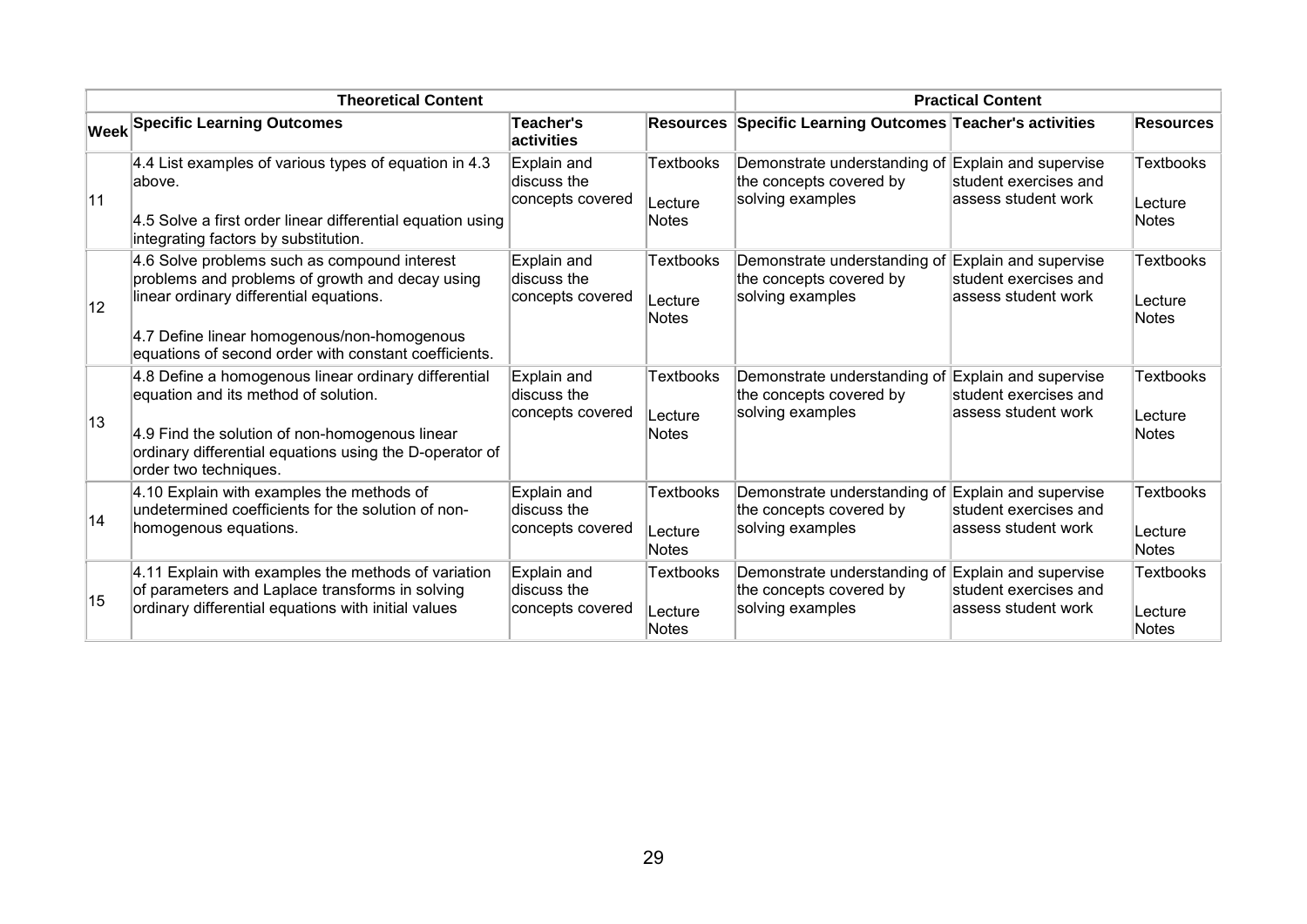Coursework/ Assignments %; Course test %; Practical %; Projects %; Examination %

| Type of Assessment | <b>Purpose and Nature of Assessment (MTH 314)</b>                    | <b>Weighting (%)</b> |
|--------------------|----------------------------------------------------------------------|----------------------|
| Examination        | Final Examination (written) to assess knowledge and understanding 60 |                      |
| Test               | At least 2 progress tests for feed back.                             | 20                   |
| Practical          | At least 5 homeworks to be assessed by the teacher                   | 20                   |
| Total              |                                                                      | 100                  |

#### **Recommended Textbooks & References:**

Engineering Mathematics, K. A. Stroud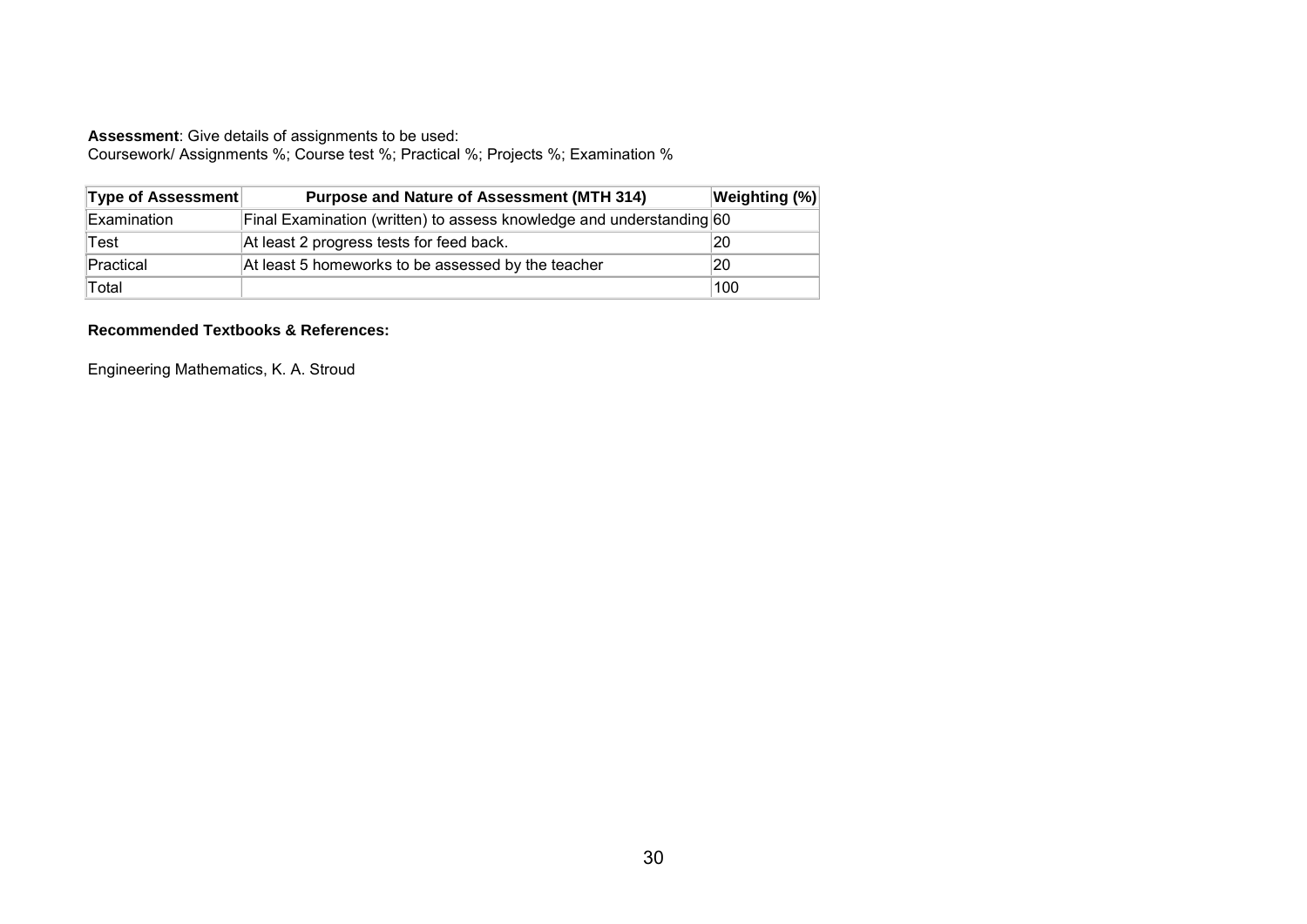# **Course: DATABASE DESIGN I**

<span id="page-32-0"></span>

| Programme: Statistics (Higher National Diploma)                                            |                                                                          |                            |                                |  |  |  |  |  |
|--------------------------------------------------------------------------------------------|--------------------------------------------------------------------------|----------------------------|--------------------------------|--|--|--|--|--|
| <b>Course: Database Design I</b>                                                           | <b>Course Code: COM 312</b>                                              | <b>Total Hours:</b>        | 5                              |  |  |  |  |  |
| Year: 1<br>Semester: 1                                                                     | Pre-requisite:                                                           | Theoretical:<br>Practical: | 2 hours /week<br>3 hours /week |  |  |  |  |  |
| Goal: This course is designed to introduce student to computer database                    |                                                                          |                            |                                |  |  |  |  |  |
| <b>General Objectives:</b> On completion of this course, the diplomates should be able to: | 1. Understand the organization's information need and database concepts. |                            |                                |  |  |  |  |  |
|                                                                                            | 2. Understand and differentiate the various types of data models         |                            |                                |  |  |  |  |  |
| 3. Understand how to model data                                                            |                                                                          |                            |                                |  |  |  |  |  |
|                                                                                            | 4. Understand the design of relational databases design                  |                            |                                |  |  |  |  |  |
|                                                                                            | 5. Know the structured query language (SQL)                              |                            |                                |  |  |  |  |  |
|                                                                                            | 6. Understand database systems architecture                              |                            |                                |  |  |  |  |  |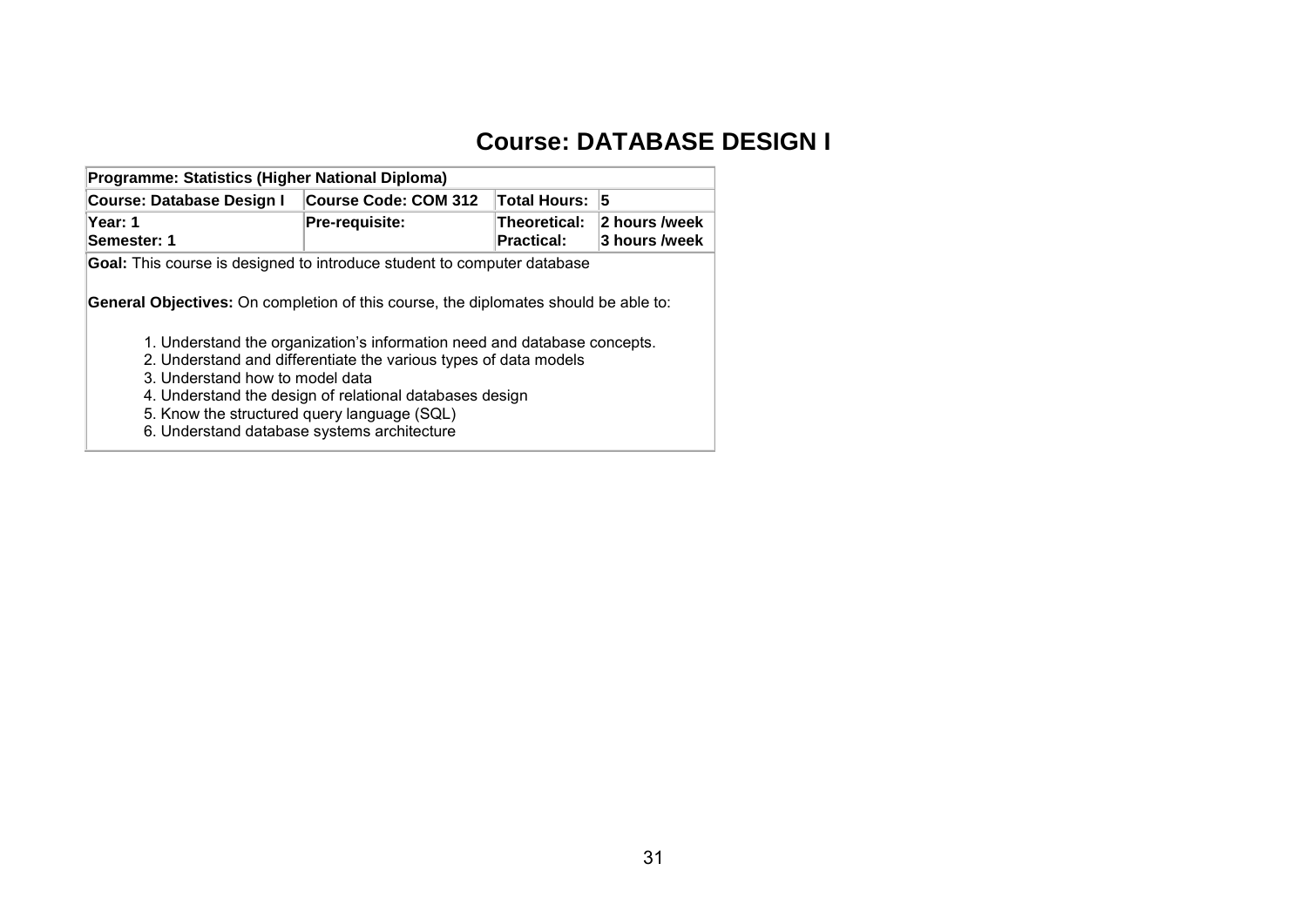|                | <b>Theoretical Content</b>                                                                                       |                                                                                                                                                                                                     |                                                                                                      | <b>Practical Content</b>                                                    |                                                                                        |                                                                              |  |
|----------------|------------------------------------------------------------------------------------------------------------------|-----------------------------------------------------------------------------------------------------------------------------------------------------------------------------------------------------|------------------------------------------------------------------------------------------------------|-----------------------------------------------------------------------------|----------------------------------------------------------------------------------------|------------------------------------------------------------------------------|--|
| <b>Week</b>    | <b>Specific Learning</b><br><b>Outcomes</b>                                                                      | <b>Teacher's activities</b>                                                                                                                                                                         | <b>Resources</b>                                                                                     | <b>Specific Learning</b><br><b>Outcomes</b>                                 | <b>Teacher's activities</b>                                                            | <b>Resources</b>                                                             |  |
|                |                                                                                                                  | General Objective 1 (COM 312): Understand the organization's information need and database concepts.                                                                                                |                                                                                                      |                                                                             |                                                                                        |                                                                              |  |
| ∣1             | 1.1 Understand the types<br>of information need.<br>1.2 Understand the<br>purpose of data base<br>systems        | State types of information<br>which organizations use.<br>Define database and<br>database system.<br>State different purposes                                                                       | White board.<br>A PC loaded with data<br>base software and<br>connected to an OHP<br>and flip chart. | To be able Implement the<br>design of various types of<br>data base models. | To assist student<br>accomplish the design of<br>various types of data base<br>models. | Networked PC in a<br>lab loaded with<br>database packages<br>and flip chart. |  |
| $\overline{2}$ | 1.3 Understand data view<br>and data model<br>1.4 Understand database<br>administrators, users and<br>languages. | for database systems.<br>Explain data view and<br>models.<br>State different types of<br>model.<br>Discuss different types of<br>database languages.<br>Explain database<br>administrator and users | White board.<br>A PC loaded with data<br>base software and<br>connected to an OHP<br>and flip chart. | To be able Implement the<br>design of various types of<br>data base models. | To assist student<br>accomplish the design of<br>various types of data base<br>models. | Networked PC in a<br>lab loaded with<br>database packages<br>and flip chart. |  |
|                |                                                                                                                  | General Objective 2 (COM 312): Understand and differentiate the various types of data models                                                                                                        |                                                                                                      |                                                                             |                                                                                        |                                                                              |  |
| 3              | 2.1 Different types of data<br>model: hierarchical,<br>network and relational<br>models                          | Explain the basic concepts White board.<br>of: hierarchical, network<br>and relational models                                                                                                       | A PC loaded with data<br>base software and<br>connected to an OHP<br>and flip chart.                 | To be able Implement the<br>design various types of<br>data base models.    | To assist student<br>accomplish the design of<br>various types of data base<br>models  | Networked PC in a<br>lab loaded with<br>database packages<br>and flip chart. |  |
| 4              | 2.1 (continued) Different<br>types of data model:<br>hierarchical, network and<br>relational models              | Explain structure data<br>diagrams.                                                                                                                                                                 | White board.<br>A PC loaded with data<br>base software and<br>connected to an OHP<br>and flip chart. | To be able Implement the<br>design various types of<br>data base models.    | To assist student<br>accomplish the design of<br>various types of data base<br>models  | Networked PC in a<br>lab loaded with<br>database packages<br>and flip chart. |  |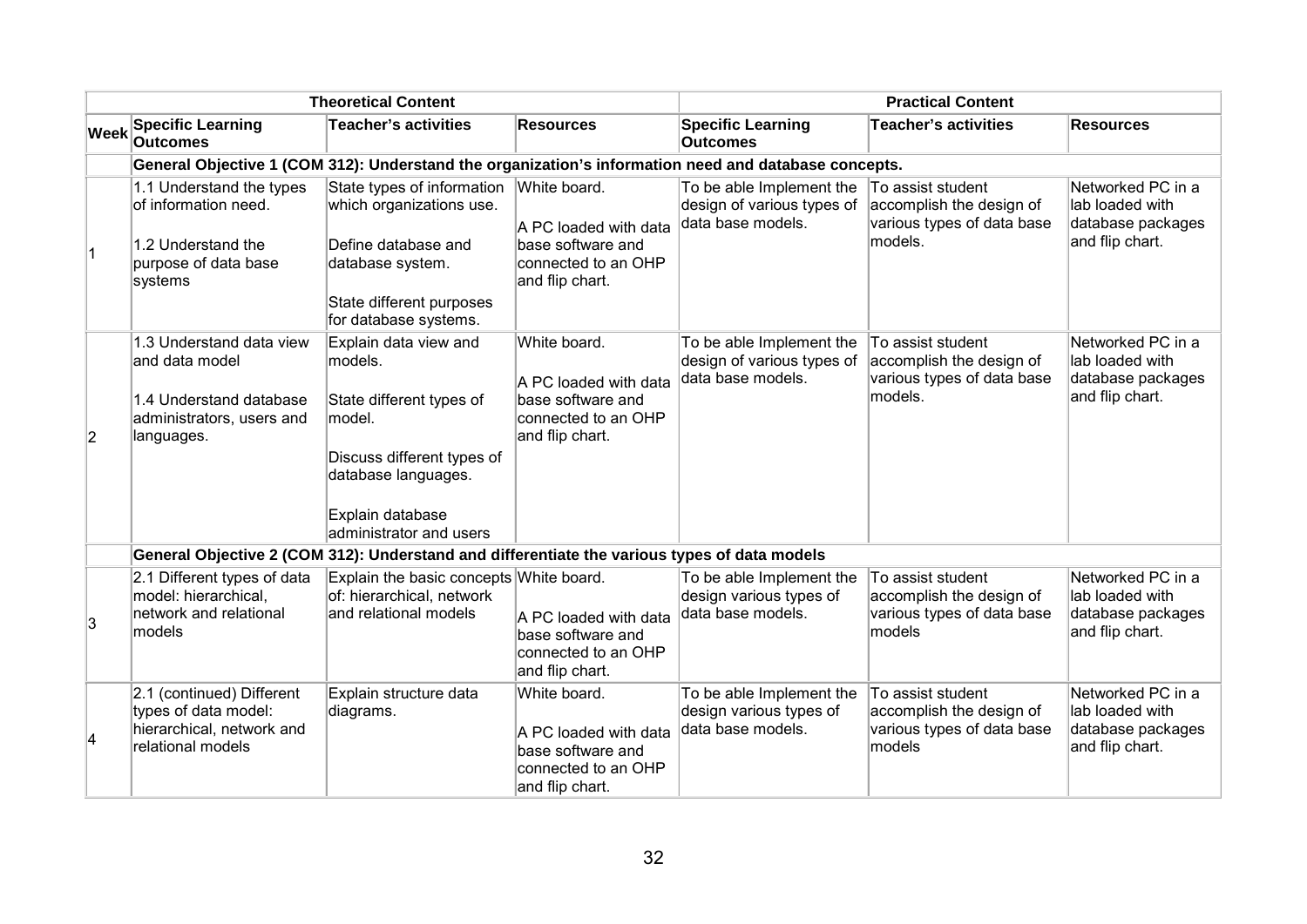|             | <b>Theoretical Content</b>                                                                                       |                                                                                                                                                                  |                                                                                                      | <b>Practical Content</b>                                                                                |                                                                                                                    |                                                                              |
|-------------|------------------------------------------------------------------------------------------------------------------|------------------------------------------------------------------------------------------------------------------------------------------------------------------|------------------------------------------------------------------------------------------------------|---------------------------------------------------------------------------------------------------------|--------------------------------------------------------------------------------------------------------------------|------------------------------------------------------------------------------|
| <b>Week</b> | <b>Specific Learning</b><br><b>Outcomes</b>                                                                      | <b>Teacher's activities</b>                                                                                                                                      | <b>Resources</b>                                                                                     | <b>Specific Learning</b><br><b>Outcomes</b>                                                             | <b>Teacher's activities</b>                                                                                        | <b>Resources</b>                                                             |
|             | General Objective 3 (COM 312): Understand how to model data                                                      |                                                                                                                                                                  |                                                                                                      |                                                                                                         |                                                                                                                    |                                                                              |
| 5           | 3.1 Understand the<br>concept of E-R, entity sets, concepts of E-R<br>entity relationship, weak<br>entity sets.  | Describe the basic<br>Explain entity set and<br>entity relationship diagram                                                                                      | White board.<br>A PC loaded with data<br>base software and<br>connected to an OHP<br>and flip chart. | To able to implement the<br>design of E-R database<br>schema and reduction of<br>E-R schema into table. | To assist student<br>accomplish the design of E-<br>R database schema and<br>reduction of E-R schema<br>into table | Networked PC in a<br>lab loaded with<br>database packages<br>and flip chart. |
| 6           | 3.2 Be able to design E-R<br>database schema<br>3.3 Understand reduction<br>of E-R schema into tables.           | Explain weak entity sets<br>Discuss the design of E-R $ A \, PC$ loaded with data<br>data base schema<br>Demonstrate the reduction<br>at E-R schema into tables. | White board.<br>base software and<br>connected to an OHP<br>and flip chart.                          | To able to implement the<br>design of E-R database<br>schema and reduction of<br>E-R schema into table. | To assist student<br>accomplish the design of E-<br>R database schema and<br>reduction of E-R schema<br>into table | Networked PC in a<br>lab loaded with<br>database packages<br>and flip chart. |
|             | General Objective 4 (COM 312): Understand the design of relational databases design                              |                                                                                                                                                                  |                                                                                                      |                                                                                                         |                                                                                                                    |                                                                              |
| 7           | 4.1 Understand pitfalls in<br>relational-database design<br>4.2 Understand<br>decomposition and<br>normalization | State the pitfalls in<br>relational database design<br>Explain decomposition<br>and normalization                                                                | White board.<br>A PC loaded with data<br>base software and<br>connected to an OHP<br>and flip chart. | To be able to implement<br>the design of relational<br>database and normalize it.                       | To assist student<br>accomplish the design of<br>relational database and<br>normalize it.                          | Networked PC in a<br>lab loaded with<br>database packages<br>and flip chart. |
| 8           | 4.3 Understand domain-<br>key normal form<br>4.4 Review alternative<br>approaches to database<br>design.         | Explain domain-key<br>normal form.<br>Discuss the alternative<br>approaches to database<br>design                                                                | White board.<br>A PC loaded with data<br>base software and<br>connected to an OHP<br>and flip chart. | To be able to implement<br>the design of relational<br>database and normalize it.                       | To assist student<br>accomplish the design of<br>relational database and<br>normalize it.                          | Networked PC in a<br>lab loaded with<br>database packages<br>and flip chart. |
|             | General Objective 5 (COM 312): Know the structured query language (SQL)                                          |                                                                                                                                                                  |                                                                                                      |                                                                                                         |                                                                                                                    |                                                                              |
| 9           | 5.1 Understand the<br>background of SQL<br>5.2 Understand the basic<br>structure of SQL                          | Discuss the background of White board.<br>SQL<br>Discuss the basic<br>structures                                                                                 | A PC loaded with data<br>base software and<br>connected to an OHP<br>and flip chart.                 | To be able to implement<br>the structure of SQL                                                         | To assist student<br>accomplish the implement'n<br>of the structure of SQL                                         | Networked PC in a<br>lab loaded with<br>database packages<br>and flip chart. |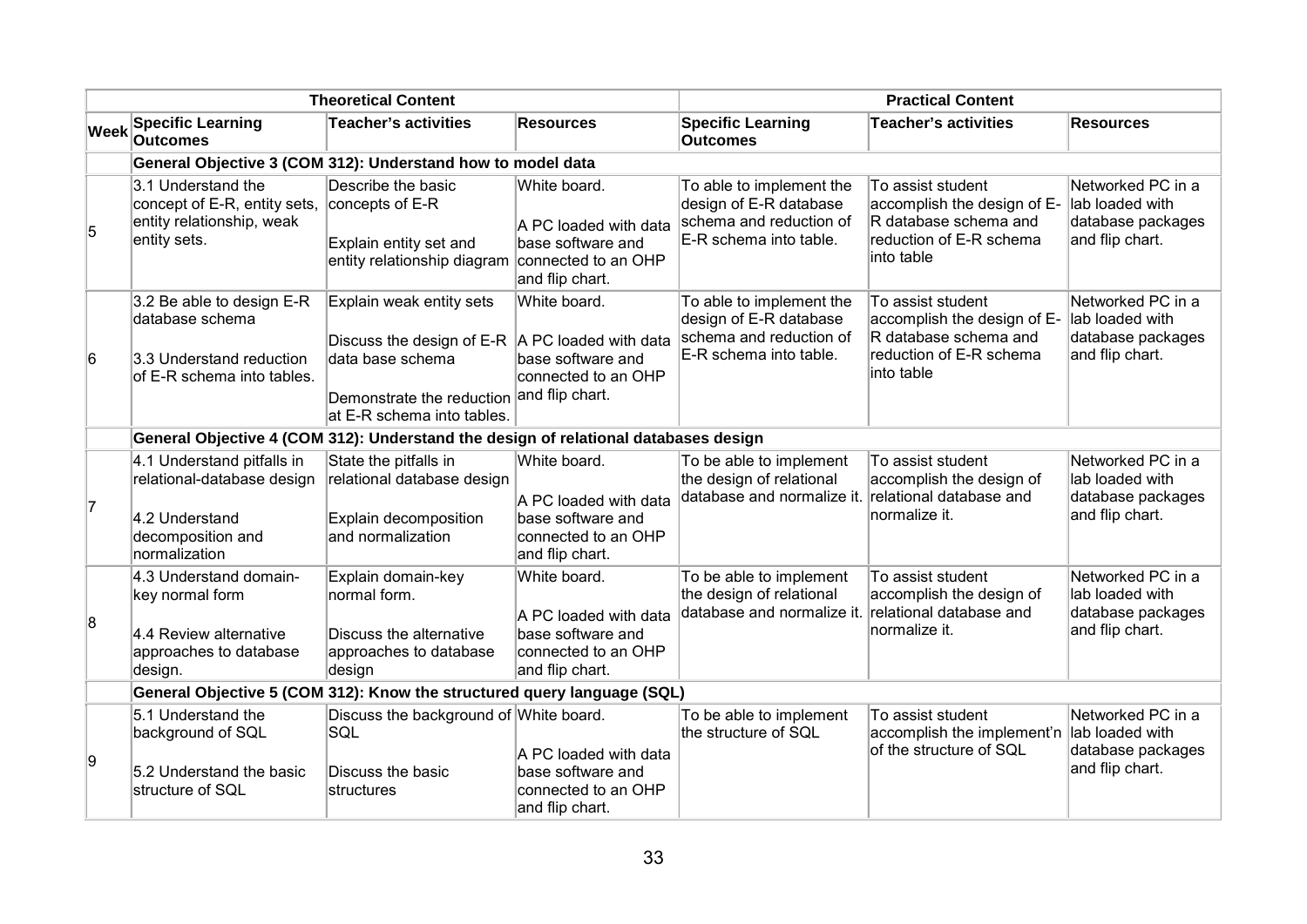|             | <b>Theoretical Content</b>                                                                            |                                                                                                                   |                                                                                                      | <b>Practical Content</b>                                     |                                                                                            |                                                                              |
|-------------|-------------------------------------------------------------------------------------------------------|-------------------------------------------------------------------------------------------------------------------|------------------------------------------------------------------------------------------------------|--------------------------------------------------------------|--------------------------------------------------------------------------------------------|------------------------------------------------------------------------------|
| <b>Week</b> | <b>Specific Learning</b><br><b>Outcomes</b>                                                           | <b>Teacher's activities</b>                                                                                       | <b>Resources</b>                                                                                     | <b>Specific Learning</b><br><b>Outcomes</b>                  | <b>Teacher's activities</b>                                                                | <b>Resources</b>                                                             |
| 10          | 5.3 Understand nested<br>sub-queries<br>5.4 Understand derived<br>relations and views                 | Explain rested sub<br>queries<br>Describe derived<br>relations                                                    | White board.<br>A PC loaded with data<br>base software and<br>connected to an OHP<br>and flip chart. | To be able to implement<br>the structure of SQL              | To assist student<br>accomplish the implement'n lab loaded with<br>of the structure of SQL | Networked PC in a<br>database packages<br>and flip chart.                    |
| 11          | 5.5 Understand views                                                                                  | Explain views<br>Discuss how databases<br>can be modified.                                                        | White board.<br>A PC loaded with data<br>base software and<br>connected to an OHP<br>and flip chart. | To be able to implement<br>the structure of SQL              | To assist student<br>accomplish the implement'n<br>of the structure of SQL                 | Networked PC in a<br>lab loaded with<br>database packages<br>and flip chart. |
| 12          | 5.6 Understand joined<br>relations<br>5.7 Understand data<br>definition language and<br>embedded SQL. | Discuss joined relations<br>Demonstrate the<br>implementation of data<br>definition language and<br>embedded SQL. | White board.<br>A PC loaded with data<br>base software and<br>connected to an OHP<br>and flip chart. | To be able to implement<br>the structure of SQL              | To assist student<br>accomplish the implement'n<br>of the structure of SQL                 | Networked PC in a<br>lab loaded with<br>database packages<br>and flip chart. |
|             | General Objective 6 (COM 312): Understand database systems architecture                               |                                                                                                                   |                                                                                                      |                                                              |                                                                                            |                                                                              |
| 13          | 6.1 Understand centralized Explain centralized<br>systems<br>6.2 Understand client-<br>server systems | systems<br>Explain client server<br>systems                                                                       | White board.<br>A PC loaded with data<br>base software and<br>connected to an OHP<br>and flip chart. | To be able to understand<br>database systems<br>architecture | To assist student able to<br>understand database<br>systems architecture                   | Networked PC in a<br>lab loaded with<br>database packages<br>and flip chart. |
| 14          | 6.3 Understand parallel<br>systems                                                                    | Explain parallel systems                                                                                          | White board.<br>A PC loaded with data<br>base software and<br>connected to an OHP<br>and flip chart. | To be able to understand<br>database systems<br>architecture | To assist student able to<br>understand database<br>systems architecture                   | Networked PC in a<br>lab loaded with<br>database packages<br>and flip chart. |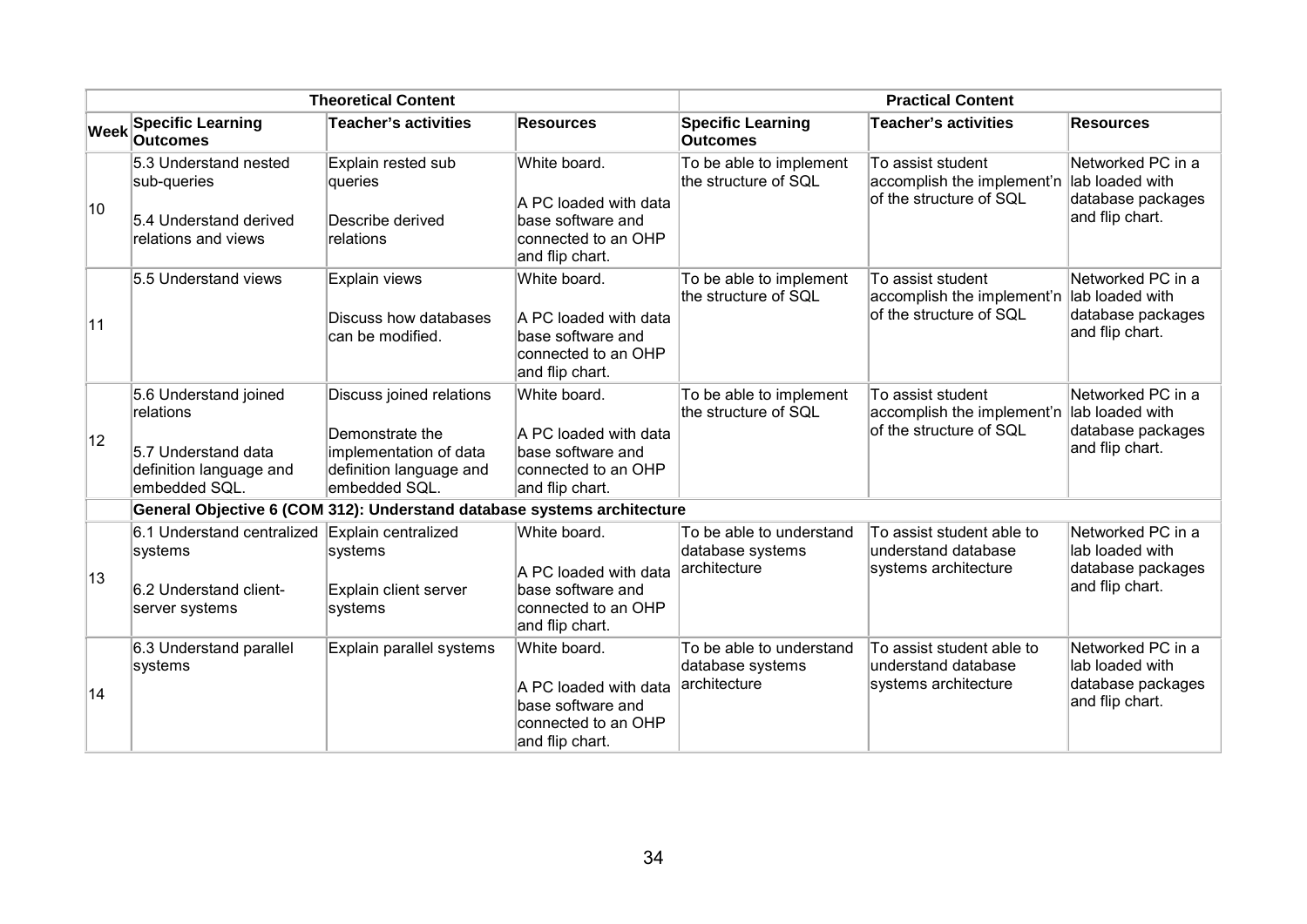| <b>Theoretical Content</b> |                                                                                 |                                             |                                                                                                      | <b>Practical Content</b>                                     |                                                                          |                                                                              |
|----------------------------|---------------------------------------------------------------------------------|---------------------------------------------|------------------------------------------------------------------------------------------------------|--------------------------------------------------------------|--------------------------------------------------------------------------|------------------------------------------------------------------------------|
|                            | Week Specific Learning                                                          | Teacher's activities                        | Resources                                                                                            | <b>Specific Learning</b><br><b>Outcomes</b>                  | <b>Teacher's activities</b>                                              | <b>Resources</b>                                                             |
| 15                         | 6.4 Understand distributed<br>systems and network types distributed systems and | Differentiate between<br>networked systems. | White board.<br>A PC loaded with data<br>base software and<br>connected to an OHP<br>and flip chart. | To be able to understand<br>database systems<br>architecture | To assist student able to<br>understand database<br>systems architecture | Networked PC in a<br>lab loaded with<br>database packages<br>and flip chart. |

Coursework/ Assignments %; Course test %; Practical %; Projects %; Examination %

|             | Type of Assessment Purpose and Nature of Assessment (COM 312)        | Weighting (%) |
|-------------|----------------------------------------------------------------------|---------------|
| Examination | Final Examination (written) to assess knowledge and understanding 60 |               |
| Test        | At least 2 progress tests for feed back.                             | 20            |
| Practical   | At least 5 homeworks to be assessed by the teacher                   | 20            |
| Total       |                                                                      | 100           |

#### **Recommended Textbooks & References:**

Oracle package (latest version by Henry F. Korth & Abraham stiller Schmaltz, Mcgraw hill 1977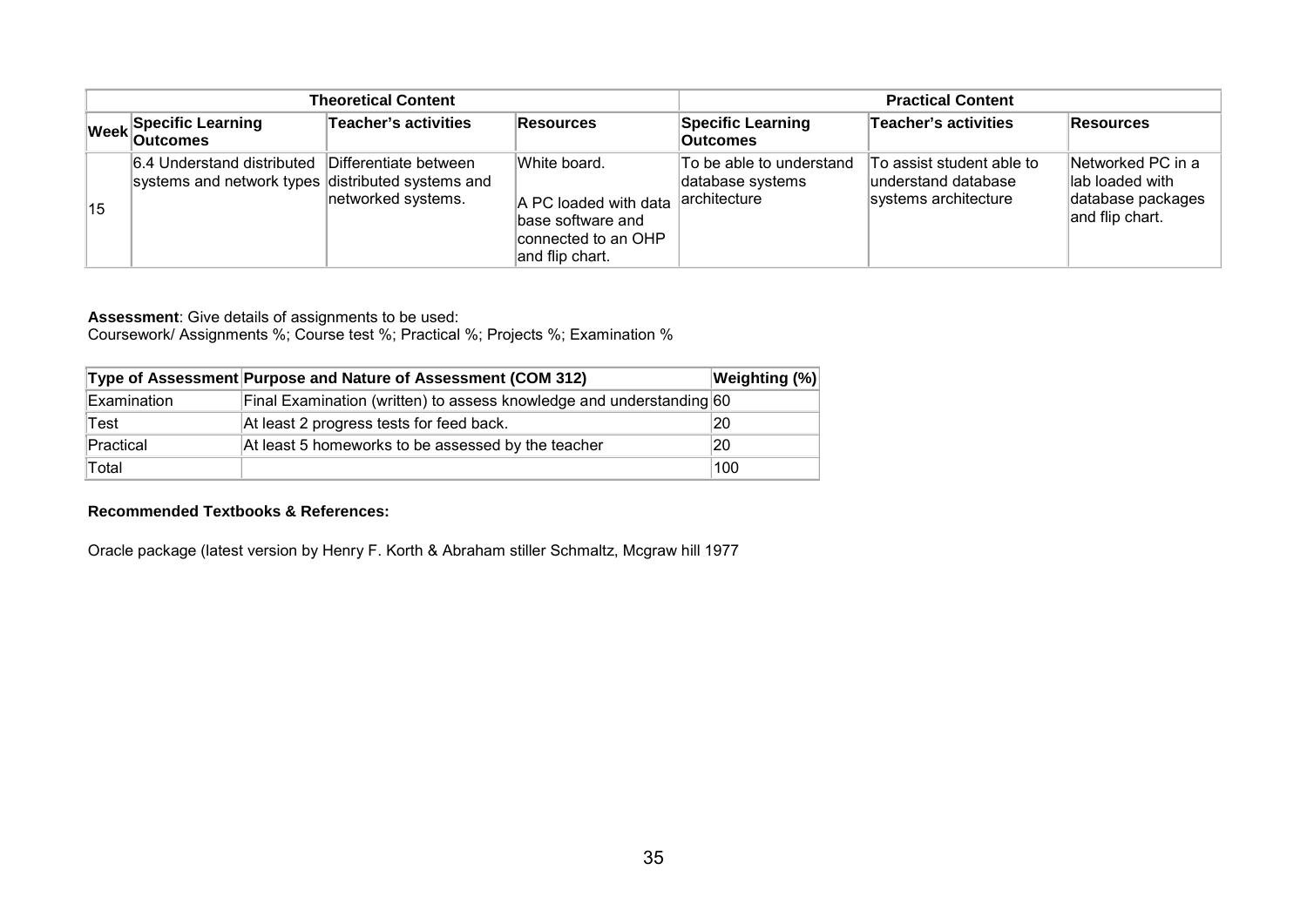### **Course: TECHNICAL ENGLISH II**

| Programme: Statistics (Higher National Diploma)                                                                                                                                                                                                                                                                                     |                      |                                          |                              |  |  |  |  |
|-------------------------------------------------------------------------------------------------------------------------------------------------------------------------------------------------------------------------------------------------------------------------------------------------------------------------------------|----------------------|------------------------------------------|------------------------------|--|--|--|--|
| <b>Course: Technical English II</b>                                                                                                                                                                                                                                                                                                 | Course Code: STA 315 | <b>Total Hours:</b>                      | 12                           |  |  |  |  |
| Year: 1<br>Semester: 1                                                                                                                                                                                                                                                                                                              | Pre-requisite:       | <b>Theoretical:</b><br><b>Practical:</b> | 1 hour /week<br>1 hour /week |  |  |  |  |
| Goal: This course is designed to provide the student with the skills required to write statistical reports and communicate professionally in good English.<br><b>General Objectives:</b> On completion of this course, the diplomate will be able to:                                                                               |                      |                                          |                              |  |  |  |  |
| 1. Write reports, including statistical input, by using good English and appropriate layouts (formats)<br>2. Engage in professional correspondence<br>3. Write a full report on a statistical investigation in an accepted format<br>4. Write a questionnaire in good English.<br>5. Deliver a short lecture on a statistical topic |                      |                                          |                              |  |  |  |  |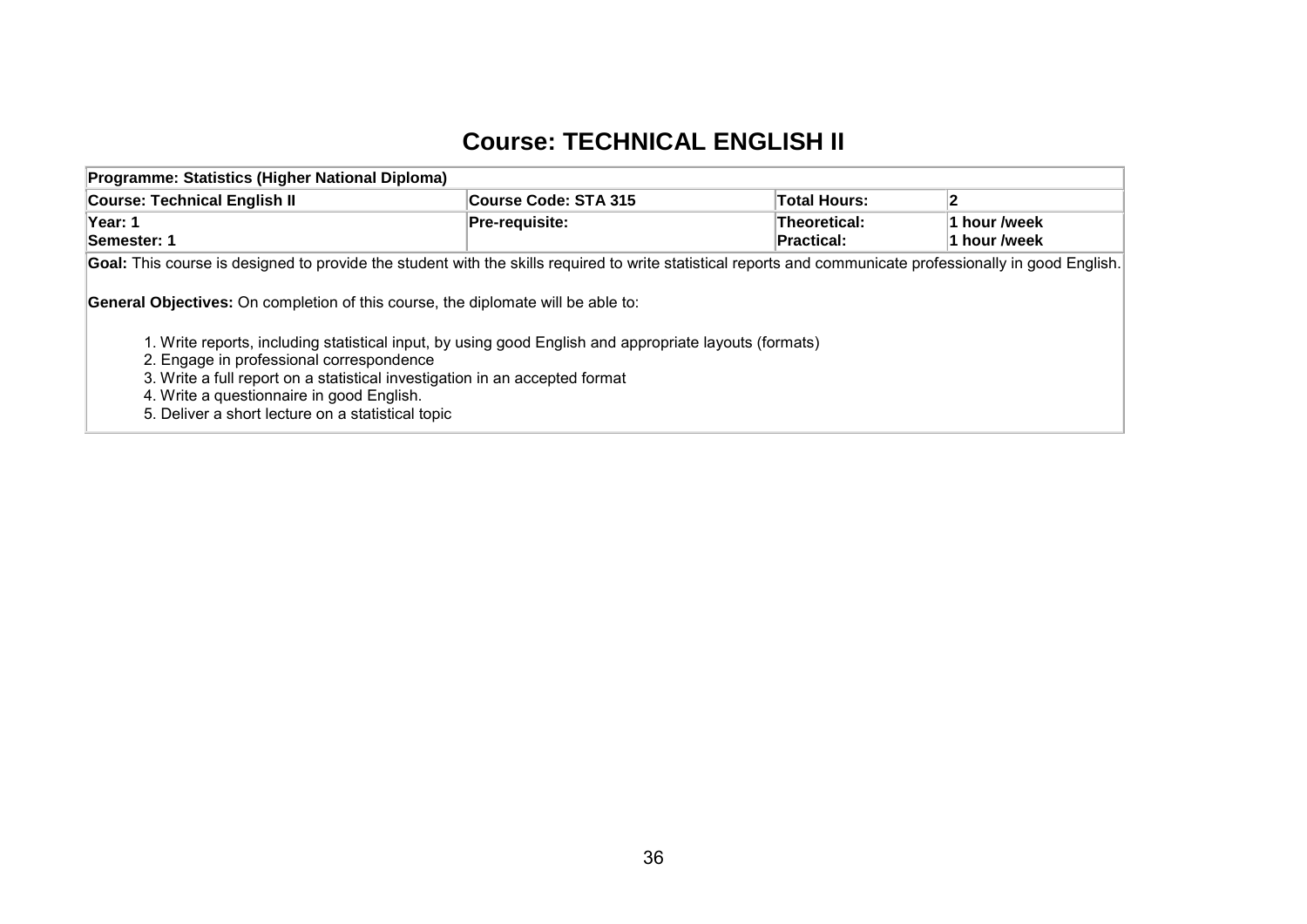|                | <b>Theoretical Content</b>                                                                                                                                                             |                                                                                                                                                            |                        | <b>Practical Content</b>                                                                                                                           |                                                                               |                                                             |  |
|----------------|----------------------------------------------------------------------------------------------------------------------------------------------------------------------------------------|------------------------------------------------------------------------------------------------------------------------------------------------------------|------------------------|----------------------------------------------------------------------------------------------------------------------------------------------------|-------------------------------------------------------------------------------|-------------------------------------------------------------|--|
|                | <b>Week Specific Learning Outcomes</b>                                                                                                                                                 | <b>Teacher's activities</b>                                                                                                                                | <b>Resources</b>       | <b>Specific Learning Outcomes</b>                                                                                                                  | Teacher's<br>activities                                                       | <b>Resources</b>                                            |  |
|                | General Objective 1 (STA 315): Write reports, including statistical input, by using good English and appropriate layouts (formats)                                                     |                                                                                                                                                            |                        |                                                                                                                                                    |                                                                               |                                                             |  |
| $\overline{1}$ | 1.1 Students understand how to<br>write in good English                                                                                                                                | Give examples of good and<br>bad English.                                                                                                                  | Classroom<br>resources | Students write a 2 page article,<br>including statistical input at<br>HND level, in the style of a<br>newspaper article for a general<br>audience. | Provide suitable<br>data and oversee<br>writing                               | Workshop<br>resources<br>(writing and<br>library resources) |  |
| $\overline{2}$ | 1.2 Students understand that<br>reports conform to specific formats                                                                                                                    | Give examples of good reports<br>including statistical input                                                                                               | Classroom<br>resources | Students write a short technical<br>report, with statistical input at<br><b>HND level</b>                                                          | Provide suitable<br>data and oversee<br>writing                               | Workshop<br>resources<br>(writing and<br>library resources) |  |
| $\overline{3}$ | 1.3 Students know how to vary the<br>formats for the different topics and<br>needs                                                                                                     | Give examples of good reports<br>including statistical input                                                                                               | Classroom<br>resources | Students write a short technical<br>report, with contrasting<br>statistical input at HND level                                                     | Provide suitable<br>data and oversee<br>writing                               | Workshop<br>resources<br>(writing and<br>library resources) |  |
|                | General Objective 2 (STA 315): Engage in professional correspondence                                                                                                                   |                                                                                                                                                            |                        |                                                                                                                                                    |                                                                               |                                                             |  |
| 4              | 2.1 Students understand how to<br>write to sources to request<br>information of a more technical<br>nature.                                                                            | Explain rules of letter writing<br>and professional letter writing<br>and Give examples                                                                    | Classroom<br>resources | Students are able to write to<br>sources to request information<br>and to engage in professional<br>correspondence                                 | Provide suitable<br>assignments and<br>pair up students for<br>letter writing | Workshop<br>resources<br>(writing and<br>library resources) |  |
| 5              | 2.2 Students know the rules and<br>etiquette for engaging in a short<br>exchange of letters with another<br>statistician discussing a statistical<br>topic of a more technical nature. | Explain rules of letter writing<br>and professional letter writing<br>and Give examples                                                                    | Classroom<br>resources | Students are able to write to<br>sources to request information<br>and to engage in professional<br>correspondence                                 | Provide suitable<br>assignments and<br>pair up students for<br>letter writing | Workshop<br>resources<br>(writing and<br>library resources) |  |
|                | General Objective 3 (STA 315): Write a full report on a statistical investigation in an accepted format                                                                                |                                                                                                                                                            |                        |                                                                                                                                                    |                                                                               |                                                             |  |
| 6              | 3.1 Students understand the rules<br>for writing a full statistical report.                                                                                                            | Explain accepted format(s) for<br>statistical reports. Explain free<br>standing abstract, introduction,<br>methods, results, discussion,<br>and references | Classroom<br>resources | Students can write a full report<br>on a statistical topic at HND<br>level                                                                         | Provide data and<br>sets individual<br>assignments                            | Workshop<br>resources                                       |  |
| 17             | 3.1 (continued) Students<br>understand the rules for writing a<br>full statistical report.                                                                                             | Explain accepted format(s) for<br>statistical reports. Explain free<br>standing abstract, introduction,<br>methods, results, discussion,<br>and references | Classroom<br>resources | Students can write a full report<br>on a statistical topic at HND<br>level                                                                         | Provide data and<br>sets individual<br>assignments                            | Workshop<br>resources                                       |  |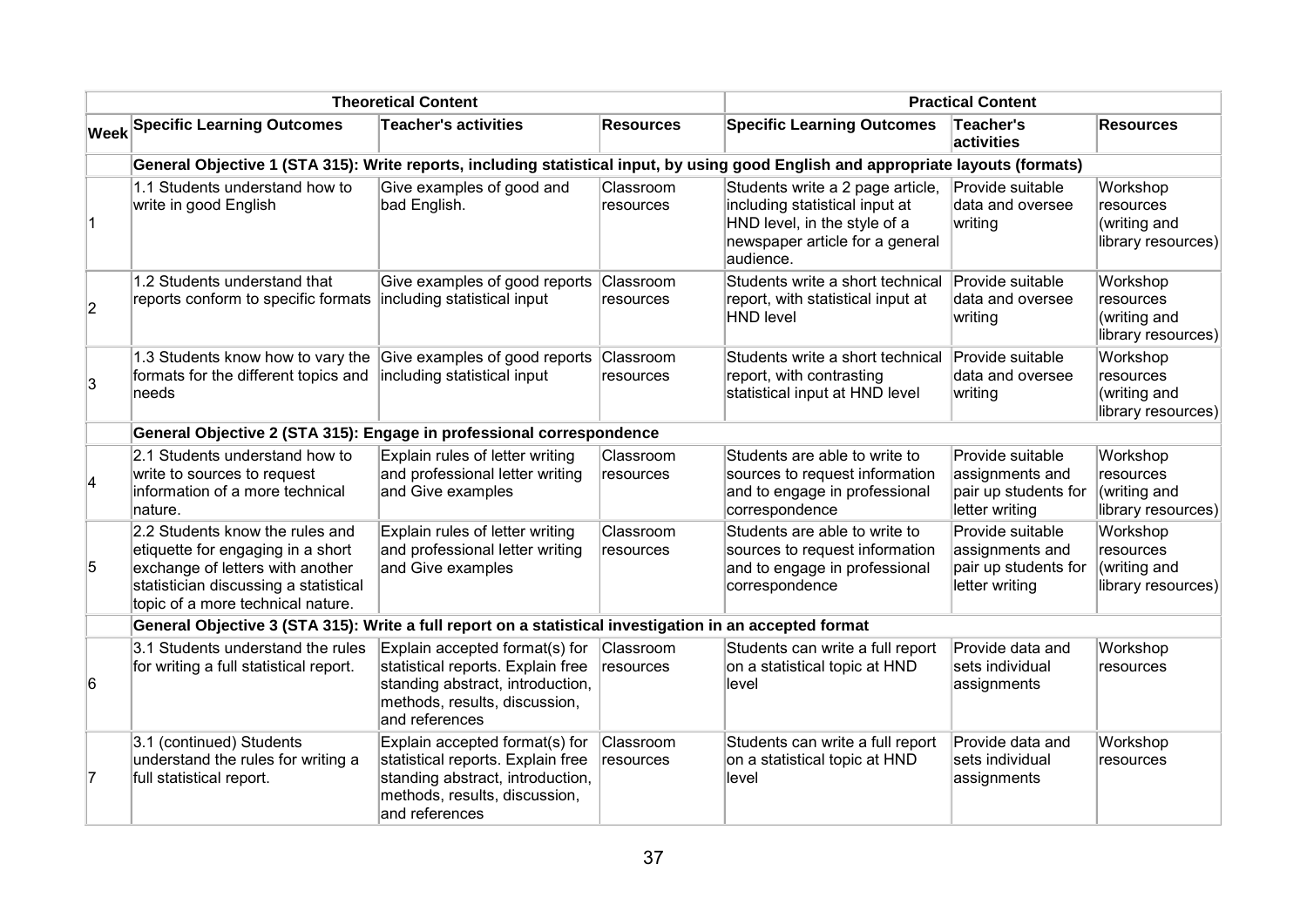|              | <b>Theoretical Content</b>                                                                   |                                          |                                                               | <b>Practical Content</b>                                                                       |                                                                                   |                                                               |
|--------------|----------------------------------------------------------------------------------------------|------------------------------------------|---------------------------------------------------------------|------------------------------------------------------------------------------------------------|-----------------------------------------------------------------------------------|---------------------------------------------------------------|
|              | <b>Week Specific Learning Outcomes</b>                                                       | <b>Teacher's activities</b>              | <b>Resources</b>                                              | <b>Specific Learning Outcomes</b>                                                              | Teacher's<br>activities                                                           | <b>Resources</b>                                              |
|              | General Objective 4 (STA 315): Write a questionnaire in good English.                        |                                          |                                                               |                                                                                                |                                                                                   |                                                               |
| 8            | 4.1 Understand the language<br>issues of a questionnaire                                     | Explain principles and give<br>examples  | Classroom<br>resources                                        | Students research the<br>background requirements for a<br>survey                               | Help students<br>choose topics and<br>oversee research                            | Classroom<br>resources<br>Internet                            |
| 9            | 4.2 Understand how to construct a<br>questionnaire                                           | Oversee construction of<br>questionnaire | Classroom<br>resources                                        | Students construct a<br>questionnaire to support their<br>survey                               | Help students<br>choose topics and<br>supervise<br>construction                   | Classroom<br>resources<br>Internet                            |
|              | General Objective 5 (STA 315): Deliver a short lecture on a statistical topic                |                                          |                                                               |                                                                                                |                                                                                   |                                                               |
| 10           | 5.1 Understand how to prepare a<br>lecture and speak in public                               | Provide advice                           | Workshop<br>resources,<br>overhead<br>projector<br>powerpoint | Students prepare for giving a<br>fifteen minute lecture on a<br>statistical topic at HND level | Help students select Workshop<br>topics and support<br>preparation of<br>lectures | resources,<br>overhead<br>projector<br>powerpoint             |
| 11           | 5.1 (continued) Understand how to Provide advice<br>prepare a lecture and speak in<br>public |                                          | Workshop<br>resources,<br>overhead<br>projector<br>powerpoint | Students prepare for giving a<br>fifteen minute lecture on a<br>statistical topic at HND level | Help students select Workshop<br>topics and support<br>preparation of<br>lectures | resources,<br>overhead<br>projector<br>powerpoint             |
| $ 12\rangle$ | 5.1 (continued) Understand how to Provide advice<br>prepare a lecture and speak in<br>public |                                          | Workshop<br>resources,<br>overhead<br>projector<br>powerpoint | Students prepare for giving a<br>fifteen minute lecture on a<br>statistical topic at HND level | Help students select<br>topics and support<br>preparation of<br><b>lectures</b>   | Workshop<br>resources,<br>overhead<br>projector<br>powerpoint |
| 13           | 5.1 (continued) Understand how to Provide advice<br>prepare a lecture and speak in<br>public |                                          | Workshop<br>resources,<br>overhead<br>projector<br>powerpoint | Students prepare for giving a<br>fifteen minute lecture on a<br>statistical topic at HND level | Help students select Workshop<br>topics and support<br>preparation of<br>lectures | resources,<br>overhead<br>projector<br>powerpoint             |
| 14           | 5.1 (continued) Understand how to Provide advice<br>prepare a lecture and speak in<br>public |                                          | Workshop<br>resources,<br>overhead<br>projector<br>powerpoint | Students prepare for giving a<br>fifteen minute lecture on a<br>statistical topic at HND level | Help students select<br>topics and support<br>preparation of<br>lectures          | Workshop<br>resources,<br>overhead<br>projector<br>powerpoint |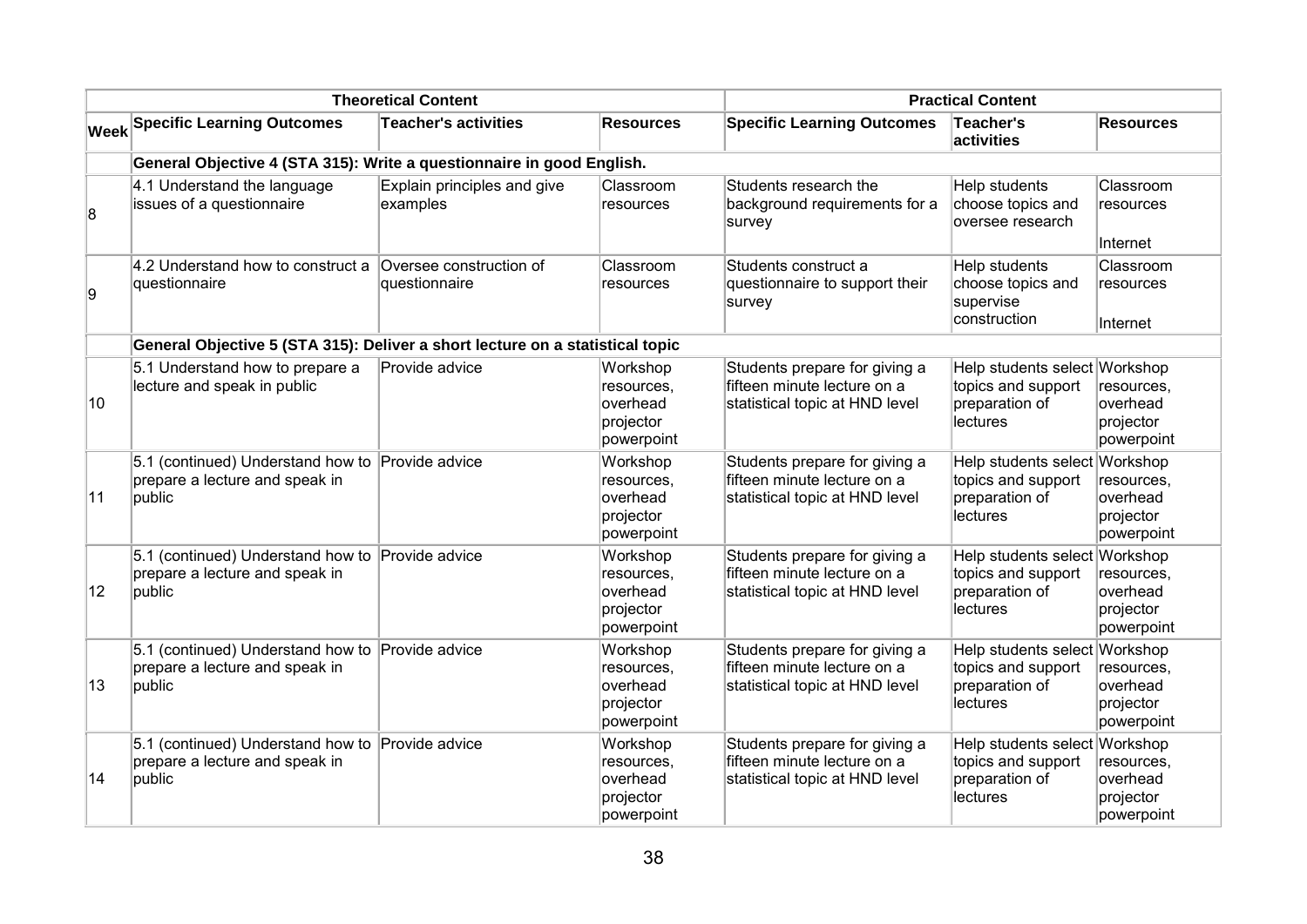| <b>Theoretical Content</b> |                                                                                                           |                      |                                                                | <b>Practical Content</b>                                                        |                                 |                                                                |
|----------------------------|-----------------------------------------------------------------------------------------------------------|----------------------|----------------------------------------------------------------|---------------------------------------------------------------------------------|---------------------------------|----------------------------------------------------------------|
|                            | Week Specific Learning Outcomes                                                                           | Teacher's activities | Resources                                                      | <b>Specific Learning Outcomes</b>                                               | ∣Teacher's<br><b>activities</b> | Resources                                                      |
| 15                         | 5.1 (continued) Understand how to Provide advice and feedback<br>prepare a lecture and speak in<br>public | on presentation      | Workshop<br>resources.<br>loverhead<br>projector<br>powerpoint | Students give a fifteen minute<br>lecture on a scientific topic at<br>HND level | Evaluate<br><b>presentation</b> | Workshop<br>resources,<br>loverhead<br>projector<br>powerpoint |

Coursework/ Assignments %; Course test %; Practical %; Project %; Examination %

|                     | Type of Assessment Purpose and Nature of Assessment (STA 315)     | Weighting (%) |
|---------------------|-------------------------------------------------------------------|---------------|
| Examination         | Final Examination (written) to assess knowledge and understanding | 0             |
| Test                | 0 progress test                                                   | 0             |
| Practical / Project | Article                                                           | 10            |
|                     | Short reports (2)                                                 | 10            |
|                     | Letters $(2)$                                                     | 10            |
|                     | Full report                                                       | 20            |
|                     | Questionnaire                                                     | 10            |
|                     | Lecture all to be assessed by the teacher                         | 40            |
| Total               |                                                                   | 100           |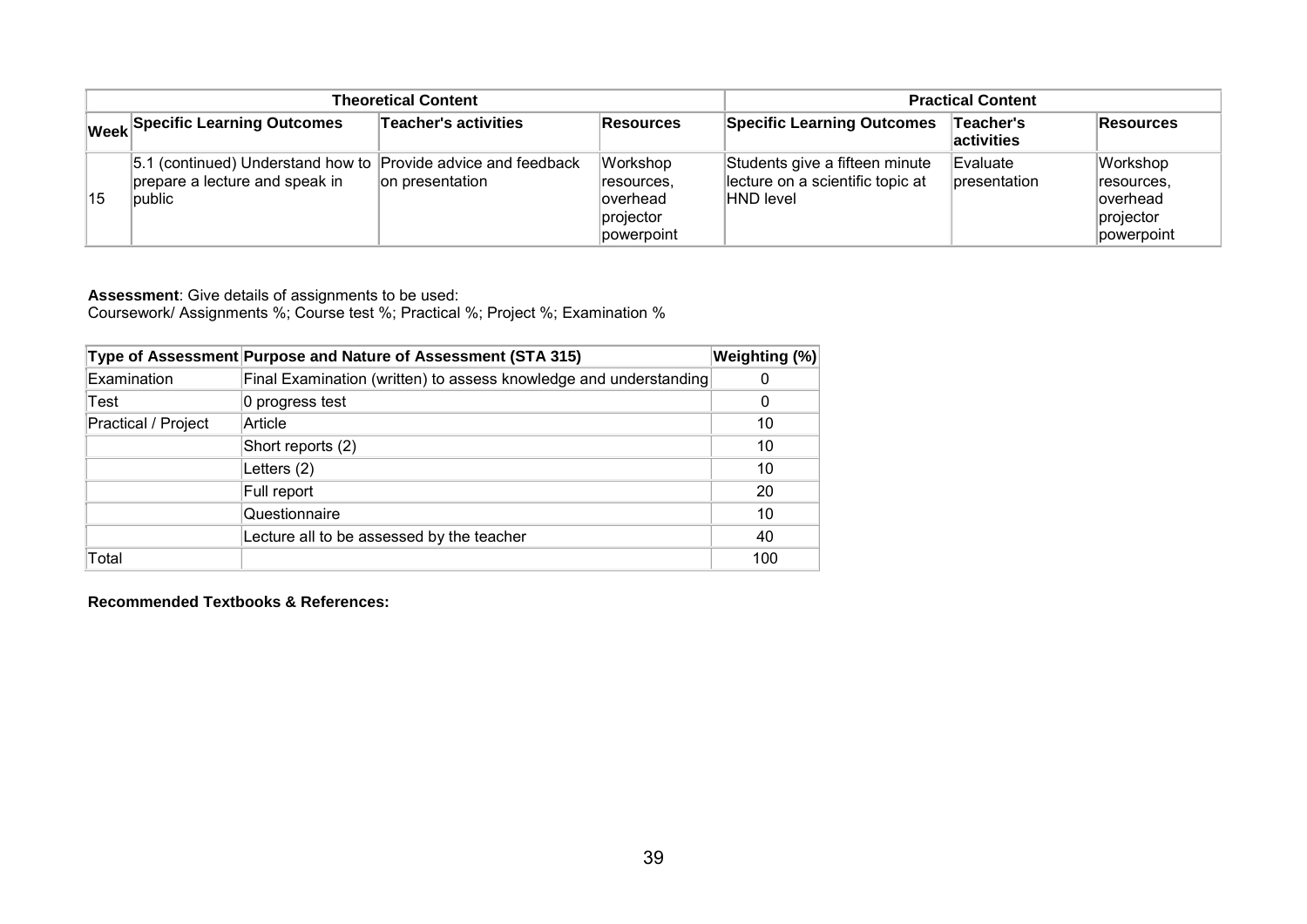## **Semester 2**

## **Course: STATISTICAL THEORY IV**

| Programme: Statistics (Higher National Diploma)                                                                                                                                                                                                                                                                                                                                                                                                                                                                                                                              |                             |                                   |                                |  |  |  |  |  |  |
|------------------------------------------------------------------------------------------------------------------------------------------------------------------------------------------------------------------------------------------------------------------------------------------------------------------------------------------------------------------------------------------------------------------------------------------------------------------------------------------------------------------------------------------------------------------------------|-----------------------------|-----------------------------------|--------------------------------|--|--|--|--|--|--|
| <b>Course: Statistical Theory IV</b>                                                                                                                                                                                                                                                                                                                                                                                                                                                                                                                                         | <b>Course Code: STA 321</b> | <b>Total Hours:</b>               | 5                              |  |  |  |  |  |  |
| Year: 1<br>Semester: 2                                                                                                                                                                                                                                                                                                                                                                                                                                                                                                                                                       | Pre-requisite: STA 311      | Theoretical:<br><b>Practical:</b> | 2 hours /week<br>3 hours /week |  |  |  |  |  |  |
| Goal: This course is designed to provide the student with an enhanced knowledge of theories of statistics<br><b>General Objectives:</b> On completion of this course, the diplomate should be able to:<br>1. Understand distributions of independent random variables.<br>2. Understand various distributions related to the normal<br>3. Understand Cochran's theorem<br>4. Understand the Neyman/Pearson lemma for testing of hypothesis<br>5. Understand the methods of maximum likelihood estimation<br>6. Understand the method of minimum variance unbiased estimation |                             |                                   |                                |  |  |  |  |  |  |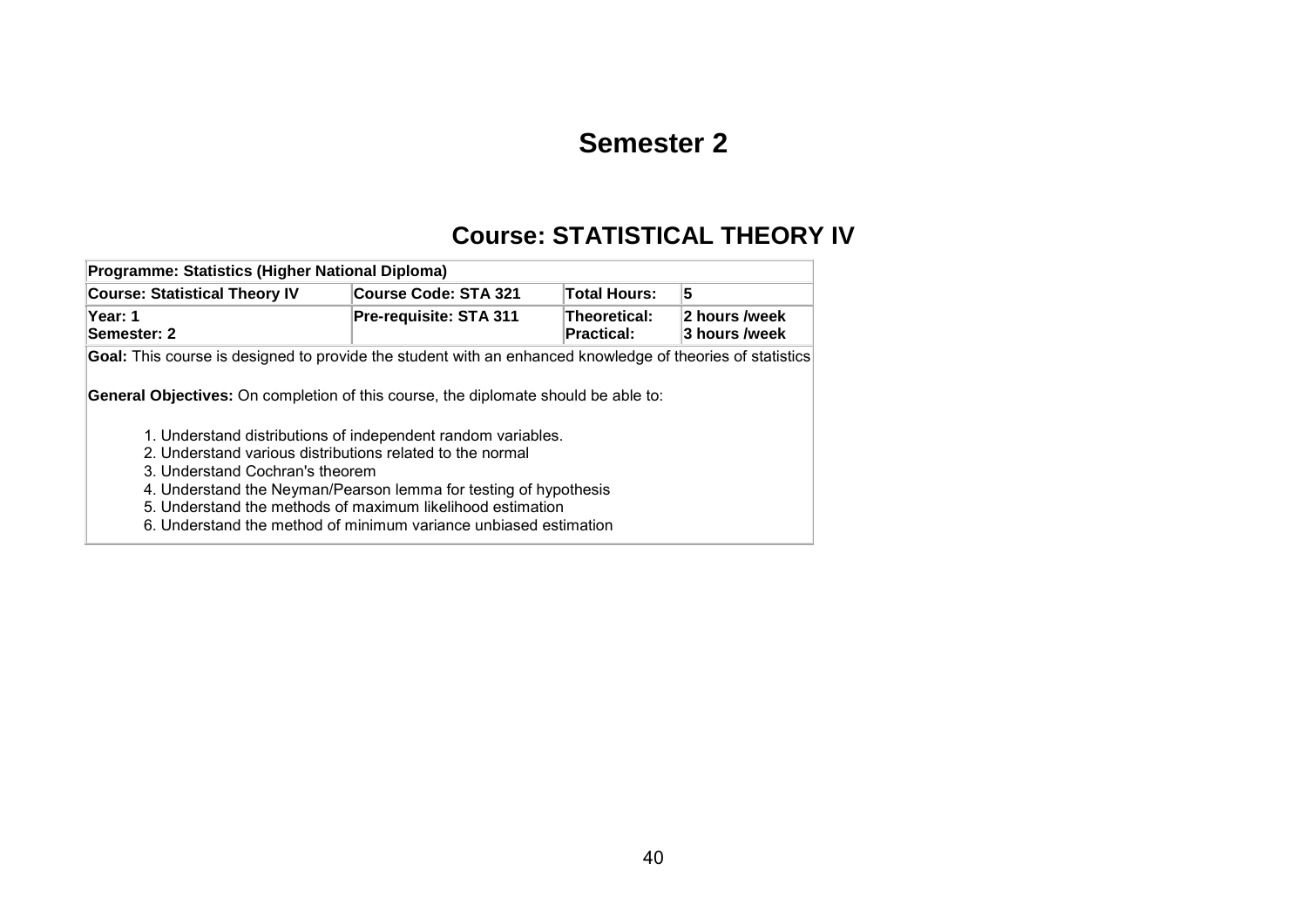| <b>Theoretical Content</b> |                                                                                                                                                                                                      |                                                          | <b>Practical Content</b> |                                                                                                   |                                                                       |                                      |
|----------------------------|------------------------------------------------------------------------------------------------------------------------------------------------------------------------------------------------------|----------------------------------------------------------|--------------------------|---------------------------------------------------------------------------------------------------|-----------------------------------------------------------------------|--------------------------------------|
|                            | <b>Week Specific Learning Outcomes</b>                                                                                                                                                               | <b>Teacher's</b><br>activities                           |                          | <b>Resources Specific Learning Outcomes</b>                                                       | <b>Teacher's activities</b>                                           | <b>Resources</b>                     |
|                            | General Objective 1 (STA 321): Understand distributions of independent random variables                                                                                                              |                                                          |                          |                                                                                                   |                                                                       |                                      |
| $\vert$ 1                  | 1.1 Define a necessary and sufficient condition<br>for the independent of two discrete variables.<br>1.2 Derive the characteristic function of the sum<br>of independent variables                   | Explain and discuss Textbooks<br>the concepts<br>covered | Lecture<br>Notes         | Demonstrate understanding of<br>the concepts covered by solving student exercises and<br>examples | Explain and supervise<br>assess student work                          | <b>Textbooks</b><br>Lecture<br>Notes |
| $\overline{2}$             | 1.3 Derive the distribution function of the sum of<br>two independent random variables                                                                                                               | Explain and discuss Textbooks<br>the concepts<br>covered | Lecture<br>Notes         | Demonstrate understanding of<br>the concepts covered by solving<br>examples                       | Explain and supervise<br>student exercises and<br>assess student work | Textbooks<br>Lecture<br>Notes        |
|                            | General Objective 2 (STA 321): Understand various distributions related to the normal                                                                                                                |                                                          |                          |                                                                                                   |                                                                       |                                      |
| ΙЗ.                        | 2.1 Define the gamma function<br>2.2 Define and derive the probability density<br>function of the $\chi^2$ distribution<br>2.3 Derive the characteristic function of the $\chi^2$<br>distribution    | Explain and discuss Textbooks<br>the concepts<br>covered | Lecture<br><b>Notes</b>  | Demonstrate understanding of<br>the concepts covered by solving student exercises and<br>examples | Explain and supervise<br>assess student work                          | Textbooks<br>Lecture<br>Notes        |
| 4                          | 2.4 Explain the concept of degrees of freedom<br>2.5 Compute the first and the second moments<br>of the $\chi^2$ distribution<br>2.6 Define and derive the students t distribution                   | Explain and discuss Textbooks<br>the concepts<br>covered | Lecture<br><b>Notes</b>  | Demonstrate understanding of<br>the concepts covered by solving<br>examples                       | Explain and supervise<br>student exercises and<br>assess student work | Textbooks<br>Lecture<br>Notes        |
| 5                          | 2.7 Compute the first and the second moments<br>of the t distribution<br>2.8 Define and derive the Fisher's F distribution<br>2.9 Compute the first and the second moments<br>of the r distribution. | Explain and discuss Textbooks<br>the concepts<br>covered | Lecture<br><b>Notes</b>  | Demonstrate understanding of<br>the concepts covered by solving<br>examples                       | Explain and supervise<br>student exercises and<br>assess student work | Textbooks<br>Lecture<br>Notes        |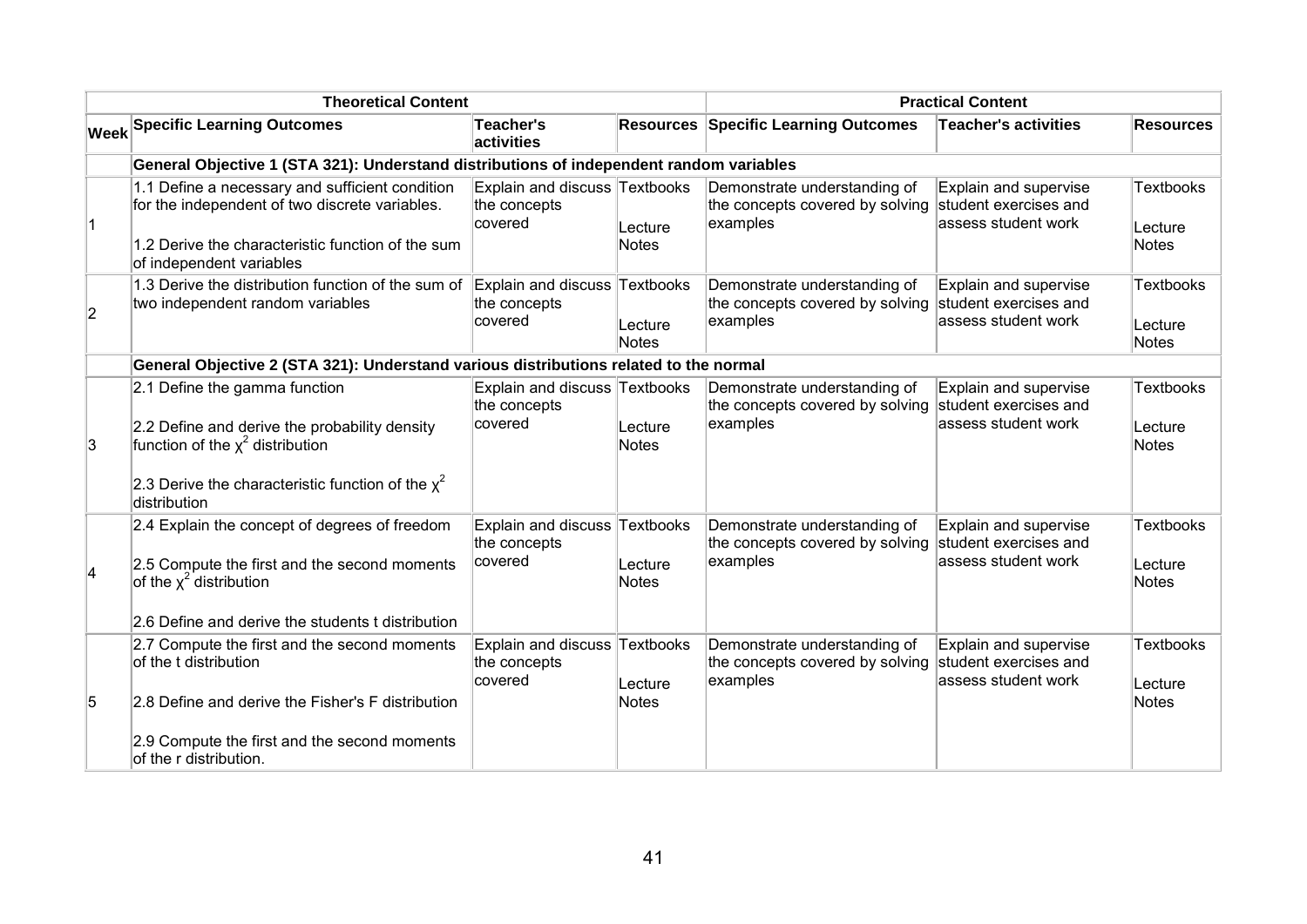| <b>Theoretical Content</b> |                                                                                                                                                           |                                                          |                               | <b>Practical Content</b>                                                                          |                                                                       |                                      |
|----------------------------|-----------------------------------------------------------------------------------------------------------------------------------------------------------|----------------------------------------------------------|-------------------------------|---------------------------------------------------------------------------------------------------|-----------------------------------------------------------------------|--------------------------------------|
|                            | <b>Week Specific Learning Outcomes</b>                                                                                                                    | <b>Teacher's</b><br>activities                           | <b>Resources</b>              | <b>Specific Learning Outcomes</b>                                                                 | Teacher's activities                                                  | <b>Resources</b>                     |
|                            | General Objective 3 (STA 321): Understand Cochran's theorem                                                                                               |                                                          |                               |                                                                                                   |                                                                       |                                      |
| 6                          | 3.1 State Cochran's theorem for K samples                                                                                                                 | Explain and discuss<br>the concepts<br>covered           | Textbooks<br>Lecture<br>Notes | Demonstrate understanding of<br>the concepts covered by solving<br>examples                       | Explain and supervise<br>student exercises and<br>assess student work | <b>Textbooks</b><br>Lecture<br>Notes |
| $\overline{7}$             | 3.2 Apply Cochran's theorem to samples from<br>normal populations                                                                                         | Explain and discuss Textbooks<br>the concepts<br>covered | Lecture<br>Notes              | Demonstrate understanding of<br>the concepts covered by solving<br>examples                       | Explain and supervise<br>student exercises and<br>assess student work | Textbooks<br>Lecture<br>Notes        |
|                            | General Objective 4 (STA 321): Understand the Neyman/Pearson lemma for testing of hypothesis                                                              |                                                          |                               |                                                                                                   |                                                                       |                                      |
| 8                          | 8.1 Define the test of a simple hypothesis<br>against a simple alternative hypothesis.<br>8.2 Distinguish between randomized and non-<br>randomized tests | Explain and discuss Textbooks<br>the concepts<br>covered | Lecture<br>Notes              | Demonstrate understanding of<br>the concepts covered by solving<br>examples                       | Explain and supervise<br>student exercises and<br>assess student work | Textbooks<br>Lecture<br>Notes        |
| 9                          | 8.3 Define the power of a test and the UMP tests Explain and discuss Textbooks<br>8.4 Derive and represent OCcurves                                       | the concepts<br>covered                                  | Lecture<br>Notes              | Demonstrate understanding of<br>the concepts covered by solving<br>examples                       | Explain and supervise<br>student exercises and<br>assess student work | Textbooks<br>Lecture<br>Notes        |
| 10                         | 8.5 State and prove Neyman /Pearson lemma to<br>find the most powerful test                                                                               | Explain and discuss Textbooks<br>the concepts<br>covered | Lecture<br>Notes              | Demonstrate understanding of<br>the concepts covered by solving<br>examples                       | Explain and supervise<br>student exercises and<br>assess student work | <b>Textbooks</b><br>Lecture<br>Notes |
|                            | General Objective 5 (STA 321): Understand the method of maximum likelihood estimation                                                                     |                                                          |                               |                                                                                                   |                                                                       |                                      |
| 11                         | 5.1 Define and compute the likelihood function of Explain and discuss Textbooks<br>random variables                                                       | the concepts<br>covered                                  | Lecture<br>Notes              | Demonstrate understanding of<br>the concepts covered by solving student exercises and<br>examples | Explain and supervise<br>assess student work                          | Textbooks<br>Lecture<br>Notes        |
| $ 12\rangle$               | 5.2 Define and compute the maximum likelihood<br>estimators of parameters of the normal, poisson<br>and the binomial distributions.                       | Explain and discuss Textbooks<br>the concepts<br>covered | Lecture<br>Notes              | Demonstrate understanding of<br>the concepts covered by solving<br>examples                       | Explain and supervise<br>student exercises and<br>assess student work | <b>Textbooks</b><br>Lecture<br>Notes |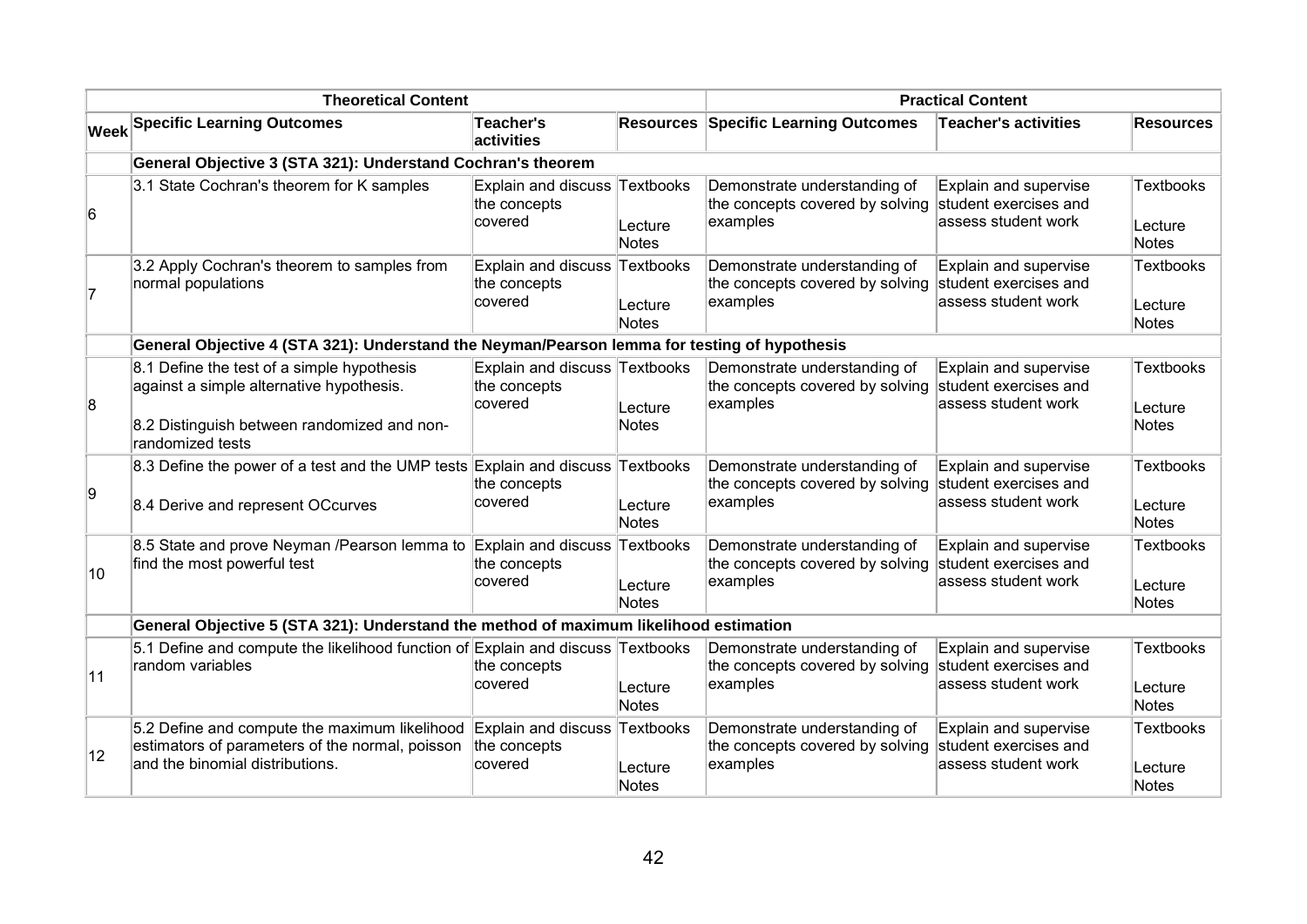|    | <b>Theoretical Content</b>                                                                                                     | <b>Practical Content</b>                                 |                         |                                                                             |                                                                       |                                      |
|----|--------------------------------------------------------------------------------------------------------------------------------|----------------------------------------------------------|-------------------------|-----------------------------------------------------------------------------|-----------------------------------------------------------------------|--------------------------------------|
|    | <b>Week Specific Learning Outcomes</b>                                                                                         | <b>Teacher's</b><br><b>activities</b>                    |                         | <b>Resources Specific Learning Outcomes</b>                                 | <b>Teacher's activities</b>                                           | Resources                            |
|    | General Objective 6 (STA 321): Understand the method of minimum variance unbiased estimation                                   |                                                          |                         |                                                                             |                                                                       |                                      |
|    | 6.1 Define and compute Crammer-Rao bounds                                                                                      | Explain and discuss Textbooks<br>the concepts            |                         | Demonstrate understanding of<br>the concepts covered by solving             | Explain and supervise<br>student exercises and                        | Textbooks                            |
| 13 | 6.2 Define and compute Bhattacharya bounds<br>for estimators of parameters of the normal,<br>poisson and binomial distribution | covered                                                  | Lecture<br><b>Notes</b> | examples                                                                    | lassess student work                                                  | Lecture<br><b>Notes</b>              |
| 14 | 6.3 Define and compute unbiased estimators<br>and the MVUE parameters of the distribution in<br>6.2                            | Explain and discuss Textbooks<br>the concepts<br>covered | Lecture<br><b>Notes</b> | Demonstrate understanding of<br>the concepts covered by solving<br>examples | Explain and supervise<br>student exercises and<br>assess student work | Textbooks<br>Lecture<br><b>Notes</b> |
|    | Ⅰ6.4 Define and illustrate sufficient statistics and<br>complete statistics                                                    |                                                          |                         |                                                                             |                                                                       |                                      |
|    | 6.5 State and prove the Rao-Blackwell theorem                                                                                  | Explain and discuss<br>the concepts                      | <b>Textbooks</b>        | Demonstrate understanding of<br>the concepts covered by solving             | Explain and supervise<br>student exercises and                        | Textbooks                            |
| 15 | 6.6 Apply the Rao-Blackwell theorem to solve<br>problems.                                                                      | covered                                                  | Lecture<br><b>Notes</b> | examples                                                                    | lassess student work                                                  | Lecture<br><b>Notes</b>              |

Coursework/ Assignments %; Course test %; Practical %; Projects %; Examination %

| <b>Type of Assessment</b> | <b>Purpose and Nature of Assessment (STA 321)</b>                    | Weighting (%) |
|---------------------------|----------------------------------------------------------------------|---------------|
| Examination               | Final Examination (written) to assess knowledge and understanding 60 |               |
| Test                      | At least 2 progress tests for feed back.                             | 20            |
| Practical                 | At least 5 homeworks to be assessed by the teacher                   | 20            |
| Total                     |                                                                      | 100           |

#### **Recommended Textbooks & References:**

Statistical Techniques**,** R. D. Mason

Statistics: A tool for social sciences, Ott, Larson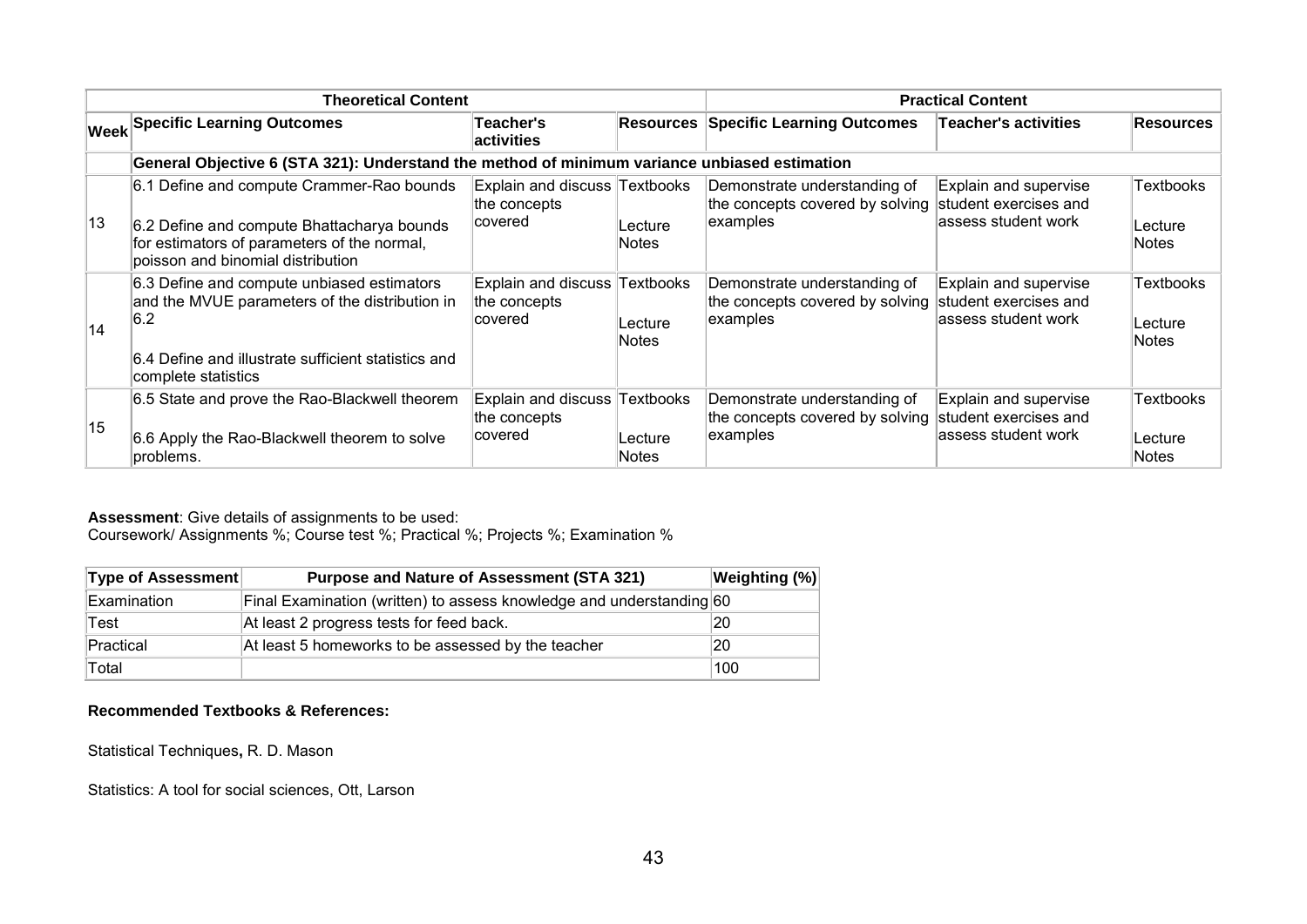# **Course: SAMPLING TECHNIQUES II**

| Programme: Statistics (Higher National Diploma)                                                                    |                             |                            |                                |  |  |  |  |  |  |
|--------------------------------------------------------------------------------------------------------------------|-----------------------------|----------------------------|--------------------------------|--|--|--|--|--|--|
| <b>Course: Sampling Techniques II</b>                                                                              | <b>Course Code: STA 322</b> | <b>Total Hours:</b>        | 5                              |  |  |  |  |  |  |
| Year: 1<br>Semester: 2                                                                                             | Pre-requisite:              | Theoretical:<br>Practical: | 2 hours /week<br>3 hours /week |  |  |  |  |  |  |
| Goal: This course is designed to enable students acquire a better knowledge of techniques of statistical sampling. |                             |                            |                                |  |  |  |  |  |  |
| <b>General Objectives:</b> On completion of this course, the diplomate should be able to:                          |                             |                            |                                |  |  |  |  |  |  |
| 1. Understand systematic sampling                                                                                  |                             |                            |                                |  |  |  |  |  |  |
| 2. Understand single stage cluster sampling                                                                        |                             |                            |                                |  |  |  |  |  |  |

3. Understand stratified random sampling.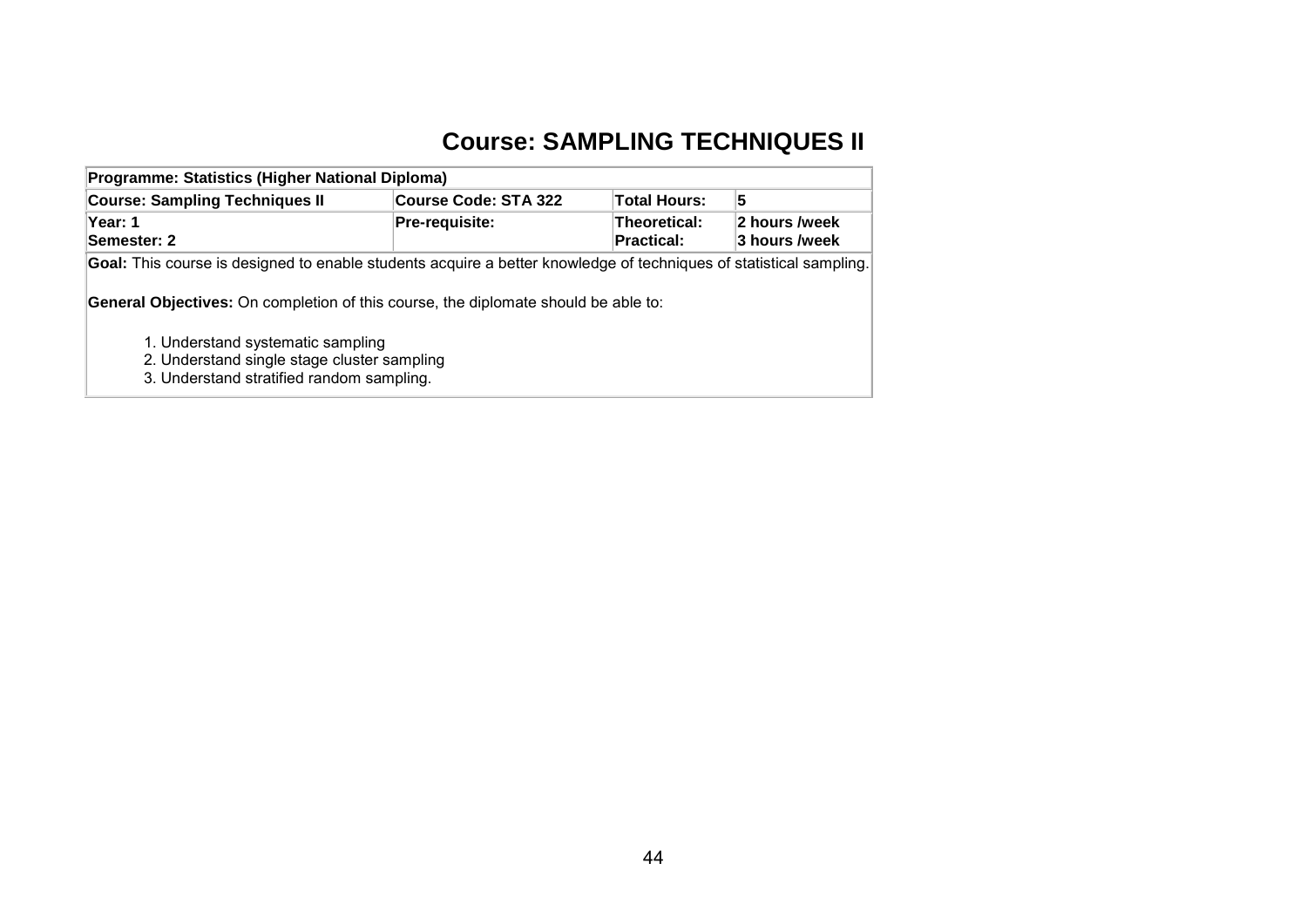| <b>Theoretical Content</b> |                                                                                                                                                                           |                                                | <b>Practical Content</b>                    |                                                                                                   |                                                                       |                                             |
|----------------------------|---------------------------------------------------------------------------------------------------------------------------------------------------------------------------|------------------------------------------------|---------------------------------------------|---------------------------------------------------------------------------------------------------|-----------------------------------------------------------------------|---------------------------------------------|
|                            | <b>Week Specific Learning Outcomes</b>                                                                                                                                    |                                                |                                             | Teacher's activities Resources Specific Learning Outcomes                                         | <b>Teacher's activities</b>                                           | <b>Resources</b>                            |
|                            | General Objective 1 (STA 322): Understand systematic sampling                                                                                                             |                                                |                                             |                                                                                                   |                                                                       |                                             |
| 1                          | 1.1 Define systematic sampling<br>1.2 Explain linear and circular systematic<br>sampling                                                                                  | Explain and discuss<br>the concepts<br>covered | Textbooks<br>Lecture<br><b>Notes</b>        | Demonstrate understanding of the Explain and supervise<br>concepts covered by solving<br>examples | student exercises and<br>assess student work                          | <b>Textbooks</b><br>Lecture<br><b>Notes</b> |
| $\overline{2}$             | 1.3 Estimate mean and variance under<br>systematic sampling                                                                                                               | Explain and discuss<br>the concepts<br>covered | Textbooks<br>Lecture<br>Notes               | Demonstrate understanding of the Explain and supervise<br>concepts covered by solving<br>examples | student exercises and<br>assess student work                          | <b>Textbooks</b><br>Lecture<br><b>Notes</b> |
| 3                          | 1.4 Construct confidence interval for<br>population means                                                                                                                 | Explain and discuss<br>the concepts<br>covered | <b>Textbooks</b><br>Lecture<br>Notes        | Demonstrate understanding of the Explain and supervise<br>concepts covered by solving<br>examples | student exercises and<br>assess student work                          | <b>Textbooks</b><br>Lecture<br><b>Notes</b> |
| $\overline{\mathbf{4}}$    | 1.5 Estimate relative precision in systematic<br>sampling                                                                                                                 | Explain and discuss<br>the concepts<br>covered | Textbooks<br>Lecture<br><b>Notes</b>        | Demonstrate understanding of the Explain and supervise<br>concepts covered by solving<br>examples | student exercises and<br>assess student work                          | <b>Textbooks</b><br>Lecture<br><b>Notes</b> |
|                            | General Objective 2 (STA 322): Understand single stage cluster sampling                                                                                                   |                                                |                                             |                                                                                                   |                                                                       |                                             |
| 5                          | 2.1 Define cluster sampling<br>2.2 State the reasons for cluster sampling<br>2.3 Determining optimum unit                                                                 | Explain and discuss<br>the concepts<br>covered | Textbooks<br>Lecture<br><b>Notes</b>        | Demonstrate understanding of the Explain and supervise<br>concepts covered by solving<br>examples | student exercises and<br>assess student work                          | <b>Textbooks</b><br>Lecture<br><b>Notes</b> |
| 6                          | 2.4 Describe single-stage cluster sampling of Explain and discuss<br>equal and unequal sizes<br>2.5 Estimate population parameters under<br>sampling of equal sizes       | the concepts<br>covered                        | <b>Textbooks</b><br>Lecture<br><b>Notes</b> | Demonstrate understanding of the Explain and supervise<br>concepts covered by solving<br>examples | student exercises and<br>assess student work                          | <b>Textbooks</b><br>Lecture<br><b>Notes</b> |
| 17                         | 2.6 Construct confidence intervals under<br>sampling of equal size<br>2.7 Estimate population parameters under<br>sampling of unequal size under unequal<br>probabilities | Explain and discuss<br>the concepts<br>covered | <b>Textbooks</b><br>Lecture<br><b>Notes</b> | Demonstrate understanding of the<br>concepts covered by solving<br>examples                       | Explain and supervise<br>student exercises and<br>assess student work | <b>Textbooks</b><br>Lecture<br><b>Notes</b> |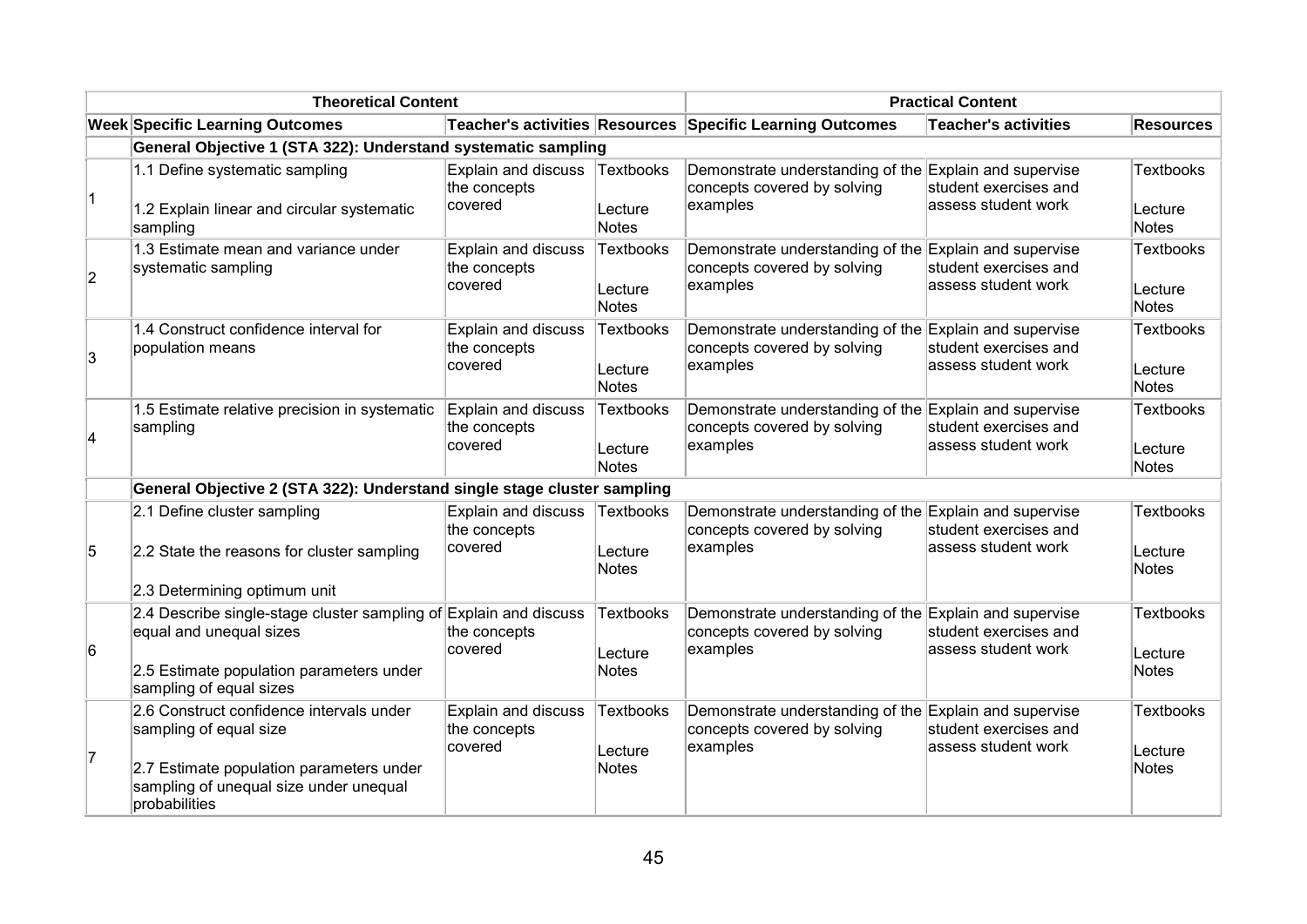| <b>Theoretical Content</b> |                                                                                                                                                                       |                                                       | <b>Practical Content</b>                    |                                                                                                   |                                                                        |                                      |
|----------------------------|-----------------------------------------------------------------------------------------------------------------------------------------------------------------------|-------------------------------------------------------|---------------------------------------------|---------------------------------------------------------------------------------------------------|------------------------------------------------------------------------|--------------------------------------|
|                            | <b>Week Specific Learning Outcomes</b>                                                                                                                                | Teacher's activities Resources                        |                                             | <b>Specific Learning Outcomes</b>                                                                 | <b>Teacher's activities</b>                                            | <b>Resources</b>                     |
| 8                          | 2.8 Estimate population parameters under<br>sampling using ratio-to-size<br>2.9 Describe sampling with probability<br>proportional to size (PPS)                      | Explain and discuss<br>the concepts<br>covered        | <b>Textbooks</b><br>Lecture<br><b>Notes</b> | Demonstrate understanding of the Explain and supervise<br>concepts covered by solving<br>examples | student exercises and<br>assess student work                           | <b>Textbooks</b><br>Lecture<br>Notes |
| g,                         | 2.10 Estimate parameter sampling of<br>unequal sizes under sampling with<br>probability proportional to size                                                          | <b>Explain and discuss</b><br>the concepts<br>covered | <b>Textbooks</b><br>Lecture<br><b>Notes</b> | Demonstrate understanding of the<br>concepts covered by solving<br>examples                       | Explain and supervise<br>student exercises and<br>lassess student work | <b>Textbooks</b><br>Lecture<br>Notes |
| 10                         | 2.11 Estimate relative precision sampling<br>equal and unequal size<br>2.12 Explain variance function and cost<br>function in determining optimum unit.               | Explain and discuss<br>the concepts<br>covered        | <b>Textbooks</b><br>Lecture<br><b>Notes</b> | Demonstrate understanding of the Explain and supervise<br>concepts covered by solving<br>examples | student exercises and<br>assess student work                           | <b>Textbooks</b><br>Lecture<br>Notes |
|                            | General Objective 3 (STA 322): Understand stratified random sampling                                                                                                  |                                                       |                                             |                                                                                                   |                                                                        |                                      |
| 11                         | 3.1 Define stratified random sampling<br>3.2 State reasons for stratification                                                                                         | Explain and discuss<br>the concepts<br>covered        | <b>Textbooks</b><br>Lecture<br><b>Notes</b> | Demonstrate understanding of the Explain and supervise<br>concepts covered by solving<br>examples | student exercises and<br>assess student work                           | <b>Textbooks</b><br>Lecture<br>Notes |
| 12                         | 3.3 Explain the principles of stratification<br>3.4 Estimate mean, total, proportion and<br>variance under stratified sampling using the<br>allocations in 3.3 above. | Explain and discuss<br>the concepts<br>covered        | <b>Textbooks</b><br>Lecture<br><b>Notes</b> | Demonstrate understanding of the Explain and supervise<br>concepts covered by solving<br>examples | student exercises and<br>assess student work                           | <b>Textbooks</b><br>Lecture<br>Notes |
| 13                         | 3.5 Construct confidence interval for<br>population parameters                                                                                                        | Explain and discuss<br>the concepts<br>covered        | <b>Textbooks</b><br>Lecture<br><b>Notes</b> | Demonstrate understanding of the Explain and supervise<br>concepts covered by solving<br>examples | student exercises and<br>assess student work                           | <b>Textbooks</b><br>Lecture<br>Notes |
| 14                         | 3.6 Estimate relative precision in stratified<br>sampling<br>3.7 Determine the size of sample in stratified<br>sampling                                               | Explain and discuss<br>the concepts<br>covered        | <b>Textbooks</b><br>Lecture<br><b>Notes</b> | Demonstrate understanding of the Explain and supervise<br>concepts covered by solving<br>examples | student exercises and<br>assess student work                           | <b>Textbooks</b><br>Lecture<br>Notes |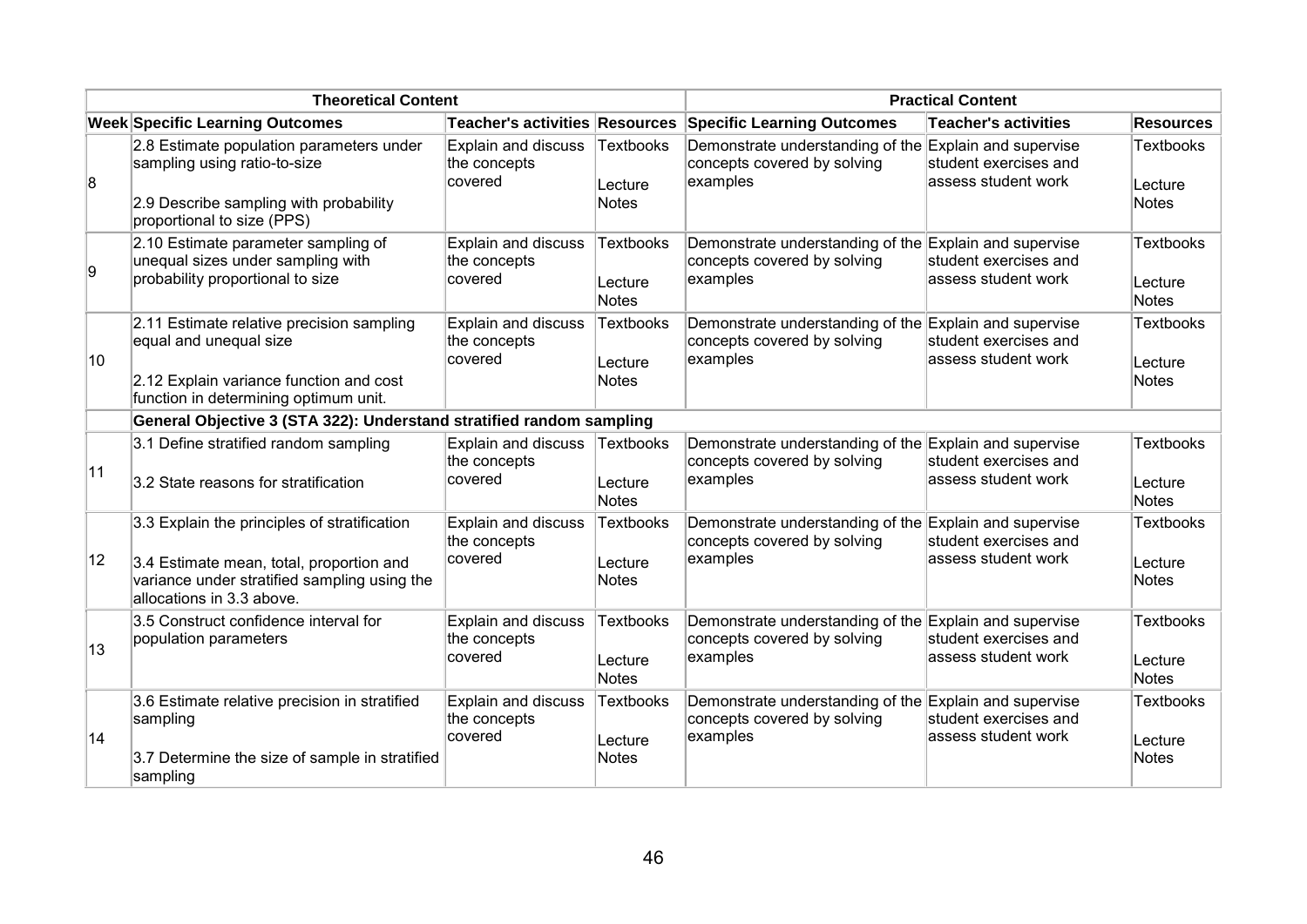| <b>Theoretical Content</b> |                                                                                          |                                            |                  | <b>Practical Content</b>                                                              |                       |                   |
|----------------------------|------------------------------------------------------------------------------------------|--------------------------------------------|------------------|---------------------------------------------------------------------------------------|-----------------------|-------------------|
|                            | <b>Week Specific Learning Outcomes</b>                                                   |                                            |                  | Teacher's activities Resources Specific Learning Outcomes                             | Teacher's activities  | Resources         |
| 15                         | 3.8 Explain equal allocation, proportional<br>allocation, optimum allocation, and Neyman | <b>Explain and discuss</b><br>the concepts | Textbooks        | Demonstrate understanding of the Explain and supervise<br>concepts covered by solving | student exercises and | <b>Textbooks</b>  |
|                            | lallocation                                                                              | covered                                    | Lecture<br>Notes | lexamples                                                                             | assess student work   | ∣Lecture<br>Notes |

Coursework/ Assignments %; Course test %; Practical %; Projects %; Examination %

| Type of Assessment | <b>Purpose and Nature of Assessment (STA 322)</b>                    | Weighting (%) |
|--------------------|----------------------------------------------------------------------|---------------|
| Examination        | Final Examination (written) to assess knowledge and understanding 50 |               |
| Test               | At least 2 progress tests for feed back.                             | 20            |
| Practical          | At least 7 homeworks to be assessed by the teacher                   | 30            |
| Total              |                                                                      | 100           |

#### **Recommended Textbooks & References:**

Statistical Techniques, R. D. Mason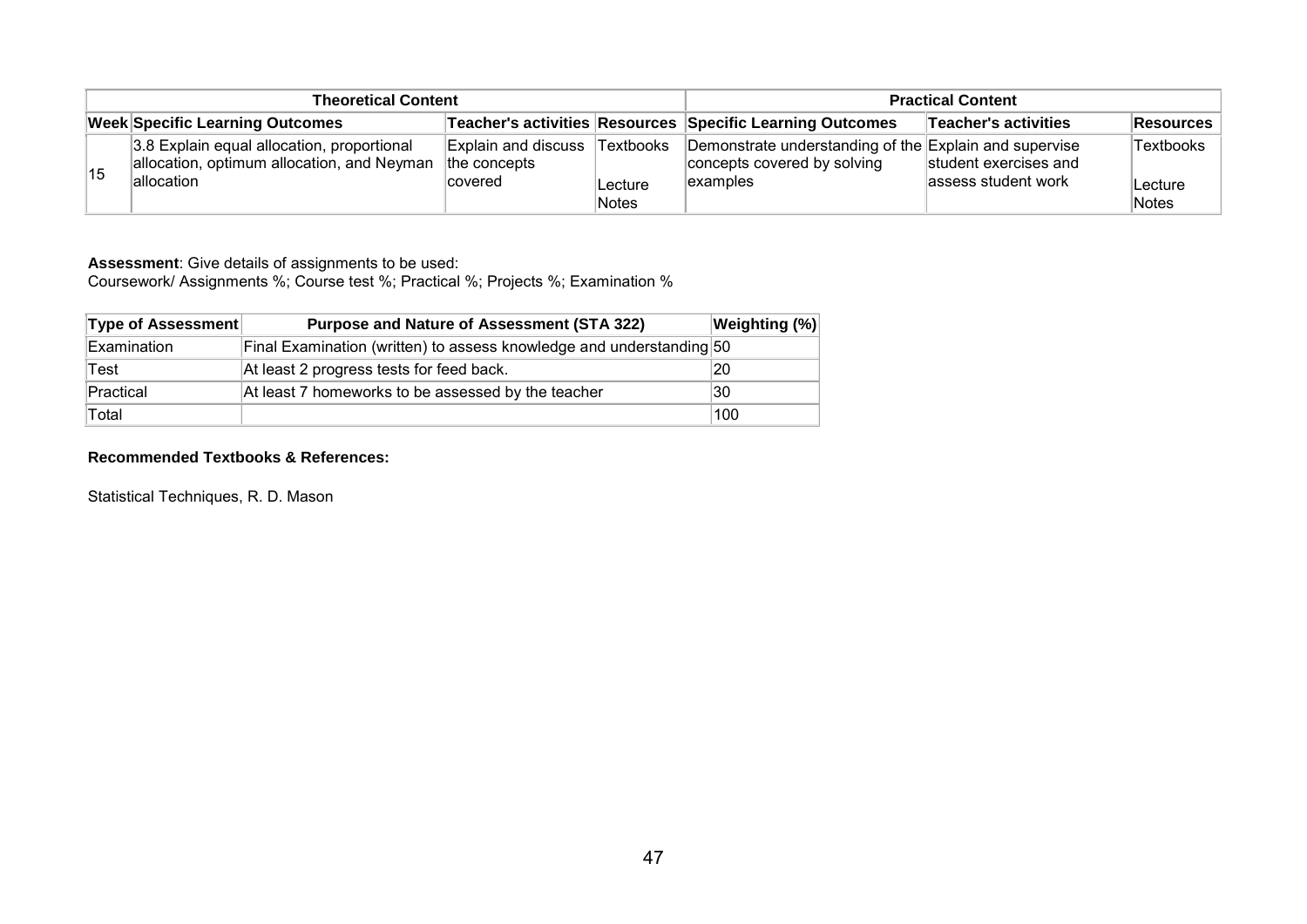## **Course: DESIGN AND ANALYSIS OF EXPERIMENTS II**

| Programme: Statistics (Higher National Diploma)                                                                                                                                                                                                                        |                |                   |                                             |  |  |  |
|------------------------------------------------------------------------------------------------------------------------------------------------------------------------------------------------------------------------------------------------------------------------|----------------|-------------------|---------------------------------------------|--|--|--|
| Course: Design and Analysis of Experiments II Course Code: STA 323 Total Hours: 5                                                                                                                                                                                      |                |                   |                                             |  |  |  |
| Year: 1<br>Semester: 2                                                                                                                                                                                                                                                 | Pre-requisite: | <b>Practical:</b> | Theoretical: 2 hours /week<br>3 hours /week |  |  |  |
| <b>Goal:</b> This course is designed to enable the student to design experiments and analyse results.<br><b>General Objectives:</b> On completion of this course, the diplomate should be able to:<br>1. Understand methods of increasing the accuracy of experiments. |                |                   |                                             |  |  |  |
| 2. Understand classification of designs and analysis of variance.<br>3. Understand the randomized block design with one observation per cell.<br>4. Understand the RBD with more than one observation per cell.<br>5. Understand Latin square design                   |                |                   |                                             |  |  |  |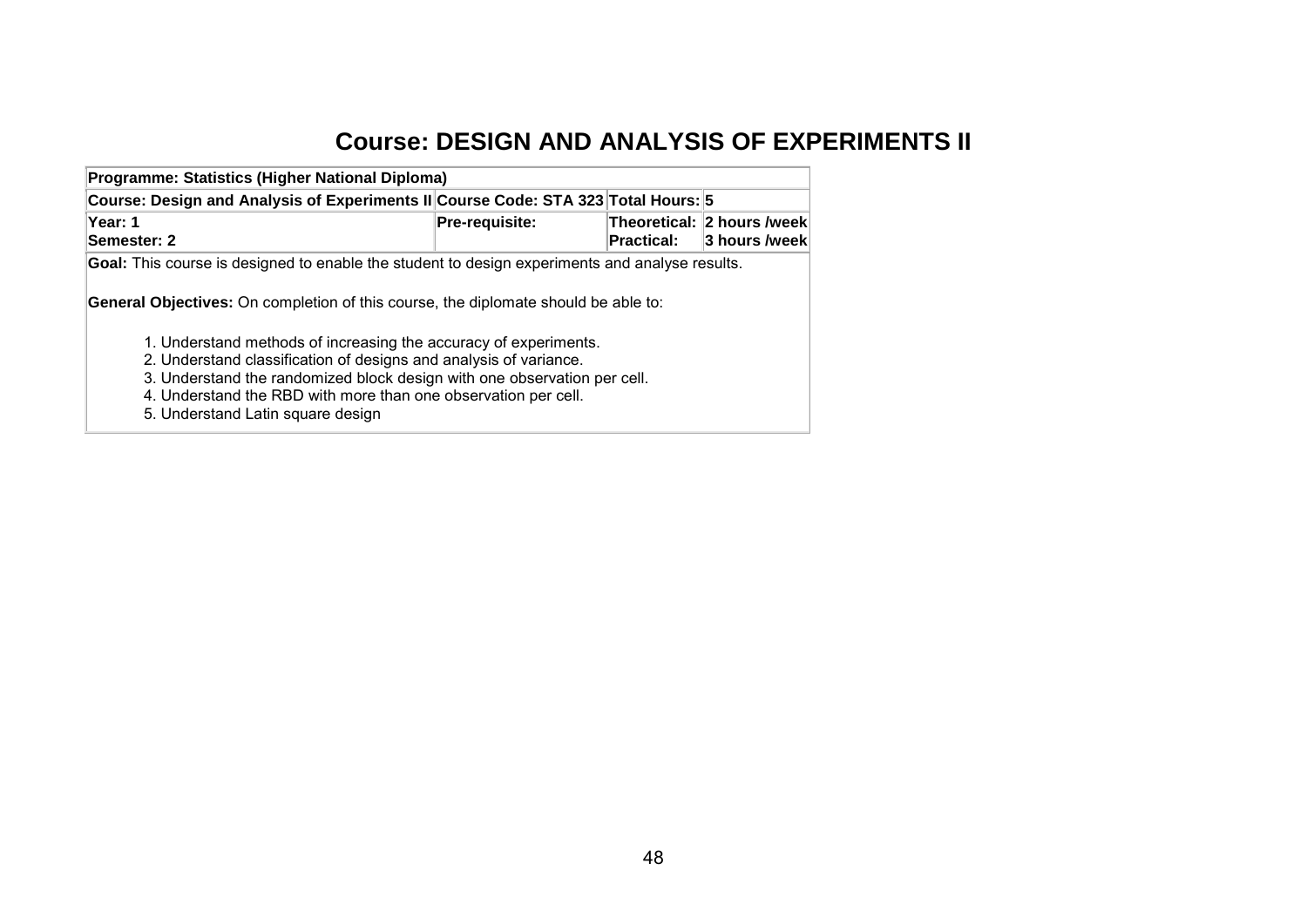| <b>Theoretical Content</b> |                                                                                              |                                                          | <b>Practical Content</b> |                                                                                                       |                                                                       |                               |  |
|----------------------------|----------------------------------------------------------------------------------------------|----------------------------------------------------------|--------------------------|-------------------------------------------------------------------------------------------------------|-----------------------------------------------------------------------|-------------------------------|--|
|                            | <b>Week Specific Learning Outcomes</b>                                                       | Teacher's<br>activities                                  |                          | <b>Resources Specific Learning Outcomes</b>                                                           | Teacher's activities                                                  | <b>Resources</b>              |  |
|                            | General Objective 1 (STA 323): Understand methods of increasing the accuracy of experiments  |                                                          |                          |                                                                                                       |                                                                       |                               |  |
|                            | 1.1 Review the iterative nature of<br>experimentation<br>1.2 Explain the need for sequential | Explain and discuss Textbooks<br>the concepts<br>covered | Lecture<br>Notes         | Demonstrate understanding of the<br>concepts covered by solving examples<br>from real life situations | Explain and supervise<br>student exercises and<br>assess student work | Textbooks<br>Lecture<br>Notes |  |
|                            | experimentation                                                                              |                                                          |                          |                                                                                                       |                                                                       |                               |  |
|                            | 1.3 Explain the uses and advantages of<br>randomization                                      |                                                          | Life data                |                                                                                                       |                                                                       | Life data                     |  |
|                            | General Objective 2 (STA 323): Understand classification of designs and analysis of variance |                                                          |                          |                                                                                                       |                                                                       |                               |  |
|                            | 2.1 Describe the completely<br>randomized experiment                                         | Explain and discuss Textbooks<br>the concepts<br>covered | Lecture                  | Demonstrate understanding of the<br>concepts covered by solving examples<br>from real life situations | Explain and supervise<br>student exercises and<br>assess student work | Textbooks<br>Lecture          |  |
| $\overline{2}$             | 2.2 Identify the one-way classification of<br>∣data                                          |                                                          | <b>Notes</b>             |                                                                                                       |                                                                       | Notes                         |  |
|                            | 2.3 Distinguish between fixed and<br>random effects model                                    |                                                          | Life data                |                                                                                                       |                                                                       | Life data                     |  |
|                            | 2.4 Partition the sum of squares for the<br>one way classification                           | Explain and discuss Textbooks<br>the concepts            |                          | Demonstrate understanding of the<br>concepts covered by solving examples                              | Explain and supervise<br>student exercises and                        | Textbooks                     |  |
| 3                          | 2.5 Carry out analysis of variance for<br>the one way classification                         | covered                                                  | Lecture<br>Notes         | from real life situations                                                                             | assess student work                                                   | Lecture<br>Notes              |  |
|                            |                                                                                              |                                                          | Life data                |                                                                                                       |                                                                       | Life data                     |  |
|                            | 2.6 Estimate the parameters of the<br>model                                                  | Explain and discuss Textbooks<br>the concepts            |                          | Demonstrate understanding of the<br>concepts covered by solving examples                              | Explain and supervise<br>student exercises and                        | Textbooks                     |  |
| $\overline{\mathbf{4}}$    | 2.7 Test for the adequacy of the model                                                       | covered                                                  | Lecture<br>Notes         | from real life situations                                                                             | assess student work                                                   | Lecture<br>Notes              |  |
|                            |                                                                                              |                                                          | Life data                |                                                                                                       |                                                                       | Life data                     |  |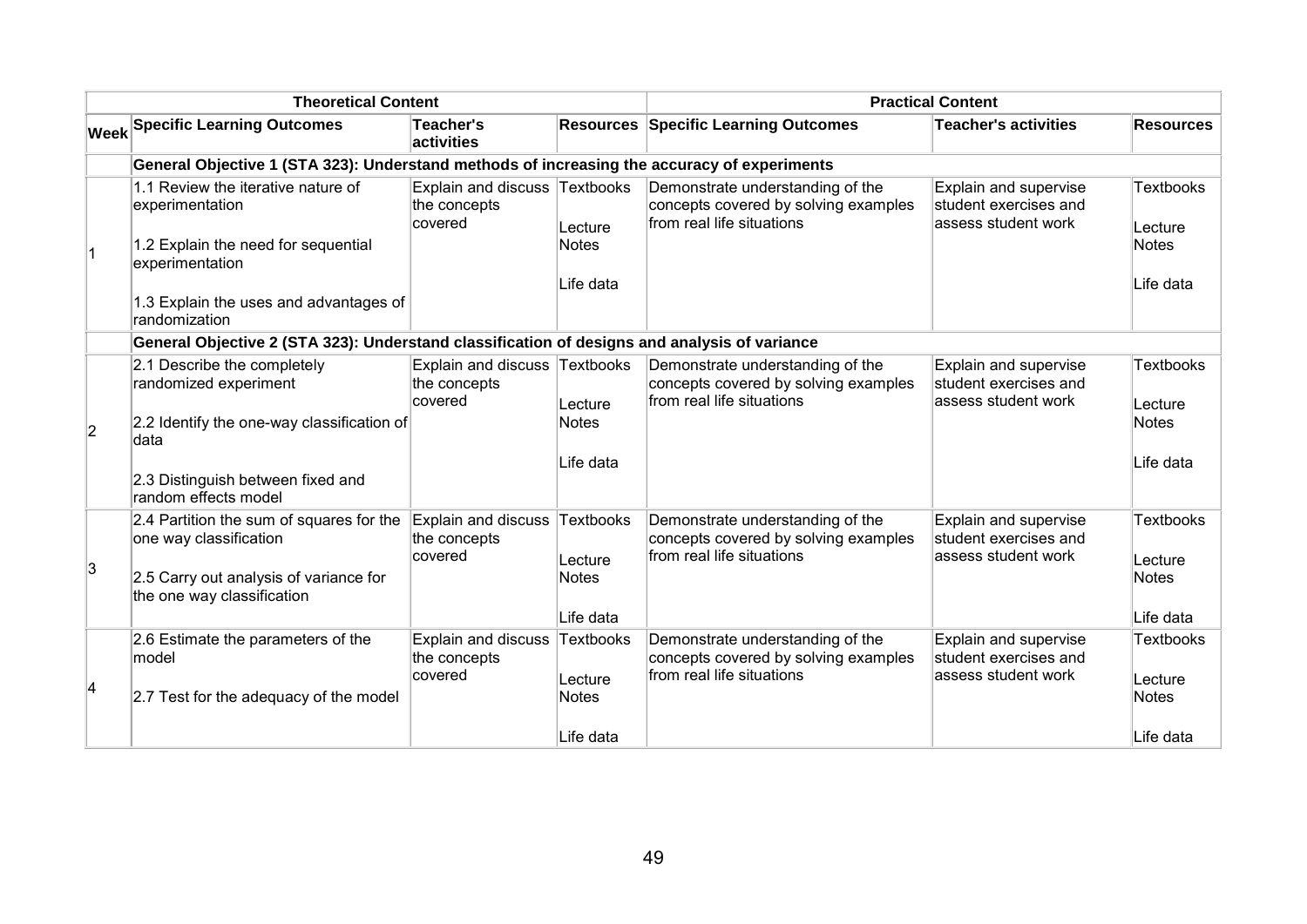|                | <b>Theoretical Content</b>                                                                                  |                                                          |                           | <b>Practical Content</b>                                                                              |                                                                        |                               |
|----------------|-------------------------------------------------------------------------------------------------------------|----------------------------------------------------------|---------------------------|-------------------------------------------------------------------------------------------------------|------------------------------------------------------------------------|-------------------------------|
|                | <b>Week Specific Learning Outcomes</b>                                                                      | Teacher's<br>activities                                  |                           | <b>Resources Specific Learning Outcomes</b>                                                           | Teacher's activities                                                   | <b>Resources</b>              |
|                | General Objective 3 (STA 323): Understand the randomized block design with one observation per cell         |                                                          |                           |                                                                                                       |                                                                        |                               |
| 5              | 3.1 Describe randomized block design<br>(RBD)<br>3.2 State the advantages of the<br>randomized block design | Explain and discuss Textbooks<br>the concepts<br>covered | Lecture<br><b>Notes</b>   | Demonstrate understanding of the<br>concepts covered by solving examples<br>from real life situations | Explain and supervise<br>student exercises and<br>assess student work  | Textbooks<br>Lecture<br>Notes |
|                | 3.3 Partition the sum of squares in<br>randomized block design                                              |                                                          | Life data                 |                                                                                                       |                                                                        | Life data                     |
| 6              | 3.4 Carry out analysis of variance for<br>randomised block design                                           | Explain and discuss<br>the concepts<br>covered           | Textbooks<br>Lecture      | Demonstrate understanding of the<br>concepts covered by solving examples<br>from real life situations | Explain and supervise<br>student exercises and<br>assess student work  | Textbooks<br>Lecture          |
|                | 3.5 Estimate the parameters of the<br>model                                                                 |                                                          | <b>Notes</b><br>Life data |                                                                                                       |                                                                        | Notes<br>Life data            |
|                | 3.6 Estimate standard error for<br>differences between two means                                            | Explain and discuss<br>the concepts<br>covered           | Textbooks<br>Lecture      | Demonstrate understanding of the<br>concepts covered by solving examples<br>from real life situations | Explain and supervise<br>student exercises and<br>lassess student work | Textbooks<br>Lecture          |
| $\overline{7}$ | 3.7 Estimate missing values in<br>randomized block design                                                   |                                                          | <b>Notes</b>              |                                                                                                       |                                                                        | <b>Notes</b>                  |
|                | 3.8 Carry out ANOVA and RBD with<br>missing values.                                                         |                                                          | ANOVA<br>table            |                                                                                                       |                                                                        | ANOVA<br>table                |
|                |                                                                                                             |                                                          | Life data                 |                                                                                                       |                                                                        | Life data                     |
|                | 3.9 Estimate efficiency of randomized<br>block design                                                       | Explain and discuss<br>the concepts                      | Textbooks                 | Demonstrate understanding of the<br>concepts covered by solving examples                              | Explain and supervise<br>student exercises and                         | Textbooks                     |
| 8              | 3.10 Estimate the relative efficiency of<br><b>RBD</b>                                                      | covered                                                  | Lecture<br><b>Notes</b>   | from real life situations                                                                             | assess student work                                                    | Lecture<br>Notes              |
|                | 3.11 Test for the adequacy of the model                                                                     |                                                          | Life data                 |                                                                                                       |                                                                        | Life data                     |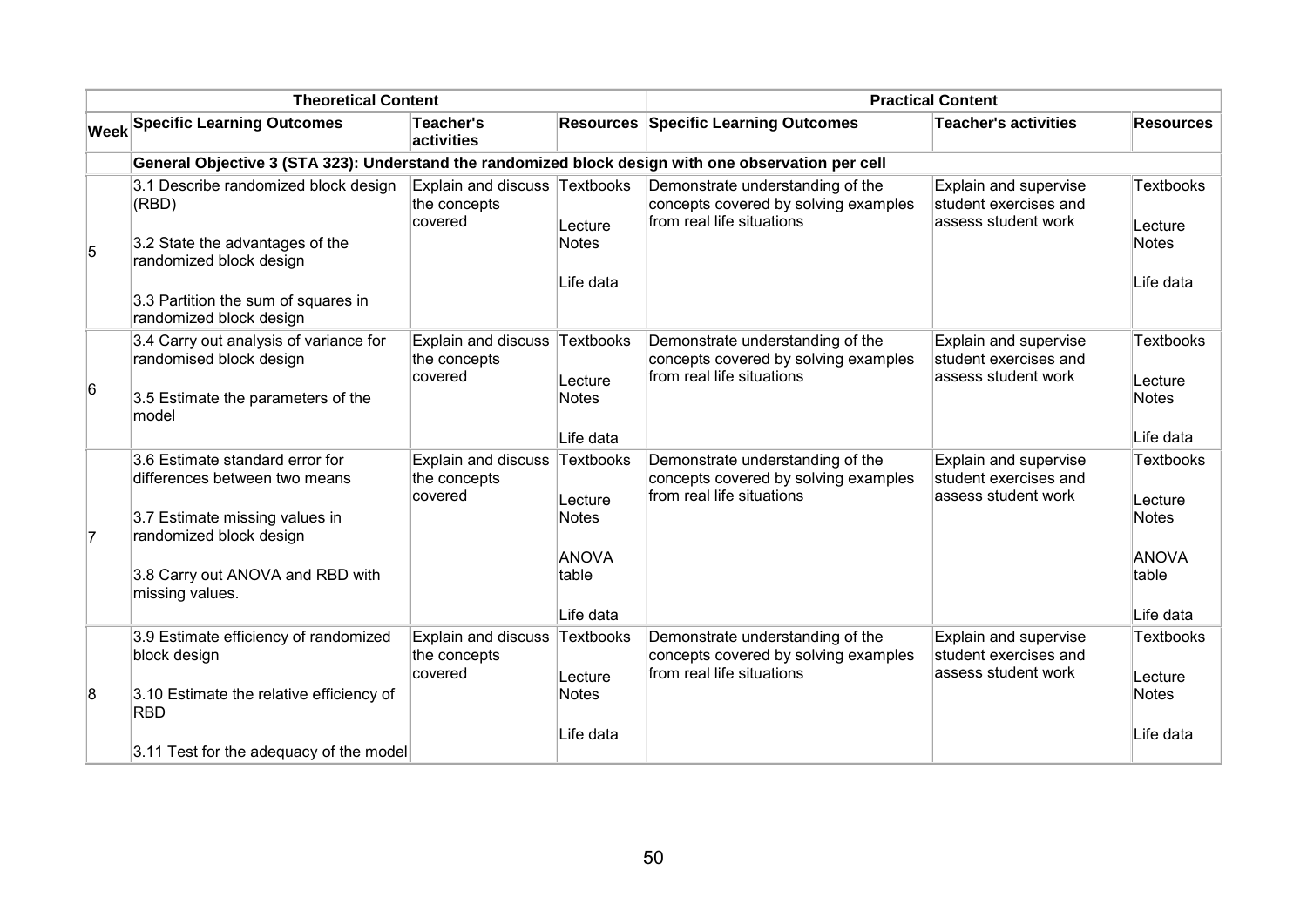| <b>Theoretical Content</b> |                                                                                                                                                      | <b>Practical Content</b>                                 |                                                  |                                                                          |                                                                       |                                                               |
|----------------------------|------------------------------------------------------------------------------------------------------------------------------------------------------|----------------------------------------------------------|--------------------------------------------------|--------------------------------------------------------------------------|-----------------------------------------------------------------------|---------------------------------------------------------------|
|                            | <b>Week Specific Learning Outcomes</b>                                                                                                               | <b>Teacher's</b><br>activities                           |                                                  | <b>Resources Specific Learning Outcomes</b>                              | <b>Teacher's activities</b>                                           | <b>Resources</b>                                              |
|                            | General Objective 4 (STA 323): Understand the RBD with more than one observation per cell                                                            |                                                          |                                                  |                                                                          |                                                                       |                                                               |
| 9                          | 4.1 Explain the two way classification<br>model with an equal number of<br>observations per cell<br>4.2 Define the term interaction                  | Explain and discuss Textbooks<br>the concepts<br>covered | Lecture<br><b>Notes</b>                          | Demonstrate understanding of the<br>concepts covered by solving examples | Explain and supervise<br>student exercises and<br>assess student work | Textbooks<br>Lecture<br><b>Notes</b>                          |
| 10                         | 4.3 Explain interaction by means of<br>diagram<br>4.4 Partition the sum of square for the<br>model in 4.1                                            | Explain and discuss<br>the concepts<br>covered           | <b>Textbooks</b><br>Lecture<br><b>Notes</b>      | Demonstrate understanding of the<br>concepts covered by solving examples | Explain and supervise<br>student exercises and<br>assess student work | Textbooks<br>Lecture<br>Notes                                 |
| 11                         | 4.5 Carry out ANOVA for the model in<br>$4.1$ above<br>4.6 Test for the adequacy of the model<br>in 4.5 above                                        | Explain and discuss Textbooks<br>the concepts<br>covered | Lecture<br><b>Notes</b><br><b>ANOVA</b><br>table | Demonstrate understanding of the<br>concepts covered by solving examples | Explain and supervise<br>student exercises and<br>assess student work | Textbooks<br>Lecture<br><b>Notes</b><br><b>ANOVA</b><br>table |
|                            | General Objective 5 (STA 323): Understand Latin square design                                                                                        |                                                          |                                                  |                                                                          |                                                                       |                                                               |
| $ 12\rangle$               | 5.1 Describe Latin square design<br>5.2 Explain randomization in Latin<br>square design<br>5.3 Partition the sum of square in Latin<br>square design | Explain and discuss Textbooks<br>the concepts<br>covered | Lecture<br><b>Notes</b>                          | Demonstrate understanding of the<br>concepts covered by solving examples | Explain and supervise<br>student exercises and<br>assess student work | Textbooks<br>Lecture<br>Notes                                 |
| 13                         | 5.4 Carry out analysis of variance in<br>Latin square design<br>5.5 Estimate the parameters of the<br>model<br>5.6 Estimate standard error for       | Explain and discuss Textbooks<br>the concepts<br>covered | Lecture<br><b>Notes</b>                          | Demonstrate understanding of the<br>concepts covered by solving examples | Explain and supervise<br>student exercises and<br>assess student work | Textbooks<br>Lecture<br>Notes                                 |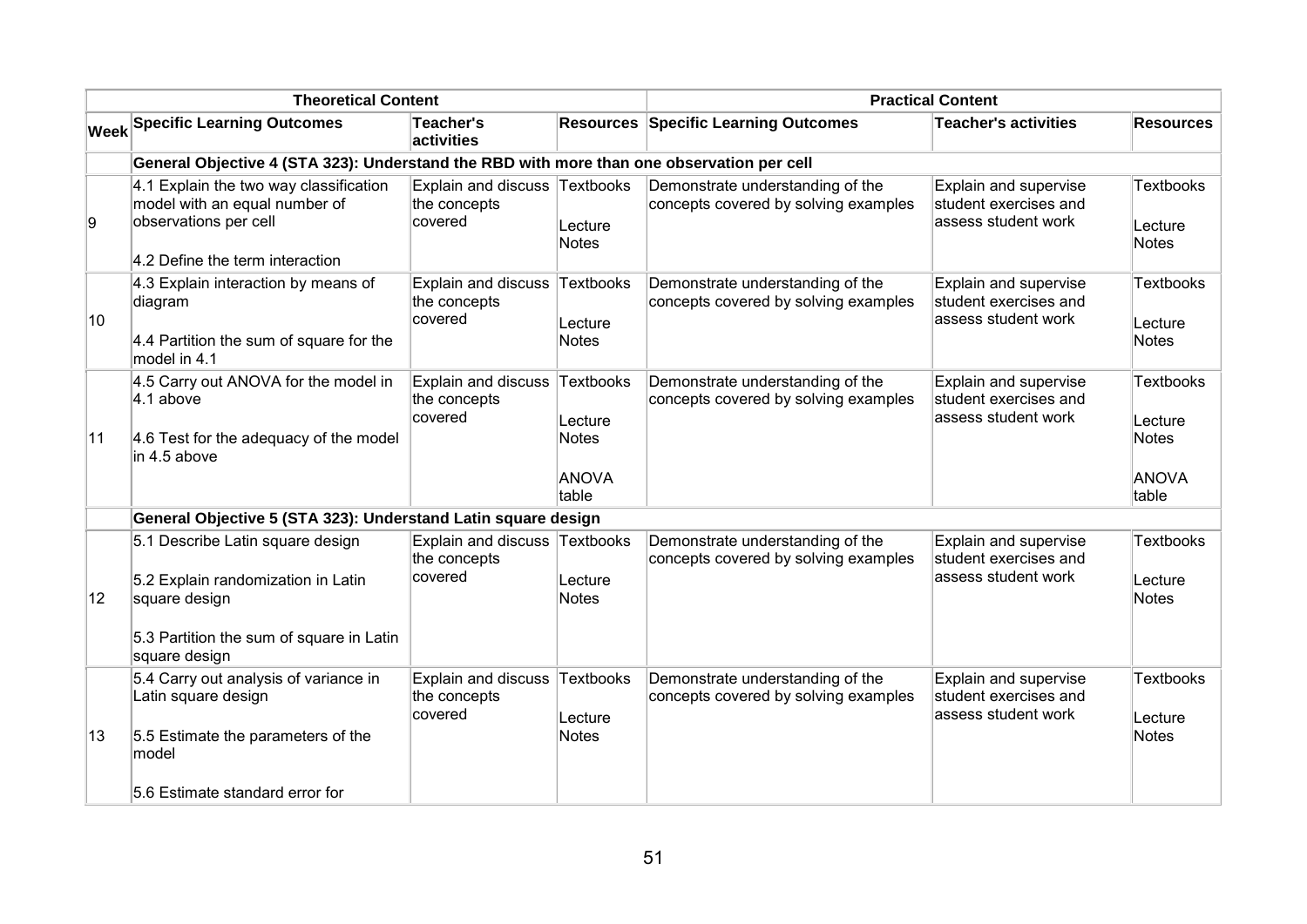| <b>Theoretical Content</b> |                                                                       |                                                 | <b>Practical Content</b> |                                                                          |                                                                        |                         |
|----------------------------|-----------------------------------------------------------------------|-------------------------------------------------|--------------------------|--------------------------------------------------------------------------|------------------------------------------------------------------------|-------------------------|
|                            | <b>Week Specific Learning Outcomes</b>                                | Teacher's<br><b>activities</b>                  |                          | <b>Resources Specific Learning Outcomes</b>                              | <b>Teacher's activities</b>                                            | Resources               |
|                            | differences between two means                                         |                                                 |                          |                                                                          |                                                                        |                         |
|                            | 5.7 Test for adequacy of the model in<br>5.5 above                    |                                                 |                          |                                                                          |                                                                        |                         |
|                            | 5.8 Estimate missing values in Latin<br>square design                 | Explain and discuss<br>the concepts<br>lcovered | Textbooks<br>Lecture     | Demonstrate understanding of the<br>concepts covered by solving examples | Explain and supervise<br>student exercises and<br>lassess student work | Textbooks<br>Lecture    |
| 14                         | 5.9 Carry out ANOVA for the missing<br>value model                    |                                                 | Notes                    |                                                                          |                                                                        | Notes                   |
|                            |                                                                       |                                                 | <b>ANOVA</b><br>table    |                                                                          |                                                                        | ANOVA<br>table          |
|                            | 5.10 Estimate efficiency of Latin square Explain and discuss<br>model | the concepts                                    | Textbooks                | Demonstrate understanding of the<br>concepts covered by solving examples | Explain and supervise<br>student exercises and                         | <b>Textbooks</b>        |
| 15                         | 5.11 Estimate the relative efficiency of<br>the design                | covered                                         | Lecture<br>Notes         |                                                                          | lassess student work                                                   | Lecture<br><b>Notes</b> |

Coursework/ Assignments %; Course test %; Practical %; Projects %; Examination %

| <b>Type of Assessment</b> | <b>Purpose and Nature of Assessment (STA 323)</b>                    | Weighting (%) |
|---------------------------|----------------------------------------------------------------------|---------------|
| Examination               | Final Examination (written) to assess knowledge and understanding 50 |               |
| Test                      | At least 2 progress tests for feed back.                             | 20            |
| Practical                 | At least 7 homeworks to be assessed by the teacher                   | 30            |
| Total                     |                                                                      | 100           |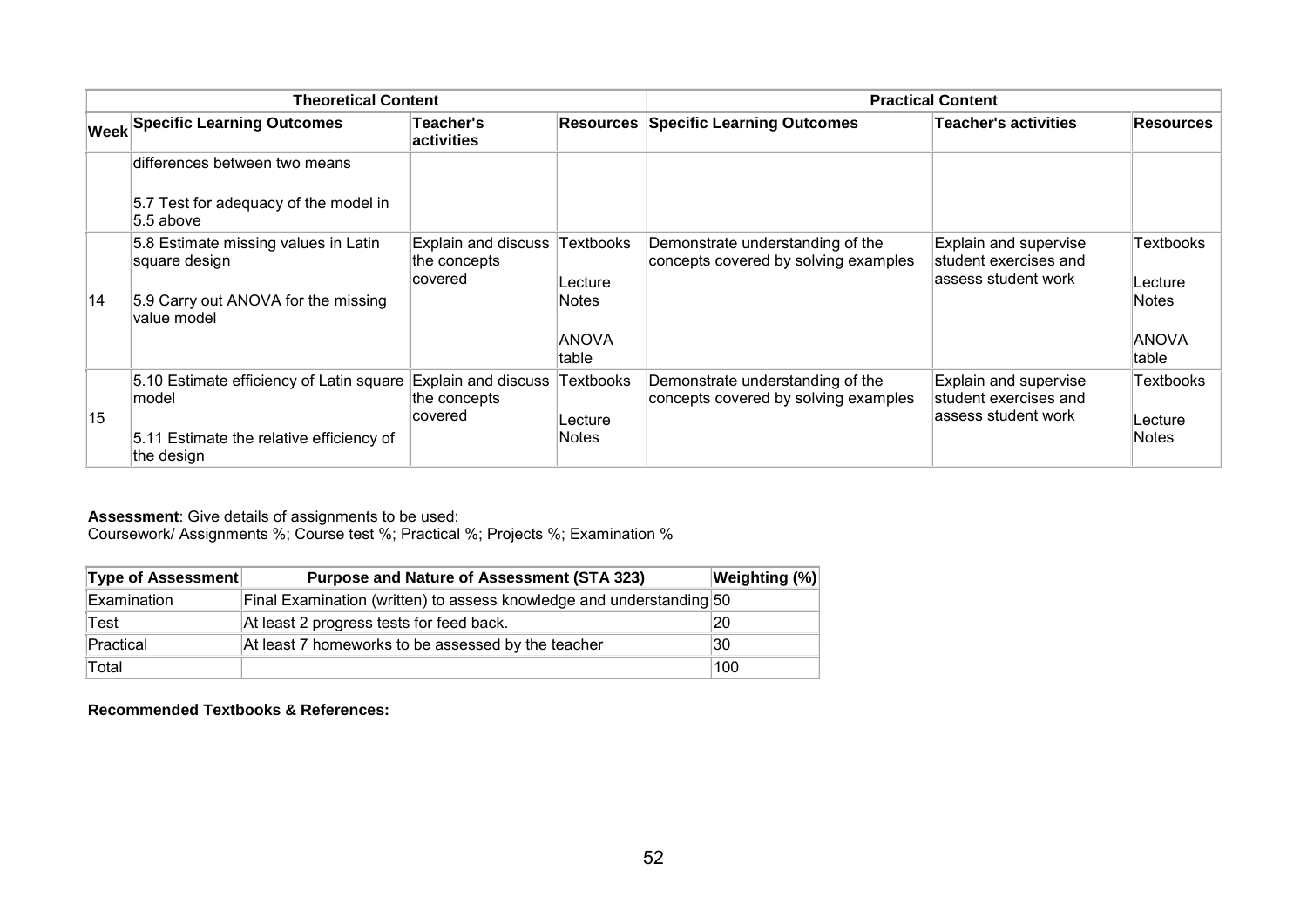# **Course: STATISTICAL MANAGEMENT AND OPERATIONS**

| Programme: Statistics (Higher National Diploma)                                                                                                                                                                                                                                                                                                                          |                |            |                                             |
|--------------------------------------------------------------------------------------------------------------------------------------------------------------------------------------------------------------------------------------------------------------------------------------------------------------------------------------------------------------------------|----------------|------------|---------------------------------------------|
| Course: Statistical Management and Operations Course Code: STA 324 Total Hours: 5                                                                                                                                                                                                                                                                                        |                |            |                                             |
| Year: 1<br>Semester: 2                                                                                                                                                                                                                                                                                                                                                   | Pre-requisite: | Practical: | Theoretical: 2 hours /week<br>3 hours /week |
| <b>Goal:</b> This Course is designed to enable students to manage statistical information.<br><b>General Objectives: On completion of this course, the diplomate should be able to:</b><br>1. Understand the principles of management.<br>2. Understand the practice and organization of management.<br>3. Understand the principles and practice of a feasibility study |                |            |                                             |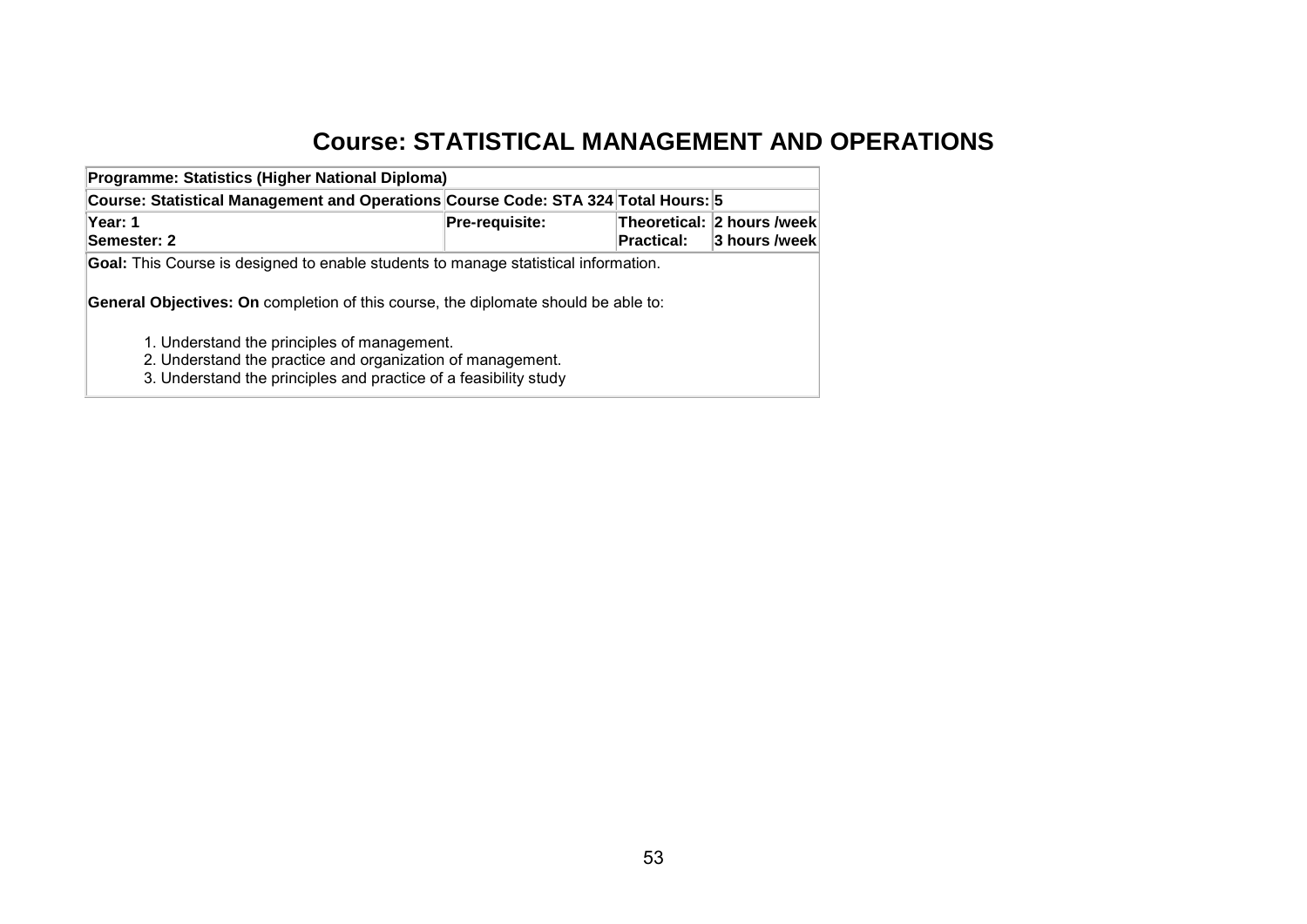| <b>Theoretical Content</b> |                                                                                                                                                                                             |                                                          |                         | <b>Practical Content</b>                                                    |                                                                       |                                             |
|----------------------------|---------------------------------------------------------------------------------------------------------------------------------------------------------------------------------------------|----------------------------------------------------------|-------------------------|-----------------------------------------------------------------------------|-----------------------------------------------------------------------|---------------------------------------------|
|                            | <b>Week Specific Learning Outcomes</b>                                                                                                                                                      | <b>Teacher's</b><br>activities                           |                         | <b>Resources Specific Learning Outcomes</b>                                 | <b>Teacher's activities</b>                                           | <b>Resources</b>                            |
|                            | General Objective 1 (STA 324): Understand the principles of management                                                                                                                      |                                                          |                         |                                                                             |                                                                       |                                             |
| $\vert$ 1                  | 1.1 Define management.<br>1.2 Explain the various statistical services.                                                                                                                     | Explain and discuss Textbooks<br>the concepts<br>covered | Lecture<br>Notes        | Demonstrate understanding of<br>the concepts covered by solving<br>examples | Explain and supervise<br>student exercises and<br>assess student work | <b>Textbooks</b><br>Lecture<br><b>Notes</b> |
| $ 2\rangle$                | 1.3 Plan the setting up of a statistical services<br>centre.<br>1.4 Formulate and implement necessary<br>statistical service policies.                                                      | Explain and discuss Textbooks<br>the concepts<br>covered | Lecture<br>Notes        | Demonstrate understanding of<br>the concepts covered by solving<br>examples | Explain and supervise<br>student exercises and<br>assess student work | <b>Textbooks</b><br>Lecture<br><b>Notes</b> |
| 3                          | 1.5 Define a statistician's leadership role in the<br>centre.<br>1.6 Explain various management roles such as<br>span of control, decision-making, and the<br>delegation of authority etc.  | Explain and discuss Textbooks<br>the concepts<br>covered | Lecture<br><b>Notes</b> | Demonstrate understanding of<br>the concepts covered by solving<br>examples | Explain and supervise<br>student exercises and<br>assess student work | <b>Textbooks</b><br>Lecture<br><b>Notes</b> |
| $\overline{\mathbf{4}}$    | 1.7 Explain the needs for setting up efficient<br>communication system.                                                                                                                     | Explain and discuss Textbooks<br>the concepts<br>covered | Lecture<br><b>Notes</b> | Demonstrate understanding of<br>the concepts covered by solving<br>examples | Explain and supervise<br>student exercises and<br>assess student work | <b>Textbooks</b><br>Lecture<br><b>Notes</b> |
|                            | General Objective 2 (STA 324): Understand the practice and organization of management                                                                                                       |                                                          |                         |                                                                             |                                                                       |                                             |
| 5                          | 2.1 Identify the techniques and skills of<br>management.<br>2.2 Construct organizational charts.                                                                                            | Explain and discuss Textbooks<br>the concepts<br>covered | Lecture<br><b>Notes</b> | Demonstrate understanding of<br>the concepts covered by solving<br>examples | Explain and supervise<br>student exercises and<br>assess student work | <b>Textbooks</b><br>Lecture<br><b>Notes</b> |
| 6                          | 2.3 Review critical path analysis and its use in<br>management.<br>2.4 Explain discounted cash flow and apply to<br>practical examples.<br>2.5 Define decision theory using expected values | Explain and discuss Textbooks<br>the concepts<br>covered | Lecture<br><b>Notes</b> | Demonstrate understanding of<br>the concepts covered by solving<br>examples | Explain and supervise<br>student exercises and<br>assess student work | <b>Textbooks</b><br>Lecture<br><b>Notes</b> |
|                            | and tree diagram.                                                                                                                                                                           |                                                          |                         |                                                                             |                                                                       |                                             |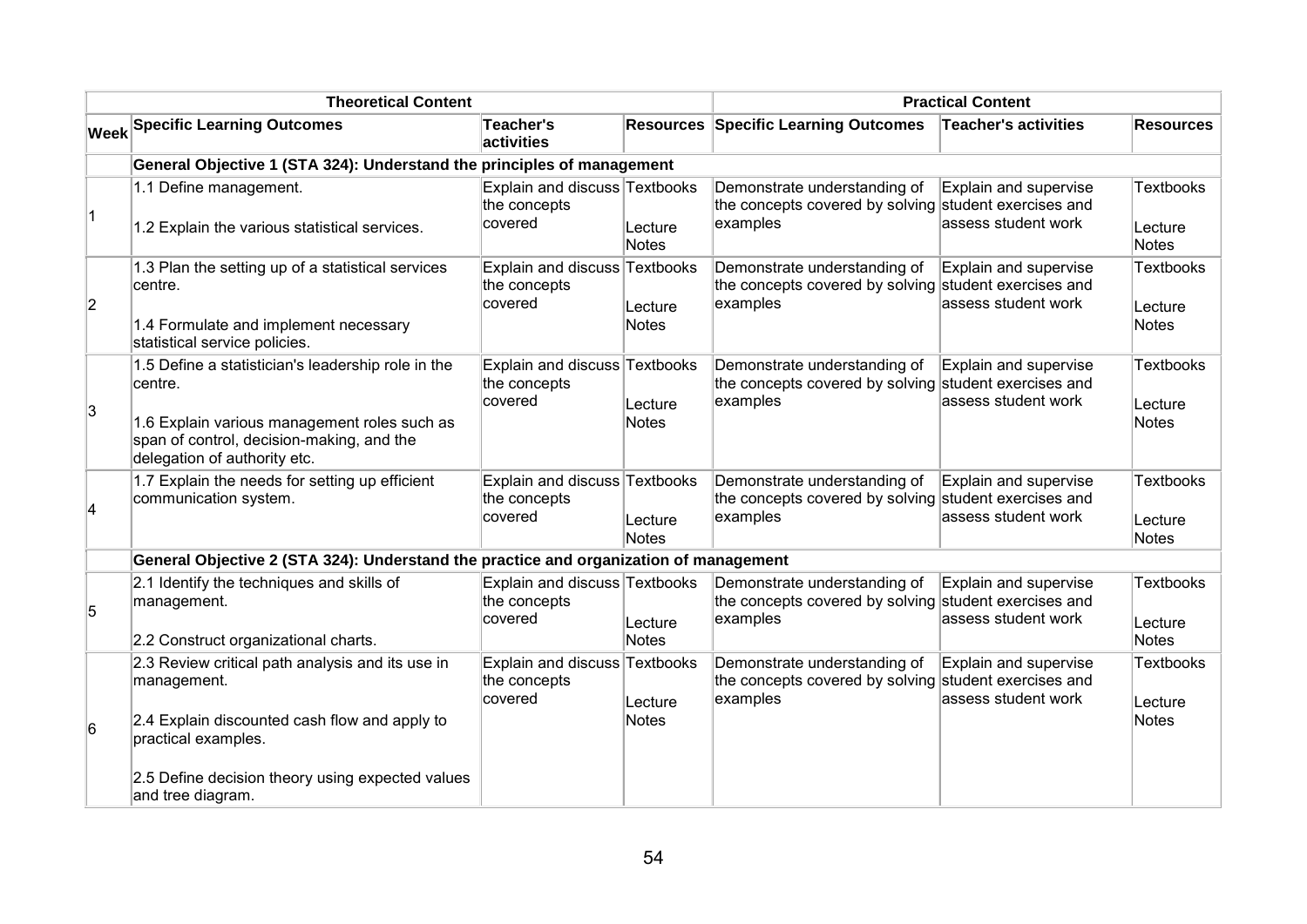| <b>Theoretical Content</b> |                                                                                                                                                                                                                              |                                                          |                         | <b>Practical Content</b>                                                                          |                                              |                                             |
|----------------------------|------------------------------------------------------------------------------------------------------------------------------------------------------------------------------------------------------------------------------|----------------------------------------------------------|-------------------------|---------------------------------------------------------------------------------------------------|----------------------------------------------|---------------------------------------------|
|                            | <b>Week Specific Learning Outcomes</b>                                                                                                                                                                                       | Teacher's<br>activities                                  |                         | <b>Resources Specific Learning Outcomes</b>                                                       | <b>Teacher's activities</b>                  | <b>Resources</b>                            |
| 7                          | 2.6 Apply 2.5 above some practical examples.<br>2.7 Describe techniques of employment<br>(interview), staff training and staff utilization.                                                                                  | Explain and discuss Textbooks<br>the concepts<br>covered | Lecture<br><b>Notes</b> | Demonstrate understanding of<br>the concepts covered by solving student exercises and<br>examples | Explain and supervise<br>assess student work | <b>Textbooks</b><br>Lecture<br><b>Notes</b> |
| 8                          | 2.8 Identify the relationship between statistical<br>service and other components of the organization. the concepts<br>2.9 Identify the interdependence of management<br>service, other organisation and the general public. | Explain and discuss Textbooks<br>covered                 | Lecture<br>Notes        | Demonstrate understanding of<br>the concepts covered by solving student exercises and<br>examples | Explain and supervise<br>assess student work | <b>Textbooks</b><br>Lecture<br><b>Notes</b> |
| g.                         | 2.10 Carry out a case study of typical statistical<br>service and organisation either in government<br>industry, commerce or research.                                                                                       | Explain and discuss Textbooks<br>the concepts<br>covered | Lecture<br>Notes        | Demonstrate understanding of<br>the concepts covered by solving student exercises and<br>examples | Explain and supervise<br>assess student work | Textbooks<br>Lecture<br><b>Notes</b>        |
|                            | General Objective 3 (STA 324): Understand the principles and practice of a feasibility study                                                                                                                                 |                                                          |                         |                                                                                                   |                                              |                                             |
| 10                         | 3.1 Identify a business proposal.<br>3.2 Define a feasibility study /project analysis.<br>3.3 Distinguish between small and medium scale                                                                                     | Explain and discuss Textbooks<br>the concepts<br>covered | Lecture<br>Notes        | Demonstrate understanding of<br>the concepts covered by solving student exercises and<br>examples | Explain and supervise<br>assess student work | Textbooks<br>Lecture<br><b>Notes</b>        |
| 11                         | business.<br>3.4 Organize a feasibility study.<br>3.5 Identify types of organisation.                                                                                                                                        | Explain and discuss Textbooks<br>the concepts<br>covered | Lecture<br>Notes        | Demonstrate understanding of<br>the concepts covered by solving student exercises and<br>examples | Explain and supervise<br>assess student work | <b>Textbooks</b><br>Lecture<br>Notes        |
| 12                         | 3.6 Identify types of business.<br>3.7 Define sources of capital.<br>3.8 Carry out a financial plan.                                                                                                                         | Explain and discuss Textbooks<br>the concepts<br>covered | Lecture<br>Notes        | Demonstrate understanding of<br>the concepts covered by solving student exercises and<br>examples | Explain and supervise<br>assess student work | <b>Textbooks</b><br>Lecture<br><b>Notes</b> |
| 13                         | 3.9 Identify sources of raising capital.<br>3.10 State the advantages and disadvantages of<br>each source.                                                                                                                   | Explain and discuss Textbooks<br>the concepts<br>covered | Lecture<br>Notes        | Demonstrate understanding of<br>the concepts covered by solving student exercises and<br>examples | Explain and supervise<br>assess student work | <b>Textbooks</b><br>Lecture<br><b>Notes</b> |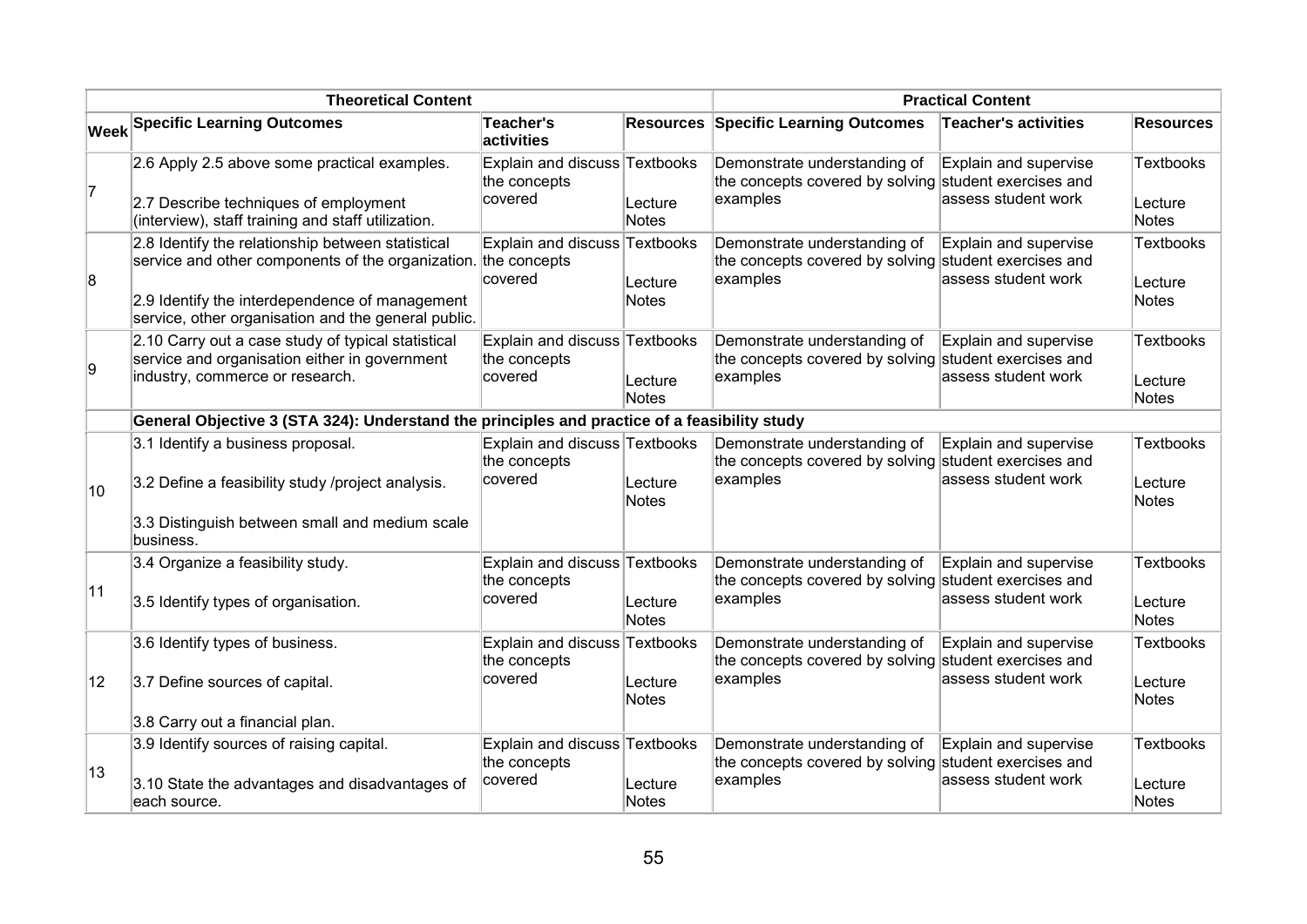| <b>Theoretical Content</b> |                                                                                                                                        |                                                          |                         | <b>Practical Content</b>                                                                          |                                               |                                       |
|----------------------------|----------------------------------------------------------------------------------------------------------------------------------------|----------------------------------------------------------|-------------------------|---------------------------------------------------------------------------------------------------|-----------------------------------------------|---------------------------------------|
|                            | <b>Week Specific Learning Outcomes</b>                                                                                                 | Teacher's<br>activities                                  |                         | <b>Resources Specific Learning Outcomes</b>                                                       | <b>Teacher's activities</b>                   | <b>Resources</b>                      |
| 14                         | 3.11 Identify the issues of managing a business.<br>3.12 Know the type of staff to employ.                                             | Explain and discuss Textbooks<br>the concepts<br>covered | Lecture<br><b>Notes</b> | Demonstrate understanding of<br>the concepts covered by solving student exercises and<br>examples | Explain and supervise<br>lassess student work | <b>Textbooks</b><br>∣Lecture<br>Notes |
| 15                         | 3.13 Discuss keeping accurate records about the<br><b>business</b><br>3.14 Explain project profit and loss accounts of<br>the business | Explain and discuss Textbooks<br>the concepts<br>covered | Lecture<br><b>Notes</b> | Demonstrate understanding of<br>the concepts covered by solving student exercises and<br>examples | Explain and supervise<br>assess student work  | Textbooks<br>Lecture<br>Notes         |

Coursework/ Assignments %; Course test %; Practical %; Projects %; Examination %

|                    | Type of Assessment Purpose and Nature of Assessment (STA 324)        | <b>Weighting (%)</b> |
|--------------------|----------------------------------------------------------------------|----------------------|
| <b>Examination</b> | Final Examination (written) to assess knowledge and understanding 60 |                      |
| Test               | At least 2 progress tests for feed back.                             | 20                   |
| Practical          | At least 5 homeworks to be assessed by the teacher                   | 20                   |
| Total              |                                                                      | 100                  |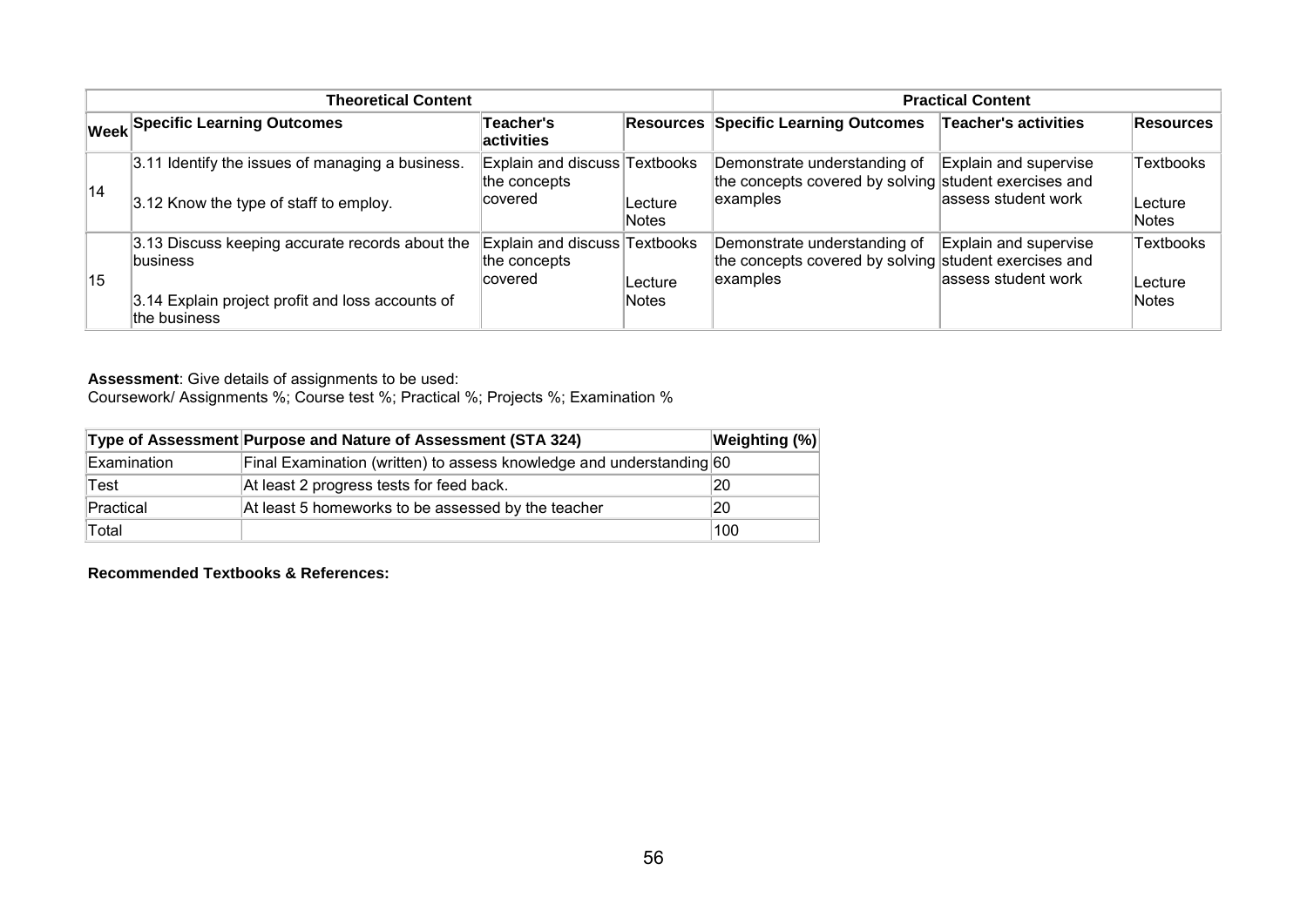#### **Course: BIOMETRICS**

| Programme: Statistics (Higher National Diploma)                                                                                                                                                                                                                                                                                                                                                                                                                                                                                                         |                                                                                                                                                                 |                                   |                                |  |  |  |  |
|---------------------------------------------------------------------------------------------------------------------------------------------------------------------------------------------------------------------------------------------------------------------------------------------------------------------------------------------------------------------------------------------------------------------------------------------------------------------------------------------------------------------------------------------------------|-----------------------------------------------------------------------------------------------------------------------------------------------------------------|-----------------------------------|--------------------------------|--|--|--|--|
| <b>Course: Biometrics</b>                                                                                                                                                                                                                                                                                                                                                                                                                                                                                                                               | Course Code: STA 325                                                                                                                                            | Total Hours:                      | 5                              |  |  |  |  |
| Year: 1<br>Semester: 2                                                                                                                                                                                                                                                                                                                                                                                                                                                                                                                                  | Pre-requisite:                                                                                                                                                  | Theoretical:<br><b>Practical:</b> | 2 hours /week<br>3 hours /week |  |  |  |  |
|                                                                                                                                                                                                                                                                                                                                                                                                                                                                                                                                                         | Goal: This course is designed to introduce the student to application of statistics in the design and analysis of studies in biology, agriculture and medicine. |                                   |                                |  |  |  |  |
| <b>General Objectives:</b> On completion of the course, the diplomate should be able to:<br>1. Understand basic concepts of cells in biology.<br>2. Understand the basis for the inheritance theory.<br>3. Understand population genetics.<br>4. Understand basic distributions in biological models.<br>5. Understand the basic assay methods.<br>6. Understand the transformation needed in bio-medical responses.<br>7. Understand the estimations and uses of potency of substances.<br>8. Understand other biometric distributions and their uses. |                                                                                                                                                                 |                                   |                                |  |  |  |  |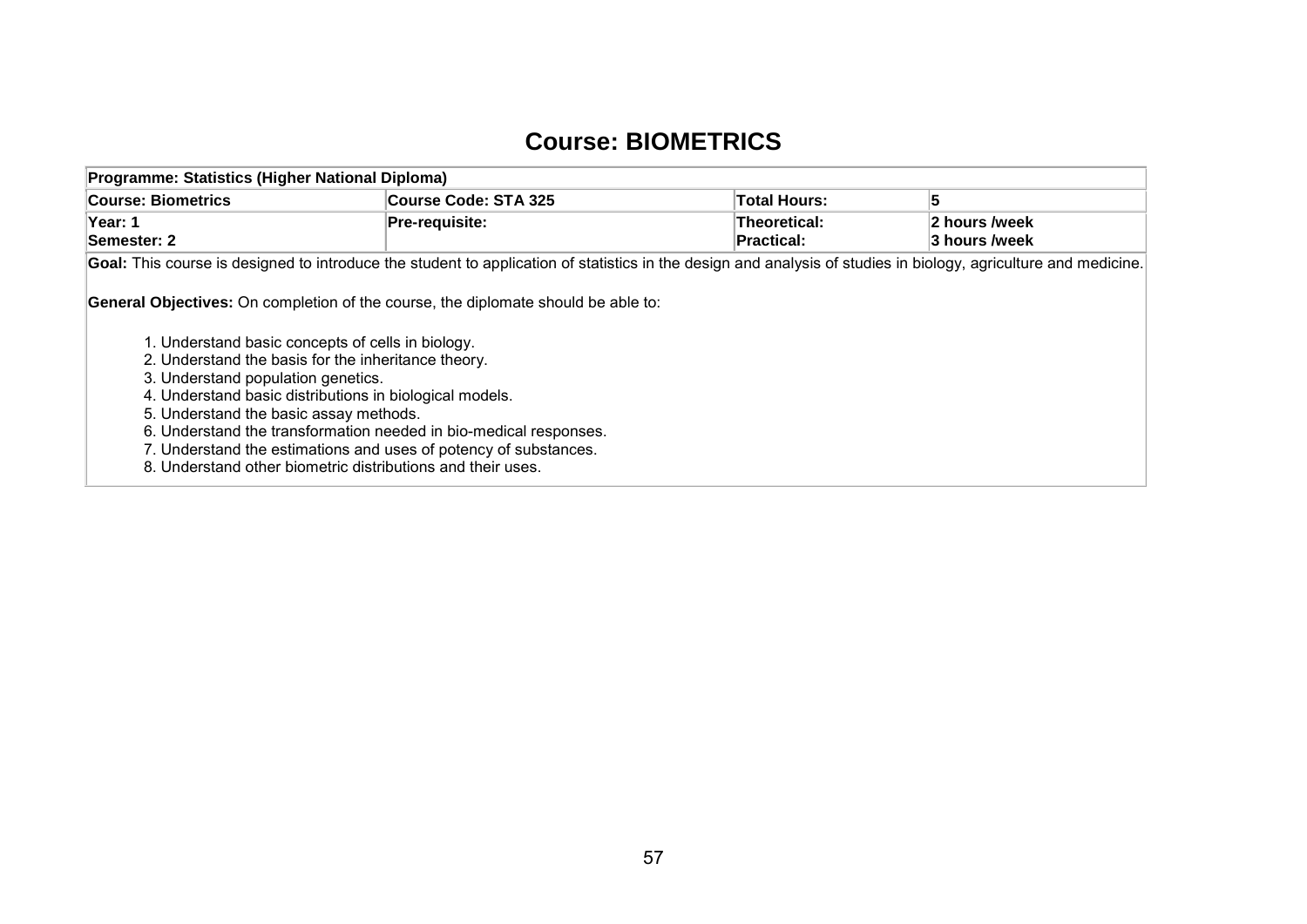|           | <b>Theoretical Content</b>                                                                                                                                 |                                                          |                         | <b>Practical Content</b>                                                    |                                                                        |                                             |
|-----------|------------------------------------------------------------------------------------------------------------------------------------------------------------|----------------------------------------------------------|-------------------------|-----------------------------------------------------------------------------|------------------------------------------------------------------------|---------------------------------------------|
|           | <b>Week Specific Learning Outcomes</b>                                                                                                                     | <b>Teacher's</b><br>activities                           | <b>Resources</b>        | <b>Specific Learning Outcomes</b>                                           | <b>Teacher's activities</b>                                            | <b>Resources</b>                            |
|           | General Objective 1 (STA 325): Understand basic concepts of cells in biology                                                                               |                                                          |                         |                                                                             |                                                                        |                                             |
| $\vert$ 1 | 1.1 Classify micro organisms<br>1.2 Describe the living cell<br>1.3 Describe cell division                                                                 | Explain and discuss Textbooks<br>the concepts<br>covered | Lecture<br>Notes        | Demonstrate understanding of<br>the concepts covered by solving<br>examples | Explain and supervise<br>student exercises and<br>assess student work  | <b>Textbooks</b><br>Lecture<br><b>Notes</b> |
|           | 1.4 Explain cellular basics for reproduction,<br>mitosis and meiosis                                                                                       |                                                          |                         |                                                                             |                                                                        |                                             |
|           | General Objective 2 (STA325): Understand the basis for the inheritance theory                                                                              |                                                          |                         |                                                                             |                                                                        |                                             |
| 2         | 2.1 State the mendelian theory and ratios<br>2.2 Explain and interpret the mendelian theory                                                                | Explain and discuss Textbooks<br>the concepts<br>covered | Lecture<br>Notes        | Demonstrate understanding of<br>the concepts covered by solving<br>examples | Explain and supervise<br>student exercises and<br>lassess student work | <b>Textbooks</b><br>Lecture<br><b>Notes</b> |
| 3         | 2.3 Explain the dominance theory<br>2.4 Explain linkage                                                                                                    | Explain and discuss Textbooks<br>the concepts<br>covered | Lecture<br>Notes        | Demonstrate understanding of<br>the concepts covered by solving<br>examples | Explain and supervise<br>student exercises and<br>assess student work  | <b>Textbooks</b><br>Lecture<br><b>Notes</b> |
|           | General Objective 3 (STA 325): Understand population genetics                                                                                              |                                                          |                         |                                                                             |                                                                        |                                             |
| 4         | 3.1 Explain gene frequency<br>3.2 Explain population changes in terms of gene<br>frequency<br>3.3 Estimate population theory in terms of gene<br>frequency | Explain and discuss Textbooks<br>the concepts<br>covered | Lecture<br>Notes        | Demonstrate understanding of<br>the concepts covered by solving<br>examples | Explain and supervise<br>student exercises and<br>assess student work  | <b>Textbooks</b><br>Lecture<br><b>Notes</b> |
| 5         | 3.4 Define genotypes and phenotypes<br>3.6 Distinguish between genotypes and<br>phenotypes                                                                 | Explain and discuss Textbooks<br>the concepts<br>covered | Lecture<br><b>Notes</b> | Demonstrate understanding of<br>the concepts covered by solving<br>examples | Explain and supervise<br>student exercises and<br>assess student work  | <b>Textbooks</b><br>Lecture<br><b>Notes</b> |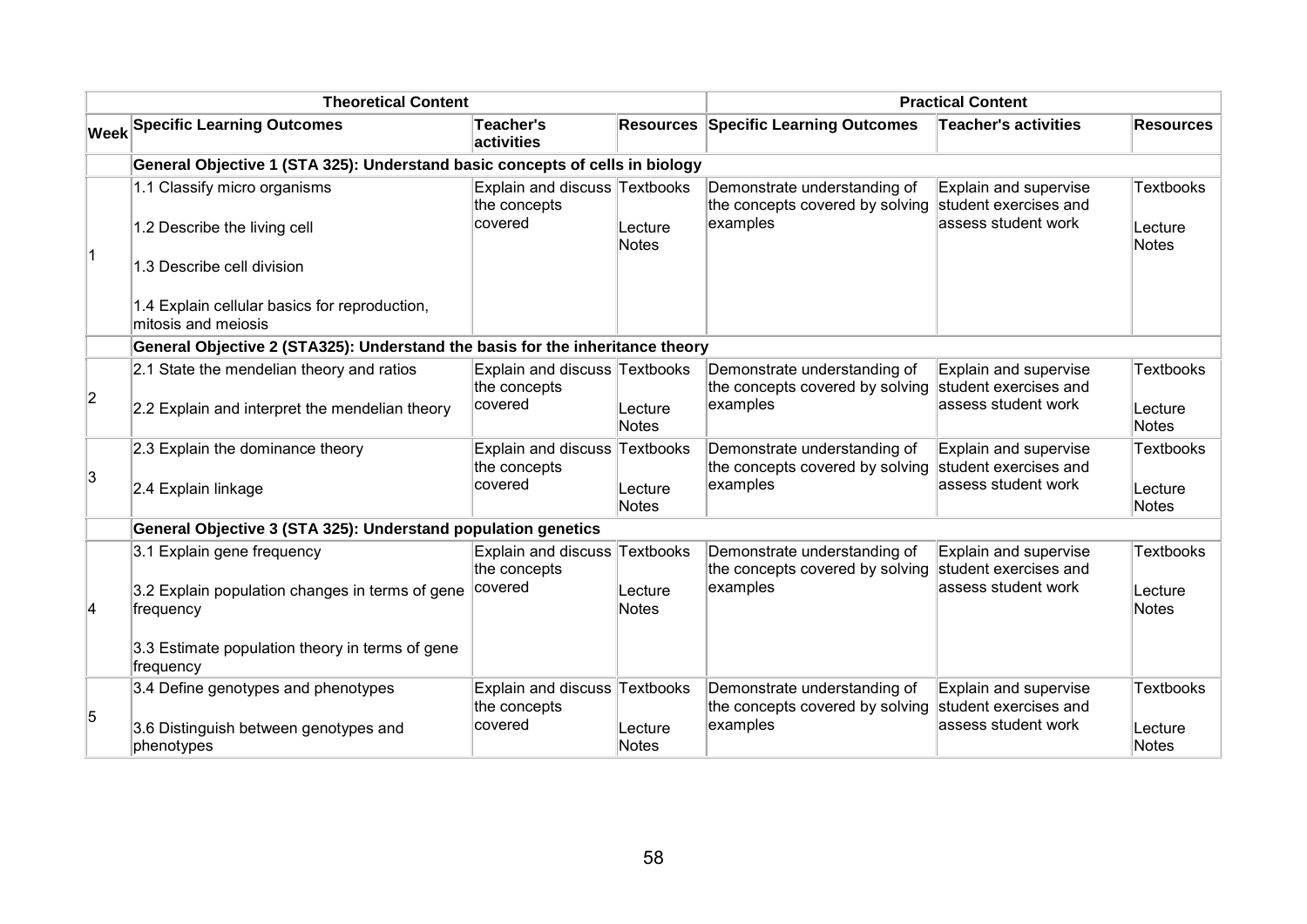| <b>Theoretical Content</b> |                                                                                                                                                                                           |                                                          | <b>Practical Content</b> |                                                                             |                                                                       |                                             |
|----------------------------|-------------------------------------------------------------------------------------------------------------------------------------------------------------------------------------------|----------------------------------------------------------|--------------------------|-----------------------------------------------------------------------------|-----------------------------------------------------------------------|---------------------------------------------|
|                            | <b>Week Specific Learning Outcomes</b>                                                                                                                                                    | <b>Teacher's</b><br>activities                           |                          | <b>Resources Specific Learning Outcomes</b>                                 | <b>Teacher's activities</b>                                           | <b>Resources</b>                            |
|                            | General Objective 4 (STA 325): Understand basic distribution in biological models                                                                                                         |                                                          |                          |                                                                             |                                                                       |                                             |
| 6                          | 4.1 Explain the need for the binomial distribution Explain and discuss Textbooks<br>in biological problems<br>4.2 Explain the need for the poisson distribution<br>in biological problems | the concepts<br>covered                                  | Lecture<br><b>Notes</b>  | Demonstrate understanding of<br>the concepts covered by solving<br>examples | Explain and supervise<br>student exercises and<br>assess student work | <b>Textbooks</b><br>Lecture<br><b>Notes</b> |
| 17                         | 4.3 Apply the distribution in 4.1 and 4.2 above to Explain and discuss Textbooks<br>solving problems                                                                                      | the concepts<br>covered                                  | Lecture<br>Notes         | Demonstrate understanding of<br>the concepts covered by solving<br>examples | Explain and supervise<br>student exercises and<br>assess student work | <b>Textbooks</b><br>Lecture<br><b>Notes</b> |
|                            | General Objective 5 (STA 325): Understand the basic assay methods                                                                                                                         |                                                          |                          |                                                                             |                                                                       |                                             |
| 8                          | 5.1 Define bio-assay<br>5.2 Define quantal responses<br>5.3 Explain the uses of bio-assay and quantal<br>responses<br>5.4 Define parallel line assays                                     | Explain and discuss Textbooks<br>the concepts<br>covered | Lecture<br><b>Notes</b>  | Demonstrate understanding of<br>the concepts covered by solving<br>examples | Explain and supervise<br>student exercises and<br>assess student work | <b>Textbooks</b><br>Lecture<br><b>Notes</b> |
| g,                         | 5.5 Define slope ratio assays<br>5.6 Explain the uses and the method of assays<br>in 5.4 above in solving problems<br>5.7 Apply the assay methods to solve problems                       | Explain and discuss Textbooks<br>the concepts<br>covered | Lecture<br><b>Notes</b>  | Demonstrate understanding of<br>the concepts covered by solving<br>examples | Explain and supervise<br>student exercises and<br>assess student work | <b>Textbooks</b><br>Lecture<br><b>Notes</b> |
|                            | General Objective 6 (STA 325): Understand the transformation needed in bio-medical responses                                                                                              |                                                          |                          |                                                                             |                                                                       |                                             |
| 10                         | 6.1 Define probit transformation<br>6.2 Define logit transformation<br>6.3 Define angular transformation                                                                                  | Explain and discuss Textbooks<br>the concepts<br>covered | Lecture<br><b>Notes</b>  | Demonstrate understanding of<br>the concepts covered by solving<br>examples | Explain and supervise<br>student exercises and<br>assess student work | Textbooks<br>Lecture<br><b>Notes</b>        |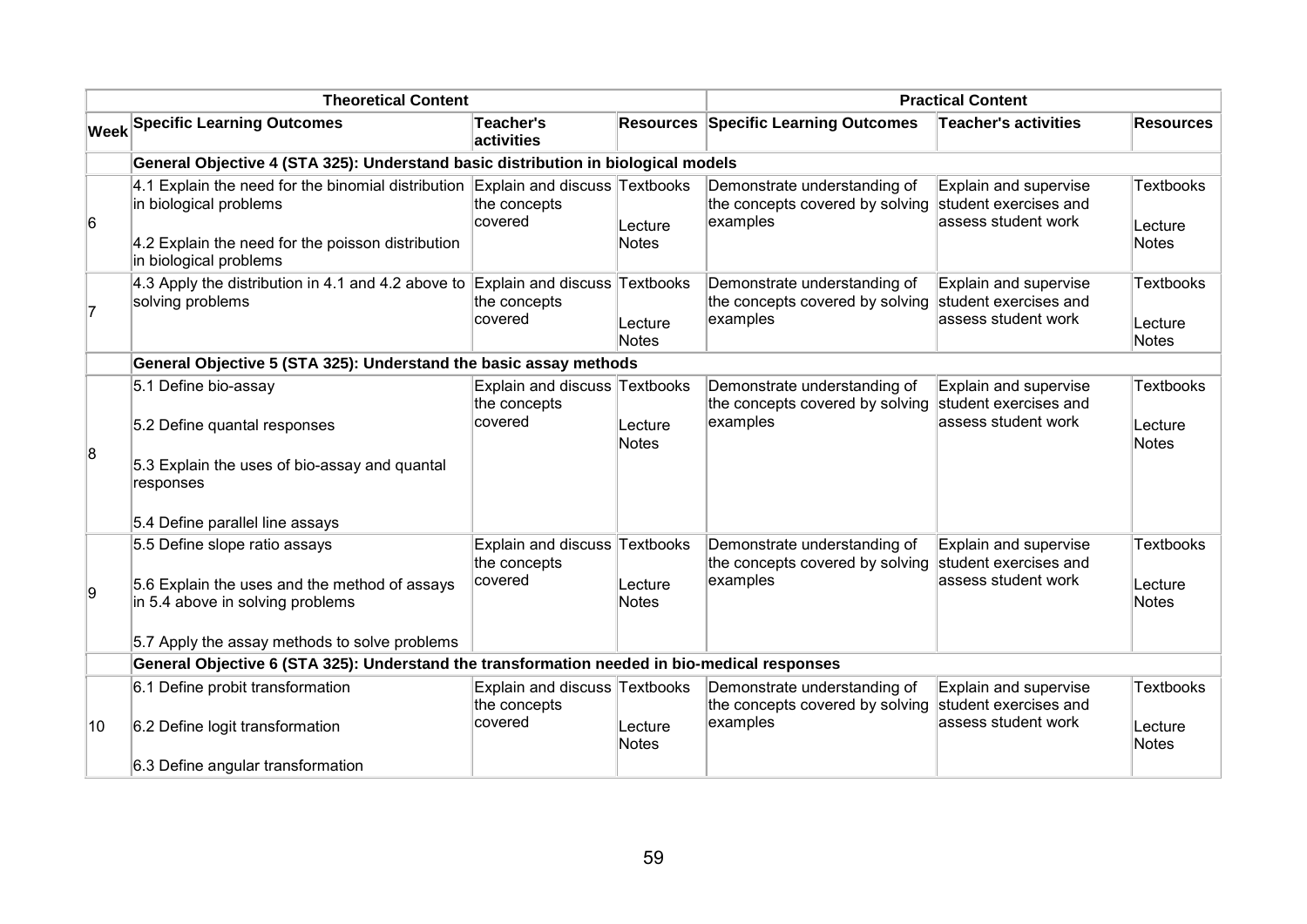| <b>Theoretical Content</b> |                                                                                                                                      |                                                          | <b>Practical Content</b> |                                                                             |                                                                        |                                      |
|----------------------------|--------------------------------------------------------------------------------------------------------------------------------------|----------------------------------------------------------|--------------------------|-----------------------------------------------------------------------------|------------------------------------------------------------------------|--------------------------------------|
|                            | <b>Week Specific Learning Outcomes</b>                                                                                               | Teacher's<br>activities                                  |                          | <b>Resources Specific Learning Outcomes</b>                                 | <b>Teacher's activities</b>                                            | <b>Resources</b>                     |
| 11                         | 6.4 Explain the needs and uses of the<br>transformations in 6.1, 6.2 and 6.3 above<br>6.5 Apply the transformation to solve problems | Explain and discuss Textbooks<br>the concepts<br>covered | Lecture<br><b>Notes</b>  | Demonstrate understanding of<br>the concepts covered by solving<br>examples | Explain and supervise<br>student exercises and<br>lassess student work | <b>Textbooks</b><br>Lecture<br>Notes |
|                            | General Objective 7 (STA 325): Understand the estimations and uses of potency of substances                                          |                                                          |                          |                                                                             |                                                                        |                                      |
| 12                         | 7.1 Describe the methods of estimation of ED50<br>7.2 Describe the methods of estimation of LD50                                     | Explain and discuss Textbooks<br>the concepts<br>covered | Lecture                  | Demonstrate understanding of<br>the concepts covered by solving<br>examples | Explain and supervise<br>student exercises and<br>lassess student work | <b>Textbooks</b><br>Lecture          |
|                            | 7.3 Compare ED50 and LD50                                                                                                            |                                                          | <b>Notes</b>             |                                                                             |                                                                        | <b>Notes</b>                         |
| 13                         | 7.4 Explain the uses of LD50 and ED50 in<br>solving problems                                                                         | Explain and discuss Textbooks<br>the concepts<br>covered | Lecture<br><b>Notes</b>  | Demonstrate understanding of<br>the concepts covered by solving<br>examples | Explain and supervise<br>student exercises and<br>lassess student work | <b>Textbooks</b><br>Lecture<br>Notes |
|                            | 7.5 Explain the fiducial limits for ratios<br>General Objective 8 (STA 325): Understand other biometric distribution and their uses  |                                                          |                          |                                                                             |                                                                        |                                      |
|                            | 8.1 Define and explain the uses of the                                                                                               | Explain and discuss Textbooks                            |                          | Demonstrate understanding of                                                | Explain and supervise                                                  | <b>Textbooks</b>                     |
| 14                         | distributions: logarithmic, log-normal, poisson,<br>negative binomial, exponential and $\chi^2$                                      | the concepts<br>covered                                  | Lecture<br><b>Notes</b>  | the concepts covered by solving<br>examples                                 | student exercises and<br>lassess student work                          | Lecture<br>Notes                     |
| 15                         | 8.2 Explain the uses of poisson processes and<br>growth curves in biometrics                                                         | Explain and discuss Textbooks<br>the concepts<br>covered | Lecture<br><b>Notes</b>  | Demonstrate understanding of<br>the concepts covered by solving<br>examples | Explain and supervise<br>student exercises and<br>lassess student work | <b>Textbooks</b><br>Lecture<br>Notes |

Coursework/ Assignments %; Course test %; Practical %; Projects %; Examination %

| <b>Type of Assessment</b> | <b>Purpose and Nature of Assessment (STA 325)</b>                    | <b>Weighting (%)</b> |
|---------------------------|----------------------------------------------------------------------|----------------------|
| Examination               | Final Examination (written) to assess knowledge and understanding 50 |                      |
| Test                      | At least 2 progress tests for feed back.                             | 20                   |
| Practical                 | At least 7 homeworks to be assessed by the teacher                   | 30                   |
| Total                     |                                                                      | 100                  |

**Recommended Textbooks & References:**<br>Statistics Methods in Medical Research (2<sup>nd</sup> Edition)**,** P. Armitage, G. Berry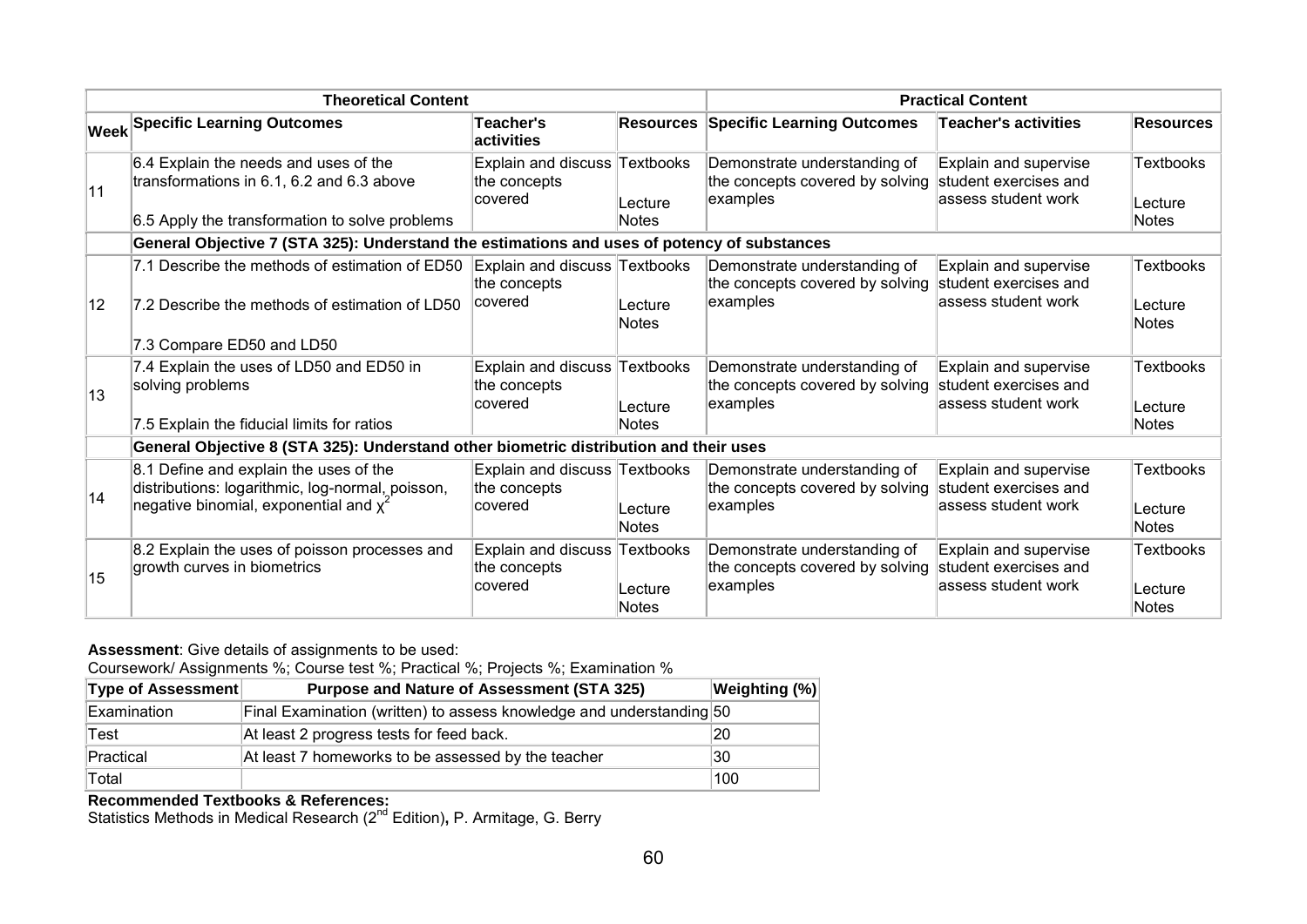### **Course: MATHEMATICAL METHODS III**

| Programme: Statistics (Higher National Diploma)                                                                                                                                                                                                                                                                                                                                                                                                                                                                  |                        |                            |                                |
|------------------------------------------------------------------------------------------------------------------------------------------------------------------------------------------------------------------------------------------------------------------------------------------------------------------------------------------------------------------------------------------------------------------------------------------------------------------------------------------------------------------|------------------------|----------------------------|--------------------------------|
| Course: Mathematical Methods III                                                                                                                                                                                                                                                                                                                                                                                                                                                                                 | Course Code: MTH 322   | <b>Total Hours:</b>        | 5                              |
| Year: 1<br>Semester: 2                                                                                                                                                                                                                                                                                                                                                                                                                                                                                           | Pre-requisite: MTH 314 | Theoretical:<br>Practical: | 2 hours /week<br>3 hours /week |
| Goal: This course is designed to introduce the student to the concepts of rank of matrix and solutions of systems of linear partial differential equations in one<br>variable.<br><b>General Objectives:</b> On completion of this course, the diplomate should be able to:<br>1. Understand the definition of a vector space and the concept of linear dependence and independence.<br>2. Understand systems of simultaneous linear equations.<br>3. Understand quadratic forms and their methods of reduction. |                        |                            |                                |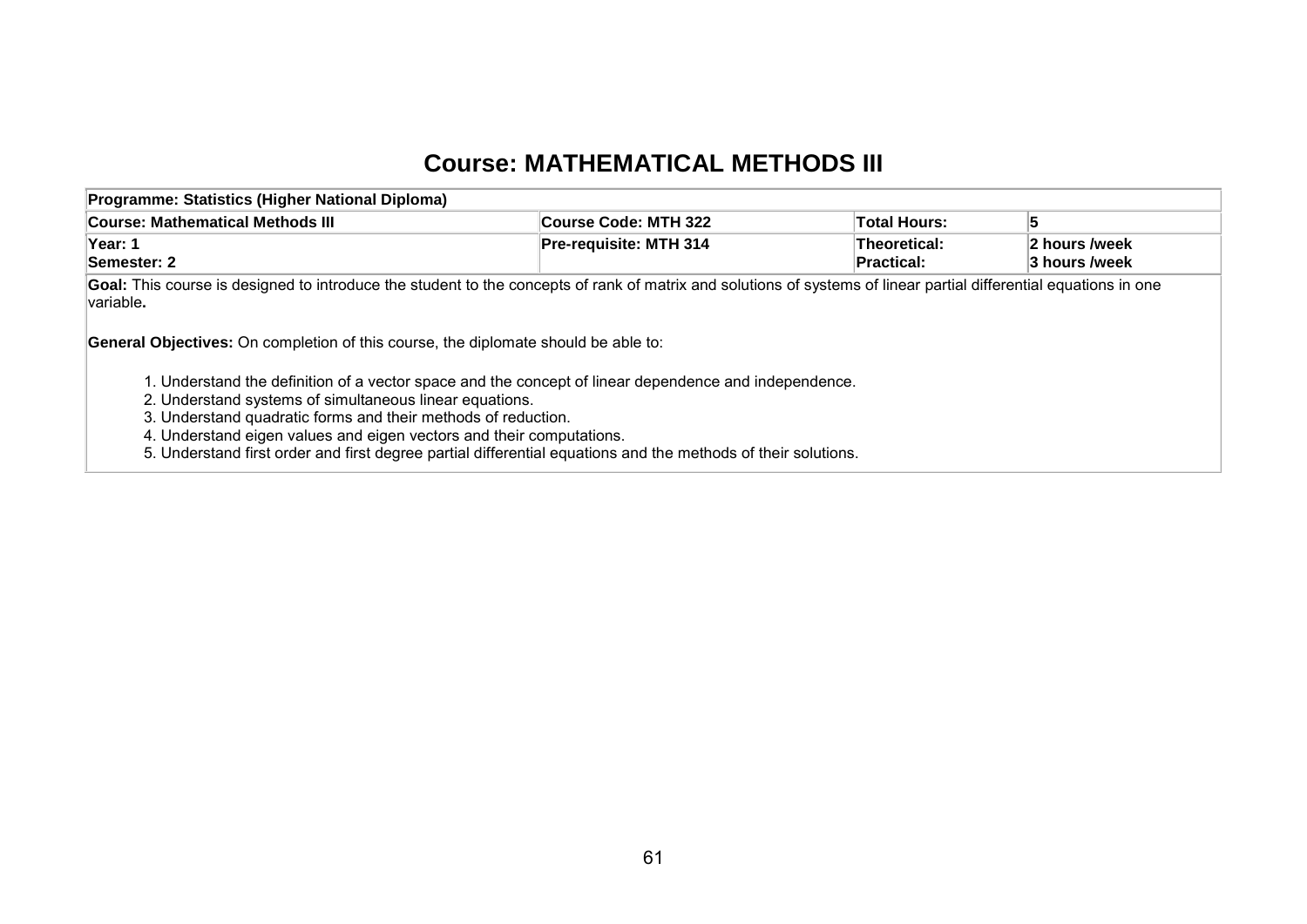|             | <b>Theoretical Content</b>                                                                                                                                                                                                                                                                           |                                                |                                      |                                                                             | <b>Practical Content</b>                                              |                                      |
|-------------|------------------------------------------------------------------------------------------------------------------------------------------------------------------------------------------------------------------------------------------------------------------------------------------------------|------------------------------------------------|--------------------------------------|-----------------------------------------------------------------------------|-----------------------------------------------------------------------|--------------------------------------|
|             | <b>Week Specific Learning Outcomes</b>                                                                                                                                                                                                                                                               | <b>Teacher's</b><br>activities                 |                                      | <b>Resources Specific Learning</b><br><b>Outcomes</b>                       | <b>Teacher's activities</b>                                           | <b>Resources</b>                     |
|             | General Objective 1 (MTH 322): Understand the definition of vector space and the concept of linear dependence and independence                                                                                                                                                                       |                                                |                                      |                                                                             |                                                                       |                                      |
| $\vert$ 1   | 1.1 Define a vector space and subspace and give<br>examples<br>1.2 Explain with examples the basis and dimension                                                                                                                                                                                     | Explain and<br>discuss the<br>concepts covered | <b>Textbooks</b><br>Lecture<br>Notes | Demonstrate understanding<br>of the concepts covered by<br>solving examples | Explain and supervise<br>student exercises and<br>assess student work | <b>Textbooks</b><br>Lecture<br>Notes |
|             | 1.3 Explain with examples linear dependence and linear<br>independence of vectors                                                                                                                                                                                                                    |                                                |                                      |                                                                             |                                                                       |                                      |
| $ 2\rangle$ | 1.4 Determine the dimension of the row space of a Matrix<br>A<br>1.5 Construct a basis for a finite dimensional vector space<br>using a set of vectors that span the space.                                                                                                                          | Explain and<br>discuss the<br>concepts covered | <b>Textbooks</b><br>Lecture<br>Notes | Demonstrate understanding<br>of the concepts covered by<br>solving examples | Explain and supervise<br>student exercises and<br>assess student work | <b>Textbooks</b><br>Lecture<br>Notes |
|             | 1.6 Define an inner product                                                                                                                                                                                                                                                                          |                                                |                                      |                                                                             |                                                                       |                                      |
| 3           | 1.7 Define a euclidean vector space<br>1.8 Construct an orthogorial basis for a euclidean vector<br>space using the Gram-Schmidt process                                                                                                                                                             | Explain and<br>discuss the<br>concepts covered | <b>Textbooks</b><br>Lecture<br>Notes | Demonstrate understanding<br>of the concepts covered by<br>solving examples | Explain and supervise<br>student exercises and<br>assess student work | <b>Textbooks</b><br>Lecture<br>Notes |
|             | General Objective 2 (MTH 322): Understand systems of simultaneous linear equations                                                                                                                                                                                                                   |                                                |                                      |                                                                             |                                                                       |                                      |
| 4           | 2.1 Explain the fundamental theorem for the existence and Explain and<br>consistency of solutions of the linear equation $AX=B$ , while discuss the<br>A is an m x n matrix, X is n x 1 matrix and B is m x 1 matrix concepts covered<br>2.2 Explain the types of inconsistencies viz when ${A} = 0$ |                                                | <b>Textbooks</b><br>Lecture<br>Notes | Demonstrate understanding<br>of the concepts covered by<br>solving examples | Explain and supervise<br>student exercises and<br>assess student work | <b>Textbooks</b><br>Lecture<br>Notes |
|             | 2.3 Define homogeneous and non homogenous system of<br>linear equations and describe their method of solutions                                                                                                                                                                                       |                                                |                                      |                                                                             |                                                                       |                                      |
| 5           | 2.4 Explain with examples numerical solutions of systems<br>of equations<br>2.5 Explain with examples of row and column operations                                                                                                                                                                   | Explain and<br>discuss the<br>concepts covered | <b>Textbooks</b><br>Lecture<br>Notes | Demonstrate understanding<br>of the concepts covered by<br>solving examples | Explain and supervise<br>student exercises and<br>assess student work | <b>Textbooks</b><br>Lecture<br>Notes |
|             | 2.6 Define determinants of second, third and fourth order.                                                                                                                                                                                                                                           |                                                |                                      |                                                                             |                                                                       |                                      |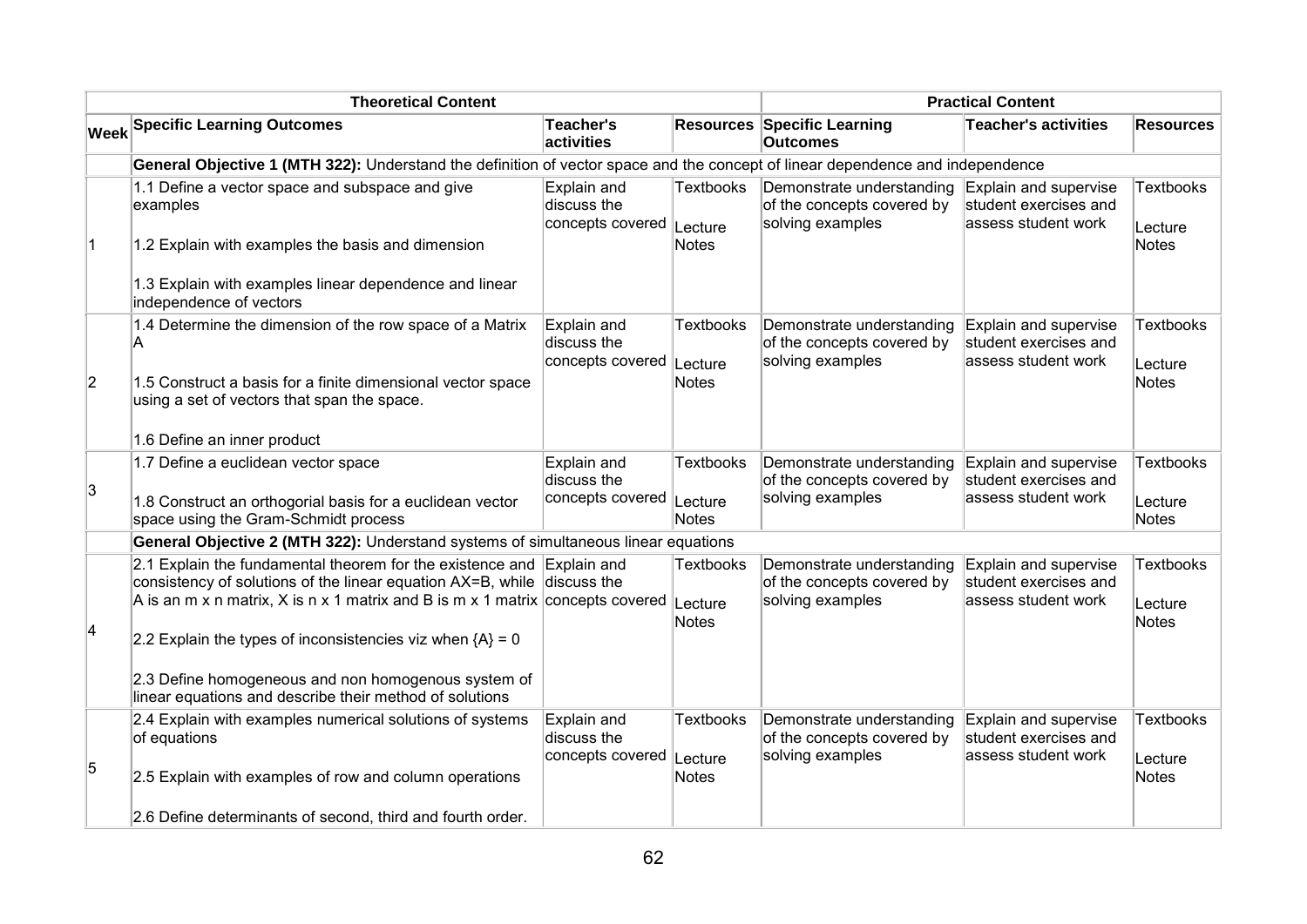|    | <b>Theoretical Content</b>                                                                                                                                                                                                                | <b>Practical Content</b>                               |                                             |                                                                             |                                                                        |                                      |
|----|-------------------------------------------------------------------------------------------------------------------------------------------------------------------------------------------------------------------------------------------|--------------------------------------------------------|---------------------------------------------|-----------------------------------------------------------------------------|------------------------------------------------------------------------|--------------------------------------|
|    | <b>Week Specific Learning Outcomes</b>                                                                                                                                                                                                    | Teacher's<br>activities                                |                                             | <b>Resources Specific Learning</b><br><b>Outcomes</b>                       | <b>Teacher's activities</b>                                            | <b>Resources</b>                     |
| 6  | 2.7 Apply the results of 2.6 above in solving a system of<br>linear equation by Crammer's rule<br>2.8 Explain methods of solutions of linear systems (e.g.<br>Jacobin's methods, Gauss- Seidel and successive over<br>relaxation methods) | Explain and<br>discuss the<br>concepts covered         | <b>Textbooks</b><br>Lecture<br>Notes        | Demonstrate understanding<br>of the concepts covered by<br>solving examples | Explain and supervise<br>student exercises and<br>assess student work  | <b>Textbooks</b><br>Lecture<br>Notes |
|    | General Objective 3 (MTH 322): Understand quadratic forms and their method of reduction                                                                                                                                                   |                                                        |                                             |                                                                             |                                                                        |                                      |
| 17 | 3.1 Define a symmetric matrix and give examples<br>3.2 Define the quadratic form: $Q = XTAX$                                                                                                                                              | Explain and<br>discuss the<br>concepts covered Lecture | <b>Textbooks</b><br>Notes                   | Demonstrate understanding<br>of the concepts covered by<br>solving examples | Explain and supervise<br>student exercises and<br>assess student work  | <b>Textbooks</b><br>Lecture<br>Notes |
|    | 3.3 Explain with examples the transformation of quadratic<br>forms to matrix forms.                                                                                                                                                       |                                                        |                                             |                                                                             |                                                                        |                                      |
| 8  | 3.4 Define the rank of singular and non- singular quadratic<br>forms<br>3.5 Define a quadratic form of rank form                                                                                                                          | Explain and<br>discuss the<br>concepts covered         | <b>Textbooks</b><br>Lecture<br><b>Notes</b> | Demonstrate understanding<br>of the concepts covered by<br>solving examples | Explain and supervise<br>student exercises and<br>assess student work  | <b>Textbooks</b><br>Lecture<br>Notes |
|    | $h_1y_1^2 + h_2y_2^2 + \dots + h_ry_r^2$ (with hi = 0)                                                                                                                                                                                    |                                                        |                                             |                                                                             |                                                                        |                                      |
|    | 3.6 Define the canonical form of a matrix                                                                                                                                                                                                 |                                                        |                                             |                                                                             |                                                                        |                                      |
|    | 3.7 Define real quadratic forms and prove that every real<br>quadratic form is reducible by a non-singular<br>transformation to canonical form:                                                                                           | Explain and<br>discuss the<br>concepts covered         | <b>Textbooks</b><br>Lecture<br>Notes        | Demonstrate understanding<br>of the concepts covered by<br>solving examples | Explain and supervise<br>student exercises and<br>lassess student work | <b>Textbooks</b><br>Lecture<br>Notes |
| 9  | $W_1^2 + W_2^2 + \dots + W_p^2 = W_{p+1}^2$<br>$W_r^2$                                                                                                                                                                                    |                                                        |                                             |                                                                             |                                                                        |                                      |
|    | with $p =$ index of the quadratic form and $r =$ rank of the<br>quadratic form and give examples                                                                                                                                          |                                                        |                                             |                                                                             |                                                                        |                                      |
|    | 3.8 Define positive - definite and positive - semi definite<br>quadratic forms and give examples                                                                                                                                          |                                                        |                                             |                                                                             |                                                                        |                                      |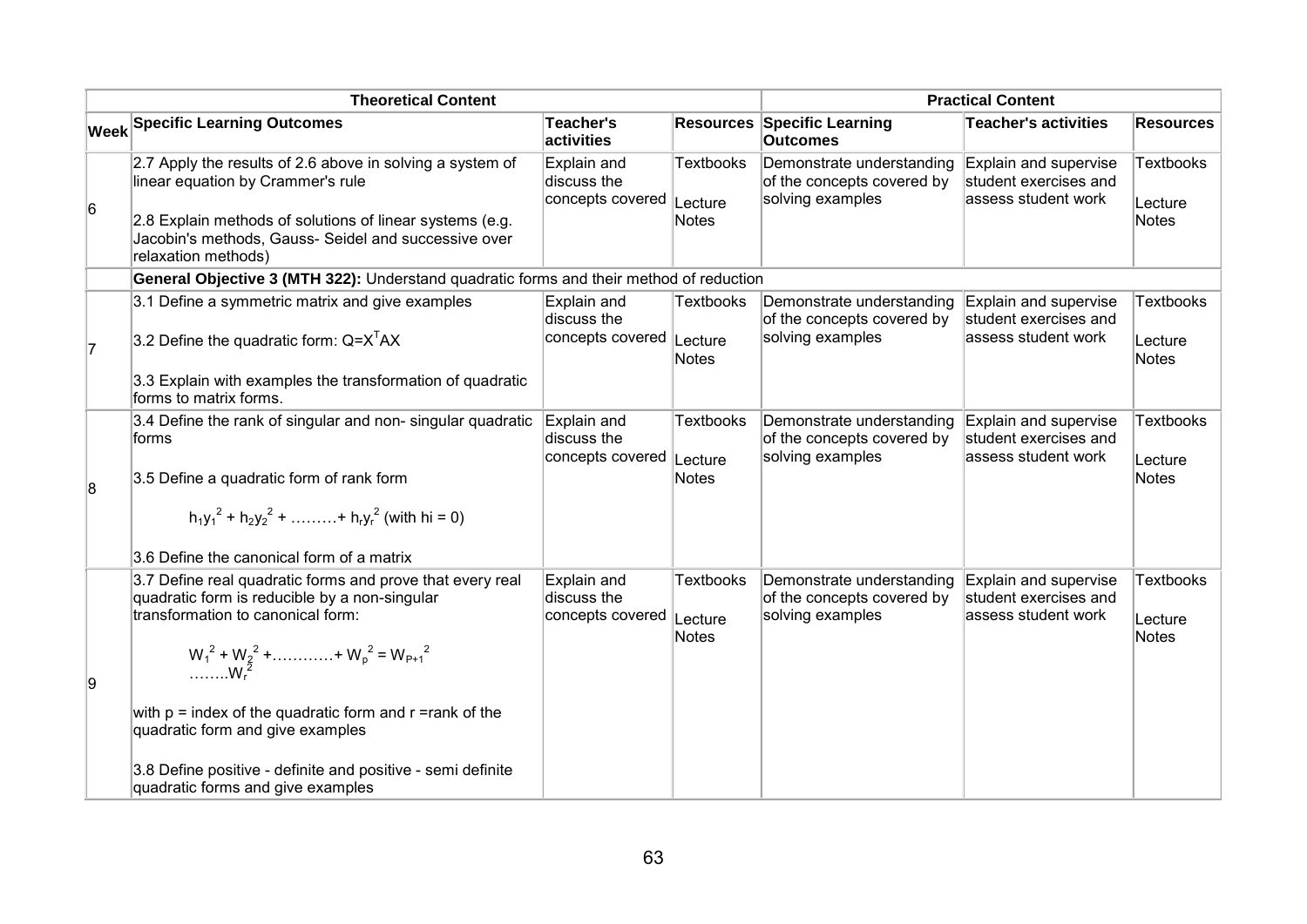|    | <b>Theoretical Content</b>                                                                                                                                                                                                                                 |                                                | <b>Practical Content</b>                    |                                                                             |                                                                       |                                             |  |
|----|------------------------------------------------------------------------------------------------------------------------------------------------------------------------------------------------------------------------------------------------------------|------------------------------------------------|---------------------------------------------|-----------------------------------------------------------------------------|-----------------------------------------------------------------------|---------------------------------------------|--|
|    | <b>Week Specific Learning Outcomes</b>                                                                                                                                                                                                                     | Teacher's<br>activities                        |                                             | <b>Resources Specific Learning</b><br><b>Outcomes</b>                       | <b>Teacher's activities</b>                                           | <b>Resources</b>                            |  |
|    | General Objective 4 (MTH 322): Understand eigen values and eigen vectors and their computation                                                                                                                                                             |                                                |                                             |                                                                             |                                                                       |                                             |  |
| 10 | 4.1 Define a linear transformation of the form $Y = AX$ ,<br>where A is a matrix<br>4.2 Define the characteristic polynomial of a matrix and<br>give examples                                                                                              | Explain and<br>discuss the<br>concepts covered | <b>Textbooks</b><br>Lecture<br><b>Notes</b> | Demonstrate understanding<br>of the concepts covered by<br>solving examples | Explain and supervise<br>student exercises and<br>assess student work | <b>Textbooks</b><br>Lecture<br><b>Notes</b> |  |
|    | 4.3 Determine the solutions of the characteristic equations                                                                                                                                                                                                |                                                |                                             |                                                                             |                                                                       |                                             |  |
| 11 | 4.4 Determine the eigen values and their corresponding<br>eigen vectors<br>4.5 Transform matrices to diagonal form using the matrix of<br>the eigen vector                                                                                                 | Explain and<br>discuss the<br>concepts covered | <b>Textbooks</b><br>Lecture<br><b>Notes</b> | Demonstrate understanding<br>of the concepts covered by<br>solving examples | Explain and supervise<br>student exercises and<br>assess student work | <b>Textbooks</b><br>Lecture<br><b>Notes</b> |  |
|    | 4.6 Determine the number of eigen values in an n x n<br>matrix                                                                                                                                                                                             |                                                |                                             |                                                                             |                                                                       |                                             |  |
| 12 | 4.7 Determine the eigen values of different types of matrices Explain and<br>4.8 Explain numerical methods for the determination of<br>lowest and largest eigen values<br>4.9 Define and explain with examples the Cayley -Hamilton                        | discuss the<br>concepts covered                | <b>Textbooks</b><br>Lecture<br><b>Notes</b> | Demonstrate understanding<br>of the concepts covered by<br>solving examples | Explain and supervise<br>student exercises and<br>assess student work | <b>Textbooks</b><br>Lecture<br><b>Notes</b> |  |
|    | theorem<br>General Objective 5 (MTH 322): Understand first order and first degree partial differential equation and the methods of their solution                                                                                                          |                                                |                                             |                                                                             |                                                                       |                                             |  |
|    | 5.1 Define a partial differential equation and give examples Explain and                                                                                                                                                                                   |                                                | <b>Textbooks</b>                            | Demonstrate understanding                                                   | Explain and supervise                                                 | <b>Textbooks</b>                            |  |
| 13 | 5.2 Explain with examples general solution, particular<br>solution, singular solutions and boundary value problems                                                                                                                                         | discuss the<br>concepts covered                | Lecture<br><b>Notes</b>                     | of the concepts covered by<br>solving examples                              | student exercises and<br>assess student work                          | Lecture<br>Notes                            |  |
| 14 | 5.3 Define homogenous and non- homogenous first order<br>first degree partial differential equations<br>5.4 Find solutions of first order and first degree partial<br>differential equations with boundary values by methods of<br>separation of variables | Explain and<br>discuss the<br>concepts covered | <b>Textbooks</b><br>Lecture<br><b>Notes</b> | Demonstrate understanding<br>of the concepts covered by<br>solving examples | Explain and supervise<br>student exercises and<br>assess student work | <b>Textbooks</b><br>Lecture<br><b>Notes</b> |  |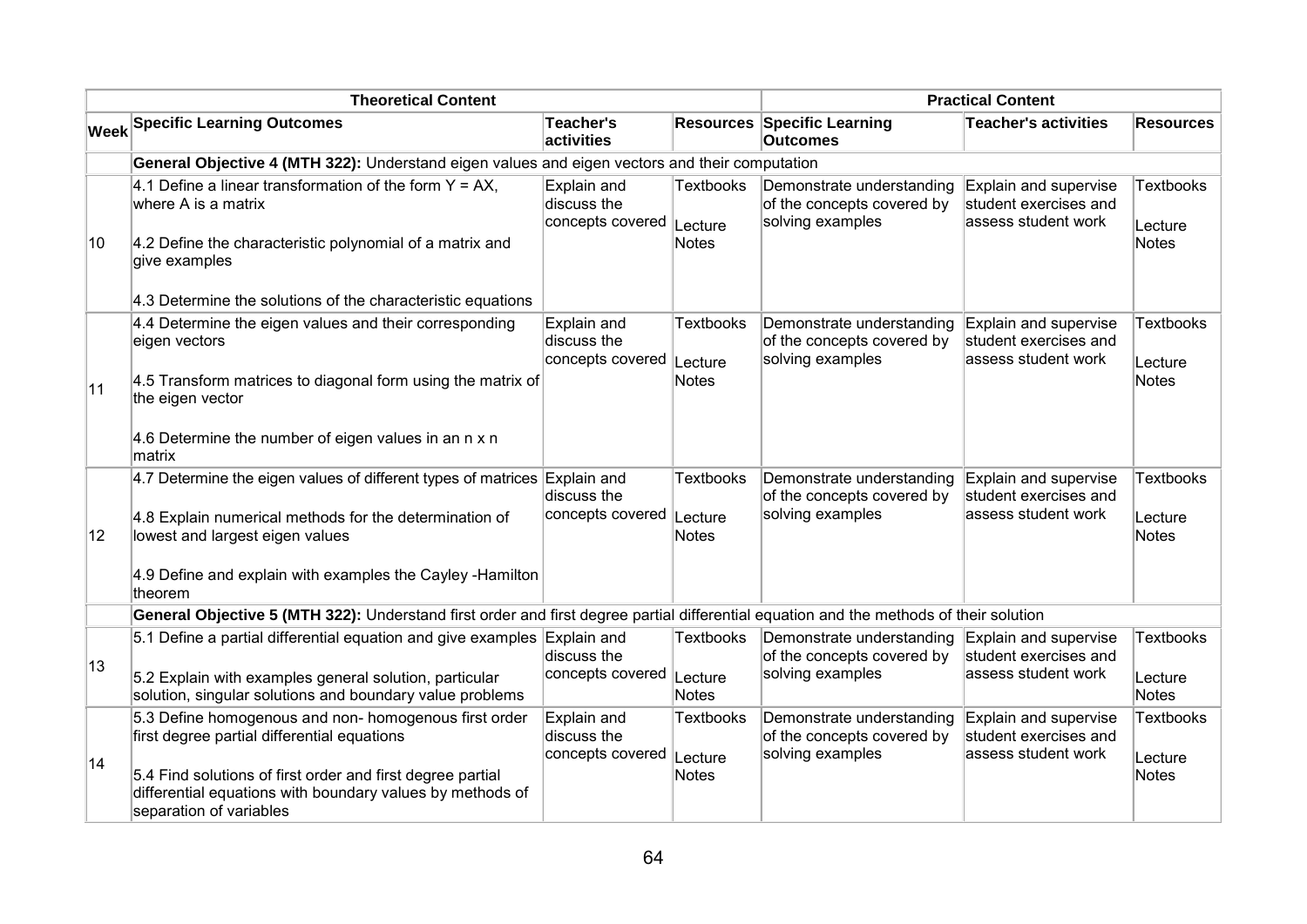|    | <b>Theoretical Content</b>                                                                                                                                  | <b>Practical Content</b>                |                    |                                                                             |                                                                       |                                |
|----|-------------------------------------------------------------------------------------------------------------------------------------------------------------|-----------------------------------------|--------------------|-----------------------------------------------------------------------------|-----------------------------------------------------------------------|--------------------------------|
|    | Week Specific Learning Outcomes                                                                                                                             | Teacher's<br>activities                 |                    | <b>Resources Specific Learning</b><br><b>Outcomes</b>                       | Teacher's activities                                                  | Resources                      |
| 15 | 5.5 Find solutions of first order and first degree partial<br>differential equation with boundary values using change of discuss the<br>variable technique. | Explain and<br>concepts covered Lecture | Textbooks<br>Notes | Demonstrate understanding<br>of the concepts covered by<br>solving examples | Explain and supervise<br>student exercises and<br>assess student work | Textbooks<br>∣Lecture<br>Notes |

Coursework/ Assignments %; Course test %; Practical %; Projects %; Examination %

| <b>Type of Assessment</b> | Purpose and Nature of Assessment (MTH 322)                           | <b>Weighting (%)</b> |
|---------------------------|----------------------------------------------------------------------|----------------------|
| Examination               | Final Examination (written) to assess knowledge and understanding 60 |                      |
| Test                      | At least 2 progress tests for feed back.                             | 20                   |
| Practical                 | At least 5 homeworks to be assessed by the teacher                   | 20                   |
| Total                     |                                                                      | 100                  |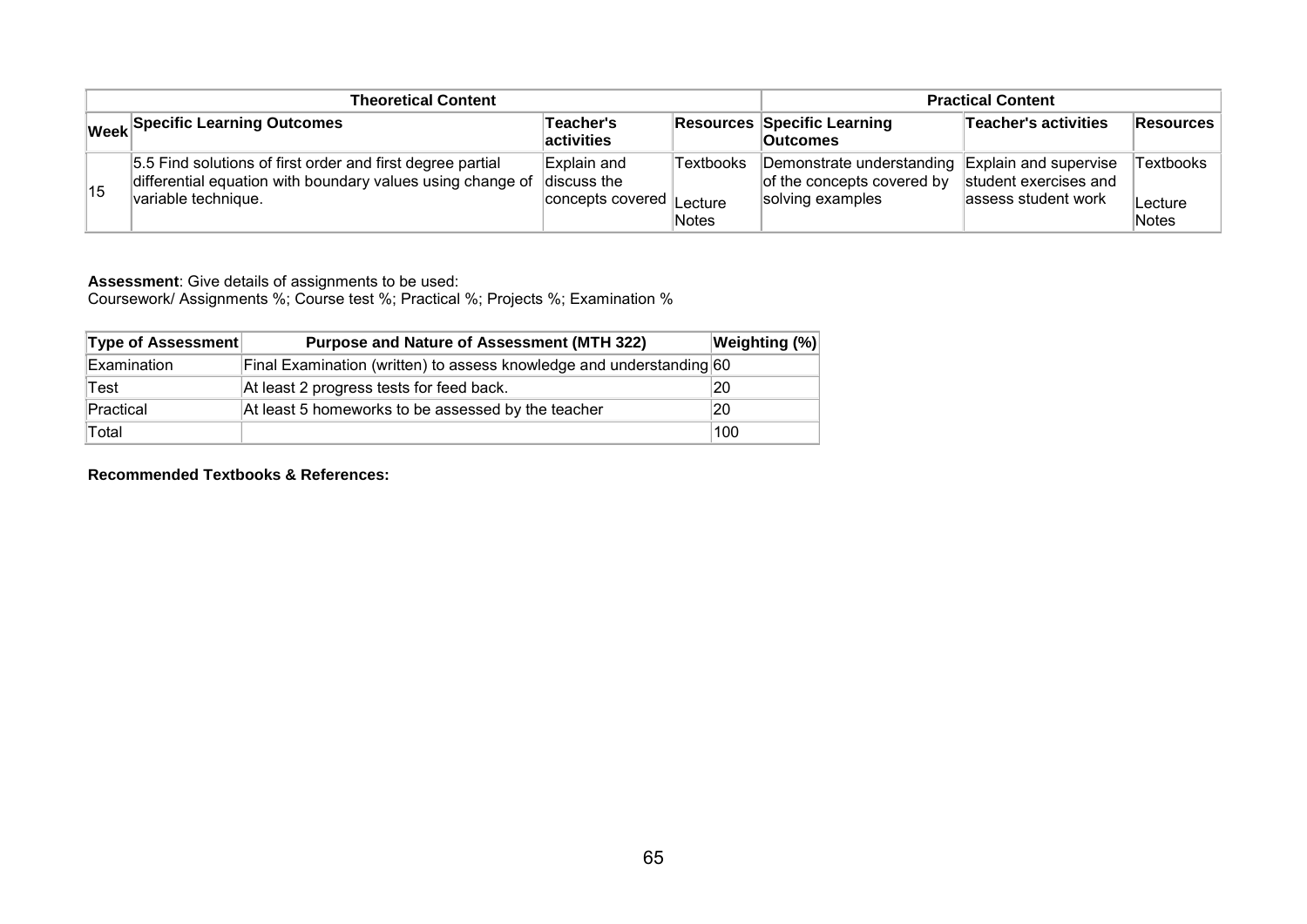# **Course: DATABASE DESIGN II**

| Programme: Statistics (Higher National Diploma)                                                                                                                                                                                                                          |                                                                                                                                                                                                 |                                   |                                |  |  |  |  |  |
|--------------------------------------------------------------------------------------------------------------------------------------------------------------------------------------------------------------------------------------------------------------------------|-------------------------------------------------------------------------------------------------------------------------------------------------------------------------------------------------|-----------------------------------|--------------------------------|--|--|--|--|--|
| <b>Course: Database Design II</b>                                                                                                                                                                                                                                        | <b>Course Code: COM 322</b>                                                                                                                                                                     | <b>Total Hours:</b>               | 5                              |  |  |  |  |  |
| Year: 1<br>Semester: 2                                                                                                                                                                                                                                                   | Pre-requisite: COM 312                                                                                                                                                                          | Theoretical:<br><b>Practical:</b> | 2 hours /week<br>3 hours /week |  |  |  |  |  |
| Goal: This course is designed to provide the student with further knowledge of computer databases                                                                                                                                                                        |                                                                                                                                                                                                 |                                   |                                |  |  |  |  |  |
| <b>General Objectives:</b> On completion of this course, the diplomate should be able to:<br>3. Understand file structure and physical storage<br>4. Understand the concept of indexing and hashing.<br>5. Understand query processing<br>7. Understand recovery systems | 1. Know object oriented data mode and object oriented languages.<br>2. Understand the design of object-oriented databases.<br>6. Understand the concept of transactions and concurrency control |                                   |                                |  |  |  |  |  |
| 8. Understand DBMS applications                                                                                                                                                                                                                                          |                                                                                                                                                                                                 |                                   |                                |  |  |  |  |  |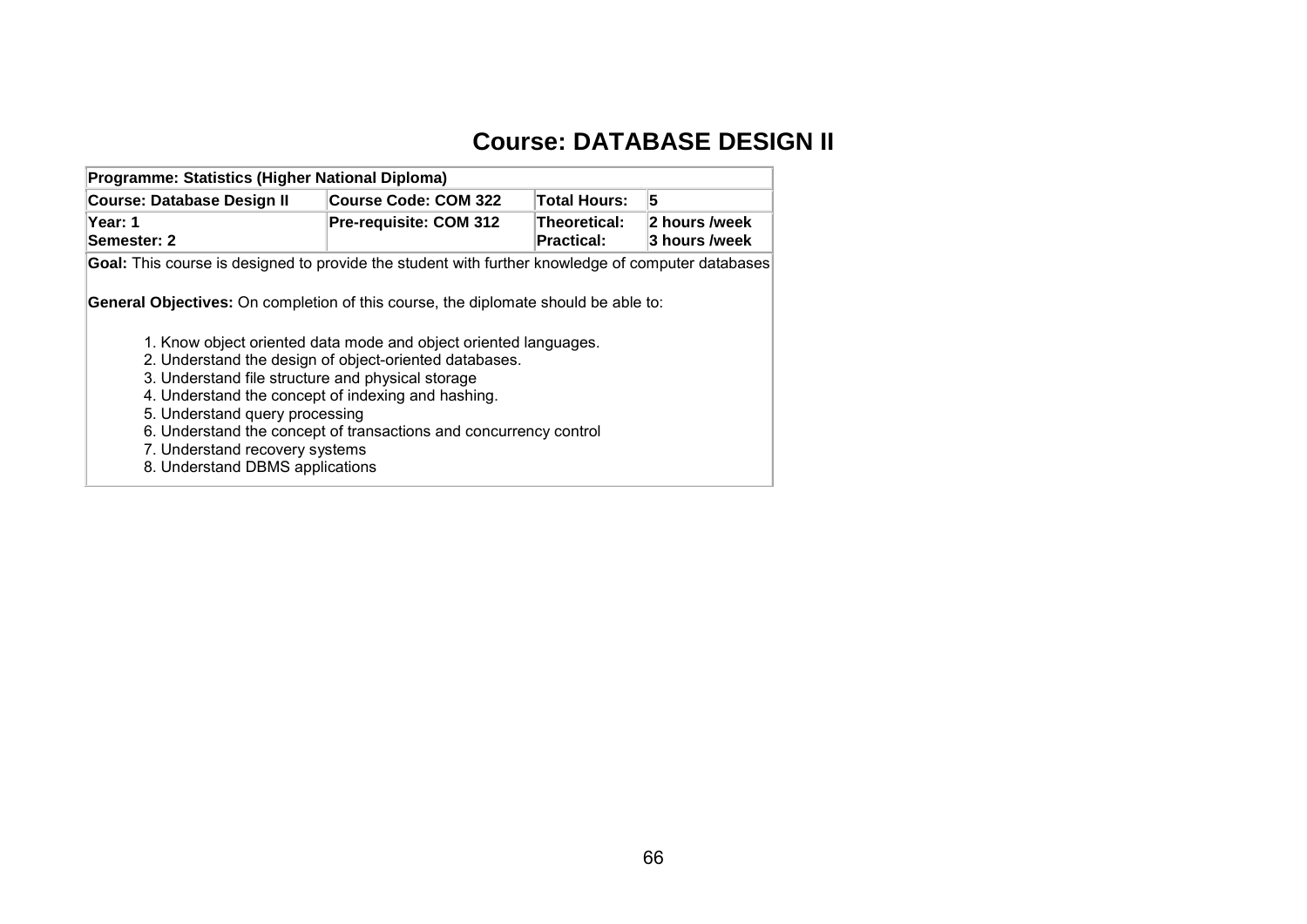| <b>Theoretical Content</b> |                                                                                                   |                                                                                                                                                                                                            | <b>Practical Content</b>                                                                            |                                                                                                   |                                                                                                                                                       |                                                                                              |
|----------------------------|---------------------------------------------------------------------------------------------------|------------------------------------------------------------------------------------------------------------------------------------------------------------------------------------------------------------|-----------------------------------------------------------------------------------------------------|---------------------------------------------------------------------------------------------------|-------------------------------------------------------------------------------------------------------------------------------------------------------|----------------------------------------------------------------------------------------------|
| <b>Week</b>                | <b>Specific Learning</b><br><b>Outcomes</b>                                                       | <b>Teacher's activities</b>                                                                                                                                                                                | <b>Resources</b>                                                                                    | <b>Specific Learning</b><br><b>Outcomes</b>                                                       | <b>Teacher's activities</b>                                                                                                                           | <b>Resources</b>                                                                             |
|                            | General Objective 1 (COM 322): Know object oriented data mode and object oriented languages       |                                                                                                                                                                                                            |                                                                                                     |                                                                                                   |                                                                                                                                                       |                                                                                              |
|                            | 1.1 Understand object<br>oriented data models and<br>the concept of object<br>oriented languages. | Discusses the different<br>types of data models.<br>Explain the concept of<br>object oriented languages<br>List object oriented data<br>models.<br>Mention different types of<br>object oriented languages | White board.<br>A PC loaded with<br>data base software<br>and connected to an<br>OHP and flip chart | To be able to implement<br>the design of various<br>types of object oriented<br>data base models. | Assist the student in the<br>design of various types of loaded with database<br>object oriented data base packages and flip chart<br>models.          | Networked PC in a lab<br>and connected to<br>internet.                                       |
|                            |                                                                                                   | e.g. O.O.pascal, visual<br>$C++etc.$                                                                                                                                                                       |                                                                                                     |                                                                                                   |                                                                                                                                                       |                                                                                              |
|                            | General Objective 2 (COM 322): Understand the design of object-oriented databases                 |                                                                                                                                                                                                            |                                                                                                     |                                                                                                   |                                                                                                                                                       |                                                                                              |
| $\overline{2}$             | 2.1 Design forms, reports<br>and triggers.                                                        | Explain and demonstrate<br>how to design forms<br>reports and triggers in<br>object oriented databases.                                                                                                    | White board.<br>A PC loaded with<br>data base software<br>and connected to an<br>OHP and flip chart | To be able to implement<br>the design of various<br>types of forms, reports<br>and triggers       | Assist student in being<br>able to implement the<br>design of various types of packages and flip chart<br>forms, report and triggers and connected to | Networked PC in a lab<br>loaded with database<br>internet.                                   |
| 3                          | 2.1 (continued) Design<br>forms, reports and triggers.                                            | Explain and demonstrate<br>how to design forms<br>reports and triggers in<br>object oriented databases.                                                                                                    | White board.<br>A PC loaded with<br>data base software<br>and connected to an<br>OHP and flip chart | To be able to implement<br>the design of various<br>types of forms, reports<br>and triggers       | Assist student in being<br>able to implement the<br>design of various types of packages and flip chart<br>forms, report and triggers and connected to | Networked PC in a lab<br>loaded with database<br>internet.                                   |
|                            | General Objective 3 (COM 322): Understand file structure and physical storage                     |                                                                                                                                                                                                            |                                                                                                     |                                                                                                   |                                                                                                                                                       |                                                                                              |
| 4                          | 3.1 Understand physical<br>storage media and tertiary<br>storage devices                          | Revise the physical<br>storage media.<br>Discuss the various types                                                                                                                                         | White board.<br>A PC loaded with<br>data base software                                              | To be able to implement<br>the design of record<br>structure and data<br>dictionary.              | Assist student to design<br>record structure and data<br>dictionary.                                                                                  | Networked PC in a lab<br>loaded with database<br>packages and flip chart<br>and connected to |
|                            | 3.2 Understand access and<br>organization of records, and                                         | of tertiary storage devices                                                                                                                                                                                | and connected to an<br>OHP and flip chart                                                           |                                                                                                   |                                                                                                                                                       | internet.                                                                                    |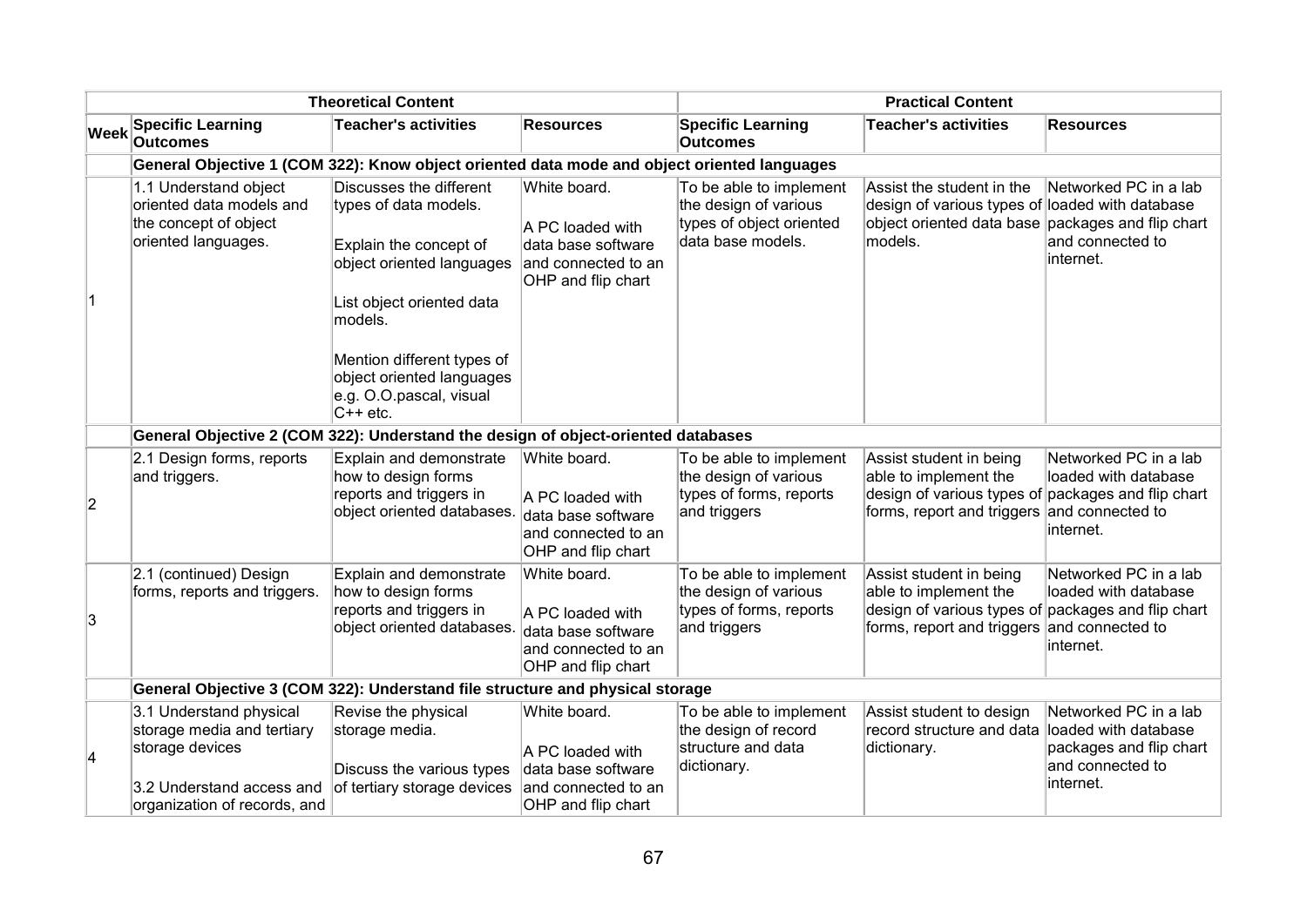| <b>Theoretical Content</b> |                                                                                                                                                                                                                                                                   |                                                                                                                                                                                                    | <b>Practical Content</b>                                                                            |                                                                                                                        |                                                                                                        |                                                                                                           |
|----------------------------|-------------------------------------------------------------------------------------------------------------------------------------------------------------------------------------------------------------------------------------------------------------------|----------------------------------------------------------------------------------------------------------------------------------------------------------------------------------------------------|-----------------------------------------------------------------------------------------------------|------------------------------------------------------------------------------------------------------------------------|--------------------------------------------------------------------------------------------------------|-----------------------------------------------------------------------------------------------------------|
| <b>Week</b>                | <b>Specific Learning</b><br><b>Outcomes</b>                                                                                                                                                                                                                       | <b>Teacher's activities</b>                                                                                                                                                                        | <b>Resources</b>                                                                                    | <b>Specific Learning</b><br><b>Outcomes</b>                                                                            | <b>Teacher's activities</b>                                                                            | Resources                                                                                                 |
|                            | data - dictionary.                                                                                                                                                                                                                                                | eg CD-rom, tape                                                                                                                                                                                    |                                                                                                     |                                                                                                                        |                                                                                                        |                                                                                                           |
|                            | 3.3 Understand storage<br>structure of object oriented<br>databases                                                                                                                                                                                               | Explain access mode and<br>record organization and<br>data-dictionary storage<br>concept.<br>Explain the storage<br>structure of object-<br>oriented databases.                                    |                                                                                                     |                                                                                                                        |                                                                                                        |                                                                                                           |
|                            | General Objective 4 (COM 322): Understand the concept of indexing and hashing                                                                                                                                                                                     |                                                                                                                                                                                                    |                                                                                                     |                                                                                                                        |                                                                                                        |                                                                                                           |
| 5                          | 4.1 Understand the basic<br>concepts of indexing and<br>hashing.<br>4.2 Understand ordered<br>indices<br>4.3 Understand B+ and B-<br>tree index files<br>4.4 Understand the concept<br>of static and dynamic<br>hasting<br>4.5 Understand multiple-key<br>access. | Explain the concepts of<br>indexing and hashing.<br>Discuss ordered indices<br>Explain B+, B- tree and the<br>concept of static and<br>dynamic hasting.<br>Explain multiple-key<br>access concept. | White board.<br>A PC loaded with<br>data base software<br>and connected to an<br>OHP and flip chart | To be able to implement<br>the design of record<br>indexing and hashing and<br>to design record with<br>multiple keys. | Assist student to design<br>record indexing and<br>hashing and to design<br>record with multiple keys. | Networked PC in a lab<br>loaded with database<br>packages and flip chart<br>and connected to<br>internet. |
|                            | General Objective 5 (COM 322): Understand query processing                                                                                                                                                                                                        |                                                                                                                                                                                                    |                                                                                                     |                                                                                                                        |                                                                                                        |                                                                                                           |
| 6                          | 5.1 Understand the concept Explain the concept of<br>of catalogue information.<br>5.2 Understand the<br>selection operation                                                                                                                                       | catalogue information.<br>Discuss the selection,<br>sorting and join operations and connected to an                                                                                                | White board.<br>A PC loaded with<br>data base software<br>OHP and flip chart                        | To be able to implement<br>selection, sorting and<br>joining operation                                                 | Assist student to<br>implement the selection,<br>of sorting and joining<br>operations                  | Networked PC in a lab<br>loaded with database<br>packages and flip chart<br>and connected to<br>internet. |
|                            | 5.3 Understand sorting and                                                                                                                                                                                                                                        | Evaluate expressions and                                                                                                                                                                           |                                                                                                     |                                                                                                                        |                                                                                                        |                                                                                                           |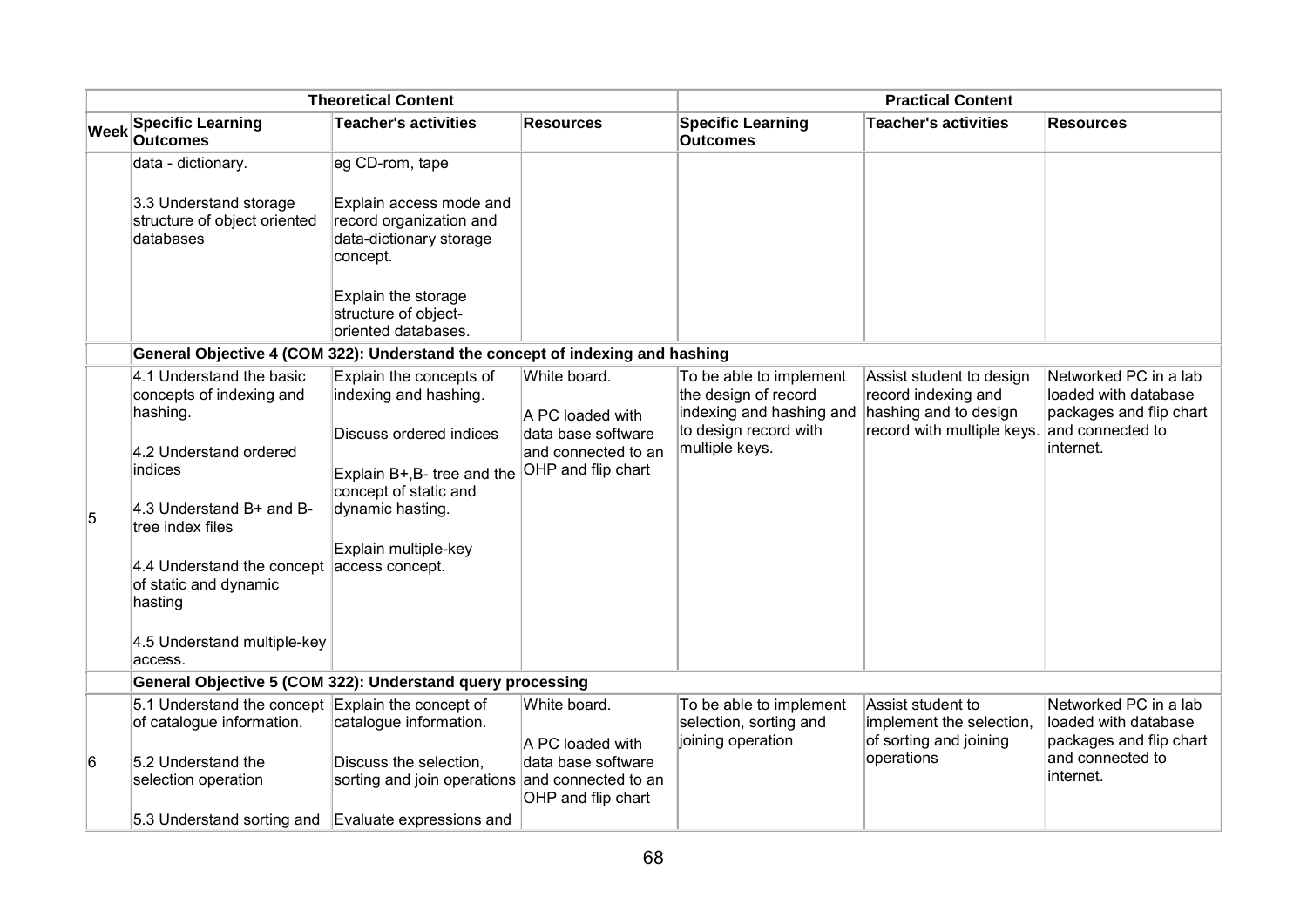| <b>Theoretical Content</b> |                                                                                                               |                                                                                   | <b>Practical Content</b>                               |                                                                                                          |                                                                                                         |                                                                                                           |
|----------------------------|---------------------------------------------------------------------------------------------------------------|-----------------------------------------------------------------------------------|--------------------------------------------------------|----------------------------------------------------------------------------------------------------------|---------------------------------------------------------------------------------------------------------|-----------------------------------------------------------------------------------------------------------|
| <b>Week</b>                | <b>Specific Learning</b><br><b>Outcomes</b>                                                                   | <b>Teacher's activities</b>                                                       | <b>Resources</b>                                       | <b>Specific Learning</b><br><b>Outcomes</b>                                                              | <b>Teacher's activities</b>                                                                             | <b>Resources</b>                                                                                          |
|                            | join operations                                                                                               | transform relational<br>expressions.                                              |                                                        |                                                                                                          |                                                                                                         |                                                                                                           |
|                            | 5.4 Understand the<br>evaluation of expressions                                                               |                                                                                   |                                                        |                                                                                                          |                                                                                                         |                                                                                                           |
|                            | 5.5 Understand the<br>transformation of relational<br>expressions.                                            |                                                                                   |                                                        |                                                                                                          |                                                                                                         |                                                                                                           |
|                            | General Objective 6 (COM 322): Understand the concept of transactions and concurrency control                 |                                                                                   |                                                        |                                                                                                          |                                                                                                         |                                                                                                           |
|                            | 6.1 Understand transaction, Explain transaction state,<br>transaction state, atomicity<br>and durability      | atomicity and durability.<br><b>Discuss concurrent</b>                            | White board.<br>A PC loaded with<br>data base software | To be able to Implement<br>the some transaction in<br>SQL which include insert<br>and delete operations. | Assist student to achieve<br>some transactions in<br>SQL which include insert<br>and delete operations. | Networked PC in a lab<br>loaded with database<br>packages and flip chart<br>and connected to              |
|                            | 6.2 Understand concurrent<br>executions, serializability,<br>recoverability and isolation.                    | executions, serialization<br>recoverability and<br>isolation.                     | and connected to an<br>OHP and flip chart              |                                                                                                          |                                                                                                         | internet.                                                                                                 |
| 7                          | 6.3 Understand transaction<br>in SQL and texts for<br>serializability.                                        | Explain transaction in SQL<br>and how to test for<br>serializability.             |                                                        |                                                                                                          |                                                                                                         |                                                                                                           |
|                            | 6.4 Understand the concept<br>of lock based protocols,<br>time-stamp-based and<br>validation-based protocols. | Discuss lock-based<br>protocols time-strip based<br>protocols and                 |                                                        |                                                                                                          |                                                                                                         |                                                                                                           |
|                            | 6.5 Understand multiple<br>granularity, multiversion<br>schemes and deadlock<br>handling.                     | Explain multiple<br>granularity, multiversion<br>schemes and deadlock<br>handling | White board.<br>A PC loaded with<br>data base software | To be able to Implement<br>the some transaction in<br>SQL which include insert<br>and delete operations. | Assist student to achieve<br>some transactions in<br>SQL which include insert<br>and delete operations. | Networked PC in a lab<br>loaded with database<br>packages and flip chart<br>and connected to<br>internet. |
| 8                          | 6.6 Understand the insert<br>and delete operations                                                            | Explain the insert and<br>delete operations, and<br>concurrency in index          | and connected to an<br>OHP and flip chart              |                                                                                                          |                                                                                                         |                                                                                                           |
|                            | 6.7 Understand concurrency<br>in index structures.                                                            | structures.                                                                       |                                                        |                                                                                                          |                                                                                                         |                                                                                                           |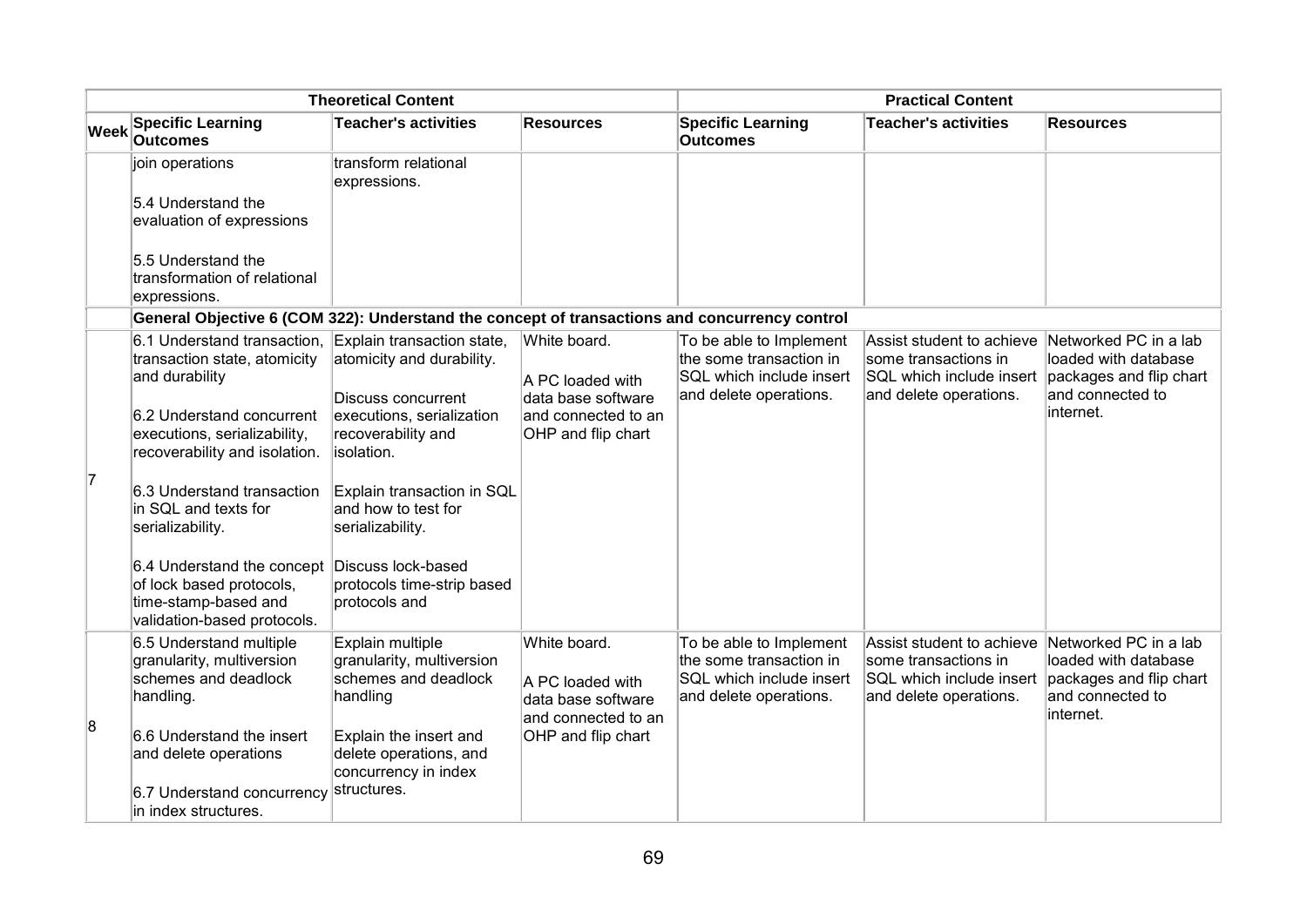|             | <b>Theoretical Content</b>                                                                                                                                    |                                                                                                       |                                                                                                     | <b>Practical Content</b>                                                   |                                                           |                                                                                                           |  |
|-------------|---------------------------------------------------------------------------------------------------------------------------------------------------------------|-------------------------------------------------------------------------------------------------------|-----------------------------------------------------------------------------------------------------|----------------------------------------------------------------------------|-----------------------------------------------------------|-----------------------------------------------------------------------------------------------------------|--|
| <b>Week</b> | <b>Specific Learning</b><br><b>Outcomes</b>                                                                                                                   | <b>Teacher's activities</b>                                                                           | <b>Resources</b>                                                                                    | <b>Specific Learning</b><br><b>Outcomes</b>                                | <b>Teacher's activities</b>                               | <b>Resources</b>                                                                                          |  |
|             | General Objective 7 (COM 322): Understand recovery systems                                                                                                    |                                                                                                       |                                                                                                     |                                                                            |                                                           |                                                                                                           |  |
| 9           | 7.1 Understand failure<br>classification and storage<br>structures.<br>7.2 Understand recovery.<br>7.3 Understand log based<br>recovery and shadow<br>paging. | Discuss failure<br>classification and storage<br>structure.<br>Explain recovery and<br>shadow paging. | White board.<br>A PC loaded with<br>data base software<br>and connected to an<br>OHP and flip chart | To be able to implement<br>various operations in SQL various operations in | Assist student to achieve<br>SQL                          | Networked PC in a lab<br>loaded with database<br>packages and flip chart<br>and connected to<br>internet. |  |
| 10          | 7.4 Understand recovery<br>with concurrent transaction.<br>7.5 Understand buffer<br>management.                                                               | Explain recovery with<br>concurrent transaction.<br>Discuss buffer<br>management.                     | White board.<br>A PC loaded with<br>data base software<br>and connected to an<br>OHP and flip chart | To be able to implement<br>various operations in SQL                       | Assist student to achieve<br>various operations in<br>SQL | Networked PC in a lab<br>loaded with database<br>packages and flip chart<br>and connected to<br>internet. |  |
|             | General Objective 8 (COM 322): Understand DBMS applications                                                                                                   |                                                                                                       |                                                                                                     |                                                                            |                                                           |                                                                                                           |  |
| 11          | 8.1 Understand decision<br>support system (DSS).<br>8.2 Understand data<br>analysis and data mining                                                           | Discuss DSS and data<br>analysis.<br>Discuss data mining                                              | White board.<br>A PC loaded with<br>data base software<br>and connected to an<br>OHP and flip chart | To be able to implement<br>various operations in SQL various operations in | Assist student to achieve<br>SQL                          | Networked PC in a lab<br>loaded with database<br>packages and flip chart<br>and connected to<br>internet. |  |
| 12          | 8.3 Understand<br>warehousing.                                                                                                                                | Discuss warehousing.                                                                                  | White board.<br>A PC loaded with<br>data base software<br>and connected to an<br>OHP and flip chart | To be able to implement<br>various operations in SQL                       | Assist student to achieve<br>various operations in<br>SQL | Networked PC in a lab<br>loaded with database<br>packages and flip chart<br>and connected to<br>internet. |  |
| 13          | 8.4 Understand spatial and<br>geographical databases.                                                                                                         | Explain spatial and<br>geographical data bases.                                                       | White board.<br>A PC loaded with<br>data base software<br>and connected to an<br>OHP and flip chart | To be able to implement<br>various operations in SQL                       | Assist student to achieve<br>various operations in<br>SQL | Networked PC in a lab<br>loaded with database<br>packages and flip chart<br>and connected to<br>internet. |  |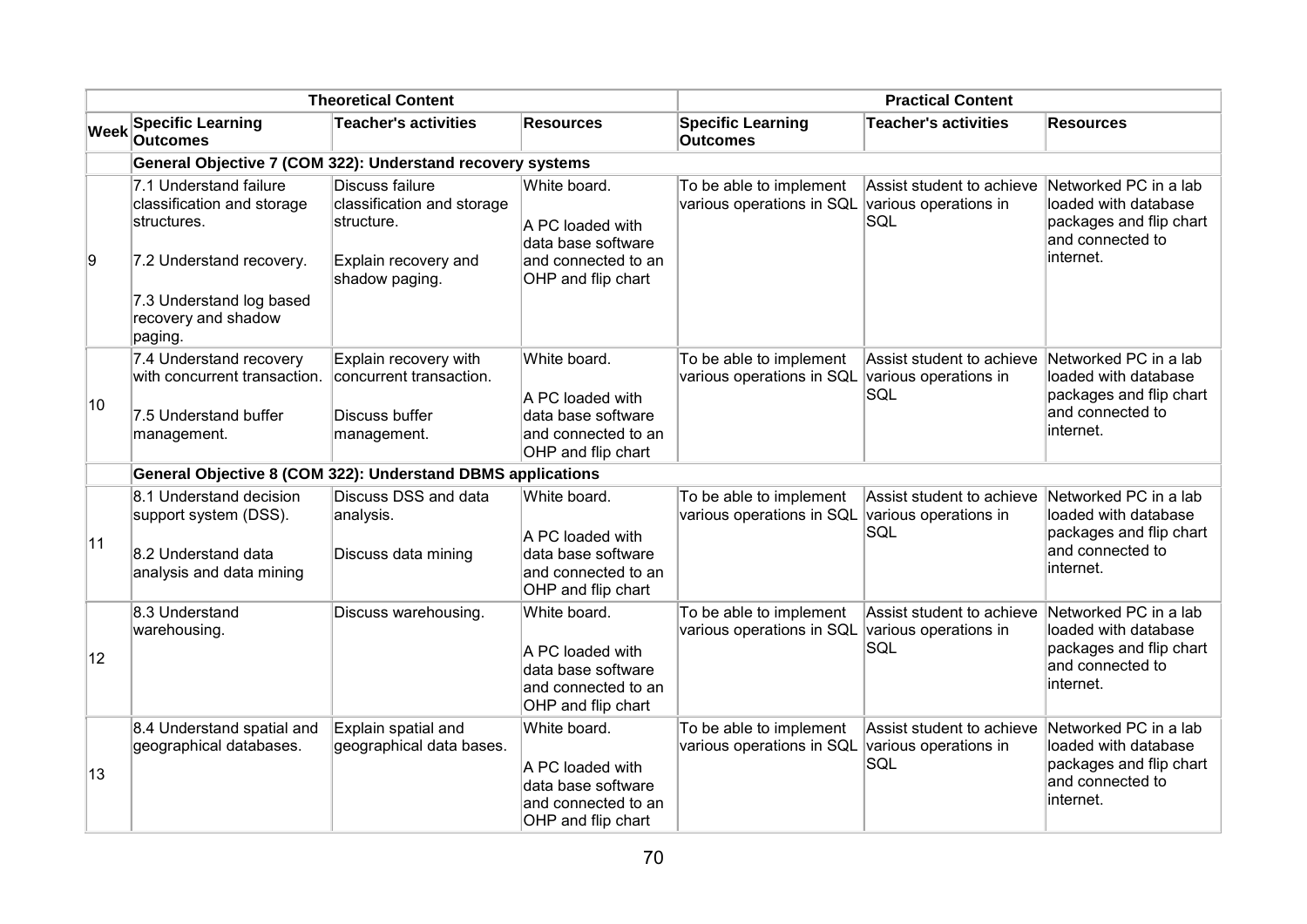| <b>Theoretical Content</b> |                                                                      |                                  |                                                                                                      | <b>Practical Content</b>                             |                                                            |                                                                                                             |
|----------------------------|----------------------------------------------------------------------|----------------------------------|------------------------------------------------------------------------------------------------------|------------------------------------------------------|------------------------------------------------------------|-------------------------------------------------------------------------------------------------------------|
|                            | <b>Week Specific Learning</b><br><b>Outcomes</b>                     | <b>Teacher's activities</b>      | <b>Resources</b>                                                                                     | <b>Specific Learning</b><br><b>Outcomes</b>          | <b>Teacher's activities</b>                                | <b>Resources</b>                                                                                            |
| 14                         | 8.5 Understand multi-media<br>ldatabases.                            | Discuss multimedia<br>databases. | White board.<br>A PC loaded with<br>data base software<br>land connected to an<br>OHP and flip chart | To be able to implement<br>various operations in SQL | Assist student to achieve<br>various operations in<br>ISQL | Networked PC in a lab<br>lloaded with database<br>packages and flip chart<br>and connected to<br>∥internet. |
| 15                         | 8.6 Understand mobility and Discuss personal<br>personal data bases. | databases.                       | White board.<br>A PC loaded with<br>data base software<br>land connected to an<br>OHP and flip chart | To be able to implement<br>various operations in SQL | Assist student to achieve<br>various operations in<br>SQL  | Networked PC in a lab<br>lloaded with database<br>packages and flip chart<br>and connected to<br>∥internet. |

Coursework/ Assignments %; Course test %; Practical %; Projects %; Examination %

|             | Type of Assessment Purpose and Nature of Assessment (COM 322)        | Weighting (%) |
|-------------|----------------------------------------------------------------------|---------------|
| Examination | Final Examination (written) to assess knowledge and understanding 60 |               |
| Test        | At least 2 progress tests for feed back.                             | 20            |
| Practical   | At least 5 homeworks to be assessed by the teacher                   | 20            |
| Total       |                                                                      | 100           |

#### **Recommended Textbooks & References:**

Henry F. Furth and Abraham Silbersihat, Mcgraw Hill, 1997

Computer studies for Tertiary Instituttion concept publications. A.O. Itegboje et all 2001.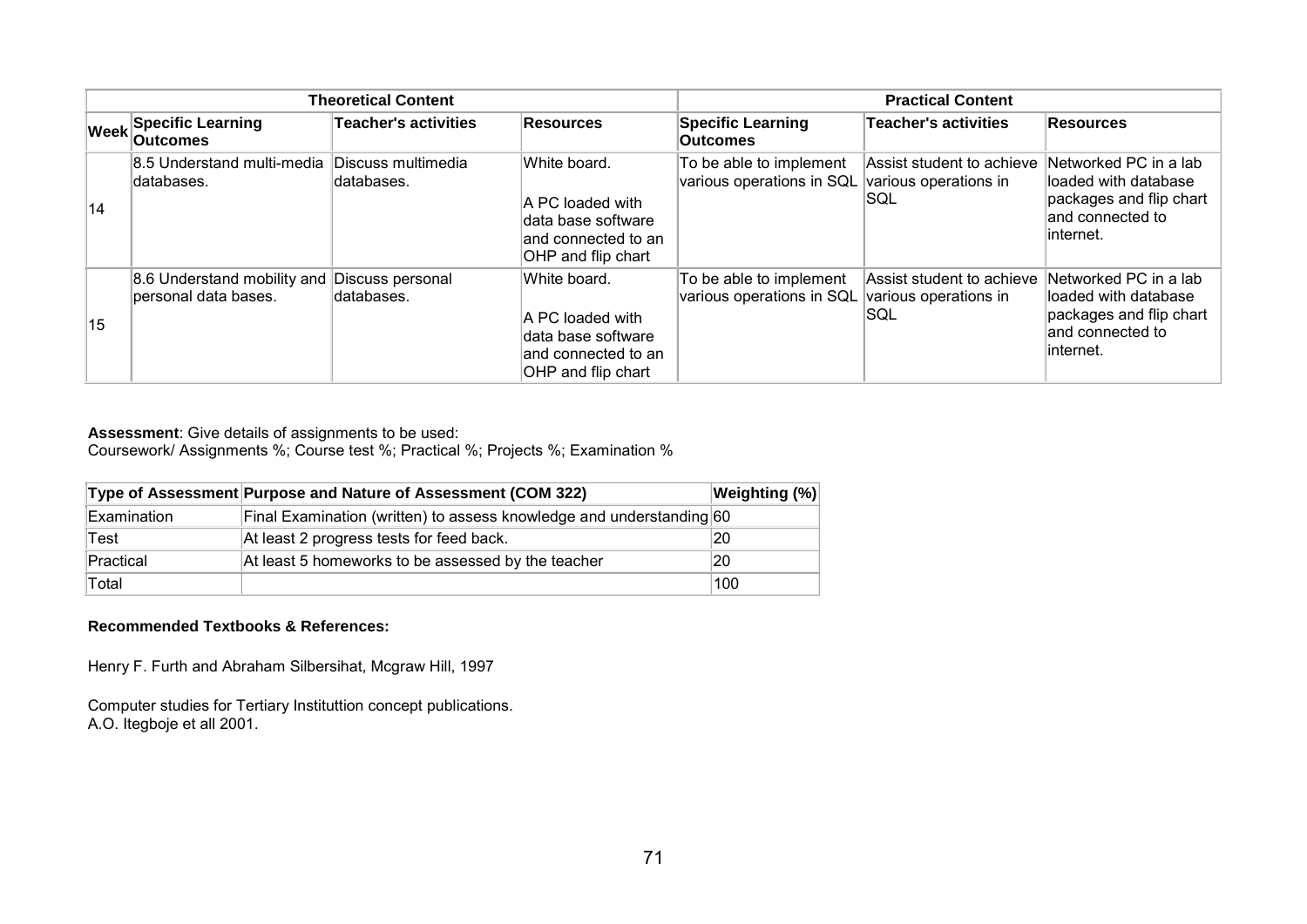# **Semester 3**

### **Course: OPERATIONS RESEARCH II**

| Programme: Statistics (Higher National Diploma)                                                                                                                                                                                                                                                               |                        |                            |                                |  |  |  |  |
|---------------------------------------------------------------------------------------------------------------------------------------------------------------------------------------------------------------------------------------------------------------------------------------------------------------|------------------------|----------------------------|--------------------------------|--|--|--|--|
| <b>Course: Operations Research II</b>                                                                                                                                                                                                                                                                         | Course Code: STA 411   | Total Hours:               | 5                              |  |  |  |  |
| Year: 2<br>Semester: 3                                                                                                                                                                                                                                                                                        | Pre-requisite: STA 314 | Theoretical:<br>Practical: | 2 hours /week<br>3 hours /week |  |  |  |  |
| <b>Goal:</b> This course is designed to enable students to understand advanced techniques in operations research.<br><b>General Objectives:</b> On completion of this course, the diplomates should be able to:<br>1. Understand the basic concepts of queuing.<br>2. Understand basic simulation techniques. |                        |                            |                                |  |  |  |  |
| 3. Understand inventory theory (deterministic models only).                                                                                                                                                                                                                                                   |                        |                            |                                |  |  |  |  |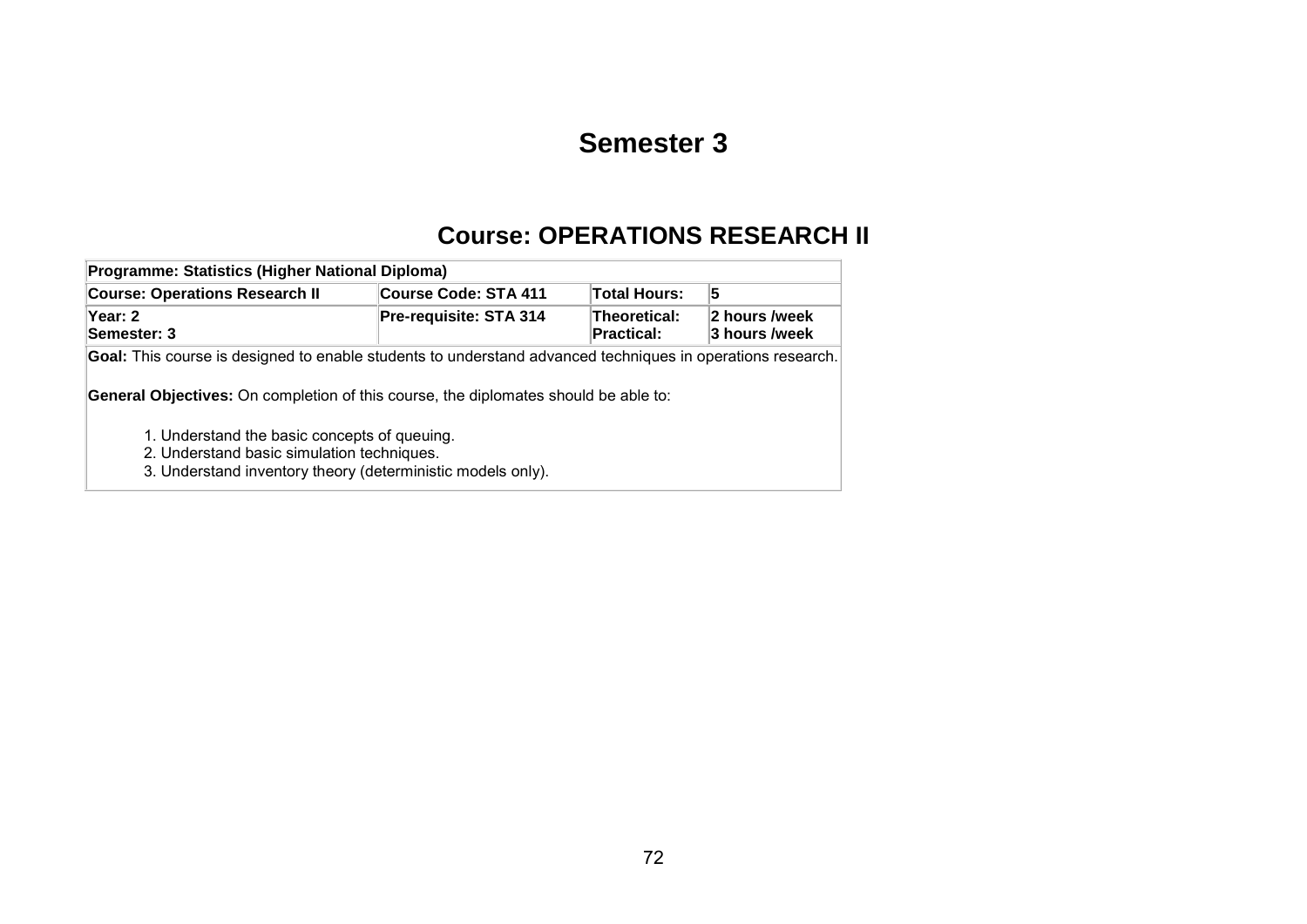| <b>Theoretical Content</b> |                                                                                                                                                    |                                                |                                             | <b>Practical Content</b>                                                    |                                                                       |                                             |  |
|----------------------------|----------------------------------------------------------------------------------------------------------------------------------------------------|------------------------------------------------|---------------------------------------------|-----------------------------------------------------------------------------|-----------------------------------------------------------------------|---------------------------------------------|--|
|                            | <b>Week Specific Learning Outcomes</b>                                                                                                             | <b>Teacher's</b><br>activities                 |                                             | <b>Resources Specific Learning Outcomes</b>                                 | Teacher's activities                                                  | <b>Resources</b>                            |  |
|                            | General Objective 1 (STA 411): Understand the basic concepts of queueing.                                                                          |                                                |                                             |                                                                             |                                                                       |                                             |  |
| $\vert$ 1                  | 1.1 Explain queueing theory.<br>1.2 Define basic queueing terminologies<br>(arrival/service times, traffic intensity etc.)                         | Explain and<br>discuss the<br>concepts covered | <b>Textbooks</b><br>Lecture<br>Notes        | Demonstrate understanding of<br>the concepts covered by<br>solving examples | Explain and supervise<br>student exercises and<br>assess student work | <b>Textbooks</b><br>Lecture<br>Notes        |  |
| $\overline{2}$             | 1.3 State the distributions of arrival and service<br>times as poisson and exponential processes                                                   | Explain and<br>discuss the<br>concepts covered | <b>Textbooks</b><br>Lecture<br><b>Notes</b> | Demonstrate understanding of<br>the concepts covered by<br>solving examples | Explain and supervise<br>student exercises and<br>assess student work | <b>Textbooks</b><br>Lecture<br><b>Notes</b> |  |
| $\overline{3}$             | 1.4 Define and state the assumptions of a simple<br>(M/M/1) queue                                                                                  | Explain and<br>discuss the<br>concepts covered | Textbooks<br>Lecture<br><b>Notes</b>        | Demonstrate understanding of<br>the concepts covered by<br>solving examples | Explain and supervise<br>student exercises and<br>assess student work | <b>Textbooks</b><br>Lecture<br>Notes        |  |
| $\overline{\mathbf{4}}$    | 1.5 State and apply the formulae for M/M/1 to<br>practical problems.                                                                               | Explain and<br>discuss the<br>concepts covered | <b>Textbooks</b><br>Lecture<br>Notes        | Demonstrate understanding of<br>the concepts covered by<br>solving examples | Explain and supervise<br>student exercises and<br>assess student work | <b>Textbooks</b><br>Lecture<br><b>Notes</b> |  |
| 5                          | 1.6 Define and state the assumptions of a double<br>channel, (M/M/2) queue<br>1.7 State and apply the formulae for M/M/2 to<br>practical problems. | Explain and<br>discuss the<br>concepts covered | <b>Textbooks</b><br>Lecture<br><b>Notes</b> | Demonstrate understanding of<br>the concepts covered by<br>solving examples | Explain and supervise<br>student exercises and<br>assess student work | <b>Textbooks</b><br>Lecture<br><b>Notes</b> |  |
|                            | General Objective 2 (STA 411): Understand basic simulation techniques.                                                                             |                                                |                                             |                                                                             |                                                                       |                                             |  |
| 6                          | 2.1 Define simulation<br>2.2 State the various simulation techniques                                                                               | Explain and<br>discuss the<br>concepts covered | <b>Textbooks</b><br>Lecture<br><b>Notes</b> | Demonstrate understanding of<br>the concepts covered by<br>solving examples | Explain and supervise<br>student exercises and<br>assess student work | <b>Textbooks</b><br>Lecture<br><b>Notes</b> |  |
| 7                          | 2.3 Explain Monte-Carlo methods                                                                                                                    | Explain and<br>discuss the<br>concepts covered | <b>Textbooks</b><br>Lecture<br>Notes        | Demonstrate understanding of<br>the concepts covered by<br>solving examples | Explain and supervise<br>student exercises and<br>assess student work | <b>Textbooks</b><br>Lecture<br>Notes        |  |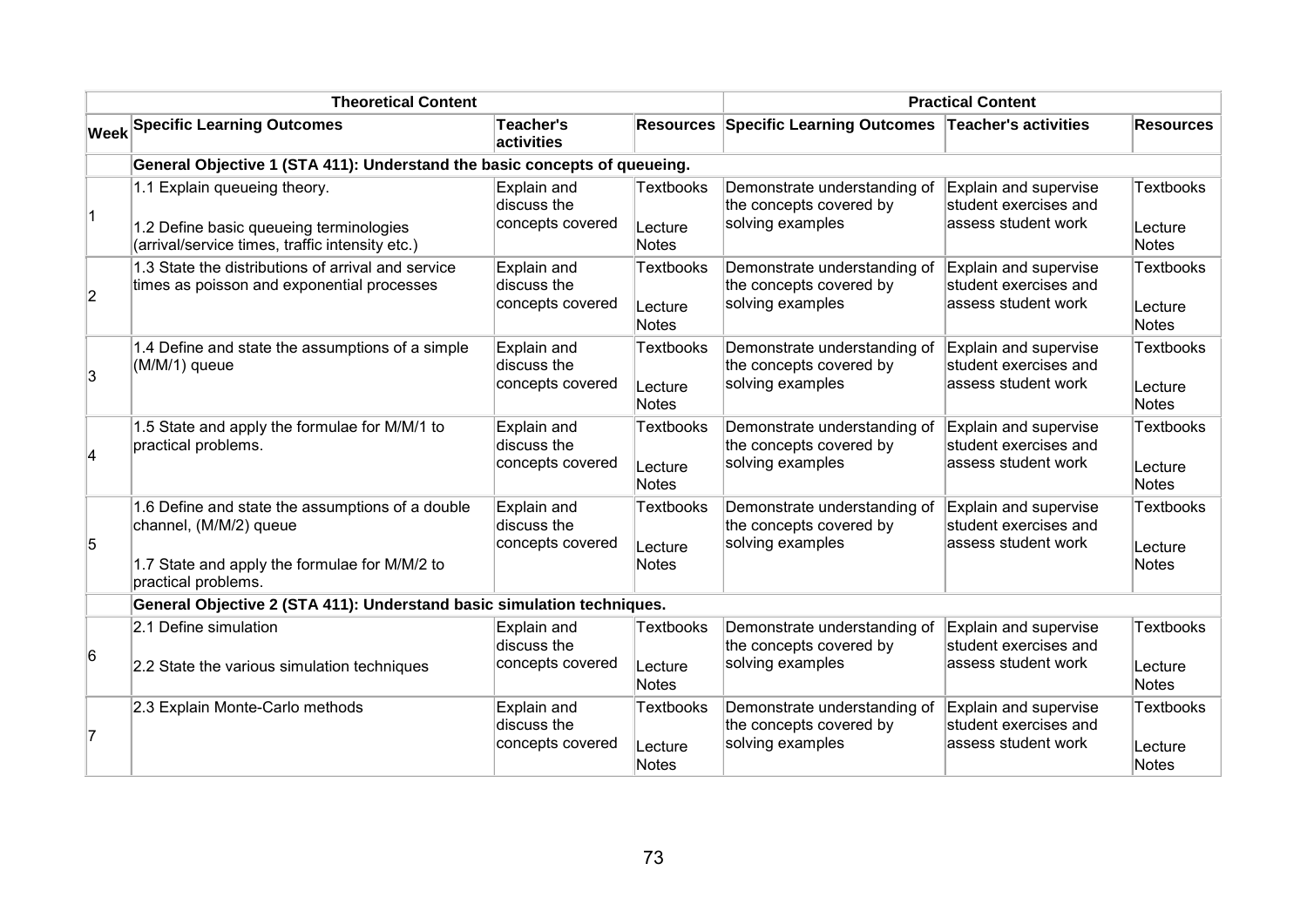| <b>Theoretical Content</b> |                                                                                                                                                                                                 |                                                |                                                         | <b>Practical Content</b>                                                    |                                                                        |                                                         |  |
|----------------------------|-------------------------------------------------------------------------------------------------------------------------------------------------------------------------------------------------|------------------------------------------------|---------------------------------------------------------|-----------------------------------------------------------------------------|------------------------------------------------------------------------|---------------------------------------------------------|--|
|                            | <b>Week Specific Learning Outcomes</b>                                                                                                                                                          | Teacher's<br>activities                        |                                                         | <b>Resources Specific Learning Outcomes</b>                                 | Teacher's activities                                                   | <b>Resources</b>                                        |  |
| 8                          | 2.4 Apply Monte-Carlo methods to simulation                                                                                                                                                     | Explain and<br>discuss the<br>concepts covered | <b>Textbooks</b><br>Lecture<br><b>Notes</b>             | Demonstrate understanding of<br>the concepts covered by<br>solving examples | Explain and supervise<br>student exercises and<br>assess student work  | <b>Textbooks</b><br>Lecture<br><b>Notes</b>             |  |
| Ι9                         | 2.5 Apply computer packages on simulation<br>techniques                                                                                                                                         | Explain and<br>discuss the<br>concepts covered | <b>Textbooks</b><br>Lecture<br><b>Notes</b><br>Software | Demonstrate understanding of<br>the concepts covered by<br>solving examples | Explain and supervise<br>student exercises and<br>assess student work  | <b>Textbooks</b><br>Lecture<br><b>Notes</b><br>Software |  |
|                            | General Objective 3 (STA 411): Understand inventory theory (deterministic models only                                                                                                           |                                                |                                                         |                                                                             |                                                                        |                                                         |  |
| $ 10\rangle$               | 3.1 Explain inventory theory                                                                                                                                                                    | Explain and<br>discuss the<br>concepts covered | <b>Textbooks</b><br>Lecture<br><b>Notes</b>             | Demonstrate understanding of<br>the concepts covered by<br>solving examples | Explain and supervise<br>student exercises and<br>lassess student work | <b>Textbooks</b><br>Lecture<br><b>Notes</b>             |  |
| 11                         | 3.2 Define the classical economic order quantity<br>model (EOQ)<br>3.3 Explain the components of the EOQ and QST<br>models                                                                      | Explain and<br>discuss the<br>concepts covered | <b>Textbooks</b><br>Lecture<br>Notes                    | Demonstrate understanding of<br>the concepts covered by<br>solving examples | Explain and supervise<br>student exercises and<br>assess student work  | <b>Textbooks</b><br>Lecture<br><b>Notes</b>             |  |
| $ 12\rangle$               | 3.4 Obtain the optional order quantity and, optional<br>time between replenishment by minimizing the cost<br>function and applying partial derivatives.<br>3.5 Solve simple inventory problems. | Explain and<br>discuss the<br>concepts covered | <b>Textbooks</b><br>Lecture<br><b>Notes</b>             | Demonstrate understanding of<br>the concepts covered by<br>solving examples | Explain and supervise<br>student exercises and<br>lassess student work | <b>Textbooks</b><br>Lecture<br><b>Notes</b>             |  |
| 13                         | 3.6 Carry out sensitivity analysis of the classical<br>EOQ model.<br>3.7 State the cost functions of EOQ with shortages<br>allowed.                                                             | Explain and<br>discuss the<br>concepts covered | <b>Textbooks</b><br>Lecture<br><b>Notes</b>             | Demonstrate understanding of<br>the concepts covered by<br>solving examples | Explain and supervise<br>student exercises and<br>lassess student work | <b>Textbooks</b><br>Lecture<br><b>Notes</b>             |  |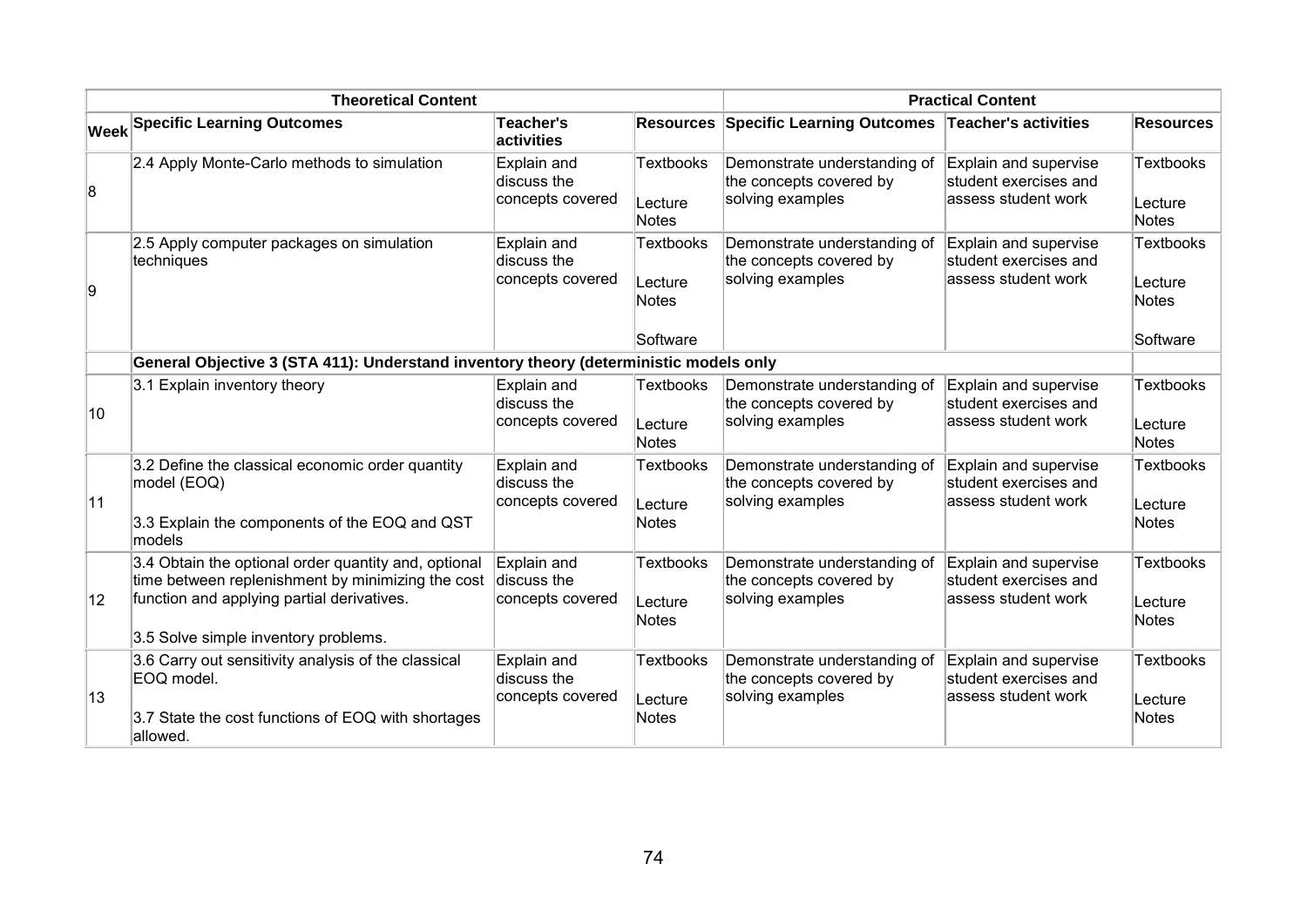|              | <b>Theoretical Content</b>                                                                                                                                                                        | <b>Practical Content</b>                       |                               |                                                                             |                                                                       |                                      |
|--------------|---------------------------------------------------------------------------------------------------------------------------------------------------------------------------------------------------|------------------------------------------------|-------------------------------|-----------------------------------------------------------------------------|-----------------------------------------------------------------------|--------------------------------------|
|              | <b>Week Specific Learning Outcomes</b>                                                                                                                                                            | Teacher's<br>activities                        |                               | <b>Resources Specific Learning Outcomes</b>                                 | Teacher's activities                                                  | Resources                            |
| 14           | 3.8 Explain the components in the model stated in<br>2.7<br>3.9 Determine the optional order quantity, minimum<br>cost and the inventory level just after replenishment<br>from the model in 2.7. | Explain and<br>discuss the<br>concepts covered | Textbooks<br>Lecture<br>Notes | Demonstrate understanding of<br>the concepts covered by<br>solving examples | Explain and supervise<br>student exercises and<br>assess student work | <b>Textbooks</b><br>Lecture<br>Notes |
| $ 15\rangle$ | 3.10 Explain the model in 2.7 by the use of a graph.<br>3.11 Solve some simple problems to illustrate the<br>use of the models in 2.7.                                                            | Explain and<br>discuss the<br>concepts covered | Textbooks<br>Lecture<br>Notes | Demonstrate understanding of<br>the concepts covered by<br>solving examples | Explain and supervise<br>student exercises and<br>assess student work | <b>Textbooks</b><br>Lecture<br>Notes |

Coursework/ Assignments %; Course test %; Practical %; Projects %; Examination %

|             | Type of Assessment Purpose and Nature of Assessment (STA 411)        | <b>Weighting (%)</b> |
|-------------|----------------------------------------------------------------------|----------------------|
| Examination | Final Examination (written) to assess knowledge and understanding 50 |                      |
| Test        | At least 2 progress tests for feed back.                             | 20                   |
| Practical   | At least 7 homeworks to be assessed by the teacher                   | 130                  |
| Total       |                                                                      | 100                  |

#### **Recommended Textbooks & References:**

An Introduction to Management Science, D. R. Anderson, D. J. Sweeney, T. A. Williams

Operations Research, H. A. Taha

Simul8, Good Decision Partnership (simulation software)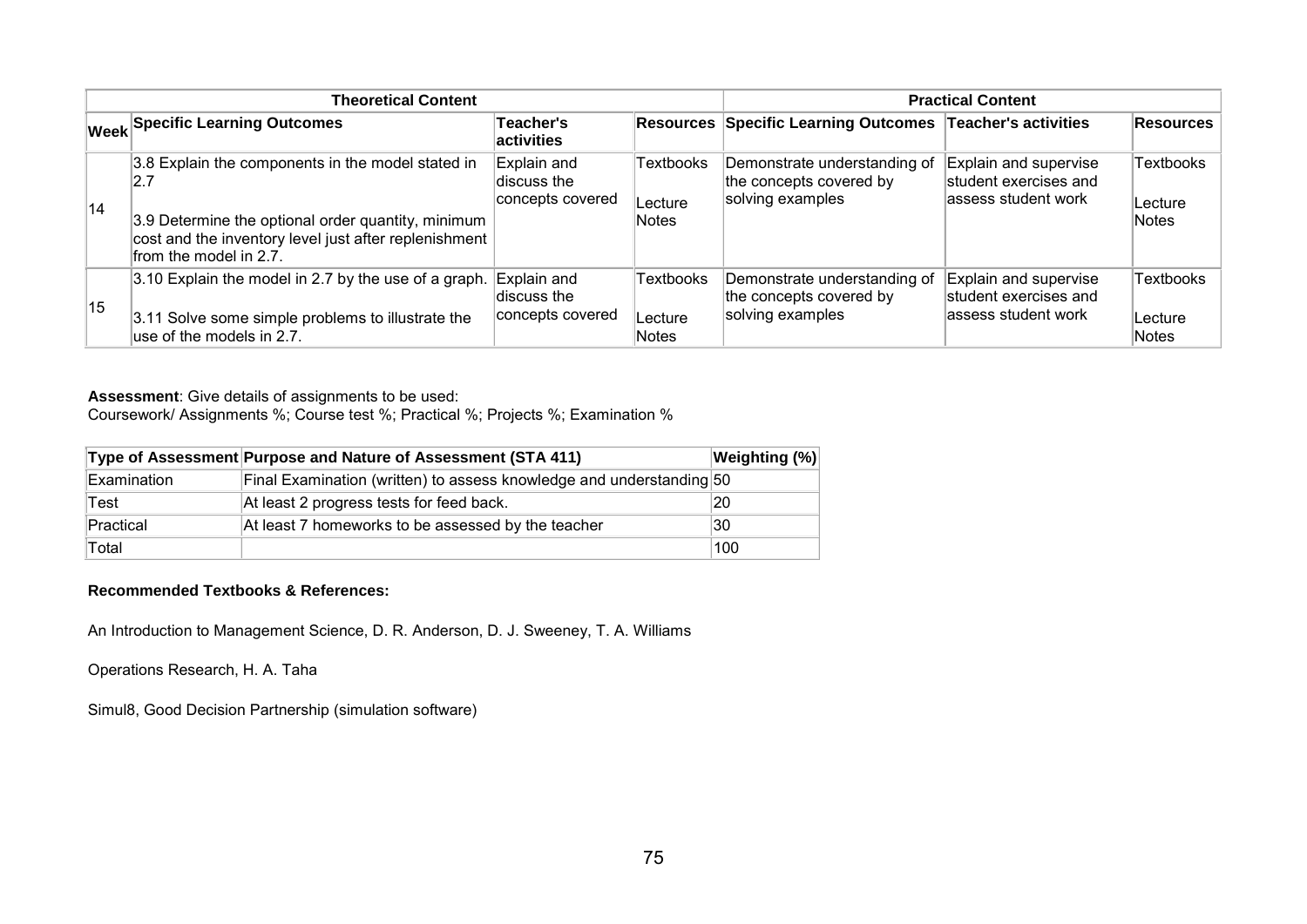# **Course: SAMPLING TECHNIQUES III**

| Programme: Statistics (Higher National Diploma)                                                    |                             |                                   |                                 |  |  |  |  |  |
|----------------------------------------------------------------------------------------------------|-----------------------------|-----------------------------------|---------------------------------|--|--|--|--|--|
| <b>Course: Sampling Techniques III</b>                                                             | <b>Course Code: STA 412</b> | <b>Total Hours:</b>               | 15                              |  |  |  |  |  |
| Year: 2<br>Semester: 3                                                                             | Pre-requisite: STA 322      | Theoretical:<br><b>Practical:</b> | 2 hours /week<br>∣3 hours /week |  |  |  |  |  |
| Goal: This course is designed to enable the student carry out more advanced sampling for analysis. |                             |                                   |                                 |  |  |  |  |  |
| <b>General Objectives:</b> On completion of this course, the diplomate should be able to:          |                             |                                   |                                 |  |  |  |  |  |
| 1. Understand two stage sampling.                                                                  |                             |                                   |                                 |  |  |  |  |  |
| 2. Understand stratified two stage sampling                                                        |                             |                                   |                                 |  |  |  |  |  |
| 3. Understand ratio estimate under stratified sampling.                                            |                             |                                   |                                 |  |  |  |  |  |
| 4. Understand the principles of regression estimation.                                             |                             |                                   |                                 |  |  |  |  |  |
| 5. Understand the treatment of non-sampling error.                                                 |                             |                                   |                                 |  |  |  |  |  |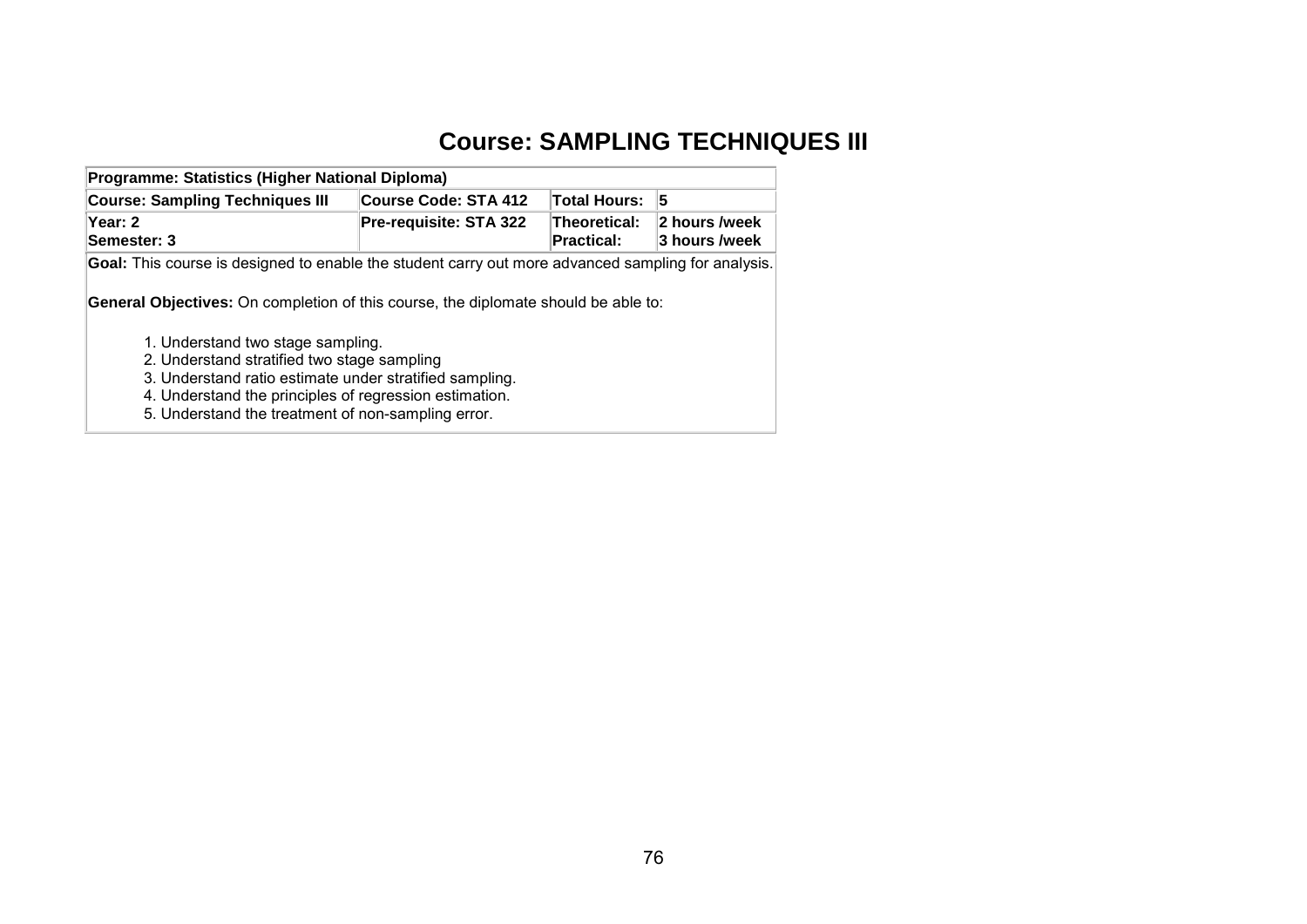| <b>Theoretical Content</b> |                                                                                                                                                                                                |                                                                       |                                                               | <b>Practical Content</b>                                                    |                                                                       |                                                                   |
|----------------------------|------------------------------------------------------------------------------------------------------------------------------------------------------------------------------------------------|-----------------------------------------------------------------------|---------------------------------------------------------------|-----------------------------------------------------------------------------|-----------------------------------------------------------------------|-------------------------------------------------------------------|
|                            | <b>Week Specific Learning Outcomes</b>                                                                                                                                                         | <b>Teacher's activities</b>                                           |                                                               | <b>Resources Specific Learning</b><br>Outcomes                              | <b>Teacher's activities</b>                                           | <b>Resources</b>                                                  |
|                            | General Objective 1 (STA 412): Understand two stage sampling                                                                                                                                   |                                                                       |                                                               |                                                                             |                                                                       |                                                                   |
| $ 1\rangle$                | 1.1 Describe the structure and uses of<br>sampling<br>1.2 Estimate population parameters<br>under sub sampling with units of equal<br>and unequal sizes                                        | <b>Explain and discuss</b><br>the concepts covered<br>using life data | <b>Textbooks</b><br>Lecture<br>Notes<br>Statistics kit        | Demonstrate understanding<br>of the concepts covered by<br>solving examples | Explain and supervise<br>student exercises and<br>assess student work | <b>Textbooks</b><br><b>Lecture Notes</b><br><b>Statistics kit</b> |
| $\overline{2}$             | 1.3 Construct confidence interval for<br>population parameters under sub<br>sampling with units of equal and<br>unequal sizes<br>1.4 Determine sample size and<br>allocation to the two stages | <b>Explain and discuss</b><br>the concepts covered<br>using life data | <b>Textbooks</b><br>Lecture<br>Notes<br>Statistics kit        | Demonstrate understanding<br>of the concepts covered by<br>solving examples | Explain and supervise<br>student exercises and<br>assess student work | <b>Textbooks</b><br><b>Lecture Notes</b><br><b>Statistics kit</b> |
| 3                          | 1.5 Describe self-weighting design<br>1.6 Estimate relative precision                                                                                                                          | <b>Explain and discuss</b><br>the concepts covered<br>using life data | <b>Textbooks</b><br>Lecture<br><b>Notes</b><br>Statistics kit | Demonstrate understanding<br>of the concepts covered by<br>solving examples | Explain and supervise<br>student exercises and<br>assess student work | <b>Textbooks</b><br><b>Lecture Notes</b><br><b>Statistics kit</b> |
|                            | General Objective 2 (STA 412): Understand stratified two-stage sampling                                                                                                                        |                                                                       |                                                               |                                                                             |                                                                       |                                                                   |
| 4                          | 2.1 Describe stratified sampling<br>2.2 Estimate population two-stage<br>parameters in two-stage sampling                                                                                      | Explain and discuss<br>the concepts covered<br>using life data        | <b>Textbooks</b><br>Lecture<br><b>Notes</b>                   | Demonstrate understanding<br>of the concepts covered by<br>solving examples | Explain and supervise<br>student exercises and<br>assess student work | <b>Textbooks</b><br><b>Lecture Notes</b>                          |
| 5                          | 2.3 Determine size of sample in<br>stratified two-stage sampling<br>2.4 Determine the allocation of sample<br>sizes to different strata and stages                                             | <b>Explain and discuss</b><br>the concepts covered<br>using life data | <b>Textbooks</b><br>Lecture<br>Notes                          | Demonstrate understanding<br>of the concepts covered by<br>solving examples | Explain and supervise<br>student exercises and<br>assess student work | <b>Textbooks</b><br><b>Lecture Notes</b>                          |
| 6                          | 2.5 Estimate relative precision under<br>stratified two-stage sampling                                                                                                                         | Explain and discuss<br>the concepts covered<br>using life data        | <b>Textbooks</b><br>Lecture<br><b>Notes</b>                   | Demonstrate understanding<br>of the concepts covered by<br>solving examples | Explain and supervise<br>student exercises and<br>assess student work | <b>Textbooks</b><br>Lecture Notes                                 |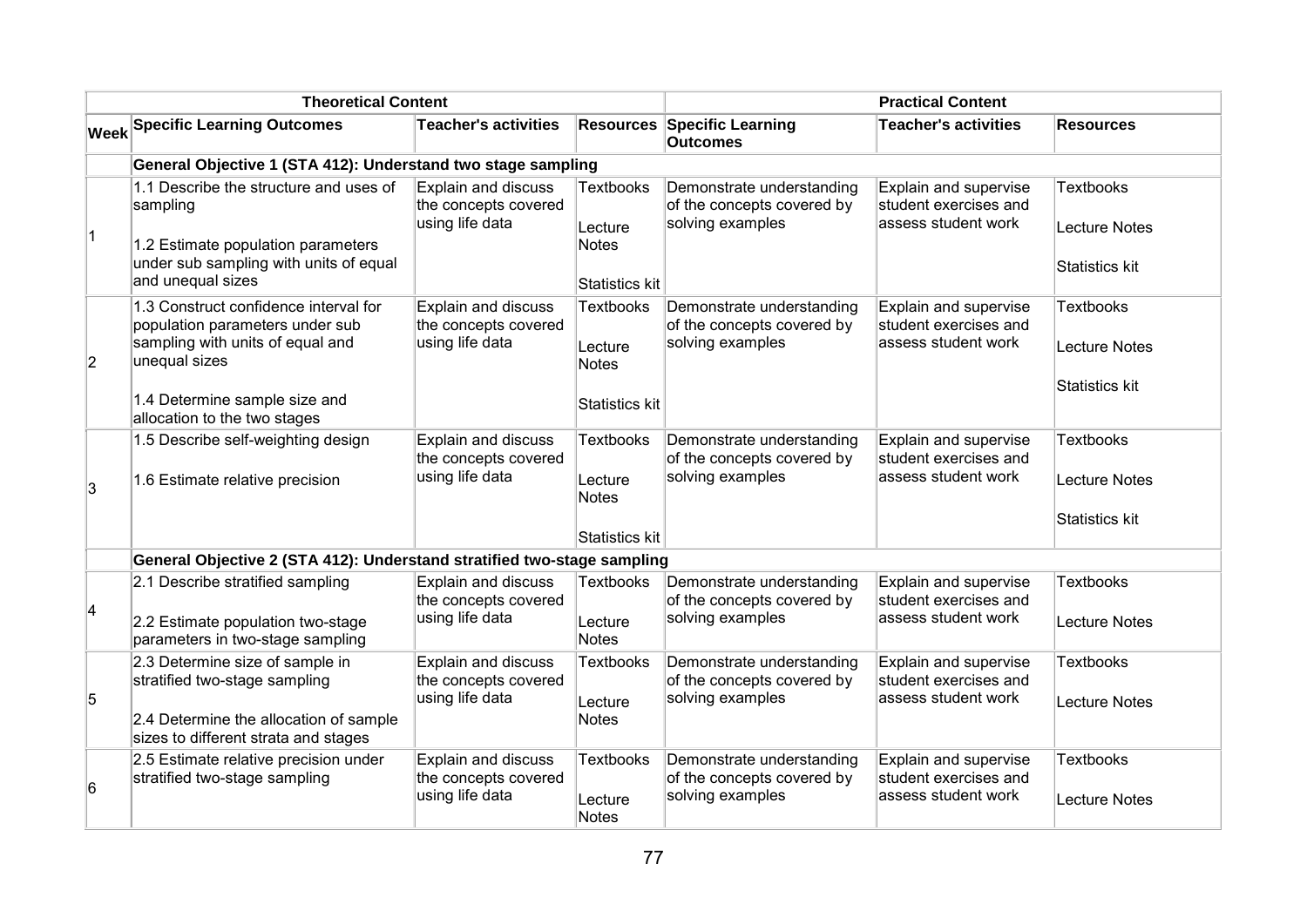| <b>Theoretical Content</b> |                                                                                                                                                                                                                                                                                          |                                                                |                                             | <b>Practical Content</b>                                                    |                                                                       |                                          |
|----------------------------|------------------------------------------------------------------------------------------------------------------------------------------------------------------------------------------------------------------------------------------------------------------------------------------|----------------------------------------------------------------|---------------------------------------------|-----------------------------------------------------------------------------|-----------------------------------------------------------------------|------------------------------------------|
|                            | <b>Week Specific Learning Outcomes</b>                                                                                                                                                                                                                                                   | <b>Teacher's activities</b>                                    |                                             | <b>Resources Specific Learning</b><br><b>Outcomes</b>                       | <b>Teacher's activities</b>                                           | <b>Resources</b>                         |
|                            | General Objective 3 (STA 412): Understand ratio estimation under stratified sampling.                                                                                                                                                                                                    |                                                                |                                             |                                                                             |                                                                       |                                          |
| 7                          | 3.1 Explain ratio estimation<br>3.2 Estimate population ratio by<br>combined ratio method                                                                                                                                                                                                | Explain and discuss<br>the concepts covered                    | <b>Textbooks</b><br>Lecture<br>Notes        | Demonstrate understanding<br>of the concepts covered by<br>solving examples | Explain and supervise<br>student exercises and<br>assess student work | <b>Textbooks</b><br>Lecture Notes        |
| 8                          | 3.3 Compare separate and combined<br>estimates<br>3.4 Estimate the bias of ratio estimator                                                                                                                                                                                               | Explain and discuss<br>the concepts covered                    | <b>Textbooks</b><br>Lecture<br>Notes        | Demonstrate understanding<br>of the concepts covered by<br>solving examples | Explain and supervise<br>student exercises and<br>assess student work | <b>Textbooks</b><br>Lecture Notes        |
| 9                          | 3.5 Describe optimum allocation in ratio<br>estimator                                                                                                                                                                                                                                    | Explain and discuss<br>the concepts covered                    | <b>Textbooks</b><br>Lecture<br>Notes        | Demonstrate understanding<br>of the concepts covered by<br>solving examples | Explain and supervise<br>student exercises and<br>assess student work | <b>Textbooks</b><br>Lecture Notes        |
|                            | General Objective 4 (STA 412): Understand principles of regression estimation                                                                                                                                                                                                            |                                                                |                                             |                                                                             |                                                                       |                                          |
| 10                         | 4.1 State the principle of regression<br>estimation<br>4.2 Compare regression coefficients                                                                                                                                                                                               | Explain and discuss<br>the concepts covered<br>using life data | <b>Textbooks</b><br>Lecture<br><b>Notes</b> | Demonstrate understanding<br>of the concepts covered by<br>solving examples | Explain and supervise<br>student exercises and<br>assess student work | <b>Textbooks</b><br>Lecture Notes        |
| 11                         | 4.3 Estimate the mean and total of the<br>population<br>4.4 Derive the variance of the<br>regression estimator                                                                                                                                                                           | Explain and discuss<br>the concepts covered<br>using life data | <b>Textbooks</b><br>Lecture<br><b>Notes</b> | Demonstrate understanding<br>of the concepts covered by<br>solving examples | Explain and supervise<br>student exercises and<br>assess student work | <b>Textbooks</b><br>Lecture Notes        |
| 12                         | 4.5 Compute the variance of the<br>regression estimator<br>4.6 Compute relative efficiency of<br>regression estimator given the ratio<br>estimator under stratified sampling<br>4.7 Estimate the bias of the regression<br>estimator of the population mean under<br>stratified sampling | Explain and discuss<br>the concepts covered<br>using life data | <b>Textbooks</b><br>Lecture<br><b>Notes</b> | Demonstrate understanding<br>of the concepts covered by<br>solving examples | Explain and supervise<br>student exercises and<br>assess student work | <b>Textbooks</b><br><b>Lecture Notes</b> |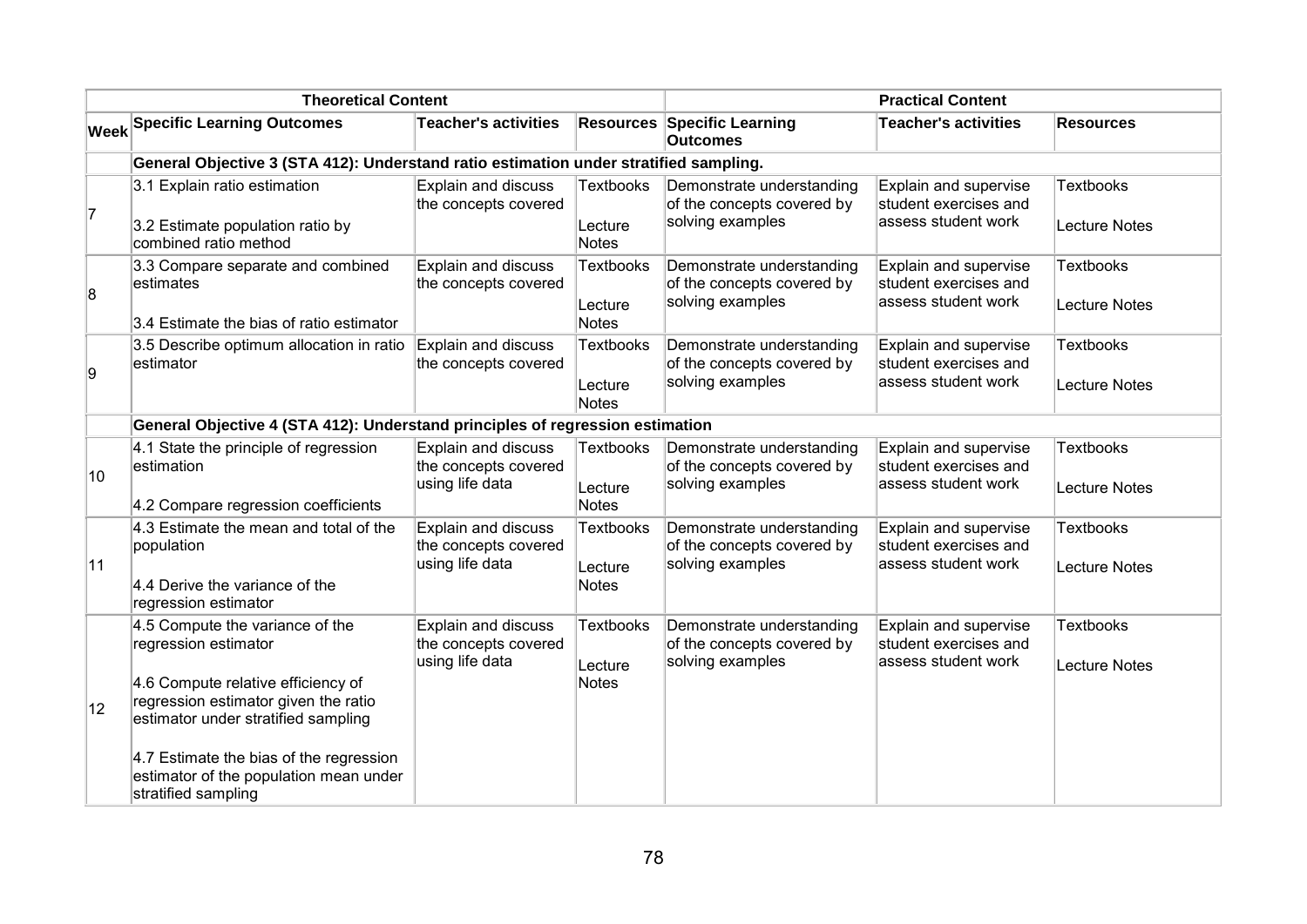| <b>Theoretical Content</b> |                                                                                                                                                                                                                 |                                                                |                                      | <b>Practical Content</b>                                                    |                                                                        |                                                                       |
|----------------------------|-----------------------------------------------------------------------------------------------------------------------------------------------------------------------------------------------------------------|----------------------------------------------------------------|--------------------------------------|-----------------------------------------------------------------------------|------------------------------------------------------------------------|-----------------------------------------------------------------------|
|                            | <b>Week Specific Learning Outcomes</b>                                                                                                                                                                          | <b>Teacher's activities</b>                                    | Resources                            | <b>Specific Learning</b><br><b>Outcomes</b>                                 | Teacher's activities                                                   | <b>Resources</b>                                                      |
|                            | General Objective 5 (STA 412): Understand the treatment of non-sampling error                                                                                                                                   |                                                                |                                      |                                                                             |                                                                        |                                                                       |
| 14                         | 5.1 Identify and explain non-sampling<br>error<br>5.2 Construct models for non-sampling<br>error                                                                                                                | Explain and discuss<br>the concepts covered<br>using life data | Textbooks<br>Lecture<br><b>Notes</b> | Demonstrate understanding<br>of the concepts covered by<br>solving examples | Explain and supervise<br>student exercises and<br>lassess student work | <b>Explain and discuss</b><br>the concepts covered<br>using life data |
| 15                         | 5.3 State the assumptions underlying<br>non-sampling error<br>5.4 Compute the estimate of the<br>population mean under assumptions in<br>5.3 above.<br>5.5 Compute the variance of the<br>estimate in 5.4 above | Explain and discuss<br>the concepts covered<br>using life data | Textbooks<br>Lecture<br>Notes        | Demonstrate understanding<br>of the concepts covered by<br>solving examples | Explain and supervise<br>student exercises and<br>assess student work  | Explain and discuss<br>the concepts covered<br>using life data        |

Coursework/ Assignments %; Course test %; Practical %; Projects %; Examination %

|             | Type of Assessment Purpose and Nature of Assessment (STA 412)        | Weighting (%) |
|-------------|----------------------------------------------------------------------|---------------|
| Examination | Final Examination (written) to assess knowledge and understanding 50 |               |
| Test        | At least 2 progress tests for feed back.                             | 20            |
| Practical   | At least 7 homeworks to be assessed by the teacher                   | 30            |
| Total       |                                                                      | 100           |

#### **Recommended Textbooks & References:**

Sampling Techniques, W G Cochram (John Wiley)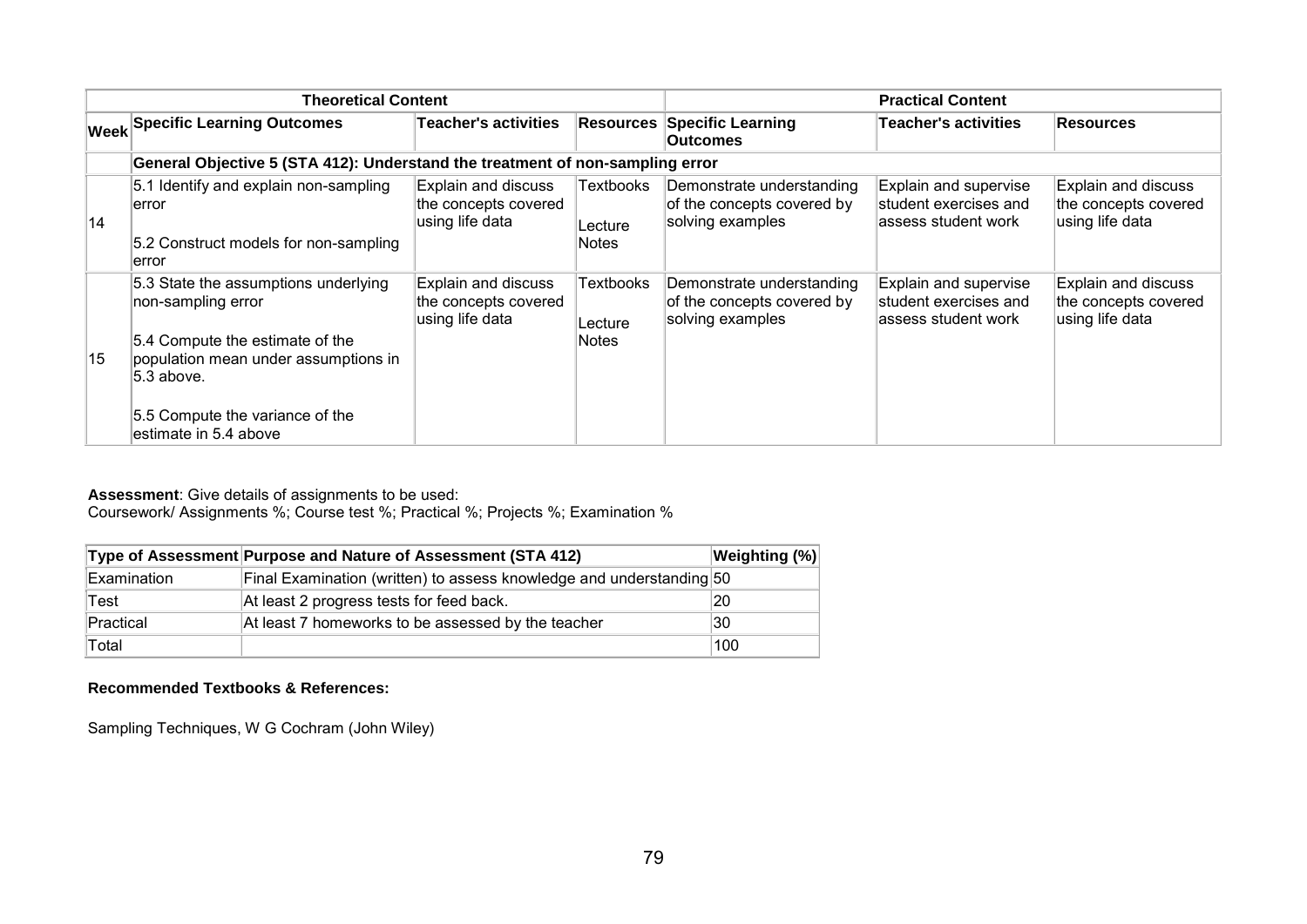## **Course: ECONOMETRICS**

| Programme: Statistics (Higher National Diploma) |                                                                                                                         |                                   |                                |
|-------------------------------------------------|-------------------------------------------------------------------------------------------------------------------------|-----------------------------------|--------------------------------|
| <b>Course: Econometrics</b>                     | <b>Course Code: STA 413</b>                                                                                             | <b>Total Hours:</b>               | 4                              |
| Year: 2<br>Semester: 3                          | Pre-requisite:                                                                                                          | Theoretical:<br><b>Practical:</b> | 2 hours /week<br>2 hours /week |
|                                                 | Goal: This course is designed to enable students understand the application of mathematics and statistics to economics. |                                   |                                |
|                                                 | <b>General Objectives:</b> On completion of this course, the diplomate should be able to:                               |                                   |                                |
|                                                 | 1. Understand the nature and quality of economic data, measurement and functions.                                       |                                   |                                |
|                                                 | 2. Understand the application of regression and correlation to economic data.                                           |                                   |                                |
|                                                 | 3. Understand the use of analysis of variance, homoscedaticity and heteroscedaticity in economics.                      |                                   |                                |
|                                                 | 4. Understand the concepts of multicolinearity.                                                                         |                                   |                                |
| 5. Understand serial and auto-correlation.      |                                                                                                                         |                                   |                                |
|                                                 | 6. Understand errors in variable and simultaneous equation models.                                                      |                                   |                                |

7. Understand lagged variables.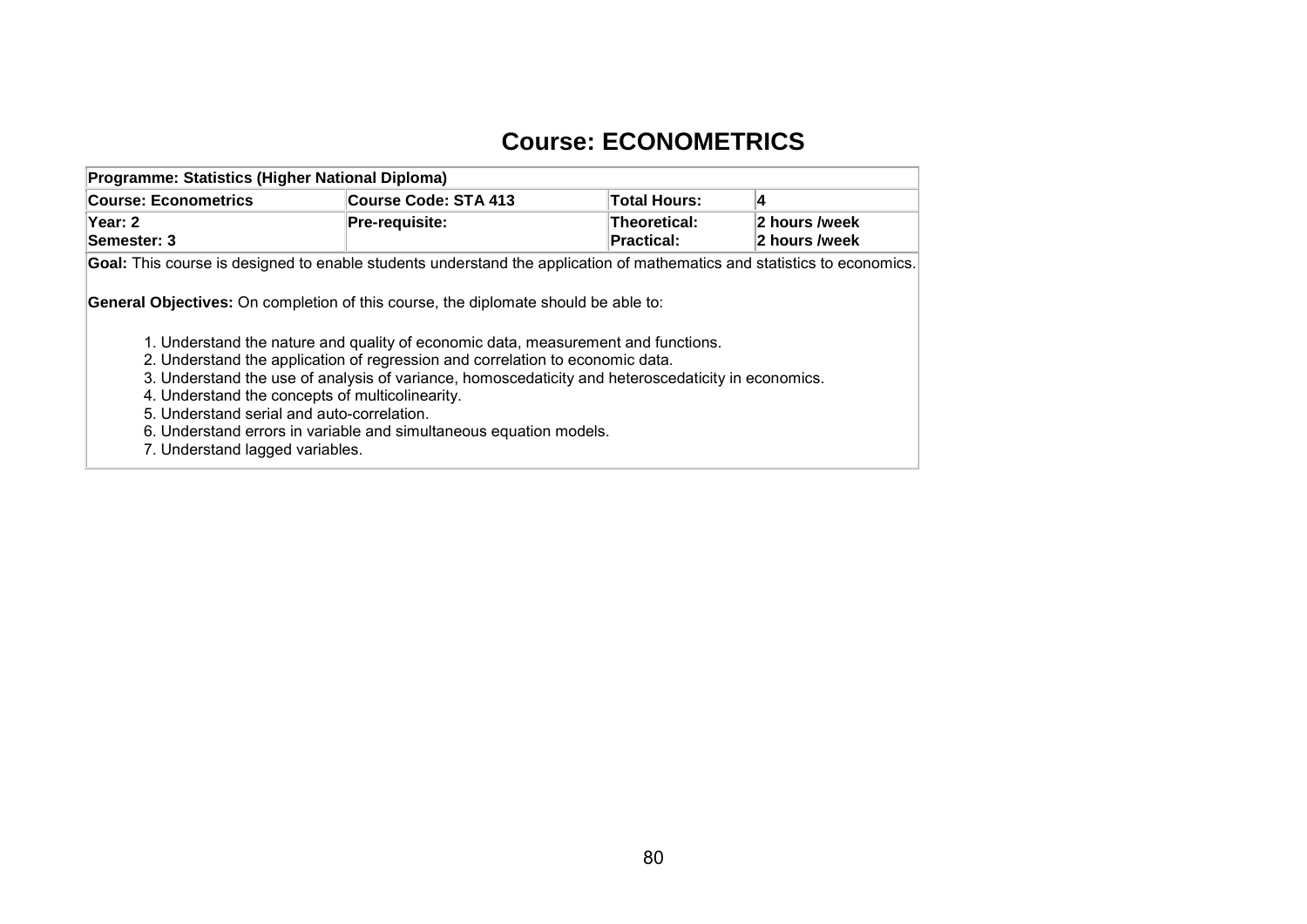| <b>Theoretical Content</b> |                                                                                                                                                                                                                              |                                                       |                                      | <b>Practical Content</b>                                                    |                                                                       |                                             |  |
|----------------------------|------------------------------------------------------------------------------------------------------------------------------------------------------------------------------------------------------------------------------|-------------------------------------------------------|--------------------------------------|-----------------------------------------------------------------------------|-----------------------------------------------------------------------|---------------------------------------------|--|
|                            | <b>Week Specific Learning Outcomes</b>                                                                                                                                                                                       | <b>Teacher's</b><br>activities                        |                                      | <b>Resources Specific Learning Outcomes</b>                                 | <b>Teacher's activities</b>                                           | <b>Resources</b>                            |  |
|                            | General Objective 1 (STA 413): Understand the nature and quality of economic data measurement and functions                                                                                                                  |                                                       |                                      |                                                                             |                                                                       |                                             |  |
| $\vert$ 1                  | 1.1 Define econometrics<br>1.2 Explain end quality of economic data.<br>1.3 Define the following functions: production,<br>consumption and investment.<br>1.4 Construct economic models for the<br>functions in 1.3 above.   | <b>Explain and discuss</b><br>the concepts<br>covered | Textbooks<br>Lecture<br>Notes        | Demonstrate understanding of<br>the concepts covered by solving<br>examples | Explain and supervise<br>student exercises and<br>assess student work | Textbooks<br>Lecture<br><b>Notes</b>        |  |
| $\overline{2}$             | 1.5 Define price elasticity for sale and demand<br>1.6 Apply the maximum likelihood estimation<br>(MLE) method to the function of economic<br>model in 1.4 above.<br>1.7 Apply the models in 1.4 above to solve<br>problems. | Explain and discuss<br>the concepts<br>covered        | <b>Textbooks</b><br>Lecture<br>Notes | Demonstrate understanding of<br>the concepts covered by solving<br>examples | Explain and supervise<br>student exercises and<br>assess student work | <b>Textbooks</b><br>Lecture<br><b>Notes</b> |  |
|                            | General Objective 2 (STA 413): Understand the application of regression and correlation to economic data                                                                                                                     |                                                       |                                      |                                                                             |                                                                       |                                             |  |
| 3                          | 2.1 Fit appropriate regression models<br>correlation to economics variables.<br>2.2 Test hypotheses about the parameters of<br>the model in 2.1 above and interpret the<br>results.                                          | <b>Explain and discuss</b><br>the concepts<br>covered | Textbooks<br>Lecture<br><b>Notes</b> | Demonstrate understanding of<br>the concepts covered by solving<br>examples | Explain and supervise<br>student exercises and<br>assess student work | <b>Textbooks</b><br>Lecture<br><b>Notes</b> |  |
|                            | 2.3 Compute and interpret correlation<br>coefficients using economic variables.                                                                                                                                              |                                                       |                                      |                                                                             |                                                                       |                                             |  |
| 4                          | 2.4 Compute and interpret partial correlation<br>coefficients using economic variables<br>2.3 Compute and interpret multiple correlation<br>coefficients using economic variables                                            | Explain and discuss<br>the concepts<br>covered        | Textbooks<br>Lecture<br>Notes        | Demonstrate understanding of<br>the concepts covered by solving<br>examples | Explain and supervise<br>student exercises and<br>assess student work | <b>Textbooks</b><br>Lecture<br><b>Notes</b> |  |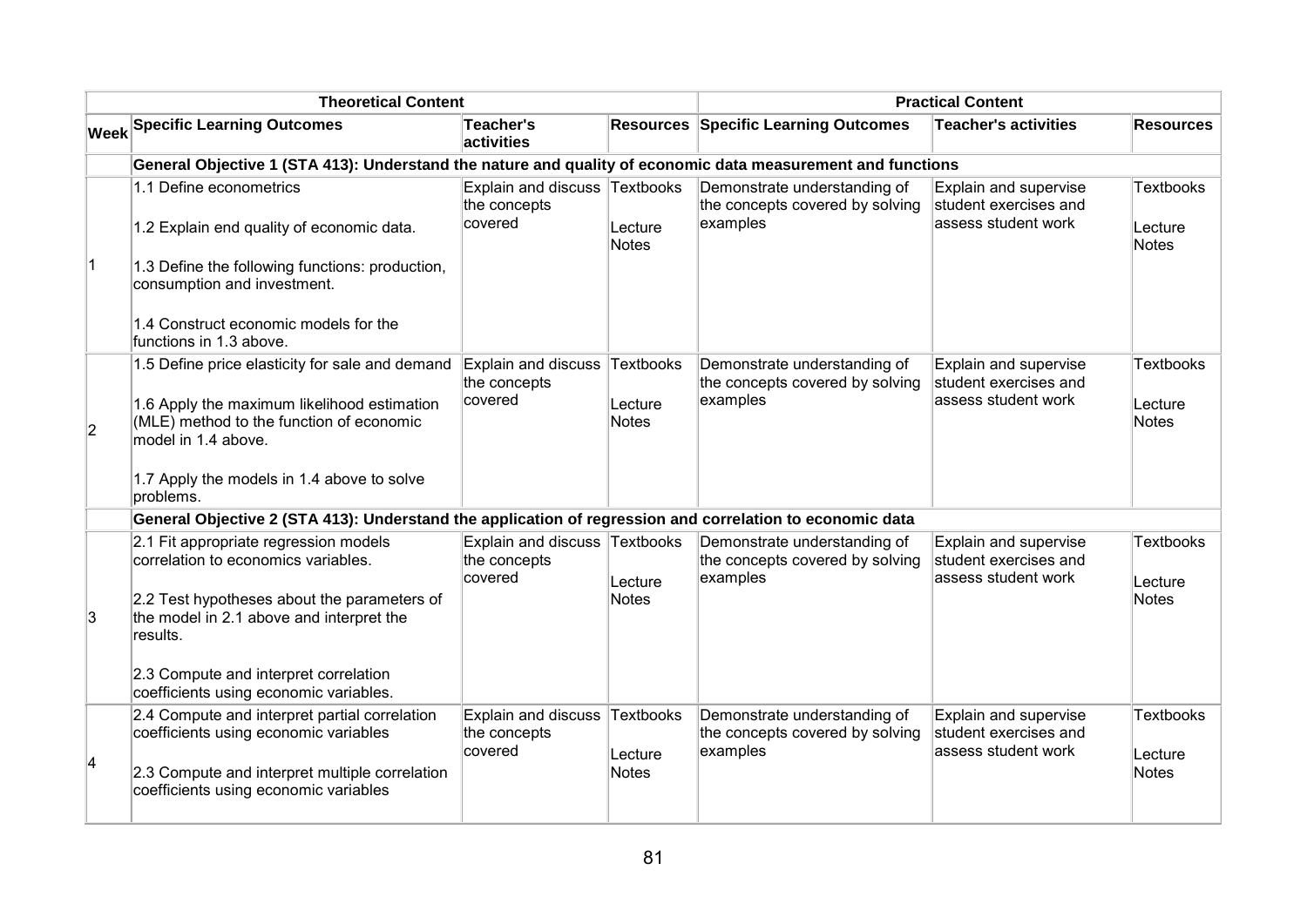| <b>Theoretical Content</b> |                                                                                                                                                          | <b>Practical Content</b>                                 |                                      |                                                                             |                                                                       |                                             |
|----------------------------|----------------------------------------------------------------------------------------------------------------------------------------------------------|----------------------------------------------------------|--------------------------------------|-----------------------------------------------------------------------------|-----------------------------------------------------------------------|---------------------------------------------|
|                            | <b>Week Specific Learning Outcomes</b>                                                                                                                   | <b>Teacher's</b><br>activities                           | <b>Resources</b>                     | <b>Specific Learning Outcomes</b>                                           | <b>Teacher's activities</b>                                           | <b>Resources</b>                            |
|                            | 2.4 Test hypotheses about the coefficients in<br>2.3 to 2.5 above.                                                                                       |                                                          |                                      |                                                                             |                                                                       |                                             |
|                            | General Objective 3 (STA 413): Understand the use of analysis of variance, homoscedasticity in economics                                                 |                                                          |                                      |                                                                             |                                                                       |                                             |
| 5                          | 3.1 Apply analysis of variance in solving<br>economic problems<br>3.2 Define homoscedasticity                                                            | Explain and discuss Textbooks<br>the concepts<br>covered | Lecture<br><b>Notes</b>              | Demonstrate understanding of<br>the concepts covered by solving<br>examples | Explain and supervise<br>student exercises and<br>assess student work | <b>Textbooks</b><br>Lecture<br><b>Notes</b> |
|                            | 3.3 State the assumptions of homoscedasticity                                                                                                            |                                                          |                                      |                                                                             |                                                                       |                                             |
|                            | 3.4 Test for homoscedasticity and interpret the<br>results                                                                                               | Explain and discuss<br>the concepts<br>covered           | Textbooks<br>Lecture                 | Demonstrate understanding of<br>the concepts covered by solving<br>examples | Explain and supervise<br>student exercises and<br>assess student work | <b>Textbooks</b><br>Lecture                 |
| 6                          | 3.5 Define heteroscedasticity<br>3.6 State the assumptions of<br>heteroscedasticity.                                                                     |                                                          | <b>Notes</b>                         |                                                                             |                                                                       | Notes                                       |
|                            | General Objective 4 (STA 413): Understand the concepts of multicollmearity                                                                               |                                                          |                                      |                                                                             |                                                                       |                                             |
| 7                          | 4.1 Define and illustrate multicollinearity<br>4.2 State the assumptions and consequences<br>of multicollineartiy                                        | <b>Explain and discuss</b><br>the concepts<br>covered    | Textbooks<br>Lecture<br><b>Notes</b> | Demonstrate understanding of<br>the concepts covered by solving<br>examples | Explain and supervise<br>student exercises and<br>assess student work | <b>Textbooks</b><br>Lecture<br><b>Notes</b> |
| 8                          | 4.3 Test for multicollinearity with any<br>appropriate methods and interpret the results.                                                                | <b>Explain and discuss</b><br>the concepts<br>covered    | Textbooks<br>Lecture<br><b>Notes</b> | Demonstrate understanding of<br>the concepts covered by solving<br>examples | Explain and supervise<br>student exercises and<br>assess student work | <b>Textbooks</b><br>Lecture<br><b>Notes</b> |
|                            | General Objective 5 (STA413): Understand serial and auto-correlation                                                                                     |                                                          |                                      |                                                                             |                                                                       |                                             |
| 9                          | 5.1 Define and illustrate auto-correlation<br>5.2 State the sources and consequences of<br>auto-correlation<br>5.3 Test for first-order auto-correlation | Explain and discuss<br>the concepts<br>covered           | Textbooks<br>Lecture<br><b>Notes</b> | Demonstrate understanding of<br>the concepts covered by solving<br>examples | Explain and supervise<br>student exercises and<br>assess student work | <b>Textbooks</b><br>Lecture<br>Notes        |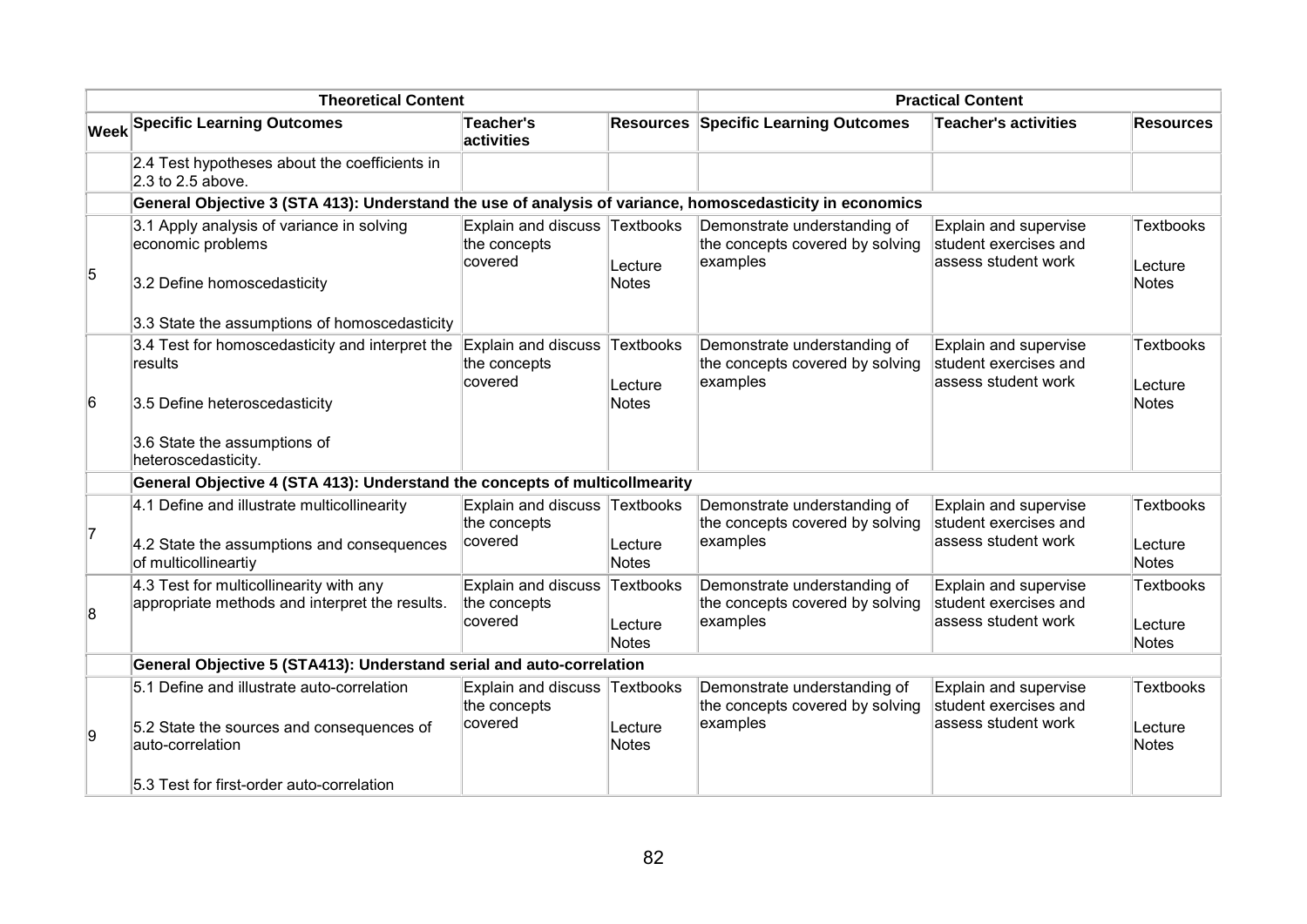| <b>Theoretical Content</b> |                                                                                                                                                                                                                         | <b>Practical Content</b>                              |                                      |                                                                             |                                                                       |                               |
|----------------------------|-------------------------------------------------------------------------------------------------------------------------------------------------------------------------------------------------------------------------|-------------------------------------------------------|--------------------------------------|-----------------------------------------------------------------------------|-----------------------------------------------------------------------|-------------------------------|
|                            | <b>Week Specific Learning Outcomes</b>                                                                                                                                                                                  | <b>Teacher's</b><br>activities                        | <b>Resources</b>                     | <b>Specific Learning Outcomes</b>                                           | <b>Teacher's activities</b>                                           | <b>Resources</b>              |
| 10                         | 5.4 Calculate residuals and estimate<br>parameters of auto-correlation<br>5.5 Define and illustrate serial auto-correlation                                                                                             | <b>Explain and discuss</b><br>the concepts<br>covered | Textbooks<br>Lecture<br><b>Notes</b> | Demonstrate understanding of<br>the concepts covered by solving<br>examples | Explain and supervise<br>student exercises and<br>assess student work | Textbooks<br>Lecture<br>Notes |
|                            | General Objective 6 (STA 413): Understand errors in variable and simultaneous equation models.                                                                                                                          |                                                       |                                      |                                                                             |                                                                       |                               |
| 11                         | 6.1 Explain errors in measurement of variables Explain and discuss<br>6.2 Determine the solutions for errors in<br>measurement of variables<br>6.3 Define dummy variables.                                              | the concepts<br>covered                               | Textbooks<br>Lecture<br>Notes        | Demonstrate understanding of<br>the concepts covered by solving<br>examples | Explain and supervise<br>student exercises and<br>assess student work | Textbooks<br>Lecture<br>Notes |
| $ 12\rangle$               | 6.4 State the uses of dummy variables in<br>economic functions<br>6.5 Explain simultaneous dependence of<br>economic variables<br>6.6 State the consequences of simultaneous<br>relations and the appropriate solution. | Explain and discuss<br>the concepts<br>covered        | <b>Textbooks</b><br>Lecture<br>Notes | Demonstrate understanding of<br>the concepts covered by solving<br>examples | Explain and supervise<br>student exercises and<br>assess student work | Textbooks<br>Lecture<br>Notes |
| 13                         | 6.7 Explain the two-stage least squares (2SLS)<br>method.<br>6.8 Calculate the 2SLS estimates.                                                                                                                          | Explain and discuss<br>the concepts<br>covered        | Textbooks<br>Lecture<br><b>Notes</b> | Demonstrate understanding of<br>the concepts covered by solving<br>examples | Explain and supervise<br>student exercises and<br>assess student work | Textbooks<br>Lecture<br>Notes |
|                            | General Objectives 7 (STA 413): Understand lagged variables                                                                                                                                                             |                                                       |                                      |                                                                             |                                                                       |                               |
| 14                         | 7.1 Define lagged variables<br>7.2 Explain exogenous and endogenous<br>lagged variables                                                                                                                                 | <b>Explain and discuss</b><br>the concepts<br>covered | <b>Textbooks</b><br>Lecture<br>Notes | Demonstrate understanding of<br>the concepts covered by solving<br>examples | Explain and supervise<br>student exercises and<br>assess student work | Textbooks<br>Lecture<br>Notes |
| 15                         | 7.3 Construct a distributed - lag model for<br>demand and estimate the parameters.                                                                                                                                      | Explain and discuss<br>the concepts<br>covered        | Textbooks<br>Lecture<br>Notes        | Demonstrate understanding of<br>the concepts covered by solving<br>examples | Explain and supervise<br>student exercises and<br>assess student work | Textbooks<br>Lecture<br>Notes |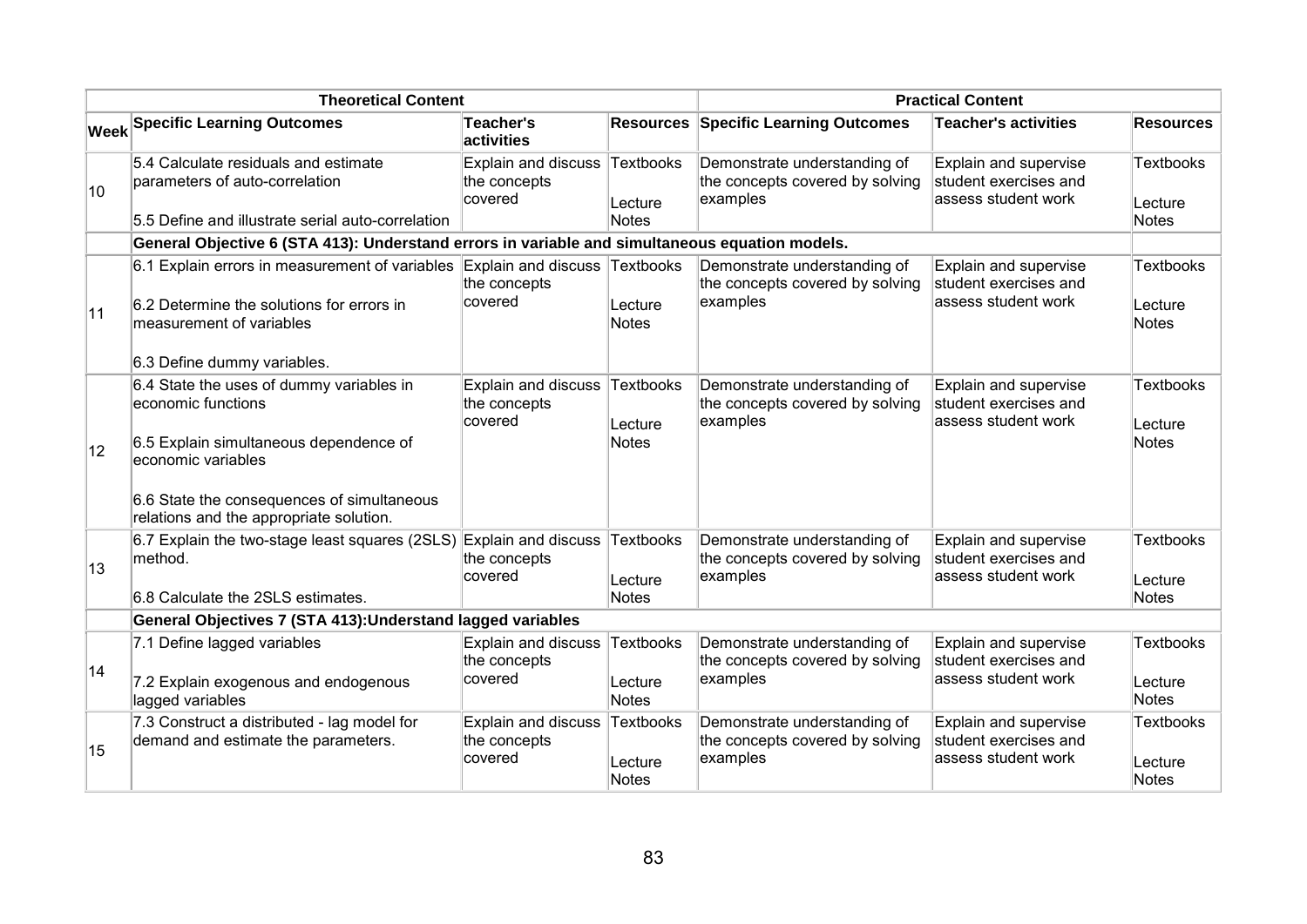Coursework/ Assignments %; Course test %; Practical %; Projects %; Examination %

| <b>Type of Assessment</b> | <b>Purpose and Nature of Assessment (STA 413)</b>                    | Weighting (%) |
|---------------------------|----------------------------------------------------------------------|---------------|
| Examination               | Final Examination (written) to assess knowledge and understanding 50 |               |
| Test                      | At least 2 progress tests for feed back.                             | 20            |
| Practical                 | At least 7 homeworks to be assessed by the teacher                   | 30            |
| Total                     |                                                                      | 100           |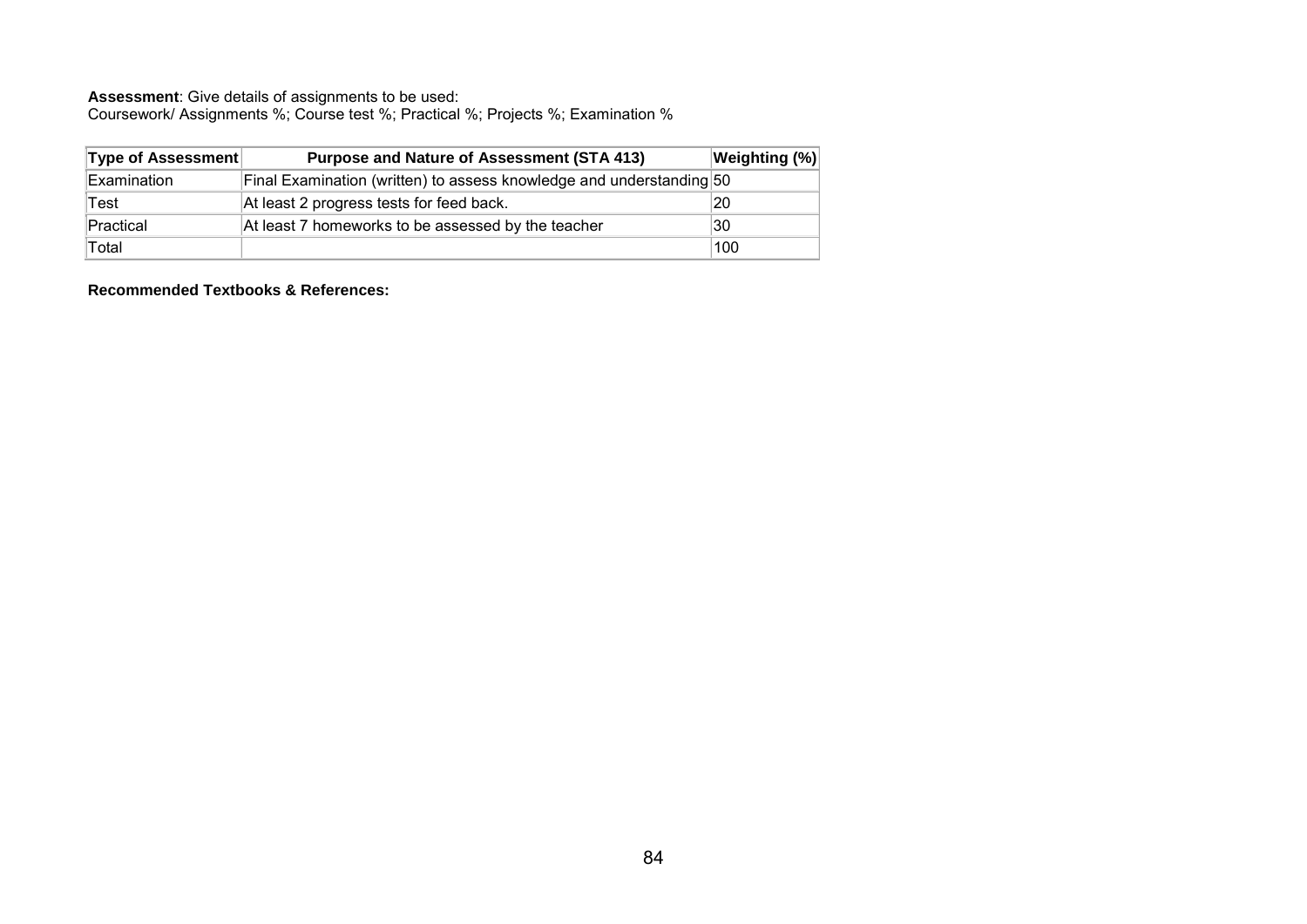## **Course: ECONOMIC AND SOCIAL STATISTICS II**

| Programme: Statistics (Higher National Diploma)                                                                                                                                                                                                                                                                                                                                                                                                                                                                                       |                       |                                   |                                |
|---------------------------------------------------------------------------------------------------------------------------------------------------------------------------------------------------------------------------------------------------------------------------------------------------------------------------------------------------------------------------------------------------------------------------------------------------------------------------------------------------------------------------------------|-----------------------|-----------------------------------|--------------------------------|
| <b>Course: Economic and Social Statistics II</b>                                                                                                                                                                                                                                                                                                                                                                                                                                                                                      | Course Code: STA 414  | Total Hours:                      |                                |
| Year: 2<br>Semester: 3                                                                                                                                                                                                                                                                                                                                                                                                                                                                                                                | <b>Pre-requisite:</b> | Theoretical:<br><b>Practical:</b> | 2 hours /week<br>3 hours /week |
| Goal: This course is designed to enable the student to further understand the application of statistics in rectifying and solving social and economic problems.                                                                                                                                                                                                                                                                                                                                                                       |                       |                                   |                                |
| <b>General Objectives:</b> On completion of this course, the diplomate should be able to:<br>1. Understand sources of data for economic and social investigation.<br>2. Understand the concepts of social accounting.<br>3. Understand the concepts and use of national accounting.<br>4. Understand the application of index numbers to economic and social statistics.<br>5. Understand the principles of statistical management.<br>6. Understand the application of regression and correlation in economic and social statistics. |                       |                                   |                                |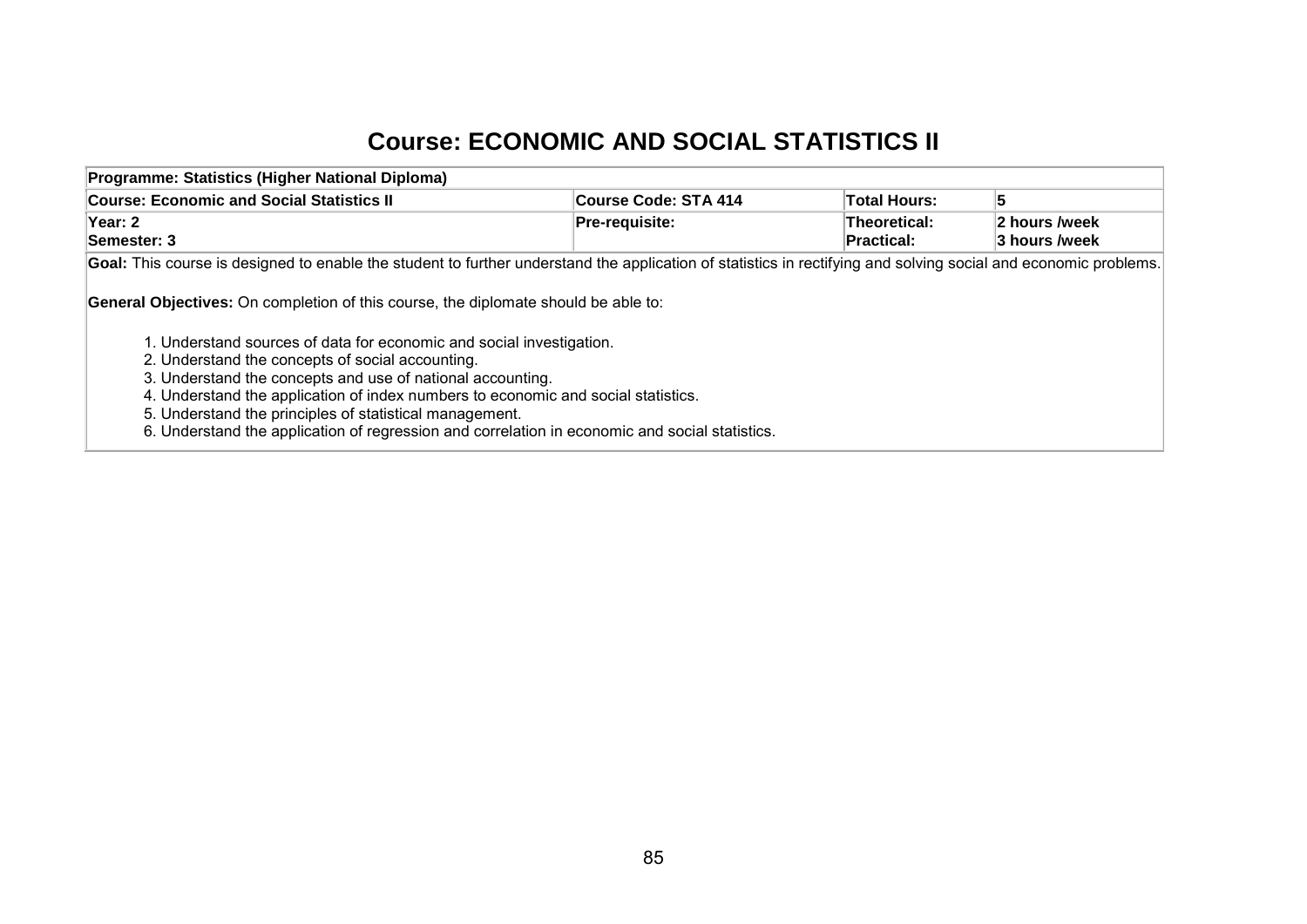|    | <b>Theoretical Content</b>                                                                                                                              |                                                                |                                                                | <b>Practical Content</b>                                                    |                                                                       |                                                                |
|----|---------------------------------------------------------------------------------------------------------------------------------------------------------|----------------------------------------------------------------|----------------------------------------------------------------|-----------------------------------------------------------------------------|-----------------------------------------------------------------------|----------------------------------------------------------------|
|    | <b>Week Specific Learning Outcomes</b>                                                                                                                  | <b>Teacher's activities</b>                                    | <b>Resources</b>                                               | <b>Specific Learning Outcomes</b>                                           | <b>Teacher's activities</b>                                           | <b>Resources</b>                                               |
|    | General Objective 1 (STA 414): Understand sources of data for economic and social investigation                                                         |                                                                |                                                                |                                                                             |                                                                       |                                                                |
| 1  | 3.3 Identify sources of social and<br>economic information<br>3.3 Identify various sources of information<br>e.g. government statistics, libraries, etc | Explain and discuss the<br>concepts covered using<br>life data | <b>Textbooks</b><br>Lecture<br>Notes<br>Official<br>statistics | Demonstrate understanding of<br>the concepts covered by solving<br>examples | Explain and supervise<br>student exercises and<br>assess student work | <b>Textbooks</b><br>Lecture<br>Notes<br>Official<br>statistics |
| 2  | 3.3 Explain the problems of collecting<br>economic and social statistics in Nigeria                                                                     | Explain and discuss the<br>concepts covered using<br>life data | <b>Textbooks</b><br>Lecture<br>Notes<br>Official<br>statistics | Demonstrate understanding of<br>the concepts covered by solving<br>examples | Explain and supervise<br>student exercises and<br>assess student work | <b>Textbooks</b><br>Lecture<br>Notes<br>Official<br>statistics |
|    | General Objective 2 (STA 414): Understand the concepts of social accounting                                                                             |                                                                |                                                                |                                                                             |                                                                       |                                                                |
| Ι3 | 2.1 Explain social accounting<br>2.2 Describe the nature of social<br>accounting with examples                                                          | Explain and discuss the<br>concepts covered using<br>life data | <b>Textbooks</b><br>Lecture<br>Notes                           | Demonstrate understanding of<br>the concepts covered by solving<br>examples | Explain and supervise<br>student exercises and<br>assess student work | <b>Textbooks</b><br>Lecture<br><b>Notes</b>                    |
|    |                                                                                                                                                         |                                                                | Official<br>statistics                                         |                                                                             |                                                                       | Official<br>statistics                                         |
| 14 | 2.3 State the uses of social accounting<br>2.4 Estimate the items in social<br>accounting using statistical procedures                                  | Explain and discuss the<br>concepts covered using<br>life data | <b>Textbooks</b><br>Lecture<br>Notes                           | Demonstrate understanding of<br>the concepts covered by solving<br>examples | Explain and supervise<br>student exercises and<br>assess student work | <b>Textbooks</b><br>Lecture<br>Notes                           |
|    |                                                                                                                                                         |                                                                | Official<br>statistics                                         |                                                                             |                                                                       | Official<br>statistics                                         |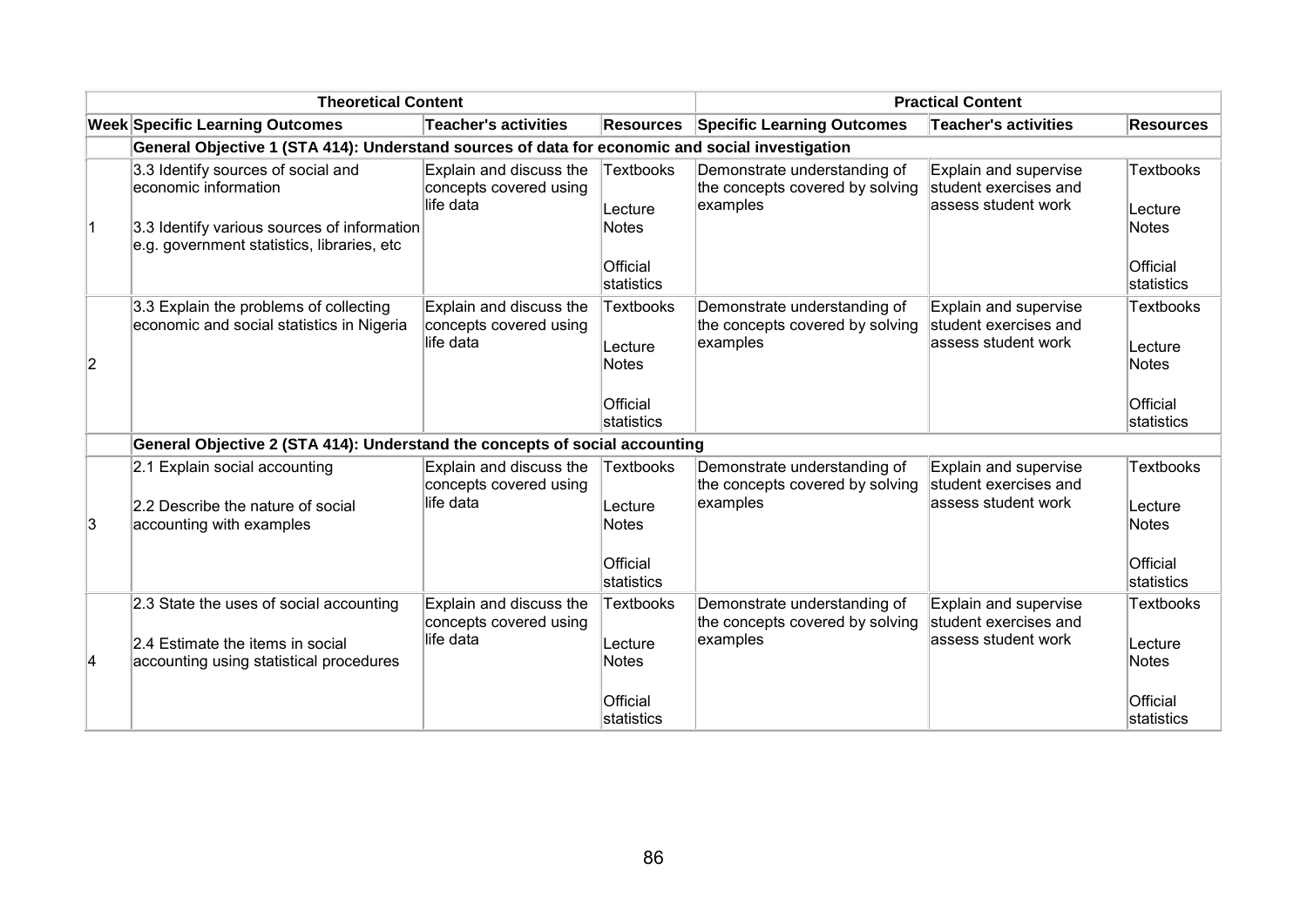|   | <b>Theoretical Content</b>                                                            |                                                                |                         | <b>Practical Content</b>                                                    |                                                                       |                             |  |
|---|---------------------------------------------------------------------------------------|----------------------------------------------------------------|-------------------------|-----------------------------------------------------------------------------|-----------------------------------------------------------------------|-----------------------------|--|
|   | <b>Week Specific Learning Outcomes</b>                                                | Teacher's activities                                           | <b>Resources</b>        | <b>Specific Learning Outcomes</b>                                           | Teacher's activities                                                  | <b>Resources</b>            |  |
|   | General Objective 3 (STA 414): Understand the concepts and use of national accounting |                                                                |                         |                                                                             |                                                                       |                             |  |
|   | 3.1 Identify various sectors of a national<br>economy                                 | Explain and discuss the<br>concepts covered using<br>life data | Textbooks<br>Lecture    | Demonstrate understanding of<br>the concepts covered by solving<br>examples | Explain and supervise<br>student exercises and<br>assess student work | <b>Textbooks</b><br>Lecture |  |
|   | 3.2 Define national accounting                                                        |                                                                | Notes                   |                                                                             |                                                                       | <b>Notes</b>                |  |
| 5 | 3.3 Identify components of national<br>accounts                                       |                                                                | Official<br>Istatistics |                                                                             |                                                                       | Official<br>statistics      |  |
|   | 3.4 Explain with examples the T-entry<br>systems of an account                        |                                                                |                         |                                                                             |                                                                       |                             |  |
|   | 3.5 Construct the input and output table<br>of a national economy                     |                                                                |                         |                                                                             |                                                                       |                             |  |
|   | 3.6 Define national output                                                            | Explain and discuss the<br>concepts covered using              | <b>Textbooks</b>        | Demonstrate understanding of<br>the concepts covered by solving             | Explain and supervise<br>student exercises and                        | <b>Textbooks</b>            |  |
|   | 3.7 Define national income                                                            | life data                                                      | Lecture<br><b>Notes</b> | examples                                                                    | assess student work                                                   | Lecture<br><b>Notes</b>     |  |
|   | 3.8 Differentiate between net product and                                             |                                                                |                         |                                                                             |                                                                       |                             |  |
| 6 | gross national product                                                                |                                                                | Official<br>statistics  |                                                                             |                                                                       | Official<br>statistics      |  |
|   | 3.9 State and explain allied aggregates of<br>national income                         |                                                                |                         |                                                                             |                                                                       |                             |  |
|   | 3.10 Describe the measurement of<br>national income with examples                     |                                                                |                         |                                                                             |                                                                       |                             |  |
|   | 3.11 Define real national income                                                      | Explain and discuss the<br>concepts covered using              | <b>Textbooks</b>        | Demonstrate understanding of<br>the concepts covered by solving             | Explain and supervise<br>student exercises and                        | <b>Textbooks</b>            |  |
| 7 | 3.12 Define the methods of measuring<br>real national income                          | life data                                                      | Lecture<br><b>Notes</b> | examples                                                                    | assess student work                                                   | Lecture<br><b>Notes</b>     |  |
|   | 3.13 Explain the term international trade                                             |                                                                | Official<br>statistics  |                                                                             |                                                                       | Official<br>statistics      |  |
|   | 3.14 Explain the importance of                                                        |                                                                |                         |                                                                             |                                                                       |                             |  |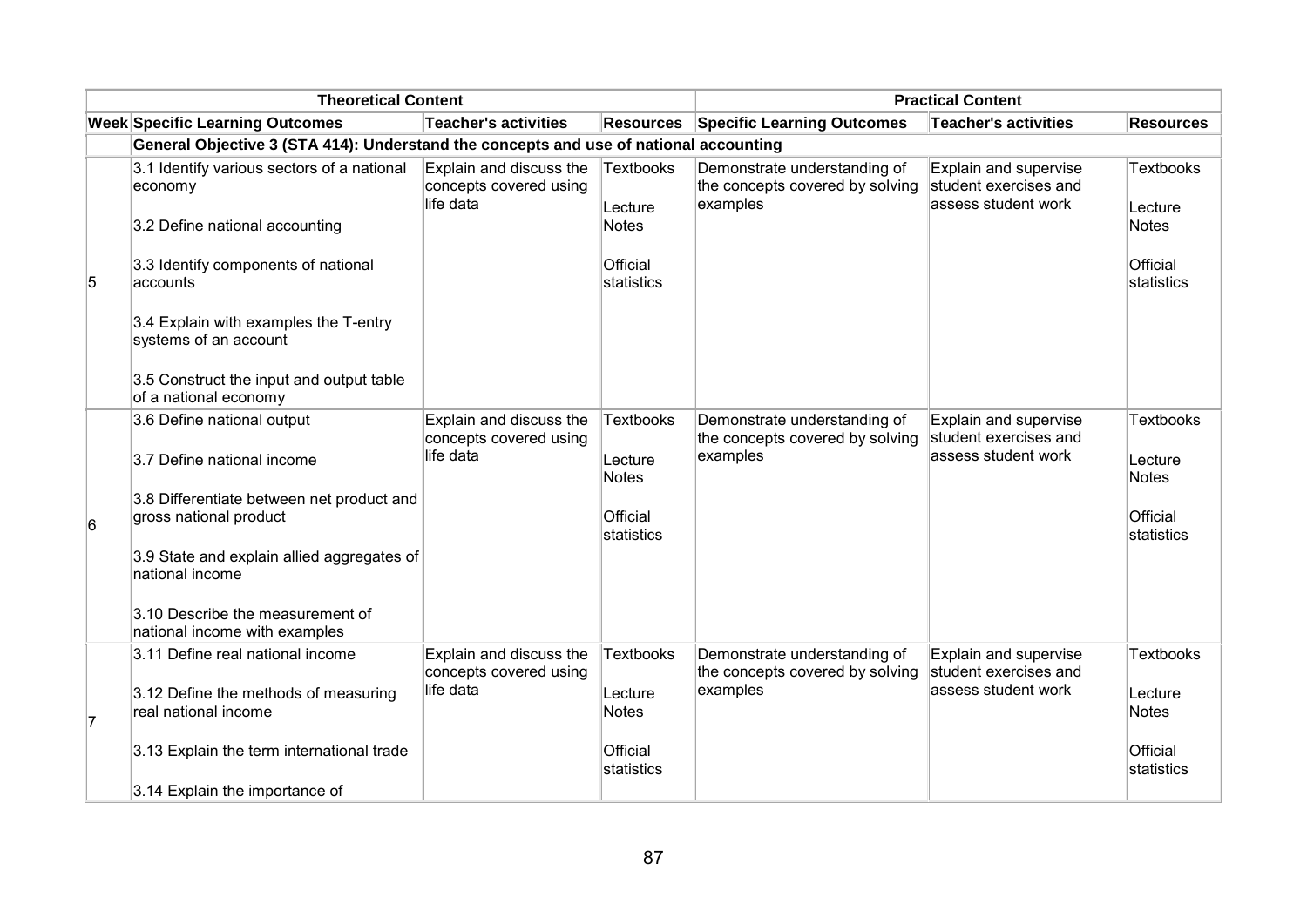|    | <b>Theoretical Content</b>                                                                                   |                                                   |                         |                                                                             | <b>Practical Content</b>                                               |                         |
|----|--------------------------------------------------------------------------------------------------------------|---------------------------------------------------|-------------------------|-----------------------------------------------------------------------------|------------------------------------------------------------------------|-------------------------|
|    | <b>Week Specific Learning Outcomes</b>                                                                       | <b>Teacher's activities</b>                       | <b>Resources</b>        | <b>Specific Learning Outcomes</b>                                           | <b>Teacher's activities</b>                                            | <b>Resources</b>        |
|    | international trade to accounting                                                                            |                                                   |                         |                                                                             |                                                                        |                         |
|    | 3.15 Differentiate between visible and<br>invisible trade                                                    |                                                   |                         |                                                                             |                                                                        |                         |
|    | 3.16 Explain methods of payment in<br>international trade                                                    |                                                   |                         |                                                                             |                                                                        |                         |
|    | 3.17 Compute the financial account of<br>nation                                                              |                                                   |                         |                                                                             |                                                                        |                         |
|    | General Objective 4 (STA 414): Understand the application of index numbers to economic and social statistics |                                                   |                         |                                                                             |                                                                        |                         |
|    | 4.1 Explain in general terms, the meaning Explain and discuss the<br>of an index number                      | concepts covered using<br>life data               | Textbooks               | Demonstrate understanding of<br>the concepts covered by solving<br>examples | Explain and supervise<br>student exercises and<br>lassess student work | <b>Textbooks</b>        |
| 8  | 9.2 Calculate a weighted index number                                                                        |                                                   | Lecture<br>Notes        |                                                                             |                                                                        | Lecture<br><b>Notes</b> |
|    |                                                                                                              |                                                   | Official<br>statistics  |                                                                             |                                                                        | Official<br>statistics  |
|    | 4.3 Calculate indices of production                                                                          | Explain and discuss the<br>concepts covered using | <b>Textbooks</b>        | Demonstrate understanding of<br>the concepts covered by solving             | Explain and supervise<br>student exercises and                         | <b>Textbooks</b>        |
| 19 | 4.4 Identify the problems in index number<br>construction                                                    | life data                                         | Lecture<br><b>Notes</b> | examples                                                                    | assess student work                                                    | Lecture<br><b>Notes</b> |
|    |                                                                                                              |                                                   | Official<br>statistics  |                                                                             |                                                                        | Official<br>statistics  |
|    | 4.5 Compute an index of industrial<br>production by the method of deflation and concepts covered using       | Explain and discuss the                           | <b>Textbooks</b>        | Demonstrate understanding of<br>the concepts covered by solving             | Explain and supervise<br>student exercises and                         | <b>Textbooks</b>        |
| 10 | the method of indicators<br>4.6 Explain the index of retail prices                                           | life data                                         | Lecture<br>Notes        | examples                                                                    | assess student work                                                    | Lecture<br><b>Notes</b> |
|    |                                                                                                              |                                                   | Official<br>statistics  |                                                                             |                                                                        | Official<br>statistics  |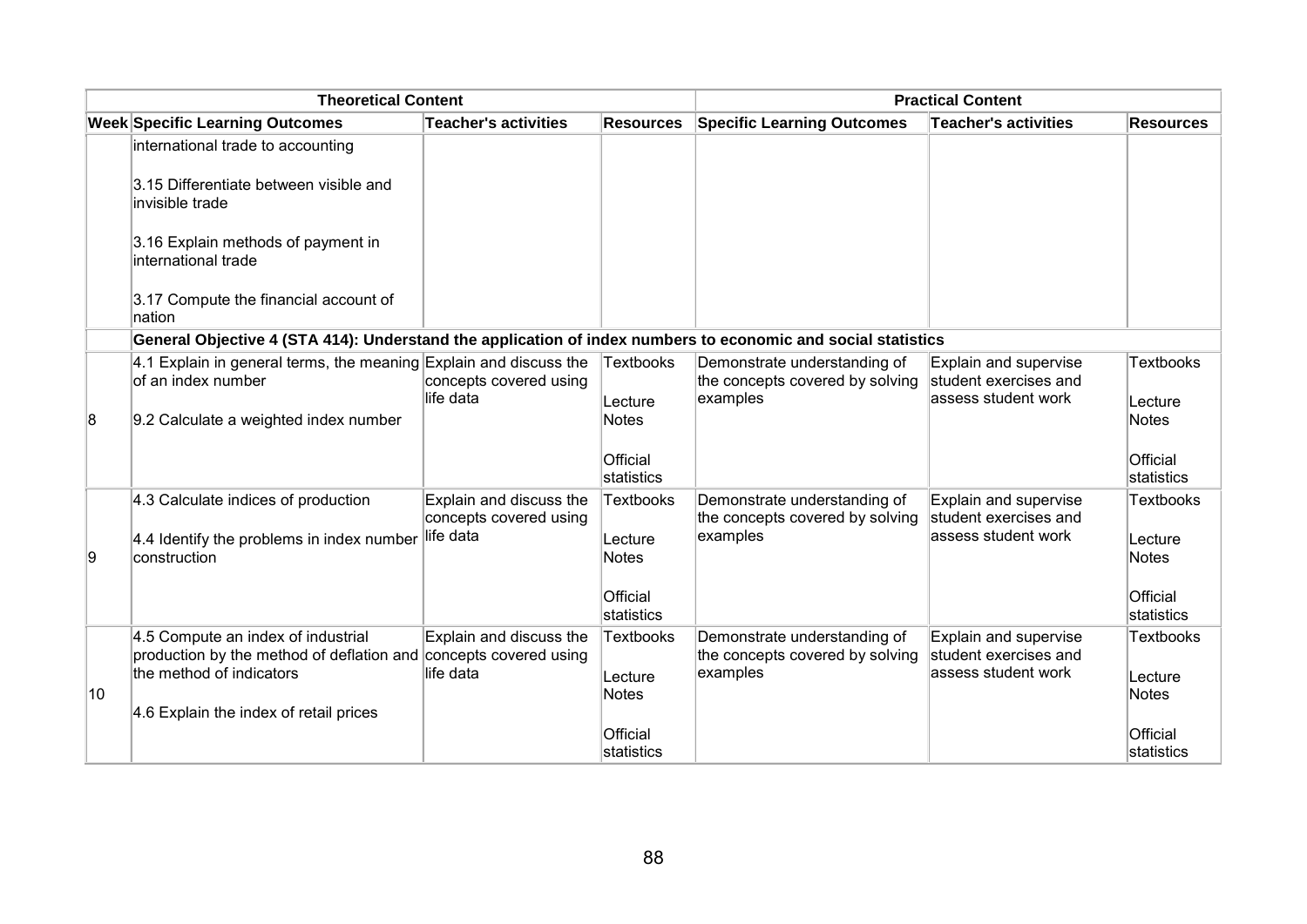|              | <b>Theoretical Content</b>                                                                                                                          |                                                                |                                                  | <b>Practical Content</b>                                                    |                                                                       |                                                         |  |
|--------------|-----------------------------------------------------------------------------------------------------------------------------------------------------|----------------------------------------------------------------|--------------------------------------------------|-----------------------------------------------------------------------------|-----------------------------------------------------------------------|---------------------------------------------------------|--|
|              | <b>Week Specific Learning Outcomes</b>                                                                                                              | <b>Teacher's activities</b>                                    | <b>Resources</b>                                 | <b>Specific Learning Outcomes</b>                                           | Teacher's activities                                                  | <b>Resources</b>                                        |  |
|              | 4.7 Relate the index in 4.6 above to a<br>cost-of-living index                                                                                      | Explain and discuss the<br>concepts covered using<br>life data | <b>Textbooks</b><br>Lecture                      | Demonstrate understanding of<br>the concepts covered by solving<br>examples | Explain and supervise<br>student exercises and<br>assess student work | <b>Textbooks</b><br>Lecture                             |  |
| 11           | 4.8 State the uses of index numbers                                                                                                                 |                                                                | <b>Notes</b><br>Official                         |                                                                             |                                                                       | <b>Notes</b><br>Official                                |  |
|              |                                                                                                                                                     |                                                                | statistics                                       |                                                                             |                                                                       | statistics                                              |  |
|              | General Objective 5 (STA 414): Understand the principles of statistical management                                                                  |                                                                |                                                  |                                                                             |                                                                       |                                                         |  |
| $ 12\rangle$ | 5.1 Define industrial relations<br>5.2 Explain the various type of<br>employment                                                                    | Explain and discuss the<br>concepts covered using<br>life data | Textbooks<br>Lecture<br><b>Notes</b>             | Demonstrate understanding of<br>the concepts covered by solving<br>examples | Explain and supervise<br>student exercises and<br>assess student work | <b>Textbooks</b><br>Lecture<br><b>Notes</b>             |  |
|              | 5.3 Explain decrement life table                                                                                                                    |                                                                | Official<br>statistics                           |                                                                             |                                                                       | Official<br>statistics                                  |  |
| 13           | 5.4 Apply decrement life table to<br>forecasting of labour turn-over<br>5.5 Apply statistical procedure to the<br>estimation of labour productivity | Explain and discuss the<br>concepts covered using<br>life data | <b>Textbooks</b><br>Lecture<br><b>Notes</b>      | Demonstrate understanding of<br>the concepts covered by solving<br>examples | Explain and supervise<br>student exercises and<br>assess student work | <b>Textbooks</b><br>Lecture<br><b>Notes</b>             |  |
|              |                                                                                                                                                     |                                                                | Official<br>statistics                           |                                                                             |                                                                       | Official<br>statistics                                  |  |
|              | General Objective 6 (STA 414): Understand the application of regression and correlation in economic and social statistics                           |                                                                |                                                  |                                                                             |                                                                       |                                                         |  |
|              | 6.1 Fit appropriate regression models                                                                                                               | Explain and discuss the<br>concepts covered using              | <b>Textbooks</b>                                 | Demonstrate understanding of<br>the concepts covered by solving             | Explain and supervise<br>student exercises and                        | <b>Textbooks</b>                                        |  |
| 14           | 6.2 Test hypotheses about the<br>parameters of the model and interpret the                                                                          | life data                                                      | Lecture<br><b>Notes</b>                          | examples                                                                    | assess student work                                                   | Lecture<br><b>Notes</b>                                 |  |
|              | results                                                                                                                                             |                                                                | Official<br>statistics                           |                                                                             |                                                                       | Official<br>statistics                                  |  |
| 15           | 6.3 Compare and interpret correlation<br>coefficient using both economic and<br>social data                                                         | Explain and discuss the<br>concepts covered using<br>life data | <b>Textbooks</b><br>Lecture<br>Notes<br>Official | Demonstrate understanding of<br>the concepts covered by solving<br>examples | Explain and supervise<br>student exercises and<br>assess student work | <b>Textbooks</b><br>Lecture<br><b>Notes</b><br>Official |  |
|              |                                                                                                                                                     |                                                                | statistics                                       |                                                                             |                                                                       | statistics                                              |  |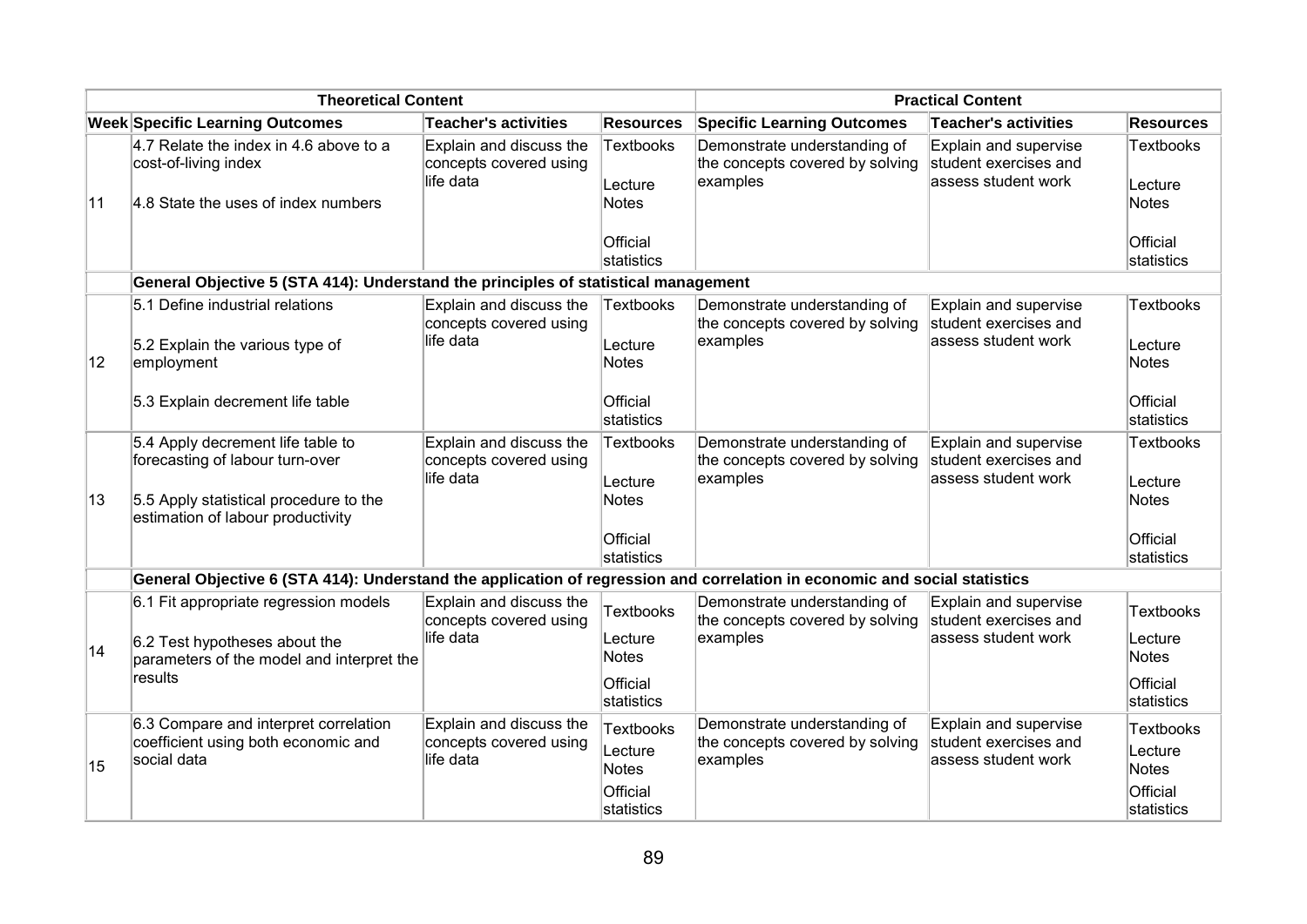Coursework/ Assignments %; Course test %; Practical %; Projects %; Examination %

|             | Type of Assessment Purpose and Nature of Assessment (STA 414)        | <b>Weighting (%)</b> |
|-------------|----------------------------------------------------------------------|----------------------|
| Examination | Final Examination (written) to assess knowledge and understanding 50 |                      |
| Test        | At least 2 progress tests for feed back.                             | 20                   |
| Practical   | At least 7 homeworks to be assessed by the teacher                   | 30                   |
| Total       |                                                                      | 100                  |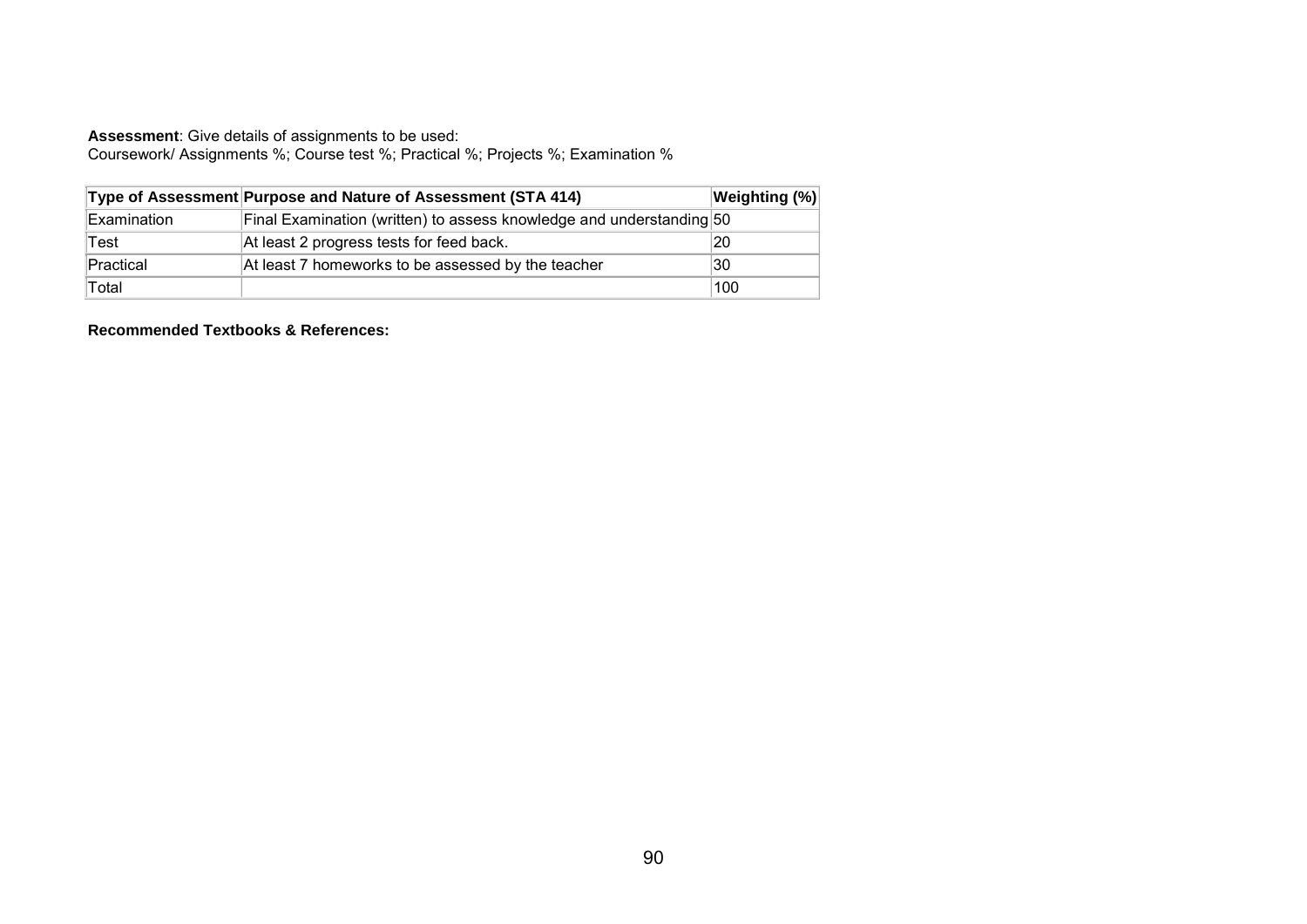# **Course: INDUSTRIAL STATISTICS II**

| Programme: Statistics (Higher National Diploma)                                                                         |                             |                                          |                                |  |  |  |
|-------------------------------------------------------------------------------------------------------------------------|-----------------------------|------------------------------------------|--------------------------------|--|--|--|
| <b>Course: Industrial Statistics II</b>                                                                                 | <b>Course Code: STA 415</b> | <b>Total Hours:</b>                      | 5                              |  |  |  |
| Year: 2<br>Semester: 3                                                                                                  | <b>Pre-requisite:</b>       | <b>Theoretical:</b><br><b>Practical:</b> | 2 hours /week<br>3 hours /week |  |  |  |
| Goal: This course is designed to enable students to apply statistical methods in achieving quality control in industry. |                             |                                          |                                |  |  |  |
| <b>General Objectives:</b> On completion of this course, the diplomate should be able to:                               |                             |                                          |                                |  |  |  |
| 1. Understand the concepts of statistical quality control.                                                              |                             |                                          |                                |  |  |  |
| 2. Understand process control by inspection of variables.<br>3. Understand process control by inspection of attributes. |                             |                                          |                                |  |  |  |
| 4. Understand the principles of an acceptance sampling plan.                                                            |                             |                                          |                                |  |  |  |
|                                                                                                                         |                             |                                          |                                |  |  |  |

5. Understand the use of statistical tests of significance in quality control.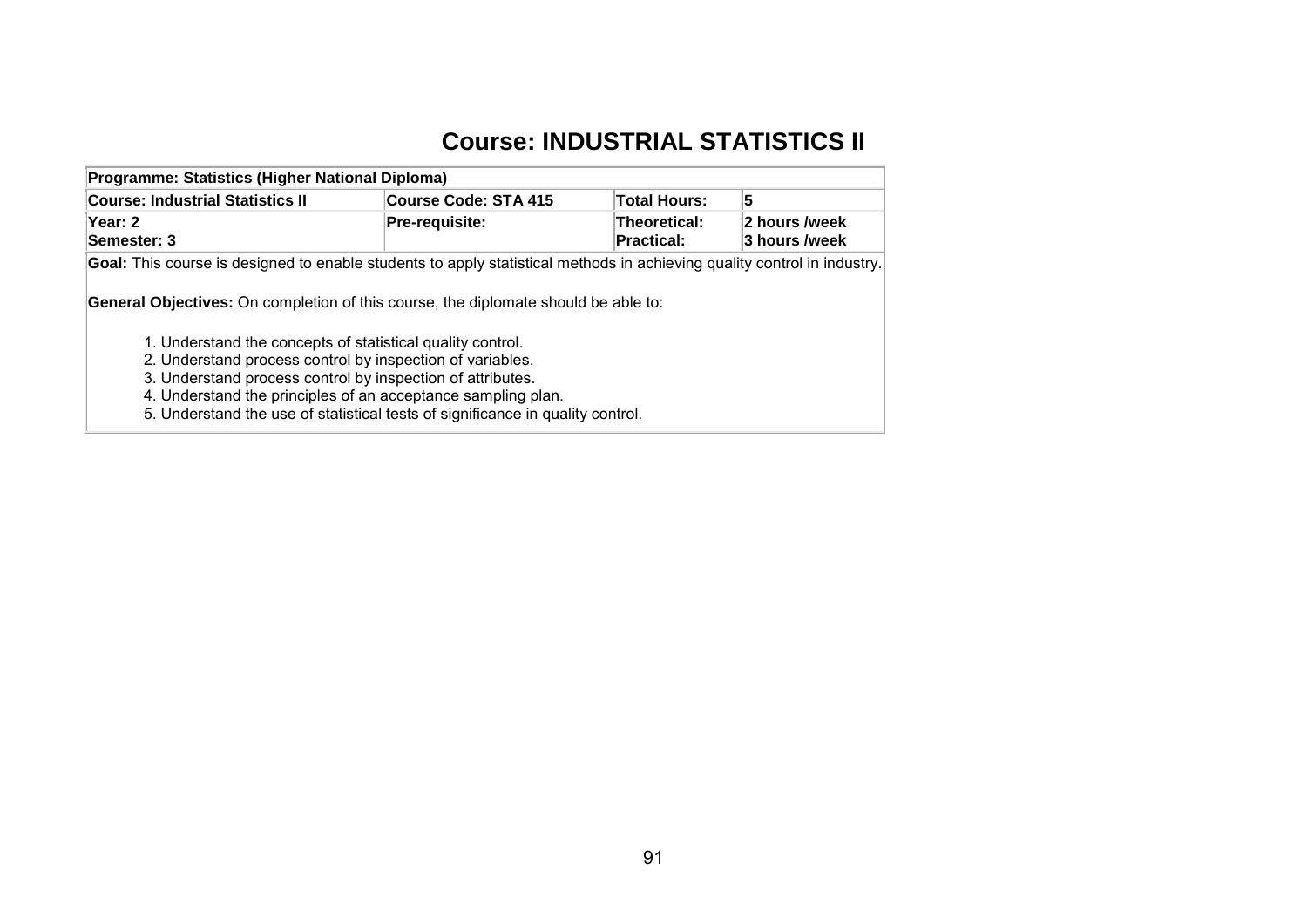|                                                                                       | <b>Theoretical Content</b>                                                                                                                               |                                                | <b>Practical Content</b>                    |                                                                                                   |                                                     |                                             |
|---------------------------------------------------------------------------------------|----------------------------------------------------------------------------------------------------------------------------------------------------------|------------------------------------------------|---------------------------------------------|---------------------------------------------------------------------------------------------------|-----------------------------------------------------|---------------------------------------------|
|                                                                                       | <b>Week Specific Learning Outcomes</b>                                                                                                                   | Teacher's<br>activities                        |                                             | <b>Resources Specific Learning Outcomes</b>                                                       | Teacher's activities                                | <b>Resources</b>                            |
| General Objective 1 (STA 415): Understand the concepts of statistical quality control |                                                                                                                                                          |                                                |                                             |                                                                                                   |                                                     |                                             |
| $\overline{1}$                                                                        | 1.1 Define statistical quality control<br>1.2 Define and illustrate factors which determine the<br>quality of a product                                  | Explain and<br>discuss the<br>concepts covered | <b>Textbooks</b><br>Lecture<br>Notes        | Demonstrate understanding of<br>the concepts covered by solving student exercises and<br>examples | Explain and supervise<br>assess student work        | <b>Textbooks</b><br>Lecture<br><b>Notes</b> |
| $\overline{2}$                                                                        | 1.3 Explain the purpose of quality control<br>1.4 Distinguish between statistical process control<br>and production control                              | Explain and<br>discuss the<br>concepts covered | Textbooks<br>Lecture<br>Notes               | Demonstrate understanding of<br>the concepts covered by solving student exercises and<br>examples | <b>Explain and supervise</b><br>assess student work | <b>Textbooks</b><br>Lecture<br><b>Notes</b> |
| 3                                                                                     | 1.5 State human factors in quality control                                                                                                               | Explain and<br>discuss the<br>concepts covered | <b>Textbooks</b><br>Lecture<br>Notes        | Demonstrate understanding of<br>the concepts covered by solving student exercises and<br>examples | Explain and supervise<br>assess student work        | <b>Textbooks</b><br>Lecture<br><b>Notes</b> |
|                                                                                       | General Objective 2 (STA 415): Understand process control by inspection of variables                                                                     |                                                |                                             |                                                                                                   |                                                     |                                             |
| $\vert$ 4                                                                             | 2.1 Define the term inspection of variables<br>2.2 Explain when a process is under control                                                               | Explain and<br>discuss the<br>concepts covered | <b>Textbooks</b><br>Lecture<br>Notes        | Demonstrate understanding of<br>the concepts covered by solving student exercises and<br>examples | Explain and supervise<br>assess student work        | <b>Textbooks</b><br>Lecture<br><b>Notes</b> |
|                                                                                       | 2.3 Explain the notion of control limit (warning and<br>action)                                                                                          |                                                |                                             |                                                                                                   |                                                     |                                             |
| 5                                                                                     | 2.4 Explain and construct an X-chart<br>2.5 Explain and construct an R-chart                                                                             | Explain and<br>discuss the<br>concepts covered | <b>Textbooks</b><br>Lecture<br>Notes        | Demonstrate understanding of<br>the concepts covered by solving student exercises and<br>examples | <b>Explain and supervise</b><br>assess student work | <b>Textbooks</b><br>Lecture<br><b>Notes</b> |
| 6                                                                                     | 2.6 Identify the merit and demerit of using either X-<br>chart and R-chart<br>2.7 Identify and illustrate danger signals observable<br>in control charts | Explain and<br>discuss the<br>concepts covered | <b>Textbooks</b><br>Lecture<br><b>Notes</b> | Demonstrate understanding of<br>the concepts covered by solving student exercises and<br>examples | Explain and supervise<br>assess student work        | <b>Textbooks</b><br>Lecture<br><b>Notes</b> |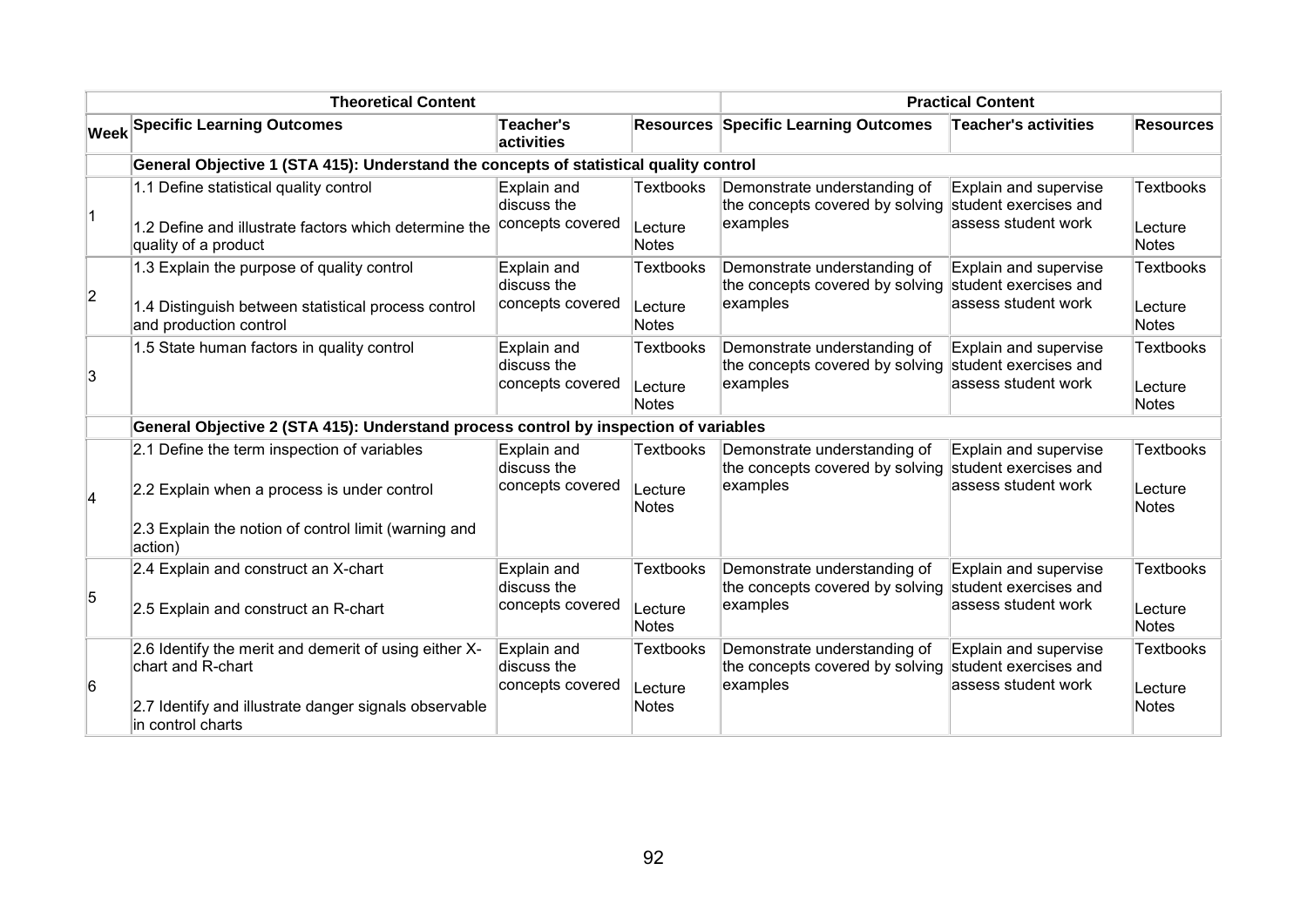| <b>Theoretical Content</b> |                                                                                                                                                 |                                                |                                                   | <b>Practical Content</b>                                                              |                                                                          |                                                   |
|----------------------------|-------------------------------------------------------------------------------------------------------------------------------------------------|------------------------------------------------|---------------------------------------------------|---------------------------------------------------------------------------------------|--------------------------------------------------------------------------|---------------------------------------------------|
|                            | <b>Week Specific Learning Outcomes</b>                                                                                                          | Teacher's<br>activities                        |                                                   | <b>Resources Specific Learning Outcomes</b>                                           | <b>Teacher's activities</b>                                              | <b>Resources</b>                                  |
|                            | General Objective 3 (STA 415): Understand process control by inspection of attributes                                                           |                                                |                                                   |                                                                                       |                                                                          |                                                   |
| $\vert$ 7                  | 3.1 Define the term inspection of attribute.<br>3.2 Explain and construct a P-chart                                                             | Explain and<br>discuss the<br>concepts covered | Textbooks<br>Lecture<br>Notes                     | Demonstrate understanding of<br>the concepts covered by<br>undertaking a mini project | Explain and supervise<br>student mini project and<br>assess student work | <b>Textbooks</b><br>Lecture<br>Notes              |
|                            |                                                                                                                                                 |                                                | Life data                                         |                                                                                       |                                                                          | Life data                                         |
| 8                          | 3.3 Explain and construct a C-chart                                                                                                             | Explain and<br>discuss the<br>concepts covered | <b>Textbooks</b><br>Lecture<br>Notes              | Demonstrate understanding of<br>the concepts covered by<br>undertaking a mini project | Explain and supervise<br>student mini project and<br>assess student work | <b>Textbooks</b><br>Lecture<br>Notes              |
|                            |                                                                                                                                                 |                                                | Life data                                         |                                                                                       |                                                                          | Life data                                         |
| 9                          | 3.4 Describe the merits and demerits of using a<br>process control chart by attributes                                                          | Explain and<br>discuss the<br>concepts covered | <b>Textbooks</b><br>Lecture<br>Notes<br>Life data | Demonstrate understanding of<br>the concepts covered by<br>undertaking a mini project | Explain and supervise<br>student mini project and<br>assess student work | <b>Textbooks</b><br>Lecture<br>Notes<br>Life data |
|                            | General Objective 4 (STA 415): Understand the principles of an acceptance sampling plan                                                         |                                                |                                                   |                                                                                       |                                                                          |                                                   |
| 10                         | 4.1 Define acceptance sampling plan by attribute<br>4.2 State and explain the purpose of an acceptance<br>sampling plan                         | Explain and<br>discuss the<br>concepts covered | <b>Textbooks</b><br>Lecture<br>Notes              | Demonstrate understanding of<br>the concepts covered by<br>undertaking a mini project | Explain and supervise<br>student mini project and<br>assess student work | <b>Textbooks</b><br>Lecture<br>Notes              |
|                            | 4.3 Define and explain the concepts of consumer's<br>risk, producer's risk, AQL, LTPD, AOQ, AOQL and<br>expected number of defects in a sample. |                                                | Life data                                         |                                                                                       |                                                                          | Life data                                         |
|                            | 4.4 Construct an operating characteristic (OC) curve $\mathsf{Explain}$ and                                                                     |                                                | <b>Textbooks</b>                                  | Demonstrate understanding of                                                          | Explain and supervise                                                    | <b>Textbooks</b>                                  |
| 11                         | 4.5 Explain the type of acceptance sampling plans:<br>single, double, multiple, sequential                                                      | discuss the<br>concepts covered                | Lecture<br>Notes                                  | the concepts covered by<br>undertaking a mini project                                 | student mini project and<br>assess student work                          | Lecture<br>Notes                                  |
|                            | 4.6 Construct a single sampling plan for attributes<br>using poisson chart                                                                      |                                                | Life data                                         |                                                                                       |                                                                          | Life data                                         |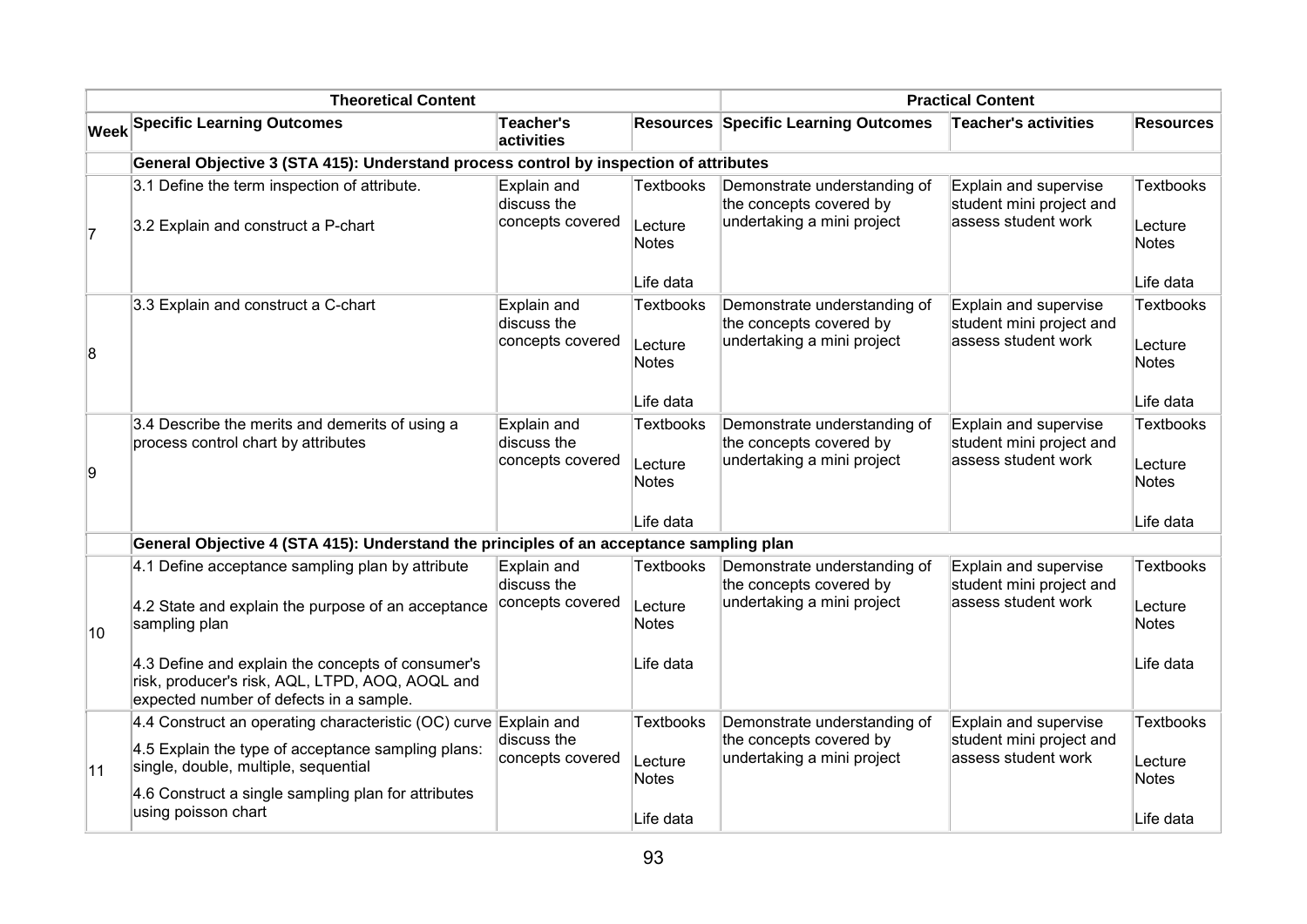| <b>Theoretical Content</b> |                                                                                                                                                                                                                            |                                                | <b>Practical Content</b>             |                                                                                                   |                                                                          |                                       |
|----------------------------|----------------------------------------------------------------------------------------------------------------------------------------------------------------------------------------------------------------------------|------------------------------------------------|--------------------------------------|---------------------------------------------------------------------------------------------------|--------------------------------------------------------------------------|---------------------------------------|
|                            | <b>Week Specific Learning Outcomes</b>                                                                                                                                                                                     | Teacher's<br>activities                        |                                      | <b>Resources Specific Learning Outcomes</b>                                                       | <b>Teacher's activities</b>                                              | <b>Resources</b>                      |
| $ 12\rangle$               | 4.7 Define and explain average amount of<br>inspection<br>4.8 Design a double sampling plan including<br>evolutionary process                                                                                              | Explain and<br>discuss the<br>concepts covered | <b>Textbooks</b><br>Lecture<br>Notes | Demonstrate understanding of<br>the concepts covered by<br>undertaking a mini project             | Explain and supervise<br>student mini project and<br>assess student work | <b>Textbooks</b><br>Lecture<br>Notes  |
|                            |                                                                                                                                                                                                                            |                                                | Life data                            |                                                                                                   |                                                                          | Life data                             |
|                            | General Objective 5 (STA 415): Understand the use of tests of significance in quality control                                                                                                                              |                                                |                                      |                                                                                                   |                                                                          |                                       |
| 13                         | 5.1 State the null hypothesis and alternative<br>hypothesis in quality control.                                                                                                                                            | Explain and<br>discuss the<br>concepts covered | <b>Textbooks</b><br>Lecture<br>Notes | Demonstrate understanding of<br>the concepts covered by solving student exercises and<br>examples | Explain and supervise<br>assess student work                             | <b>Textbooks</b><br>Lecture<br>Notes  |
| 14                         | 5.2 Carry out tests of hypothesis for the following<br>cases<br>(a) Difference between two sample<br>means<br>(b) Difference between two sample<br>variance<br>(c) Difference between two sample<br>proportion             | Explain and<br>discuss the<br>concepts covered | <b>Textbooks</b><br>Lecture<br>Notes | Demonstrate understanding of<br>the concepts covered by solving student exercises and<br>examples | Explain and supervise<br>assess student work                             | <b>Textbooks</b><br>Lecture<br>Notes  |
| 15                         | 5.2 (continued) Carry out tests of hypothesis for the<br>following cases<br>(a) Difference between two sample<br>means<br>(b) Difference between two sample<br>variance<br>(c) Difference between two sample<br>proportion | Explain and<br>discuss the<br>concepts covered | <b>Textbooks</b><br>Lecture<br>Notes | Demonstrate understanding of<br>the concepts covered by solving<br>examples                       | Explain and supervise<br>student exercises and<br>assess student work    | <b>Textbooks</b><br>∣Lecture<br>Notes |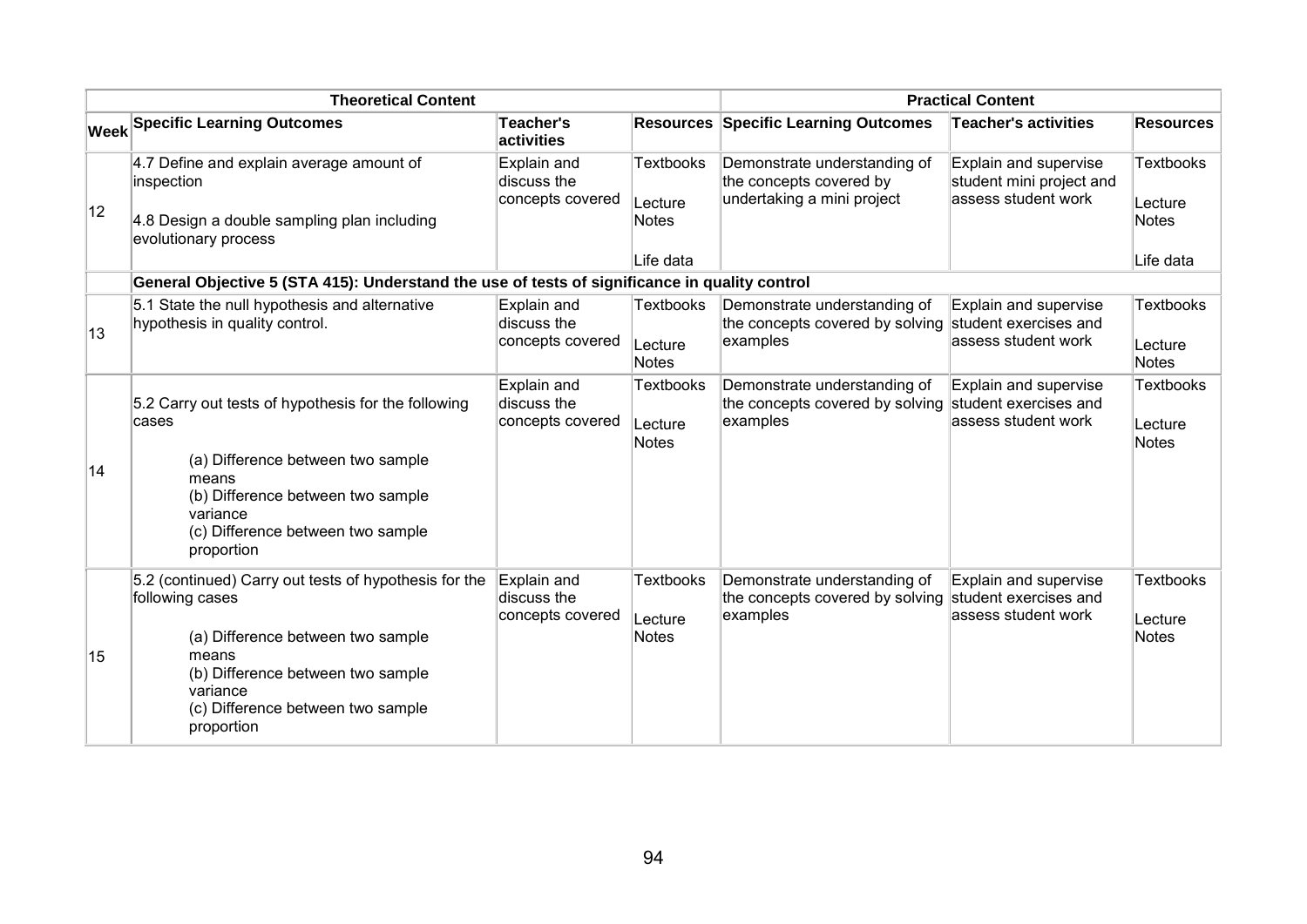Coursework/ Assignments %; Course test %; Practical %; Projects %; Examination %

|             | Type of Assessment Purpose and Nature of Assessment (STA 415)        | <b>Weighting (%)</b> |
|-------------|----------------------------------------------------------------------|----------------------|
| Examination | Final Examination (written) to assess knowledge and understanding 50 |                      |
| Test        | At least 2 progress tests for feed back.                             | 20                   |
| Practical   | At least 7 homeworks to be assessed by the teacher                   | 30                   |
| Total       |                                                                      | 100                  |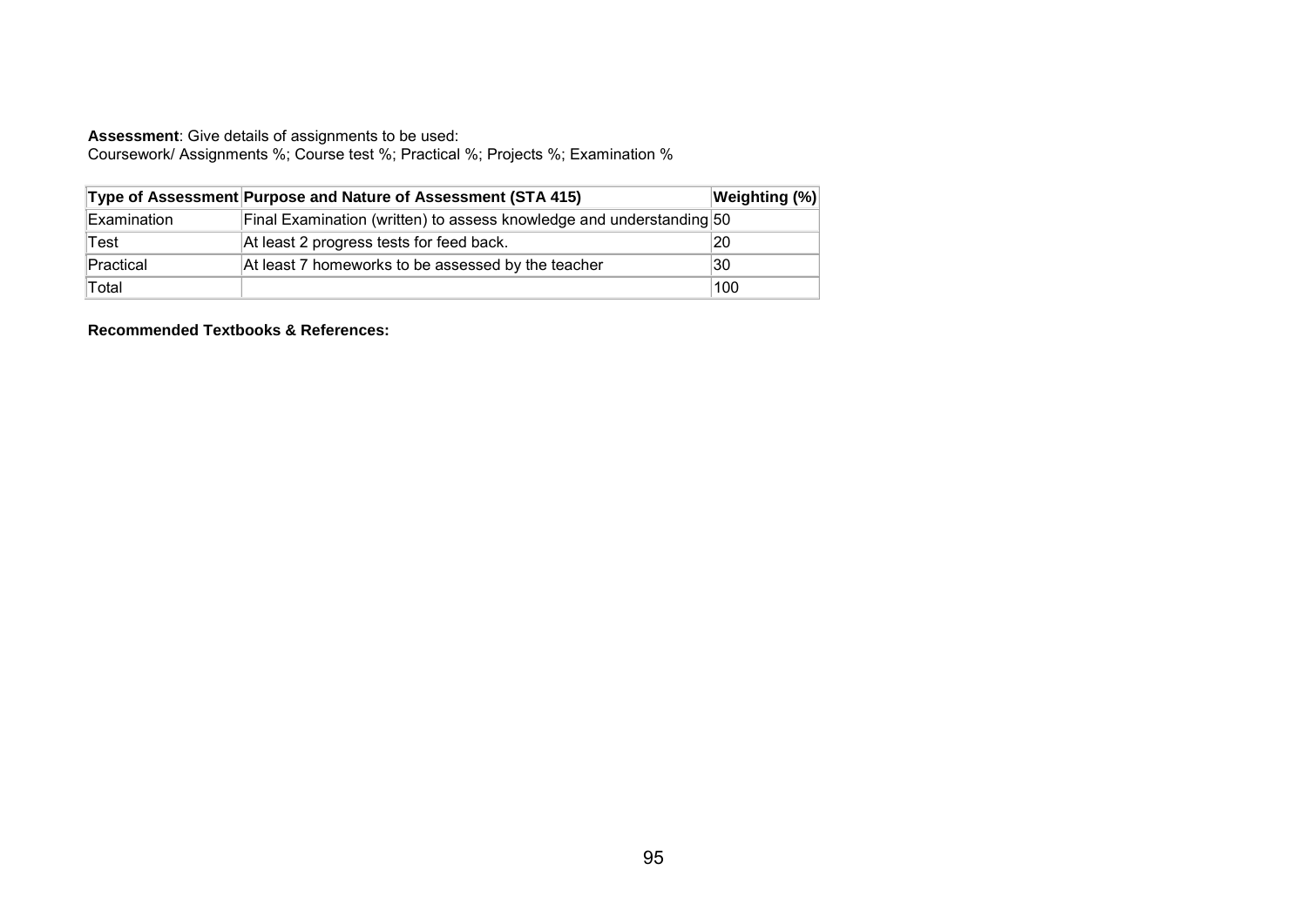### **Course: MEDICAL STATISTICS**

| Programme: Statistics (Higher National Diploma)                                                                                                                                                                                                                                              |                             |                            |                                |  |  |  |  |  |
|----------------------------------------------------------------------------------------------------------------------------------------------------------------------------------------------------------------------------------------------------------------------------------------------|-----------------------------|----------------------------|--------------------------------|--|--|--|--|--|
| <b>Course: Medical Statistics</b>                                                                                                                                                                                                                                                            | <b>Course Code: STA 413</b> | <b>Total Hours:</b>        |                                |  |  |  |  |  |
| Year: 2<br>Semester: 3                                                                                                                                                                                                                                                                       | Pre-requisite:              | Theoretical:<br>Practical: | 2 hours /week<br>2 hours /week |  |  |  |  |  |
| Goal: This course is designed to provide the student with the knowledge of the application of statistics in the studying and analysis of studies in medicine.<br><b>General Objectives:</b> On completion of this course, the diplomate should be able to:                                   |                             |                            |                                |  |  |  |  |  |
| 1. Understand the usual sources and the uses of medical data.<br>2. Understand various data collection schedules and their historical development.<br>3. Understand health indices.<br>4. Understand planned studies in medical research.<br>5. Understand the basic theory of epidemiology. |                             |                            |                                |  |  |  |  |  |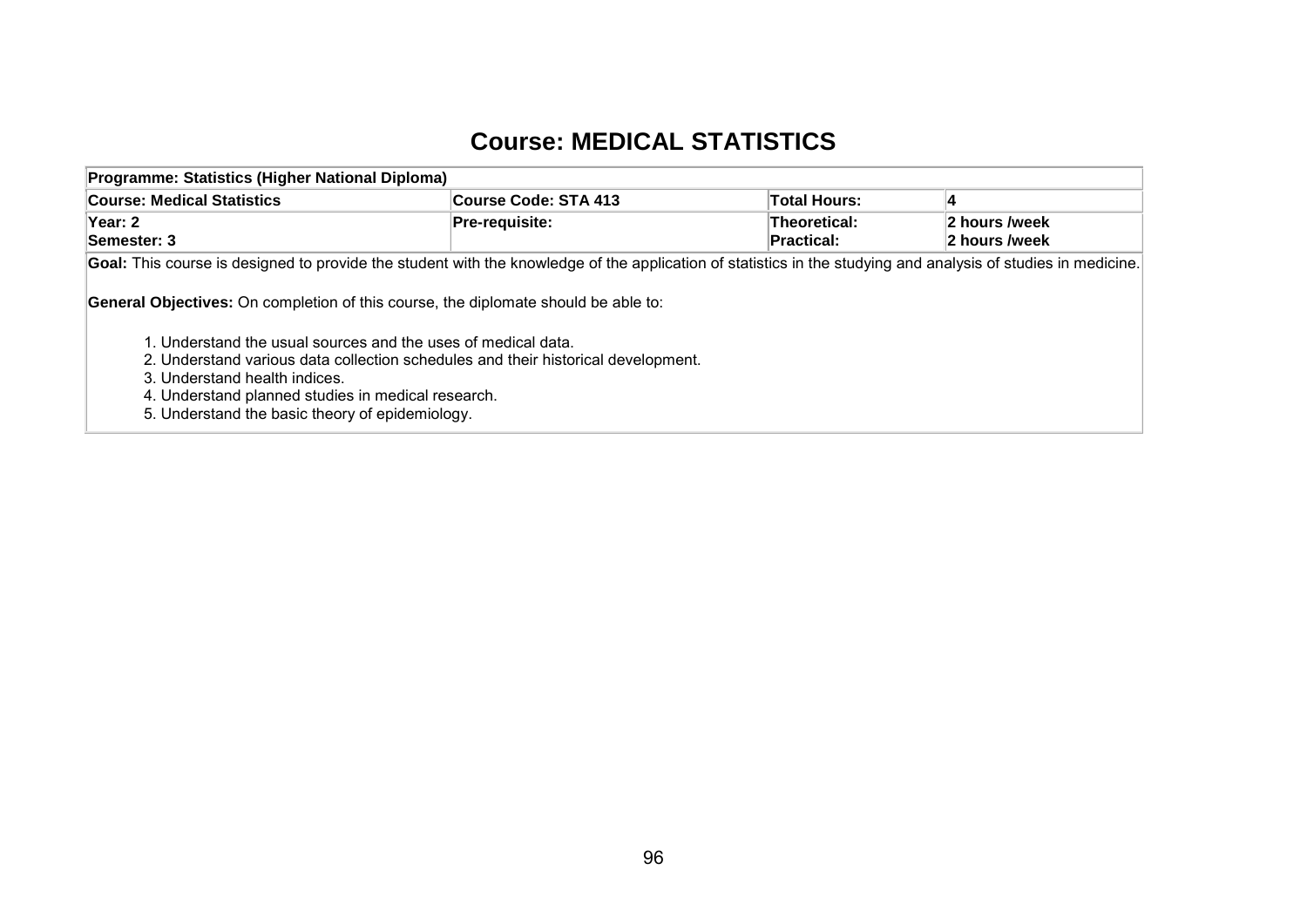| <b>Theoretical Content</b> |                                                                                                              |                                             | <b>Practical Content</b>            |                                                                             |                                                                       |                                          |
|----------------------------|--------------------------------------------------------------------------------------------------------------|---------------------------------------------|-------------------------------------|-----------------------------------------------------------------------------|-----------------------------------------------------------------------|------------------------------------------|
|                            | <b>Week Specific Learning Outcomes</b>                                                                       | Teacher's activities Resources              |                                     | <b>Specific Learning Outcomes</b>                                           | <b>Teacher's activities</b>                                           | <b>Resources</b>                         |
|                            | General Objective 1 (STA 416): Understand the usual sources and the uses of medical data                     |                                             |                                     |                                                                             |                                                                       |                                          |
|                            | 1.1 Identify the normal sources of<br>medical statistics                                                     | Explain and discuss<br>the concepts covered | Textbooks<br>Lecture Notes examples | Demonstrate understanding of the<br>concepts covered by solving             | Explain and supervise<br>student exercises and assess<br>student work | <b>Textbooks</b><br><b>Lecture Notes</b> |
|                            | 1.2 Explain health statistics<br>1.3 Explain vital statistics                                                |                                             | Secondary life<br>data              |                                                                             |                                                                       | Secondary life<br>data                   |
|                            |                                                                                                              |                                             |                                     |                                                                             |                                                                       |                                          |
| 2                          | 1.4 Explain the uses of the statistics in Explain and discuss<br>1.2 and 1.3 above                           | the concepts covered                        | <b>Textbooks</b><br>Lecture Notes   | Demonstrate understanding of the<br>concepts covered by solving<br>examples | Explain and supervise<br>student exercises and assess<br>student work | <b>Textbooks</b><br><b>Lecture Notes</b> |
|                            | 1.5 Compare the sources, forms and<br>nature of medical statistics                                           |                                             | Secondary life<br>data              |                                                                             |                                                                       | Secondary life<br>data                   |
|                            | General Objective 2 (STA 416): Understand various data collection schedules and their historical development |                                             |                                     |                                                                             |                                                                       |                                          |
|                            | 2.1 Describe the registration<br>processes for births and deaths                                             | Explain and discuss<br>the concepts covered | <b>Textbooks</b>                    | Demonstrate understanding of the<br>concepts covered by solving             | Explain and supervise<br>student exercises and assess                 | <b>Textbooks</b>                         |
| 3                          | 2.2 Describe the registration                                                                                |                                             | <b>Lecture Notes</b>                | examples                                                                    | student work                                                          | <b>Lecture Notes</b>                     |
|                            | certificates of births and deaths                                                                            |                                             | Secondary life<br>data              |                                                                             |                                                                       | Secondary life<br>data                   |
|                            | 2.3 Describe the registration certificate Explain and discuss<br>of births and deaths of some other          | the concepts covered                        | <b>Textbooks</b>                    | Demonstrate understanding of the<br>concepts covered by solving             | Explain and supervise<br>student exercises and assess                 | <b>Textbooks</b>                         |
| $\vert$ 4                  | nations                                                                                                      |                                             | Lecture Notes                       | examples                                                                    | student work                                                          | <b>Lecture Notes</b>                     |
|                            | 2.4 Describe the C.I.D, it's principles<br>and historical developments                                       |                                             | Secondary life<br>data              |                                                                             |                                                                       | Secondary life<br><b>data</b>            |
|                            | 2.5 Compare the certificates and<br>forms in 2.1 and 2.2 above.                                              | Explain and discuss<br>the concepts covered | <b>Textbooks</b>                    | Demonstrate understanding of the<br>concepts covered by solving             | Explain and supervise<br>student exercises and assess                 | <b>Textbooks</b>                         |
| 5                          |                                                                                                              |                                             | Lecture Notes                       | examples                                                                    | student work                                                          | <b>Lecture Notes</b>                     |
|                            |                                                                                                              |                                             | Secondary life<br>data              |                                                                             |                                                                       | Secondary life<br>∣data                  |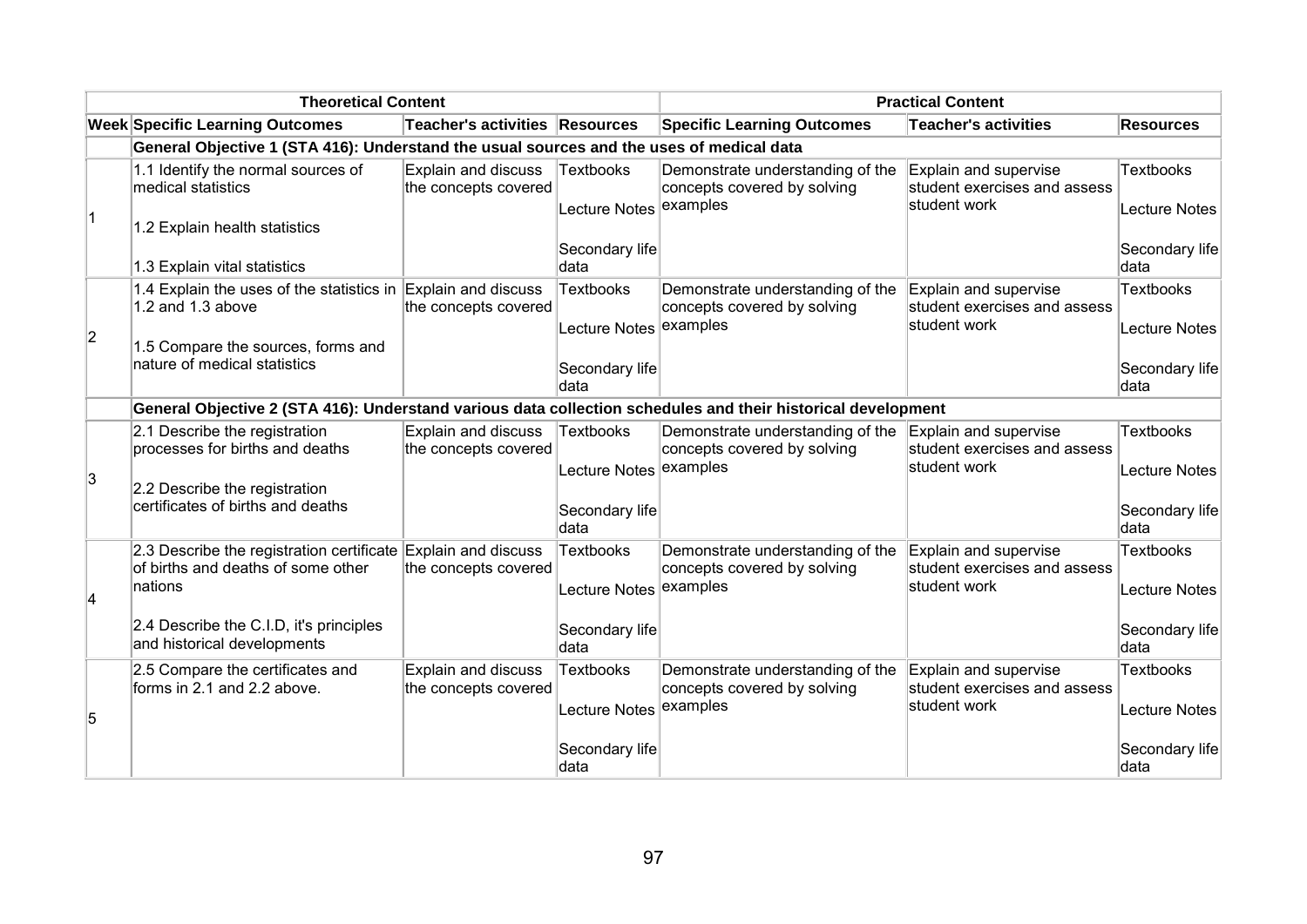| <b>Theoretical Content</b> |                                                                               |                                                    | <b>Practical Content</b> |                                                                 |                                                       |                        |
|----------------------------|-------------------------------------------------------------------------------|----------------------------------------------------|--------------------------|-----------------------------------------------------------------|-------------------------------------------------------|------------------------|
|                            | <b>Week Specific Learning Outcomes</b>                                        | Teacher's activities Resources                     |                          | <b>Specific Learning Outcomes</b>                               | <b>Teacher's activities</b>                           | <b>Resources</b>       |
|                            | General Objective 3 (STA 416): Understand health indices                      |                                                    |                          |                                                                 |                                                       |                        |
|                            | 3.1 Define the vital statistical indices                                      | Explain and discuss<br>the concepts covered        | <b>Textbooks</b>         | Demonstrate understanding of the<br>concepts covered by solving | Explain and supervise<br>student exercises and assess | <b>Textbooks</b>       |
| 6                          | 3.2 Define the health statistical indices                                     |                                                    | Lecture Notes examples   |                                                                 | student work                                          | Lecture Notes          |
|                            |                                                                               |                                                    | Secondary life<br>data   |                                                                 |                                                       | Secondary life<br>data |
|                            | 3.3 Explain the method of indirect<br>standardization of rates                | Explain and discuss<br>the concepts covered        | <b>Textbooks</b>         | Demonstrate understanding of the<br>concepts covered by solving | Explain and supervise<br>student exercises and assess | <b>Textbooks</b>       |
| 7                          | 3.4 Explain the method of direct                                              |                                                    | Lecture Notes            | examples                                                        | student work                                          | Lecture Notes          |
|                            | standardization of rates                                                      |                                                    | Secondary life<br>ldata  |                                                                 |                                                       | Secondary life<br>data |
|                            | 3.5 Solve problem involving<br>standardization rates                          | Explain and discuss<br>the concepts covered        | <b>Textbooks</b>         | Demonstrate understanding of the<br>concepts covered by solving | Explain and supervise<br>student exercises and assess | <b>Textbooks</b>       |
| 8                          |                                                                               |                                                    | Lecture Notes examples   |                                                                 | student work                                          | Lecture Notes          |
|                            |                                                                               |                                                    | Secondary life<br>data   |                                                                 |                                                       | Secondary life<br>data |
|                            | General Objective 4 (STA 416): Understand planned studies in medical research |                                                    |                          |                                                                 |                                                       |                        |
|                            | 4.1 Define clinical trials                                                    | Explain and discuss<br>the concepts covered        | Textbooks                | Demonstrate understanding of the<br>concepts covered by solving | Explain and supervise<br>student exercises and assess | <b>Textbooks</b>       |
| 9                          | 4.2 Identify ethical problems involved<br>in clinical trials                  |                                                    | Lecture Notes examples   |                                                                 | student work                                          | Lecture Notes          |
|                            | 4.3 Explain the term placebo treatment                                        |                                                    | Secondary life<br>data   |                                                                 |                                                       | Secondary life<br>data |
|                            | 4.4 Design a clinical trail using the<br>placebo treatment                    | <b>Explain and discuss</b><br>the concepts covered | <b>Textbooks</b>         | Demonstrate understanding of the<br>concepts covered by solving | Explain and supervise<br>student exercises and assess | <b>Textbooks</b>       |
| 10                         | 4.5 Describe the application of cross-                                        |                                                    | Lecture Notes examples   |                                                                 | student work                                          | Lecture Notes          |
|                            | over designs to medical problems.                                             |                                                    | Secondary life<br>data   |                                                                 |                                                       | Secondary life<br>data |
|                            | 4.6 Explain morbidity surveys                                                 |                                                    |                          |                                                                 |                                                       |                        |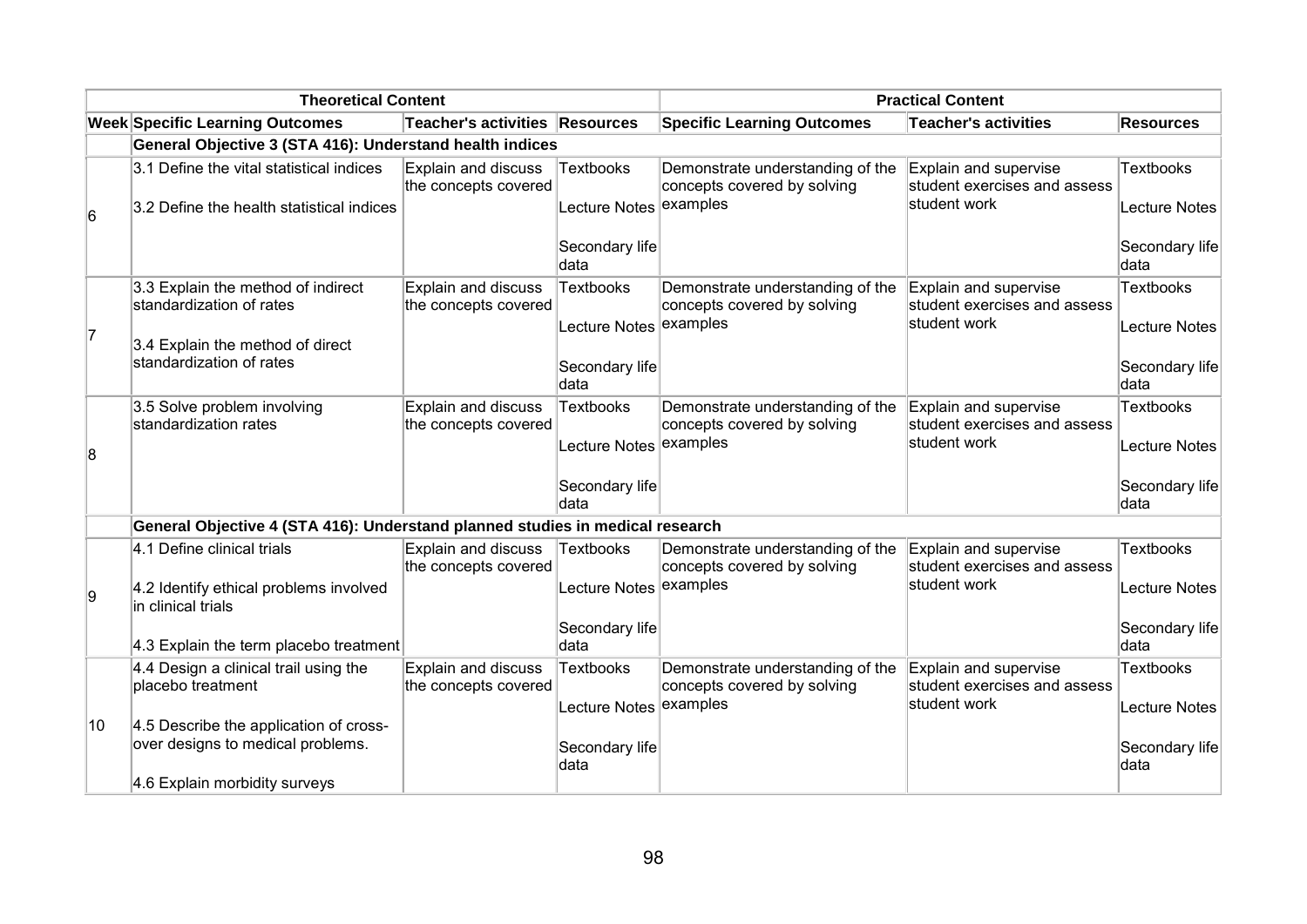| <b>Theoretical Content</b> |                                                                                  |                                             | <b>Practical Content</b>                   |                                                                 |                                                                       |                                          |
|----------------------------|----------------------------------------------------------------------------------|---------------------------------------------|--------------------------------------------|-----------------------------------------------------------------|-----------------------------------------------------------------------|------------------------------------------|
|                            | <b>Week Specific Learning Outcomes</b>                                           | <b>Teacher's activities</b>                 | <b>Resources</b>                           | <b>Specific Learning Outcomes</b>                               | <b>Teacher's activities</b>                                           | <b>Resources</b>                         |
|                            | 4.7 Distinguish between retrospective<br>and prospective studies                 | Explain and discuss<br>the concepts covered | <b>Textbooks</b><br>Lecture Notes examples | Demonstrate understanding of the<br>concepts covered by solving | Explain and supervise<br>student exercises and assess<br>student work | <b>Textbooks</b><br><b>Lecture Notes</b> |
| 11                         | 4.8 Identify situation for the use of<br>study methods met in 4.7 above          |                                             | Secondary life<br>data                     |                                                                 |                                                                       | Secondary life<br>data                   |
|                            | 4.9 Describe cohort study                                                        |                                             |                                            |                                                                 |                                                                       |                                          |
|                            | 4.10 Describe case-control study                                                 | Explain and discuss<br>the concepts covered | <b>Textbooks</b>                           | Demonstrate understanding of the<br>concepts covered by solving | Explain and supervise<br>student exercises and assess                 | <b>Textbooks</b>                         |
| 12                         | 4.11 Describe double blind studies                                               |                                             | Lecture Notes examples                     |                                                                 | student work                                                          | <b>Lecture Notes</b>                     |
|                            | 4.12 Describe follow-up studies                                                  |                                             | Secondary life<br>data                     |                                                                 |                                                                       | Secondary life<br>data                   |
|                            | 4.13 Describe sequential clinical trials                                         | Explain and discuss<br>the concepts covered | <b>Textbooks</b>                           | Demonstrate understanding of the<br>concepts covered by solving | Explain and supervise<br>student exercises and assess                 | <b>Textbooks</b>                         |
|                            | 4.14 Explain the use of the various<br>study methods in 4.9 to 4.12 above        |                                             | <b>Lecture Notes</b>                       | examples                                                        | student work                                                          | <b>Lecture Notes</b>                     |
| 13                         | 4.15 Define non-parametric sequential<br>clinical trials and explain their uses. |                                             | Secondary life<br>data                     |                                                                 |                                                                       | Secondary life<br>data                   |
|                            | 4.16 Identify common mistakes<br>(fallacies) involve in clinical trials.         |                                             |                                            |                                                                 |                                                                       |                                          |
|                            | General Objective 5 (STA 416): Understand the basic theory of epidemiology       |                                             |                                            |                                                                 |                                                                       |                                          |
|                            | 5.1 Define epidemiology of disease                                               | Explain and discuss<br>the concepts covered | <b>Textbooks</b>                           | Demonstrate understanding of the<br>concepts covered by solving | Explain and supervise<br>student exercises and assess                 | <b>Textbooks</b>                         |
| 14                         |                                                                                  |                                             | <b>Lecture Notes</b>                       | examples                                                        | student work                                                          | <b>Lecture Notes</b>                     |
|                            |                                                                                  |                                             | Secondary life<br>data                     |                                                                 |                                                                       | Secondary life<br>data                   |
|                            | 5.2 Apply the methods of clinical trials                                         | Explain and discuss                         | <b>Textbooks</b>                           | Demonstrate understanding of the                                | Explain and supervise                                                 | <b>Textbooks</b>                         |
| 15                         | to epidemiological problem                                                       | the concepts covered                        | <b>Lecture Notes</b>                       | concepts covered by solving<br>examples                         | student exercises and assess<br>student work                          | <b>Lecture Notes</b>                     |
|                            |                                                                                  |                                             | Secondary life<br>data                     |                                                                 |                                                                       | Secondary life<br>data                   |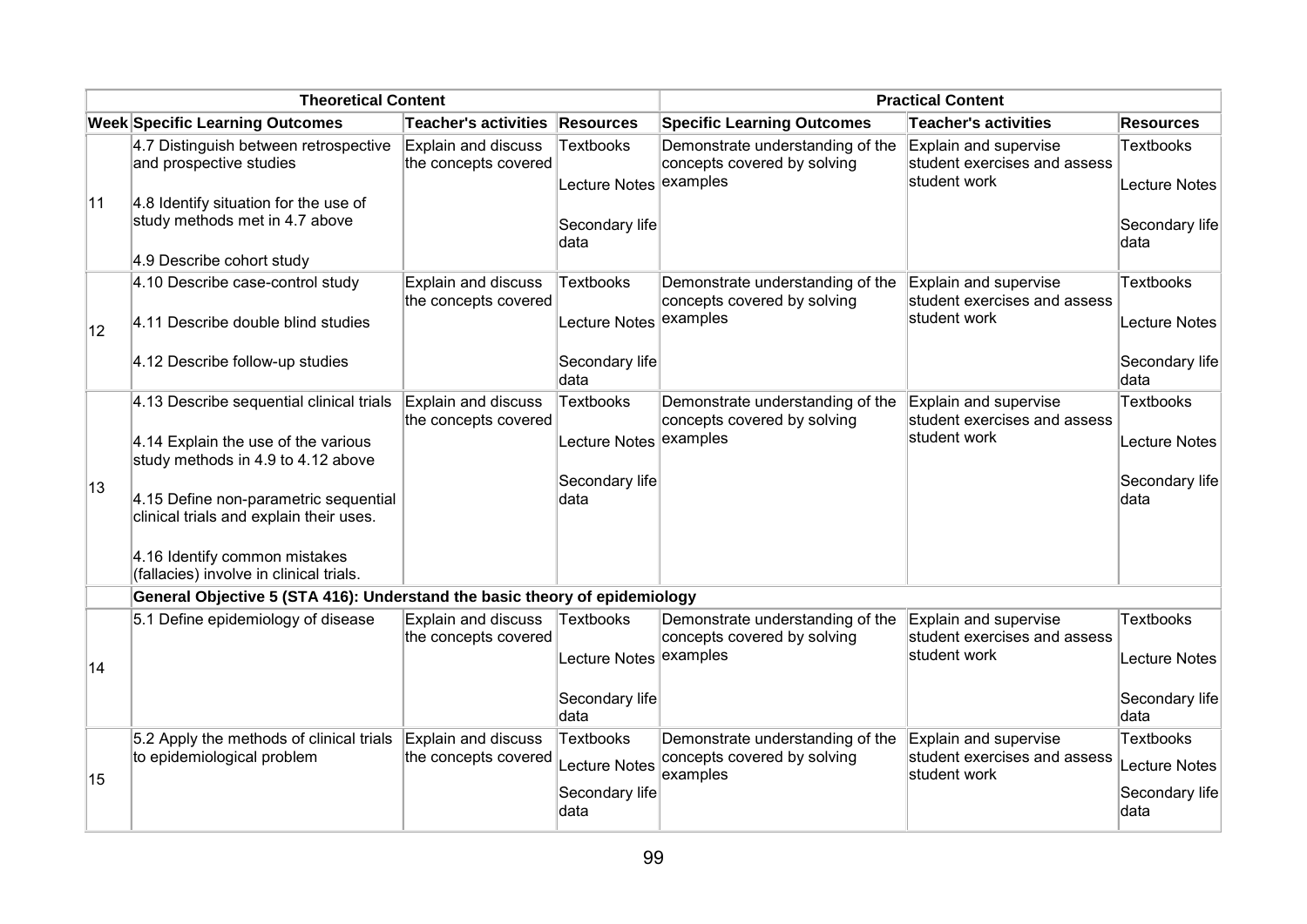Coursework/ Assignments %; Course test %; Practical %; Projects %; Examination %

|             | Type of Assessment Purpose and Nature of Assessment (STA 416)        | <b>Weighting (%)</b> |
|-------------|----------------------------------------------------------------------|----------------------|
| Examination | Final Examination (written) to assess knowledge and understanding 60 |                      |
| Test        | At least 2 progress tests for feed back.                             | 20                   |
| Practical   | At least 5 homeworks to be assessed by the teacher                   | 20                   |
| Total       |                                                                      | 100                  |

#### **Recommended Textbooks & References:**

Statistics Method in Medical Research (2<sup>nd</sup> Edition), P. Armitage, G. Berry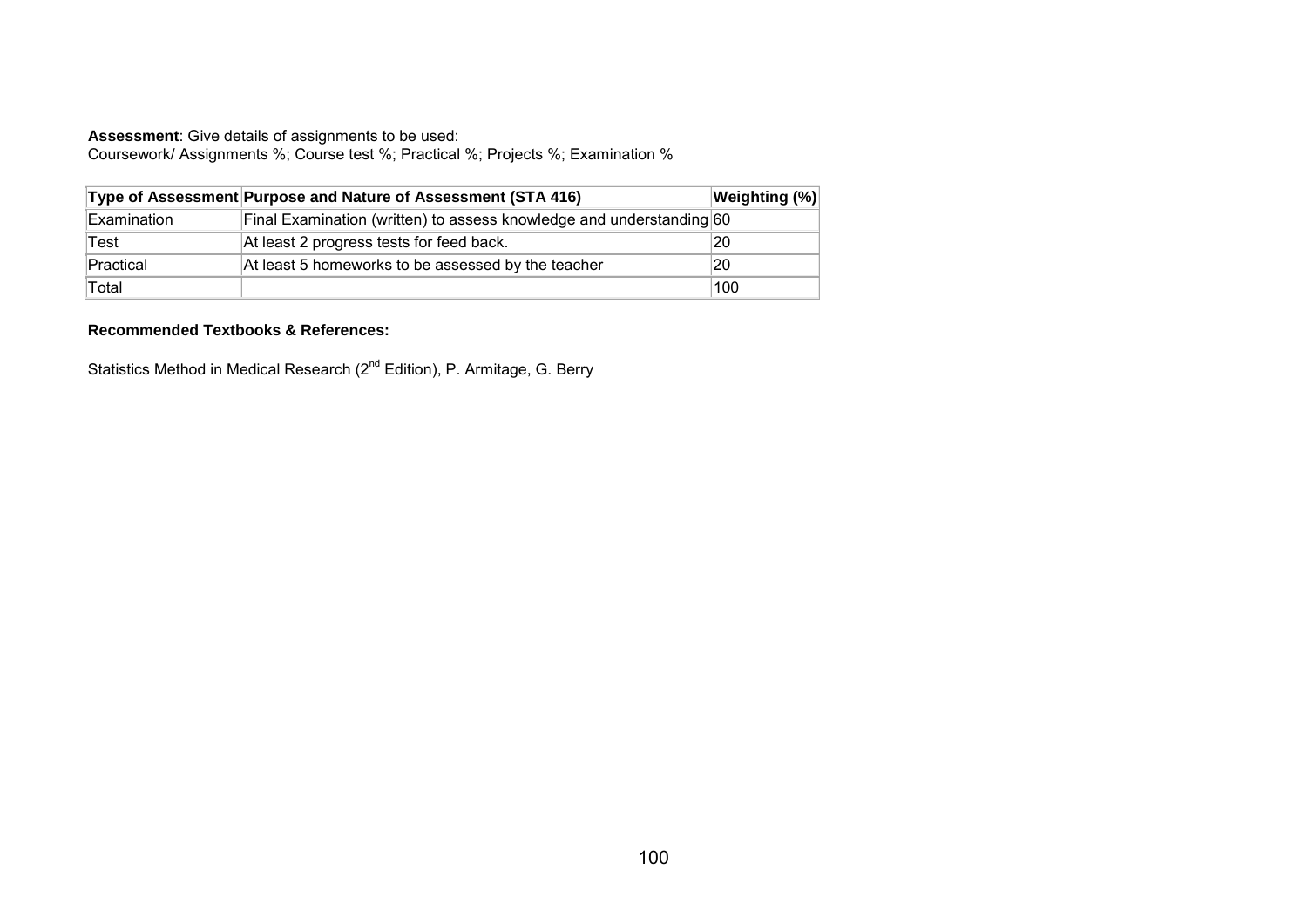## **Course: DESIGN AND ANALYSIS OF EXPERIMENTS III**

| Programme: Statistics (Higher National Diploma)                                                                                                                                                                                                                                                    |                             |                            |                                |
|----------------------------------------------------------------------------------------------------------------------------------------------------------------------------------------------------------------------------------------------------------------------------------------------------|-----------------------------|----------------------------|--------------------------------|
| <b>Course: Design and Analysis of Experiments III</b>                                                                                                                                                                                                                                              | <b>Course Code: STA 417</b> | <b>Total Hours:</b>        | 5                              |
| Year: 2<br>Semester: 3                                                                                                                                                                                                                                                                             | Pre-requisite: STA 323      | Theoretical:<br>Practical: | 2 hours /week<br>3 hours /week |
| Goal: This course is designed to enable the student to further develop knowledge of the principles of design and analysis of experiments.                                                                                                                                                          |                             |                            |                                |
| <b>General Objectives:</b> On completion of this course, the diplomate should be able to:<br>1. Understand Graeco-Latin square design.<br>2. Understand cross-over designs.<br>3. Understand factorial experiments.<br>4. Understand split-plot design.<br>5. Understand incomplete block designs. |                             |                            |                                |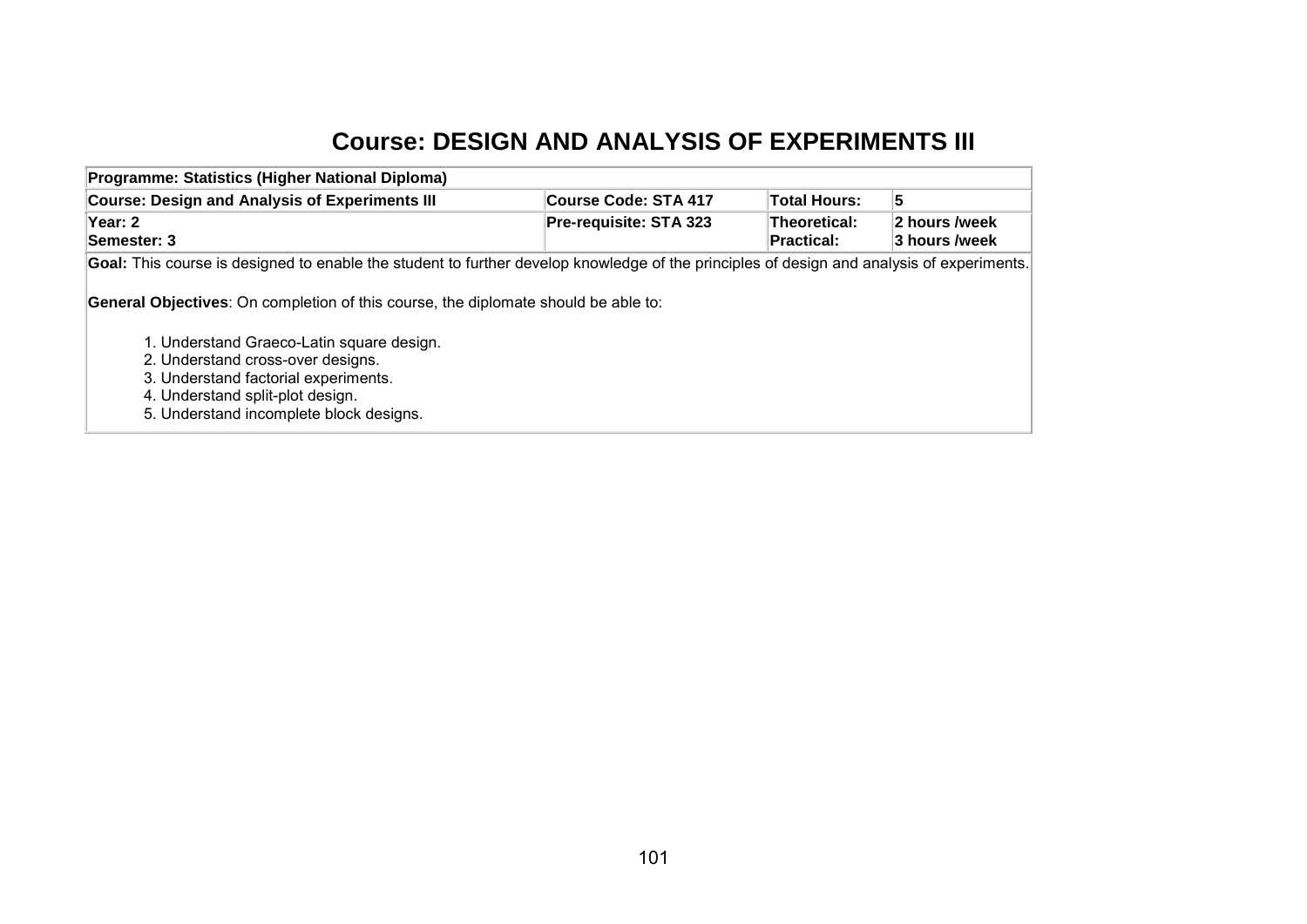|                | <b>Theoretical Content</b>                                                                                             |                                             |                                                         | <b>Practical Content</b>                                                                          |                                                                       |                                                |
|----------------|------------------------------------------------------------------------------------------------------------------------|---------------------------------------------|---------------------------------------------------------|---------------------------------------------------------------------------------------------------|-----------------------------------------------------------------------|------------------------------------------------|
|                | <b>Week Specific Learning Outcomes</b>                                                                                 | Teacher's activities Resources              |                                                         | <b>Specific Learning Outcomes</b>                                                                 | <b>Teacher's activities</b>                                           | <b>Resources</b>                               |
|                | General Objective 1 (STA 417): Understand Graeco-Latin square design                                                   |                                             |                                                         |                                                                                                   |                                                                       |                                                |
| $\overline{1}$ | 1.1 Describe and illustrate Graeco-<br>Latin square design<br>1.2 Partition the sum of square in                       | Explain and discuss<br>the concepts covered | Textbooks<br>Lecture Notes examples                     | Demonstrate understanding of the<br>concepts covered by solving                                   | Explain and supervise<br>student exercises and assess<br>student work | <b>Textbooks</b><br>Lecture Notes              |
|                | Graeco-Latin square design                                                                                             |                                             | Secondary<br>life data                                  |                                                                                                   |                                                                       | Secondary<br>life data                         |
| $\overline{2}$ | 1.3 Carry out analysis of variance for<br>Graeco-Latin square design                                                   | Explain and discuss<br>the concepts covered | <b>Textbooks</b><br>Lecture Notes                       | Demonstrate understanding of the Explain and supervise<br>concepts covered by solving<br>examples | student exercises and assess<br>student work                          | <b>Textbooks</b><br>Lecture Notes              |
|                |                                                                                                                        |                                             | Secondary<br>life data                                  |                                                                                                   |                                                                       | Secondary<br>life data                         |
| 3              | 1.4 Estimate standard errors in the<br>Graeco-Latin square design<br>1.5 Apply 1.2 to 1.4 above in solving<br>problems | Explain and discuss<br>the concepts covered | <b>Textbooks</b><br>Lecture Notes examples<br>Secondary | Demonstrate understanding of the<br>concepts covered by solving                                   | Explain and supervise<br>student exercises and assess<br>student work | <b>Textbooks</b><br>Lecture Notes<br>Secondary |
|                | General Objective 2 (STA 417): Understand cross- over designs                                                          |                                             | life data                                               |                                                                                                   |                                                                       | life data                                      |
|                | 2.1 Describe and illustrate cross-over                                                                                 | <b>Explain and discuss</b>                  | Textbooks                                               | Demonstrate understanding of the                                                                  | Explain and supervise                                                 | Textbooks                                      |
| 4              | design<br>2.2 Partition the sum of squares in                                                                          | the concepts covered                        | Lecture Notes                                           | concepts covered by solving<br>examples                                                           | student exercises and assess<br>student work                          | Lecture Notes                                  |
|                | cross-over design                                                                                                      |                                             | Secondary<br>life data                                  |                                                                                                   |                                                                       | Secondary<br>life data                         |
| 5              | 2.3 Carry out analysis of variance for<br>cross-over designs                                                           | Explain and discuss<br>the concepts covered | <b>Textbooks</b><br>Lecture Notes                       | Demonstrate understanding of the<br>concepts covered by solving<br>examples                       | Explain and supervise<br>student exercises and assess<br>student work | <b>Textbooks</b><br><b>Lecture Notes</b>       |
|                | 2.4 Estimate the standard error for<br>difference between two means                                                    |                                             | Secondary<br>life data                                  |                                                                                                   |                                                                       | Secondary<br>life data                         |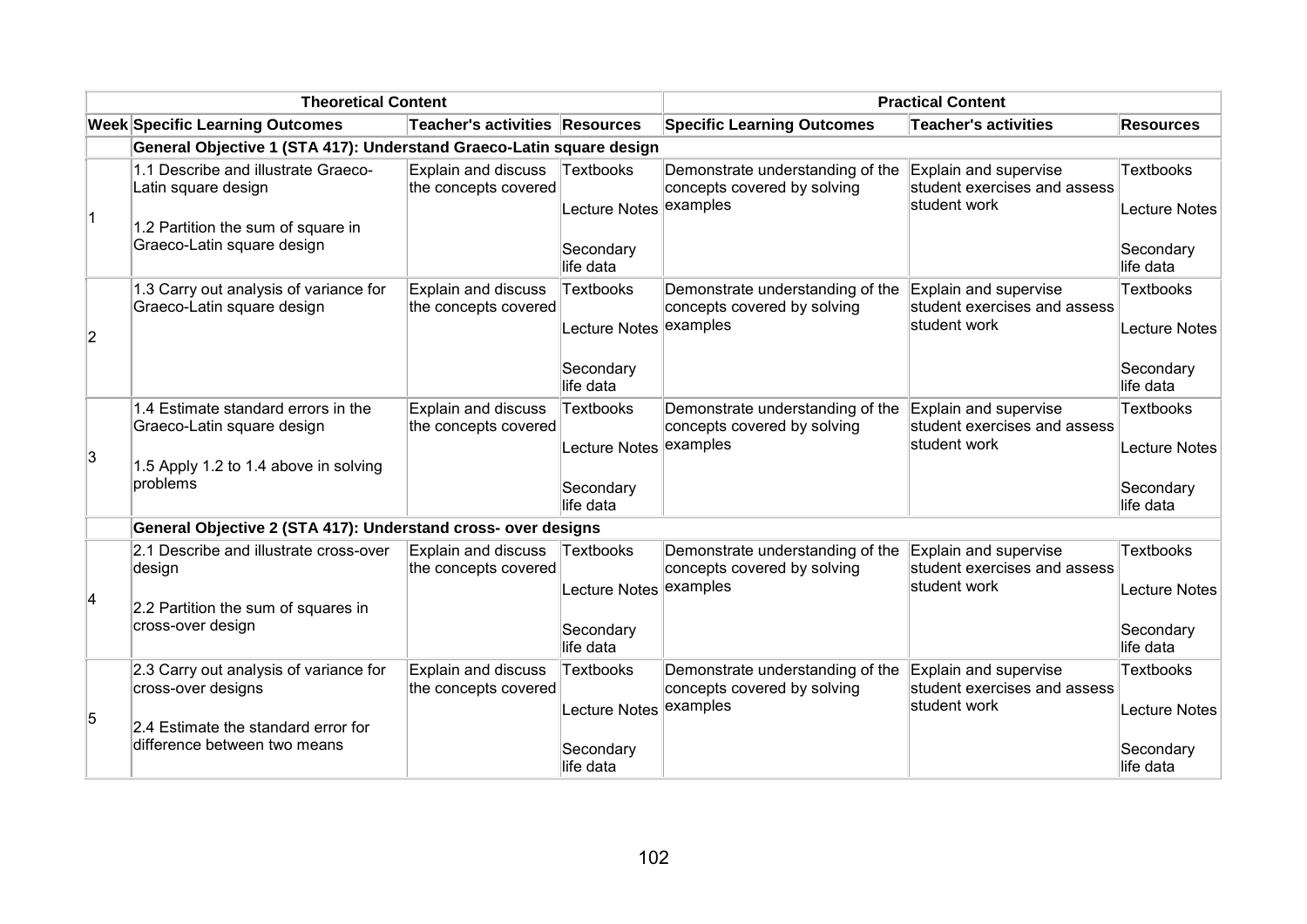| <b>Theoretical Content</b> |                                                                                                                                                                                                                                                                |                                             |                                                                      | <b>Practical Content</b>                                                    |                                                                       |                                                             |
|----------------------------|----------------------------------------------------------------------------------------------------------------------------------------------------------------------------------------------------------------------------------------------------------------|---------------------------------------------|----------------------------------------------------------------------|-----------------------------------------------------------------------------|-----------------------------------------------------------------------|-------------------------------------------------------------|
|                            | <b>Week Specific Learning Outcomes</b>                                                                                                                                                                                                                         | Teacher's activities Resources              |                                                                      | <b>Specific Learning Outcomes</b>                                           | <b>Teacher's activities</b>                                           | <b>Resources</b>                                            |
| $6\overline{6}$            | 2.5 Estimate missing values in cross-<br>over designs<br>2.6 Apply 2.2 to 2.5 above in solving<br>problems                                                                                                                                                     | Explain and discuss<br>the concepts covered | <b>Textbooks</b><br>Lecture Notes<br>Secondary<br>llife data         | Demonstrate understanding of the<br>concepts covered by solving<br>examples | Explain and supervise<br>student exercises and assess<br>student work | Textbooks<br>Lecture Notes<br>Secondary<br>llife data       |
|                            | General Objective 3 (STA 417): Understand factorial experiments                                                                                                                                                                                                |                                             |                                                                      |                                                                             |                                                                       |                                                             |
| 7                          | 3.1 Describe and illustrate factorial<br>experiments<br>3.2 Distinguish between main effects<br>and interactions                                                                                                                                               | Explain and discuss<br>the concepts covered | Textbooks<br>Lecture Notes examples<br>Secondary<br>life data        | Demonstrate understanding of the<br>concepts covered by solving             | Explain and supervise<br>student exercises and assess<br>student work | Textbooks<br><b>Lecture Notes</b><br>Secondary<br>life data |
|                            | 3.3 Interpret the term interaction<br>3.4 State the advantages of factorial<br>experiments                                                                                                                                                                     |                                             |                                                                      |                                                                             |                                                                       |                                                             |
| $\overline{8}$             | 3.5 Carry out tests of hypothesis on<br>main effects and interactions<br>3.6 Explain confounding in 2n factorial<br>experiments<br>3.7 Explain confounding and factorial<br>replication in factorial experiments<br>3.8 State the advantages of<br>confounding | Explain and discuss<br>the concepts covered | <b>Textbooks</b><br>Lecture Notes<br>Secondary<br>life data          | Demonstrate understanding of the<br>concepts covered by solving<br>examples | Explain and supervise<br>student exercises and assess<br>student work | Textbooks<br>Lecture Notes<br>Secondary<br>life data        |
| 9                          | 3.9 State the advantage of factorial<br>replication<br>3.10 Estimate missing values in<br>factorial experiments                                                                                                                                                | Explain and discuss<br>the concepts covered | <b>Textbooks</b><br>Lecture Notes examples<br>Secondary<br>life data | Demonstrate understanding of the<br>concepts covered by solving             | Explain and supervise<br>student exercises and assess<br>student work | Textbooks<br>Lecture Notes<br>Secondary<br>life data        |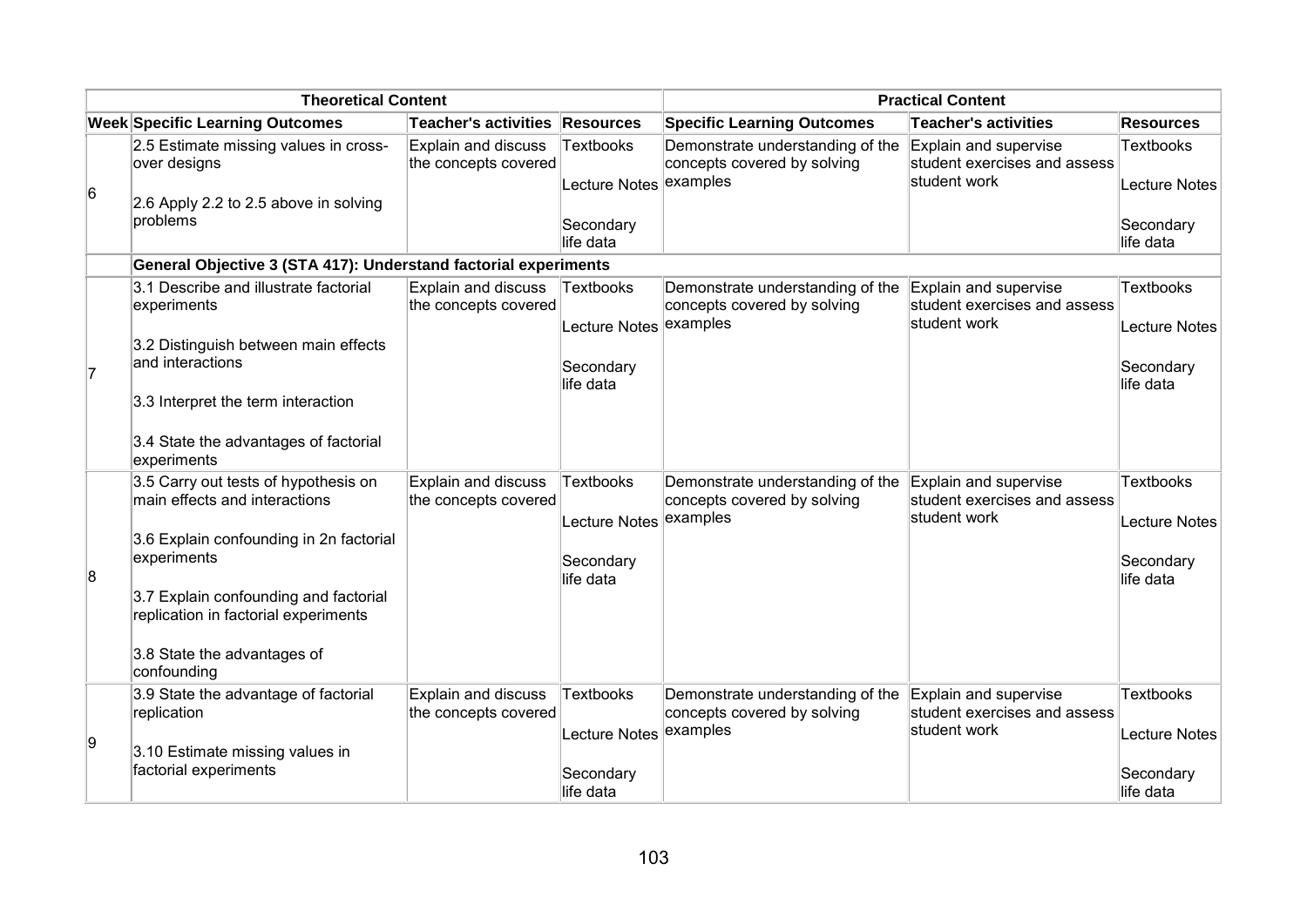| <b>Theoretical Content</b> |                                                                                                                                                                                                |                                             | <b>Practical Content</b>                                             |                                                                                       |                                                                       |                                                             |  |
|----------------------------|------------------------------------------------------------------------------------------------------------------------------------------------------------------------------------------------|---------------------------------------------|----------------------------------------------------------------------|---------------------------------------------------------------------------------------|-----------------------------------------------------------------------|-------------------------------------------------------------|--|
|                            | <b>Week Specific Learning Outcomes</b>                                                                                                                                                         | Teacher's activities Resources              |                                                                      | <b>Specific Learning Outcomes</b>                                                     | <b>Teacher's activities</b>                                           | <b>Resources</b>                                            |  |
|                            | 3.11 Describe Yates's algorithm<br>$3.12$ Apply 3.5 to 3.11 above in solving<br>problems                                                                                                       |                                             |                                                                      |                                                                                       |                                                                       |                                                             |  |
|                            | General Objective 4 (STA 417): Understand spilt-plot design                                                                                                                                    |                                             |                                                                      |                                                                                       |                                                                       |                                                             |  |
| 10                         | 4.1 Describe and illustrate simple split- $\mathsf{Explain}$ and discuss<br>plot design<br>4.2 State the advantage of split-plot                                                               | the concepts covered                        | <b>Textbooks</b><br>Lecture Notes                                    | Demonstrate understanding of the<br>concepts covered by solving<br>examples           | Explain and supervise<br>student exercises and assess<br>student work | Textbooks<br>Lecture Notes                                  |  |
|                            | design<br>4.3 Partition sum of squares in split plot                                                                                                                                           |                                             | Secondary<br>llife data                                              |                                                                                       |                                                                       | Secondary<br>life data                                      |  |
| 11                         | design<br>4.4 Carry out analysis of variance<br>(ANOVA) for split-plot design<br>4.5 Estimate standard errors in split-<br>plot design<br>4.6 Estimate missing values in split-plot<br>∣design | Explain and discuss<br>the concepts covered | <b>Textbooks</b><br>Lecture Notes examples<br>Secondary<br>life data | Demonstrate understanding of the<br>concepts covered by solving                       | Explain and supervise<br>student exercises and assess<br>student work | <b>Textbooks</b><br>Lecture Notes<br>Secondary<br>life data |  |
| 12                         | 4.7 Estimate efficiency of split-plot<br>design<br>4.8 Apply 4.3 to 4.7 above in solving<br>problems                                                                                           | Explain and discuss<br>the concepts covered | <b>Textbooks</b><br>Lecture Notes examples<br>Secondary<br>life data | Demonstrate understanding of the Explain and supervise<br>concepts covered by solving | student exercises and assess<br>student work                          | Textbooks<br>Lecture Notes<br>Secondary<br>life data        |  |
|                            | General Objective 5 (STA 417): Understand incomplete block designs                                                                                                                             |                                             |                                                                      |                                                                                       |                                                                       |                                                             |  |
| 13                         | 5.1 Describe and illustrate incomplete<br>block designs and state their<br>advantages                                                                                                          | Explain and discuss<br>the concepts covered | Textbooks<br>Lecture Notes examples                                  | Demonstrate understanding of the<br>concepts covered by solving                       | Explain and supervise<br>student exercises and assess<br>student work | <b>Textbooks</b><br>Lecture Notes                           |  |
|                            | 5.2 Distinguish between balanced and<br>partially balanced design                                                                                                                              |                                             | Secondary<br>life data                                               |                                                                                       |                                                                       | Secondary<br>life data                                      |  |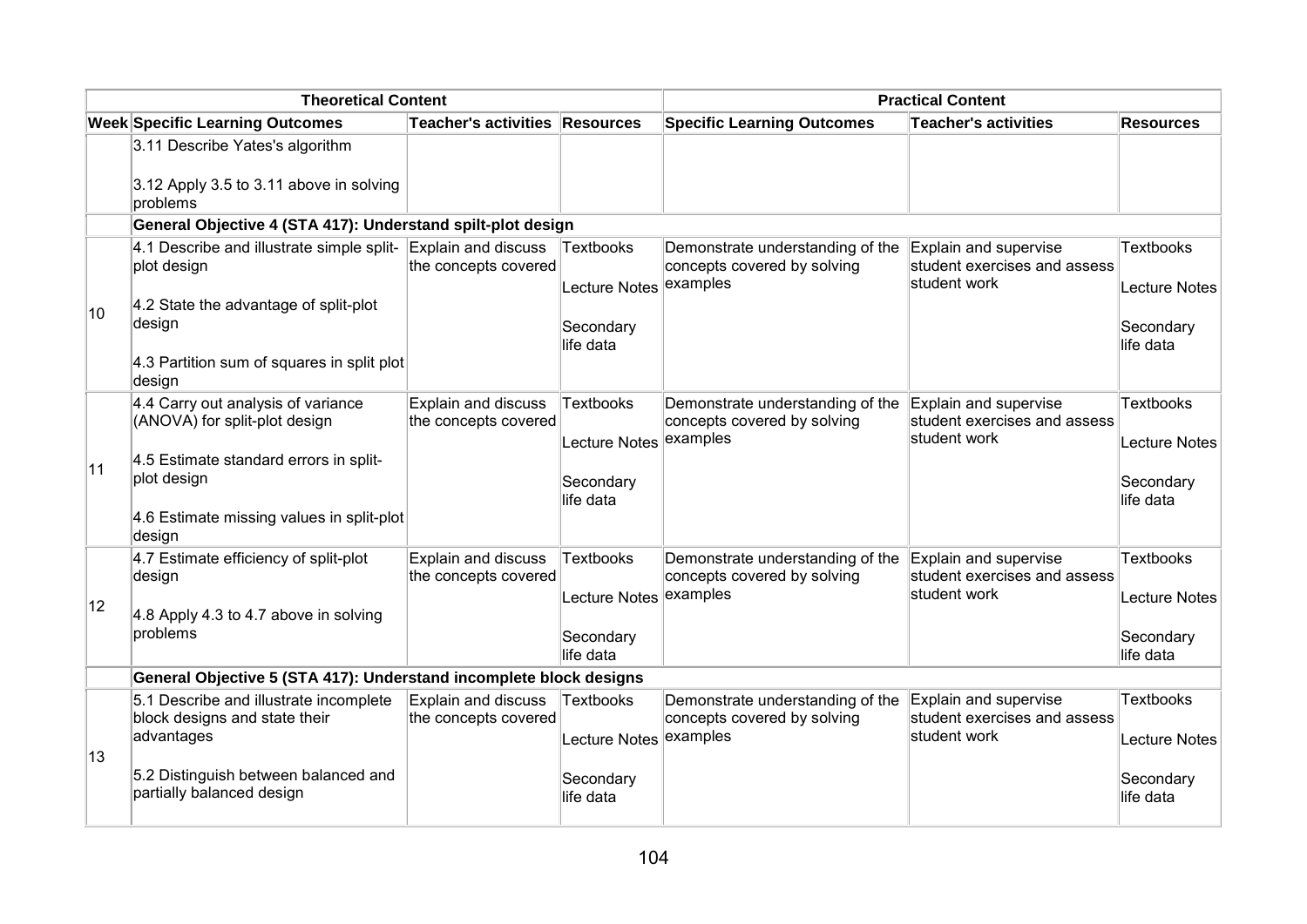| <b>Theoretical Content</b> |                                                                                                                         |                                             | <b>Practical Content</b>                         |                                                                             |                                                                       |                                         |
|----------------------------|-------------------------------------------------------------------------------------------------------------------------|---------------------------------------------|--------------------------------------------------|-----------------------------------------------------------------------------|-----------------------------------------------------------------------|-----------------------------------------|
|                            | <b>Week Specific Learning Outcomes</b>                                                                                  | Teacher's activities Resources              |                                                  | <b>Specific Learning Outcomes</b>                                           | <b>Teacher's activities</b>                                           | <b>Resources</b>                        |
|                            | 5.3 Carry out analysis of variance<br>(ANOVA) for partially balanced<br>incomplete block design                         |                                             |                                                  |                                                                             |                                                                       |                                         |
| 14                         | 5.4 Estimate standard errors in<br>complete block designs<br>5.5 Estimate missing values in<br>incomplete block designs | Explain and discuss<br>the concepts covered | Textbooks<br>Lecture Notes examples<br>Secondary | Demonstrate understanding of the<br>concepts covered by solving             | Explain and supervise<br>student exercises and assess<br>student work | Textbooks<br>Lecture Notes<br>Secondary |
|                            |                                                                                                                         |                                             | life data                                        |                                                                             |                                                                       | life data                               |
| 15                         | 5.6 Estimate efficiency of incomplete<br>block design                                                                   | Explain and discuss<br>the concepts covered | Textbooks<br>Lecture Notes <sup> </sup>          | Demonstrate understanding of the<br>concepts covered by solving<br>examples | Explain and supervise<br>student exercises and assess<br>student work | Textbooks<br>Lecture Notes              |
|                            | 5.7 Apply 5.3 to 5.6 above in solving<br>problems.                                                                      |                                             | Secondary<br>life data                           |                                                                             |                                                                       | Secondary<br>llife data                 |

Coursework/ Assignments %; Course test %; Practical %; Projects %; Examination %

|             | Type of Assessment Purpose and Nature of Assessment (STA 417)        | <b>Weighting (%)</b> |
|-------------|----------------------------------------------------------------------|----------------------|
| Examination | Final Examination (written) to assess knowledge and understanding 60 |                      |
| Test        | At least 2 progress tests for feed back.                             | 20                   |
| Practical   | At least 5 homeworks to be assessed by the teacher                   | 20                   |
| Total       |                                                                      | 100                  |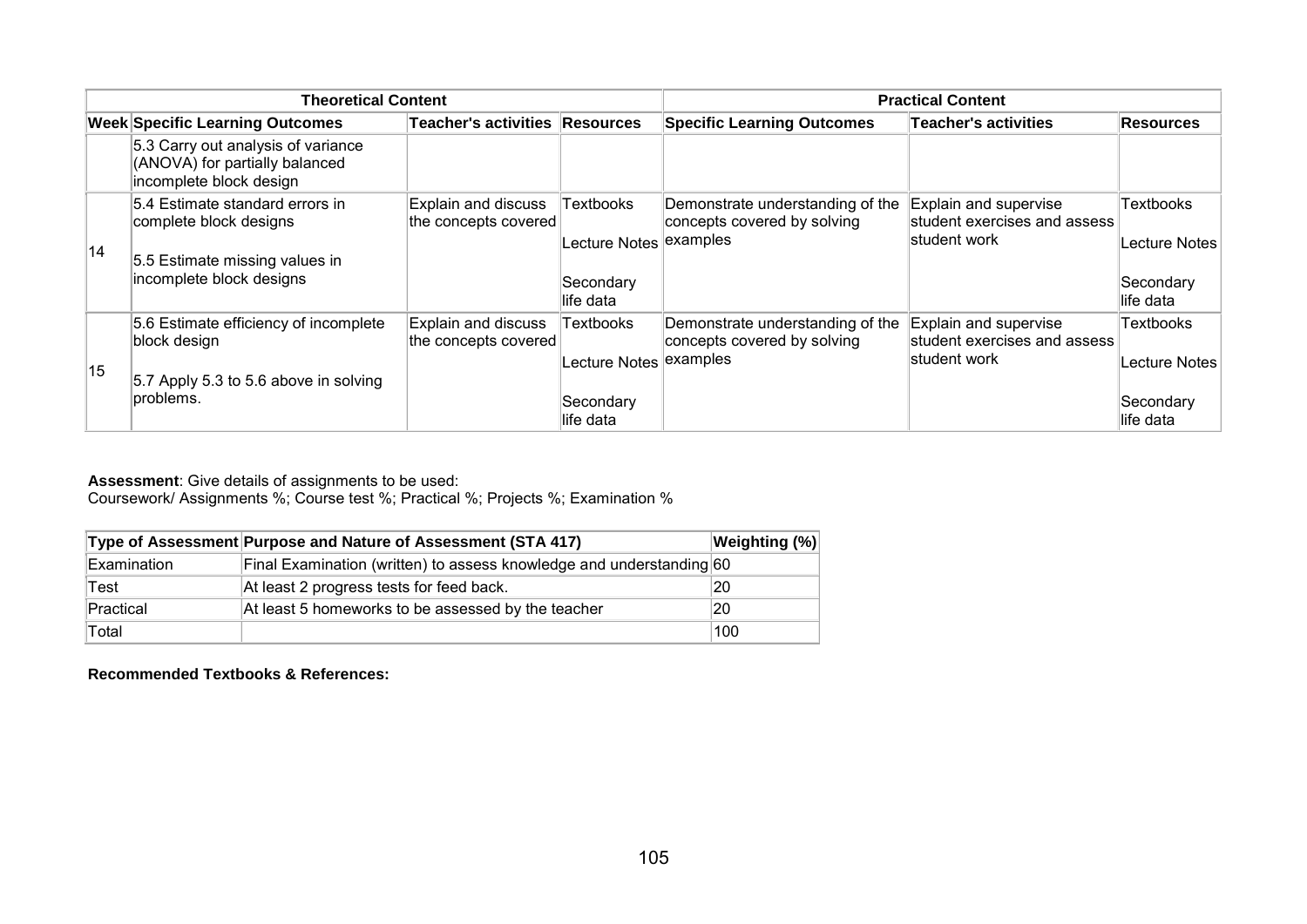## **Course: SMALL BUSINESS MANAGEMENT II**

| Programme: Statistics (Higher National Diploma)                                                                                                                                                                                                                                                                                                                                                                                                                                                                                                                                                                                                                                                                                                                                                                             |                      |                                   |                              |  |  |
|-----------------------------------------------------------------------------------------------------------------------------------------------------------------------------------------------------------------------------------------------------------------------------------------------------------------------------------------------------------------------------------------------------------------------------------------------------------------------------------------------------------------------------------------------------------------------------------------------------------------------------------------------------------------------------------------------------------------------------------------------------------------------------------------------------------------------------|----------------------|-----------------------------------|------------------------------|--|--|
| <b>Course: Small Business Management II</b>                                                                                                                                                                                                                                                                                                                                                                                                                                                                                                                                                                                                                                                                                                                                                                                 | Course Code: STA 418 | <b>Total Hours:</b>               | $\overline{2}$               |  |  |
| Year: 2<br>Semester: 1                                                                                                                                                                                                                                                                                                                                                                                                                                                                                                                                                                                                                                                                                                                                                                                                      | Pre-requisite:       | Theoretical:<br><b>Practical:</b> | 1 hour /week<br>1 hour /week |  |  |
|                                                                                                                                                                                                                                                                                                                                                                                                                                                                                                                                                                                                                                                                                                                                                                                                                             |                      |                                   |                              |  |  |
| Goal: This course is designed to provide the student with further basic knowledge on the various tools used in the management of small-scale businesses.<br><b>General Objectives:</b> On completion of this course, the diplomate will be able to:<br>1. Understand the financing of small business enterprises<br>2. Understand financial management in a small business enterprise<br>3. Understand credit control in small business enterprises.<br>4. Understand the organization, and its structure for a small-scale enterprise.<br>5. Understand a small-scale enterprise information system.<br>6. Understand marketing management for a small-scale enterprise.<br>7. Produce a business plan for a small-scale enterprise.<br>8. Be able to give a presentation on a business plan for a small-scale enterprise. |                      |                                   |                              |  |  |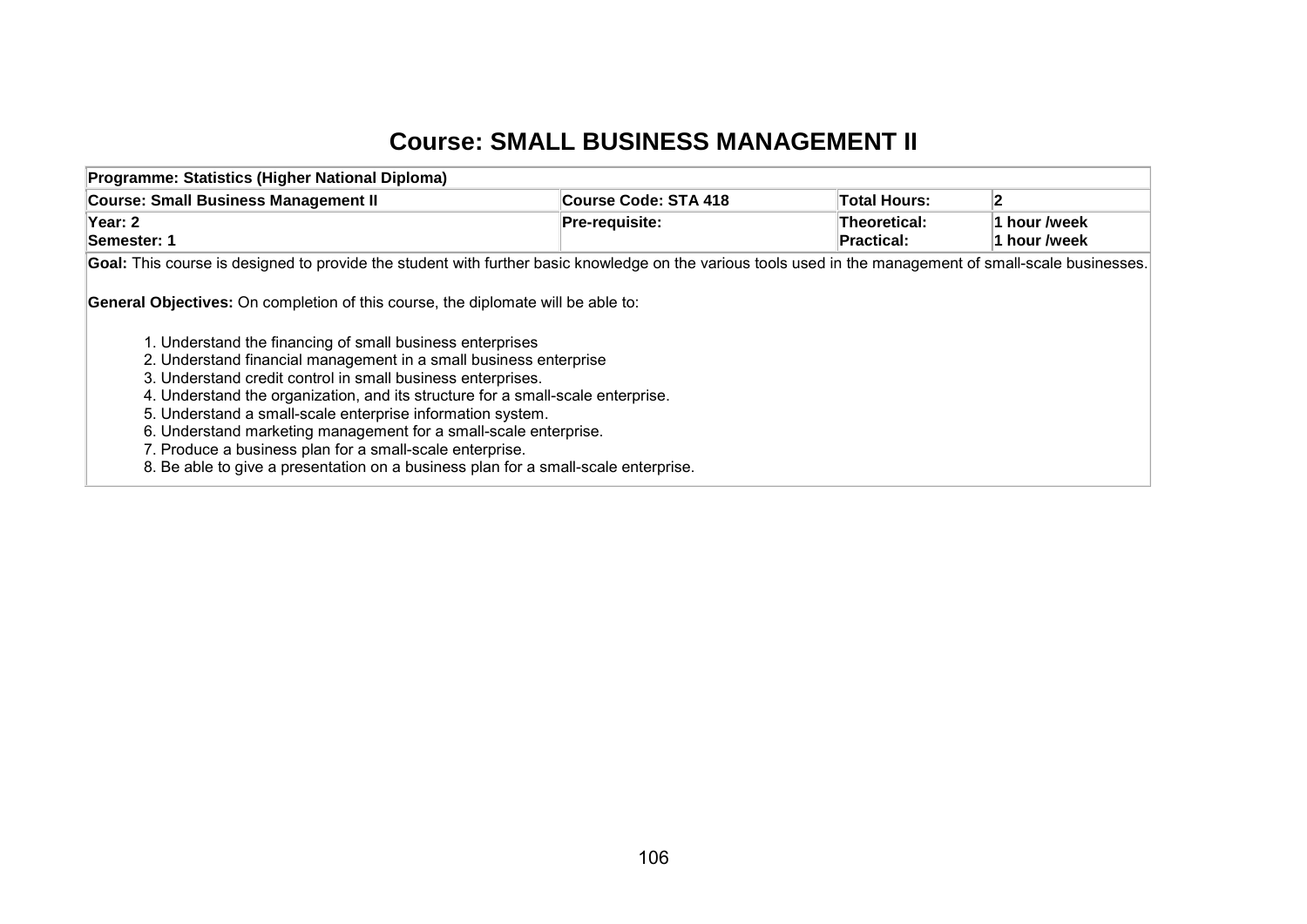| <b>Theoretical Content</b> |                                                                                                                                                                                                                                                                                         |                                                                                                                                                                                                                                                                                                                                                                                                                                                                                                                                                                                                                                                                                    |                          | <b>Practical Content</b>                                                                                                                                                                                                                                                                                                                                                         |                                                                                                                                                                                                                                   |                                      |
|----------------------------|-----------------------------------------------------------------------------------------------------------------------------------------------------------------------------------------------------------------------------------------------------------------------------------------|------------------------------------------------------------------------------------------------------------------------------------------------------------------------------------------------------------------------------------------------------------------------------------------------------------------------------------------------------------------------------------------------------------------------------------------------------------------------------------------------------------------------------------------------------------------------------------------------------------------------------------------------------------------------------------|--------------------------|----------------------------------------------------------------------------------------------------------------------------------------------------------------------------------------------------------------------------------------------------------------------------------------------------------------------------------------------------------------------------------|-----------------------------------------------------------------------------------------------------------------------------------------------------------------------------------------------------------------------------------|--------------------------------------|
| <b>Week</b>                | <b>Specific Learning</b><br><b>Outcomes</b>                                                                                                                                                                                                                                             | <b>Teacher's activities</b>                                                                                                                                                                                                                                                                                                                                                                                                                                                                                                                                                                                                                                                        | <b>Resources</b>         | <b>Specific Learning</b><br><b>Outcomes</b>                                                                                                                                                                                                                                                                                                                                      | <b>Teacher's activities</b>                                                                                                                                                                                                       | <b>Resources</b>                     |
|                            |                                                                                                                                                                                                                                                                                         | General Objective 1 (STA 418): Understand the financing of small business enterprises.                                                                                                                                                                                                                                                                                                                                                                                                                                                                                                                                                                                             |                          |                                                                                                                                                                                                                                                                                                                                                                                  |                                                                                                                                                                                                                                   |                                      |
|                            | 1.1 Estimate the capital<br>needs of a selected small<br>business.<br>1.2 State sources of<br>finance for small business.<br>1.3 Explain the roles of<br>specialized institutions in<br>financing small businesses.<br>1.4 Explain how to source<br>short-term and long-term<br>credits | Explain sources of capital and how to estimate Text Books<br>needed capital for a small business.<br>Explain short-term and long term credits and<br>their sources.<br>Explain the roles of specialized institutions in<br>financing small businesses in the areas of:<br>a) Provision of SME equity.<br>b) Provision of term loan<br>opportunities for SMEs<br>investment schemes.<br>c) Provision of working capital<br>facility for SMEs<br>d) Financing SMEs through<br>leasing.<br>e) Financing SMEs for non-oil<br>export.<br>f) Financing SMEs through<br>the capital market.<br>g) General<br>requirements/conditions for<br>market financial assistance to<br><b>SMEs</b> | Journals<br>Publications | Apply all the theoretical<br>contexts to come from<br>the rest of the course to<br>the assigned business.<br>Prepare a financing plan.<br>Identify various sources<br>of funds and their costs.<br>The group will meet<br>together in all practical<br>sessions and each group<br>will have to submit a<br>project about their<br>assigned business at the<br>end of the course. | From one the<br>beneficiaries of the<br>institutions handling<br>SME, describe the<br>learning outcomes.<br>The teacher to set up<br>student groups of (3-4)<br>students each and<br>assign a type of<br>business for each group. | Internet and<br>relevant<br>websites |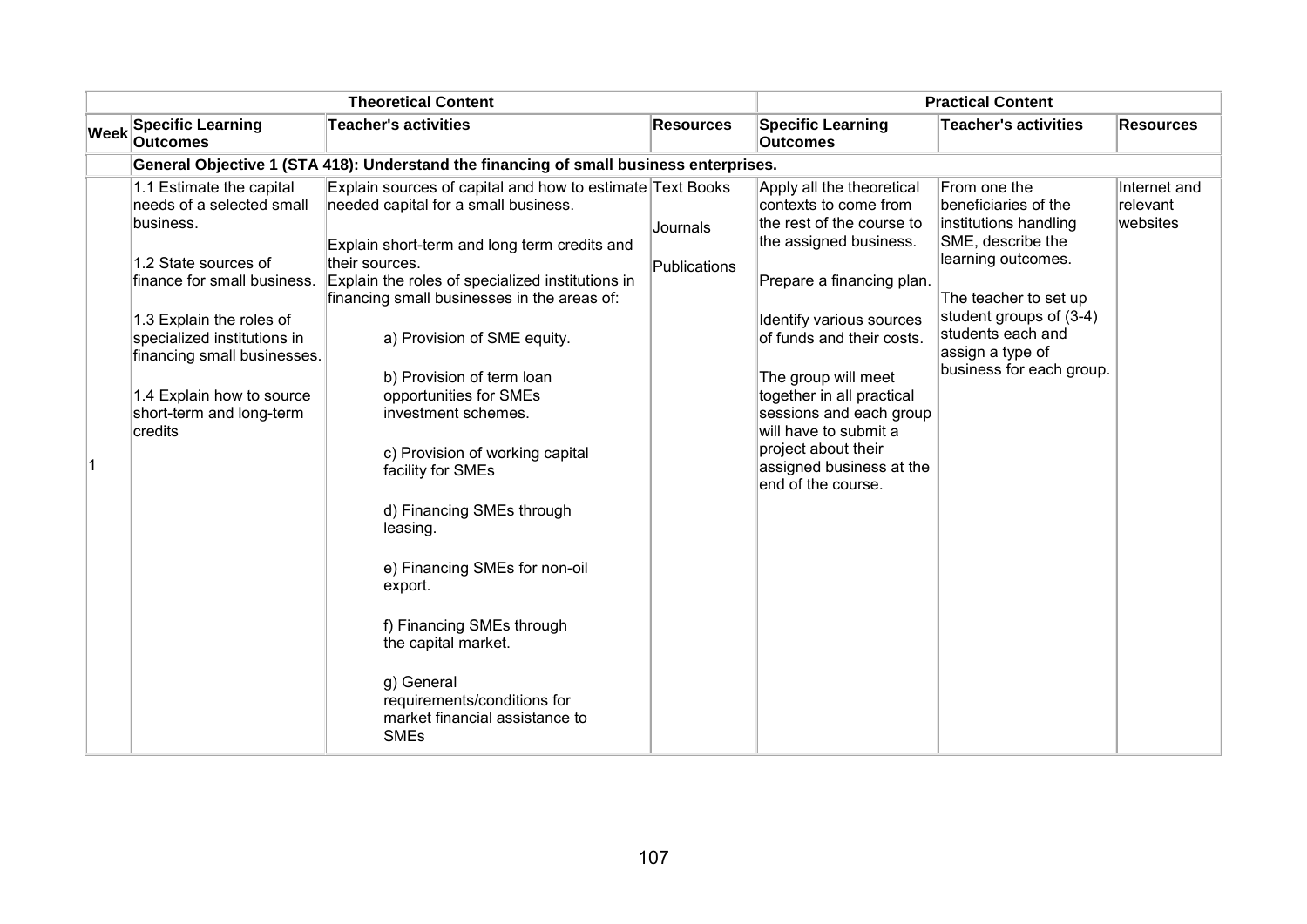| <b>Theoretical Content</b> |                                                                                                                                                                                                                                                                                                                                |                                                                                                                                                                         |                                                                                            | <b>Practical Content</b>                                                                                                                                                     |                                                                                                                     |                                      |
|----------------------------|--------------------------------------------------------------------------------------------------------------------------------------------------------------------------------------------------------------------------------------------------------------------------------------------------------------------------------|-------------------------------------------------------------------------------------------------------------------------------------------------------------------------|--------------------------------------------------------------------------------------------|------------------------------------------------------------------------------------------------------------------------------------------------------------------------------|---------------------------------------------------------------------------------------------------------------------|--------------------------------------|
| <b>Week</b>                | <b>Specific Learning</b><br><b>Outcomes</b>                                                                                                                                                                                                                                                                                    | <b>Teacher's activities</b>                                                                                                                                             | <b>Resources</b>                                                                           | <b>Specific Learning</b><br><b>Outcomes</b>                                                                                                                                  | <b>Teacher's activities</b>                                                                                         | <b>Resources</b>                     |
| $ 2\rangle$                | 1.5 Explain the various<br>reasons for borrowing.<br>1.6 Describe costs of<br>borrowing with some<br>examples.<br>1.7 Explain how to<br>approach lenders.<br>1.8 Explain reasons for<br>financial plans.                                                                                                                       | Explain various reasons for borrowing.<br>With some examples, explain cost of<br>borrowing.<br>Explain reasons for financial plan and<br>how to approach a lender       | <b>Text Books</b><br>Journals<br>Publications                                              | Prepare a financing plan<br>for their assigned<br>business.<br>Identify various sources<br>of funds and their costs.<br>Describe how to<br>approach lenders.                 | From one the<br>beneficiaries of the<br>institutions handling<br>SME, describe the<br>learning outcomes.            | Internet and<br>relevant<br>websites |
|                            |                                                                                                                                                                                                                                                                                                                                | General Objective 2 (STA 418): Understand financial management in a small business enterprise                                                                           |                                                                                            |                                                                                                                                                                              |                                                                                                                     |                                      |
| 3                          | 2.1 Explain the need for<br>sound financial<br>management in small<br>business.<br>2.2 Prepare the basic<br>financial records required<br>for small business<br>enterprises and their<br>operation.<br>2.3 Explain preparation of<br>key financial statements -<br>cash flow, profit and loss<br>account and balance<br>sheet. | Explain the need for sound financial<br>management in small businesses<br>Explain basic financial records<br>Explain key financial statements.<br>Explain depreciation. | <b>Text Books</b><br>Journals<br>Publications<br>Formats of<br>prime books of<br>accounts. | Describe the various<br>records require to<br>operate their assigned<br><b>SME</b><br>Describe key financial<br>statements and how to<br>prepare a depreciation<br>schedule. | Guide students to<br>prepare the records,<br>extract key financial<br>statements to determine<br>BEP, loss or gain. | Internet and<br>relevant<br>websites |
|                            | 2.4 Explain preparation of<br>depreciation schedule.                                                                                                                                                                                                                                                                           |                                                                                                                                                                         |                                                                                            |                                                                                                                                                                              |                                                                                                                     |                                      |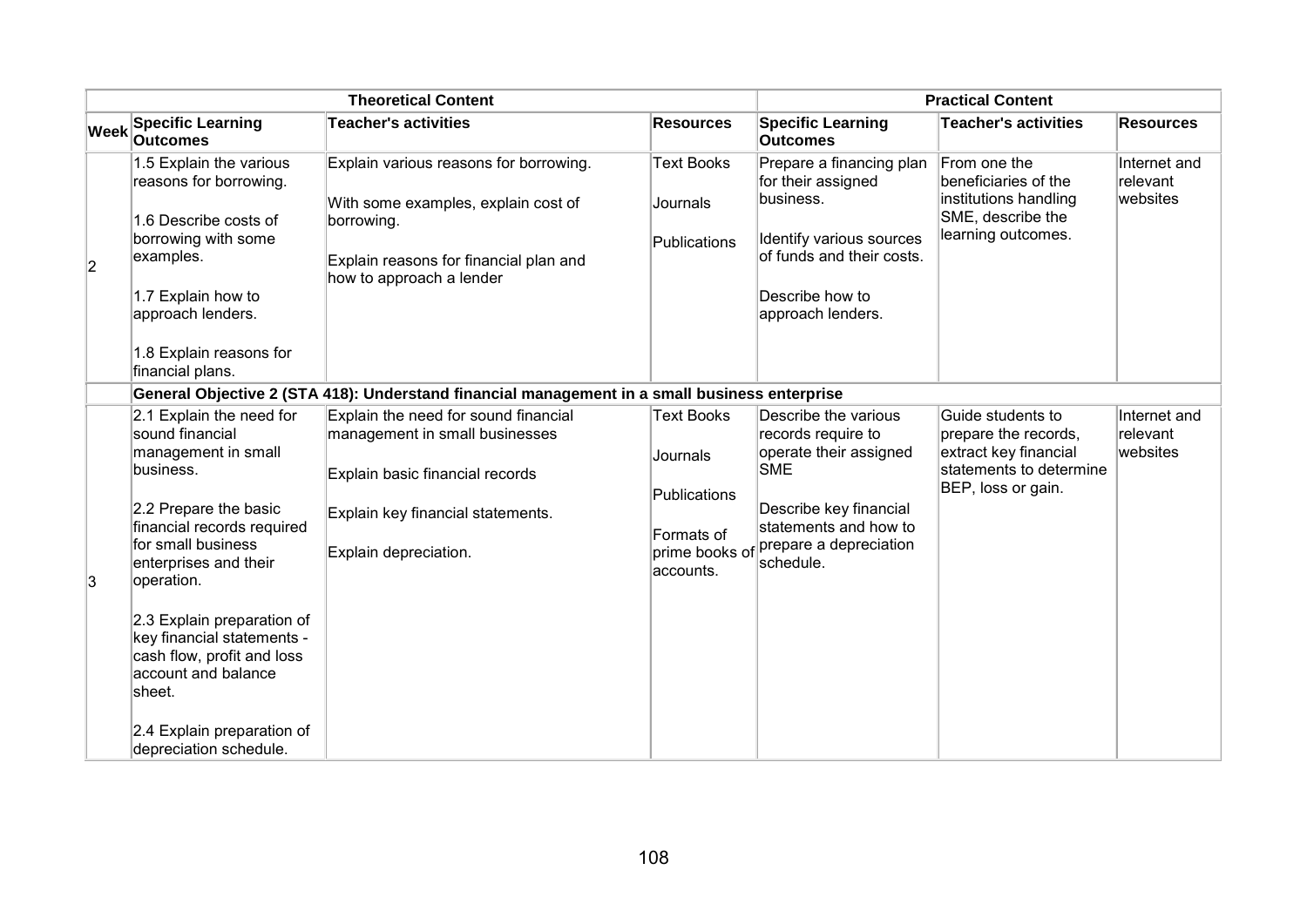| <b>Theoretical Content</b> |                                                                                                                                                                                                      |                                                                                                                                                                                                                                                                                                                                                                                                                                            | <b>Practical Content</b>                                                                   |                                                                                                                                                          |                                                                                                                     |                                      |
|----------------------------|------------------------------------------------------------------------------------------------------------------------------------------------------------------------------------------------------|--------------------------------------------------------------------------------------------------------------------------------------------------------------------------------------------------------------------------------------------------------------------------------------------------------------------------------------------------------------------------------------------------------------------------------------------|--------------------------------------------------------------------------------------------|----------------------------------------------------------------------------------------------------------------------------------------------------------|---------------------------------------------------------------------------------------------------------------------|--------------------------------------|
| <b>Week</b>                | <b>Specific Learning</b><br><b>Outcomes</b>                                                                                                                                                          | <b>Teacher's activities</b>                                                                                                                                                                                                                                                                                                                                                                                                                | <b>Resources</b>                                                                           | <b>Specific Learning</b><br><b>Outcomes</b>                                                                                                              | <b>Teacher's activities</b>                                                                                         | <b>Resources</b>                     |
| 4                          | 2.5 Explain how to<br>determine gross margin<br>and net profit.<br>2.6 Explain preparation of<br>loan repayment schedule<br>(AMORTIZATION)<br>2.7 Explain how to<br>(BEP).<br>2.8 Explain problem of | Explain gross margin and net profit and<br>Break-even-point (BEP).<br>Explain the various types of loan repayment<br>and their application.<br>Guide students to prepare a depreciation<br>schedule for a selected business, extract its<br>cash flow, profit and loss and balance sheet to<br>determine break-even-point determine its break -even- point, gross margin<br>and net profit.<br>Explain problems of financial management in | <b>Text Books</b><br>Journals<br>Publications<br>Formats of<br>prime books of<br>accounts. | Describe key financial<br>statements and how to<br>prepare a depreciation<br>schedule.<br>Use appropriate<br>application packages to<br>do amortization. | Guide students to<br>prepare the records,<br>extract key financial<br>statements to determine<br>BEP, loss or gain. | Internet and<br>relevant<br>websites |
|                            | financial management in<br>small enterprises.                                                                                                                                                        | small enterprises.                                                                                                                                                                                                                                                                                                                                                                                                                         |                                                                                            |                                                                                                                                                          |                                                                                                                     |                                      |
|                            |                                                                                                                                                                                                      | General Objective 3 (STA 418): Understand credit control in small business enterprises.                                                                                                                                                                                                                                                                                                                                                    |                                                                                            |                                                                                                                                                          |                                                                                                                     |                                      |
|                            | 3.1 Explain credit control                                                                                                                                                                           | Explain credit control                                                                                                                                                                                                                                                                                                                                                                                                                     | <b>Text Books</b>                                                                          | Identify how credits can<br>be extended to their                                                                                                         | Identify the CS of credit.                                                                                          | Internet and<br>relevant             |
| 5                          | 3.2 Explain the various<br>steps in extending credits                                                                                                                                                | Explain the 3c's of credit (character, capacity<br>and condition).                                                                                                                                                                                                                                                                                                                                                                         | Journals                                                                                   | assigned small business,<br>sources and costs of the<br>credits                                                                                          | Use internet to get<br>information on credits                                                                       | websites                             |
|                            | to customers.                                                                                                                                                                                        |                                                                                                                                                                                                                                                                                                                                                                                                                                            | Publications                                                                               |                                                                                                                                                          |                                                                                                                     |                                      |
|                            | 3.3 Identify sources of<br>linformation on credits.                                                                                                                                                  | Explain where and how to get information on<br>credits.                                                                                                                                                                                                                                                                                                                                                                                    |                                                                                            |                                                                                                                                                          |                                                                                                                     |                                      |
|                            | 3.4 Explain consumer<br>credit and credit cards.                                                                                                                                                     | Explain consumer credit and credit card.                                                                                                                                                                                                                                                                                                                                                                                                   | <b>Text Books</b>                                                                          | Identify credit cards and<br>reasons for credit                                                                                                          | Identify the CS of credit.                                                                                          | Internet and<br>relevant             |
| 6                          | 3.5 Explain reasons for<br>credits to small business<br>enterprises.                                                                                                                                 | Explain reasons for credit to small business<br>enterprises and their costs.                                                                                                                                                                                                                                                                                                                                                               | Journals<br>Publications                                                                   |                                                                                                                                                          | Use internet to get<br>information on credits                                                                       | websites                             |
|                            | 3.6 Identify cost of credit                                                                                                                                                                          |                                                                                                                                                                                                                                                                                                                                                                                                                                            |                                                                                            |                                                                                                                                                          |                                                                                                                     |                                      |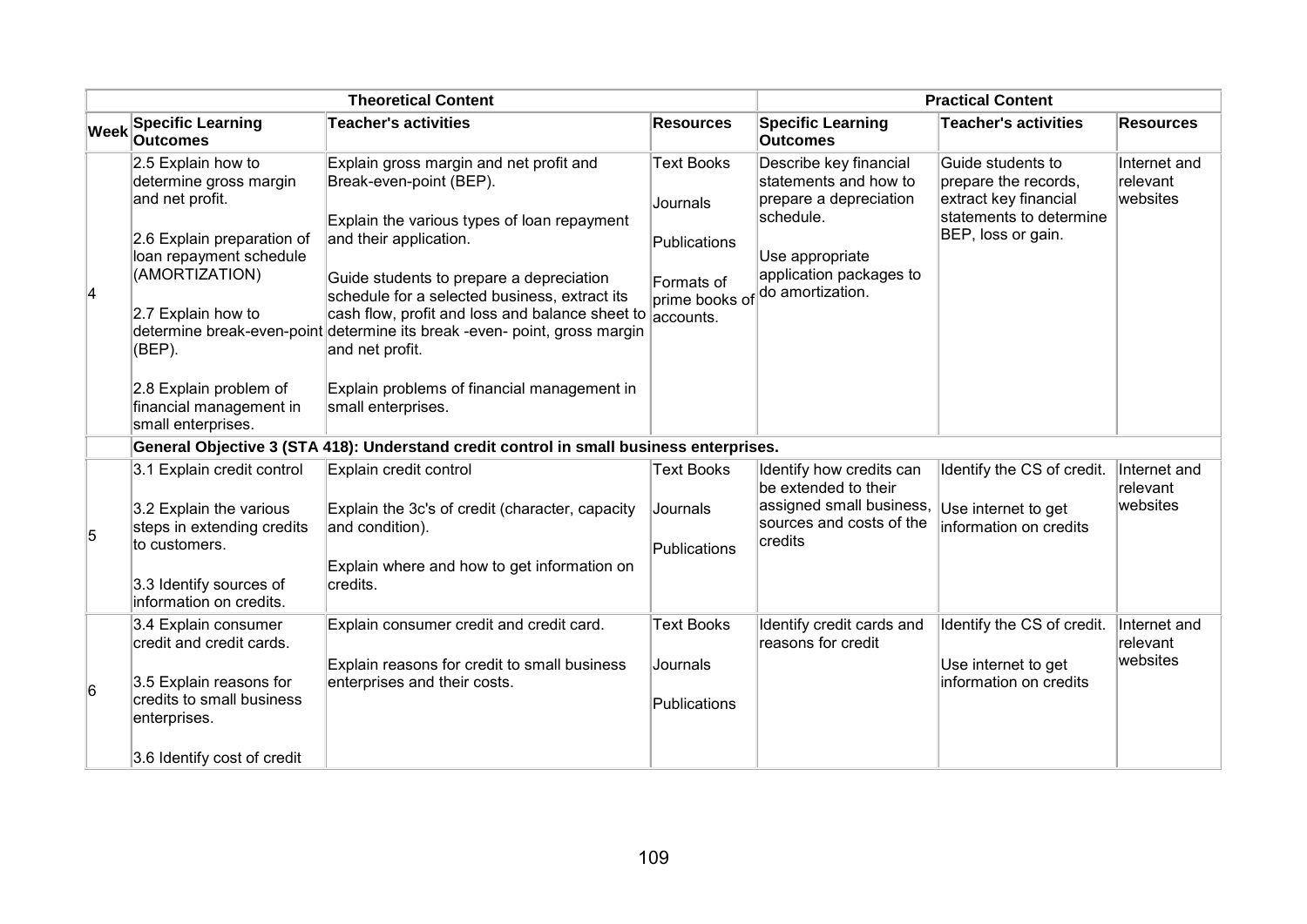|             | <b>Theoretical Content</b>                                                                                                                                                   |                                                                                                             |                                       | <b>Practical Content</b>                                                                                                                      |                                                                                                                                                                        |                        |
|-------------|------------------------------------------------------------------------------------------------------------------------------------------------------------------------------|-------------------------------------------------------------------------------------------------------------|---------------------------------------|-----------------------------------------------------------------------------------------------------------------------------------------------|------------------------------------------------------------------------------------------------------------------------------------------------------------------------|------------------------|
| <b>Week</b> | <b>Specific Learning</b><br><b>Outcomes</b>                                                                                                                                  | <b>Teacher's activities</b>                                                                                 | <b>Resources</b>                      | <b>Specific Learning</b><br><b>Outcomes</b>                                                                                                   | <b>Teacher's activities</b>                                                                                                                                            | <b>Resources</b>       |
|             |                                                                                                                                                                              | General Objective 4 (STA 418): Understand the organization, and its structure for a small-scale enterprise. |                                       |                                                                                                                                               |                                                                                                                                                                        |                        |
| 7           | 4.1 Understand<br>organization charts for<br>small-scale enterprises.<br>4.2 Understand span of<br>supervision.                                                              | Explain<br>Demonstrate.                                                                                     | <b>Textbook</b><br>Handouts<br>Charts | Know how to set staffing<br>requirements for their<br>assigned small business.<br>Know how to develop job<br>description of jobs<br>required. | Guide students to<br>develop organization<br>charts, job description<br>and job specification and<br>to identify different<br>functions of their<br>assigned business. | Sample forms<br>Charts |
| 8           | 4.3 Understand formal<br>communication structure<br>for a small business.<br>4.4 Developing job-know<br>how to set specifications<br>for the operation of small<br>business. | Explain<br>Demonstrate.                                                                                     | <b>Textbook</b><br>Handouts<br>Charts | Know how to develop job<br>description of jobs<br>required for their<br>assigned business.<br>Know how to develop job<br>specification        | Guide students to<br>develop organization<br>charts, job description<br>and job specification and<br>to identify different<br>functions of their<br>assigned business. | Sample forms<br>Charts |
|             |                                                                                                                                                                              | General Objective 5 (STA 418): Understand a small-scale enterprise information system.                      |                                       |                                                                                                                                               |                                                                                                                                                                        |                        |
| 9           | 5.1 Understand<br>management information<br>system.<br>5.2 Understand accounting                                                                                             | Explain & demonstrate sample systems.<br>Demonstrate the need of each system for the<br>small business.     | <b>Textbook</b><br>Handouts           | Know the important<br>information required for<br>each system within the<br>context of their assigned<br>business.                            | Guide students with their Appropriate<br>assigned study<br>Guide on use of<br>appropriate software                                                                     | computer<br>software   |
|             | information system.<br>5.3 Understand production<br>information system.                                                                                                      |                                                                                                             |                                       |                                                                                                                                               |                                                                                                                                                                        |                        |
| 10          | 5.4 Understand financial<br>information system.<br>5.5 Understand marketing<br>information system.<br>5.6 Understand inventory<br>information system.                        | Explain & demonstrate sample systems.<br>Demonstrate the need of each system for the<br>small business.     | <b>Textbook</b><br>Handouts           | Know the important<br>information required for<br>each system within the<br>context of their assigned<br>business.                            | Guide students with their Appropriate<br>assigned study<br>Guide on use of<br>appropriate software                                                                     | computer<br>software   |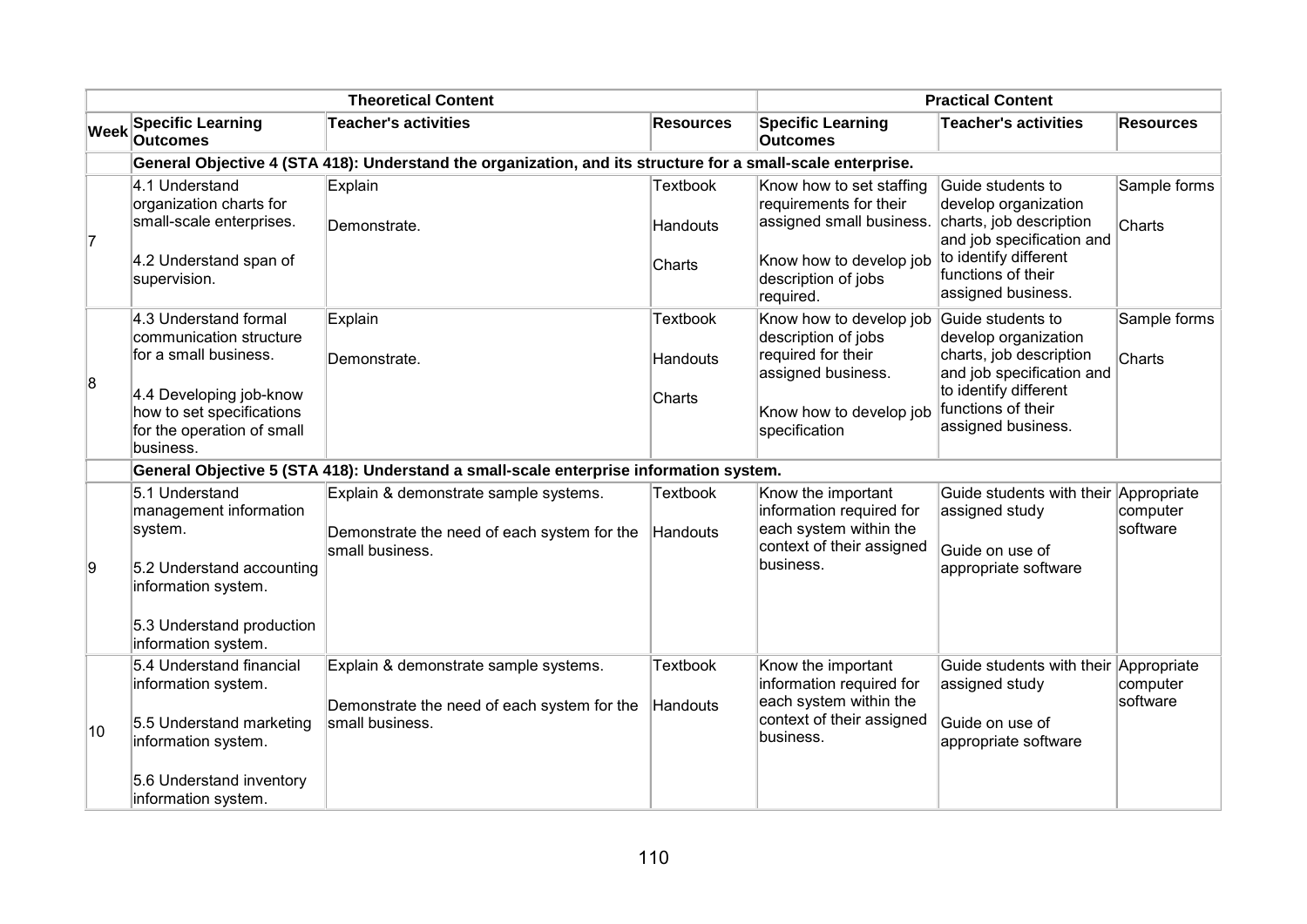|              | <b>Theoretical Content</b>                                                                                                                                                                                                                        |                                                                                                                                                                                                                                                                                                     |                                    | <b>Practical Content</b>                                                                                                                                                                                                            |                                                                                                                                                                                                                                    |                                                                        |
|--------------|---------------------------------------------------------------------------------------------------------------------------------------------------------------------------------------------------------------------------------------------------|-----------------------------------------------------------------------------------------------------------------------------------------------------------------------------------------------------------------------------------------------------------------------------------------------------|------------------------------------|-------------------------------------------------------------------------------------------------------------------------------------------------------------------------------------------------------------------------------------|------------------------------------------------------------------------------------------------------------------------------------------------------------------------------------------------------------------------------------|------------------------------------------------------------------------|
| <b>Week</b>  | <b>Specific Learning</b><br><b>Outcomes</b>                                                                                                                                                                                                       | <b>Teacher's activities</b>                                                                                                                                                                                                                                                                         | <b>Resources</b>                   | <b>Specific Learning</b><br><b>Outcomes</b>                                                                                                                                                                                         | <b>Teacher's activities</b>                                                                                                                                                                                                        | <b>Resources</b>                                                       |
|              |                                                                                                                                                                                                                                                   | General Objective 6 (STA 418): Understand marketing management for a small-scale enterprise.                                                                                                                                                                                                        |                                    |                                                                                                                                                                                                                                     |                                                                                                                                                                                                                                    |                                                                        |
| 11           | 6.1 Know how to identify<br>markets for different<br>products.<br>6.2 Know the steps in<br>to determine demand and<br>supply for a particular<br>product.<br>6.3 Appreciate the need for<br>product development for<br>satisfying consumer needs. | Explain and give examples of certain<br>products.<br>Demonstrate steps.<br>conducting a market survey Explain why product development is important<br>and is an on going process.<br>Explain different pricing strategies and<br>conditions and circumstances for choosing a<br>particular strategy | <b>Textbook</b><br><b>Handouts</b> | Identify markets and<br>conduct survey applied to assigned study<br>their assigned business.<br>Explain channels of<br>distribution for sample<br>products.<br>Explain different pricing<br>methods and<br>determinants of methods. | Guide students with their Textbook                                                                                                                                                                                                 | <b>Handouts</b>                                                        |
| $ 12\rangle$ | 6.4 Understand channels<br>of distribution for products<br>and services.<br>6.5 Understand pricing<br>strategies.                                                                                                                                 | Explain and give examples of certain<br>products.<br>Demonstrate steps.<br>Explain why product development is important<br>and is an on going process.<br>Explain different pricing strategies and<br>conditions and circumstances for choosing a<br>particular strategy                            | <b>Textbook</b><br><b>Handouts</b> | Identify markets and<br>conducts survey within<br>the context of their<br>assigned business.<br>Explain channels of<br>distribution for sample<br>products.<br>Explain different pricing<br>methods and<br>determinants of methods. | Guide students with their Textbook<br>assigned study                                                                                                                                                                               | Handouts                                                               |
| ∣13          | 6.6 Understand promotion<br>and sales activities for<br>small-scale enterprises.<br>6.7 Ability to analyse<br>consumer behaviour and<br>anticipation of demand.<br>6.8 Ability to analyse<br>competitors and developing<br>market SWOT analysis.  | Explain elements of promotion.<br>Identify advantages & disadvantages and<br>usage of promotion elements at different<br>stages of product life cycle.<br>Explain SWOT analysis and how to identify<br>and assess strengths, weaknesses,<br>opportunities and threats.                              | <b>Textbook</b><br><b>Handouts</b> | Appreciate the<br>importance of<br>promotional activities for<br>a small business.<br>Understand the process<br>of SWOT analysis.                                                                                                   | Guide students with the<br>application of promotion<br>and sales activities on<br>the assigned businesses<br>Guide students to<br>develop SWOT for the<br>assigned businesses<br>given present trends and<br>marketing environment | Samples of<br>Promotional<br>materials<br><b>SWOT</b><br>analysis form |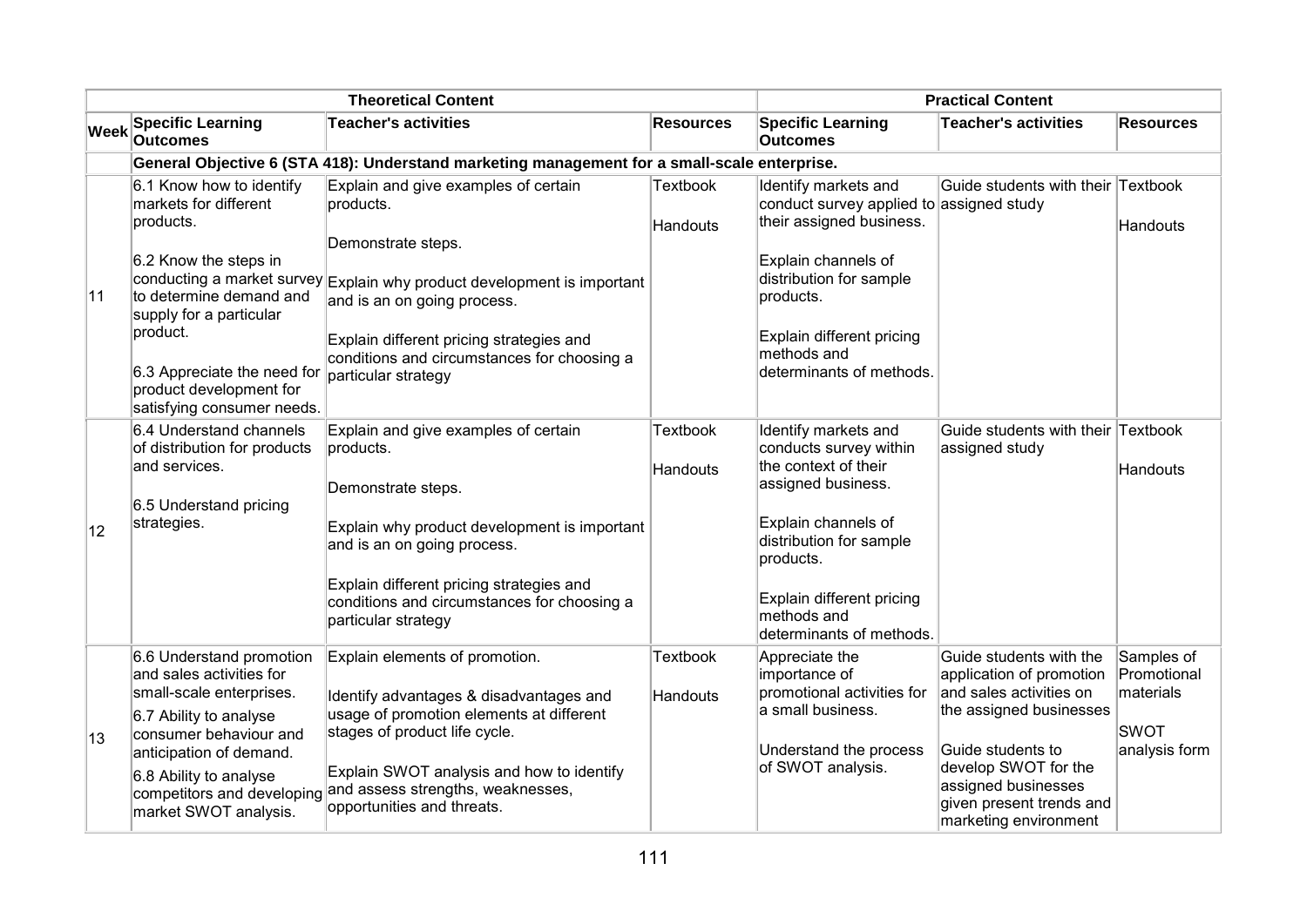|    | <b>Theoretical Content</b>                                                                          |                                                                                                               |                            | <b>Practical Content</b>                                                                                   |                                                                        |                                   |
|----|-----------------------------------------------------------------------------------------------------|---------------------------------------------------------------------------------------------------------------|----------------------------|------------------------------------------------------------------------------------------------------------|------------------------------------------------------------------------|-----------------------------------|
|    | Week Specific Learning<br><b>Outcomes</b>                                                           | <b>Teacher's activities</b>                                                                                   | <b>Resources</b>           | <b>Specific Learning</b><br><b>Outcomes</b>                                                                | <b>Teacher's activities</b>                                            | <b>Resources</b>                  |
|    |                                                                                                     | General Objective 7 (STA 418): Produce a business plan for a small-scale enterprise.                          |                            |                                                                                                            |                                                                        |                                   |
| 14 | aspects of the course to<br>produce a complete<br>business plan for the<br>assigned small business. | 7.1 Assimilate the previous Oversee and support the production of the<br>business plan                        | Textbook<br>Handouts       | Be able to contribute to<br>the preparation of a<br>business plan as a<br>member of a group                | Oversee and support the Textbook<br>production of the<br>business plan | Handouts                          |
|    |                                                                                                     | General Objective 8 (STA 418): Be able to give a presentation on a business plan for a small-scale enterprise |                            |                                                                                                            |                                                                        |                                   |
| 15 | on a business plan for the<br>assigned small-scale<br>enterprise.                                   | 8.1 Prepare a presentation Evaluate presentations and give feedback                                           | Presentation<br>Imaterials | Be able to be part of a<br>group presentation and<br>have responsibility for<br>part of that presentation. | Evaluate presentations<br>and give feedback                            | Presentation<br><b>Imaterials</b> |
|    | 8.2 Give a presentation on<br>a business plan for the<br>assigned small-scale<br>enterprise.        |                                                                                                               |                            |                                                                                                            |                                                                        |                                   |

Coursework/ Assignments %; Course test %; Practical %; Examination %

|                     | Type of Assessment Purpose and Nature of Assessment (STA 418)                             | Weighting (%) |
|---------------------|-------------------------------------------------------------------------------------------|---------------|
| Examination         | Final Examination (written) to assess knowledge and understanding                         |               |
| Test                | At least 1 progress test for feed back.                                                   | 25            |
| Practical / Project | Project with group (25%) and individual (50%) components to be assessed by the teacher 75 |               |
| Total               |                                                                                           | 100           |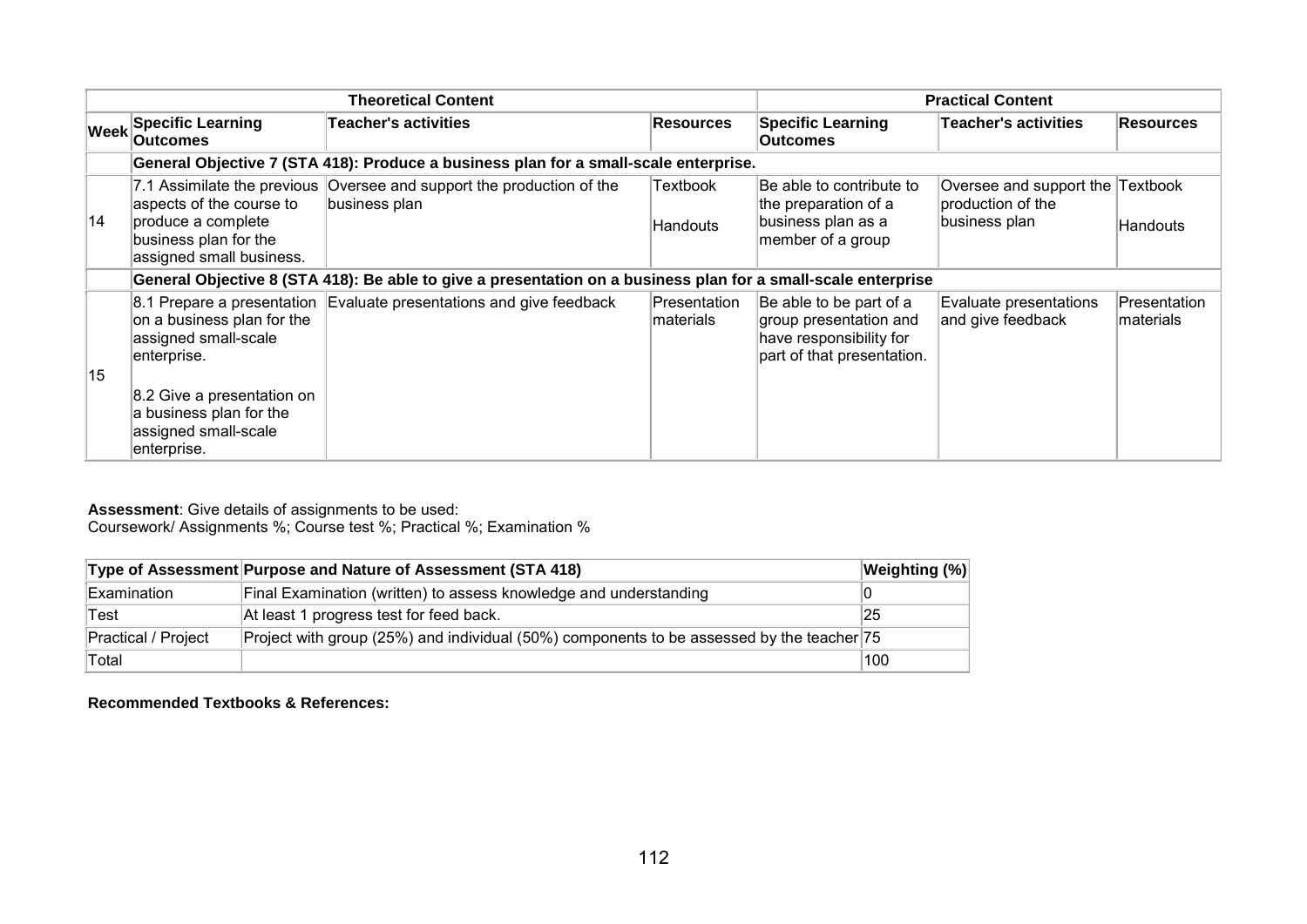## **Semester 4**

# **Course: OPERATIONS RESEARCH III**

| Programme: Statistics (Higher National Diploma)                                                                                                                                                                                                                                                                                                                                                                                 |                        |                            |                                |  |  |  |  |  |
|---------------------------------------------------------------------------------------------------------------------------------------------------------------------------------------------------------------------------------------------------------------------------------------------------------------------------------------------------------------------------------------------------------------------------------|------------------------|----------------------------|--------------------------------|--|--|--|--|--|
| <b>Course: Operations Research III</b>                                                                                                                                                                                                                                                                                                                                                                                          | Course Code: STA 421   | <b>Total Hours:</b>        | 5                              |  |  |  |  |  |
| Year: 2<br>Semester: 4                                                                                                                                                                                                                                                                                                                                                                                                          | Pre-requisite: STA 411 | Theoretical:<br>Practical: | 2 hours /week<br>3 hours /week |  |  |  |  |  |
| Goal: This course is designed to further develop students' knowledge of techniques and application of operations research.<br><b>General Objectives:</b> On completion of this course, the diplomate should be able to:<br>1. Understand the revised simplex method.<br>2. Understand the definition, scope and solution of integer programming problems.<br>3. Understand further inventory theory (non-deterministic models). |                        |                            |                                |  |  |  |  |  |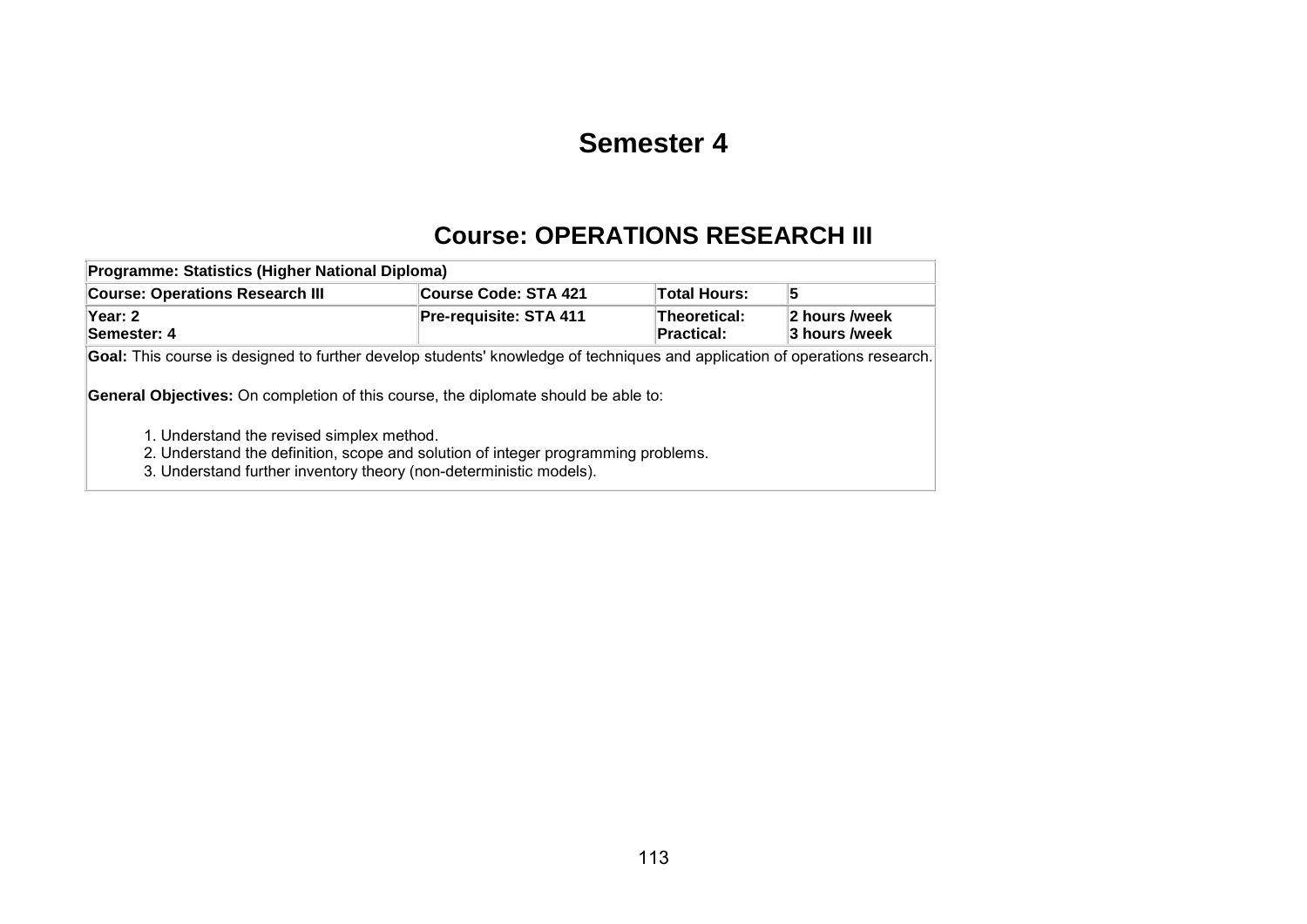| <b>Theoretical Content</b> |                                                                                                                                            |                                                       | <b>Practical Content</b>                    |                                                                             |                                                                       |                                             |
|----------------------------|--------------------------------------------------------------------------------------------------------------------------------------------|-------------------------------------------------------|---------------------------------------------|-----------------------------------------------------------------------------|-----------------------------------------------------------------------|---------------------------------------------|
|                            | <b>Week Specific Learning Outcomes</b>                                                                                                     | <b>Teacher's</b><br>activities                        |                                             | <b>Resources Specific Learning Outcomes</b>                                 | <b>Teacher's activities</b>                                           | <b>Resources</b>                            |
|                            | General Objective 1 (STA 421): Understand the revised simplex method.                                                                      |                                                       |                                             |                                                                             |                                                                       |                                             |
| $\mathbf{1}$               | 1.1 Explain the revised simplex method                                                                                                     | Explain and discuss<br>the concepts<br>covered        | Textbooks<br>Lecture<br>Notes               | Demonstrate understanding of<br>the concepts covered by solving<br>examples | Explain and supervise<br>student exercises and<br>assess student work | <b>Textbooks</b><br>Lecture<br><b>Notes</b> |
| 2                          | 1.2 Apply the revised simplex method to simple Explain and discuss<br>problems                                                             | the concepts<br>covered                               | Textbooks<br>Lecture<br>Notes               | Demonstrate understanding of<br>the concepts covered by solving<br>examples | Explain and supervise<br>student exercises and<br>assess student work | <b>Textbooks</b><br>Lecture<br><b>Notes</b> |
| $\overline{3}$             | 1.3 State the advantages of the revised<br>simplex method over the standard simplex<br>method from problems solved in 1.2                  | Explain and discuss<br>the concepts<br>covered        | <b>Textbooks</b><br>Lecture<br><b>Notes</b> | Demonstrate understanding of<br>the concepts covered by solving<br>examples | Explain and supervise<br>student exercises and<br>assess student work | <b>Textbooks</b><br>Lecture<br><b>Notes</b> |
|                            | General Objective 2 (STA 421): Understand the definition, scope and solution of integer programming problems.                              |                                                       |                                             |                                                                             |                                                                       |                                             |
| 4                          | 2.1 Define the nature of an integer<br>programming problem.<br>2.2 Outline the popular methods of solving<br>integer programming problems. | Explain and discuss<br>the concepts<br>covered        | Textbooks<br>Lecture<br>Notes               | Demonstrate understanding of<br>the concepts covered by solving<br>examples | Explain and supervise<br>student exercises and<br>assess student work | <b>Textbooks</b><br>Lecture<br><b>Notes</b> |
| 5                          | 2.3 Solve problems by the branch and bound<br>algorithm.                                                                                   | Explain and discuss<br>the concepts<br>covered        | Textbooks<br>Lecture<br>Notes               | Demonstrate understanding of<br>the concepts covered by solving<br>examples | Explain and supervise<br>student exercises and<br>assess student work | <b>Textbooks</b><br>Lecture<br>Notes        |
| 6                          | 2.4 Solve problems by the Gomory cutting<br>planes method                                                                                  | <b>Explain and discuss</b><br>the concepts<br>covered | Textbooks<br>Lecture<br><b>Notes</b>        | Demonstrate understanding of<br>the concepts covered by solving<br>examples | Explain and supervise<br>student exercises and<br>assess student work | <b>Textbooks</b><br>Lecture<br><b>Notes</b> |
| 17                         | 2.5 Discuss mixed-integer programming<br>2.6 Discuss uses of integer programming to the<br>introduction of logical variables.              | Explain and discuss<br>the concepts<br>covered        | <b>Textbooks</b><br>Lecture<br>Notes        | Demonstrate understanding of<br>the concepts covered by solving<br>examples | Explain and supervise<br>student exercises and<br>assess student work | <b>Textbooks</b><br>Lecture<br><b>Notes</b> |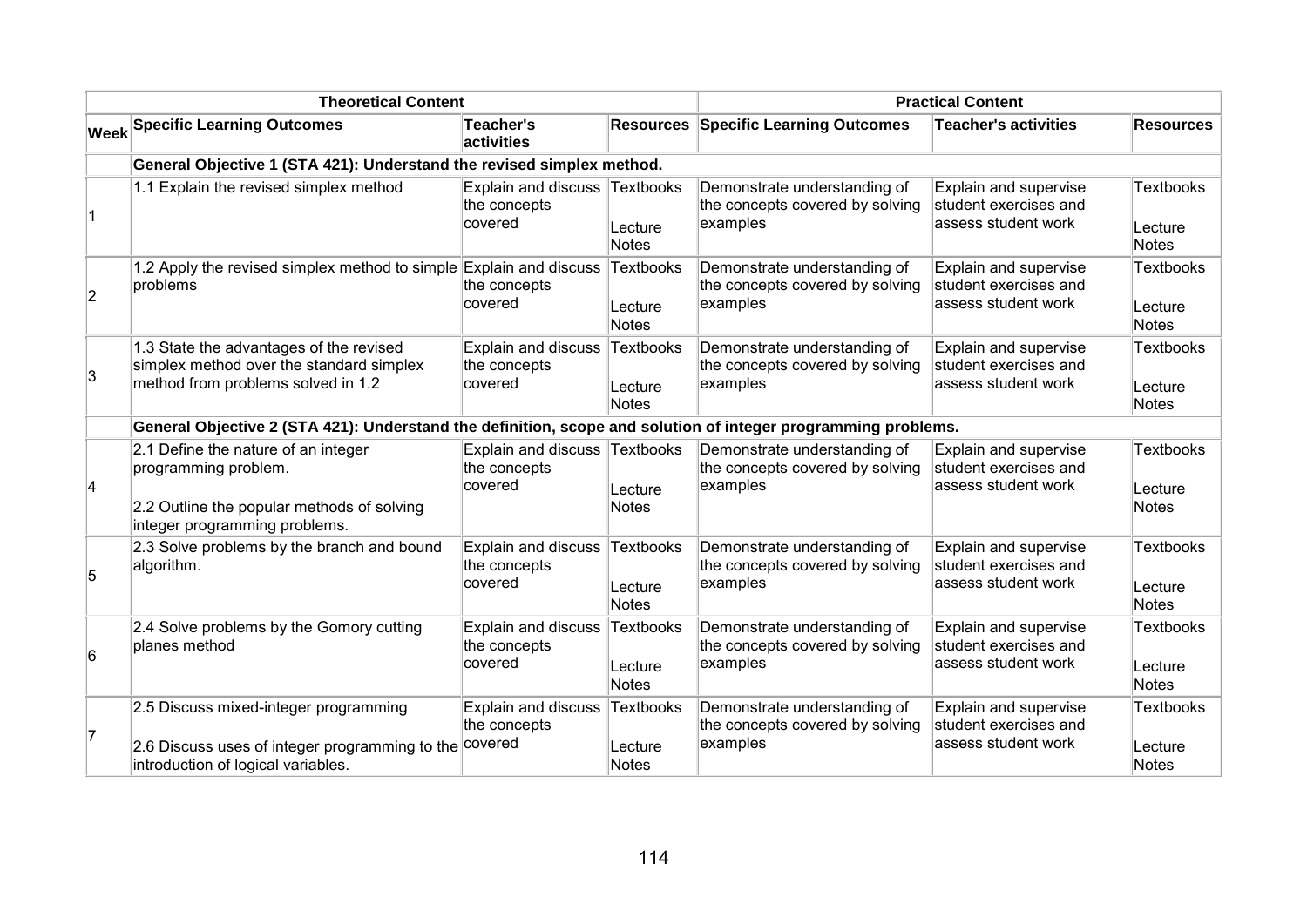| <b>Theoretical Content</b> |                                                                                                                                                  |                                                       | <b>Practical Content</b>                         |                                                                             |                                                                        |                                                         |
|----------------------------|--------------------------------------------------------------------------------------------------------------------------------------------------|-------------------------------------------------------|--------------------------------------------------|-----------------------------------------------------------------------------|------------------------------------------------------------------------|---------------------------------------------------------|
|                            | <b>Week Specific Learning Outcomes</b>                                                                                                           | <b>Teacher's</b><br>activities                        | <b>Resources</b>                                 | <b>Specific Learning Outcomes</b>                                           | <b>Teacher's activities</b>                                            | <b>Resources</b>                                        |
| 8                          | 2.7 Solve assignment problems using integer<br>programming                                                                                       | <b>Explain and discuss</b><br>the concepts<br>covered | Textbooks<br>Lecture<br><b>Notes</b>             | Demonstrate understanding of<br>the concepts covered by solving<br>examples | Explain and supervise<br>student exercises and<br>assess student work  | <b>Textbooks</b><br>Lecture<br>Notes                    |
|                            | General Objective 3 (STA 421): Understand further inventory theory (non-deterministic models).                                                   |                                                       |                                                  |                                                                             |                                                                        |                                                         |
| g                          | 3.1 Explain simple inventory decisions using<br>the newsboy problem (single period)<br>3.2 Carry out marginal analysis of the newsboy<br>problem | <b>Explain and discuss</b><br>the concepts<br>covered | Textbooks<br>Lecture<br><b>Notes</b>             | Demonstrate understanding of<br>the concepts covered by solving<br>examples | Explain and supervise<br>student exercises and<br>assess student work  | <b>Textbooks</b><br>Lecture<br><b>Notes</b>             |
| $ 10\rangle$               | 3.3 Determine the optimal solution of the<br>newsboy problem using marginal analysis<br>3.4 Explain simple mulit-period inventory<br>policies    | <b>Explain and discuss</b><br>the concepts<br>covered | Textbooks<br>Lecture<br><b>Notes</b><br>Software | Demonstrate understanding of<br>the concepts covered by solving<br>examples | Explain and supervise<br>student exercises and<br>assess student work  | <b>Textbooks</b><br>Lecture<br><b>Notes</b><br>Software |
| 11                         | 3.5 Compare continuous review and periodic<br>review procedures for analysing multi-period<br>inventory systems                                  | <b>Explain and discuss</b><br>the concepts<br>covered | <b>Textbooks</b><br>Lecture<br><b>Notes</b>      | Demonstrate understanding of<br>the concepts covered by solving<br>examples | Explain and supervise<br>student exercises and<br>assess student work  | <b>Textbooks</b><br>Lecture<br><b>Notes</b>             |
| 12                         | 3.6 Explain the EOQ model for uncertain<br>demand under simple continuous review                                                                 | Explain and discuss<br>the concepts<br>covered        | Textbooks<br>Lecture<br><b>Notes</b>             | Demonstrate understanding of<br>the concepts covered by solving<br>examples | Explain and supervise<br>student exercises and<br>lassess student work | <b>Textbooks</b><br>Lecture<br><b>Notes</b>             |
| 13                         | 3.7 Solve simple inventory problems using the<br>model met in 3.6                                                                                | <b>Explain and discuss</b><br>the concepts<br>covered | Textbooks<br>Lecture<br><b>Notes</b>             | Demonstrate understanding of<br>the concepts covered by solving<br>examples | Explain and supervise<br>student exercises and<br>lassess student work | <b>Textbooks</b><br>Lecture<br>Notes                    |
| 14                         | 3.8 Explain the EOQ model for normally<br>distributed demand                                                                                     | Explain and discuss<br>the concepts<br>covered        | Textbooks<br>Lecture<br><b>Notes</b>             | Demonstrate understanding of<br>the concepts covered by solving<br>examples | Explain and supervise<br>student exercises and<br>lassess student work | <b>Textbooks</b><br>Lecture<br>Notes                    |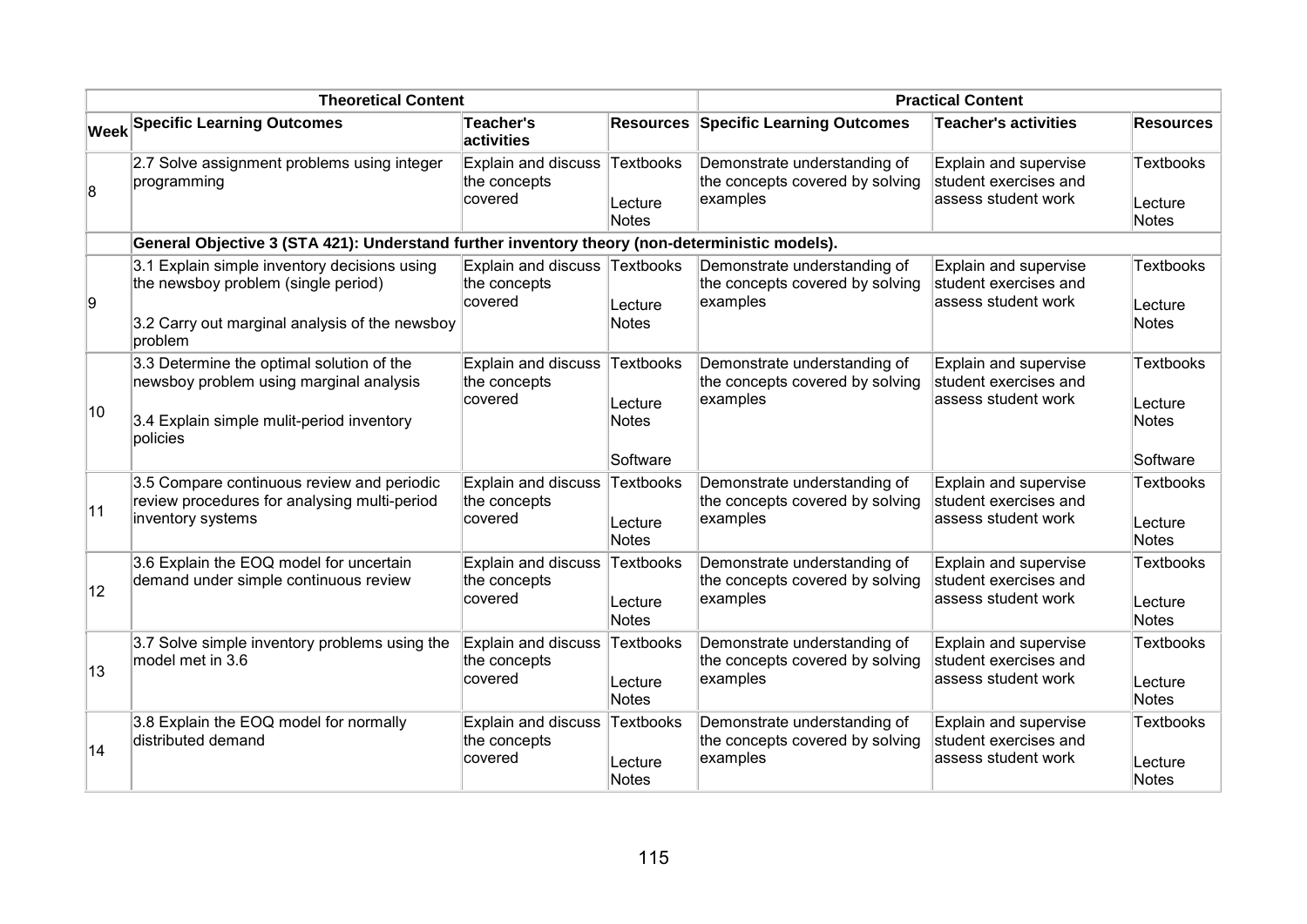| <b>Theoretical Content</b> |                                                                       |                                                                  |                  | <b>Practical Content</b>                                                    |                                                                       |                               |
|----------------------------|-----------------------------------------------------------------------|------------------------------------------------------------------|------------------|-----------------------------------------------------------------------------|-----------------------------------------------------------------------|-------------------------------|
|                            | Week Specific Learning Outcomes                                       | Teacher's<br><b>activities</b>                                   |                  | <b>Resources Specific Learning Outcomes</b>                                 | Teacher's activities                                                  | Resources                     |
| 15                         | 3.9 Solve simple inventory problems using the<br>$ $ model met in 3.8 | <b>Explain and discuss Textbooks</b><br>the concepts<br> covered | Lecture<br>Notes | Demonstrate understanding of<br>the concepts covered by solving<br>examples | Explain and supervise<br>student exercises and<br>assess student work | Textbooks<br>Lecture<br>Notes |

Coursework/ Assignments %; Course test %; Practical %; Projects %; Examination %

|             | Type of Assessment Purpose and Nature of Assessment (STA 421)        | <b>Weighting (%)</b> |
|-------------|----------------------------------------------------------------------|----------------------|
| Examination | Final Examination (written) to assess knowledge and understanding 50 |                      |
| Test        | At least 2 progress tests for feed back.                             | 20                   |
| Practical   | At least 7 homeworks to be assessed by the teacher                   | 30                   |
| Total       |                                                                      | 100                  |

#### **Recommended Textbooks & References:**

An Introduction to Management Science, D. R. Anderson, D. J. Sweeney, T. A. Williams

Operations Research, H. A. Taha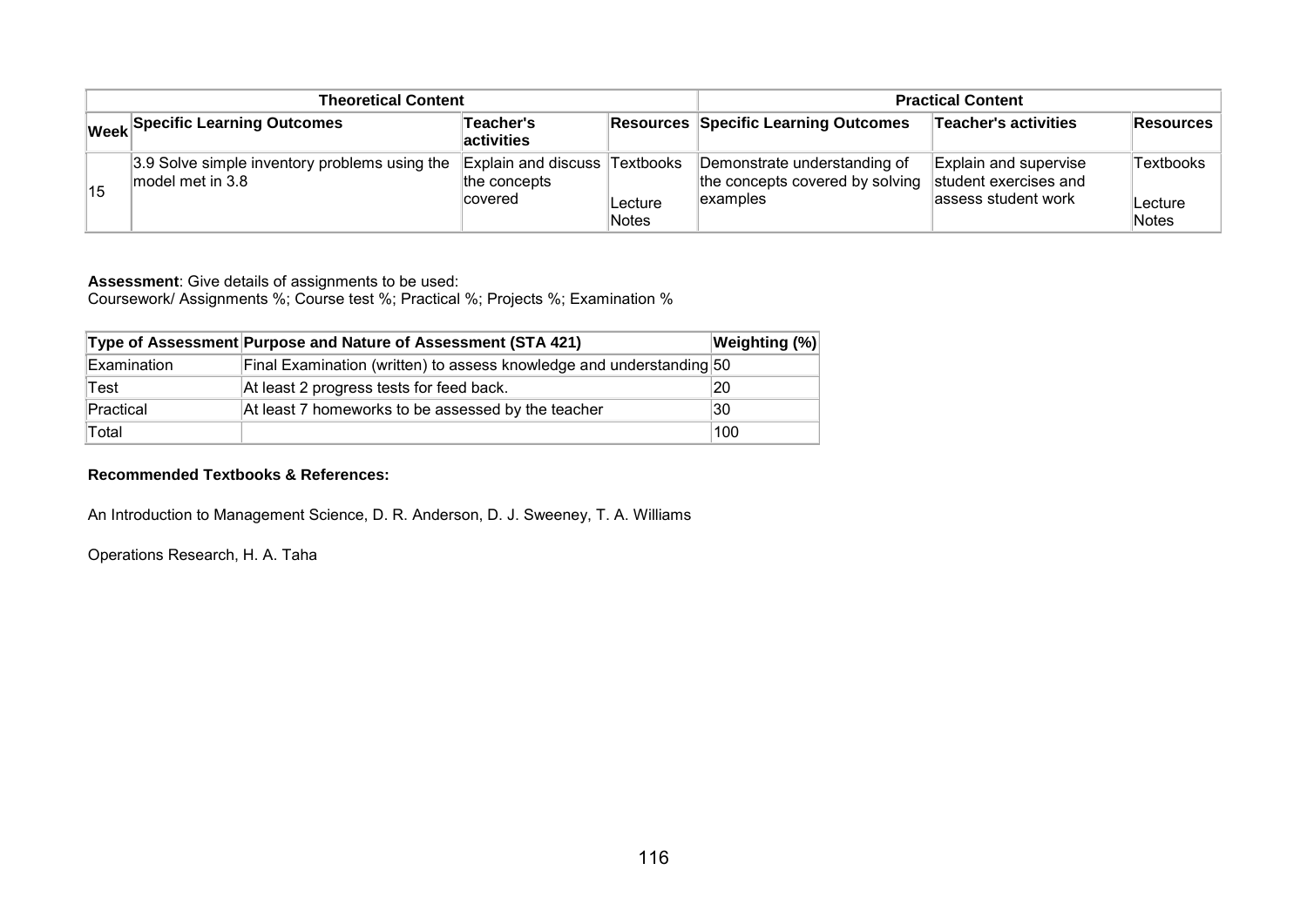# **Course: DEMOGRAPHY II**

| Programme: Statistics (Higher National Diploma)                                                                                                                       |                                                                                                                                                                                                                              |                                   |                                |  |  |  |  |
|-----------------------------------------------------------------------------------------------------------------------------------------------------------------------|------------------------------------------------------------------------------------------------------------------------------------------------------------------------------------------------------------------------------|-----------------------------------|--------------------------------|--|--|--|--|
| <b>Course: Demography II</b>                                                                                                                                          | <b>Course Code: STA 422</b>                                                                                                                                                                                                  | <b>Total Hours:</b>               | 5                              |  |  |  |  |
| Year: 2<br>Semester: 4                                                                                                                                                | Pre-requisite:                                                                                                                                                                                                               | Theoretical:<br><b>Practical:</b> | 2 hours /week<br>3 hours /week |  |  |  |  |
| Goal: This course is designed to give the student a better understanding of population statistics.                                                                    |                                                                                                                                                                                                                              |                                   |                                |  |  |  |  |
| General Objectives: On completion of this course, the diplomate should be able to:<br>3. Understand the basic measures of fertility.<br>6. Understand reproductivity. | 1. Understand the methods of evaluating demographic data.<br>2. Understand the methods of adjusting demographic data.<br>4. Understand the basic measures of mortality.<br>5. Understand life tables and their construction. |                                   |                                |  |  |  |  |
|                                                                                                                                                                       | 7. Understand the basic measures of migration.                                                                                                                                                                               |                                   |                                |  |  |  |  |
|                                                                                                                                                                       | 8. Understand population estimates and projections.                                                                                                                                                                          |                                   |                                |  |  |  |  |
|                                                                                                                                                                       | 9. Understand methods of estimating demographic measures from incomplete data.                                                                                                                                               |                                   |                                |  |  |  |  |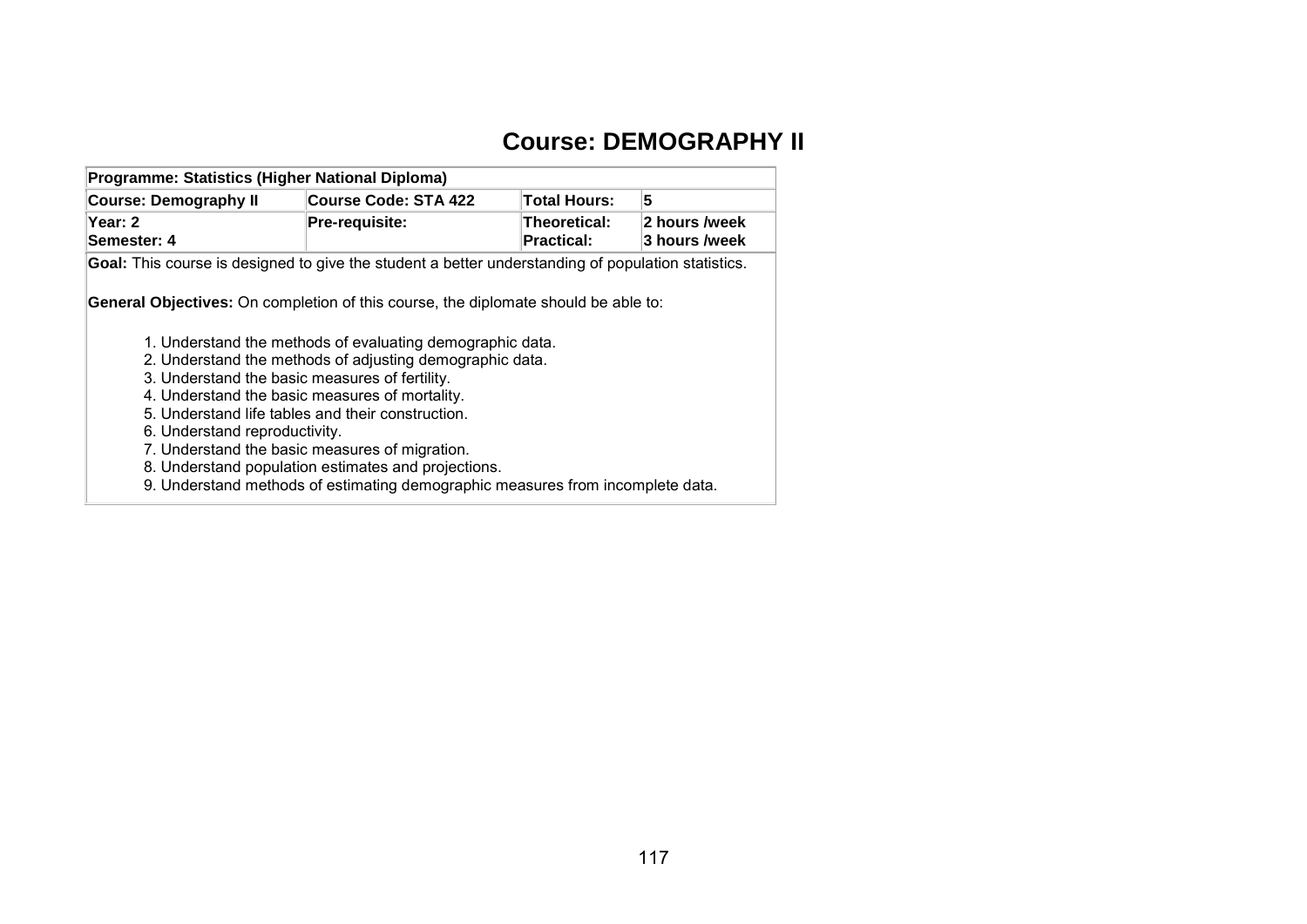| <b>Theoretical Content</b> |                                                                                             |                                                          | <b>Practical Content</b> |                                                                                                   |                                                                        |                             |
|----------------------------|---------------------------------------------------------------------------------------------|----------------------------------------------------------|--------------------------|---------------------------------------------------------------------------------------------------|------------------------------------------------------------------------|-----------------------------|
|                            | <b>Week Specific Learning Outcomes</b>                                                      | <b>Teacher's</b><br>activities                           | <b>Resources</b>         | <b>Specific Learning Outcomes</b>                                                                 | <b>Teacher's activities</b>                                            | <b>Resources</b>            |
|                            | General Objective 1 (STA 422): Understand the methods of evaluating demographic data        |                                                          |                          |                                                                                                   |                                                                        |                             |
|                            | 1.1 Compute and interpret Whipple's index of<br>digit preference                            | Explain and discuss Textbooks<br>the concepts<br>covered | Lecture                  | Demonstrate understanding of<br>the concepts covered by solving student exercises and<br>examples | Explain and supervise<br>assess student work                           | <b>Textbooks</b><br>Lecture |
|                            | 1.2 Compute and interpret Meyer's blended index<br>of digit preference                      |                                                          | <b>Notes</b>             |                                                                                                   |                                                                        | <b>Notes</b>                |
|                            | 1.3 Evaluate demographic data using the age-<br>ratio method                                |                                                          | Life data                |                                                                                                   |                                                                        | Life data                   |
|                            | 1.4 Evaluate demographic data using the sex-<br>ratio method                                |                                                          |                          |                                                                                                   |                                                                        |                             |
|                            | 1.5 Compute and interpret the age-sex accuracy<br>index.                                    |                                                          |                          |                                                                                                   |                                                                        |                             |
|                            | General Objective 2 (STA 422): Understand the methods of adjusting demographic data         |                                                          |                          |                                                                                                   |                                                                        |                             |
|                            | 2.1 Adjust age data using the Carrier-Farrag ratio Explain and discuss Textbooks<br>method  | the concepts                                             |                          | Demonstrate understanding of<br>the concepts covered by solving student exercises and             | Explain and supervise                                                  | <b>Textbooks</b>            |
| $\overline{2}$             | 2.2 Adjust age-sex data using Newton's<br>quadratic method                                  | covered                                                  | Lecture<br><b>Notes</b>  | examples                                                                                          | assess student work                                                    | Lecture<br><b>Notes</b>     |
|                            |                                                                                             |                                                          | Life data                |                                                                                                   |                                                                        | Life data                   |
|                            | General Objective 3 (STA 422): Understand the basic method of fertility                     |                                                          |                          |                                                                                                   |                                                                        |                             |
|                            | 3.1 Compute and interpret crude birth rate,<br>general fertility rate and child-woman ratio | Explain and discuss Textbooks<br>the concepts<br>covered | Lecture                  | Demonstrate understanding of<br>the concepts covered by solving<br>examples                       | Explain and supervise<br>student exercises and<br>lassess student work | <b>Textbooks</b><br>Lecture |
| 3                          | 3.2 State the advantages and disadvantages of<br>measures in 3.1 above                      |                                                          | <b>Notes</b>             |                                                                                                   |                                                                        | <b>Notes</b>                |
|                            |                                                                                             |                                                          | Life data                |                                                                                                   |                                                                        | Life data                   |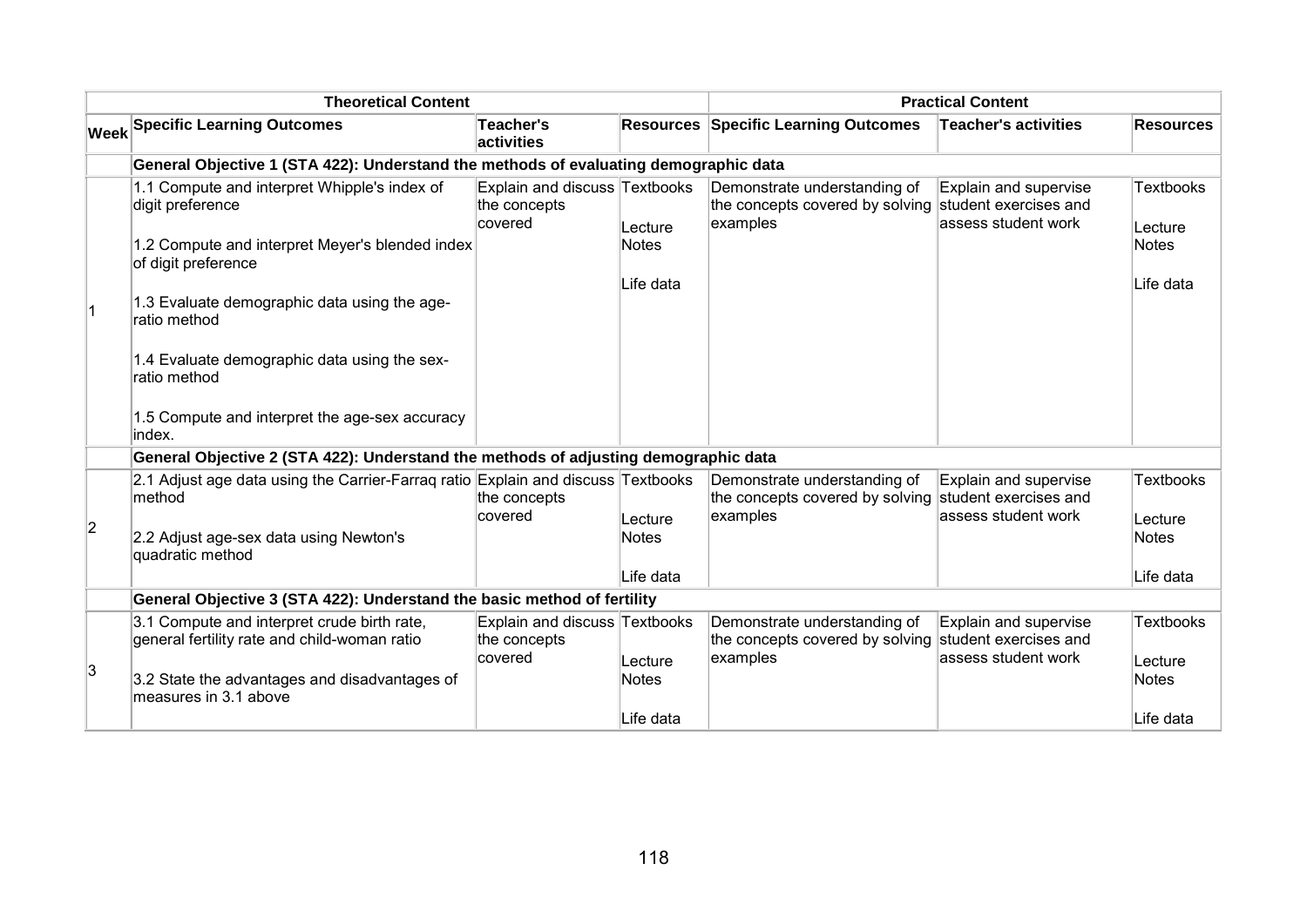| <b>Theoretical Content</b> |                                                                                                                                            |                                                          | <b>Practical Content</b> |                                                                                                   |                                                |                             |
|----------------------------|--------------------------------------------------------------------------------------------------------------------------------------------|----------------------------------------------------------|--------------------------|---------------------------------------------------------------------------------------------------|------------------------------------------------|-----------------------------|
|                            | <b>Week Specific Learning Outcomes</b>                                                                                                     | Teacher's<br>activities                                  | <b>Resources</b>         | <b>Specific Learning Outcomes</b>                                                                 | <b>Teacher's activities</b>                    | <b>Resources</b>            |
|                            | 3.3 Compute and interpret age-specific fertility<br>rate and mean age at birth                                                             | Explain and discuss Textbooks<br>the concepts<br>covered | Lecture                  | Demonstrate understanding of<br>the concepts covered by solving student exercises and<br>examples | Explain and supervise<br>assess student work   | <b>Textbooks</b><br>Lecture |
| 4                          | 3.4 Relate the measures in 3.3 above to the age<br>pattern of fertility                                                                    |                                                          | <b>Notes</b>             |                                                                                                   |                                                | <b>Notes</b>                |
|                            | 3.5 Explain fertility trends and differentials                                                                                             |                                                          | Life data                |                                                                                                   |                                                | Life data                   |
|                            | General Objective 4 (STA 422): Understand the basic measures of mortality                                                                  |                                                          |                          |                                                                                                   |                                                |                             |
|                            | 4.1 Explain cause-of-death surveys                                                                                                         | Explain and discuss Textbooks<br>the concepts            |                          | Demonstrate understanding of<br>the concepts covered by solving                                   | Explain and supervise<br>student exercises and | <b>Textbooks</b>            |
| 5                          | 4.2 Compute and interpret crude death rate and<br>rate by age and sex                                                                      | covered                                                  | Lecture<br><b>Notes</b>  | examples                                                                                          | assess student work                            | Lecture<br><b>Notes</b>     |
|                            | 4.3 Compute and interpret infant mortality rate,<br>neo-natal mortality rate, post neo-natal mortality<br>rate and maternal mortality rate |                                                          | Life data                |                                                                                                   |                                                | Life data                   |
|                            | 4.4 State the advantages and disadvantages of<br>rates met in 4.2 and 4.3                                                                  | Explain and discuss Textbooks<br>the concepts            |                          | Demonstrate understanding of<br>the concepts covered by solving                                   | Explain and supervise<br>student exercises and | <b>Textbooks</b>            |
| 6                          | 4.5 Explain mortality differentials, trends and<br>concept of demographic transition                                                       | covered                                                  | Lecture<br><b>Notes</b>  | examples                                                                                          | assess student work                            | Lecture<br><b>Notes</b>     |
|                            |                                                                                                                                            |                                                          | Life data                |                                                                                                   |                                                | Life data                   |
|                            | General Objective 5 (STA 422): Understand life tables and their construction                                                               |                                                          |                          |                                                                                                   |                                                |                             |
|                            | 5.1 Construct life tables using Reed-Merrel and<br>Coale-Dmeny methods                                                                     | Explain and discuss Textbooks<br>the concepts            |                          | Demonstrate understanding of<br>the concepts covered by solving                                   | Explain and supervise<br>student exercises and | <b>Textbooks</b>            |
| 7                          | 5.2 Interpret the various life table functions                                                                                             | covered                                                  | Lecture<br><b>Notes</b>  | examples                                                                                          | assess student work                            | Lecture<br><b>Notes</b>     |
|                            |                                                                                                                                            |                                                          | Life data                |                                                                                                   |                                                | lLife data                  |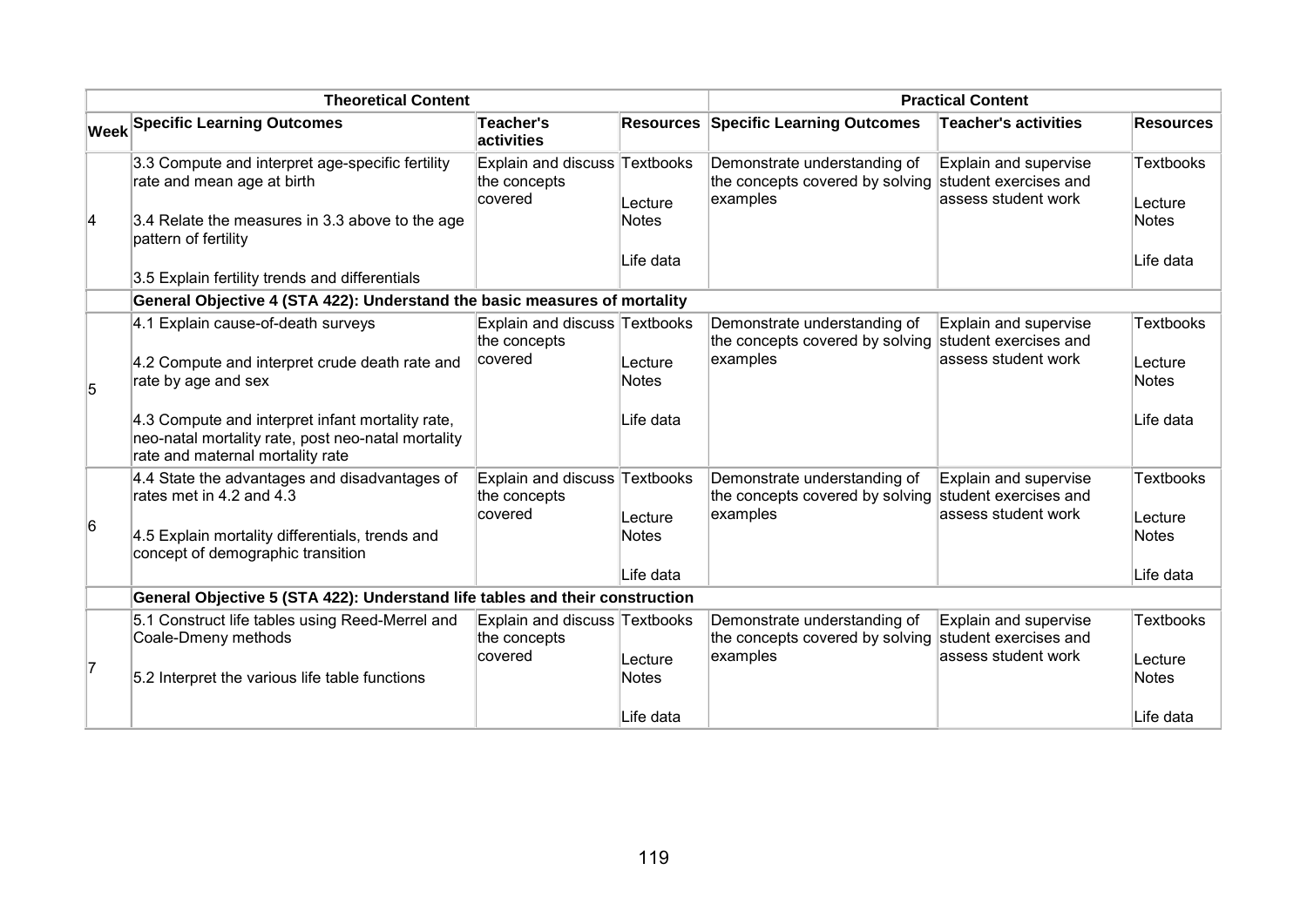|                | <b>Theoretical Content</b>                                                                                                                       |                                                          |                                      | <b>Practical Content</b>                                                                          |                                                                        |                                                          |
|----------------|--------------------------------------------------------------------------------------------------------------------------------------------------|----------------------------------------------------------|--------------------------------------|---------------------------------------------------------------------------------------------------|------------------------------------------------------------------------|----------------------------------------------------------|
|                | <b>Week Specific Learning Outcomes</b>                                                                                                           | Teacher's<br>activities                                  | <b>Resources</b>                     | <b>Specific Learning Outcomes</b>                                                                 | <b>Teacher's activities</b>                                            | <b>Resources</b>                                         |
| $\overline{8}$ | 5.3 Compute and interpret life table survival<br>ratios<br>5.4 Explain the use of model life tables for<br>demographic estimation and projection | Explain and discuss Textbooks<br>the concepts<br>covered | Lecture<br><b>Notes</b><br>Life data | Demonstrate understanding of<br>the concepts covered by solving<br>examples                       | Explain and supervise<br>student exercises and<br>lassess student work | <b>Textbooks</b><br>Lecture<br><b>Notes</b><br>Life data |
|                | General Objective 6 (STA 422): Understand reproductivity                                                                                         |                                                          |                                      |                                                                                                   |                                                                        |                                                          |
| g.             | 6.1 Compute and interpret gross reproduction<br>rate and net reproduction rate<br>6.2 Compute and interpret a replacement index                  | Explain and discuss Textbooks<br>the concepts<br>covered | Lecture<br><b>Notes</b>              | Demonstrate understanding of<br>the concepts covered by solving student exercises and<br>examples | Explain and supervise<br>lassess student work                          | <b>Textbooks</b><br>Lecture<br><b>Notes</b>              |
|                |                                                                                                                                                  |                                                          | Life data                            |                                                                                                   |                                                                        | Life data                                                |
|                | General Objective 7 (STA 422): Understand the basic measures of migration                                                                        |                                                          |                                      |                                                                                                   |                                                                        |                                                          |
|                | 7.1 Define the concepts of immigration and<br>emigration<br>7.2 Distinguish between immigration and                                              | Explain and discuss Textbooks<br>the concepts<br>covered | Lecture<br><b>Notes</b>              | Demonstrate understanding of<br>the concepts covered by solving<br>examples                       | Explain and supervise<br>student exercises and<br>lassess student work | <b>Textbooks</b><br>Lecture<br><b>Notes</b>              |
| 10             | emigration                                                                                                                                       |                                                          |                                      |                                                                                                   |                                                                        |                                                          |
|                | 7.3 Compute and interpret immigration rate,<br>emigration rate, gross migration rate and net<br>gross migration                                  |                                                          | ∣Life data                           |                                                                                                   |                                                                        | Life data                                                |
| 11             | 7.4 Estimate net migration using the intercensal<br>component method<br>7.5 Estimate net migration using the intercensal                         | Explain and discuss Textbooks<br>the concepts<br>covered | Lecture<br><b>Notes</b>              | Demonstrate understanding of<br>the concepts covered by solving<br>examples                       | Explain and supervise<br>student exercises and<br>assess student work  | <b>Textbooks</b><br>Lecture<br><b>Notes</b>              |
|                | cohort-component method                                                                                                                          |                                                          | Life data                            |                                                                                                   |                                                                        | Life data                                                |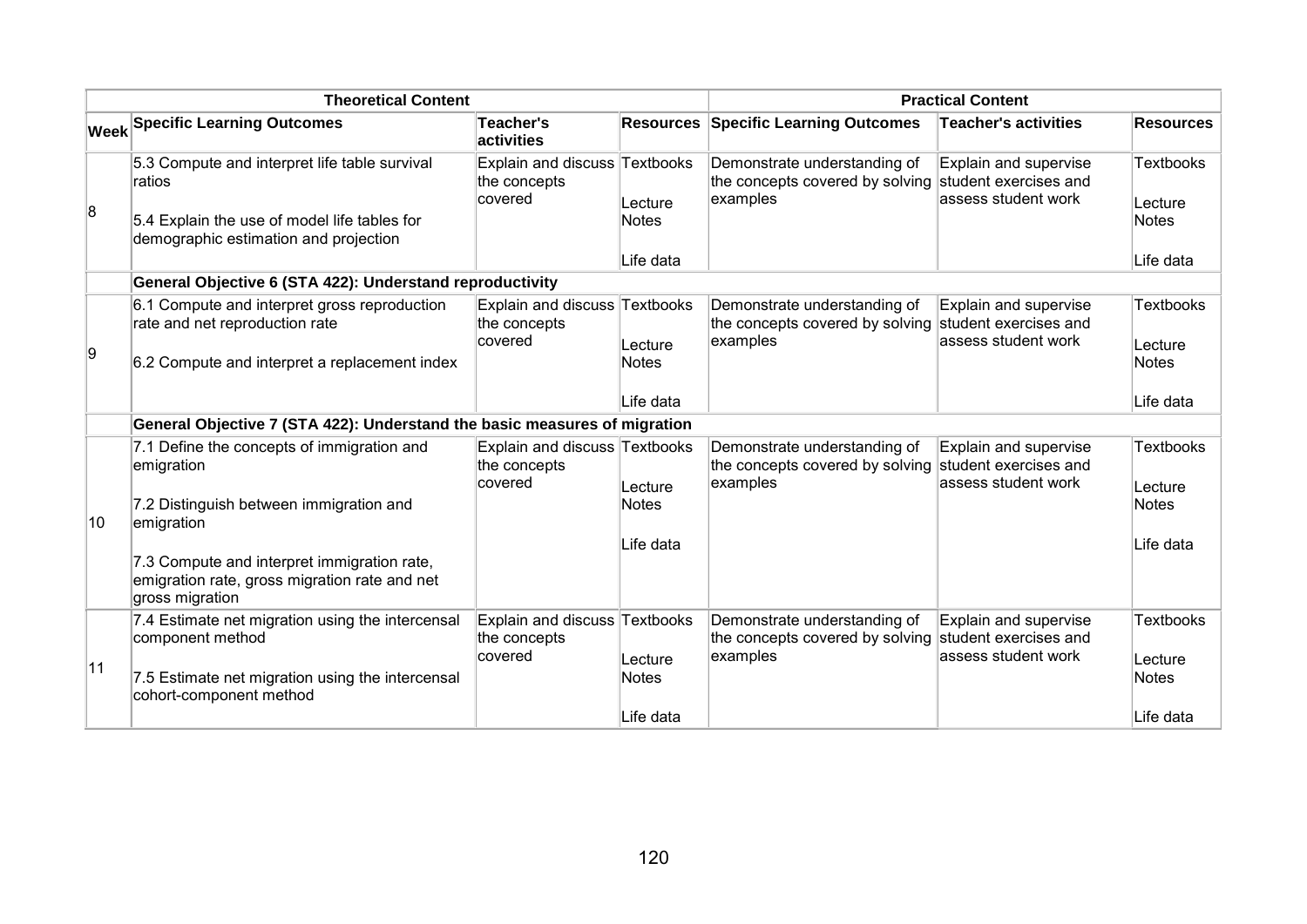|                                                                                                                                                                                                  |                                                                                                         |                                                  | <b>Practical Content</b>                                                                                                                       |                                                                        |                                                                                                                                                                                                                                 |  |  |
|--------------------------------------------------------------------------------------------------------------------------------------------------------------------------------------------------|---------------------------------------------------------------------------------------------------------|--------------------------------------------------|------------------------------------------------------------------------------------------------------------------------------------------------|------------------------------------------------------------------------|---------------------------------------------------------------------------------------------------------------------------------------------------------------------------------------------------------------------------------|--|--|
| <b>Week Specific Learning Outcomes</b>                                                                                                                                                           | <b>Teacher's</b><br>activities                                                                          | <b>Resources</b>                                 | <b>Specific Learning Outcomes</b>                                                                                                              | <b>Teacher's activities</b>                                            | <b>Resources</b>                                                                                                                                                                                                                |  |  |
| General Objectives 8 (STA 422): Understand population estimates and projections                                                                                                                  |                                                                                                         |                                                  |                                                                                                                                                |                                                                        |                                                                                                                                                                                                                                 |  |  |
| 8.1 Compute and interpret arithmetic, geometric<br>and exponentral growth rates<br>8.2 Project total population using the rates in 8.1                                                           | the concepts<br>covered                                                                                 | Lecture<br><b>Notes</b>                          | Demonstrate understanding of<br>examples                                                                                                       | Explain and supervise<br>lassess student work                          | <b>Textbooks</b><br>Lecture<br><b>Notes</b>                                                                                                                                                                                     |  |  |
|                                                                                                                                                                                                  |                                                                                                         | Life data                                        |                                                                                                                                                |                                                                        | Life data                                                                                                                                                                                                                       |  |  |
| 8.3 Explain population growth models such as<br>quadratic, exponential, modified exponential,<br>Gompertz, logistic etc<br>8.4 Fit the models in 8.3 to population figures<br>and make estimates | the concepts<br>covered                                                                                 | Lecture<br><b>Notes</b><br>Life data             | Demonstrate understanding of<br>the concepts covered by solving<br>examples                                                                    | Explain and supervise<br>student exercises and<br>lassess student work | <b>Textbooks</b><br>Lecture<br><b>Notes</b><br>Life data                                                                                                                                                                        |  |  |
|                                                                                                                                                                                                  |                                                                                                         |                                                  |                                                                                                                                                |                                                                        |                                                                                                                                                                                                                                 |  |  |
|                                                                                                                                                                                                  |                                                                                                         |                                                  |                                                                                                                                                |                                                                        |                                                                                                                                                                                                                                 |  |  |
| 9.1 Estimate crude birth rate using the reverse<br>survival method<br>9.2 Estimate crude death rate using the forward<br>survival method                                                         | the concepts<br>covered                                                                                 | Lecture<br><b>Notes</b>                          | Demonstrate understanding of<br>examples                                                                                                       | Explain and supervise<br>student exercises and<br>lassess student work | <b>Textbooks</b><br>Lecture<br><b>Notes</b>                                                                                                                                                                                     |  |  |
|                                                                                                                                                                                                  |                                                                                                         |                                                  |                                                                                                                                                |                                                                        | Life data                                                                                                                                                                                                                       |  |  |
| 9.4 Estimate child mortality by the Brass $P_1/P_2$<br>method<br>9.5 Explain the use of prospective and                                                                                          | the concepts<br>covered                                                                                 | Lecture<br>Notes<br>Life data                    | the concepts covered by solving<br>examples                                                                                                    | student exercises and<br>lassess student work                          | Textbooks<br>Lecture<br><b>Notes</b><br>Life data                                                                                                                                                                               |  |  |
|                                                                                                                                                                                                  | 9.3 Estimate fertility by the Brass $P_1/P_2$ method<br>retrospective surveys in demographic estimation | 8.5 Explain population growth estimation surveys | Explain and discuss Textbooks<br>Explain and discuss Textbooks<br>Explain and discuss Textbooks<br>∣Life data<br>Explain and discuss Textbooks | Demonstrate understanding of                                           | the concepts covered by solving student exercises and<br>General Objectives 9 (STA 422): Understand methods of estimating demographic measures from incomplete data<br>the concepts covered by solving<br>Explain and supervise |  |  |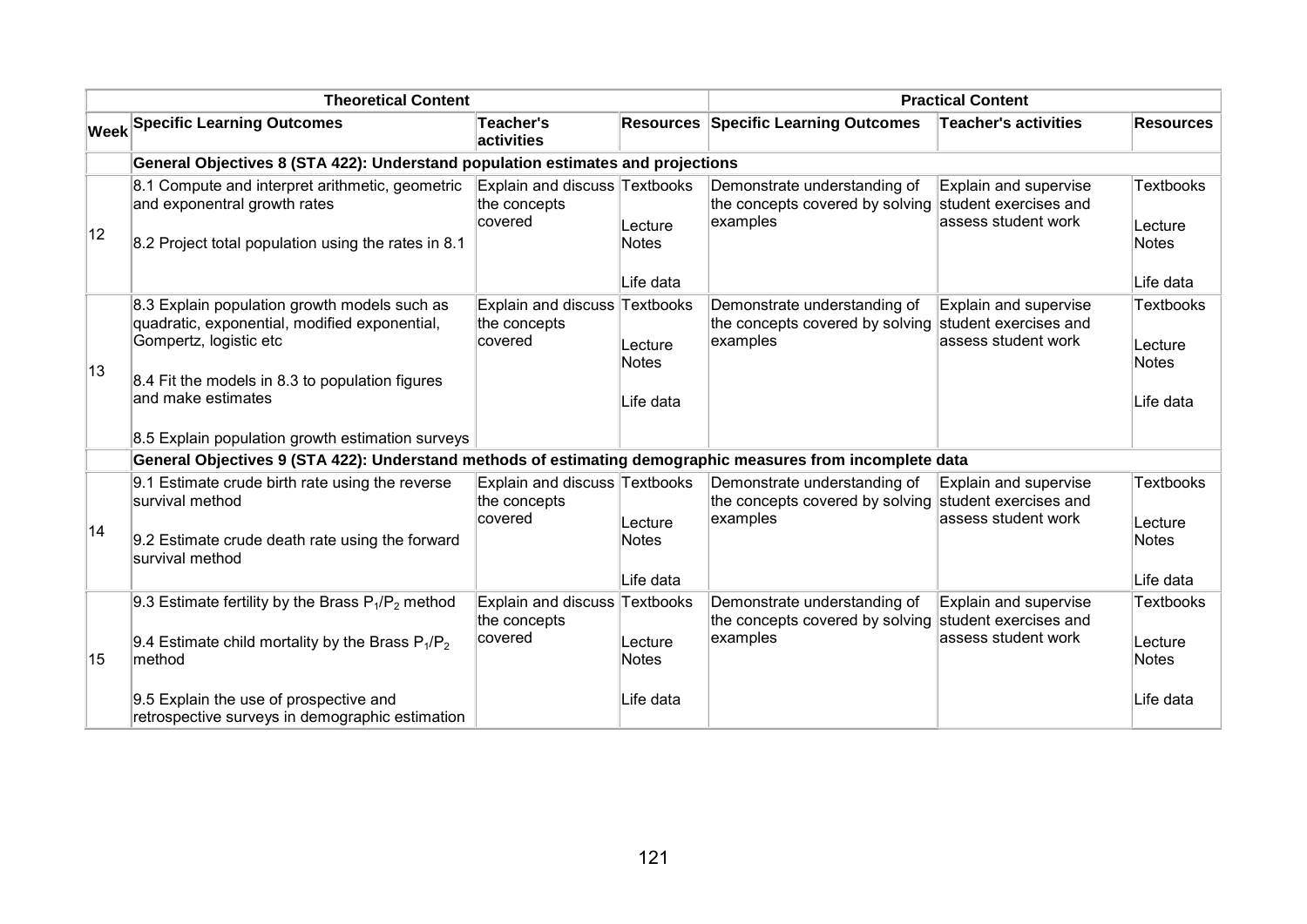Coursework/ Assignments %; Course test %; Practical %; Projects %; Examination %

|             | Type of Assessment Purpose and Nature of Assessment (STA 422)        | <b>Weighting (%)</b> |
|-------------|----------------------------------------------------------------------|----------------------|
| Examination | Final Examination (written) to assess knowledge and understanding 50 |                      |
| Test        | At least 2 progress tests for feed back.                             | 20                   |
| Practical   | At least 7 homeworks to be assessed by the teacher                   | 30                   |
| Total       |                                                                      | 100                  |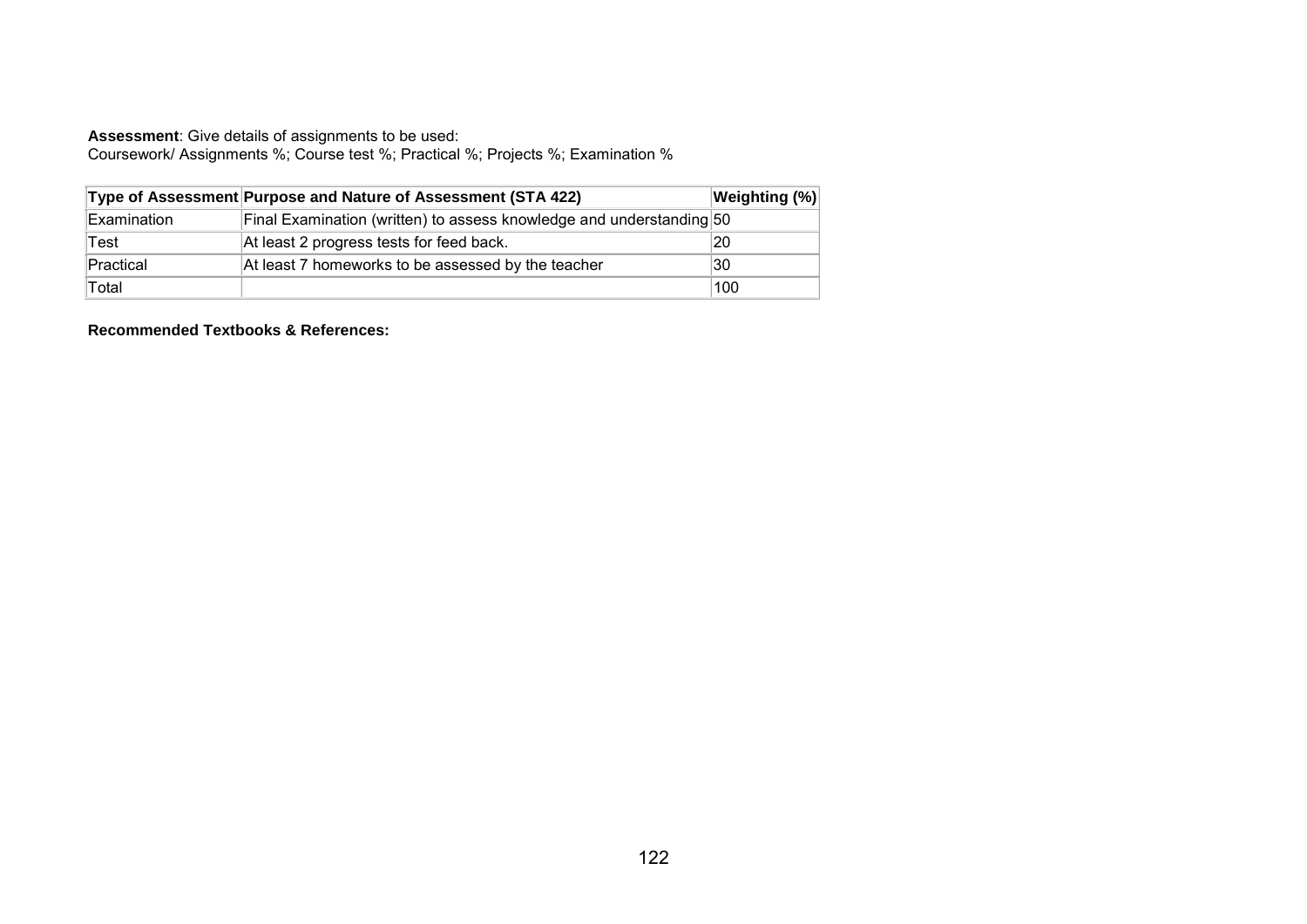## **Course: NON-PARAMETRIC STATISTICS**

| Programme: Statistics (Higher National Diploma)                                                     |                |                   |                                             |  |  |  |  |
|-----------------------------------------------------------------------------------------------------|----------------|-------------------|---------------------------------------------|--|--|--|--|
| Course: Non-parametric Statistics Course Code: STA 423 Total Hours: 5                               |                |                   |                                             |  |  |  |  |
| Year: 2<br>Semester: 4                                                                              | Pre-requisite: | <b>Practical:</b> | Theoretical: 2 hours /week<br>3 hours /week |  |  |  |  |
| <b>Goal:</b> This course is designed to enable the student to understand non-parametric statistics. |                |                   |                                             |  |  |  |  |
| <b>General Objectives:</b> On completion of this course, the diplomate should be able to:           |                |                   |                                             |  |  |  |  |
| 1. Understand non-parametric testing.                                                               |                |                   |                                             |  |  |  |  |
| 2. Understand a one sample of test of goodness of fit                                               |                |                   |                                             |  |  |  |  |
| 3. Understand a two sample test for related samples.                                                |                |                   |                                             |  |  |  |  |

4. Understand a two sample test for independent samples.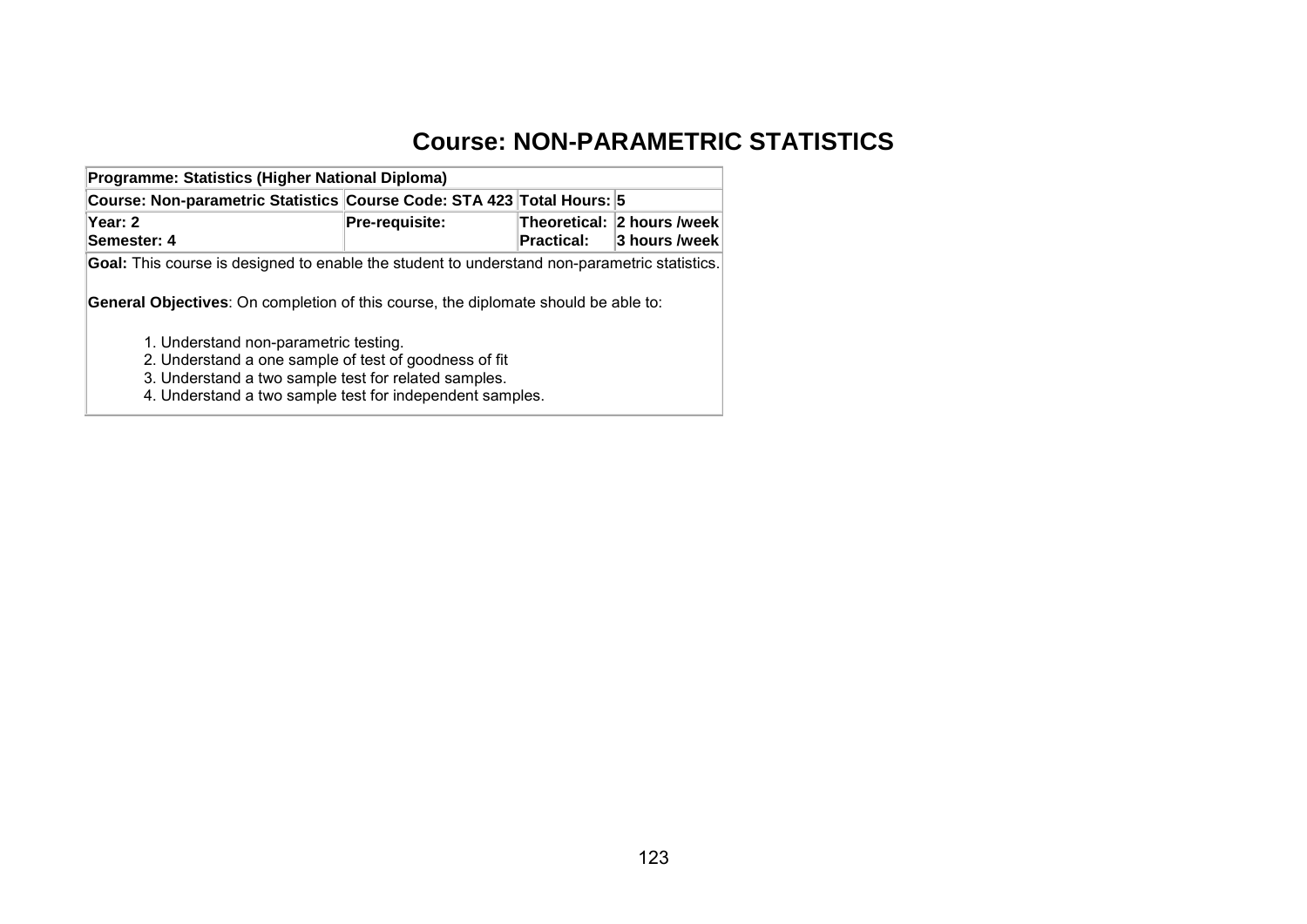| <b>Theoretical Content</b> |                                                                                           |                                                    | <b>Practical Content</b>             |                                                                             |                                                                                 |                               |
|----------------------------|-------------------------------------------------------------------------------------------|----------------------------------------------------|--------------------------------------|-----------------------------------------------------------------------------|---------------------------------------------------------------------------------|-------------------------------|
|                            | <b>Week Specific Learning Outcomes</b>                                                    |                                                    |                                      | Teacher's activities Resources Specific Learning Outcomes                   | <b>Teacher's activities</b>                                                     | <b>Resources</b>              |
|                            | General Objective 1 (STA 423): Understand non-parametric testing                          |                                                    |                                      |                                                                             |                                                                                 |                               |
|                            | 1.1 Explain distribution-free methods of Explain and discuss<br>statistics                | the concepts covered                               | Textbooks<br>Lecture<br>Notes        | Demonstrate understanding of the<br>concepts covered by solving<br>examples | Explain and supervise student Textbooks<br>exercises and assess student<br>work | Lecture<br>Notes              |
| $\overline{2}$             | 1.2 State advantages of non-parametric Explain and discuss<br>statistical methods         | the concepts covered                               | <b>Textbooks</b><br>Lecture<br>Notes | Demonstrate understanding of the<br>concepts covered by solving<br>examples | Explain and supervise student<br>exercises and assess student<br>work           | Textbooks<br>Lecture<br>Notes |
| 3                          | 1.3 State disadvantages of non-<br>parametric statistical methods                         | Explain and discuss<br>the concepts covered        | <b>Textbooks</b><br>Lecture<br>Notes | Demonstrate understanding of the<br>concepts covered by solving<br>examples | Explain and supervise student<br>exercises and assess student<br>lwork          | Textbooks<br>Lecture<br>Notes |
|                            | General Objective 2 (STA 423): Understand a one sample of test of goodness of fit         |                                                    |                                      |                                                                             |                                                                                 |                               |
| 4                          | 2.1 Explain the binomial test<br>2.2 Explain the $c^2$ one sample test                    | Explain and discuss<br>the concepts covered        | <b>Textbooks</b><br>Lecture<br>Notes | Demonstrate understanding of the<br>concepts covered by solving<br>examples | Explain and supervise student<br>exercises and assess student<br>work           | Textbooks<br>Lecture<br>Notes |
| 5                          | 2.3 Explain the one-sample runs test<br>2.4 Explain Kolmogorov-Smirnov<br>goodness of fit | Explain and discuss<br>the concepts covered        | <b>Textbooks</b><br>Lecture<br>Notes | Demonstrate understanding of the<br>concepts covered by solving<br>examples | Explain and supervise student<br>exercises and assess student<br>work           | Textbooks<br>Lecture<br>Notes |
| 6                          | 2.5 Evaluate examples using the tests<br>met in 2.2 -2.4                                  | <b>Explain and discuss</b><br>the concepts covered | <b>Textbooks</b><br>Lecture<br>Notes | Demonstrate understanding of the<br>concepts covered by solving<br>examples | Explain and supervise student<br>exercises and assess student<br>work           | Textbooks<br>Lecture<br>Notes |
|                            | General Objective 3 (STA 423): Understand a two sample test for related samples           |                                                    |                                      |                                                                             |                                                                                 |                               |
|                            | 3.1 Explain the use of the sign test and<br>the condition underlying the test             | Explain and discuss<br>the concepts covered        | <b>Textbooks</b><br>Lecture<br>Notes | Demonstrate understanding of the<br>concepts covered by solving<br>examples | Explain and supervise student<br>exercises and assess student<br>lwork          | Textbooks<br>Lecture<br>Notes |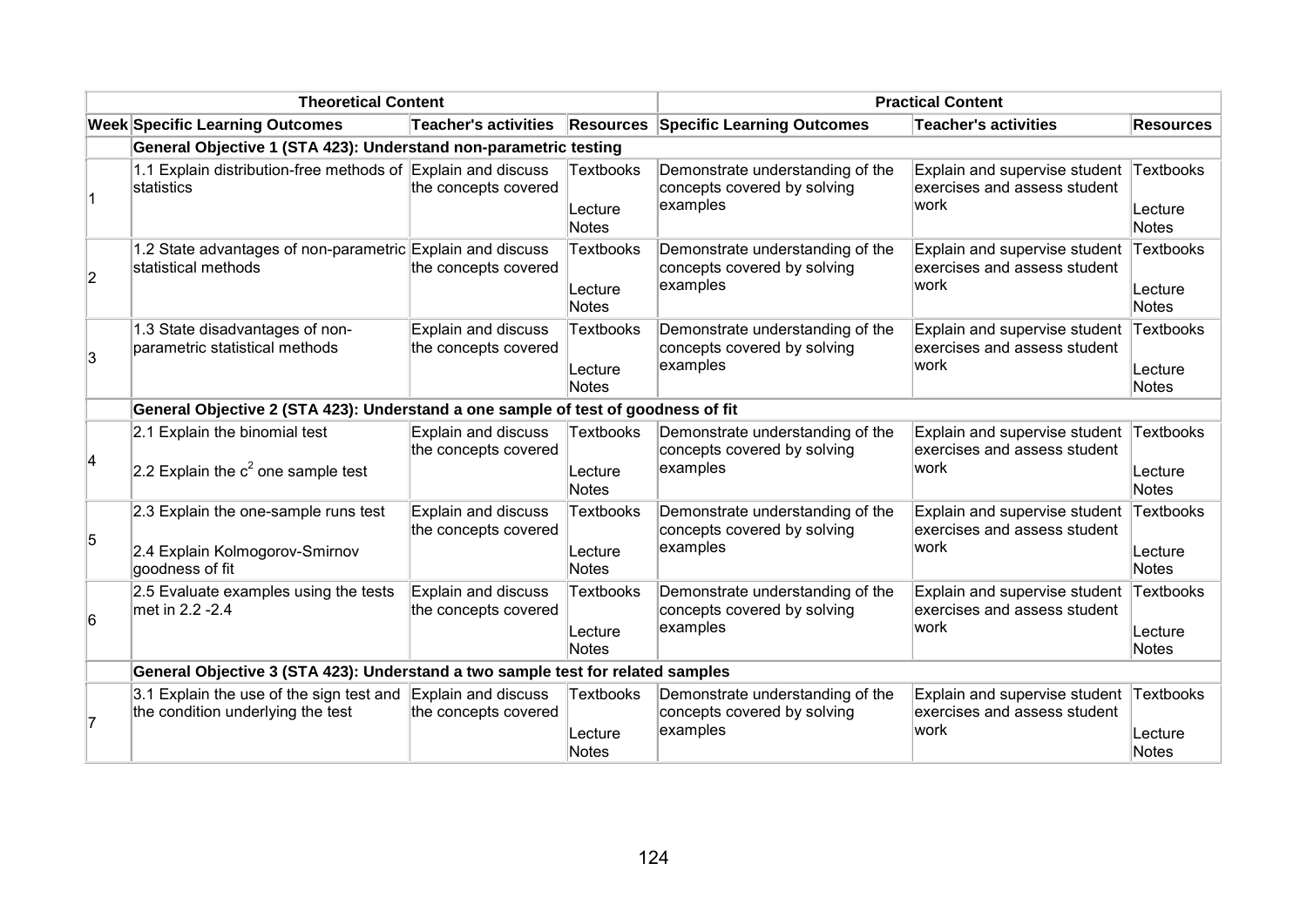| <b>Theoretical Content</b> |                                                                                                                                                                                       |                                                    | <b>Practical Content</b>             |                                                                             |                                                                        |                               |
|----------------------------|---------------------------------------------------------------------------------------------------------------------------------------------------------------------------------------|----------------------------------------------------|--------------------------------------|-----------------------------------------------------------------------------|------------------------------------------------------------------------|-------------------------------|
|                            | <b>Week Specific Learning Outcomes</b>                                                                                                                                                | <b>Teacher's activities</b>                        | <b>Resources</b>                     | <b>Specific Learning Outcomes</b>                                           | <b>Teacher's activities</b>                                            | <b>Resources</b>              |
| 8                          | 3.2 Explain the method of the sign test<br>including ties                                                                                                                             | Explain and discuss<br>the concepts covered        | <b>Textbooks</b><br>Lecture<br>Notes | Demonstrate understanding of the<br>concepts covered by solving<br>examples | Explain and supervise student<br>exercises and assess student<br> work | Textbooks<br>Lecture<br>Notes |
| g,                         | 3.3 Apply the sign test to solve<br>problems                                                                                                                                          | Explain and discuss<br>the concepts covered        | Textbooks<br>Lecture<br>Notes        | Demonstrate understanding of the<br>concepts covered by solving<br>examples | Explain and supervise student<br>exercises and assess student<br>work  | Textbooks<br>Lecture<br>Notes |
| 10                         | 3.4 State the rationale and method of<br>the Wilcoxon matched pairs signed<br>rank test<br>3.5 Apply the Wilcoxon tests for<br>independent samples                                    | Explain and discuss<br>the concepts covered        | <b>Textbooks</b><br>Lecture<br>Notes | Demonstrate understanding of the<br>concepts covered by solving<br>examples | Explain and supervise student<br>exercises and assess student<br>lwork | Textbooks<br>Lecture<br>Notes |
|                            | General Objective 4 (STA 423): Understand a two sample test for independent samples                                                                                                   |                                                    |                                      |                                                                             |                                                                        |                               |
| 11                         | 4.1 Define the median test<br>4.2 Explain the rationale and method of<br>the median test                                                                                              | <b>Explain and discuss</b><br>the concepts covered | <b>Textbooks</b><br>Lecture<br>Notes | Demonstrate understanding of the<br>concepts covered by solving<br>examples | Explain and supervise student<br>exercises and assess student<br>work  | Textbooks<br>Lecture<br>Notes |
| 12                         | 4.3 Define the Mann-Whitney V-test<br>4.4 Demonstrate the media test with<br>examples                                                                                                 | Explain and discuss<br>the concepts covered        | <b>Textbooks</b><br>Lecture<br>Notes | Demonstrate understanding of the<br>concepts covered by solving<br>examples | Explain and supervise student<br>exercises and assess student<br>work  | Textbooks<br>Lecture<br>Notes |
| 13                         | 4.5 Explain the rationale and methods<br>of V-test<br>4.6 Define the Kologorov-Smirnov two<br>samples test<br>4.7 Explain the rationale of the<br>Kolmogorov-Smirnov two samples test | <b>Explain and discuss</b><br>the concepts covered | <b>Textbooks</b><br>Lecture<br>Notes | Demonstrate understanding of the<br>concepts covered by solving<br>examples | Explain and supervise student<br>exercises and assess student<br>work  | Textbooks<br>Lecture<br>Notes |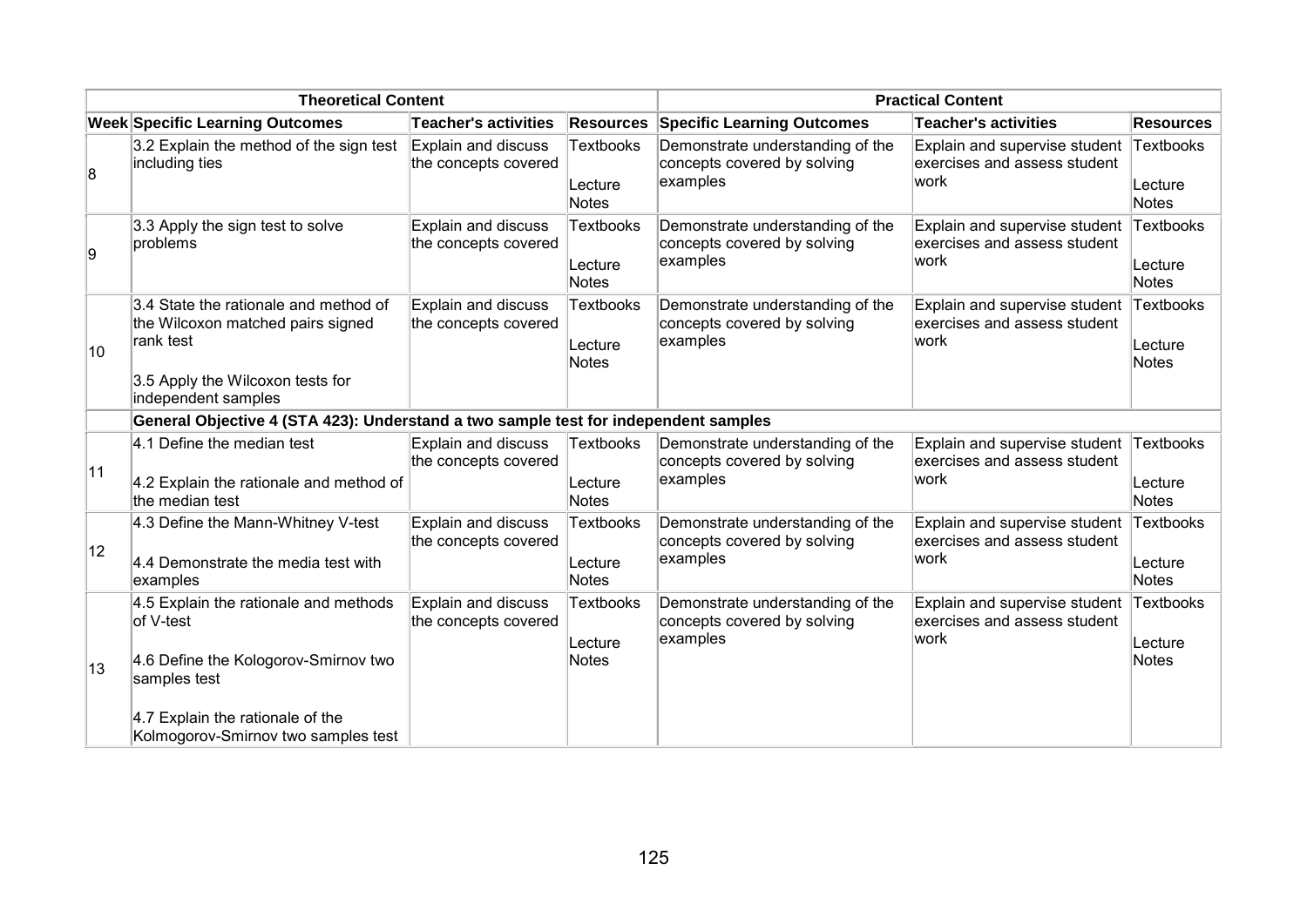| <b>Theoretical Content</b> |                                                                                                                                               |                                             | <b>Practical Content</b>              |                                                                             |                                                                        |                                      |
|----------------------------|-----------------------------------------------------------------------------------------------------------------------------------------------|---------------------------------------------|---------------------------------------|-----------------------------------------------------------------------------|------------------------------------------------------------------------|--------------------------------------|
|                            | <b>Week Specific Learning Outcomes</b>                                                                                                        | <b>Teacher's activities</b>                 | Resources                             | <b>Specific Learning Outcomes</b>                                           | <b>Teacher's activities</b>                                            | Resources                            |
| 14                         | 4.8 Apply the test in 4.6 above to small $\vert$ Explain and discuss<br>and large samples<br>4.9 Define the runs test function and<br>lmethod | the concepts covered                        | <b>Textbooks</b><br>Lecture<br>Notes  | Demonstrate understanding of the<br>concepts covered by solving<br>examples | Explain and supervise student<br>exercises and assess student<br>lwork | <b>Textbooks</b><br>Lecture<br>Notes |
| 15                         | 4.10 Apply the runs test to small and<br>large samples<br>4.11 Explain the rationale and methods<br>lof the test                              | Explain and discuss<br>the concepts covered | <b>Textbooks</b><br>∣Lecture<br>Notes | Demonstrate understanding of the<br>concepts covered by solving<br>examples | Explain and supervise student<br>exercises and assess student<br>lwork | <b>Textbooks</b><br>Lecture<br>Notes |

Coursework/ Assignments %; Course test %; Practical %; Projects %; Examination %

| <b>Type of Assessment</b> | <b>Purpose and Nature of Assessment (STA 423)</b>                    | Weighting (%) |
|---------------------------|----------------------------------------------------------------------|---------------|
| Examination               | Final Examination (written) to assess knowledge and understanding 60 |               |
| Test                      | At least 2 progress tests for feed back.                             | 20            |
| Practical                 | At least 5 homeworks to be assessed by the teacher                   | 20            |
| Total                     |                                                                      | 100           |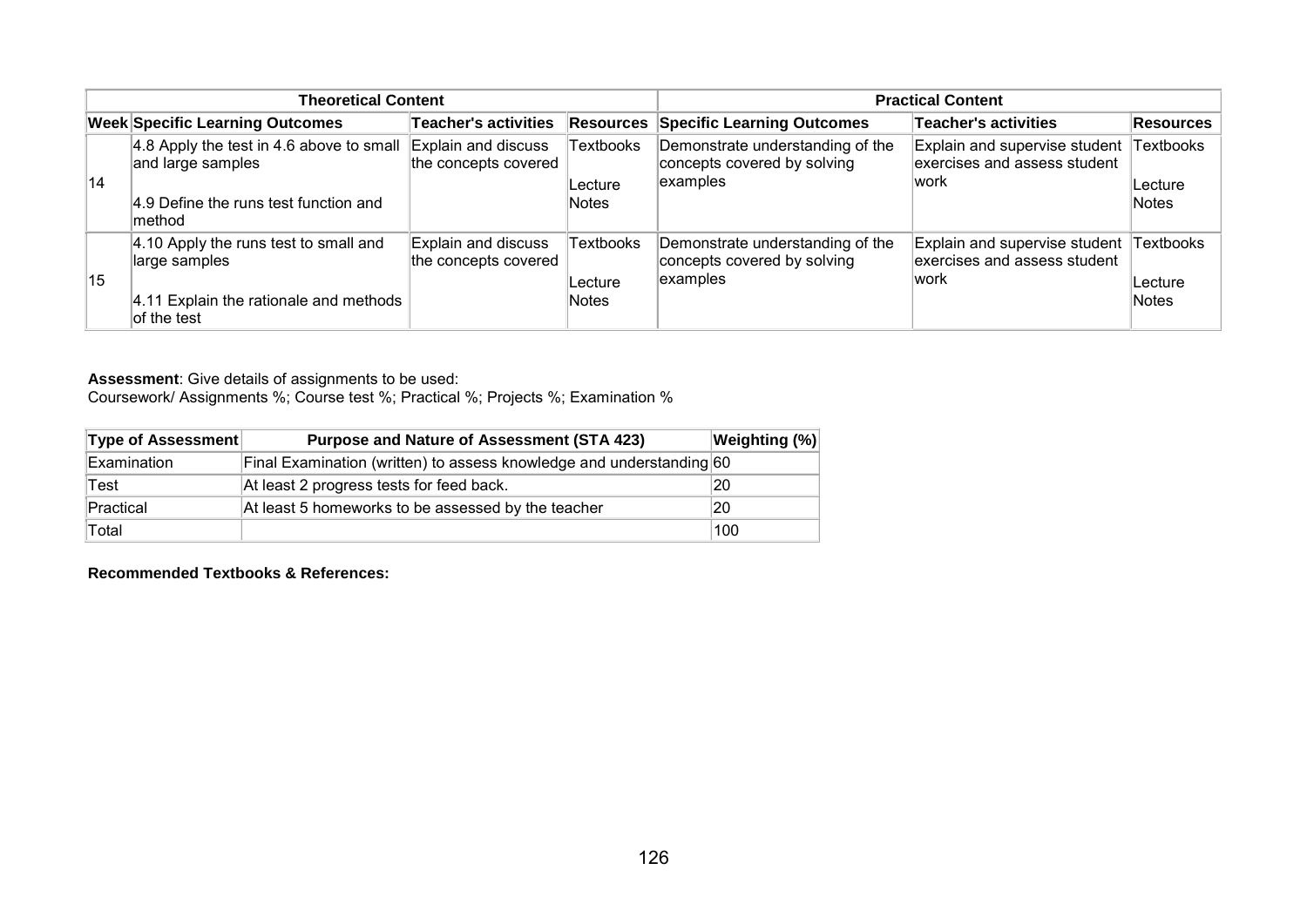# **Course: STATISTICAL COMPUTING**

| Programme: Statistics (Higher National Diploma)                                                                                                                                                                                                                                |                             |                                          |                                |  |  |  |  |
|--------------------------------------------------------------------------------------------------------------------------------------------------------------------------------------------------------------------------------------------------------------------------------|-----------------------------|------------------------------------------|--------------------------------|--|--|--|--|
| <b>Course: Statistical Computing</b>                                                                                                                                                                                                                                           | <b>Course Code: STA 424</b> | <b>Total Hours:</b>                      | 5                              |  |  |  |  |
| Year: 2<br>Semester: 4                                                                                                                                                                                                                                                         | Pre-requisite:              | <b>Theoretical:</b><br><b>Practical:</b> | 2 hours /week<br>3 hours /week |  |  |  |  |
| <b>Goal:</b> This course is designed to enable the student to understand the application of computers in statistics.<br><b>General Objectives:</b> On completion of this course, the diplomate should be able to:                                                              |                             |                                          |                                |  |  |  |  |
| 1. Understand random numbers and methods of generating them.<br>2. Understand numerical methods of solving equations.<br>3. Understand how to solve matrix equations by numerical methods.<br>4. Understand the basic concepts of kernel-based probability density estimation. |                             |                                          |                                |  |  |  |  |

5. Understand forming statistical algorithms.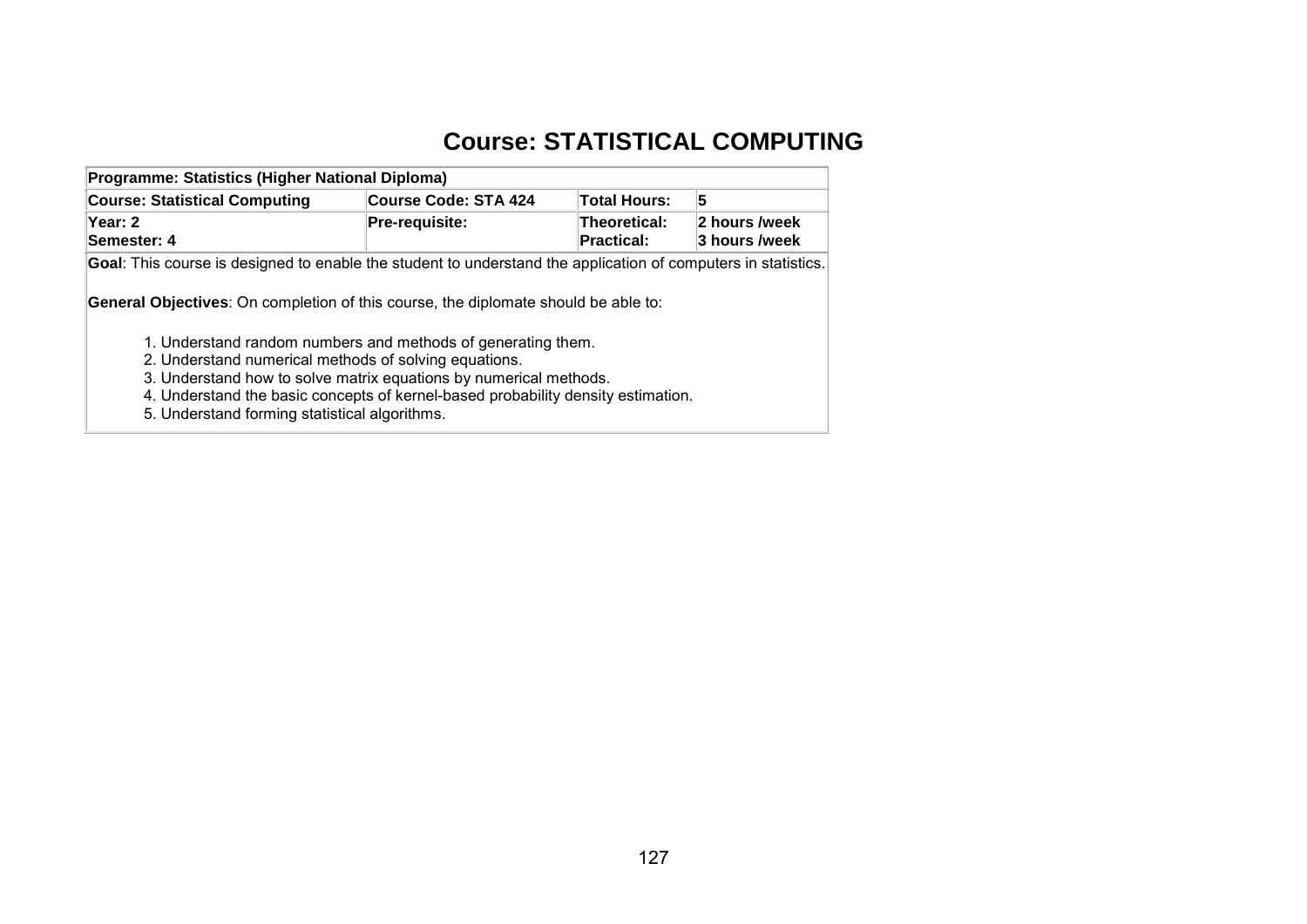| <b>Theoretical Content</b> |                                                                                                                                                                                         |                                                |                                             | <b>Practical Content</b>                                                    |                                                                       |                                      |  |
|----------------------------|-----------------------------------------------------------------------------------------------------------------------------------------------------------------------------------------|------------------------------------------------|---------------------------------------------|-----------------------------------------------------------------------------|-----------------------------------------------------------------------|--------------------------------------|--|
|                            | <b>Week Specific Learning Outcomes</b>                                                                                                                                                  | <b>Teacher's</b><br>activities                 |                                             | Resources Specific Learning Outcomes Teacher's activities                   |                                                                       | <b>Resources</b>                     |  |
|                            | General Objective 1 (STA 424): Understand random numbers and methods of generating them                                                                                                 |                                                |                                             |                                                                             |                                                                       |                                      |  |
|                            | 1.1 Define a random number<br>1.2 Define a pseudo-random number                                                                                                                         | Explain and<br>discuss the<br>concepts covered | <b>Textbooks</b><br>Lecture                 | Demonstrate understanding of<br>the concepts covered by<br>solving examples | Explain and supervise<br>student exercises and<br>assess student work | <b>Textbooks</b><br>Lecture          |  |
|                            | 1.3 State the properties of random numbers                                                                                                                                              |                                                | <b>Notes</b>                                |                                                                             |                                                                       | Notes                                |  |
|                            | 1.4 State the uses of random numbers                                                                                                                                                    |                                                |                                             |                                                                             |                                                                       |                                      |  |
|                            | 1.5 Identify various methods of generating random<br>numbers                                                                                                                            |                                                |                                             |                                                                             |                                                                       |                                      |  |
| 2                          | 1.6 Explain the higher congruental methods of<br>generating random numbers<br>1.7 Define a random number generator                                                                      | Explain and<br>discuss the<br>concepts covered | <b>Textbooks</b><br>Lecture<br><b>Notes</b> | Demonstrate understanding of<br>the concepts covered by<br>solving examples | Explain and supervise<br>student exercises and<br>assess student work | <b>Textbooks</b><br>Lecture<br>Notes |  |
|                            | 1.8 Identify various random number generators                                                                                                                                           |                                                |                                             |                                                                             |                                                                       |                                      |  |
| 3                          | 1.9 Generate random numbers from various<br>distributions using the generators in 1.8<br>1.10 Perform statistical test for random numbers eg.<br>goodness of fit and independence tests | Explain and<br>discuss the<br>concepts covered | <b>Textbooks</b><br>Lecture<br><b>Notes</b> | Demonstrate understanding of<br>the concepts covered by<br>solving examples | Explain and supervise<br>student exercises and<br>assess student work | <b>Textbooks</b><br>Lecture<br>Notes |  |
|                            | General Objective 2 (STA 424): Understand numerical methods of solving equations                                                                                                        |                                                |                                             |                                                                             |                                                                       |                                      |  |
|                            | 2.1 Explain the need for numerical solutions of<br>equations                                                                                                                            | Explain and<br>discuss the<br>concepts covered | <b>Textbooks</b><br>Lecture                 | Demonstrate understanding of<br>the concepts covered by<br>solving examples | Explain and supervise<br>student exercises and<br>assess student work | <b>Textbooks</b><br>Lecture          |  |
|                            | 2.2 Evaluate by graphical methods the roots of<br>equations                                                                                                                             |                                                | Notes                                       |                                                                             |                                                                       | <b>Notes</b>                         |  |
|                            | 2.3 Evaluate by direct iteration processes, the roots<br>of equations                                                                                                                   |                                                |                                             |                                                                             |                                                                       |                                      |  |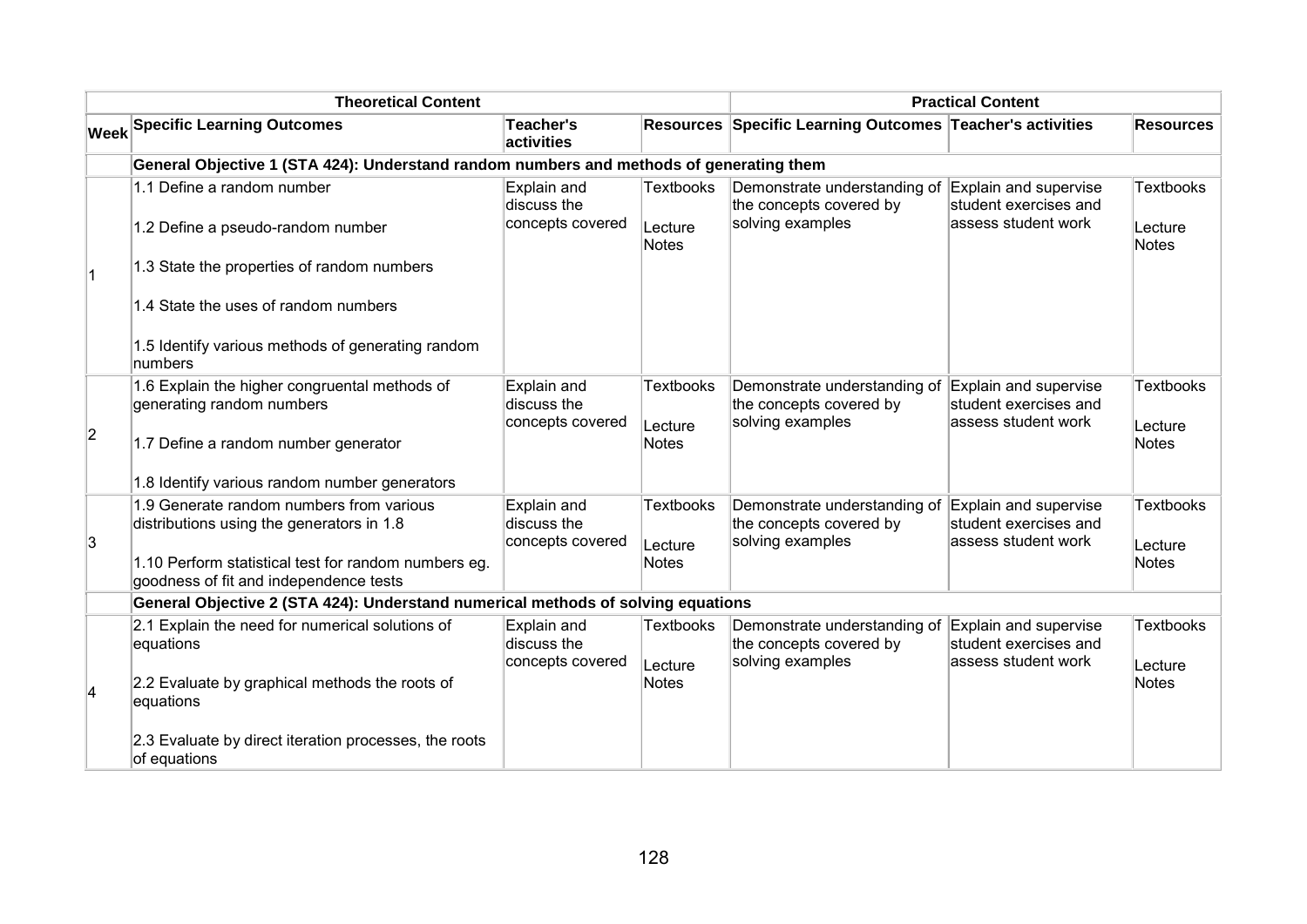| <b>Theoretical Content</b> |                                                                                                             |                                                |                             | <b>Practical Content</b>                                                    |                                                                       |                             |  |
|----------------------------|-------------------------------------------------------------------------------------------------------------|------------------------------------------------|-----------------------------|-----------------------------------------------------------------------------|-----------------------------------------------------------------------|-----------------------------|--|
|                            | <b>Week Specific Learning Outcomes</b>                                                                      | Teacher's<br>activities                        |                             | Resources Specific Learning Outcomes Teacher's activities                   |                                                                       | <b>Resources</b>            |  |
|                            | 2.4 Evaluate by bisection methods, the roots of an<br>equation                                              | Explain and<br>discuss the<br>concepts covered | <b>Textbooks</b><br>Lecture | Demonstrate understanding of<br>the concepts covered by<br>solving examples | Explain and supervise<br>student exercises and<br>assess student work | <b>Textbooks</b><br>Lecture |  |
| 5                          | 2.5 State and explain the regular Falsi formula for<br>finding the roots of equations                       |                                                | Notes                       |                                                                             |                                                                       | Notes                       |  |
|                            | 2.6 State and explain Aitkin's formula for finding the<br>roots of equations                                |                                                |                             |                                                                             |                                                                       |                             |  |
|                            | 2.7 State and derive the Newton- Raphson formula                                                            | Explain and<br>discuss the                     | <b>Textbooks</b>            | Demonstrate understanding of<br>the concepts covered by                     | Explain and supervise<br>student exercises and                        | <b>Textbooks</b>            |  |
| 6                          | 2.8 Apply 2.2 to 2.7 to solve problems                                                                      | concepts covered                               | Lecture<br><b>Notes</b>     | solving examples                                                            | assess student work                                                   | Lecture<br>Notes            |  |
|                            | 2.9 Compare the efficiency and accuracy of 2.3 to 2.7                                                       |                                                |                             |                                                                             |                                                                       |                             |  |
|                            | General Objective 3 (STA 424): Understand how to solve matrix equations by numerical methods                |                                                |                             |                                                                             |                                                                       |                             |  |
|                            | 3.1 Define an orthogomal matrix                                                                             | Explain and<br>discuss the                     | <b>Textbooks</b>            | Demonstrate understanding of<br>the concepts covered by                     | Explain and supervise<br>student exercises and                        | <b>Textbooks</b>            |  |
|                            | 3.2 Apply matrix methods for orthogonalisation                                                              | concepts covered                               | Lecture<br><b>Notes</b>     | solving examples                                                            | assess student work                                                   | Lecture<br>Notes            |  |
| 17                         | 3.3 Decompose a matrix into triangular and diagonal<br>forms                                                |                                                |                             |                                                                             |                                                                       |                             |  |
|                            | 3.4 Apply Jacobi's method to the solution of matrices<br>$\ln$ the form 3.3                                 |                                                |                             |                                                                             |                                                                       |                             |  |
|                            | 3.5 Review eigen values and eigen vectors methods                                                           | Explain and<br>discuss the                     | <b>Textbooks</b>            | Demonstrate understanding of<br>the concepts covered by                     | Explain and supervise<br>student exercises and                        | <b>Textbooks</b>            |  |
| 8                          | 3.6 Apply numerical methods to determine eigen<br>vectors and eigen values                                  | concepts covered                               | Lecture<br>Notes            | solving examples                                                            | assess student work                                                   | Lecture<br>Notes            |  |
|                            | 3.7 Evaluate the inverse of a matrix                                                                        |                                                |                             |                                                                             |                                                                       |                             |  |
|                            | General Objective 4 (STA 424): Understand the basic concepts of kernel-based probability density estimation |                                                |                             |                                                                             |                                                                       |                             |  |
|                            | 4.1 Explain the need for probability density estimation Explain and                                         |                                                | <b>Textbooks</b>            | Demonstrate understanding of                                                | Explain and supervise                                                 | <b>Textbooks</b>            |  |
| g,                         | 4.2 State the various type of kernel functions                                                              | discuss the                                    |                             | the concepts covered by                                                     | student exercises and                                                 |                             |  |
|                            | 4.3 State the properties of kernel functions                                                                | concepts covered                               | Lecture<br>Notes            | solving examples                                                            | assess student work                                                   | Lecture<br>Notes            |  |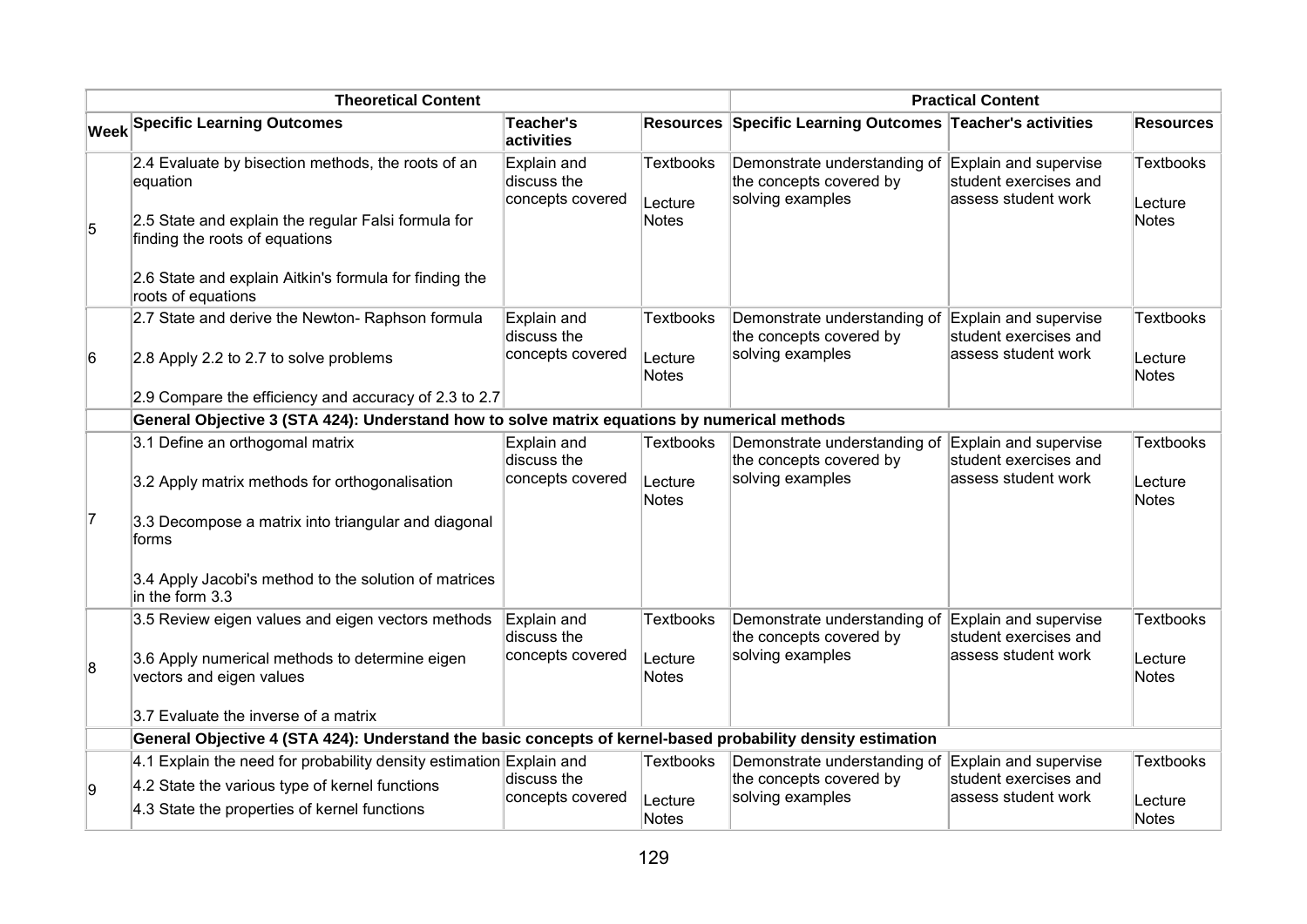| <b>Theoretical Content</b> |                                                                                                                                                                                                                                                                                       |                                                |                                             | <b>Practical Content</b>                                                    |                                                                        |                                      |  |
|----------------------------|---------------------------------------------------------------------------------------------------------------------------------------------------------------------------------------------------------------------------------------------------------------------------------------|------------------------------------------------|---------------------------------------------|-----------------------------------------------------------------------------|------------------------------------------------------------------------|--------------------------------------|--|
|                            | <b>Week Specific Learning Outcomes</b>                                                                                                                                                                                                                                                | <b>Teacher's</b><br>activities                 |                                             | Resources Specific Learning Outcomes Teacher's activities                   |                                                                        | <b>Resources</b>                     |  |
| 10                         | $4.4$ Explain the use of a smoothing parameter<br>4.5 Define a kernel-based probability density<br>estimation                                                                                                                                                                         | Explain and<br>discuss the<br>concepts covered | <b>Textbooks</b><br>Lecture<br><b>Notes</b> | Demonstrate understanding of<br>the concepts covered by<br>solving examples | Explain and supervise<br>student exercises and<br>lassess student work | <b>Textbooks</b><br>Lecture<br>Notes |  |
| 11                         | 4.6 Check the assumption of independence in the<br>given sample<br>4.7 Estimate the unknown probability density function<br>from a given sample                                                                                                                                       | Explain and<br>discuss the<br>concepts covered | <b>Textbooks</b><br>Lecture<br><b>Notes</b> | Demonstrate understanding of<br>the concepts covered by<br>solving examples | Explain and supervise<br>student exercises and<br>assess student work  | <b>Textbooks</b><br>Lecture<br>Notes |  |
|                            | General Objective 5 (STA 424): Understand forming statistical algorithms                                                                                                                                                                                                              |                                                |                                             |                                                                             |                                                                        |                                      |  |
| 12                         | 5.1 Introduce the writing of flow charts                                                                                                                                                                                                                                              | Explain and<br>discuss the<br>concepts covered | <b>Textbooks</b><br>Lecture<br><b>Notes</b> | Demonstrate understanding of<br>the concepts covered by<br>solving examples | Explain and supervise<br>student exercises and<br>lassess student work | <b>Textbooks</b><br>Lecture<br>Notes |  |
| ∣13                        | 5.2 Define statistical algorithms<br>5.3 Write flow charts for statistical algorithms for<br>sums, squares and products<br>5.4 Write flow charts for statistical algorithms to<br>generate random samples from: exponential,<br>poisson, chi-square, weibull and normal distributions | Explain and<br>discuss the<br>concepts covered | Textbooks<br>Lecture<br><b>Notes</b>        | Demonstrate understanding of<br>the concepts covered by<br>solving examples | Explain and supervise<br>student exercises and<br>assess student work  | <b>Textbooks</b><br>Lecture<br>Notes |  |
| 14                         | 5.5 Write flow charts for statistical algorithms for<br>serial correlation coefficient and log<br>5.6 Write flow charts for a statistical algorithm for<br>Kolmogorov-Smirnov one sample test                                                                                         | Explain and<br>discuss the<br>concepts covered | <b>Textbooks</b><br>Lecture<br><b>Notes</b> | Demonstrate understanding of<br>the concepts covered by<br>solving examples | Explain and supervise<br>student exercises and<br>lassess student work | <b>Textbooks</b><br>Lecture<br>Notes |  |
| 15                         | 5.7 Write flow charts for statistical algorithms to test<br>for randomness<br>5.8 Apply algorithms to multiway tables                                                                                                                                                                 | Explain and<br>discuss the<br>concepts covered | <b>Textbooks</b><br>Lecture<br><b>Notes</b> | Demonstrate understanding of<br>the concepts covered by<br>solving examples | Explain and supervise<br>student exercises and<br>assess student work  | <b>Textbooks</b><br>Lecture<br>Notes |  |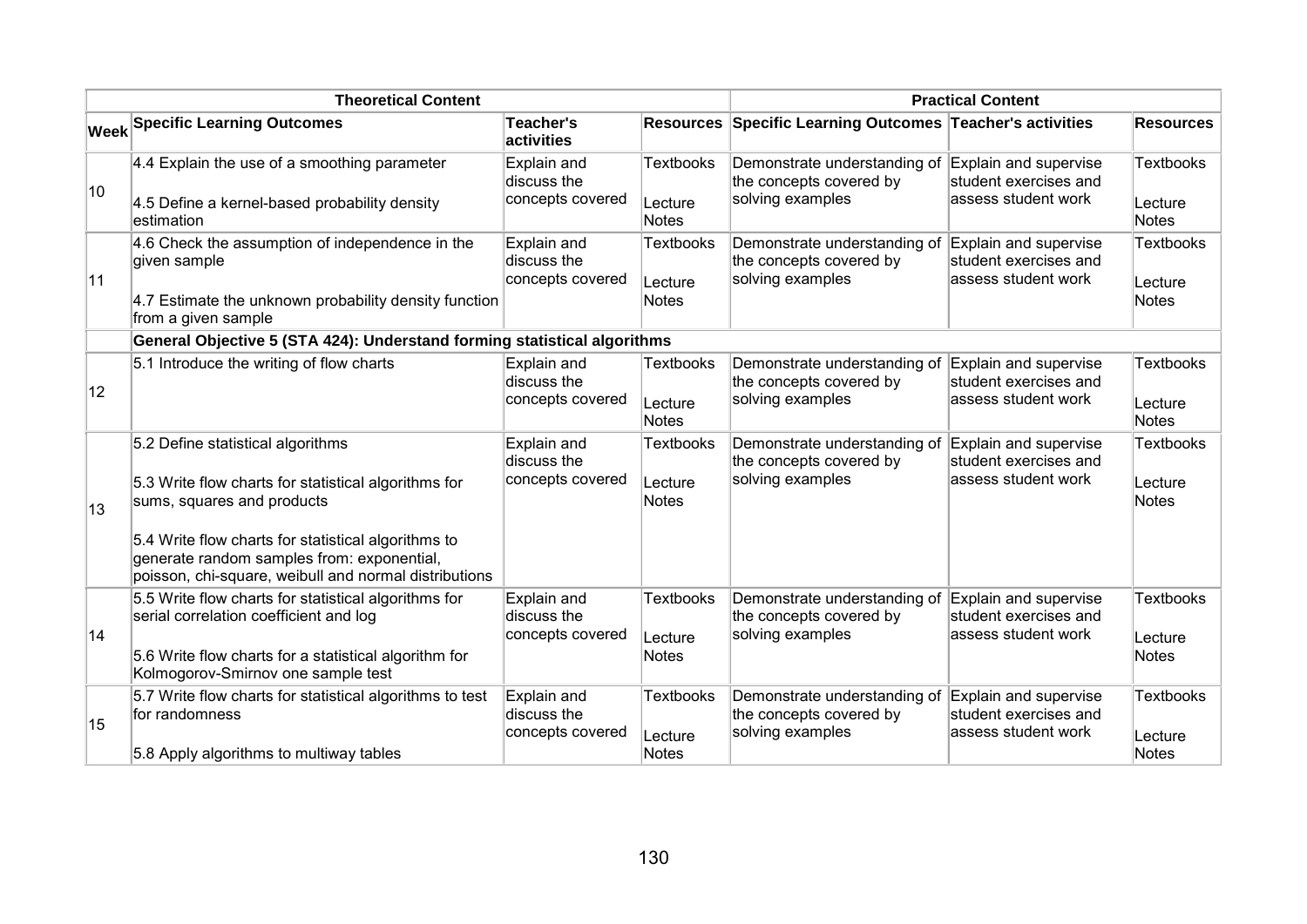Coursework/ Assignments %; Course test %; Practical %; Projects %; Examination %

|             | Type of Assessment Purpose and Nature of Assessment (STA 424)        | Weighting (%) |
|-------------|----------------------------------------------------------------------|---------------|
| Examination | Final Examination (written) to assess knowledge and understanding 50 |               |
| Test        | At least 2 progress tests for feed back.                             | 20            |
| Practical   | At least 7 homeworks to be assessed by the teacher                   | 30            |
| Total       |                                                                      | 100           |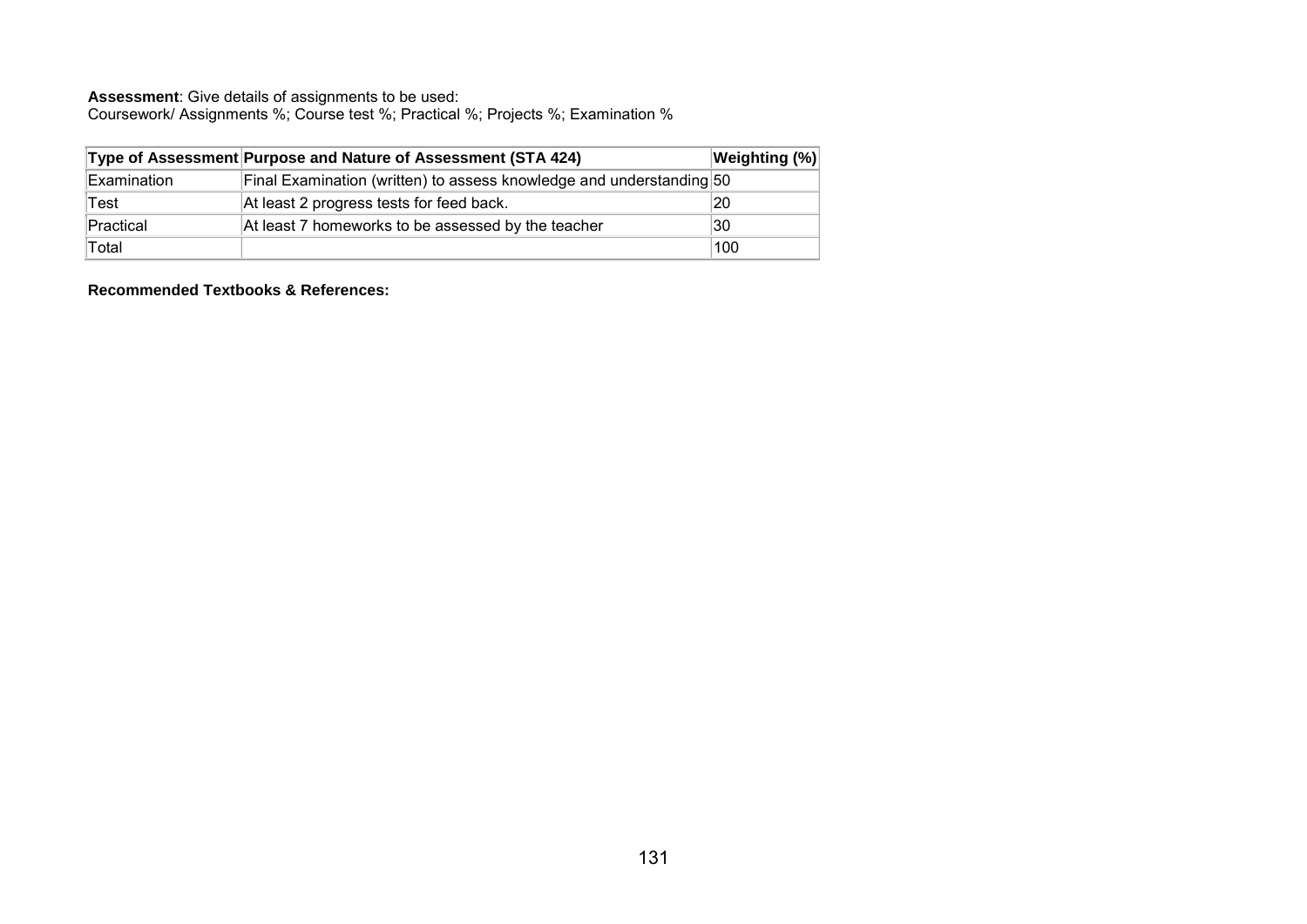## **Course: TIME SERIES ANALYSIS**

| Programme: Statistics (Higher National Diploma)                                                                                    |                       |                                   |                                |  |  |  |  |  |
|------------------------------------------------------------------------------------------------------------------------------------|-----------------------|-----------------------------------|--------------------------------|--|--|--|--|--|
| <b>Course: Time Series Analysis</b>                                                                                                | Course Code: STA 425  | <b>Total Hours:</b>               | 5                              |  |  |  |  |  |
| Year: 2<br>Semester: 4                                                                                                             | <b>Pre-requisite:</b> | Theoretical:<br><b>Practical:</b> | 2 hours /week<br>3 hours /week |  |  |  |  |  |
| Goal: This course is designed to develop the student's ability to analyse time series data and use its techniques for forecasting. |                       |                                   |                                |  |  |  |  |  |
| <b>General Objectives:</b> On completion of this course, the diplomate should be able to:                                          |                       |                                   |                                |  |  |  |  |  |
| 1. Understand the meaning and importance of time series analysis.                                                                  |                       |                                   |                                |  |  |  |  |  |
| 2. Understand autoregressive models.<br>3. Understand serial correlation.                                                          |                       |                                   |                                |  |  |  |  |  |
| 4. Understand the application of Fourier analysis to spectral theory.<br>5. Understand periodogram analysis.                       |                       |                                   |                                |  |  |  |  |  |
| 6. Understand a correlogram.                                                                                                       |                       |                                   |                                |  |  |  |  |  |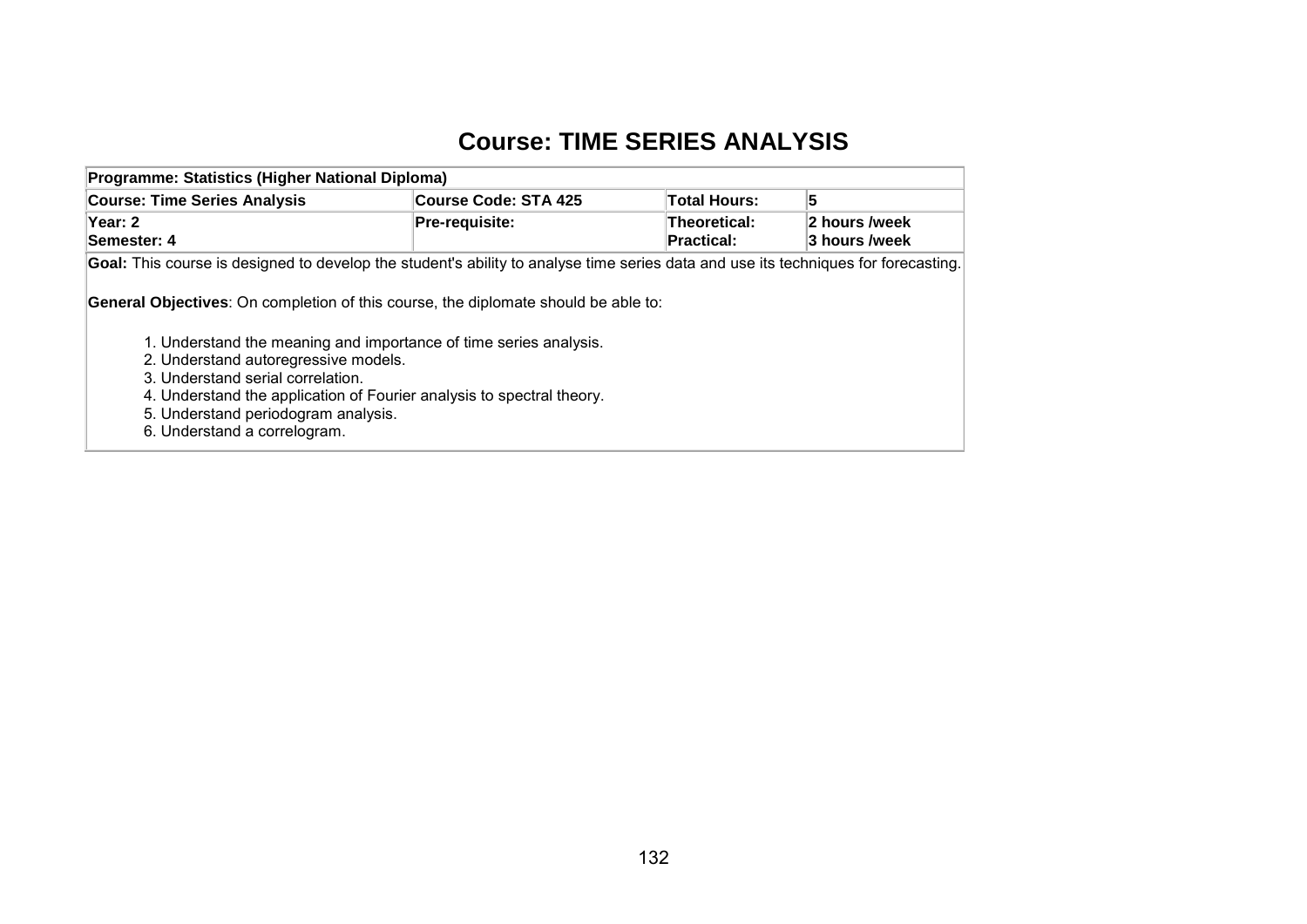| <b>Theoretical Content</b> |                                                                                                                                                    |                                                    | <b>Practical Content</b>                    |                                                                             |                                                                       |                                      |
|----------------------------|----------------------------------------------------------------------------------------------------------------------------------------------------|----------------------------------------------------|---------------------------------------------|-----------------------------------------------------------------------------|-----------------------------------------------------------------------|--------------------------------------|
|                            | <b>Week Specific Learning Outcomes</b>                                                                                                             | Teacher's activities                               |                                             | <b>Resources Specific Learning Outcomes</b>                                 | <b>Teacher's activities</b>                                           | <b>Resources</b>                     |
|                            | General Objective 1 (STA 425): Understand the meaning and importance of time series analysis                                                       |                                                    |                                             |                                                                             |                                                                       |                                      |
| $\overline{1}$             | 1.1 Define a time series<br>1.2 Illustrate time series data with<br>examples<br>1.3 Plot time series data graphically                              | Explain and discuss<br>the concepts covered        | <b>Textbooks</b><br>Lecture<br><b>Notes</b> | Demonstrate understanding of the<br>concepts covered by solving<br>examples | Explain and supervise student<br>exercises and assess student<br>work | Textbooks<br>Lecture<br>Notes        |
| $ 2\rangle$                | 1.4 Explain the components of time<br>series<br>1.5 Explain moving averages                                                                        | Explain and discuss<br>the concepts covered        | <b>Textbooks</b><br>Lecture<br>Notes        | Demonstrate understanding of the<br>concepts covered by solving<br>examples | Explain and supervise student<br>exercises and assess student<br>work | <b>Textbooks</b><br>Lecture<br>Notes |
| 3                          | 1.6 State the importance of moving<br>averages in time series analysis<br>1.7 Evaluate the trend using moving<br>average and least squares methods | <b>Explain and discuss</b><br>the concepts covered | <b>Textbooks</b><br>Lecture<br><b>Notes</b> | Demonstrate understanding of the<br>concepts covered by solving<br>examples | Explain and supervise student<br>exercises and assess student<br>work | Textbooks<br>Lecture<br>Notes        |
|                            | General Objective 2 (STA 425): Understand autoregressive models                                                                                    |                                                    |                                             |                                                                             |                                                                       |                                      |
| 14                         | 2.1 Define autoregressive models<br>2.2 Derive the first and second order<br>of autoregressive models                                              | Explain and discuss<br>the concepts covered        | <b>Textbooks</b><br>Lecture<br>Notes        | Demonstrate understanding of the<br>concepts covered by solving<br>examples | Explain and supervise student<br>exercises and assess student<br>work | Textbooks<br>Lecture<br>Notes        |
| 5                          | 2.3 Compute the estimates of the<br>parameters of the models in 2.2<br>2.4 Carry out the residual analysis of<br>autoregressive models             | Explain and discuss<br>the concepts covered        | <b>Textbooks</b><br>Lecture<br><b>Notes</b> | Demonstrate understanding of the<br>concepts covered by solving<br>examples | Explain and supervise student<br>exercises and assess student<br>work | Textbooks<br>Lecture<br>Notes        |
|                            | General Objective 3 (STA 425): Understand serial correlation                                                                                       |                                                    |                                             |                                                                             |                                                                       |                                      |
| 6                          | 3.1 Define serial correlation<br>3.2 Identify the sources and<br>consequences of autocorrelation                                                   | <b>Explain and discuss</b><br>the concepts covered | <b>Textbooks</b><br>Lecture<br><b>Notes</b> | Demonstrate understanding of the<br>concepts covered by solving<br>examples | Explain and supervise student<br>exercises and assess student<br>work | Textbooks<br>Lecture<br>Notes        |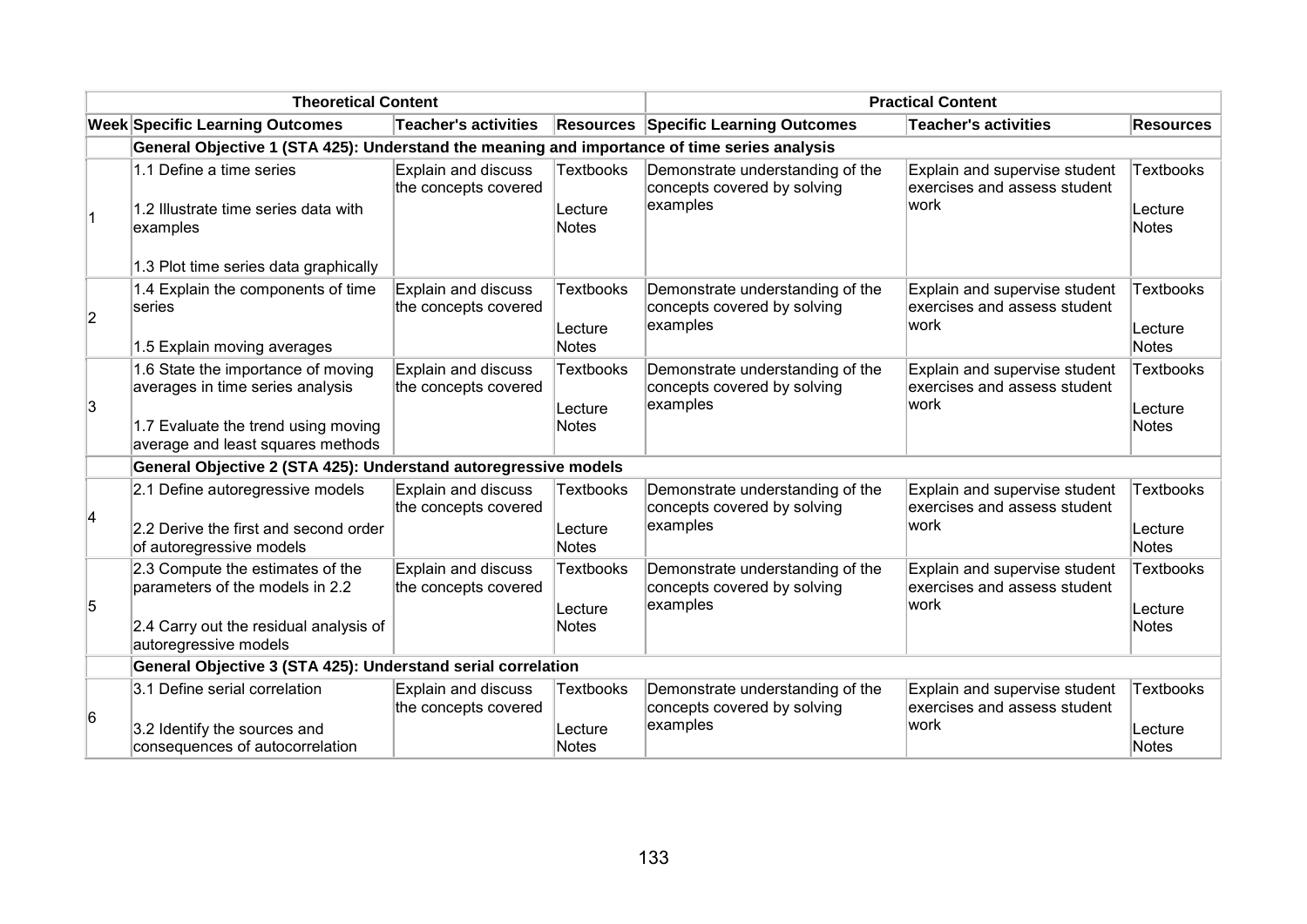| <b>Theoretical Content</b> |                                                                                                  |                                                    | <b>Practical Content</b>             |                                                                             |                                                                        |                               |
|----------------------------|--------------------------------------------------------------------------------------------------|----------------------------------------------------|--------------------------------------|-----------------------------------------------------------------------------|------------------------------------------------------------------------|-------------------------------|
|                            | <b>Week Specific Learning Outcomes</b>                                                           | <b>Teacher's activities</b>                        | <b>Resources</b>                     | <b>Specific Learning Outcomes</b>                                           | Teacher's activities                                                   | <b>Resources</b>              |
|                            | 3.3 Define peaks, troughs and<br>periods                                                         | <b>Explain and discuss</b><br>the concepts covered | <b>Textbooks</b><br>Lecture<br>Notes | Demonstrate understanding of the<br>concepts covered by solving<br>examples | Explain and supervise student<br>exercises and assess student<br>lwork | Textbooks<br>Lecture<br>Notes |
| $\overline{\mathbf{8}}$    | 3.4 Determine the period in time<br>series                                                       | Explain and discuss<br>the concepts covered        | <b>Textbooks</b><br>Lecture<br>Notes | Demonstrate understanding of the<br>concepts covered by solving<br>examples | Explain and supervise student<br>exercises and assess student<br>lwork | Textbooks<br>Lecture<br>Notes |
|                            | General Objective 4 (STA 425): Understand the application of Fourier analysis to spectral theory |                                                    |                                      |                                                                             |                                                                        |                               |
| 9                          | 4.1 Explain Fourier analysis<br>4.2 Define spectral density                                      | <b>Explain and discuss</b><br>the concepts covered | <b>Textbooks</b><br>Lecture<br>Notes | Demonstrate understanding of the<br>concepts covered by solving<br>examples | Explain and supervise student<br>exercises and assess student<br>work  | Textbooks<br>Lecture<br>Notes |
| 10                         | 4.3 Identify spectral density in<br>moving average and autoregressive<br>series                  | <b>Explain and discuss</b><br>the concepts covered | <b>Textbooks</b><br>Lecture<br>Notes | Demonstrate understanding of the<br>concepts covered by solving<br>examples | Explain and supervise student<br>exercises and assess student<br>lwork | Textbooks<br>Lecture<br>Notes |
| 11                         | 4.4 Plot spectral density for moving<br>averages and autoregressive series                       | Explain and discuss<br>the concepts covered        | <b>Textbooks</b><br>Lecture<br>Notes | Demonstrate understanding of the<br>concepts covered by solving<br>examples | Explain and supervise student<br>exercises and assess student<br>lwork | Textbooks<br>Lecture<br>Notes |
|                            | General Objective 5 (STA 425): Understand periodogram analysis                                   |                                                    |                                      |                                                                             |                                                                        |                               |
| 12                         | 5.1 Define a periodogram<br>5.2 Construct a periodogram for<br>autoregressive analysis           | Explain and discuss<br>the concepts covered        | <b>Textbooks</b><br>Lecture<br>Notes | Demonstrate understanding of the<br>concepts covered by solving<br>examples | Explain and supervise student<br>exercises and assess student<br>work  | Textbooks<br>Lecture<br>Notes |
| 13                         |                                                                                                  | <b>Explain and discuss</b><br>the concepts covered | <b>Textbooks</b><br>Lecture<br>Notes | Demonstrate understanding of the<br>concepts covered by solving<br>examples | Explain and supervise student<br>exercises and assess student<br>work  | Textbooks<br>Lecture<br>Notes |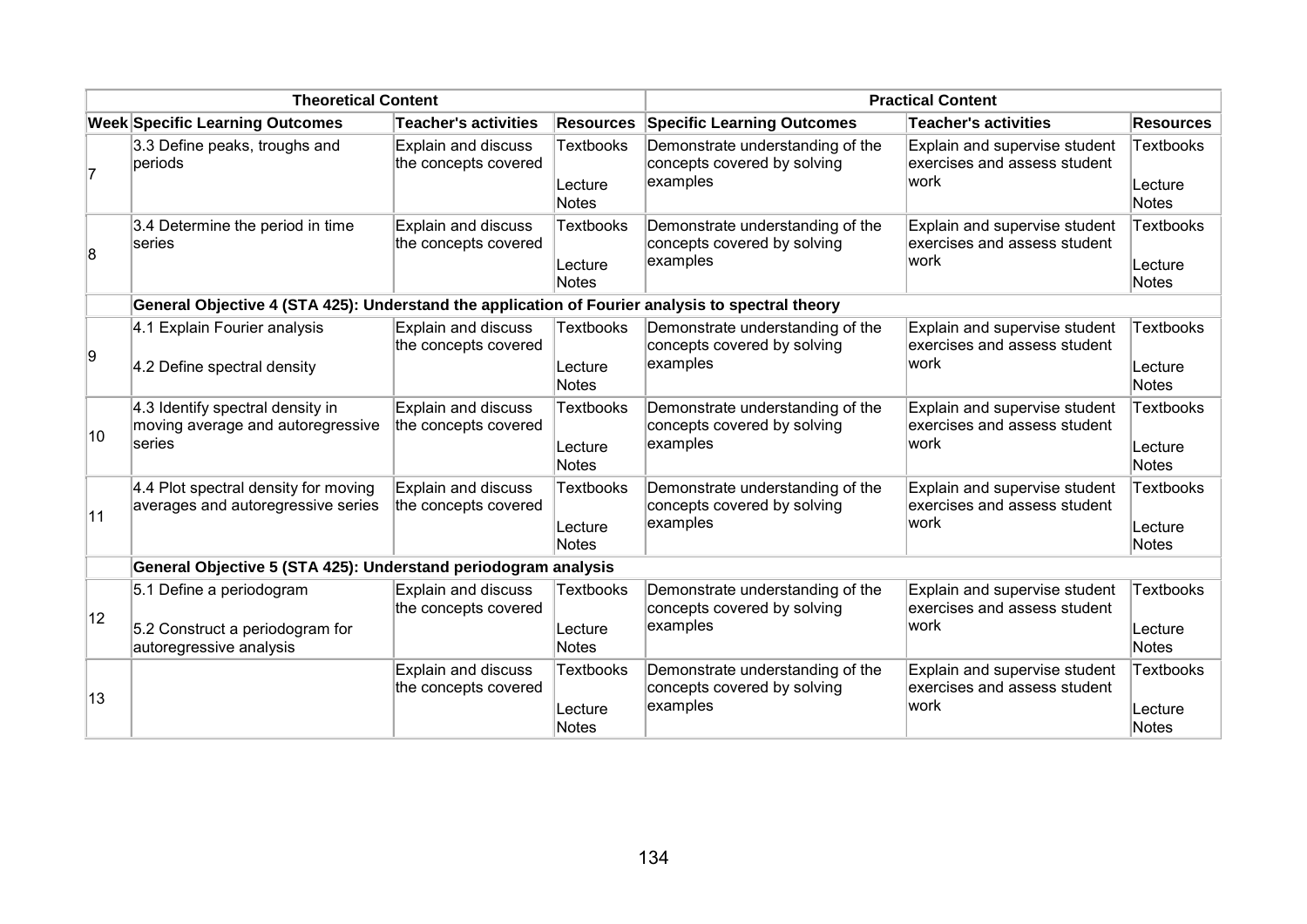| <b>Theoretical Content</b> |                                                                   |                                             |                                      | <b>Practical Content</b>                                                     |                                                                       |                                      |  |
|----------------------------|-------------------------------------------------------------------|---------------------------------------------|--------------------------------------|------------------------------------------------------------------------------|-----------------------------------------------------------------------|--------------------------------------|--|
|                            | <b>Week Specific Learning Outcomes</b>                            | <b>Teacher's activities</b>                 | Resources                            | <b>Specific Learning Outcomes</b>                                            | <b>Teacher's activities</b>                                           | Resources                            |  |
|                            | General Objective 6 (STA 425): Understand a correlogram           |                                             |                                      |                                                                              |                                                                       |                                      |  |
| 14                         | 6.1 Describe a correlogram<br>6.2 Define a correlogram            | Explain and discuss<br>the concepts covered | <b>Textbooks</b><br>Lecture<br>Notes | Demonstrate understanding of the<br>concepts covered by solving<br>lexamples | Explain and supervise student<br>exercises and assess student<br>work | Textbooks<br>Lecture<br>Notes        |  |
| 15                         | 6.3 State the importance of<br>correlograms and spectral analysis | Explain and discuss<br>the concepts covered | <b>Textbooks</b><br>Lecture<br>Notes | Demonstrate understanding of the<br>concepts covered by solving<br>examples  | Explain and supervise student<br>exercises and assess student<br>work | <b>Textbooks</b><br>Lecture<br>Notes |  |

Coursework/ Assignments %; Course test %; Practical %; Projects %; Examination %

| Type of Assessment | <b>Purpose and Nature of Assessment (STA 425)</b>                    | <b>Weighting (%)</b> |
|--------------------|----------------------------------------------------------------------|----------------------|
| Examination        | Final Examination (written) to assess knowledge and understanding 60 |                      |
| Test               | At least 2 progress tests for feed back.                             | 20                   |
| Practical          | At least 5 homeworks to be assessed by the teacher                   | 20                   |
| Total              |                                                                      | 100                  |

#### **Recommended Textbooks & References:**

Statistical Foresasting, W. G. Gilchrist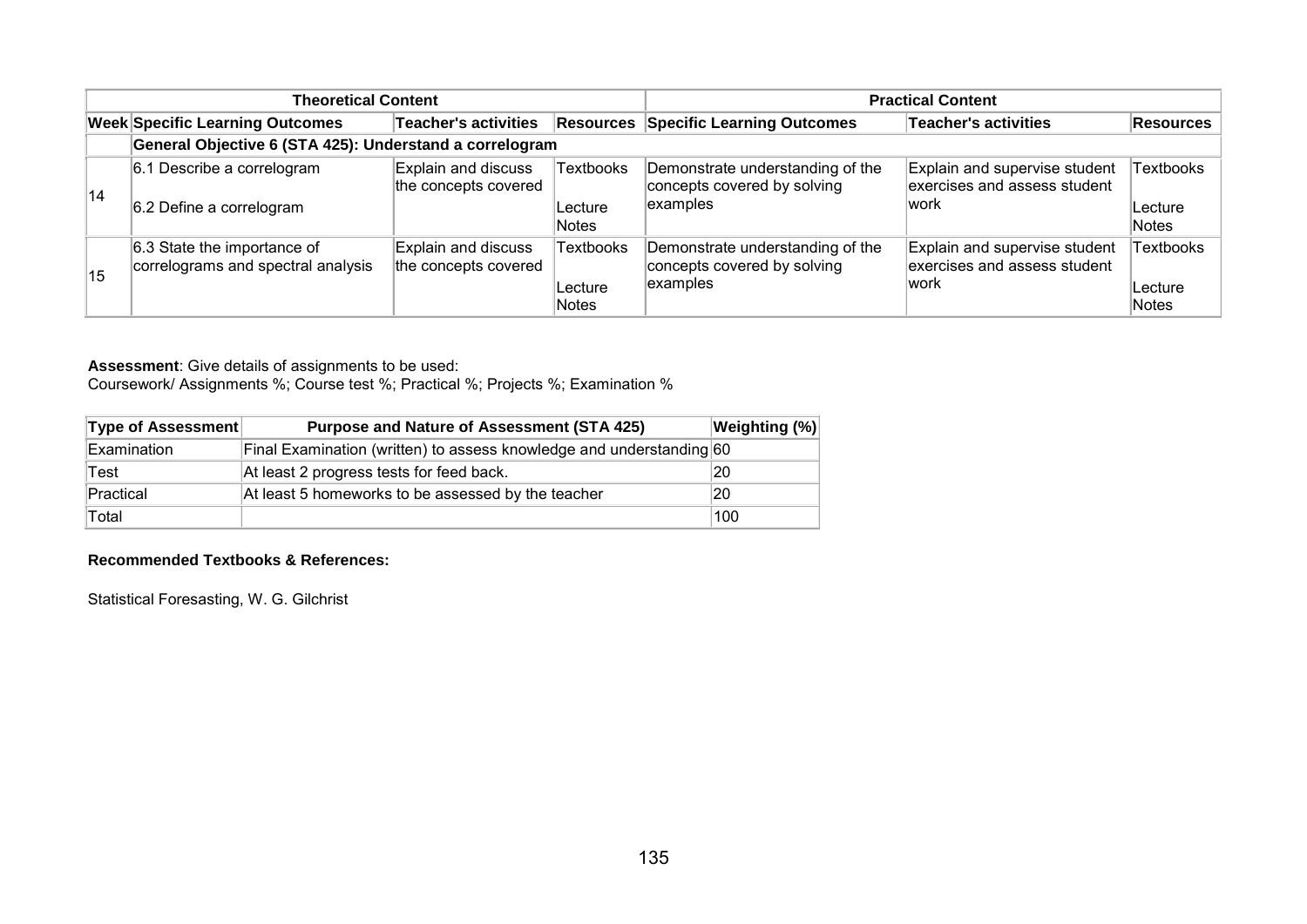# **Course: MULTIVARIATE METHODS AND STOCHASTIC PROCESSES**

| Programme: Statistics (Higher National Diploma)                                                                                                                                                                                                                                                                                                                                                                                                                                                                                   |                |            |                 |
|-----------------------------------------------------------------------------------------------------------------------------------------------------------------------------------------------------------------------------------------------------------------------------------------------------------------------------------------------------------------------------------------------------------------------------------------------------------------------------------------------------------------------------------|----------------|------------|-----------------|
| Course: Multivariate Methods and Stochastic Processes Course Code: STA 426 Total Hours: 5                                                                                                                                                                                                                                                                                                                                                                                                                                         |                |            |                 |
| Year: 2<br>Semester: 4                                                                                                                                                                                                                                                                                                                                                                                                                                                                                                            | Pre-requisite: | Practical: | ∣3 hours /week∣ |
| Goal: This course is designed to enable the student to understand multivariate methods and stochastic processes.                                                                                                                                                                                                                                                                                                                                                                                                                  |                |            |                 |
| <b>General Objectives:</b> On completion of this course, the diplomate should be able to:<br>1. Understand distributions of two or more random variables.<br>2. Understand the multivariate normal distribution.<br>3. Understand the construction and use of discriminant analysis.<br>4. Understand principal component analysis.<br>5. Understand factor analysis.<br>6. Understand the use of Hotelling's $T^2$ distribution.<br>7. Understand the basic concepts of stochastic processes.<br>8. Understand a Markov process. |                |            |                 |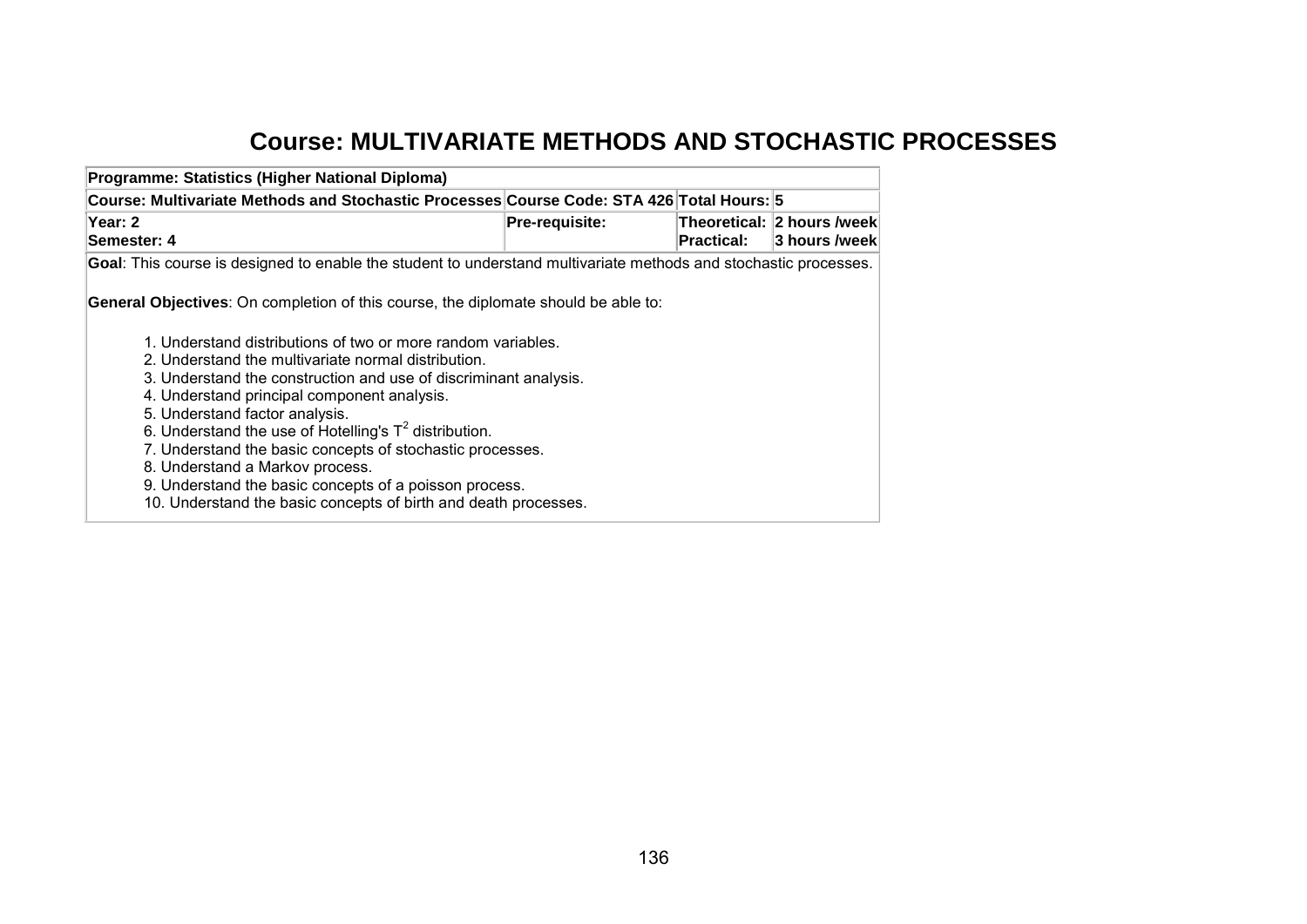|                | <b>Theoretical Content</b>                                                                                                                                                                           |                                                       |                                          |                                                                                                                         | <b>Practical Content</b>    |                                          |  |  |
|----------------|------------------------------------------------------------------------------------------------------------------------------------------------------------------------------------------------------|-------------------------------------------------------|------------------------------------------|-------------------------------------------------------------------------------------------------------------------------|-----------------------------|------------------------------------------|--|--|
|                | <b>Week Specific Learning Outcomes</b>                                                                                                                                                               | <b>Teacher's activities Resources</b>                 |                                          | <b>Specific Learning</b><br><b>Outcomes</b>                                                                             | <b>Teacher's activities</b> | <b>Resources</b>                         |  |  |
|                | General Objective 1 (STA 426): Understand distributions of two or more random variables                                                                                                              |                                                       |                                          |                                                                                                                         |                             |                                          |  |  |
| $\vert$ 1      | 1.1 Define the joint function of two or<br>more variables<br>1.2 Obtain marginal and conditional<br>distributions of multivariate<br>distributions                                                   | <b>Explain and discuss</b><br>the concepts<br>covered | Textbooks<br><b>Lecture Notes</b>        | Demonstrate understanding Explain and supervise<br>of the concepts covered by student exercises and<br>solving examples | assess student work         | <b>Textbooks</b><br>Lecture Notes        |  |  |
|                | 1.3 Define the cumulative distribution<br>function of distribution of two or more<br>variables.                                                                                                      |                                                       |                                          |                                                                                                                         |                             |                                          |  |  |
|                | General Objective 2 (STA 426): Understand the multivariate normal distribution                                                                                                                       |                                                       |                                          |                                                                                                                         |                             |                                          |  |  |
| $\overline{2}$ | 2.1 Define the multivariate normal<br>distribution<br>2.2 Evaluate the expected value of the<br>distribution met in 2.1                                                                              | <b>Explain and discuss</b><br>the concepts<br>covered | Textbooks<br><b>Lecture Notes</b>        | Demonstrate understanding Explain and supervise<br>of the concepts covered by student exercises and<br>solving examples | assess student work         | <b>Textbooks</b><br><b>Lecture Notes</b> |  |  |
| 3              | 2.3 Obtain the marginal distributions of Explain and discuss<br>the multivariate normal distribution<br>2.4 Evaluate the distribution of linear<br>combinations of normally distributed<br>variables | the concepts<br>covered                               | <b>Textbooks</b><br><b>Lecture Notes</b> | Demonstrate understanding Explain and supervise<br>of the concepts covered by student exercises and<br>solving examples | assess student work         | <b>Textbooks</b><br><b>Lecture Notes</b> |  |  |
|                | 2.5 Obtain conditional distributions of<br>normally distributed random variables                                                                                                                     |                                                       |                                          |                                                                                                                         |                             |                                          |  |  |
|                | General Objective 3 (STA 426): Understand the construction and use of discriminant analysis                                                                                                          |                                                       |                                          |                                                                                                                         |                             |                                          |  |  |
| 4              | 3.1 Explain discriminant analysis<br>3.2 Define Fisher's linear discriminant<br>function (FLDF)                                                                                                      | Explain and discuss<br>the concepts<br>covered        | Textbooks<br><b>Lecture Notes</b>        | Demonstrate understanding Explain and supervise<br>of the concepts covered by student exercises and<br>solving examples | assess student work         | <b>Textbooks</b><br><b>Lecture Notes</b> |  |  |
| 5              | 3.3 Apply the function in 3.2 to solve<br>problems                                                                                                                                                   | Explain and discuss<br>the concepts<br>covered        | Textbooks<br>Lecture Notes               | Demonstrate understanding Explain and supervise<br>of the concepts covered by student exercises and<br>solving examples | assess student work         | <b>Textbooks</b><br>Lecture Notes        |  |  |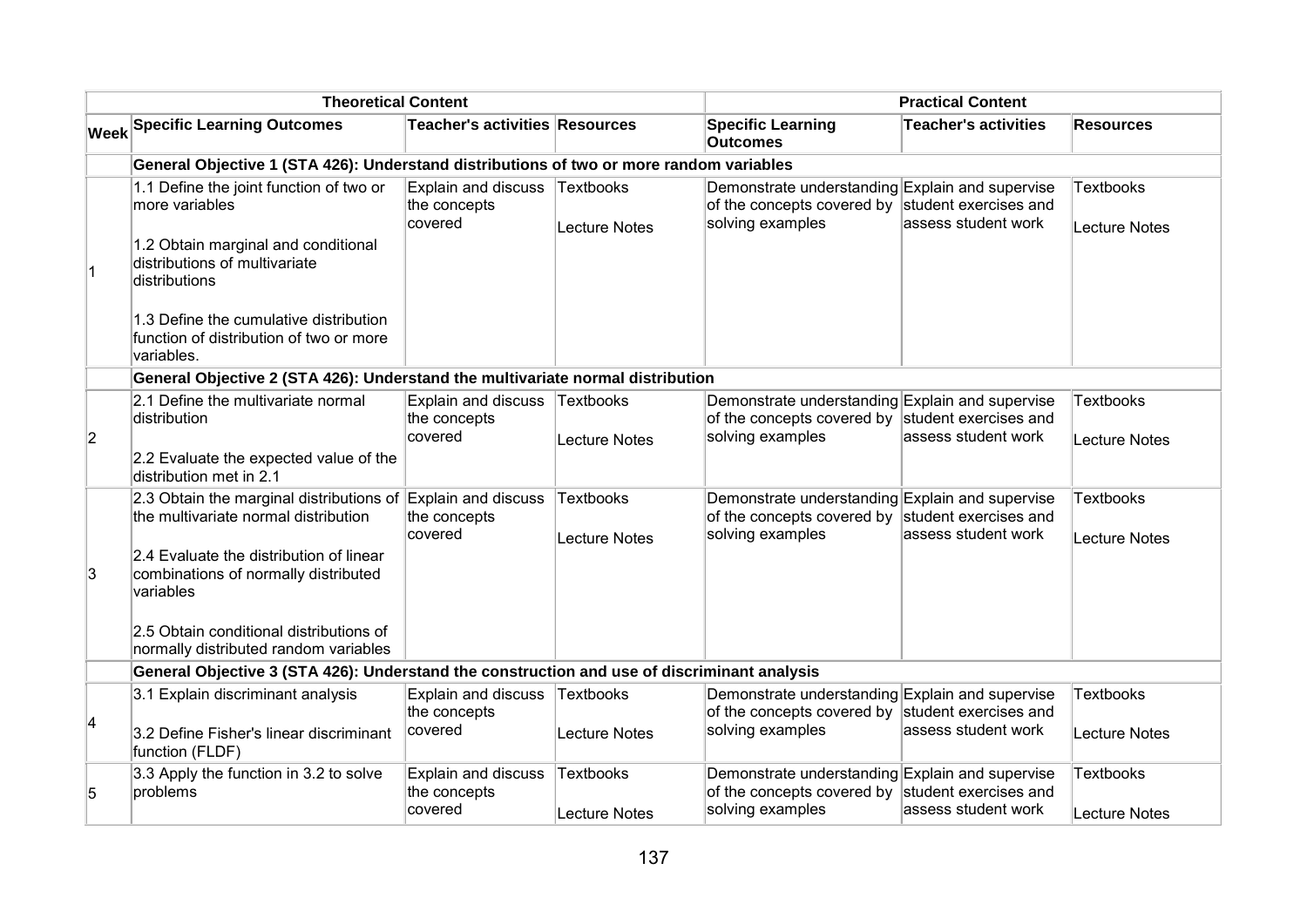|              | <b>Theoretical Content</b>                                                                                                                           |                                                       |                                   | <b>Practical Content</b>                                                                                                |                                              |                                          |
|--------------|------------------------------------------------------------------------------------------------------------------------------------------------------|-------------------------------------------------------|-----------------------------------|-------------------------------------------------------------------------------------------------------------------------|----------------------------------------------|------------------------------------------|
|              | <b>Week Specific Learning Outcomes</b>                                                                                                               | <b>Teacher's activities Resources</b>                 |                                   | <b>Specific Learning</b><br><b>Outcomes</b>                                                                             | <b>Teacher's activities</b>                  | <b>Resources</b>                         |
|              | General Objective 4 (STA 426): Understand principal component analysis                                                                               |                                                       |                                   |                                                                                                                         |                                              |                                          |
| 6            | 4.1 Define the population principal<br>components<br>4.2 Define sample principal<br>components                                                       | Explain and discuss<br>the concepts<br>covered        | Textbooks<br><b>Lecture Notes</b> | Demonstrate understanding Explain and supervise<br>of the concepts covered by student exercises and<br>solving examples | assess student work                          | <b>Textbooks</b><br><b>Lecture Notes</b> |
| 7            | 4.3 Apply the principal components to<br>solve problems                                                                                              | <b>Explain and discuss</b><br>the concepts<br>covered | Textbooks<br><b>Lecture Notes</b> | Demonstrate understanding Explain and supervise<br>of the concepts covered by student exercises and<br>solving examples | assess student work                          | <b>Textbooks</b><br>Lecture Notes        |
|              | General Objective 5 (STA 426): Understand factor analysis                                                                                            |                                                       |                                   |                                                                                                                         |                                              |                                          |
| 8            | 5.1 Explain factor analysis<br>5.2 Explain factor loading                                                                                            | Explain and discuss<br>the concepts<br>covered        | <b>Textbooks</b><br>Lecture Notes | Demonstrate understanding Explain and supervise<br>of the concepts covered by<br>solving examples                       | student exercises and<br>assess student work | Textbooks<br>Lecture Notes               |
| 9            | 5.3 Apply factor analysis to solve<br>problems                                                                                                       | Explain and discuss<br>the concepts<br>covered        | <b>Textbooks</b><br>Lecture Notes | Demonstrate understanding Explain and supervise<br>of the concepts covered by student exercises and<br>solving examples | assess student work                          | <b>Textbooks</b><br>Lecture Notes        |
|              | General Objective 6 (STA 426): Understand the use of Hotelling's T <sup>2</sup> distribution                                                         |                                                       |                                   |                                                                                                                         |                                              |                                          |
| $ 10\rangle$ | 6.1 Define Hotelling's $T^2$ Distribution                                                                                                            | Explain and discuss<br>the concepts<br>covered        | Textbooks<br>Lecture Notes        | Demonstrate understanding Explain and supervise<br>of the concepts covered by student exercises and<br>solving examples | assess student work                          | <b>Textbooks</b><br>Lecture Notes        |
| 11           | 6.2 Apply $T^2$ statistics to solve<br>problems e.g. testing the hypothesis<br>about, and obtaining confidence region covered<br>of, the mean vector | Explain and discuss<br>the concepts                   | <b>Textbooks</b><br>Lecture Notes | Demonstrate understanding Explain and supervise<br>of the concepts covered by<br>solving examples                       | student exercises and<br>assess student work | <b>Textbooks</b><br>Lecture Notes        |
|              | General Objective 7 (STA 426): Understand the basic concepts of stochastic processes                                                                 |                                                       |                                   |                                                                                                                         |                                              |                                          |
| 12           | 7.1 Define a stochastic processes<br>7.2 Give examples of stochastic<br>processes                                                                    | Explain and discuss<br>the concepts<br>covered        | Textbooks<br><b>Lecture Notes</b> | Demonstrate understanding Explain and supervise<br>of the concepts covered by student exercises and<br>solving examples | assess student work                          | <b>Textbooks</b><br><b>Lecture Notes</b> |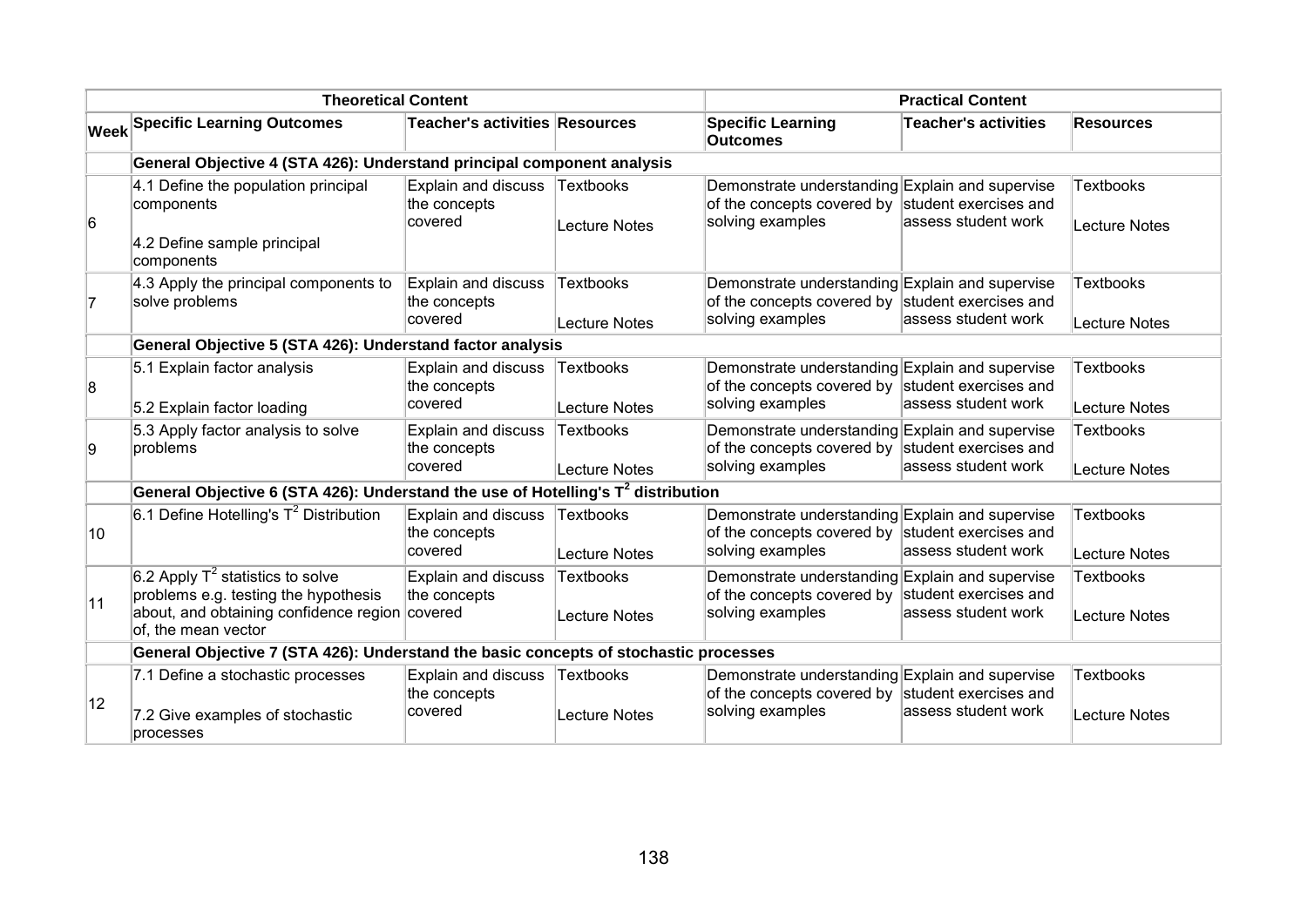|    | <b>Theoretical Content</b>                                                                 |                                                           |                                                           |                                                                                                     | <b>Practical Content</b>                                  |                                                           |  |
|----|--------------------------------------------------------------------------------------------|-----------------------------------------------------------|-----------------------------------------------------------|-----------------------------------------------------------------------------------------------------|-----------------------------------------------------------|-----------------------------------------------------------|--|
|    | <b>Week Specific Learning Outcomes</b>                                                     | Teacher's activities Resources                            |                                                           | <b>Specific Learning</b><br><b>Outcomes</b>                                                         | <b>Teacher's activities</b>                               | <b>Resources</b>                                          |  |
|    | General Objective 8 (STA 426): Understand a Markov process                                 |                                                           |                                                           |                                                                                                     |                                                           |                                                           |  |
|    | 8.1 Explain a Markov process                                                               | Explain and discuss<br>the concepts                       | <b>Textbooks</b>                                          | Demonstrate understanding Explain and supervise<br>of the concepts covered by student exercises and |                                                           | Textbooks                                                 |  |
| 13 | 8.2 Define Markov chains                                                                   | covered                                                   | Lecture Notes                                             | solving examples                                                                                    | lassess student work                                      | Lecture Notes                                             |  |
|    | 8.3 Give examples of Markov chains                                                         |                                                           |                                                           |                                                                                                     |                                                           |                                                           |  |
|    | General Objective 9 (STA 426): Understand the basic concepts of a poisson process          |                                                           |                                                           |                                                                                                     |                                                           |                                                           |  |
|    | 9.1 Define a poisson process                                                               | Understand basic<br>concept of birth and                  | Understand basic<br>concept of birth and                  | Understand basic concept<br>of birth and death process                                              | Understand basic<br>concept of birth and                  | Understand basic<br>concept of birth and                  |  |
| 14 | 9.2 Give examples of poisson<br>processes                                                  | death process                                             | death process                                             |                                                                                                     | death process                                             | death process                                             |  |
|    | General Objective 10 (STA 426): Understand the basic concepts of birth and death processes |                                                           |                                                           |                                                                                                     |                                                           |                                                           |  |
|    | 10.1 Define a simple birth and death<br>process                                            | Understand basic<br>concept of birth and<br>death process | Understand basic<br>concept of birth and<br>death process | Understand basic concept<br>of birth and death process                                              | Understand basic<br>concept of birth and<br>death process | Understand basic<br>concept of birth and<br>death process |  |
| 15 | 10.2 State examples of simple birth<br>and death process                                   |                                                           |                                                           |                                                                                                     |                                                           |                                                           |  |
|    | 10.3 Define the mean and variance for<br>birth and death processes                         |                                                           |                                                           |                                                                                                     |                                                           |                                                           |  |

Coursework/ Assignments %; Course test %; Practical %; Projects %; Examination %

| <b>Type of Assessment</b> | <b>Purpose and Nature of Assessment (STA 426)</b>                    | <b>Weighting (%)</b> |
|---------------------------|----------------------------------------------------------------------|----------------------|
| Examination               | Final Examination (written) to assess knowledge and understanding 60 |                      |
| Test                      | At least 2 progress tests for feed back.                             | 20                   |
| Practical                 | At least 5 homeworks to be assessed by the teacher                   | 20                   |
| Total                     |                                                                      | 100                  |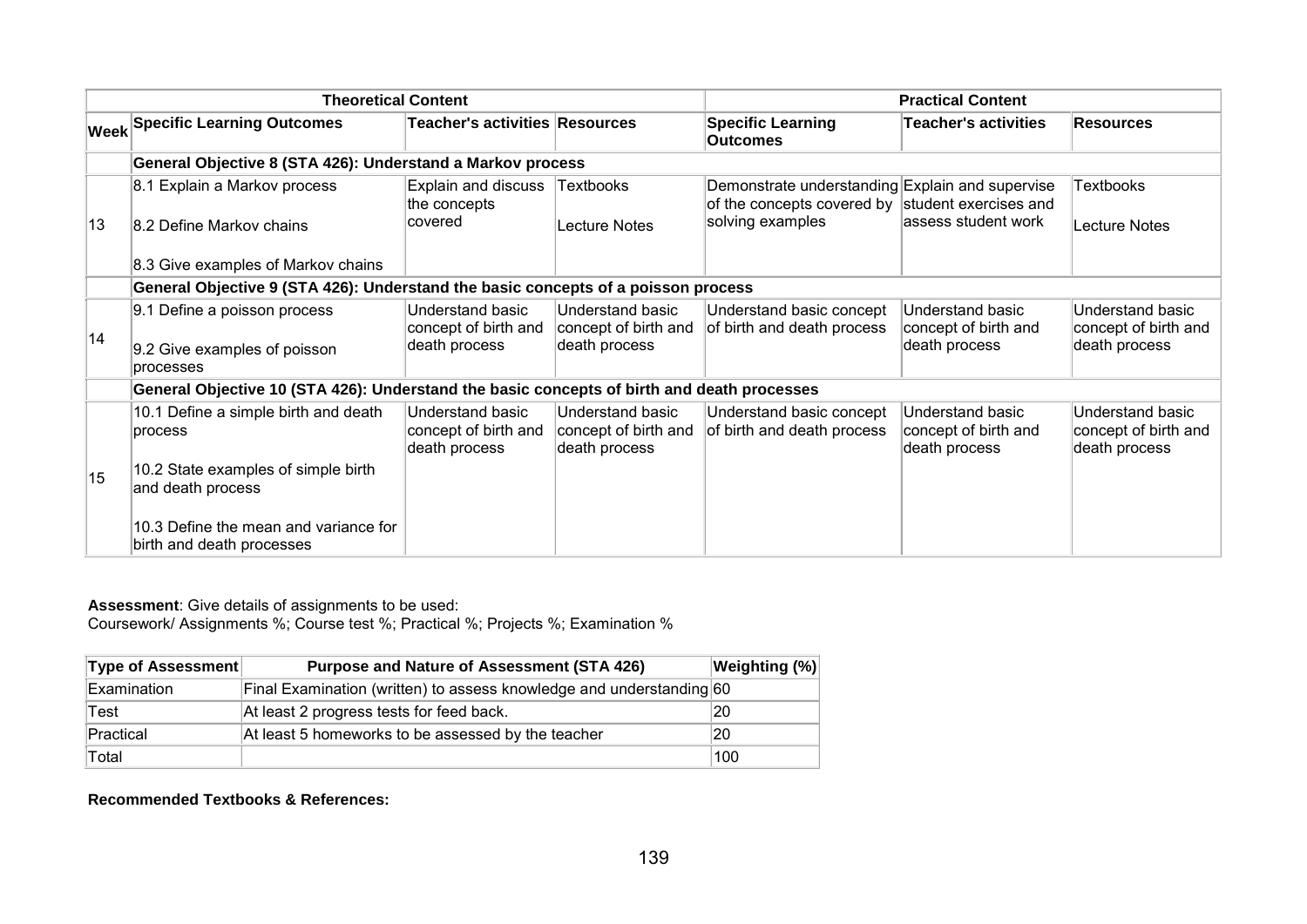## **Course: PROJECT**

| Programme: Statistics (Higher National Diploma)                                                                  |                                          |                                          |                                |  |  |  |  |
|------------------------------------------------------------------------------------------------------------------|------------------------------------------|------------------------------------------|--------------------------------|--|--|--|--|
| <b>Course: Project</b>                                                                                           | <b>Course Code: STA 427</b>              | <b>Total Hours:</b>                      | 5                              |  |  |  |  |
| Year: 2<br>Semester: 4                                                                                           | Pre-requisite:                           | <b>Theoretical:</b><br><b>Practical:</b> | 0 hours /week<br>5 hours /week |  |  |  |  |
| Goal: This course is designed to enable the student to undertake an individual project and write a report on it. |                                          |                                          |                                |  |  |  |  |
| <b>General Objectives:</b> On completion of this course, the diplomate should be able to:                        |                                          |                                          |                                |  |  |  |  |
| 1. Research a chosen topic at HND level from available sources.                                                  |                                          |                                          |                                |  |  |  |  |
|                                                                                                                  | 2. Collect data on the chosen topic.     |                                          |                                |  |  |  |  |
|                                                                                                                  | 3. Produce a report on the chosen topic. |                                          |                                |  |  |  |  |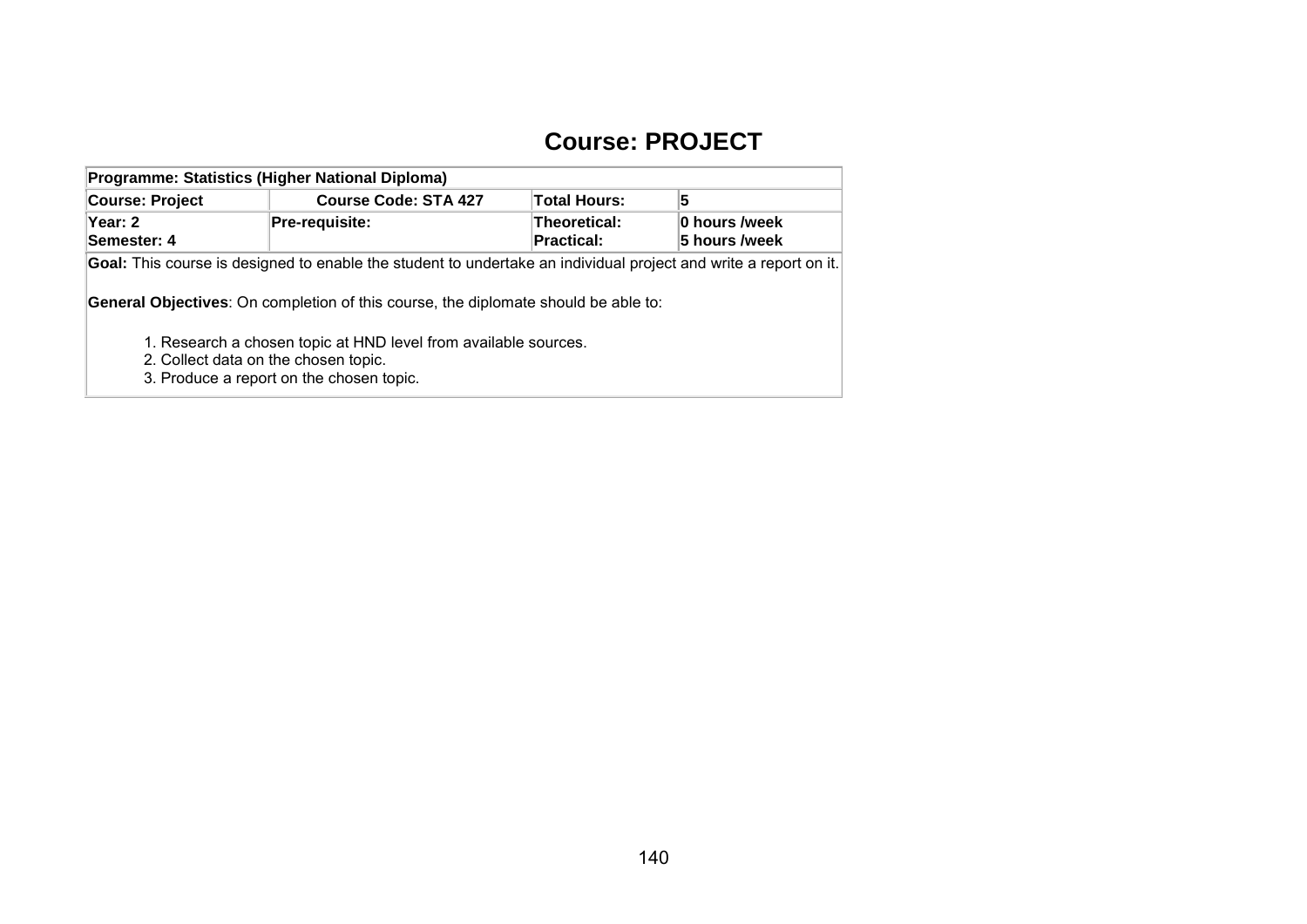| <b>Theoretical Content</b> |                                                                                              |                                                  |                         | <b>Practical Content</b>                    |                                                  |                         |  |  |
|----------------------------|----------------------------------------------------------------------------------------------|--------------------------------------------------|-------------------------|---------------------------------------------|--------------------------------------------------|-------------------------|--|--|
|                            | <b>Week Specific Learning Outcomes</b>                                                       | <b>Teacher's activities</b>                      | <b>Resources</b>        | <b>Specific Learning</b><br><b>Outcomes</b> | <b>Teacher's activities</b>                      | <b>Resources</b>        |  |  |
|                            | General Objective 1 (STA 427): Research a chosen topic at HND level from available sources.  |                                                  |                         |                                             |                                                  |                         |  |  |
|                            | 1.1 Choose, under guidance, an appropriate Provide guidance in finding<br>topic of interest. | suitable topics.                                 | <b>Textbooks</b>        | Selection of a topic of<br>interest.        | Provide guidance in finding<br>suitable topics.  | <b>Textbooks</b>        |  |  |
| $\overline{1}$             |                                                                                              |                                                  | Lecture<br><b>Notes</b> |                                             |                                                  | Lecture<br><b>Notes</b> |  |  |
|                            |                                                                                              |                                                  | Internet                |                                             |                                                  | Internet                |  |  |
|                            | 1.2 Research a chosen topic from available<br>sources.                                       | Provide guidance in finding<br>suitable sources. | <b>Textbooks</b>        | Demonstrate research<br>ability             | Provide guidance in finding<br>suitable sources. | <b>Textbooks</b>        |  |  |
| $\overline{c}$             |                                                                                              |                                                  | Lecture<br><b>Notes</b> |                                             |                                                  | Lecture<br>Notes        |  |  |
|                            |                                                                                              |                                                  | Internet                |                                             |                                                  | Internet                |  |  |
|                            | 1.2 (continued) Research a chosen topic<br>from available sources.                           | Provide guidance in finding<br>suitable sources. | <b>Textbooks</b>        | Demonstrate research<br>ability             | Provide guidance in finding<br>suitable sources. | <b>Textbooks</b>        |  |  |
| 3                          |                                                                                              |                                                  | Lecture<br><b>Notes</b> |                                             |                                                  | Lecture<br>Notes        |  |  |
|                            |                                                                                              |                                                  | Internet                |                                             |                                                  | Internet                |  |  |
|                            | 1.2 (continued) Research a chosen topic<br>from available sources.                           | Provide guidance in finding<br>suitable sources. | <b>Textbooks</b>        | Demonstrate research<br>ability             | Provide guidance in finding<br>suitable sources. | <b>Textbooks</b>        |  |  |
| 4                          |                                                                                              |                                                  | Lecture<br><b>Notes</b> |                                             |                                                  | Lecture<br>Notes        |  |  |
|                            |                                                                                              |                                                  | Internet                |                                             |                                                  | Internet                |  |  |
|                            | General Objective 2 (STA 427): Collect data on the chosen topic.                             |                                                  |                         |                                             |                                                  |                         |  |  |
|                            | 2.1 Collect data on the chosen topic from<br>available sources.                              | Provide guidance in<br>collecting data           | <b>Textbooks</b>        | Demonstrate ability to<br>collect data      | Provide guidance in<br>collecting data.          | Textbooks               |  |  |
| 5                          |                                                                                              |                                                  | Lecture<br><b>Notes</b> |                                             |                                                  | Lecture<br>Notes        |  |  |
|                            |                                                                                              |                                                  | Internet                |                                             |                                                  | ∣Internet               |  |  |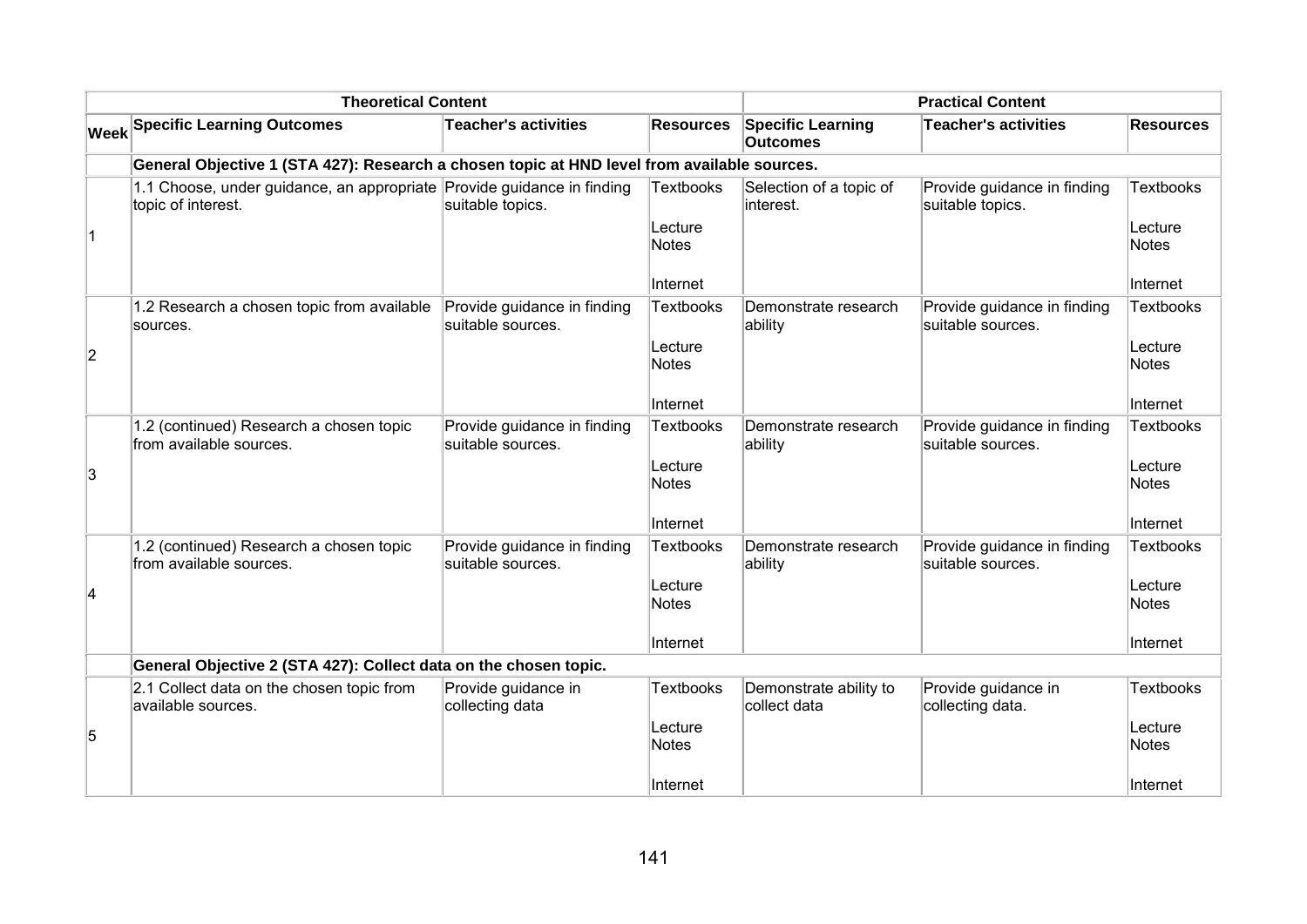| <b>Theoretical Content</b> |                                                                             |                                        |                         | <b>Practical Content</b>                    |                                         |                         |  |  |
|----------------------------|-----------------------------------------------------------------------------|----------------------------------------|-------------------------|---------------------------------------------|-----------------------------------------|-------------------------|--|--|
|                            | Week Specific Learning Outcomes                                             | <b>Teacher's activities</b>            | <b>Resources</b>        | <b>Specific Learning</b><br><b>Outcomes</b> | <b>Teacher's activities</b>             | <b>Resources</b>        |  |  |
|                            | 2.1 (continued) Collect data on the chosen<br>topic from available sources  | Provide guidance in<br>collecting data | <b>Textbooks</b>        | Demonstrate ability to<br>collect data      | Provide guidance in<br>collecting data. | <b>Textbooks</b>        |  |  |
| 6                          |                                                                             |                                        | Lecture<br><b>Notes</b> |                                             |                                         | Lecture<br><b>Notes</b> |  |  |
|                            |                                                                             |                                        | Internet                |                                             |                                         | Internet                |  |  |
|                            | 2.1 (continued) Collect data on the chosen<br>topic from available sources. | Provide guidance in<br>collecting data | <b>Textbooks</b>        | Demonstrate ability to<br>collect data      | Provide guidance in<br>collecting data. | <b>Textbooks</b>        |  |  |
| 7                          |                                                                             |                                        | Lecture<br><b>Notes</b> |                                             |                                         | Lecture<br><b>Notes</b> |  |  |
|                            |                                                                             |                                        | Internet                |                                             |                                         | Internet                |  |  |
|                            | 2.1 (continued) Collect data on the chosen<br>topic from available sources. | Provide guidance in<br>collecting data | <b>Textbooks</b>        | Demonstrate ability to<br>collect data      | Provide guidance in<br>collecting data. | Textbooks               |  |  |
| 8                          |                                                                             |                                        | Lecture<br><b>Notes</b> |                                             |                                         | Lecture<br><b>Notes</b> |  |  |
|                            |                                                                             |                                        | Internet                |                                             |                                         | Internet                |  |  |
|                            | 2.1 (continued) Collect data on the chosen<br>topic from available sources. | Provide guidance in<br>collecting data | <b>Textbooks</b>        | Demonstrate ability to<br>collect data      | Provide guidance in<br>collecting data. | <b>Textbooks</b>        |  |  |
| 9                          |                                                                             |                                        | Lecture<br><b>Notes</b> |                                             |                                         | Lecture<br><b>Notes</b> |  |  |
|                            |                                                                             |                                        | Internet                |                                             |                                         | Internet                |  |  |
|                            | General Objective 3 (STA 427): Produce a report on the chosen topic.        |                                        |                         |                                             |                                         |                         |  |  |
|                            | 3.1 Produce a report on the chosen topic.                                   | Provide guidance in report<br>writing  | <b>Textbooks</b>        | Demonstrate ability in<br>report writing    | Provide guidance in report<br>writing   | <b>Textbooks</b>        |  |  |
| 10                         |                                                                             |                                        | Lecture<br><b>Notes</b> |                                             |                                         | Lecture<br>Notes        |  |  |
|                            |                                                                             |                                        | Internet                |                                             |                                         | Internet                |  |  |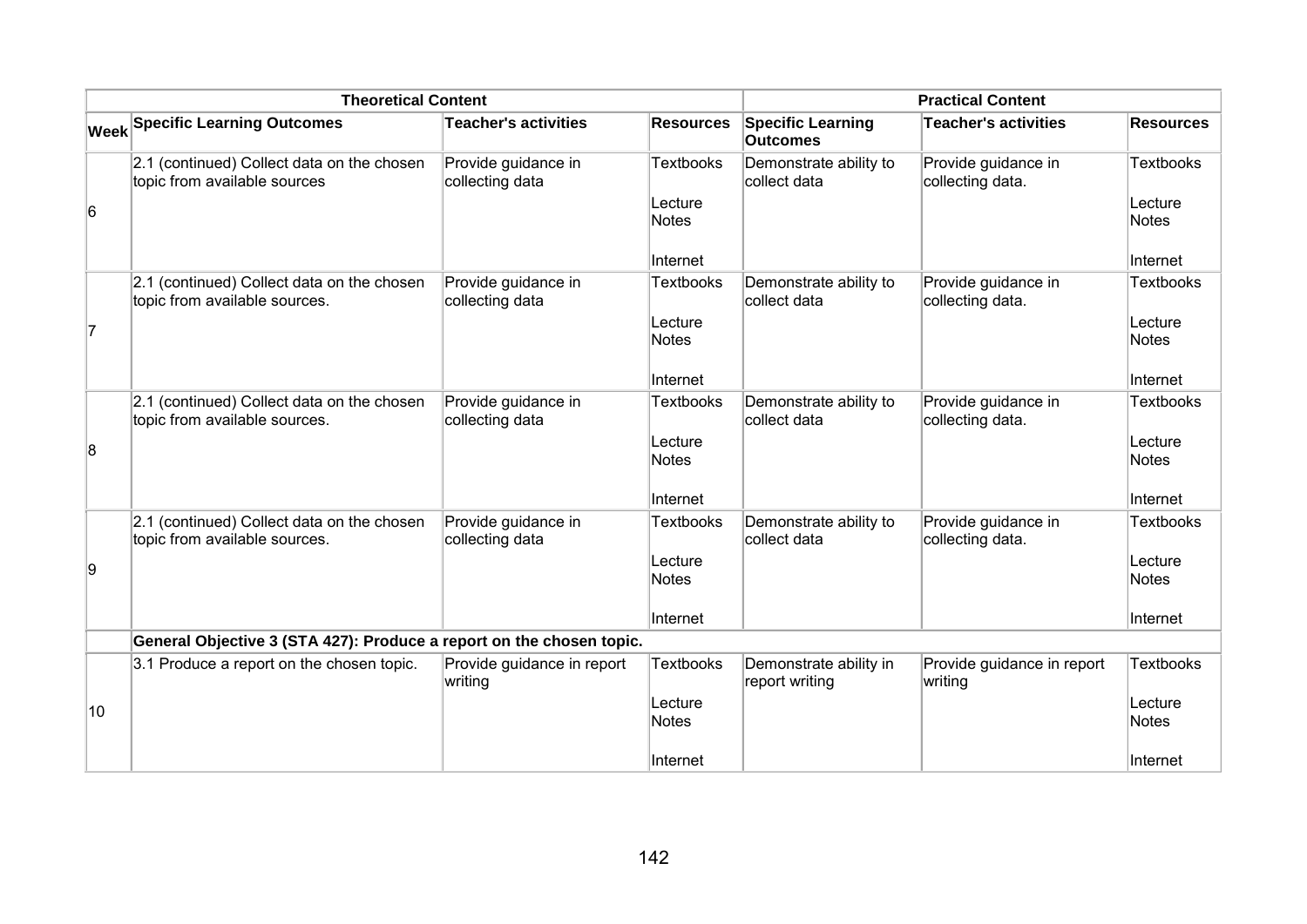| <b>Theoretical Content</b> |                                                          |                                       |                                                         | <b>Practical Content</b>                    |                                       |                                                         |
|----------------------------|----------------------------------------------------------|---------------------------------------|---------------------------------------------------------|---------------------------------------------|---------------------------------------|---------------------------------------------------------|
|                            | Week Specific Learning Outcomes                          | <b>Teacher's activities</b>           | <b>Resources</b>                                        | <b>Specific Learning</b><br><b>Outcomes</b> | <b>Teacher's activities</b>           | <b>Resources</b>                                        |
| 11                         | 3.1 (continued) Produce a report on the<br>chosen topic. | Provide guidance in report<br>writing | <b>Textbooks</b><br>Lecture<br><b>Notes</b><br>Internet | Demonstrate ability in<br>report writing    | Provide guidance in report<br>writing | <b>Textbooks</b><br>Lecture<br><b>Notes</b><br>Internet |
| 12                         | 3.1 (continued) Produce a report on the<br>chosen topic. | Provide guidance in report<br>writing | <b>Textbooks</b><br>Lecture<br><b>Notes</b><br>Internet | Demonstrate ability in<br>report writing    | Provide guidance in report<br>writing | <b>Textbooks</b><br>Lecture<br><b>Notes</b><br>Internet |
| 13                         | 3.1 (continued) Produce a report on the<br>chosen topic. | Provide guidance in report<br>writing | <b>Textbooks</b><br>Lecture<br><b>Notes</b><br>Internet | Demonstrate ability in<br>report writing    | Provide guidance in report<br>writing | <b>Textbooks</b><br>Lecture<br><b>Notes</b><br>Internet |
| 14                         | 3.1 (continued) Produce a report on the<br>chosen topic. | Provide guidance in report<br>writing | <b>Textbooks</b><br>Lecture<br><b>Notes</b><br>Internet | Demonstrate ability in<br>report writing    | Provide guidance in report<br>writing | <b>Textbooks</b><br>Lecture<br><b>Notes</b><br>Internet |
| 15                         | 3.1 (continued) Produce a report on the<br>chosen topic. | Provide guidance in report<br>writing | <b>Textbooks</b><br>Lecture<br><b>Notes</b><br>Internet | Demonstrate ability in<br>report writing    | Provide guidance in report<br>writing | <b>Textbooks</b><br>Lecture<br><b>Notes</b><br>Internet |